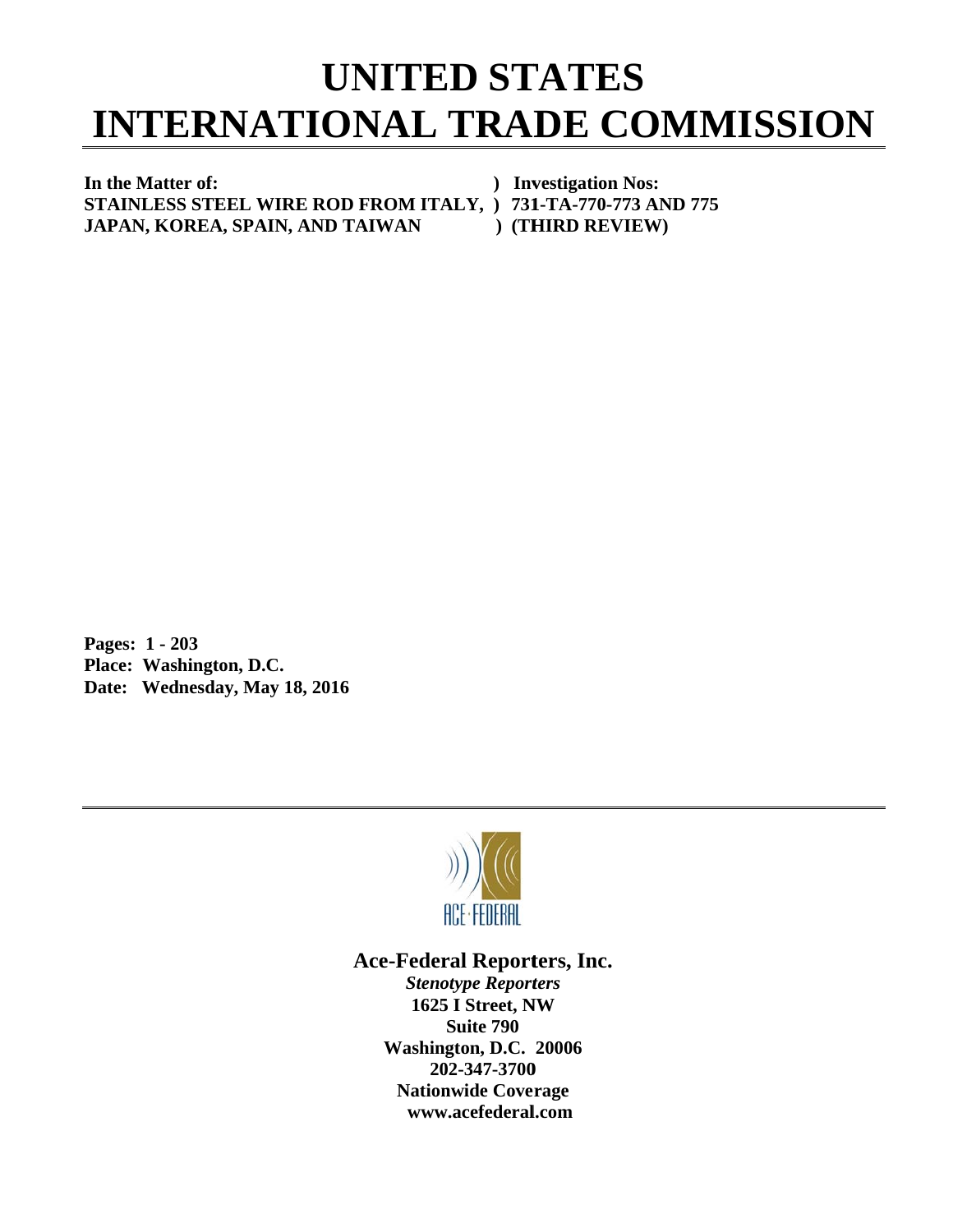| $\mathbf 1$    | THE UNITED STATES                                         |
|----------------|-----------------------------------------------------------|
| $\overline{2}$ | INTERNATIONAL TRADE COMMISSION                            |
| 3              |                                                           |
| $\overline{4}$ | ) Investigation Nos.:<br>IN THE MATTER OF:                |
| 5              | STAINLESS STEEL WIRE ROD FROM ITALY, ) 731-TA-770-773     |
| 6              | JAPAN, KOREA, SPAIN, AND TAIWAN ) AND 775 (THIRD REVIEW)  |
| 7              |                                                           |
| 8              | Main Hearing Room (Room 101)                              |
| 9              | U.S. International Trade                                  |
| 10             | Commission                                                |
| 11             | 500 E Street, SW                                          |
| 12             | Washington, DC                                            |
| 13             | Wednesday, May 18, 2016                                   |
| 14             |                                                           |
| 15             | The meeting commenced pursuant to notice at 10:01         |
| 16             | a.m., before the Commissioners of the United States       |
| 17             | International Trade Commission, the Honorable Meredith M. |
| 18             | Broadbent, Chairman, presiding.                           |
| 19             |                                                           |
| $20$           |                                                           |
| 21             |                                                           |
| $2\sqrt{2}$    |                                                           |
| 23             |                                                           |
| $2\sqrt{4}$    |                                                           |
| 25             |                                                           |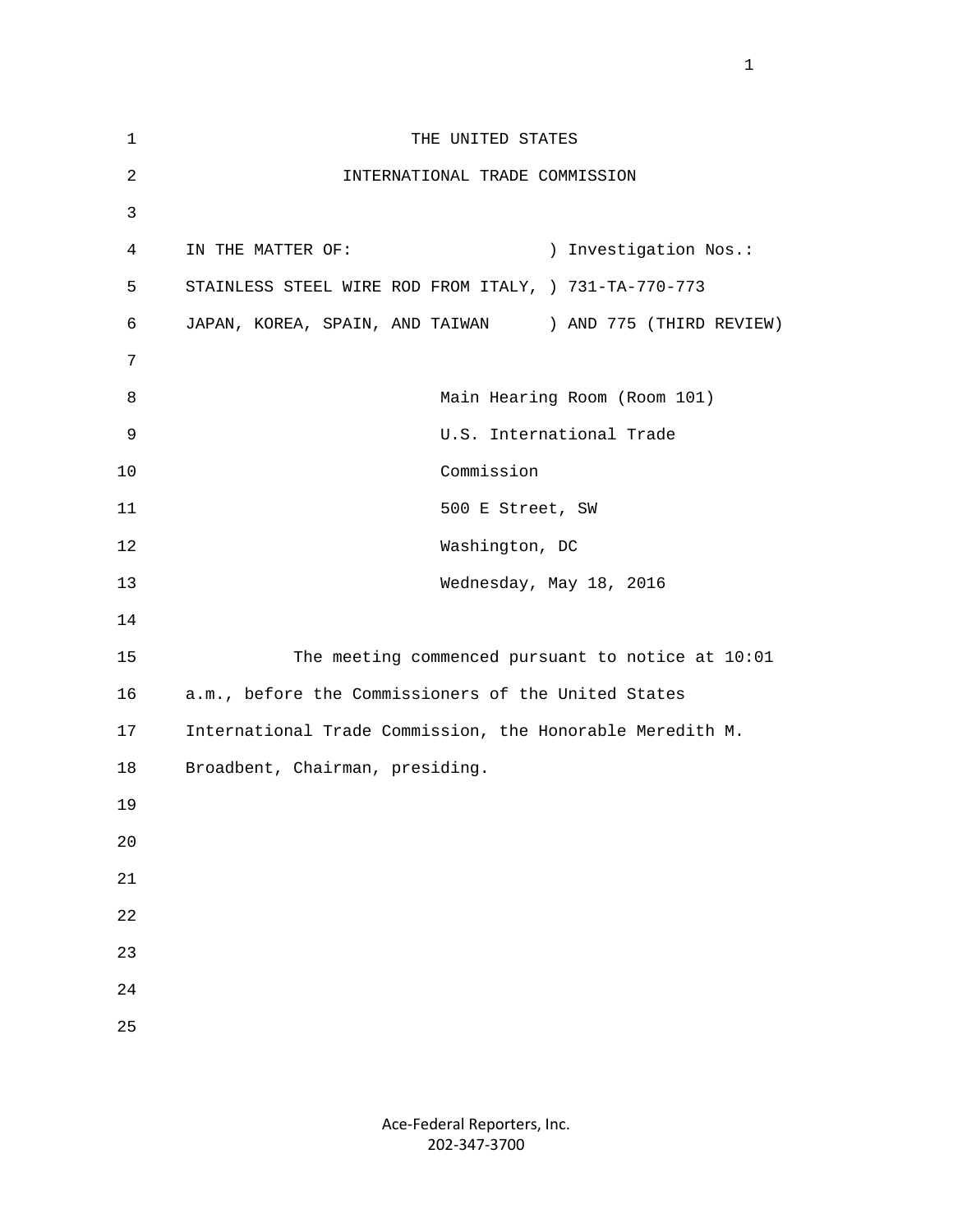1 APPEARANCES:

| $\overline{2}$ | On behalf of the International Trade Commission:        |
|----------------|---------------------------------------------------------|
| 3              | Commissioners:                                          |
| 4              | Chairman Meredith M. Broadbent (presiding)              |
| 5              | Commissioner Irving A. Williamson                       |
| 6              | Commissioner David S. Johanson                          |
| 7              | Commissioner Rhonda K. Schmidtlein                      |
| 8              |                                                         |
| 9              |                                                         |
| 10             | Stat:                                                   |
| 11             | William R. Bishop, Supervisory Hearings and Information |
| 12             | Officer                                                 |
| 13             | Sharon Bellamy, Program Support Specialist              |
| 14             | Nadiya Samon, Student Intern                            |
| 15             |                                                         |
| 16             | Fred Ruggles, Investigator/Supervisory Investigator     |
| 17             | Karen Taylor, International Trade Analyst               |
| 18             | Craig Thomsen, International Economist                  |
| 19             | David Boyland, Accountant/Auditor                       |
| 20             | Courtney McNamara, Attorney/Advisor                     |
| $2\sqrt{1}$    | Douglas Corkran, Supervisory Investigator               |
| $2\sqrt{2}$    |                                                         |
| 23             |                                                         |
| 24             |                                                         |
| 25             |                                                         |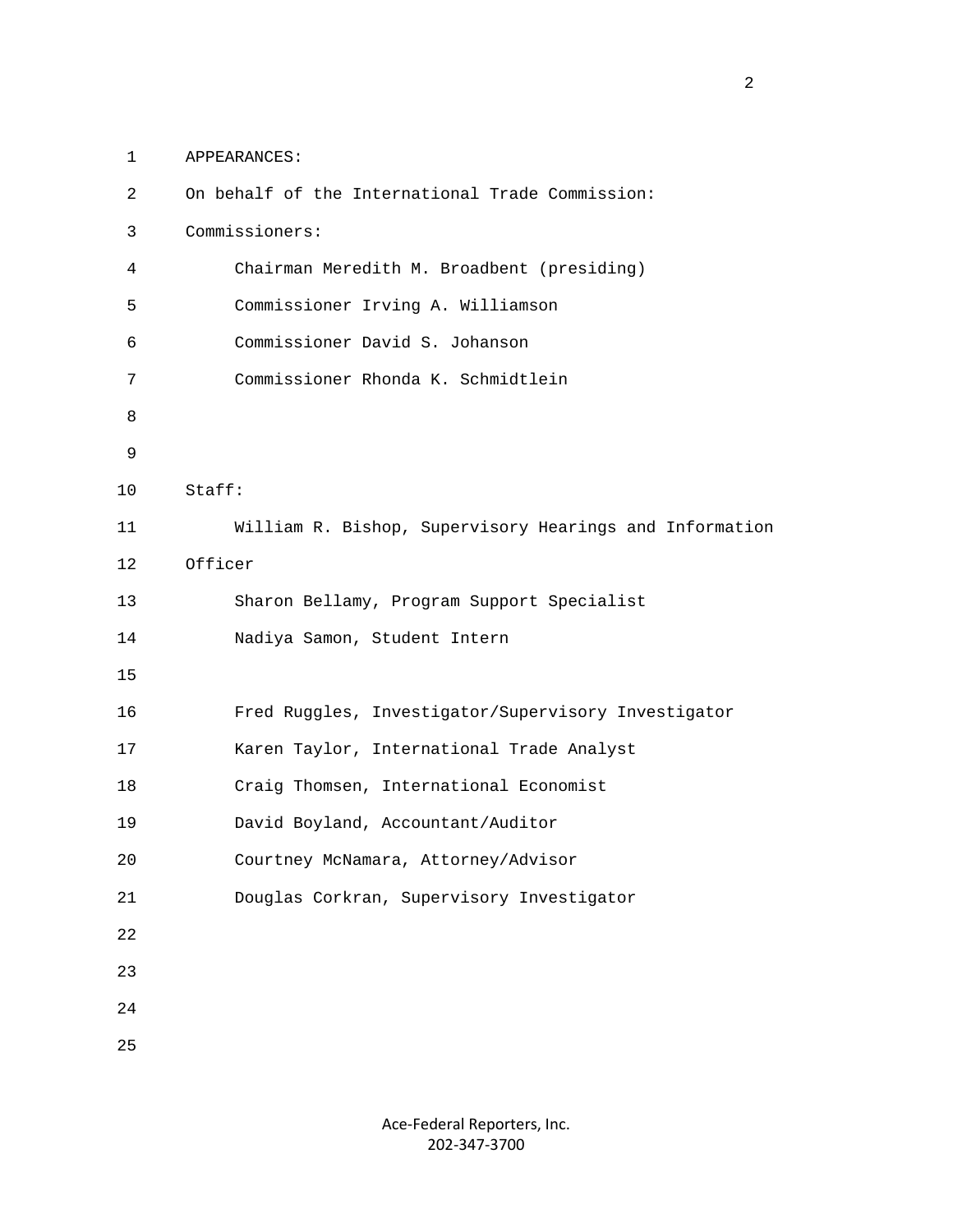| 2  | In Support of Continuation (Laurence J. Lasoff, Kelley Drye |
|----|-------------------------------------------------------------|
| 3  | & Warren LLP)                                               |
| 4  | In Opposition to Continuation (Douglas J. Heffner, Drinker  |
| 5  | Biddle & Reath LLP)                                         |
| 6  |                                                             |
| 7  | In Support of the Continuation of the Antidumping Duty      |
| 8  | Orders:                                                     |
| 9  | Kelley Drye & Warren LLP                                    |
| 10 | Washington, DC                                              |
| 11 | on behalf of                                                |
| 12 | The Domestic Industry                                       |
| 13 | William A. Wellock, Director - Strategic Customer           |
| 14 | Development, Carpenter Technology                           |
| 15 | Brian Romans, National Sales Manager, North American        |
| 16 | Stainless                                                   |
| 17 | Christopher M. Zimmer, Executive Vice President and         |
| 18 | Chief Commercial Officer, Universal Stainless & Alloy       |
| 19 | Products, Inc.                                              |
| 20 | Ross Wilkin, Vice President of Financial; Chief             |
| 21 | Financial Officer; and Treasurer, Universal Stainless &     |
| 22 | Alloy Products, Inc.                                        |
| 23 | Tyler Sullivan, Long Products Marketing Representative,     |
| 24 | North American Stainless                                    |
| 25 | Edward J. Blot, President Ed Blot and Associates            |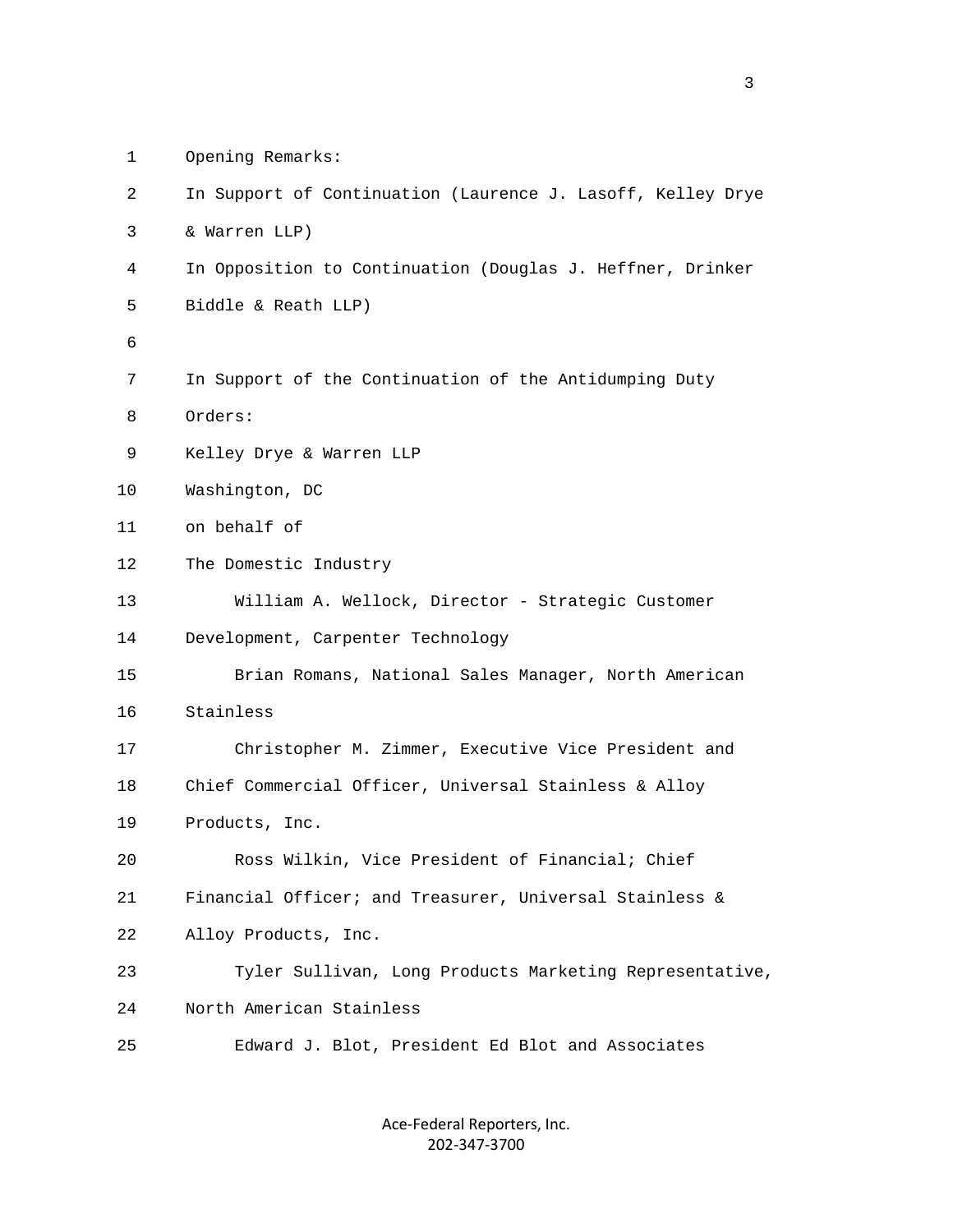1 APPEARANCES (Continued):

| 2  | Brad Hudgens, Economist, Georgetown Economic Services       |
|----|-------------------------------------------------------------|
| 3  | Laurence J. Lasoff and Grace W. Kim - Of Counsel            |
| 4  |                                                             |
| 5  | In Opposition of the Continuation of the Antidumping Duty   |
| 6  | Orders:                                                     |
| 7  | Drinker Biddle & Reath LLP                                  |
| 8  | Washington, DC                                              |
| 9  | on behalf of                                                |
| 10 | Cogne Acciai Speciali S.p.A. ("CAS")                        |
| 11 | Aceros Inoxidables Olarra S.A. ("Loarra")                   |
| 12 | Jean Paul Betemps, Chief Executive Officer, Cogne           |
| 13 | Specialty Steel USA                                         |
| 14 | Douglas J. Heffner and Richard P. Ferrin - Of Counsel       |
| 15 |                                                             |
| 16 | Rebuttal/Closing Remarks:                                   |
| 17 | In Support of Continuation (Laurence J. Lasoff, Kelley Drye |
| 18 | & Warren LLP)                                               |
| 19 | In Opposition to Continuation (Richard P. Ferrin, Drinker   |
| 20 | Biddle & Reath LLP)                                         |
| 21 |                                                             |
| 22 |                                                             |
| 23 |                                                             |
| 24 |                                                             |
| 25 |                                                             |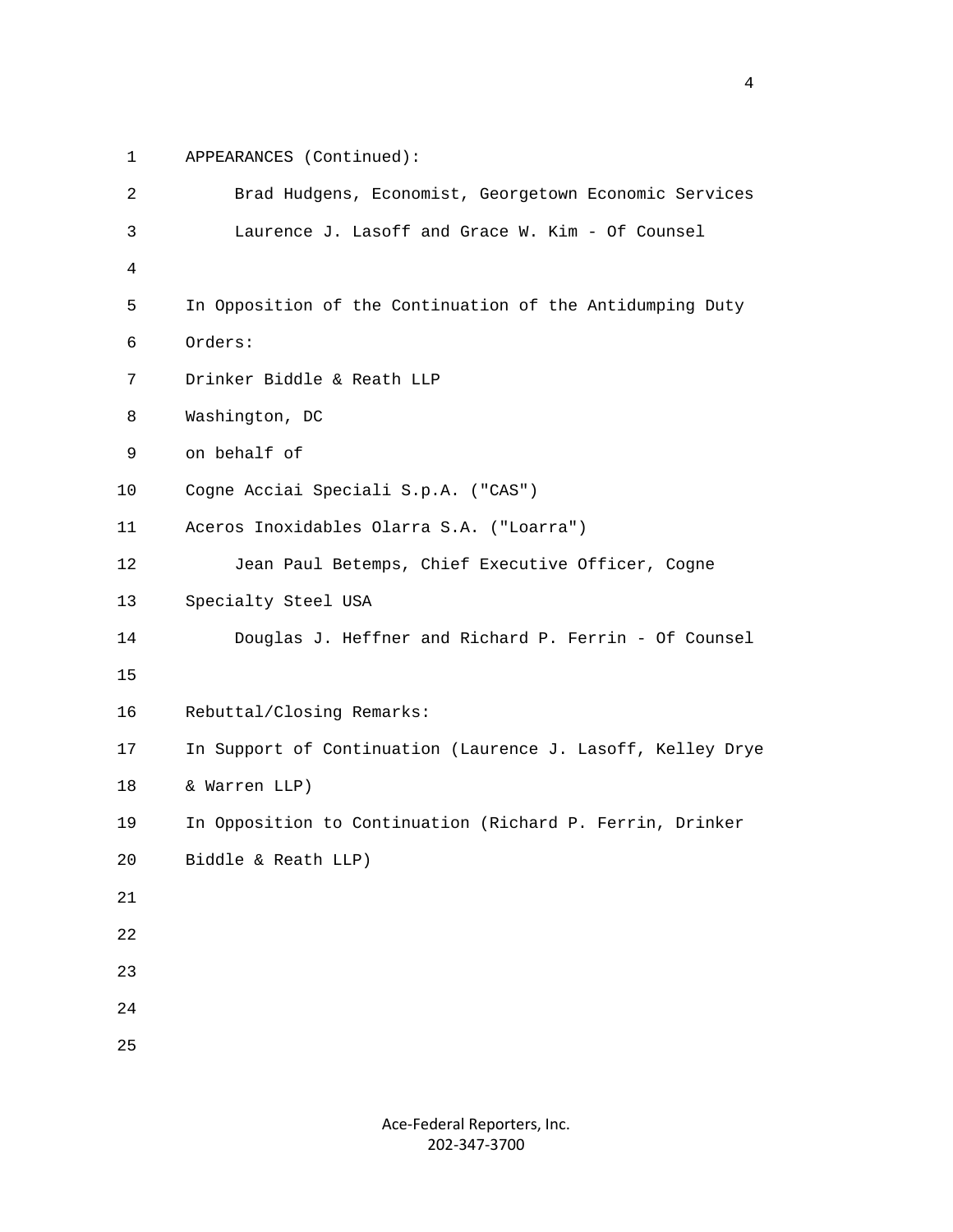1 I N D E X 2 **Page 12** Page 2 **Page 2** Page 2 Page 2 Page 2 Page 2 Page 2 Page 2 Page 2 Page 2 Page 2 Page 2 Page 2 Page 2 Page 2 Page 2 Page 2 Page 2 Page 2 Page 2 Page 2 Page 2 Page 2 Page 2 Page 2 Page 2 Page 2 Page 2 Page 2 Page 3 Opening Remarks: 4 In Support of Continuation (Laurence J. Lasoff, 5 Kelley Drye & Warren LLP) 8 6 7 In Opposition to Continuation (Douglas J. Heffner, 8 Drinker Biddle & Reath LLP) 13 9 10 Brian Romans, National Sales Manager, North American 11 Stainless 18 12 13 William A. Wellock, Director - Strategic Customer 14 Development, Carpenter Technology 23 15 16 Christopher M. Zimmer, Executive Vice President and 17 Chief Commercial Officer, Universal Stainless & Alloy 18 Products, Inc. 30 19 20 Edward J. Blot, President Ed Blot and Associates 34 21 22 Brad Hudgens, Economist, Georgetown Economic Services 42 23 24 Grace W. Kim - Of Counsel 48 25

> Ace‐Federal Reporters, Inc. 202‐347‐3700

 $\sim$  5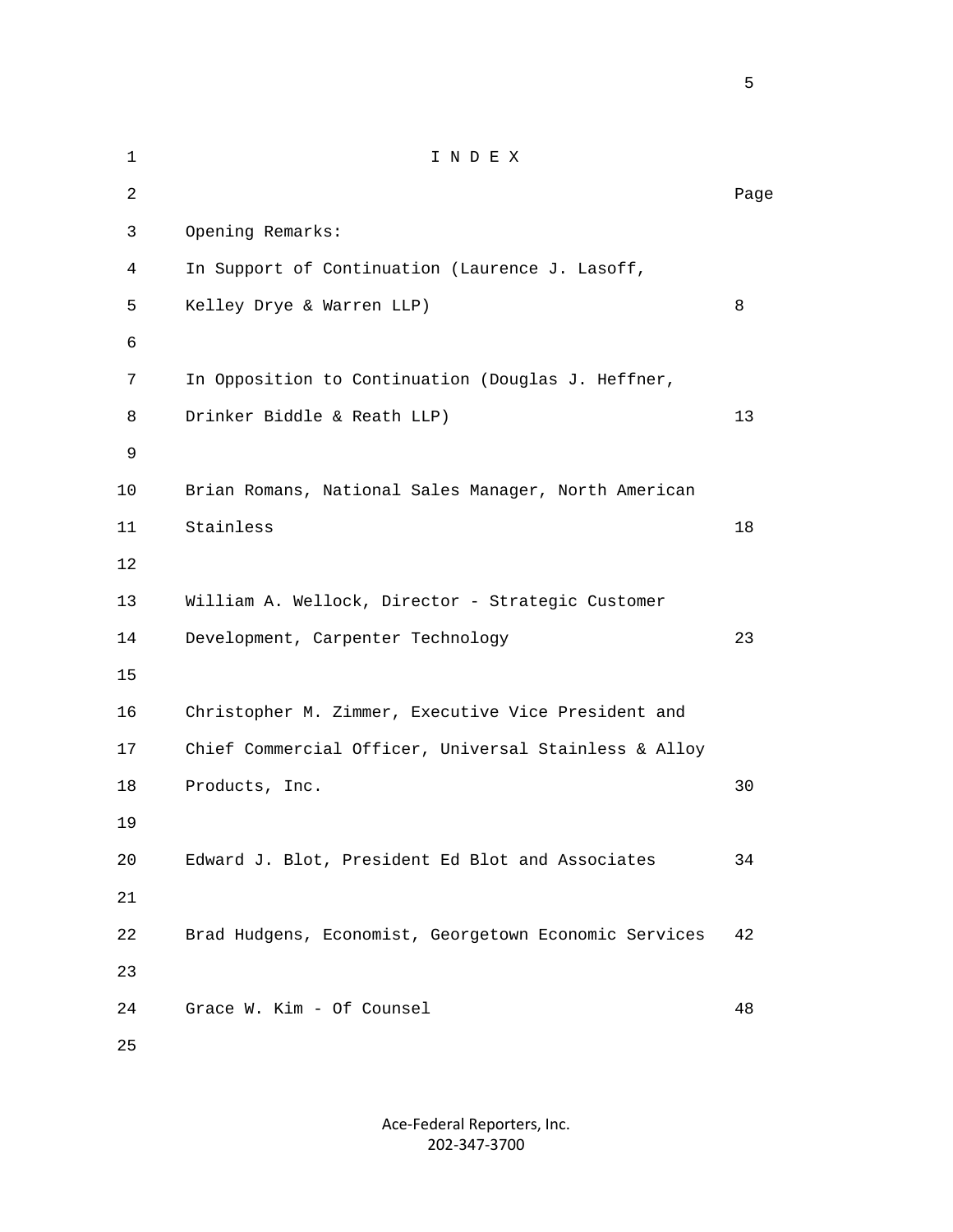| $\mathbf 1$    | INDEX                                                  |      |
|----------------|--------------------------------------------------------|------|
| $\overline{c}$ |                                                        | Page |
| $\mathbf{3}$   | Jean Paul Betemps, Chief Executive Officer, Cogne      |      |
| $\overline{4}$ | Specialty Steel USA                                    | 123  |
| 5              |                                                        |      |
| 6              | Douglas J. Heffner and Richard P. Ferrin - Of Counsel  | 128  |
| 7              |                                                        |      |
| 8              | Rebuttal/Closing Remarks:                              |      |
| 9              | In Support of Continuation (Laurence J. Lasoff, Kelley |      |
| $10$           | Drye & Warren LLP)                                     | 186  |
| 11             |                                                        |      |
| 12             | In Opposition to Continuation (Richard P. Ferrin,      |      |
| 13             | Drinker Biddle & Reath LLP)                            | 195  |
| 14             |                                                        |      |
| 15             |                                                        |      |
| 16             |                                                        |      |
| 17             |                                                        |      |
| 18             |                                                        |      |
| 19             |                                                        |      |
| $20$           |                                                        |      |
| $21\,$         |                                                        |      |
| 22             |                                                        |      |
| 23             |                                                        |      |
| 24             |                                                        |      |
| 25             |                                                        |      |

 $\sim$  6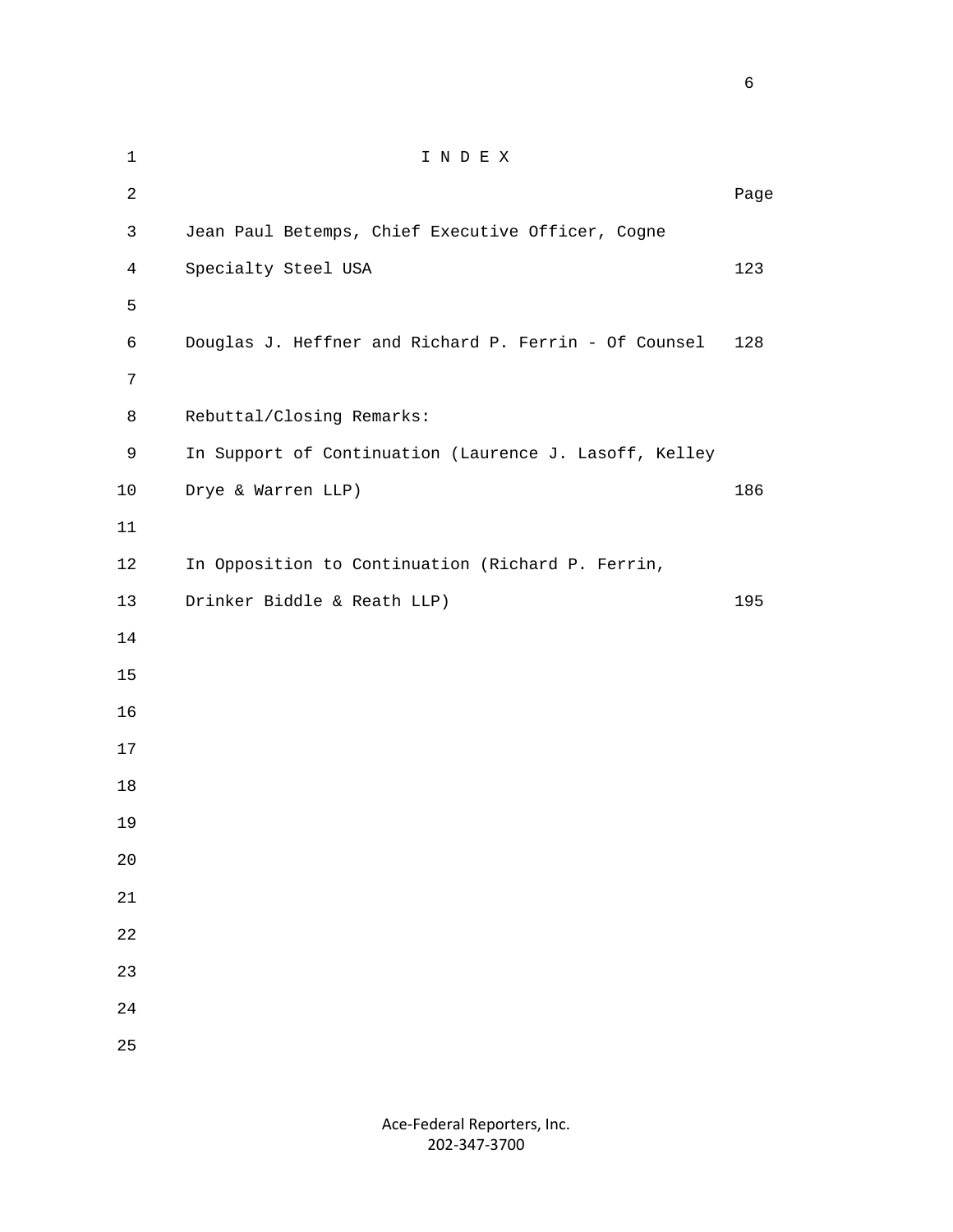| $\mathbf 1$ | PROCEEDINGS                                                  |
|-------------|--------------------------------------------------------------|
| 2           | (10:01 a.m.)                                                 |
| 3           | CHAIRMAN BROADBENT:<br>Good morning. On behalf of            |
| 4           | the U.S. International Trade Commission I welcome you to     |
| 5           | this hearing on Investigation Number 731, 770, 773, and 775  |
| 6           | involving Stainless Steel Wire Rod from Italy, Japan, Korea, |
| 7           | Spain and Taiwan.                                            |
| 8           | The purpose of these five year review                        |
| 9           | investigations is to determine whether revocation of the     |
| 10          | antidumping orders on stainless steel wire rod from these    |
| 11          | countries would likely lead to the continuation or           |
| 12          | recurrence of material injury within a reasonably            |
| 13          | foreseeable time.                                            |
| 14          | These are the Commission's third five-year review            |
| 15          | on these orders and the first of several steel-related       |
| 16          | products that the Commission will be investigating and       |
| 17          | reviewing over the next several months.                      |
| 18          | Documents concerning this hearing are available              |
| 19          | at the public distribution table. Please give all prepared   |
| 20          | testimony to the secretary. Please don't place it on the     |
| 21          | public distribution table.                                   |
| 22          | All witnesses must be sworn in by the Secretary              |
| 23          | before presenting testimony. I understand that parties are   |
| 24          | aware of time allocations, but if you have any questions     |
| 25          | about time, please ask the secretary.                        |

Ace‐Federal Reporters, Inc. 202‐347‐3700

<u>2003: The contract of the contract of the contract of the contract of the contract of the contract of the con</u>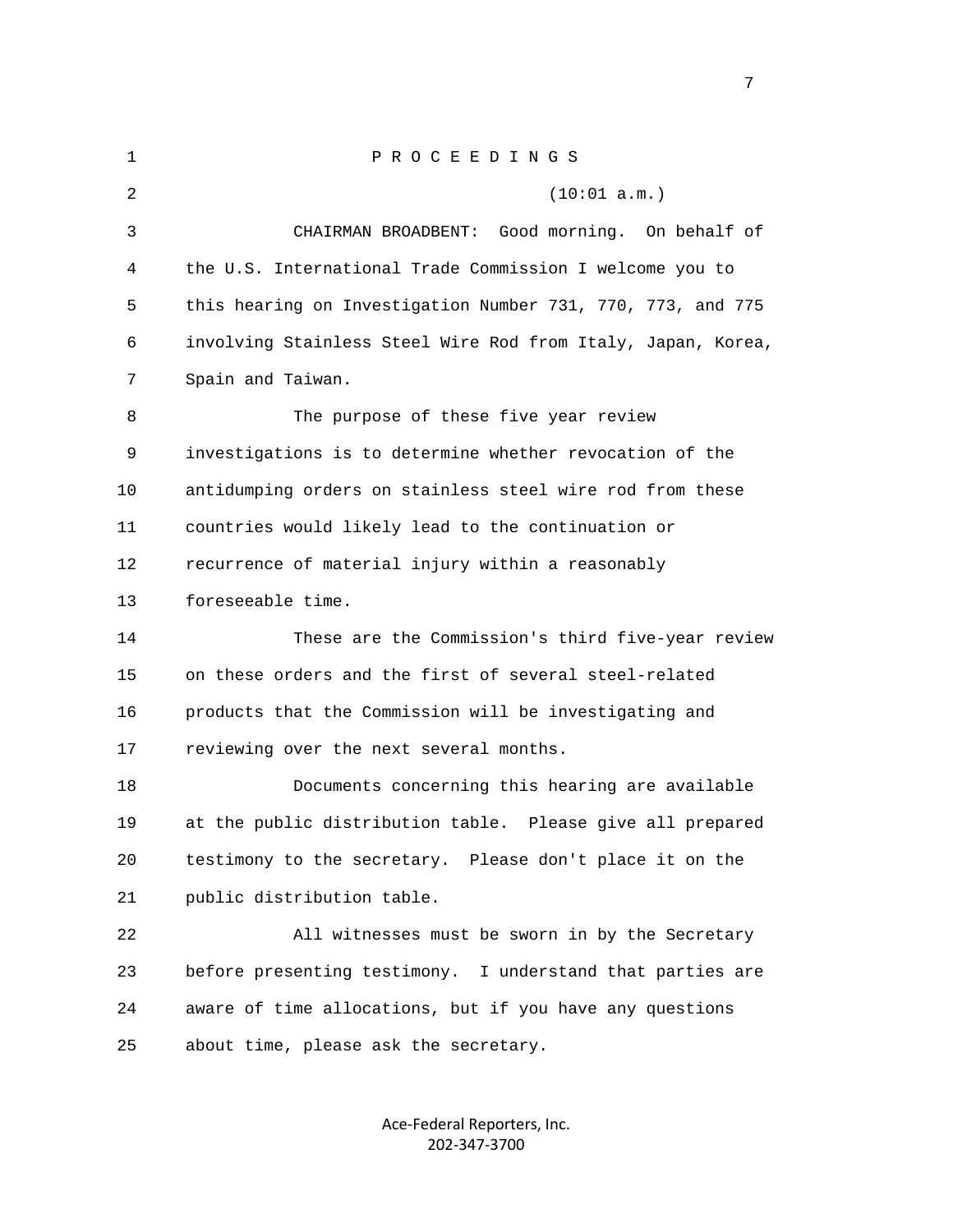1 Speakers are reminded not to refer to business 2 proprietary information in their remarks or in answers to 3 questions. Please speak clearly into the microphone and 4 state your name for the record so that the court reporter 5 knows who is speaking. 6 Finally, if you are submitting documents that 7 contain information you wish classified as business 8 confidential your request should comply with Commission Rule 9 201.6. 10 Mr. Secretary, are there any preliminary matters? 11 MR. BISHOP: Madam Chairman, I would note that 12 all witnesses for today's hearing have been sworn in. There 13 are no other preliminary matters. 14 CHAIRMAN BROADBENT: Very well. Let us proceed 15 with opening remarks. 16 MR. BISHOP: Opening remarks on behalf of those 17 in support of continuation of the orders will be given by 18 Laurence J. Lasoff, Kelley Drye and Warren. 19 OPENING REMARKS OF LAURENCE J. LASOFF 20 MR. LASOFF: Good morning, Madam Chairman and 21 members of the Commission and staff. I am Larry Lasoff with 22 Kelley Drye and Warren appearing today on behalf of the 23 domestic stainless steel wire rod industry which is seeking 24 continuation of the antidumping duty orders against Italy, 25 Japan, Korea, Spain and Taiwan.

> Ace‐Federal Reporters, Inc. 202‐347‐3700

experience of the state of the state of the state of the state of the state of the state of the state of the s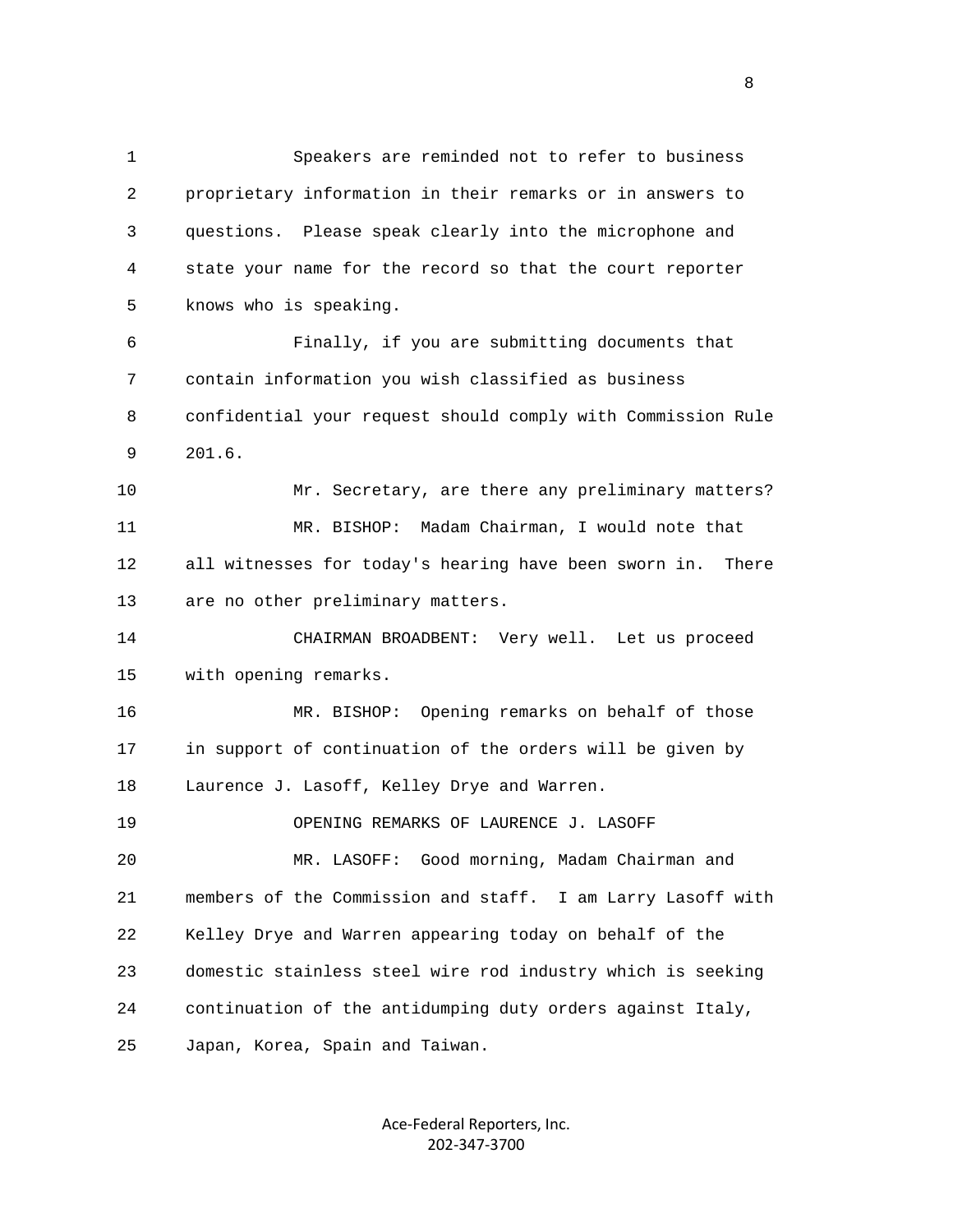1 The industry you will hear from today is highly 2 vulnerable. The staff report document demonstrates that 3 over the time period of review all of the major trade and 4 financial indicators declined significantly. It is against 5 this backdrop that the Commission must determine whether 6 revocation of these orders would likely lead to a 7 continuation or recurrence of material injury in the 8 domestic industry. It is our contention that the record of 9 the proceeding as reflected in the staff report strongly 10 supports such a determination. 11 These orders have been affected as the subject

 12 producers. Imports from these producers surged into the 13 United States during the period of the original 14 investigation at sum prices, undercutting U.S. producer 15 prices. The results were declines in all of the major 16 indicators of financial performance. These factors led to a 17 Commission finding of material injury, a finding that 18 resulted in substantial declines in imports from the subject 19 producers who apparently could not sell in this market 20 without triggering dumping liability.

 21 The orders have created a discipline in the 22 marketplace. The discipline has enabled one of the domestic 23 producers here today, North American Stainless, to enter 24 into this market.

25 Like much of the U.S. steel industry today,

Ace‐Federal Reporters, Inc. 202‐347‐3700

en de la provincia de la provincia de la provincia de la provincia de la provincia de la provincia de la provi<br>1900 : la provincia de la provincia de la provincia de la provincia de la provincia de la provincia de la prov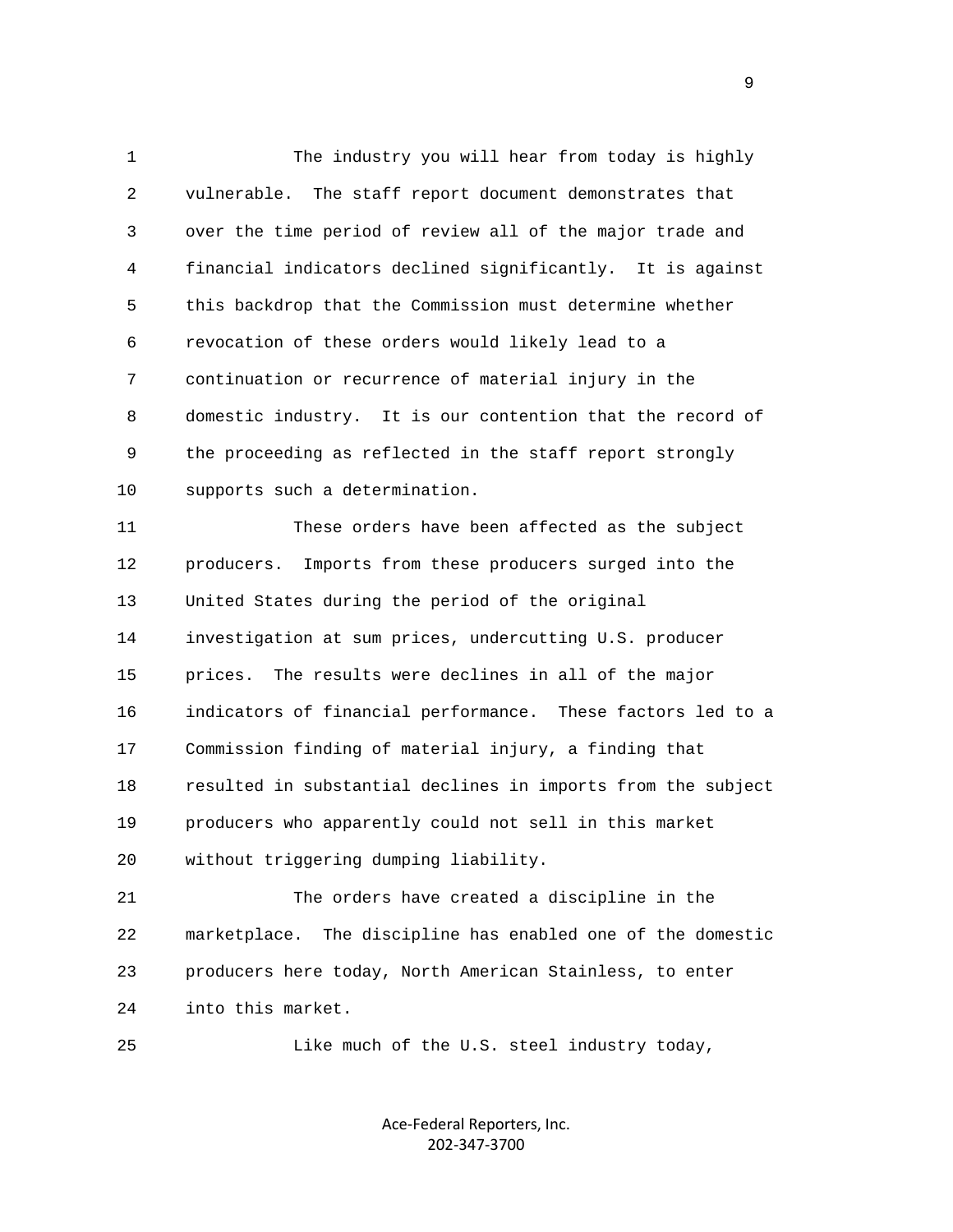1 however, the domestic stainless rod industry is in the 2 precarious position due to the massive capacity overhang, 3 much of it present in the subject countries. Indeed the 4 record indicates that the subject countries individually and 5 collectively have increase their capacity to produce 6 stainless rod since the orders were first imposed. 7 Furthermore, the record indicates that 8 substantial volumes of that capacity remain unutilized. 9 This includes the subject producers of Taiwan and Japan who 10 have elected not to respond to the Commission 11 questionnaires. These countries possess some of the largest 12 stainless rod producers in the world with excess capacity 13 that collectively exceed U.S. apparent consumption. 14 The Commission should exercise its authority to 15 take adverse inferences against these countries and continue 16 those orders. Importantly, each of the major producers in 17 the subject countries are significant exporters of stainless 18 steel rod. Taiwan and Japan, for example, alone account for 19 almost 30 percent of global exports. 20 History has shown that in the absence of 21 antidumping duties subject producers are able to quickly 22 increase exports to the United States as they did during the 23 original period of investigation.

 24 As you will hear today from our witnesses, the 25 barriers to entry into the U.S. market are small and sales

> Ace‐Federal Reporters, Inc. 202‐347‐3700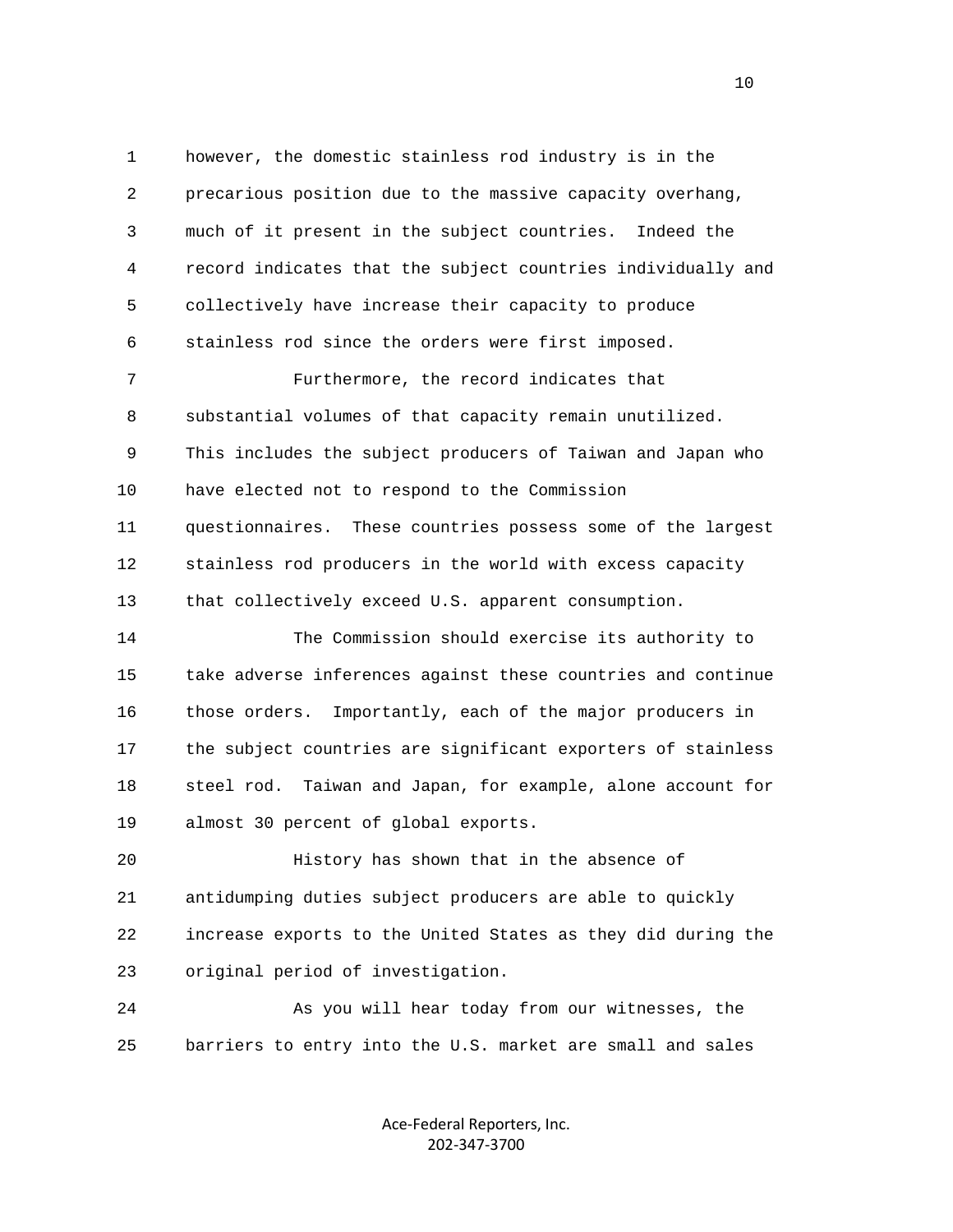1 typically occur on a spot market basis. Quality is almost 2 always a given and therefore price remains the predominant 3 factor in purchasing decisions.

 4 Moreover, the U.S. market is especially 5 attractive because prices at this time are generally higher 6 than anywhere else. That is an especially important point 7 that you hear from the respondents that their interests lie 8 anywhere but the U.S.

 9 While there are no price comparisons in this 10 sunset review, the statements from importers and purchasers 11 predicting that lower-priced imports from the subject 12 countries will resume if the orders are revoked are telling.

 13 You will hear from the respondents' side that NAS 14 is the price leader in this industry. They cannot compete 15 with NAS in the U.S. market and even if they could, their 16 ability to sell in the U.S. is limited by commitments to 17 other export markets.

 18 As NAS's representative will testify today, 19 however, NAS has been forced to base its pricing policy on 20 the competition it faces from imports currently from China 21 and a non-subject producer from Taiwan rather than price 22 leadership in the U.S. market.

 23 NAS entered into this market in 2003 building a 24 single-site, long-product facility that is among the most 25 efficient in the world. The company should be able to reap

> Ace‐Federal Reporters, Inc. 202‐347‐3700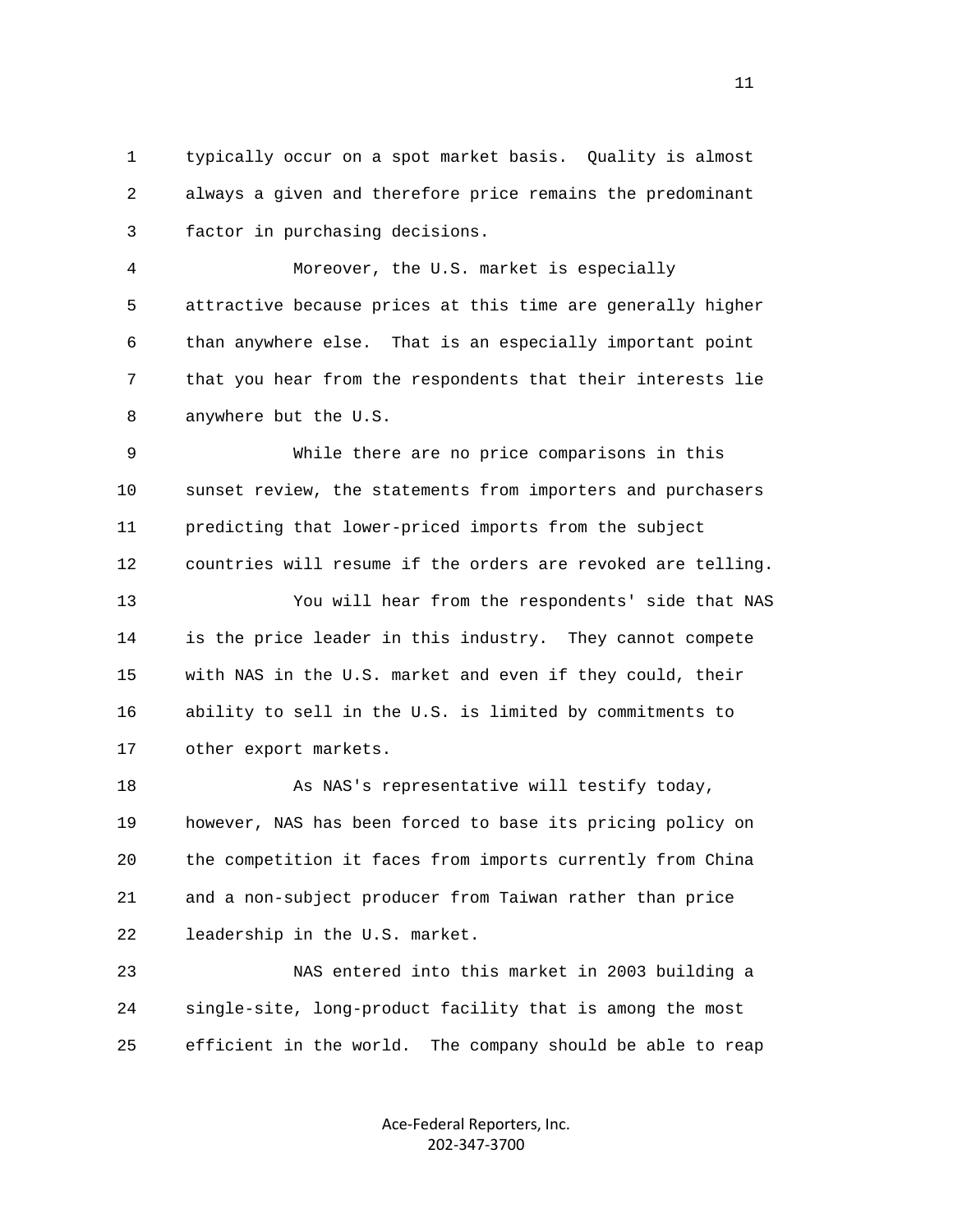1 the benefits of that investment, an investment which was 2 facilitated in part by the issuance of these orders.

 3 Meeting the market price forced upon them by 4 non-subject producers, most notably China, is evidence that 5 removal of these orders would open the floodgates in ways 6 that would dwarf the events that occurred when these cases 7 were first brought and China was not even a factor in the 8 marketplace.

 9 Given the continued price sensitive nature of the 10 market for stainless steel rod, the historic ability for 11 subject producers to target the U.S. market almost 12 immediately following the determination of relief, their 13 ongoing presence in the U.S. market in related product 14 sectors and the statements from importers and particularly 15 the largest purchasers that lowest priced imports from the 16 subject countries would resume if the order is revoked it is 17 likely that subject imports will quickly penetrate the U.S. 18 market by underselling U.S. prices if the orders are revoked 19 and material injury is likely to recur.

 20 We respectfully ask that these orders be 21 continued. 22 Thank you.

 23 MR. BISHOP: Opening remarks on behalf of those 24 in opposition to the continuation of the orders will be 25 given by Douglas J. Heffner, Drinker, Biddle and Reath.

> Ace‐Federal Reporters, Inc. 202‐347‐3700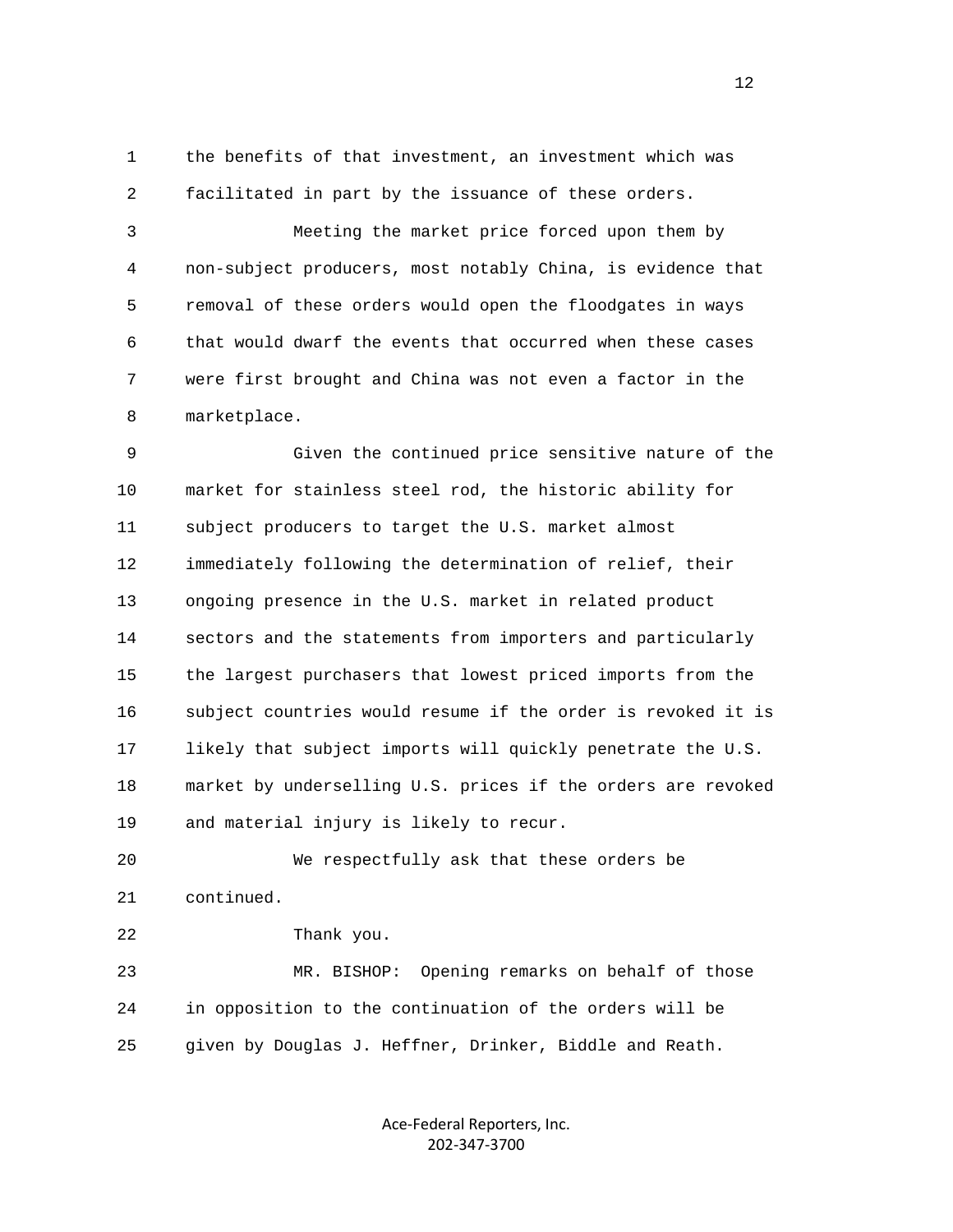1 OPENING REMARKS OF DOUGLAS J. HEFFNER

2 MR. HEFFNER: Good morning.

3 CHAIRMAN BROADBENT: Welcome.

 4 MR. HEFFNER: Good morning, Chairman Broadbent, 5 Commissioners, and staff. I am Douglas Heffner for Drinker, 6 Biddle and Reath, and we are representing today Italian 7 respondents Cogne and Spanish respondent Olarra.

 8 The antidumping duty order has been in place for 9 18 years. That's a long time. Cogne and Olarra believe 10 that it should be revoked as to Italy and Spain.

 11 Our presentation today will focus on why imports 12 from Italy and Spain should not be cumulated with any other 13 countries.

 14 With regard to Italy, there are three Italian 15 producers of wire rod, Valbruna, Rodacciai and Cogne. First 16 the AD and CVD order was revoked as to Valbruna. Second 17 with regard to Rodacciai it has a rolling mill in Cerona, 18 Italy, but that rolling mill is used only for internal 19 consumption. In fact, Rodacciai itself does not produce 20 enough wire rod to meet its needs for downstream seamless 21 bar production which is why Rodacciai's affiliate Olarra 22 ships approximately half of its output to Rodacciai bar 23 mills in Italy.

 24 Put simply, Rodacciai will not export stainless 25 steel wire rod to the U.S. because it does not sell in the

> Ace‐Federal Reporters, Inc. 202‐347‐3700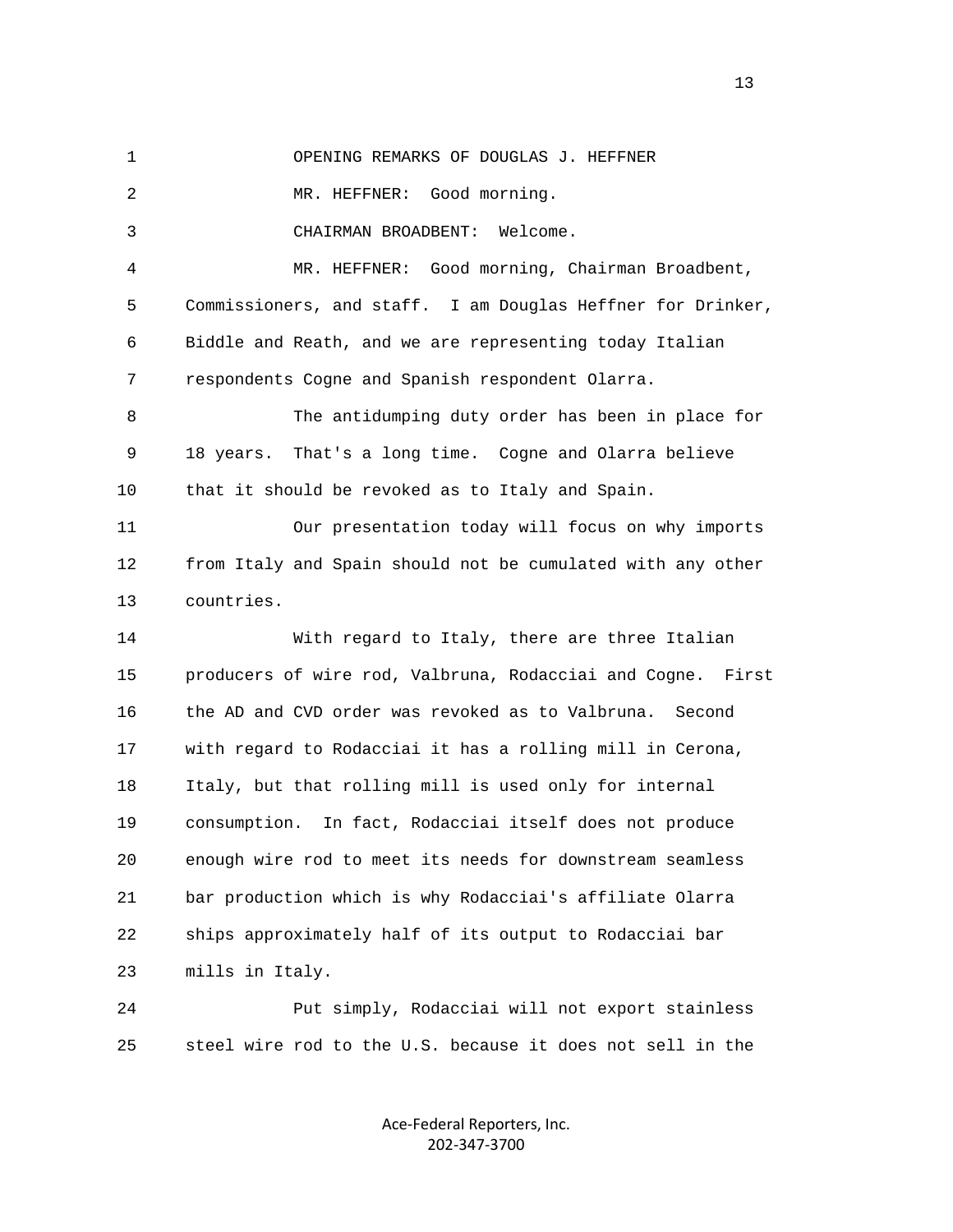1 open market.

| 2  | Regarding Cogne, as will be discussed later in                 |
|----|----------------------------------------------------------------|
| 3  | the hearing, Cogne would operate under conditions of           |
| 4  | competition different from those faced by other subject        |
| 5  | producers if the orders were revoked.<br>Today, Mr. Jean Paul  |
| 6  | Betemps, the CEO of Cogne specialty steel, USA, Inc. will      |
| 7  | present direct testimony and will have -- and will be          |
| 8  | available to answer questions from the Commission and staff.   |
| 9  | You will hear from Mr. Betemps that Cogne has no               |
| 10 | interest in regaining a significant presence in the U.S.       |
| 11 | market.                                                        |
| 12 | Since the antidumping duty order was put in place              |
| 13 | in 1998 Cogne has adjusted this business to sell exclusively   |
| 14 | to Italy, to Switzerland, which is right next door and they    |
| 15 | speak Italian there, to long-term EU customers and to          |
| 16 | Cogne's bar-producing facility in China. As for the Swiss      |
| 17 | customers, is should be noted that most of these customers     |
| 18 | are located closer to Cogne than any of its Italian home       |
| 19 | market customers.                                              |
| 20 | In the last sunset review the Commission divided               |
| 21 | three, three on the question of whether subject imports from   |
| 22 | Italy should be cumulated. The dissenting Commissioner         |
| 23 | stated the following.<br>"Shipments in the U.S. market did not |
| 24 | increase significantly either relatively or absolutely         |

25 during the original investigation, trends which set Italy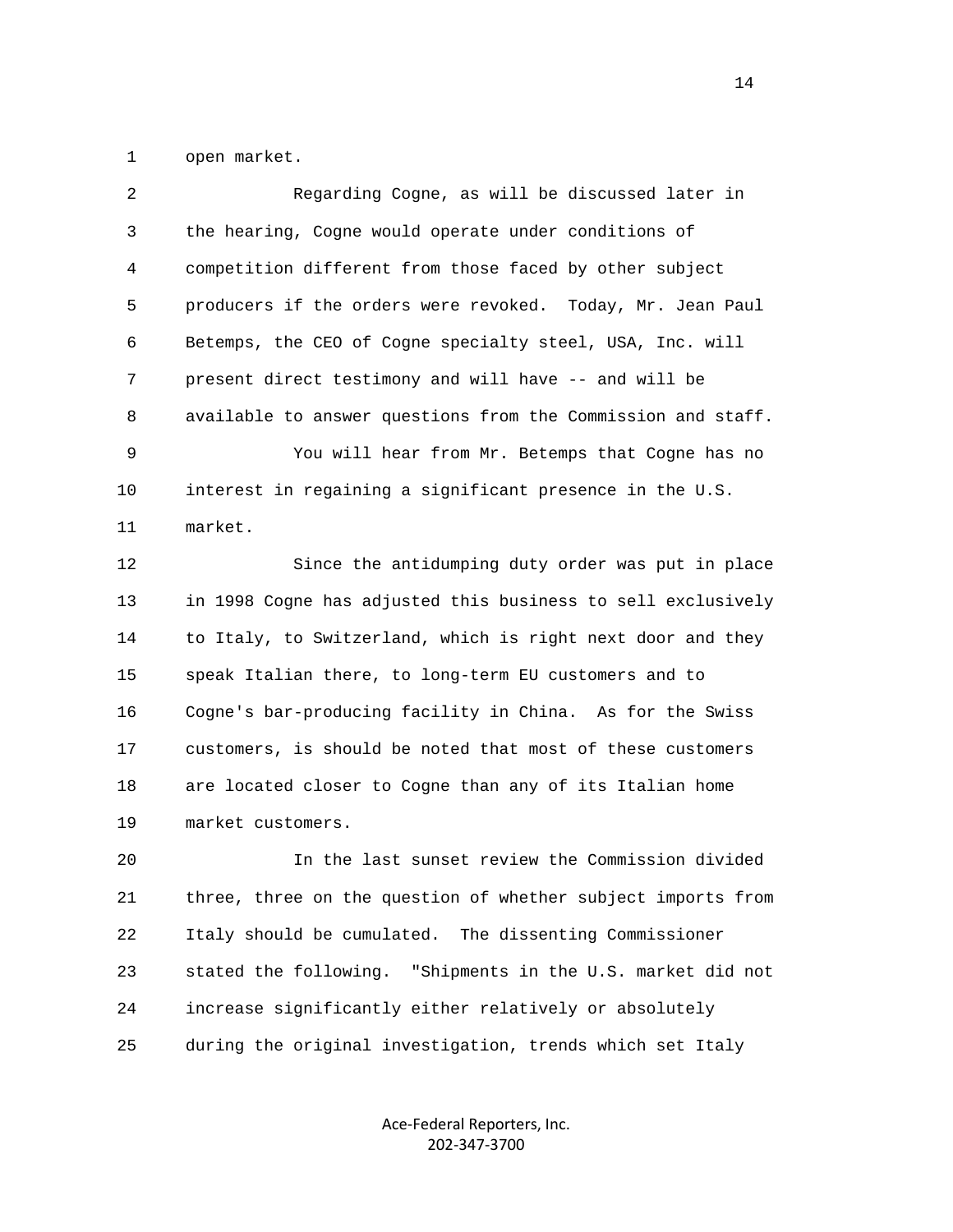1 apart from all other remaining subject countries."

 2 In the years since the orders were imposed, the 3 Italian producer, that being Cogne, successfully found other 4 markets.

 5 Now, the three Commissioners who declined to 6 decumulate subject imports from Italy did not agree with -- 7 disagree with these points, but appeared to place 8 significant emphasis on the low-capacity utilization that 9 Cogne had in 2009. That situation now however is 10 considerably different, considerably different because Cogne 11 is operating at a high level of capacity utilization. As 12 such the Commission should decumulate Italian imports from 13 other subject imports and revoke the order as to Italy.

 14 Concerning Spanish imports, the antidumping duty 15 order against stainless steel wire rod from Spain is no 16 longer justified as the dominant stainless steel wire rod 17 producer, Roldan has not participated and has had no need to 18 participate in the U.S. market since its parent built North 19 American Stainless in 2003.

 20 Olarra as the only other Spanish stainless steel 21 wire rod producer was not a significant participant in the 22 U.S. market during the original period of investigation and 23 it has no intention of doing so now. Historically Olarra 24 has internally consumed half of its stainless steel wire rod 25 production for the manufacture of stainless steel bar and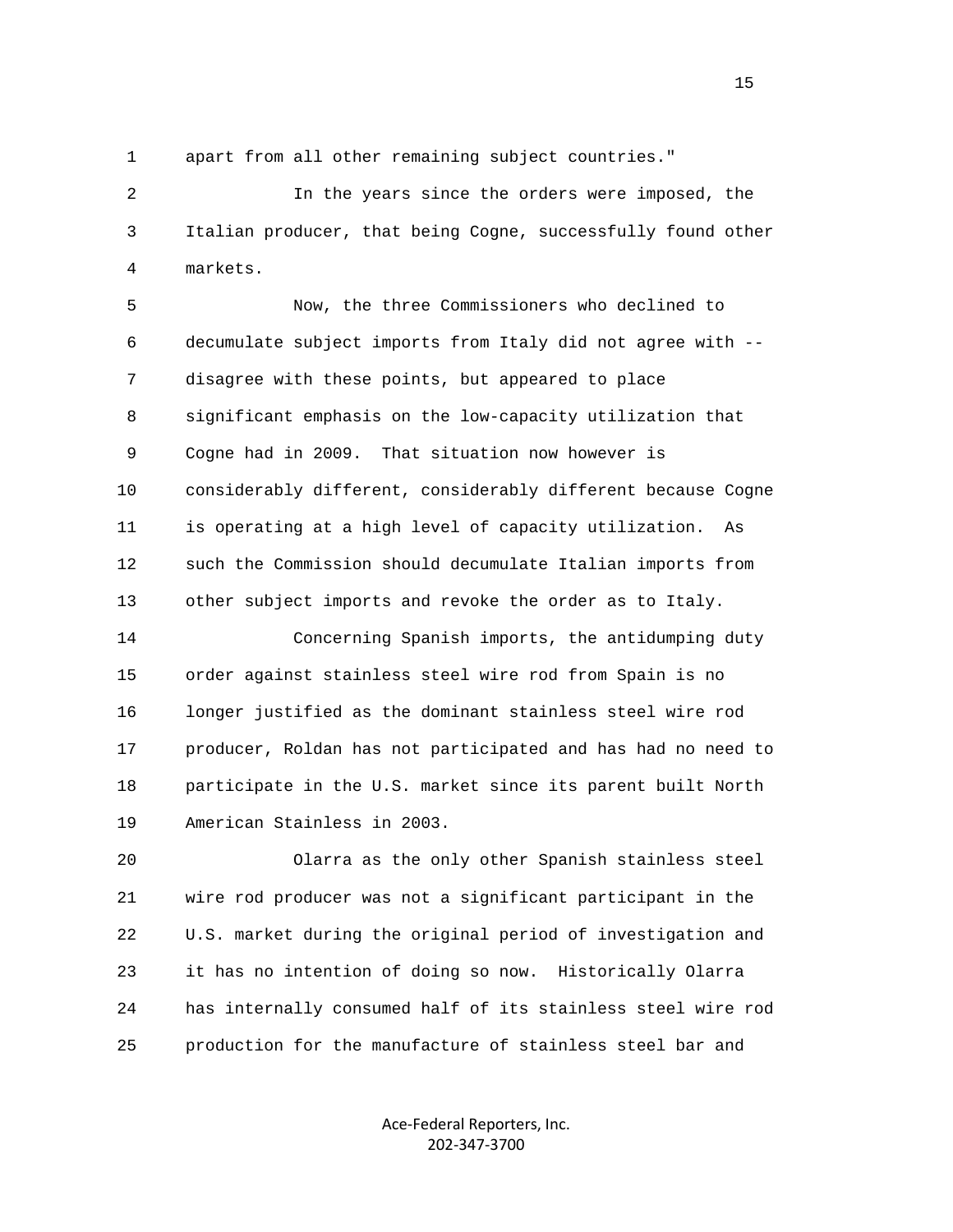1 sold the remainder to its affiliates in Italy. Olarra 2 depends on no other markets, none. 3 Consequently, the antidumping duty order on 4 stainless steel wire rod from Spain serves no useful purpose 5 and should be revoked as to Spain. 6 Thank you very much. 7 CHAIRMAN BROADBENT: Thank you, Mr. Heffner. 8 MR. BISHOP: Would the first panel, those in 9 support of continuation of the antidumping duty orders 10 please come forward and be seated. 11 [PAUSE] 12 (The panel is seated.) 13 CHAIRMAN BROADBENT: I want to welcome the panel 14 to the ITC and you can begin when you're ready. 15 OPENING REMARKS OF LAURENCE J. LASOFF 16 MR. LASOFF: Good morning, Madam Chairman, 17 members of the Commission. Again, I'm Larry Lasoff from 18 Kelley, Drye and Warren. We have a number of witnesses from 19 the domestic stainless wire rod industry today. I'd like to 20 introduce them and then we'll proceed with our testimony. 21 On my left is Brian Romans who is the national 22 sales manager for North American Stainless. On my right is 23 Ed Blot, President of Ed Blot and Associates, a consultant 24 to the industry. On Mr. Blot's right is Bill Wellock who is 25 the director of strategic customer development for Carpenter

> Ace‐Federal Reporters, Inc. 202‐347‐3700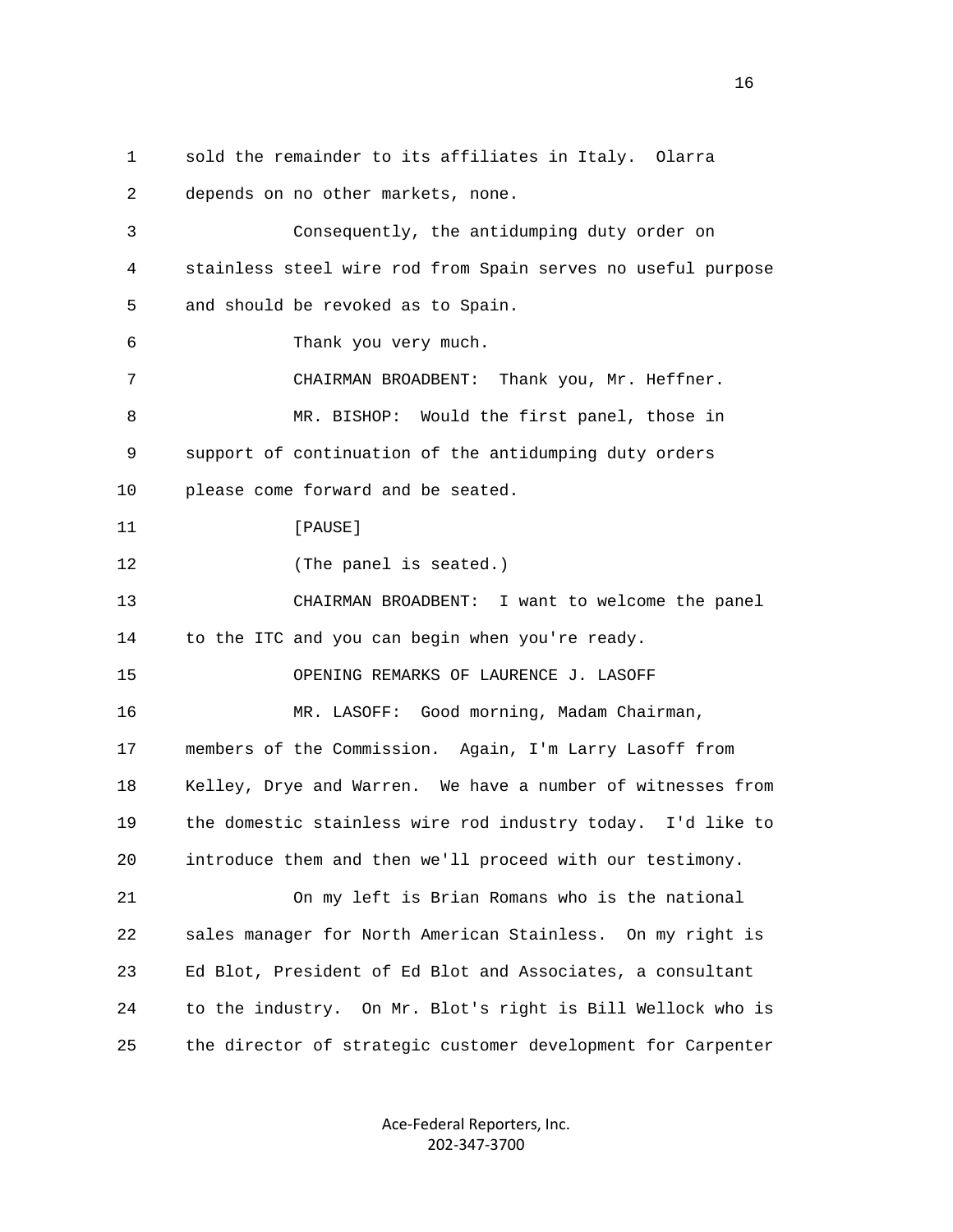1 Technology. On the second row and on the left is Brad 2 Hudgens of Georgetown Economic Services. And next to Brad 3 is Christopher Zimmer who is the Executive Vice President 4 and Chief Commercial Officer of Universal Stainless and 5 Alloy Products. To Mr. Zimmer's right is Grace Kim, my 6 colleague from Kelley, Drye and Warren. Next to Ms. Kim is 7 Tyler Sullivan, Long Products Marketing Manager, a marketing 8 representative from North American Stainless and on his 9 right is Ross Wilkin, Vice President of Financial -- Chief 10 Financial Officer and Treasurer, Universal Stainless and 11 Alloy Products.

 12 Before we begin our testimony, I wanted to simply 13 say, granted, I want to notify the Commission, in the course 14 of our preparation for the hearing we noted a reporting 15 error in one of the questionnaires. We were in the process 16 of revising it. We have notified the staff. We do not 17 believe it would in any way affect trends that are going to 18 be discussed in that is meeting, but that will be submitted 19 to the Commission within the next 24 hours. We have 20 notified the staff, they're aware of this and we just wanted 21 to let you know about this because it just came up so 22 recently. 23 With that, I would like to turn it over to Mr.

24 Romans.

25 STATEMENT OF BRIAN ROMANS

Ace‐Federal Reporters, Inc. 202‐347‐3700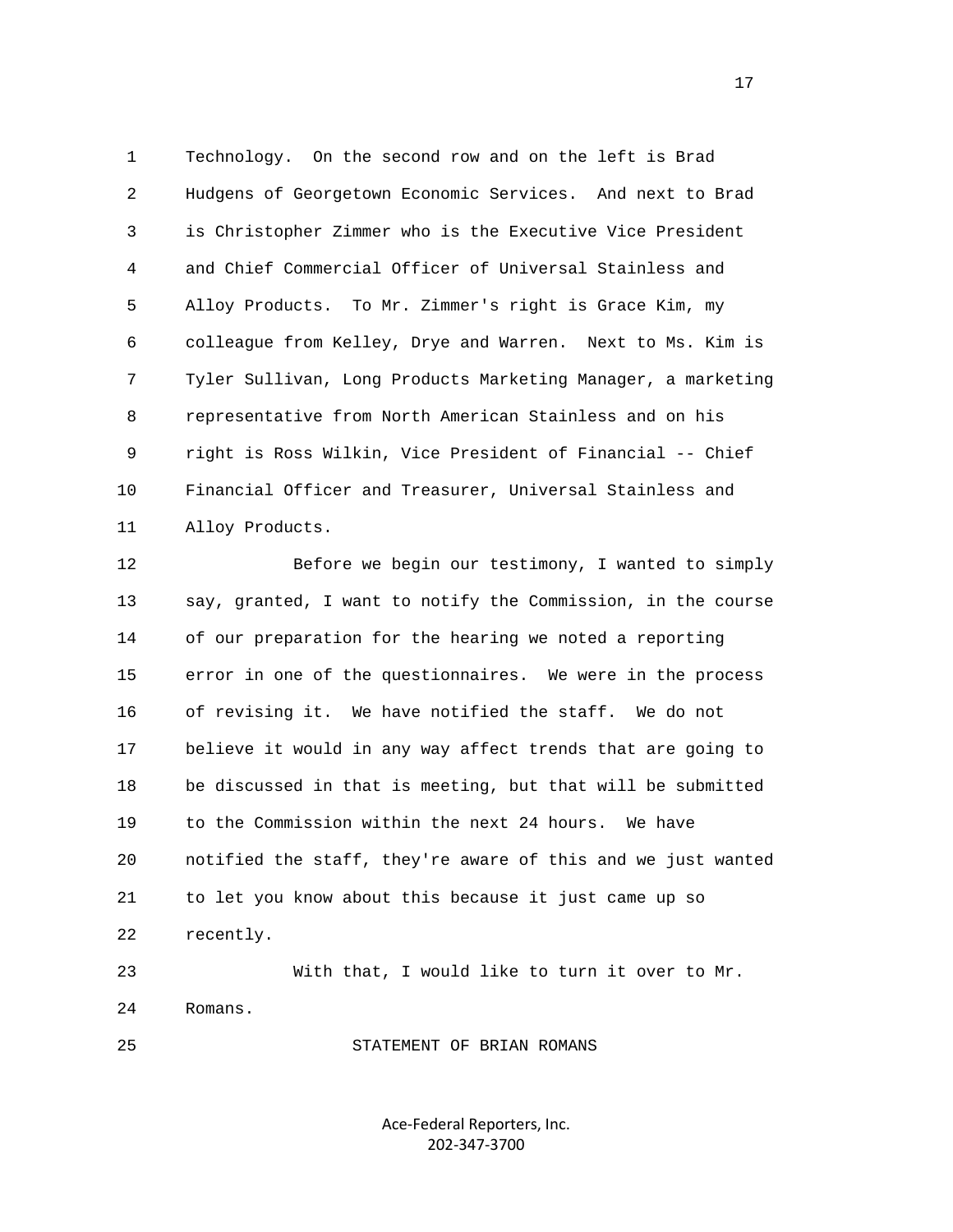1 MR. ROMANS: Good morning. Good morning. My 2 name is Brian Romans. I am the national sales manager for 3 North American Stainless. I've been in the stainless steel 4 industry for over 22 years and 12 years at North American 5 Stainless. While at NAS, I've been involved in sales and 6 marketing with substantial involvements in the stainless rod 7 operations. I appreciate the opportunity to appear before 8 you today with others in the industry to explain why the 9 Commission should maintain the orders against the five 10 countries under review.

 11 North American Stainless is located in Gent, 12 Kentucky. NAS produces a full range of stainless rod 13 products with a variety of diameter, steel grades, and cole 14 sizes. We began producing stainless rod in 2003 with the 15 opening of our state-of-the-art stainless long products 16 Raleigh mill. In addition to stainless steel rod NAS also 17 produces stainless steel bar and angle at this facility.

 18 Our decision to enter the stainless rod market 19 was made primarily because of the strong market and the 20 existence of fairly traded imports. At the time NAS entered 21 this market most of the offshore producers were subject to 22 antidumping duty orders. These orders ensured that there 23 was fair pricing in the marketplace. It is unlikely that 24 NAS would have made these investments if unfairly traded 25 goods had continued to saturate the market as they had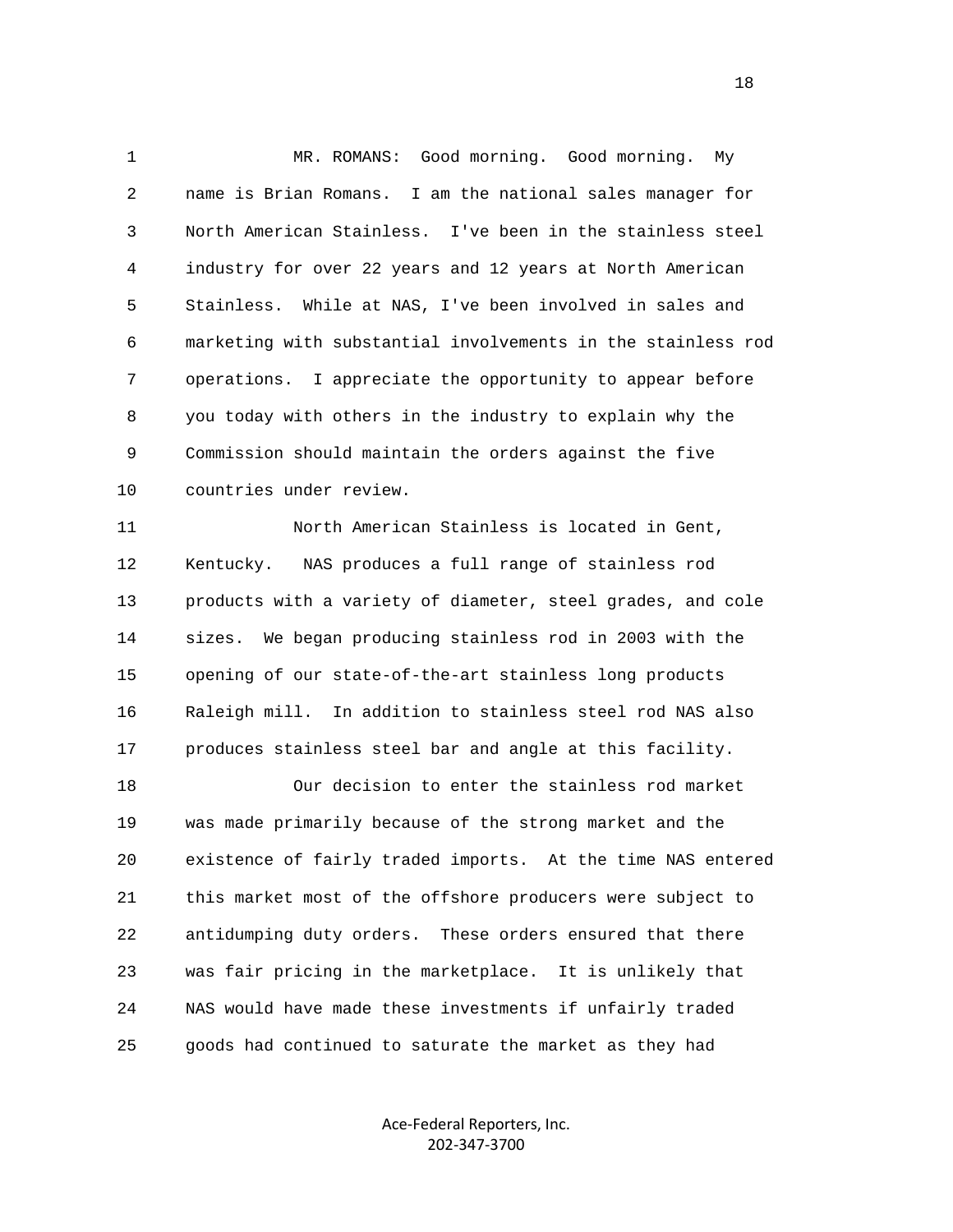1 during the original period of investigation.

 2 When we decided to start a new operation in the 3 U.S. our goal was not only to ensure that the facilities 4 could be fully utilized, but also to ensure that any capital 5 investments we made were reasonable and that we would 6 achieve a reasonable return on those investments. 7 These orders have been important to the success 8 of NAS over the years because imports from the subject 9 countries had to be sold at fair market prices or be subject 10 to the duties that would bring them back to the fair market 11 prices. The limited volume of subject imports in recent 12 years is due to the inability of subject producers to sell 13 in the U.S. market without dumping, not due to a lack of 14 interest in our market. 15 The pricing discipline that these order imposed 16 on the subject imports is extremely important to the U.S. 17 market. Stainless rod is an intermediate product that 18 competes largely on the basis of price. During the price 19 negotiations our customers tell us that the quality of our

 20 product is no different than the imported product and that 21 it is completely interchangeable with the subject imports.

 22 I am unaware of any U.S. producer or even a major 23 importer that has been able to meet specifications for the 24 subject product. Therefore, our foreign competitors are no 25 different from us except when they engage in unfair pricing

> Ace‐Federal Reporters, Inc. 202‐347‐3700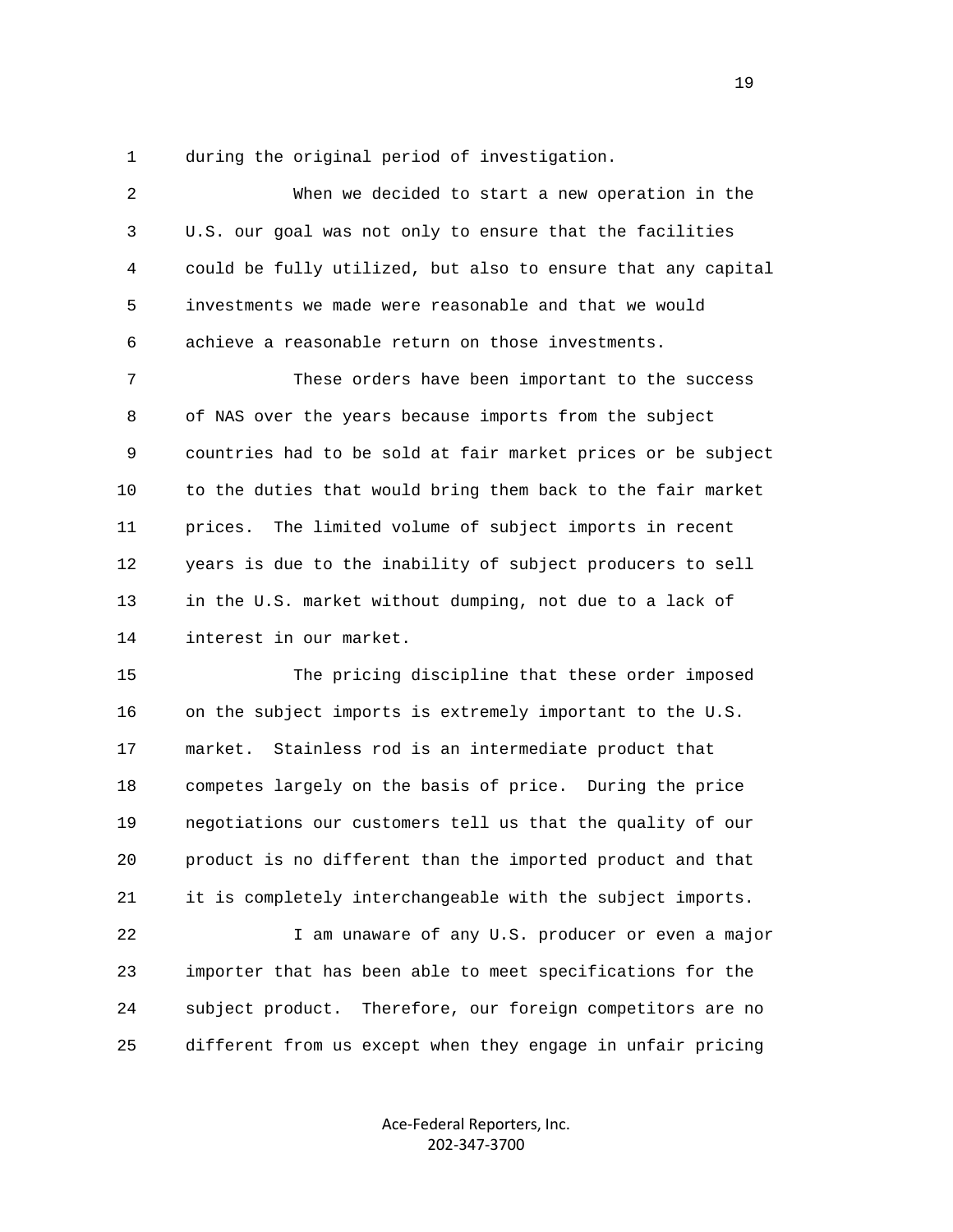1 practices.

| 2            | We compete head to head with imports and a make              |
|--------------|--------------------------------------------------------------|
| $\mathsf{3}$ | or break decision of which producers source from comes down  |
| 4            | to price. Virtually all sales of stainless rod are made on   |
| 5            | a spot or short-term contract basis. That means the          |
| 6            | purchasers can seek out the best prices in the market and    |
| 7            | change suppliers based on prices quarter to quarter and      |
| 8            | sometimes from purchase to purchase.                         |
| 9            | Our customers pay very close attention to the                |
| 10           | The lack of long-term contracts is important<br>market.      |
| 11           | because it allows importers to increase their sales of       |
| 12           | stainless rod based on unfair, low-priced offerings. Given   |
| 13           | these conditions of competition, there's no doubt in my mind |
| 14           | that revocation of the orders would cause the volume of      |
| 15           | subject imports to increase significantly and prices to      |
| 16           | spiral downward.                                             |
| 17           | The stainless rod producers in the subject                   |
| 18           | countries have high fixed capital costs. Their goal is to    |
| 19           | fill their capacity to lower unit costs and increase         |
| 20           | profits. If these orders are removed, I believe subject      |
| 21           | import volumes will return en mass with very aggressive      |
| 22           | prices just as they did before the orders were imposed.      |
| 23           | Given the large and unused capacity to produce               |
| 24           | stainless steel rod that exists in the subject countries, it |

25 is reasonable to expect increased exports from the subject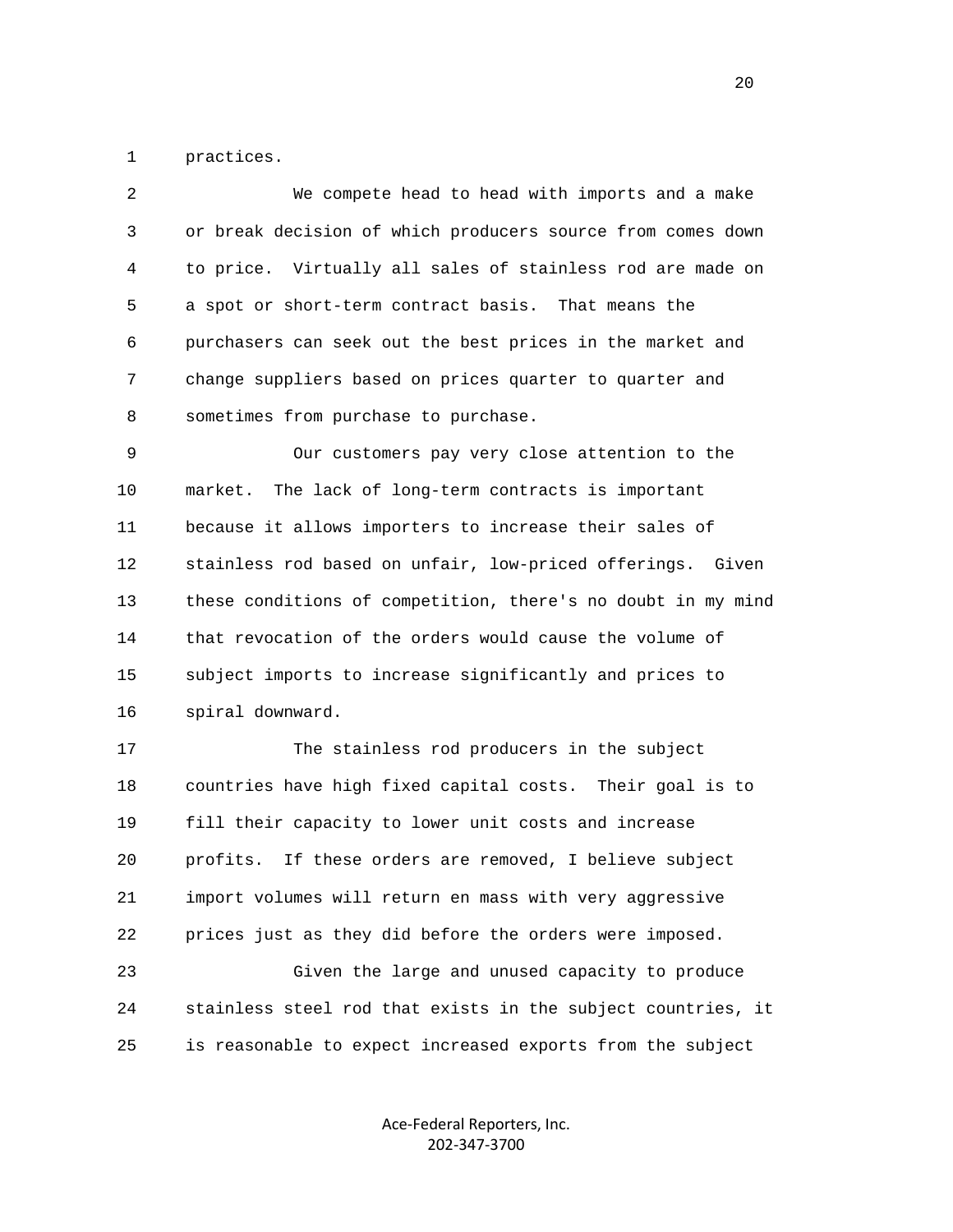1 countries if the orders are revoked since there will be 2 nothing to prevent the unrestrained imports from increasing 3 in the U.S. market. In fact, higher prices in the United 4 States compared to those in third country markets makes the 5 U.S. much more attractive to foreign producers. An influx 6 of subject imports into the U.S. market and unfair prices 7 will have serious negative consequences for our industry.

 8 These dumped imports will undercut our prices 9 making it impossible for our products to compete and for NAS 10 to be profitable. The deterioration in prices that would be 11 caused by revocation of the orders would lead to a reduction 12 in our revenue, our profits, and our ability to continue to 13 invest in capital improvements. Our production and shipment 14 levels would also suffer in decline.

 15 I have read in Cogne's and Olarra's brief -- the 16 NAS -- and brief that NAS has been the predominant producer 17 in the U.S. stainless rod market and therefore is 18 responsible for setting the market price. I'd like to set 19 the record straight. Although we produce a full range of 20 stainless rod products, as part of our business model we are 21 constantly evaluating offshore pricing. When faced with 22 competition from our offshore competitors who sell at lower 23 prices, we then evaluate whether to lower our prices or to 24 simply lose the business. Therefore our prices are only 25 reduced when we are forced to do so to compete with the

> Ace‐Federal Reporters, Inc. 202‐347‐3700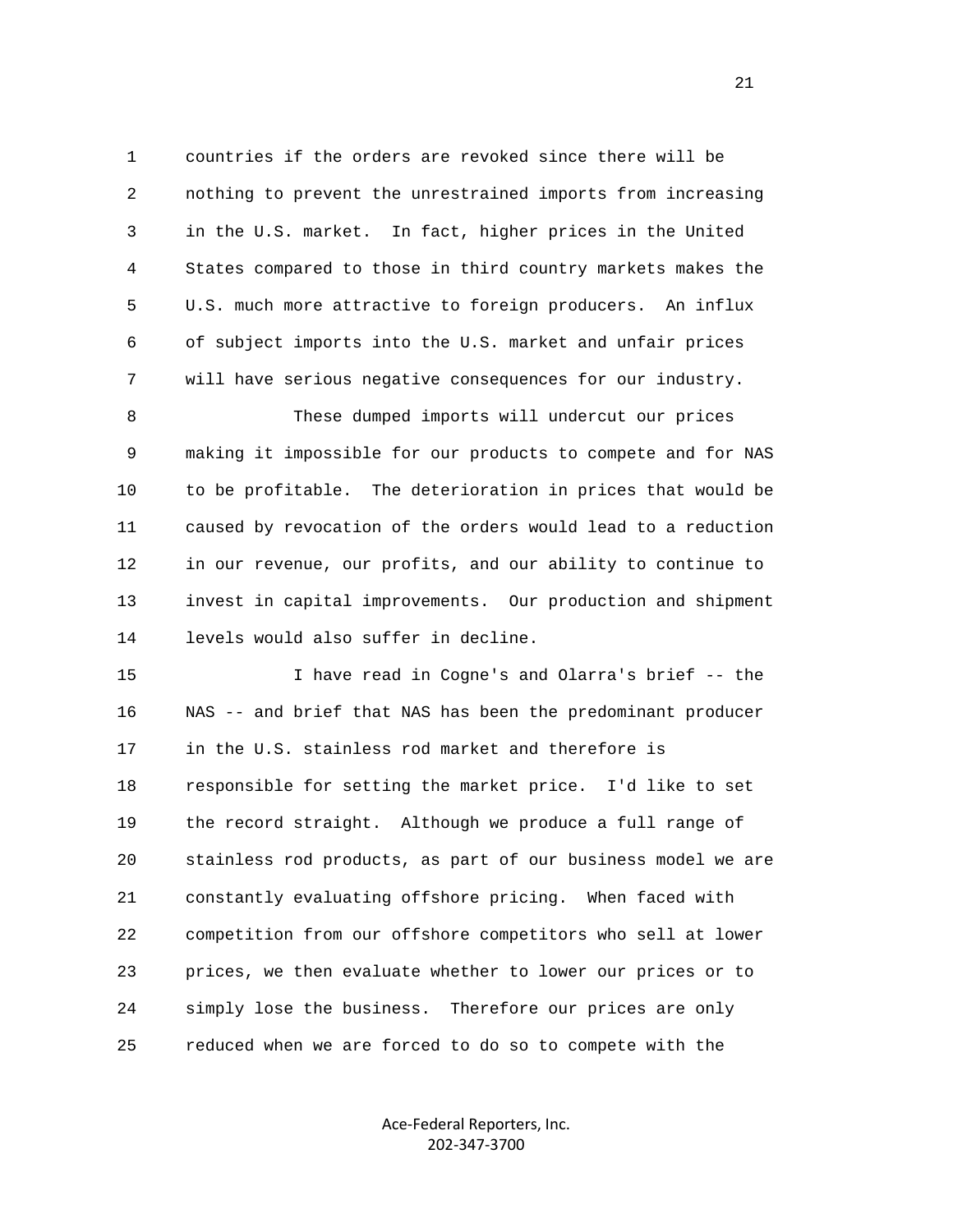1 lower-priced imports.

| $\overline{2}$ | Even with the benefit of these orders limiting               |
|----------------|--------------------------------------------------------------|
| 3              | unfairly traded imports from the five countries, the effect  |
| 4              | of the decline in demand for stainless rod combined with a   |
| 5              | surge in imports from China has lead to a significant        |
| 6              | deterioration of the conditions in our industry.<br>Our      |
| 7              | production, shipments, employment, and profitability all     |
| 8              | declined in 2015 and the trend appears to be continuing in   |
| 9              | 2016.                                                        |
| 10             | As you can see from our questionnaire response               |
| 11             | NAS's performance was substantially affected by this         |
| 12             | downturn. Lifting these orders at this time would be         |
| 13             | devastating to my company.                                   |
| 14             | Our information indicates that the subject                   |
| 15             | producers overall have substantial excess capacity.          |
| 16             | Producers in each of these countries therefore are looking   |
| 17             | for an outlet to which they can sell a substantial volume of |
| 18             | idled capacity. That capacity has been growing faster than   |
| 19             | demand for several years. And China can no longer be         |
| 20             | counted on to act as a sponge to soak up the world's excess  |
| 21             | capacity since China itself has become the predominant       |
| 22             | The higher prices in the United States<br>global producer.   |
| 23             | compared to those in third countries makes the U.S. more     |
| 24             | attractive for foreign producers.                            |

25 The United States is one of the largest, most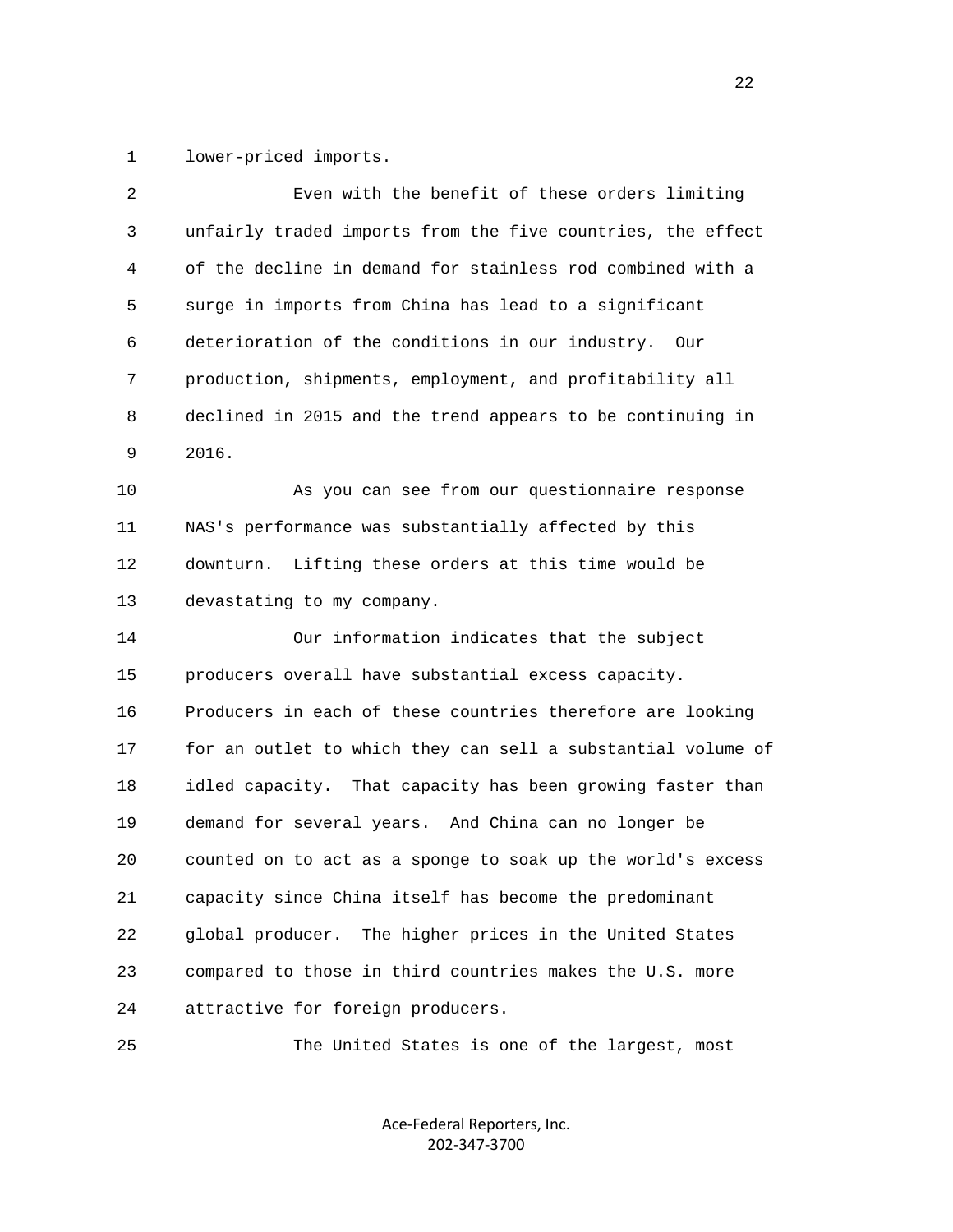1 open and most attractive markets to stainless rod suppliers 2 in the world. We also know that each of the countries has 3 remained a significant exporter of stainless rod worldwide 4 even if they are not currently exporting to this market.

 5 The domestic market continues to be highly price 6 sensitive and our customers are constantly looking for low 7 priced supply sources. Given all the unused capacity the 8 producers have available, if the orders are removed they 9 will quickly resume selling into this market on the basis of 10 low prices.

 11 In conclusion, NAS, like other domestic producers 12 here today strongly depends on these orders to survive in a 13 highly competitive and price sensitive stainless wire rod 14 market. A continuation of these orders is therefore 15 critical to the future of the U.S. stainless rod industry 16 and I urge you to continue these orders.

17 Thank you.

18 MR. LASOFF: Thank you, Mr. Romans. Mr. 19 Wellock of Carpenter Technology will be our next witness. 20 STATEMENT OF WILLIAM A. WELLOCK 21 MR. WELLOCK: Good morning. My name is Bill 22 Wellock. I am the Director of Strategic Customer 23 Development at Carpenter Technology Corporation, which is 24 headquartered in Redding, Pennsylvania. I have been with 25 Carpenter for over 20 years. Carpenter is a major U.S.

> Ace‐Federal Reporters, Inc. 202‐347‐3700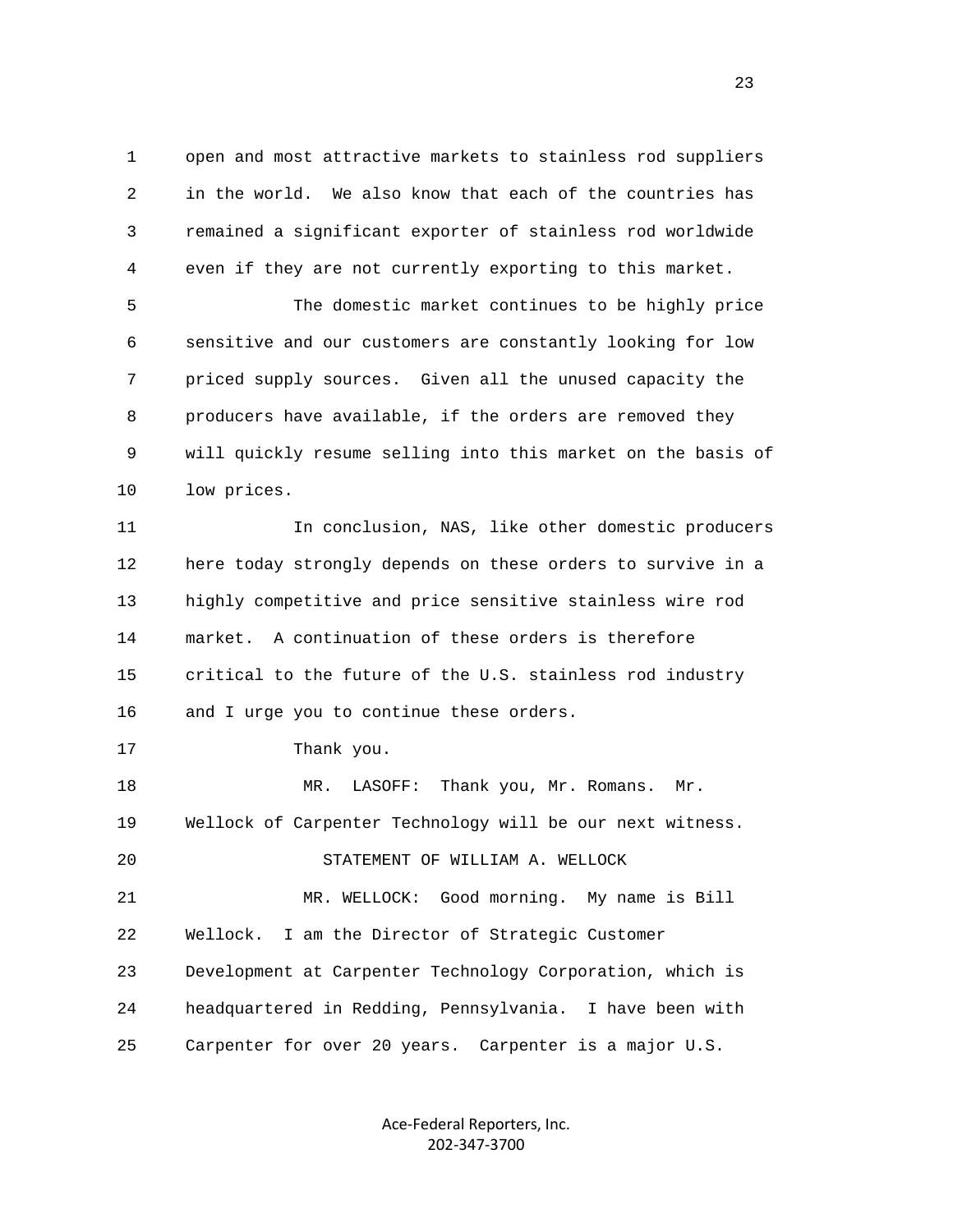1 producer of specialty metals and other high performance 2 materials, including a number of non-steel products such as 3 titanium and superalloys.

 4 We produce stainless steel wire rod at our 5 facilities in both Redding and Latrobe, Pennsylvania, as 6 well as in Hartsville, South Carolina. Carpenter is also an 7 integrated wire producer and much of our stainless rod is 8 consumed into the production of our stainless wire and bar 9 products.

10 10 I am here today because I strongly believe that 11 for our company, as well as our industry to remain viable in 12 this market, it is crucial that the anti-dumping orders 13 against Italy, Japan, Korea, Spain and Taiwan remain in 14 effect. In our capital-intensive industry, our steel mills 15 must maximize the utilization of our casting and rolling 16 equipment, to spread fixed costs over as wide a base as 17 possible.

 18 Because the equipment used to produce stainless 19 steel wire rod is also employed to produce other products, 20 such as stainless steel bar and stainless wire, our company 21 must switch production between these products to meet the 22 demands of the market place.

 23 Stainless rod is a critical element to 24 Carpenter's overall portfolio. It keeps our equipment 25 running on a consistent basis, maintaining product flow and

> Ace‐Federal Reporters, Inc. 202‐347‐3700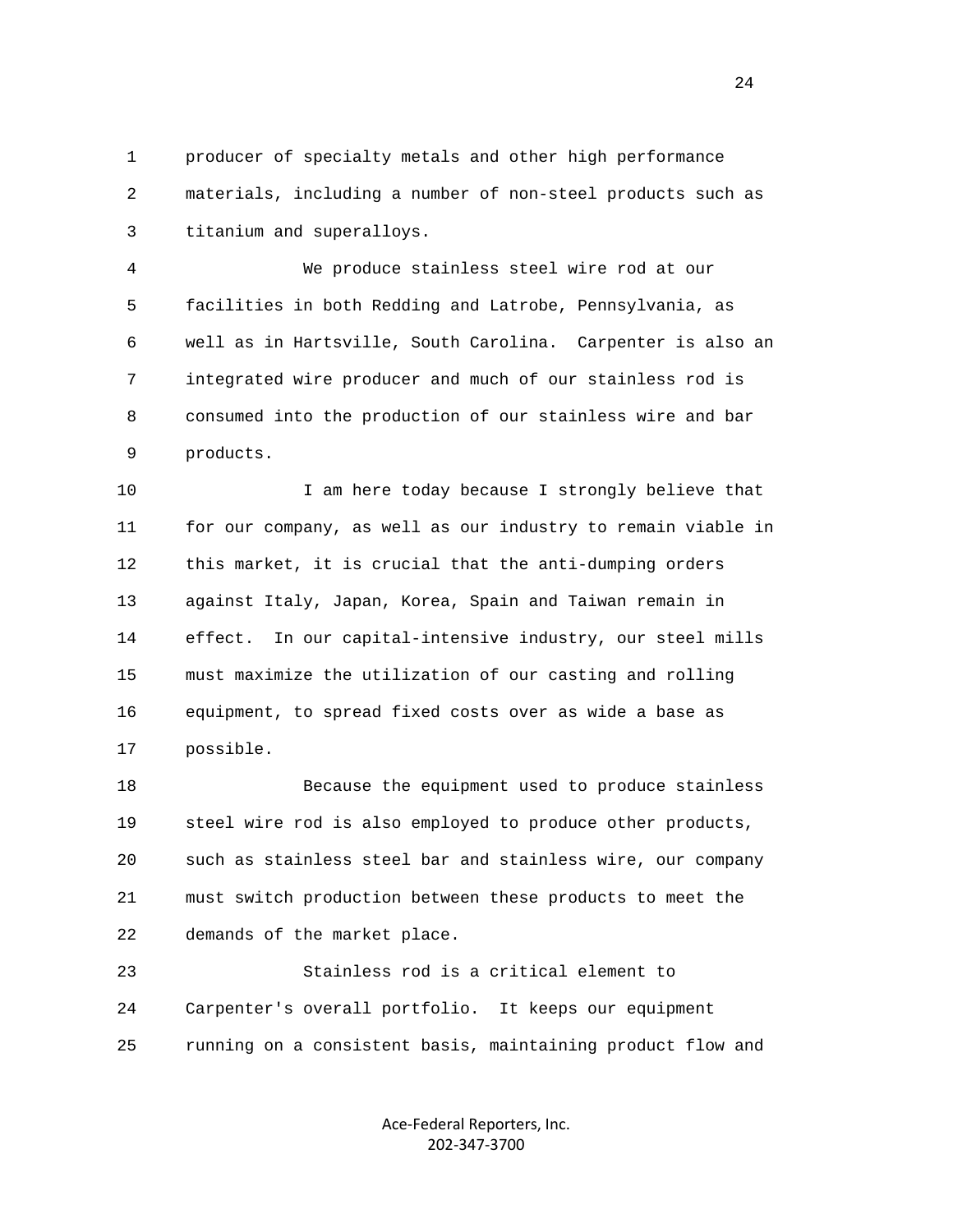1 keeping our workforce employed. Thus, it is imperative that 2 we achieve a certain production level of stainless rod to 3 sustain overall operations.

 4 Stainless rod is an intermediate product and 5 highly interchangeable. It competes in the U.S. market on 6 the basis of price. Carpenter produces a wide range of 7 stainless rod products, both in the basic commodity grades 8 and specialty rod grades. Although Carpenter produces 9 specialized grades, we continue to produce the entire line 10 of stainless steel wire rod products, from the basic 304 11 grades to more specialty grades like 400 series grades and 12 17-7, among others.

 13 We compete head to head with other domestic 14 producers and importers selling stainless wire rod across 15 all product lines, with price being the key factor 16 determining who gets the sale. I recognize that these 17 orders have been in place for a number of years, and that 18 their longevity might seem to some to be sufficient reason 19 to warrant revocation.

 20 That assessment, however, would be unjustified 21 for a number of reasons. Our industry is continuing to face 22 difficult business conditions at this time. Although U.S. 23 demand has recovered from the recession that dominated the 24 last sunset review, demand has again declined in the most 25 recent years.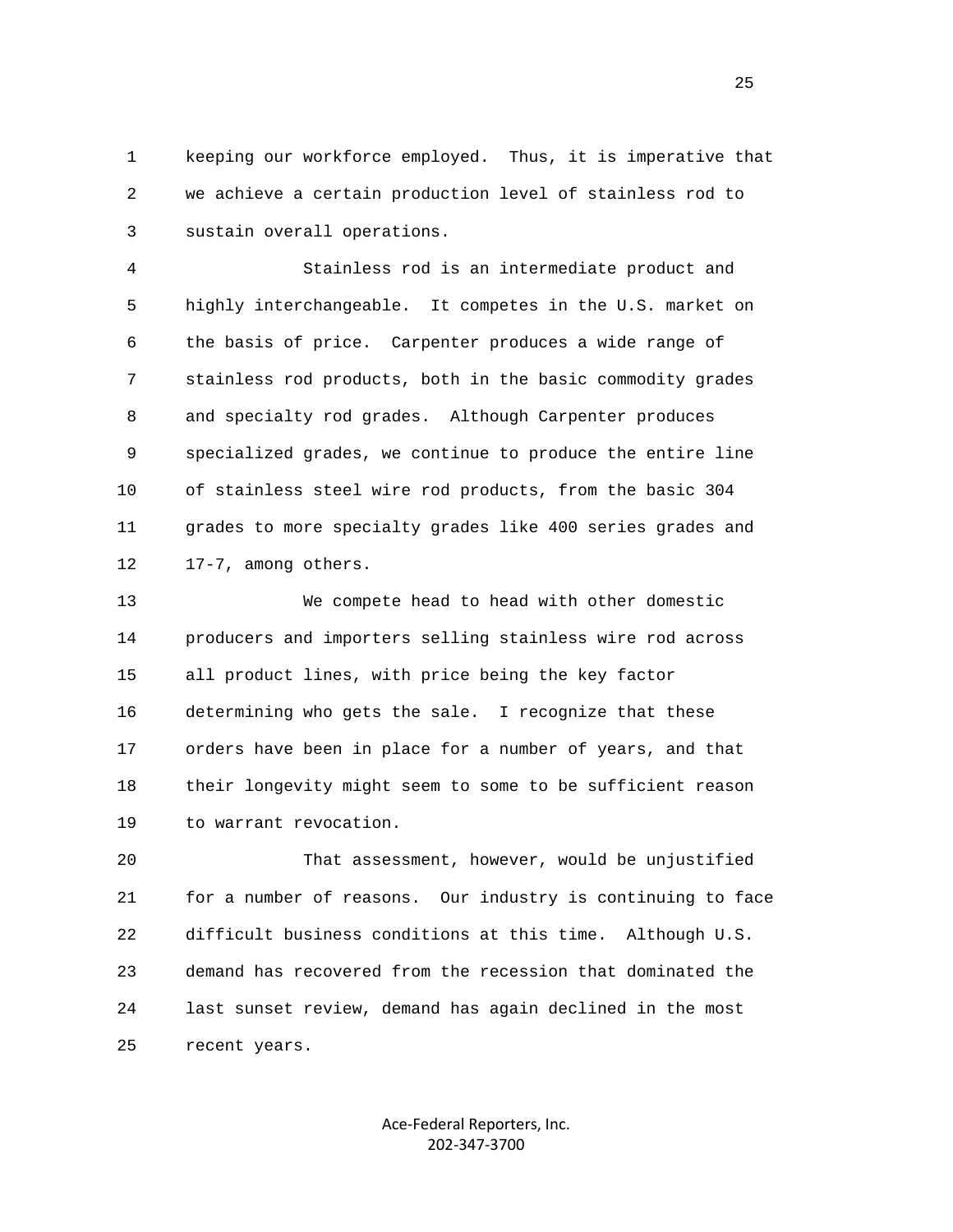1 Moreover, increased volumes of stainless steel 2 wire rod from non-subject sources such as China, coupled 3 with the declining demand have made the U.S. market 4 extremely price-competitive, and we have lost market share 5 as a result. Without the existing orders, the market 6 conditions we are facing today would far worse. 7 There is no doubt that revocation of the orders 8 will quickly lead to the return of unfairly priced imports 9 from the subject countries, which will once again 10 destabilize the already vulnerable U.S. industry. Each of 11 the subject producers in the five countries continue to 12 maintain large capacity and focus primarily on export 13 markets for a large part of that capacity. 14 In addition, the U.S. market remains an 15 attractive outlet to subject producers, given the relatively 16 higher prices in the United States compared to other 17 markets. In addition, with the world capacity in an 18 over-supply situation, excess capacity for stainless steel 19 wire rod can easily shift from country to country when left 20 unimpeded. 21 With the buildup in Chinese production in 22 particular, as well as the increased shipments of the 23 Chinese product into other markets, subject producers will

25 it is reasonable to expect increased exports from the

24 be forced to look for new outlets for their products. Thus,

Ace‐Federal Reporters, Inc. 202‐347‐3700

<u>26</u>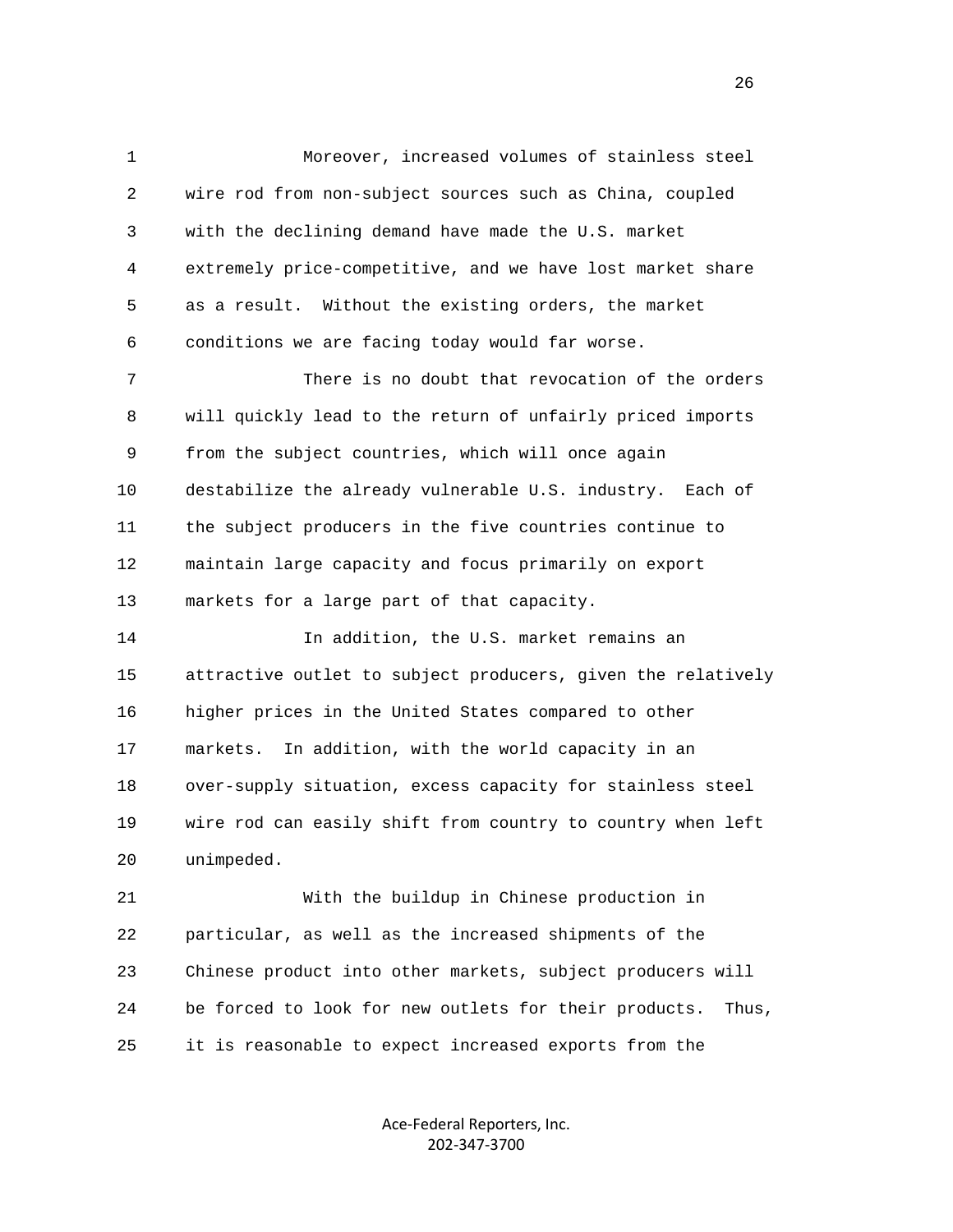1 subject countries if the orders are revoked.

| 2  | Any claims by Respondents that they would not               |
|----|-------------------------------------------------------------|
| 3  | return to the U.S. market or would only sell a limited      |
| 4  | volume are simply unrealistic. Once the orders are lifted,  |
| 5  | there will be nothing to prevent the unrestrained imports   |
| 6  | from increasing in the U.S. market.                         |
| 7  | I understand that Korean producer Sae Changwon              |
| 8  | claims that their focus will be on Asia. But that is not    |
| 9  | consistent with the facts. As the data provided in our      |
| 10 | prehearing brief shows, exports of stainless steel wire rod |
| 11 | from Korea to all major Asian markets, including China,     |
| 12 | declined sharply over the review period.                    |
| 13 | Given the oversupply of Chinese stainless steel             |
| 14 | wire rod in those markets, it is reasonable to assume that  |
| 15 | Sae Changwon exports, as well as those of other subject     |
| 16 | producers, will continue to be displaced by Chinese         |
| 17 | production in the Asian markets. I have already in Cogne's  |
| 18 | prehearing brief that it has no interest in regaining a     |
| 19 | significant presence in the U.S. market because of its      |
| 20 | commitment to its customers in the EU and Switzerland, and  |
| 21 | because of its plans to expand its sales to its stainless   |
| 22 | bar-making affiliate in China.                              |
| 23 | Given that the market is already saturated in               |
| 24 | China, is it unlikely to Cogne will increase its shipments  |

25 to China any time soon. Rather, subject imports from Italy

Ace‐Federal Reporters, Inc. 202‐347‐3700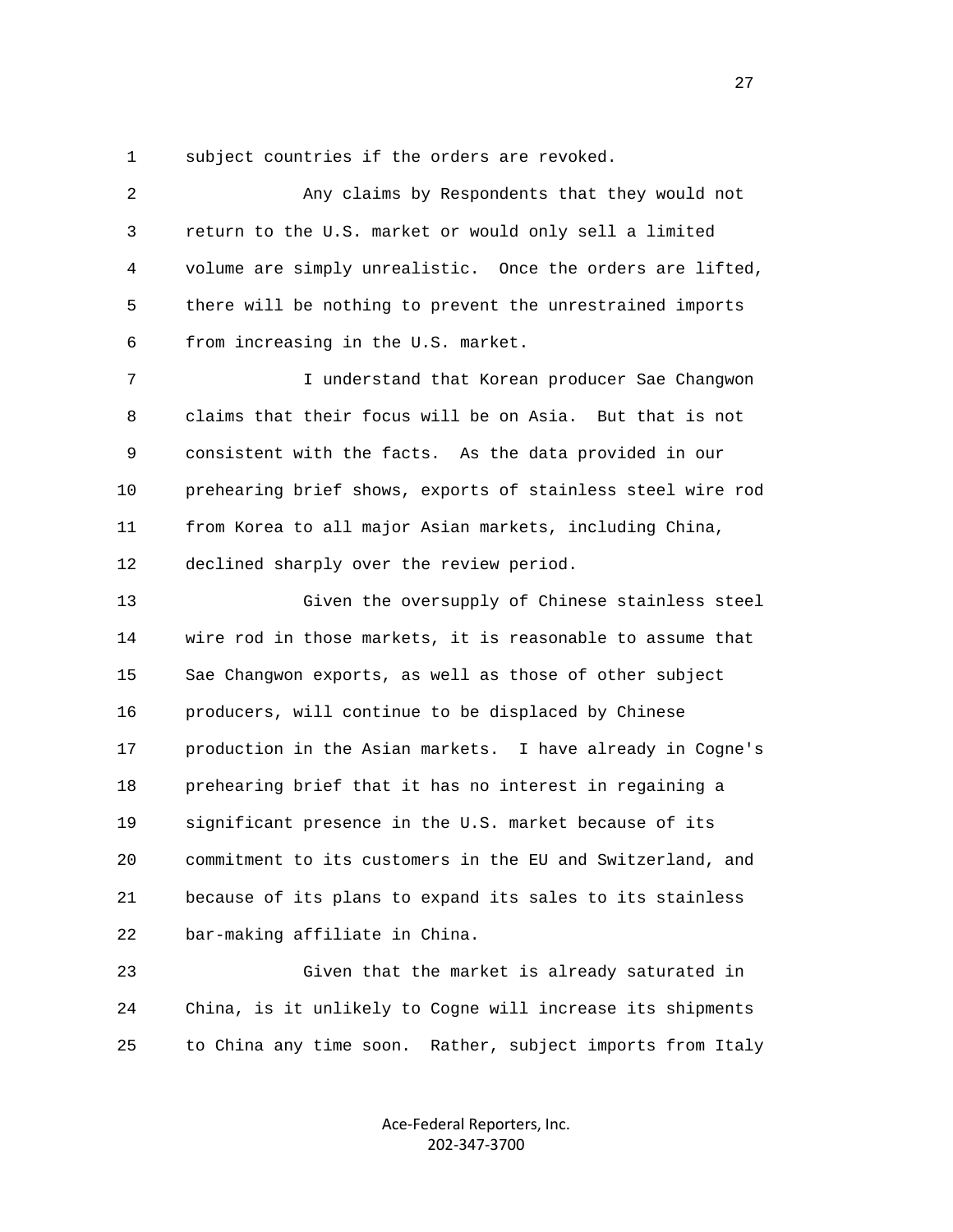1 will likely return to the U.S. market in significant volumes 2 upon revocation of the order, as well as imports from other 3 subject countries.

 4 In addition, I would also like to address the 5 claim by both Cogne and Olarra that Carpenter is relatively 6 insulated from fluctuations in supply and demand in the 7 commercial market because much of our production of the 8 product is internally consumed. We take issue with that 9 claim. The ability to sell into the commercial market is 10 vital to our country's success.

 11 While we may consume a significant percentage of 12 our stainless wire rod internally, our commercial sales are 13 absolutely critical to ensuring that our mills can operate 14 efficiently and we can recover our basic cost. Thus, we 15 actively compete in the commercial market, and we face 16 customers, particularly in the wire sector, who constantly 17 use import prices as a tool to negotiate lower prices.

 18 As I mentioned already, Carpenter competes 19 directly with imports and price is the primary factor in our 20 sales negotiations. I understand the Commission's record 21 confirms that this market is very price-sensitive, with 22 evidence of purchasers searching for low-priced alternatives 23 from import sources.

 24 The anticipated surge in imported stainless 25 steel wire rod flooding the marketplace would quickly

> Ace‐Federal Reporters, Inc. 202‐347‐3700

28 and 28 and 28 and 28 and 28 and 28 and 28 and 28 and 28 and 28 and 28 and 28 and 28 and 28 and 28 and 28 and 28 and 28 and 28 and 28 and 28 and 28 and 28 and 28 and 28 and 28 and 28 and 28 and 28 and 28 and 28 and 28 an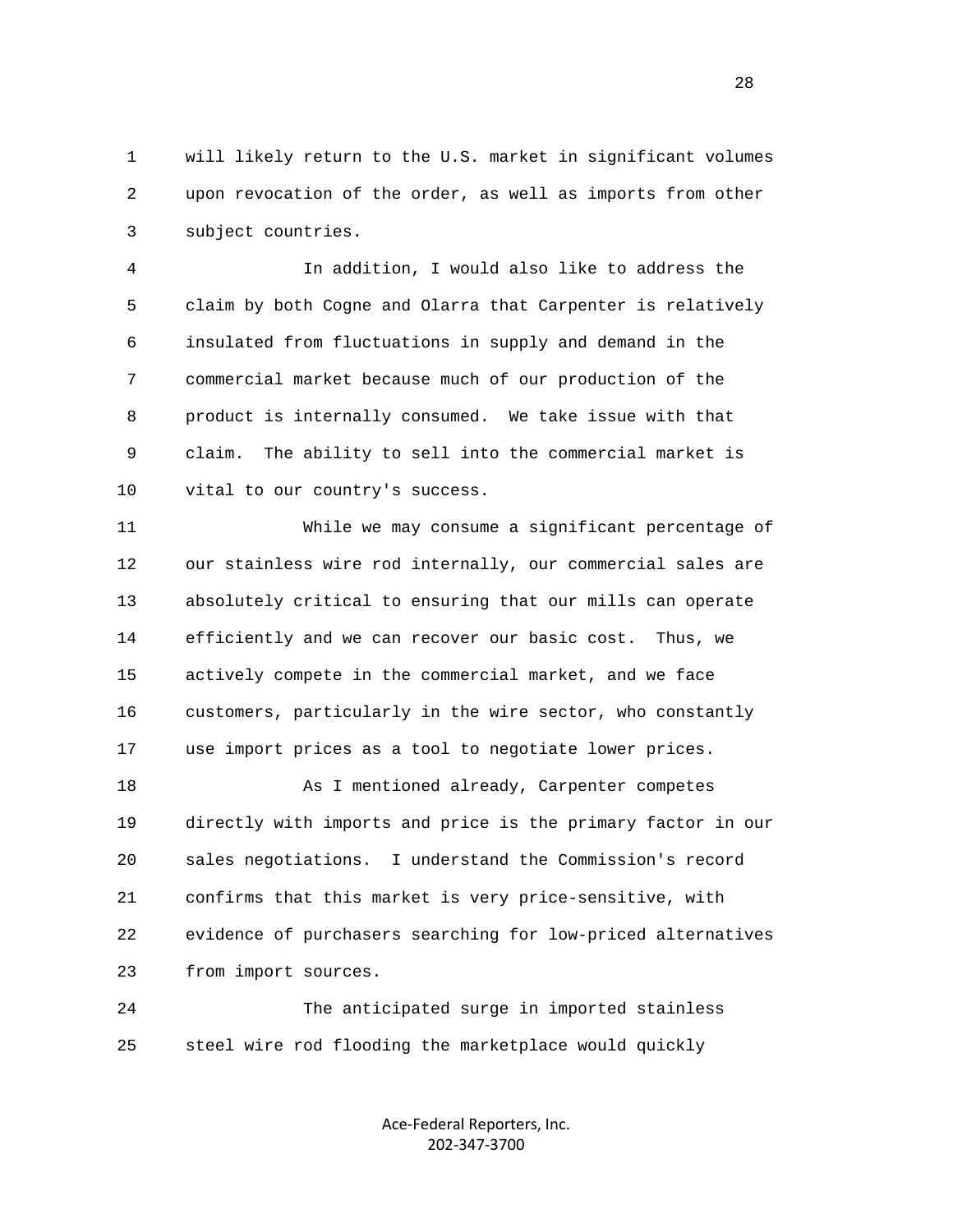1 translate into further downward spiral in pricing. The 2 minimal profit margins that presently exist for the domestic 3 industry would quickly erode and perilously impact the 4 financial solvency of our companies and the livelihood of 5 our workforce.

 6 The future of our industry rests on the ability 7 to make continual improvements in our manufacturing 8 facilities. An active investment strategy supported by 9 adequate returns is an integral part of this process. If 10 the orders are revoked, however, it is unlikely that we will 11 be able to achieve the returns necessary for continuing 12 investment in our wire rod mills.

 13 The anti-dumping orders play a critical role in 14 assuring fair and equitable competition in the highly 15 competitive and price-sensitive stainless wire rod market, 16 and the continuation of the orders is therefore vital the 17 survival of our industry.

 18 For all of these reasons, on behalf of Carpenter 19 Technology Corporation, I urge you to find that injury to 20 our industry is likely to continue or recur if these orders 21 are revoked, and to leave these orders in place. Thank you. 22 MR. LASOFF: Thank you, Mr. Wellock. Our next 23 witness will be Chris Zimmer of Universal Stainless and 24 Alloy Products.

25 STATEMENT OF CHRISTOPHER M. ZIMMER

Ace‐Federal Reporters, Inc. 202‐347‐3700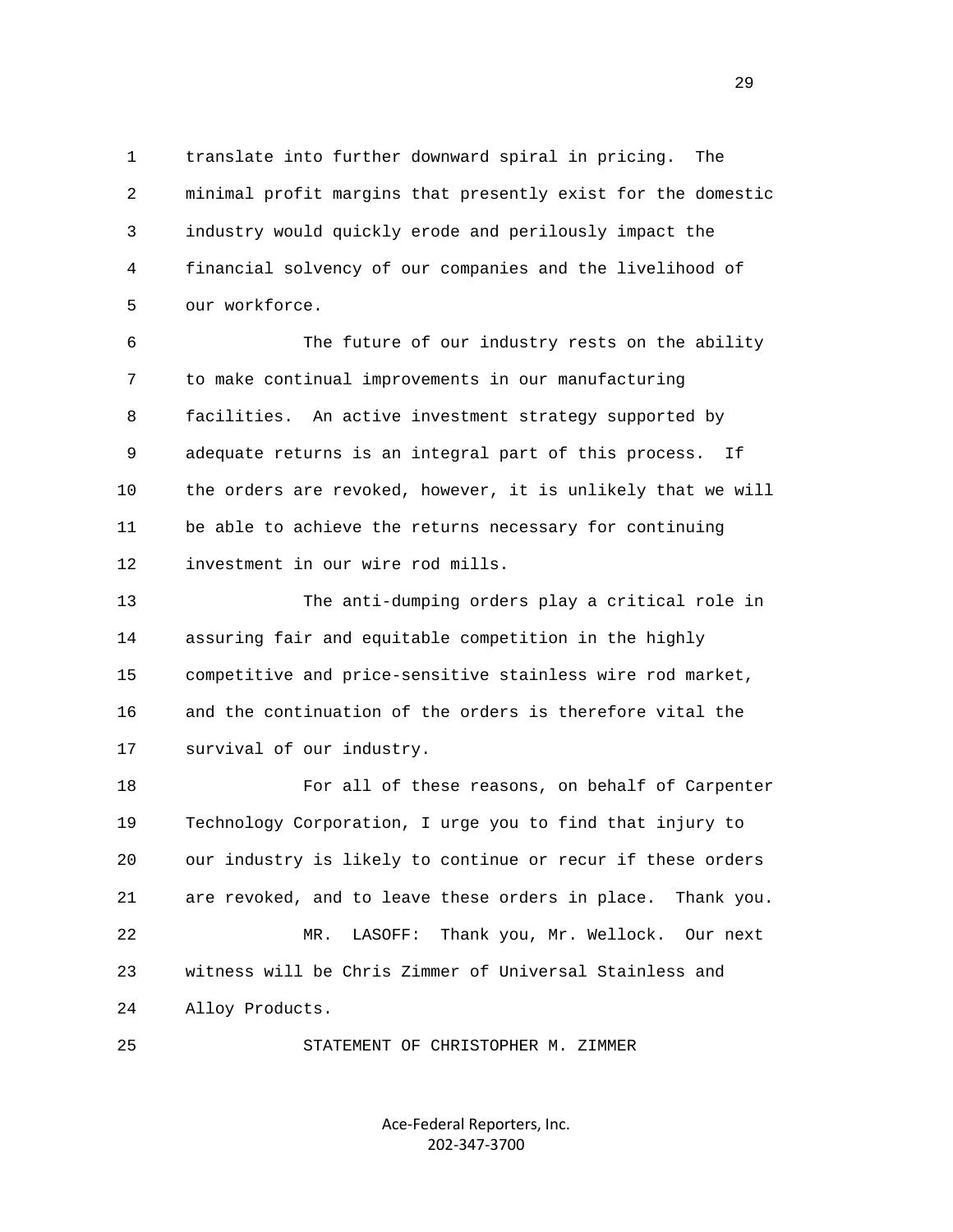1 MR. ZIMMER: Good morning. My name is Chris 2 Zimmer. I'm the Executive Vice President and Chief 3 Commercial Officer at Universal Stainless and Alloy 4 Products. I've held the position for two years. I'm 5 currently responsible for leading all sales and marketing 6 functions, production control, supply chain and new product 7 development.

 8 Prior to this position, I served as the Vice 9 President of Sales and Marketing for Universal for six 10 years. In total, I've spent more that 21 years of my career 11 in the stainless steel long products business.

 12 Universal Stainless is a small company by steel 13 industry standards. While our volumes are small, we produce 14 a product line that offers various grades and sizes of 15 stainless rod to both the specialized and commodity segments 16 of the market. Although most of the foreign producers 17 subject to these reviews are not currently competing in the 18 U.S. market because of the anti-dumping orders, our Dunkirk 19 facility has competed directly with all of these producers 20 in the past, and knows most of them very well.

 21 Indeed, many of them already have distribution 22 systems in place, especially in the related U.S. stainless 23 bar market. These producers have competed with us almost 24 exclusively on price, and we believe that revocation of the 25 anti-dumping orders would result in a downward price spiral.

> Ace‐Federal Reporters, Inc. 202‐347‐3700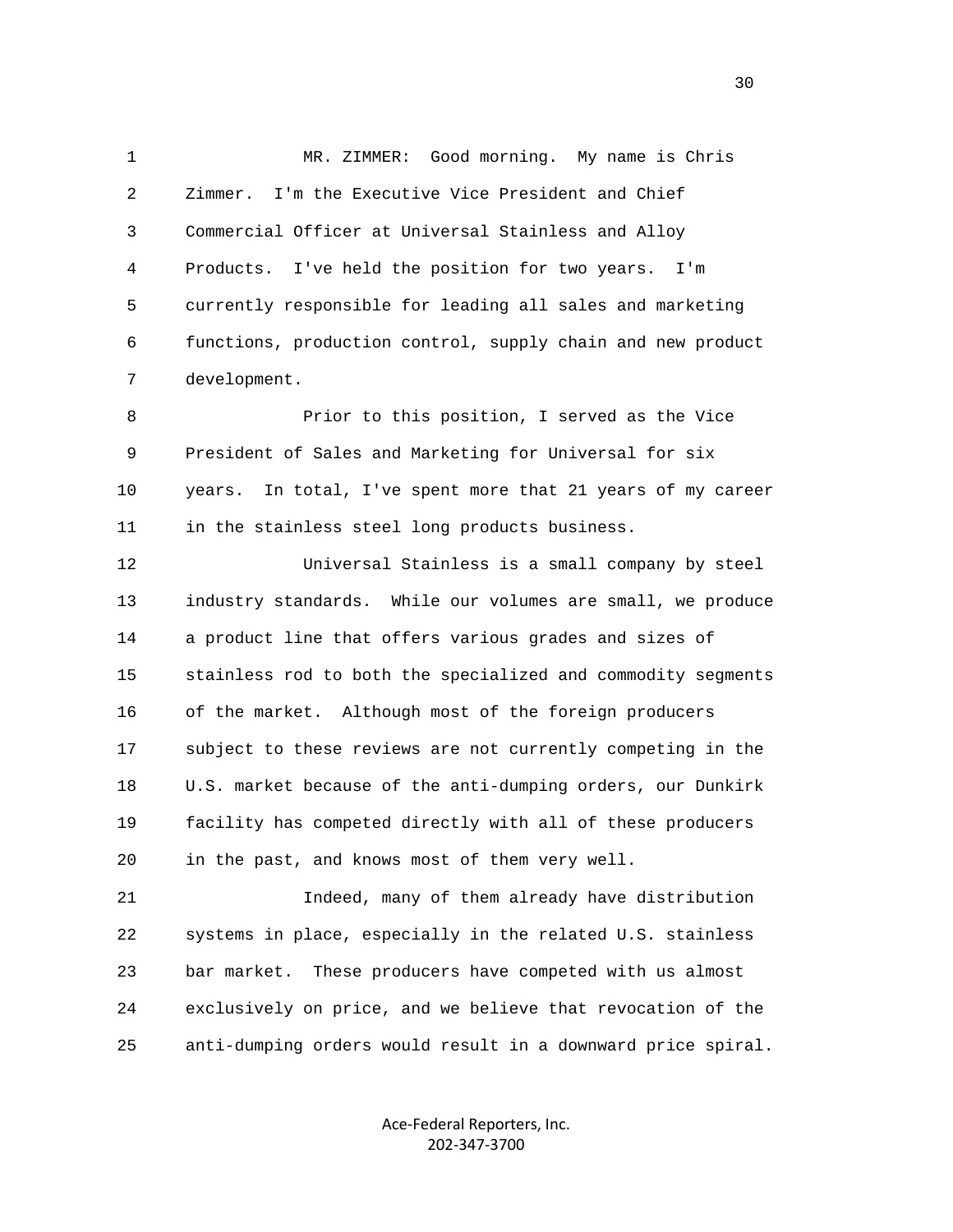1 I appreciate the opportunity to appear before you to express 2 my concerns about the negative consequences that would 3 confront Universal and our employees if the current orders 4 on stainless rod from Italy, Japan, Korea, Spain and Taiwan 5 were revoked.

 6 The orders have been effective in providing 7 discipline to the five countries that previously shipped 8 large volumes of stainless rod at dumped prices to the 9 United States. They face the option of selling into our 10 market at fair prices or not selling at all. To date, they 11 have elected the latter.

12 As Mr. Romans and Mr. Wellock have testified, 13 the U.S. stainless rod market in 2015 experienced declining 14 demand. At the same time, the market experienced a rapid 15 surge in imports from China. In fact, as demand for 16 stainless rod fell from 2013 to 2015, imports from China 17 nearly tripled in volume.

 18 These imports increased at the direct expense of 19 domestic industry market share. These developments have led 20 to a deterioration in the condition of our industry. At 21 Universal, we were forced to take production shutdowns in 22 2015 due to reduced sales. These shutdowns had a negative 23 impact on the financial performance of our stainless rod 24 operations.

25 I would like to comment on the argument that the

Ace‐Federal Reporters, Inc. 202‐347‐3700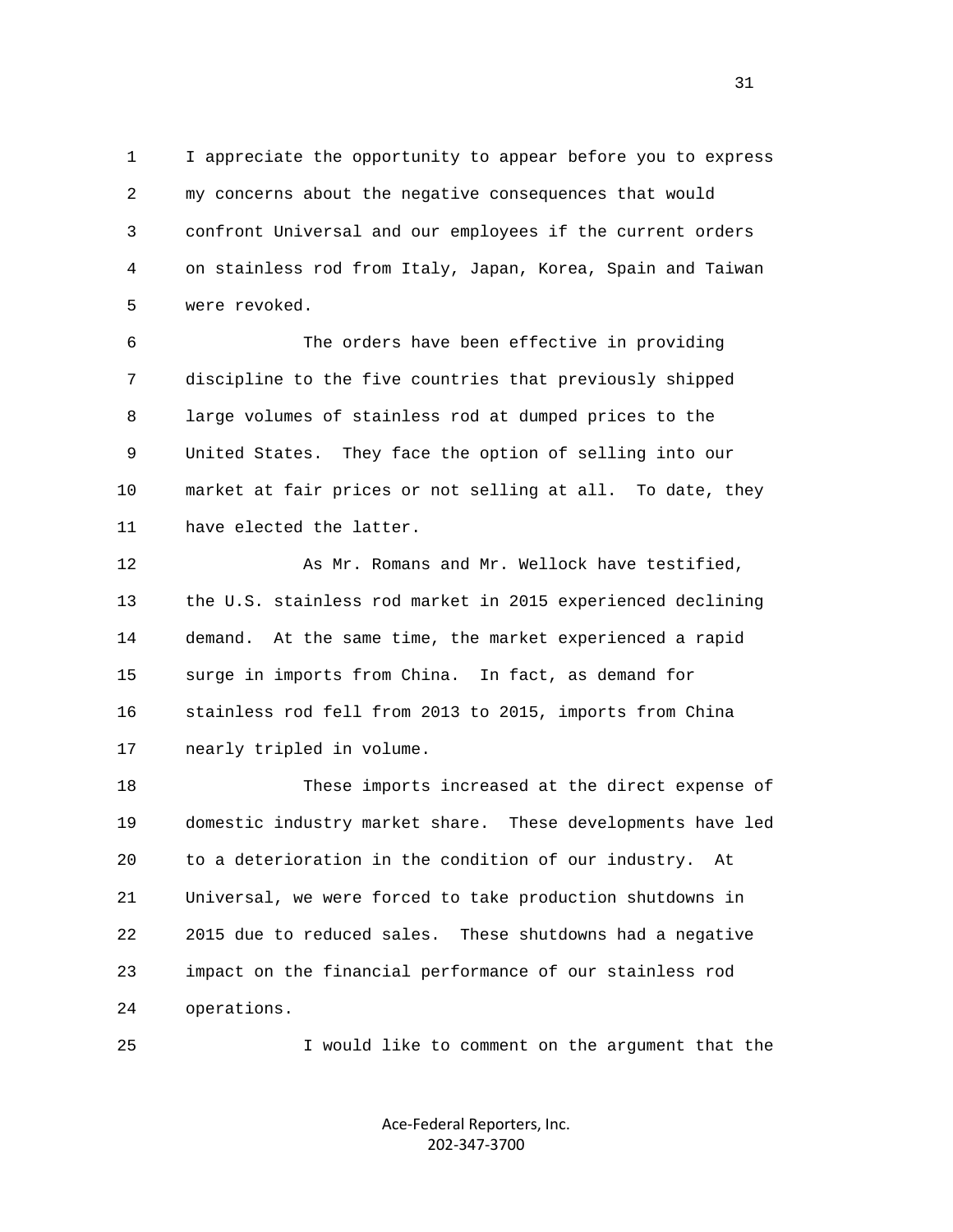1 Respondent companies here today would have no incentive to 2 compete in the U.S. market if the orders were revoked. 3 First, these companies have substantial excess capacity to 4 produce stainless steel. Second, without the orders in 5 place they would, as they have done many times in the past, 6 export that capacity to the United States because of the 7 size and relative ease of access to this market.

 8 We would almost certainly lose business to our 9 foreign competitors, who will reenter this market by 10 underselling us, compounding the downward pricing pressure 11 that has recently been exacerbated by China's rapid entry 12 into this market.

 13 Lower-priced imports from stainless steel wire 14 rod products in the five countries had a major impact on our 15 industry at the time of the original investigation. The 16 domestic industry lost substantial sales volume and market 17 share, saw significant price erosion, and suffered a huge 18 decline in profitability.

 19 The injury these five countries are capable of 20 inflicting on our industry is even greater today. The U.S. 21 market for stainless rod is much smaller today than it was 22 at the time of the original investigation, while the 23 capacities of the subject producers are now much larger. 24 They are therefore more motivated than ever 25 before to ship to the United States. The world faces

> Ace‐Federal Reporters, Inc. 202‐347‐3700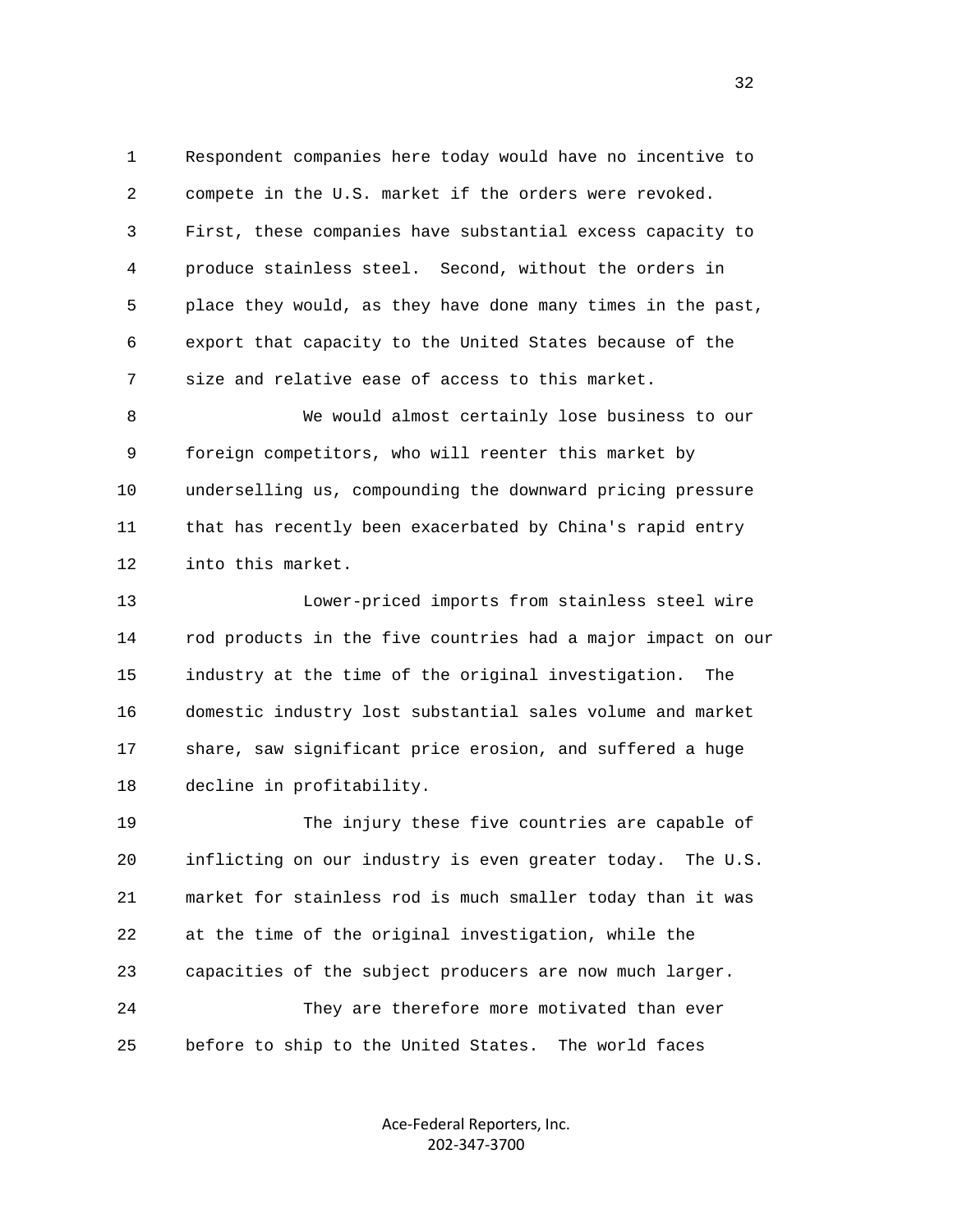1 significant over-capacity for stainless wire rod production, 2 so there is a lot of wire rod that is looking for an outlet. 3 China has now become the world's largest producer of 4 stainless rod by far, and its growing exports are putting 5 pressure on both home and export markets for the five 6 countries under this review.

 7 Moreover, as China expanded its own capacity, 8 its viability as an export market to the producers in the 9 subject countries has declined considerably. Given the 10 global over-capacity, if the orders are revoked, unfairly 11 traded stainless rod will come streaming back into the U.S. 12 market, immediately and in very large quantities at prices 13 that will undersell Universal and other domestic producers.

 14 Stainless rod is primarily purchased on a spot 15 basis and the barriers to entry into this market are less 16 than any other stainless steel product. In summary, these 17 orders are vitally important to Universal, particularly at a 18 time where China is already beginning to put pressure on 19 pricing in our markets, which already is suffering over the 20 past year from a weakening demand environment.

 21 Without the continuation of these orders, the 22 market will return to these conditions that existed before 23 the orders were imposed, and our existing investments and 24 any future investments will be jeopardized. Thank you for 25 your attention.

> Ace‐Federal Reporters, Inc. 202‐347‐3700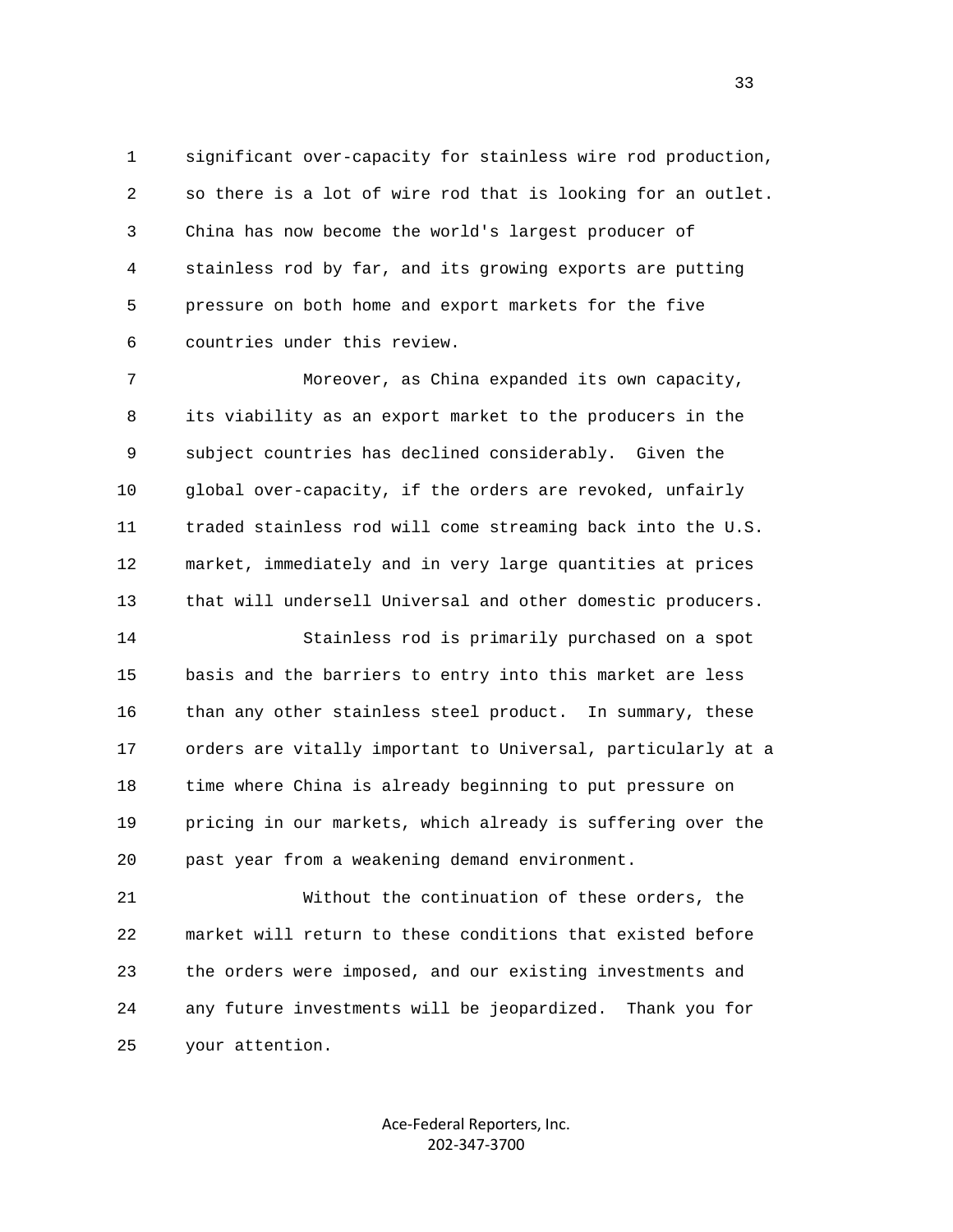1 MR. LASOFF: Thank you, Mr. Zimmer. Our next 2 witness will be Ed Blot of Ed Blot and Associates. 3 STATEMENT OF EDWARD J. BLOT 4 MR. BLOT: Good morning. I am Edward Blot, 5 president of Ed Blow and Associates. My company provides 6 consulting services to North American producers, service 7 centers and consumers of specialty metals. As a regular 8 part of these services, I provide market analysis and 9 forecasts concerning stainless products. 10 I have over 40 years of experience in the 11 stainless long products industry. Prior to establishing my 12 consulting business in 1999, I was in charge of the sales 13 and marketing organization for two domestic producers of 14 stainless and specialty metals, including stainless rod that 15 is the subject of this review. 16 This morning I will discuss several topics 17 supporting the industry's position that the current orders 18 on stainless rod from the subject countries should not be 19 revoked. First, I will discuss the product that is the 20 subject of this sunset review. Second, I will present my 21 forecast for demand over the next few years. 22 Third, although none of the Japanese producers 23 nor the sole Taiwanese producer under order responded to the 24 questionnaire, I will give my views on why imports of 25 stainless rod from these two countries would increase if the

> Ace‐Federal Reporters, Inc. 202‐347‐3700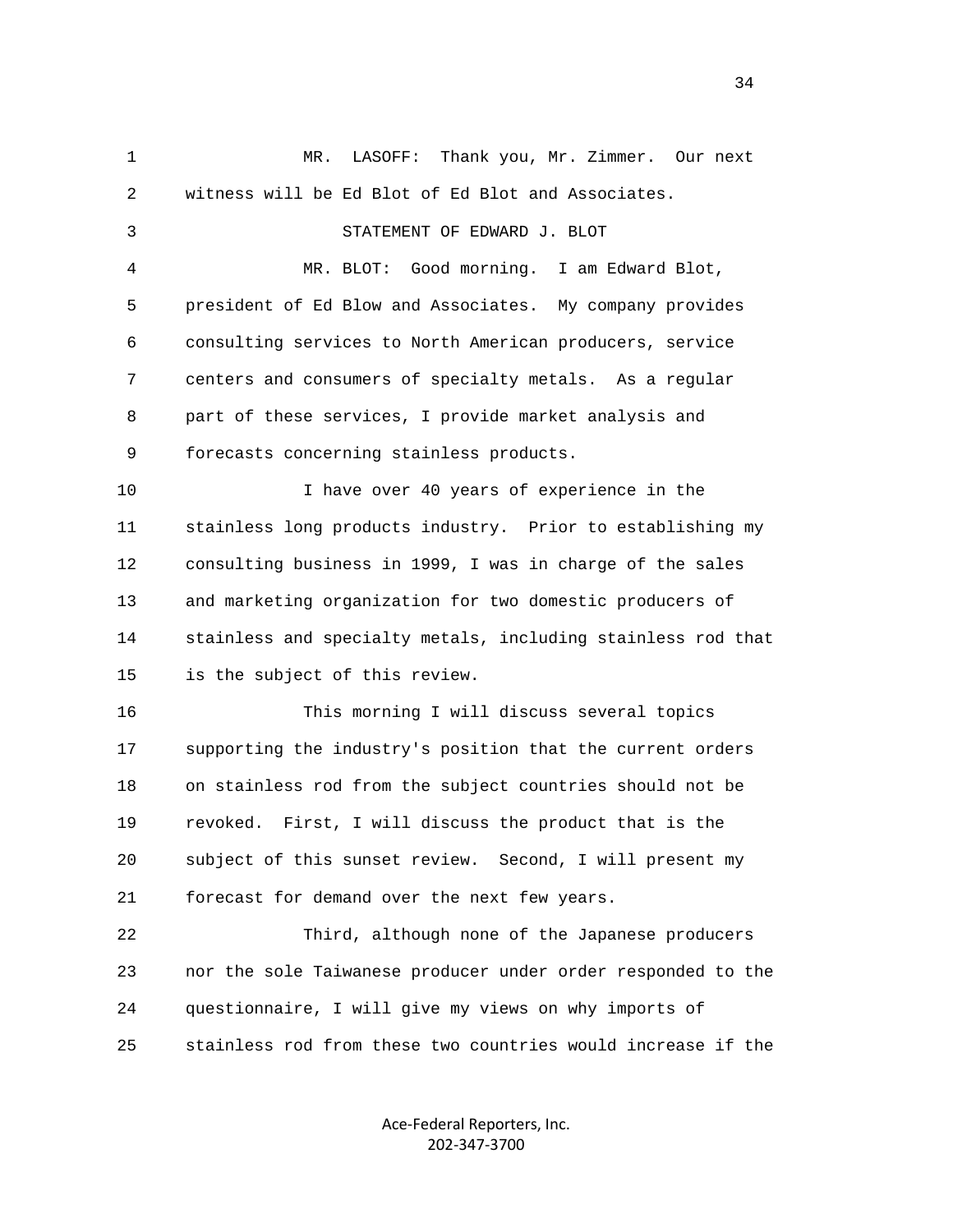1 orders are revoked.

| 2  | And lastly I will comment on some statements                 |
|----|--------------------------------------------------------------|
| 3  | made by Shae Chang Wan, Olarra and Cogne in their public     |
| 4  | prehearing brief. To understand the market, I would first    |
| 5  | like to emphasize that stainless rod is an intermediate      |
| 6  | Now this feature is very, very important. As an<br>product.  |
| 7  | intermediate product, stainless rod is produced as a loosely |
| 8  | wound coil, making it suitable for purchasers that require   |
| 9  | continuous feeding of input material like for the            |
| 10 | production of wire, cold-finished bar and industrial         |
| 11 | fasteners.                                                   |
| 12 | Another important factor to consider is that the             |
| 13 | production process for stainless rod is basically the same   |
| 14 | worldwide. First, stainless steel is melted, refined,        |
| 15 | continuously cast into billots and rolled from cast ingots   |
| 16 | into billets. Next, the billots are hot-rolled and coiled.   |
| 17 | Then the rod is finished, which includes annealing and       |
| 18 | descaling.                                                   |
| 19 | General industry practice is for purchasers to               |
| 20 | place their order by grade, size, tolerance, surface quality |
| 21 | and quantity, and to a specification. Some purchasers        |
| 22 | require suppliers to become pre-qualified by placing a trial |
| 23 | order before placing large production orders.                |
| 24 | Now this qualification process usually only                  |
|    |                                                              |

25 takes a few months because there is a prevalence of

Ace‐Federal Reporters, Inc. 202‐347‐3700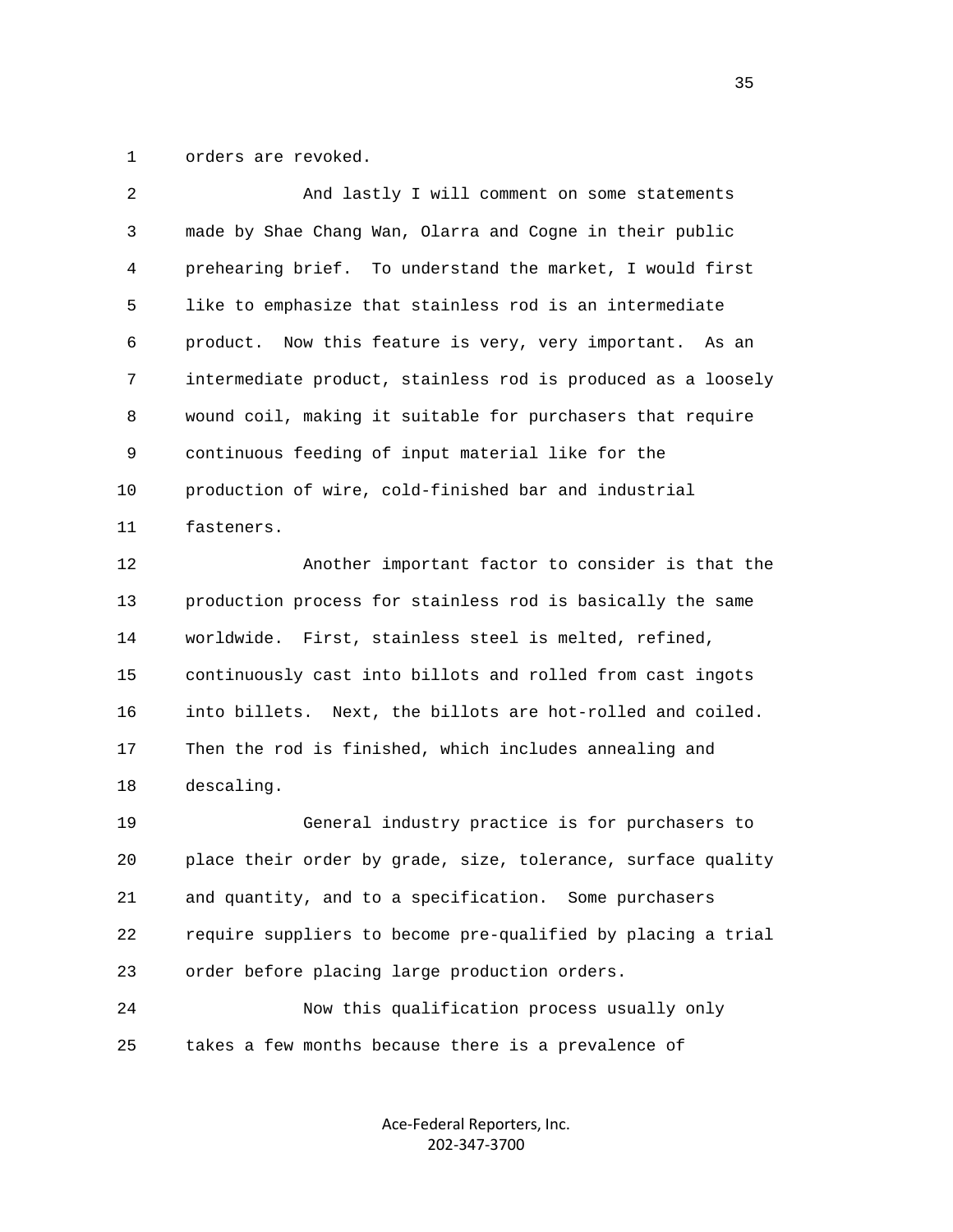1 short-term contracts and spot sales by the purchasers of 2 stainless rod. Because these specifications must be set 3 before the production process begins, and because the 4 production process is basically the same everywhere in the 5 world, the quality of the stainless rod is a given.

 6 In this industry, if the stainless rod is the 7 grade and size required by a purchaser, most any rod from 8 any producer can be used for the application, and price 9 becomes a very important factor in placing an order, as 10 identified by 10 of the 13 purchasers responding to this 11 questionnaire, as well as purchasers responding to 12 questionnaires in prior reviews.

 13 Now I'd like to present my analysis of the 14 stainless rod market, along with my forecast for demand of 15 commercial sales of stainless rod over the next three years. 16 My independent market research indicates commercial sales of 17 stainless rod increased in 2014, but declined significantly 18 last year.

 19 There are several reasons for the increase of 20 commercial sales of stainless rod in 2014, and for the 21 significant decline in commercial sales of stainless rod 22 last year. First, during 2014, most markets were improving. 23 So purchasers were buying for current requirements and also 24 building inventory.

25 However, the decline in all prices substantially

Ace‐Federal Reporters, Inc. 202‐347‐3700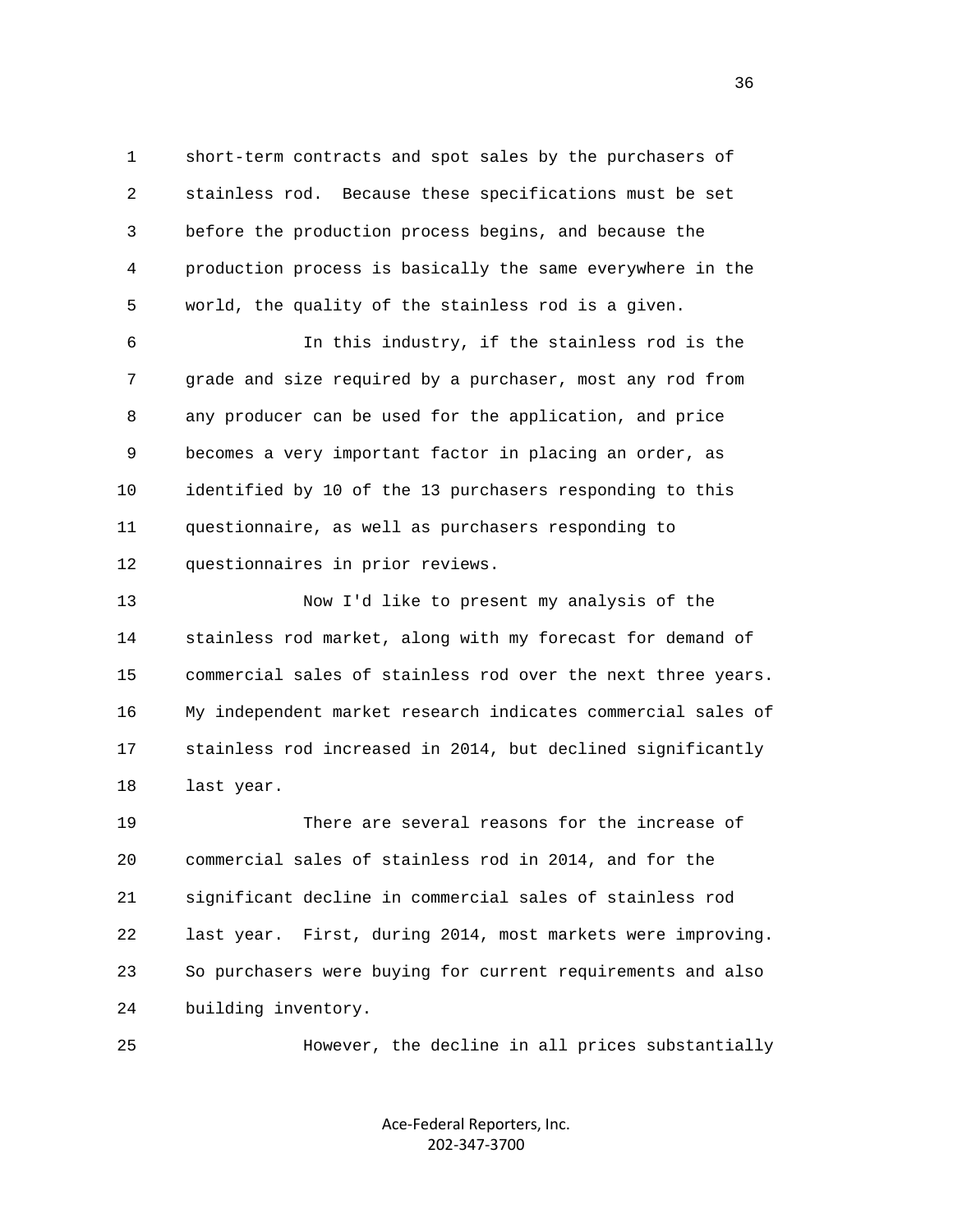1 reduced the 2015 demand for stainless rod products in the 2 energy market, along with capital goods spendings in other 3 markets.

 4 Second, imports of stainless wire and fasteners 5 continued an increasing trend during a period of review, 6 since there are no orders on these products made from 7 stainless rod. Third, some manufacturers of downstream 8 products such as drawn wire and fasteners continue to 9 relocate to lower-cost countries like Mexico and China.

 10 Now my forecast for the demand in commercial 11 sales of stainless rod is a further decrease this year. 12 However, it's followed by growth the next two years that 13 will exceed the forecasted GDP. The major decline in demand 14 this year will be continued inventory destocking, with very 15 cautious ordering for any market improvements, because raw 16 material costs have also been declining.

17 The third topic I want to address is the ability 18 of the producers in the subject countries to increase 19 stainless rod imports if the orders are revoked. None of 20 the Japanese producers responded to the questionnaire in 21 this review. Sumiden Wire located in Dixon, Tennessee 22 purchases stainless rod to manufacture wire for springs and 23 other applications.

 24 The parent company of Sumiden Wire is Sumitomo 25 Electric Industries. Sumitomo America is a trading company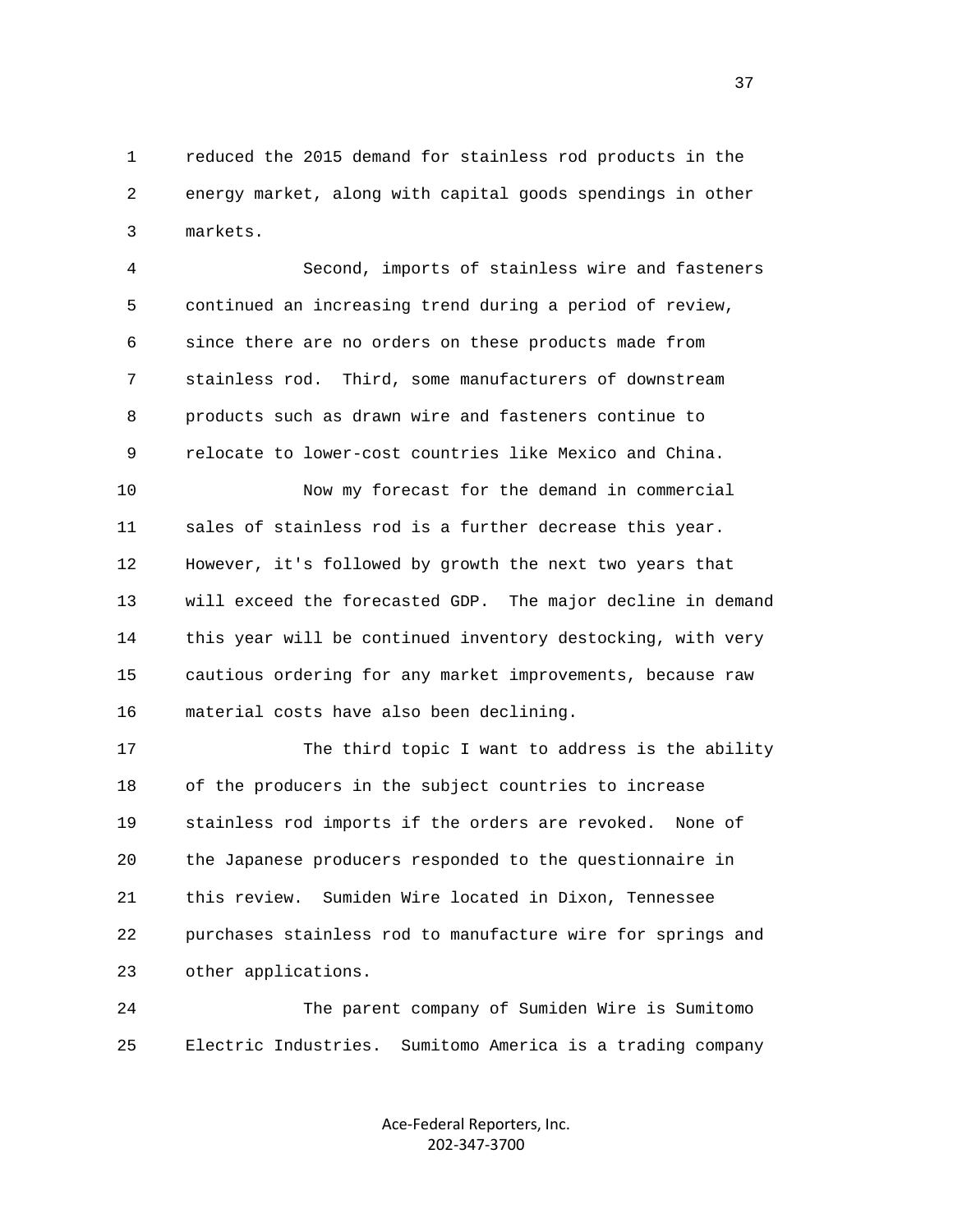1 with multiple locations throughout the U.S. Prior to the 2 orders, Daido Steel used Sumitomo as one of the trading 3 companies to supply stainless rod to Sumiden Wire. If the 4 orders against Japan are revoked, it's highly likely that 5 the Daido, Sumitomo, Sumiden Wire relationship will 6 influence the direction of stainless rod purchasers, since 7 Daido is already and approved supplier with excess capacity. 8 Walson Lewa, the only Taiwanese producer under 9 orders, did not respond to the questionnaire. However,

 10 they've shown a definite interest in the U.S. market by 11 being a major exporter of stainless bar since this product 12 is not under orders. Walson has doubled its capacity of 13 stainless long products in recent years, and will look to 14 export stainless rod to the U.S. market should the order be 15 revoked.

 16 In their prehearing brief, Chang Wan stated that 17 their stainless rod focus is in high value versus commodity 18 products. It should also be mentioned that Chang Wan is a 19 major supplier of stainless rod to Koswire, headquartered in 20 Korea, who is the largest stainless wire producer in the 21 world of both commodity as well as high value products.

 22 Now in 2002, Koswire established a stainless 23 wire manufacturing plant in Norcross, Georgia. When the 24 original duty was lowered to 1.67 percent in 2004, two years 25 later, Chang Wan increased their stainless rod imports the

> Ace‐Federal Reporters, Inc. 202‐347‐3700

and the state of the state of the state of the state of the state of the state of the state of the state of the state of the state of the state of the state of the state of the state of the state of the state of the state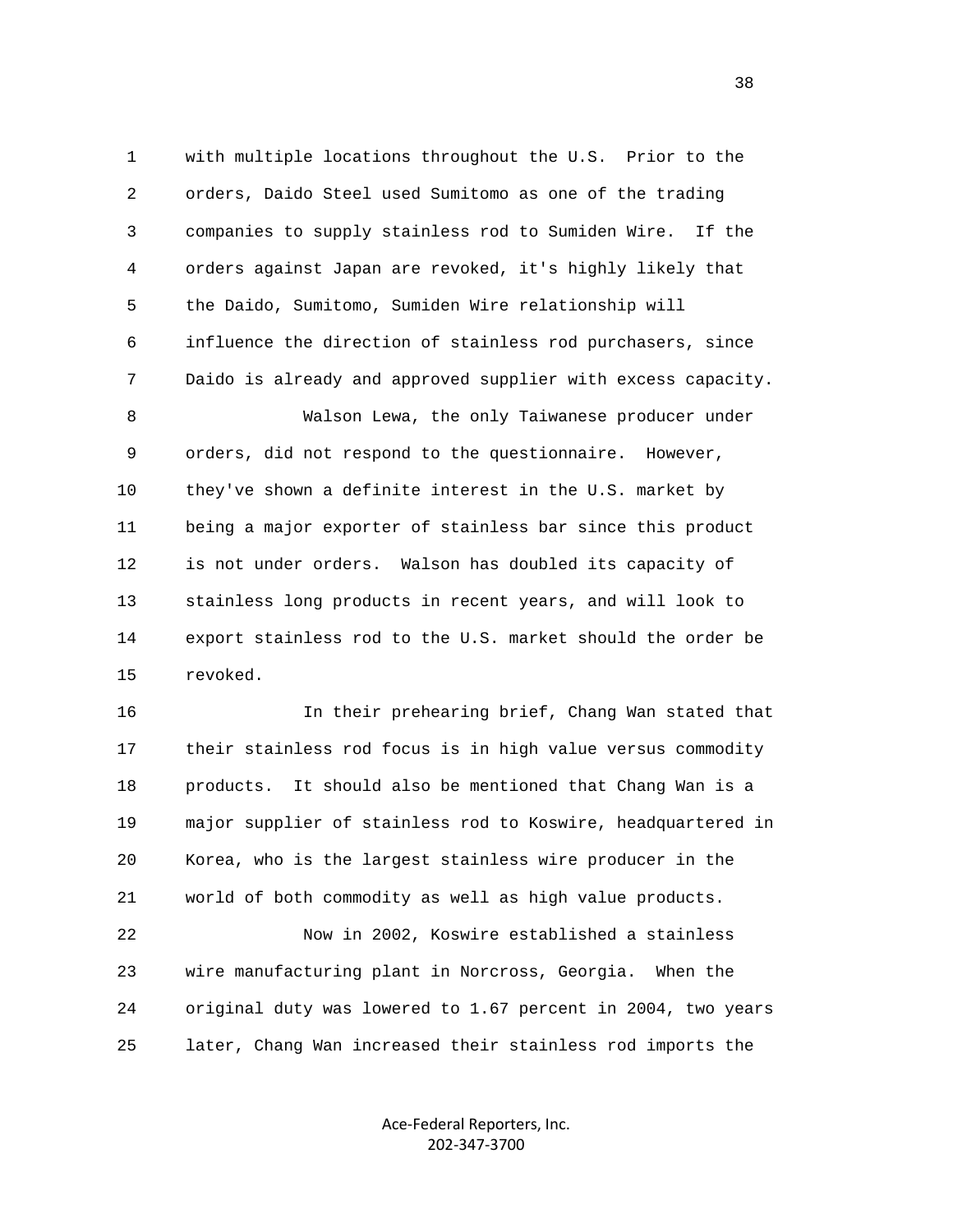1 next year. When subsequent reviews increased the studies to 2 the current 28.44 percent, Chang Wan withdrew from the 3 market.

 4 Should the order against Korea be revoked, with 5 Chang Wan operating below capacity, with demand in China 6 declining from previous years, and with that Koswire 7 relationship not requiring pre-approval, there is no 8 question but they will again immediately ship stainless rod 9 into this market.

 10 In their prehearing brief, Olarra states that 11 they have been absent from the stainless market for 18 12 years, and have no U.S. customer relationships. However, 13 Olarra is partially owned and affiliated with Rodacciai in 14 Italy, as you heard earlier this morning. Rota Specialty 15 Steel is the U.S. affiliate of Rodacciai, and maintains a 16 distribution network currently selling substantial 17 quantities of stainless bar.

 18 If the order on Olarra is revoked, it's very 19 likely they will use the Rota Specialty Steel distribution 20 network to sell stainless rod as the U.S. marketplace is 21 very familiar with this company. Now in the prehearing 22 brief, Cogne states that they would "not have an interest in 23 regaining a significant presence in the stainless rod 24 market."

25 This is the same statement Cogne made in the

Ace‐Federal Reporters, Inc. 202‐347‐3700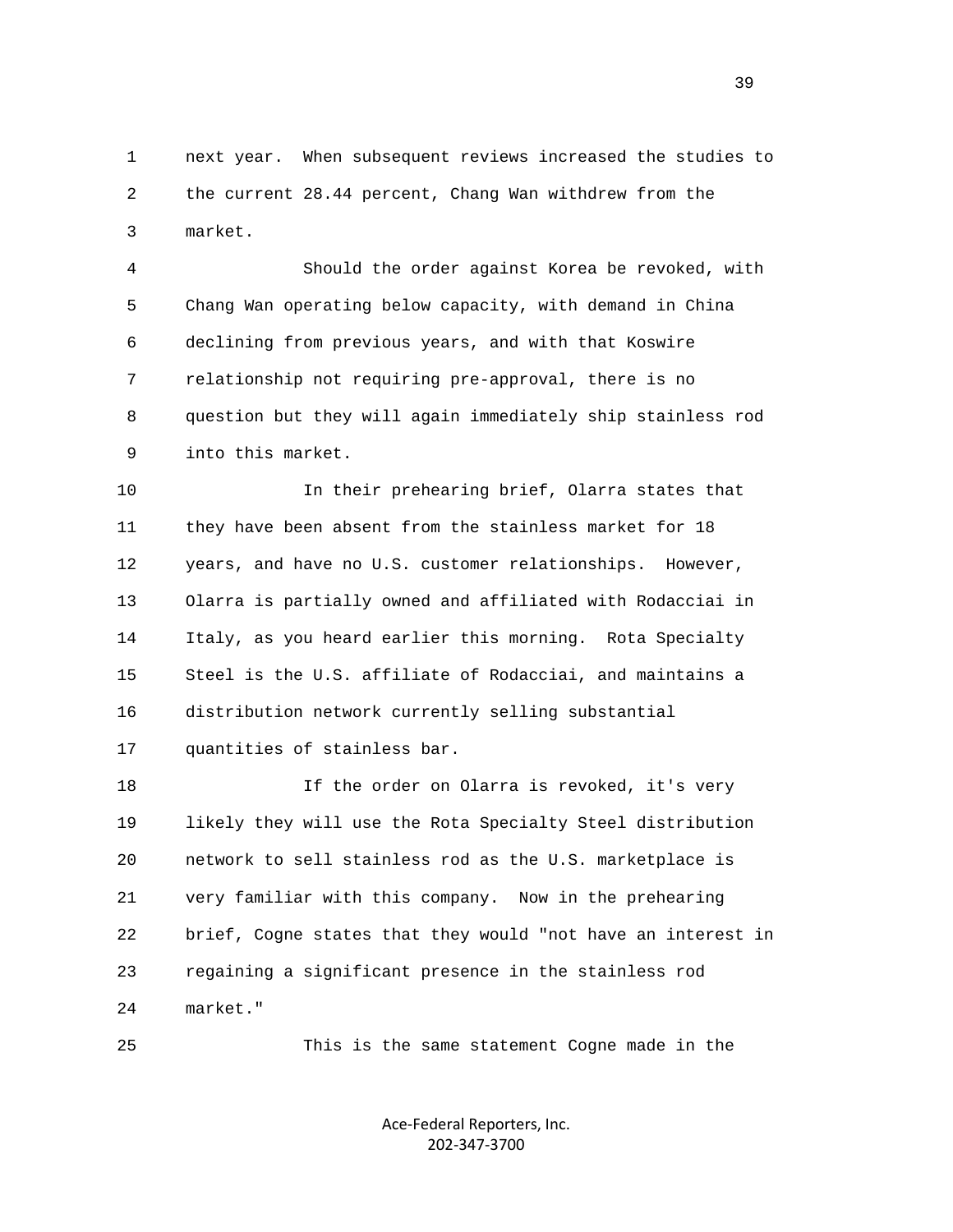1 stainless bar sunset review. Within a year, within a year 2 of that order being revoked in 2008, they began selling 3 significant quantities of stainless bar, along with 4 stainless valve steel, stainless billot and tool steel into 5 the U.S. market.

 6 If Cogne has no interest in the U.S. market, why 7 are they maintaining a large depot stop of stainless billot 8 and bar in Houston and New Jersey, and why did they recently 9 hire two sales managers who -- one of which previously 10 worked for Carpenter and Outokumpu, and the other who 11 previously worked for Universal? These two sales managers 12 know the stainless rod customers.

 13 MR. BLOT: Cogne is well positioned with the U.S. 14 customers and they can resume exporting stainless rod 15 immediately if the Order is revoked.

 16 Now to summarize my comments: Stainless rod is an 17 intermediate commodity product that is fungible and 18 generally substituted both between subject countries and 19 domestic producers where quality is a given and price is 20 extremely important.

 21 My forecast for stainless rod demand of 22 commercial sales has a decline in this year due primarily to 23 destocking of inventory and growing at levels greater than 24 forecasted GDP over the next two years.

25 All the subject countries have under-utilized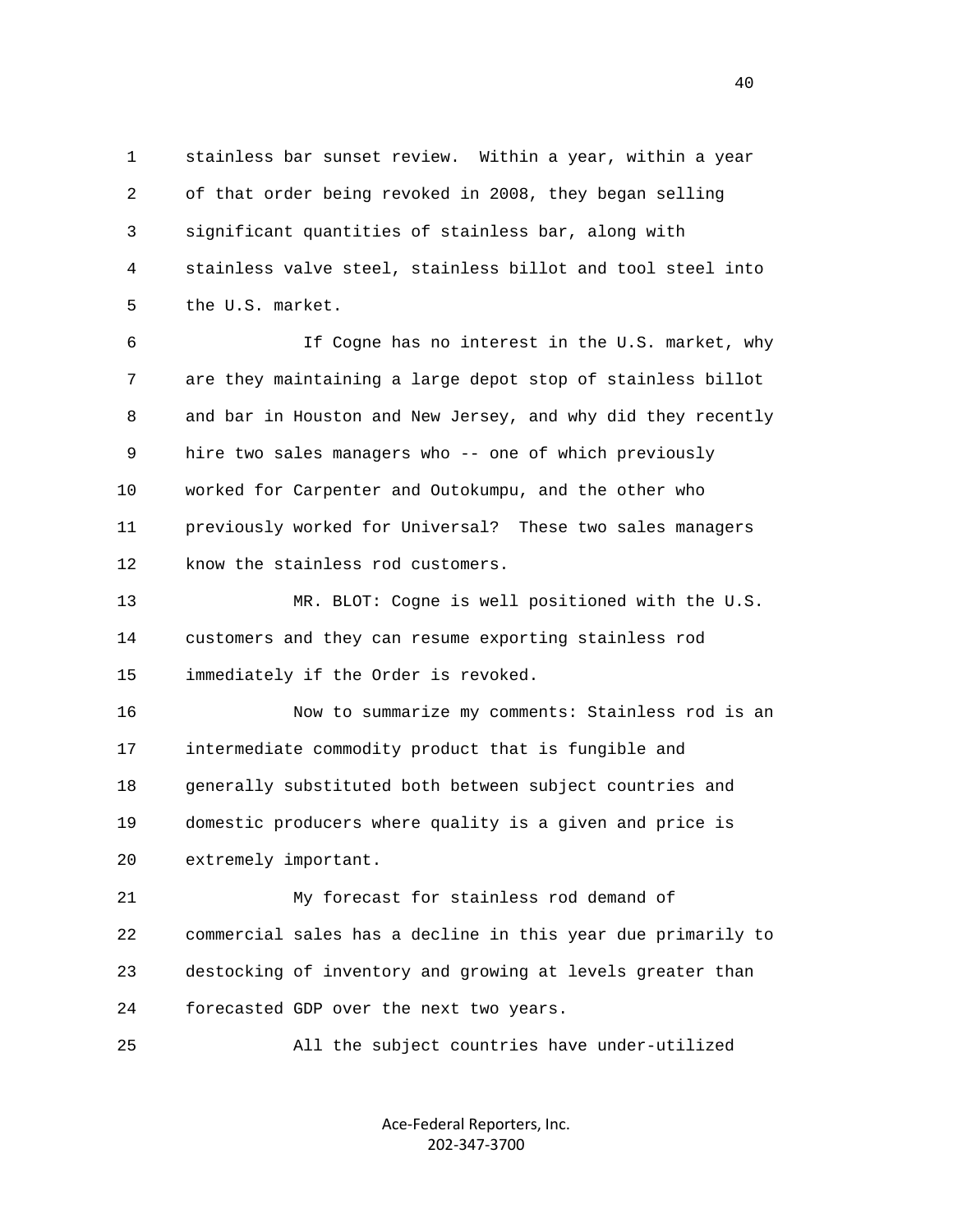1 capacity, and some producers are increasing capacity. The 2 producers in the subject countries have the ability to shift 3 production to stainless steel road, have maintained sales of 4 other stainless products during the Period of Review, or 5 have ties to U.S. purchasers of stainless rod throughout 6 existing relationships.

 7 Import penetration of stainless rod from the 8 nonsubject producers increased substantially during the 9 period of review. Respondents have argued that prices are 10 higher in other export markets, but exports from the U.S. 11 producers are very low. And the main reason is because 12 prices aren't attractive in these export markets.

 13 Revoking the Orders will continue to deteriorate 14 pricing in the U.S. market because the subject countries 15 will want to export their excess capacity, taking advantage 16 of my forecasted increase in demand in the next two years, 17 all at the expense of the domestic industry.

 18 You know, even if a subject country producer does 19 not receive a purchase order, their low price will be used 20 to negotiate low prices from other approved suppliers, 21 whether domestic or nonsubject country.

22 Thank you.

 23 MR. LASOFF: Thank you, Mr. Blot. Our next 24 witness will be Brad Hudgens of Georgetown Economic 25 Services.

> Ace‐Federal Reporters, Inc. 202‐347‐3700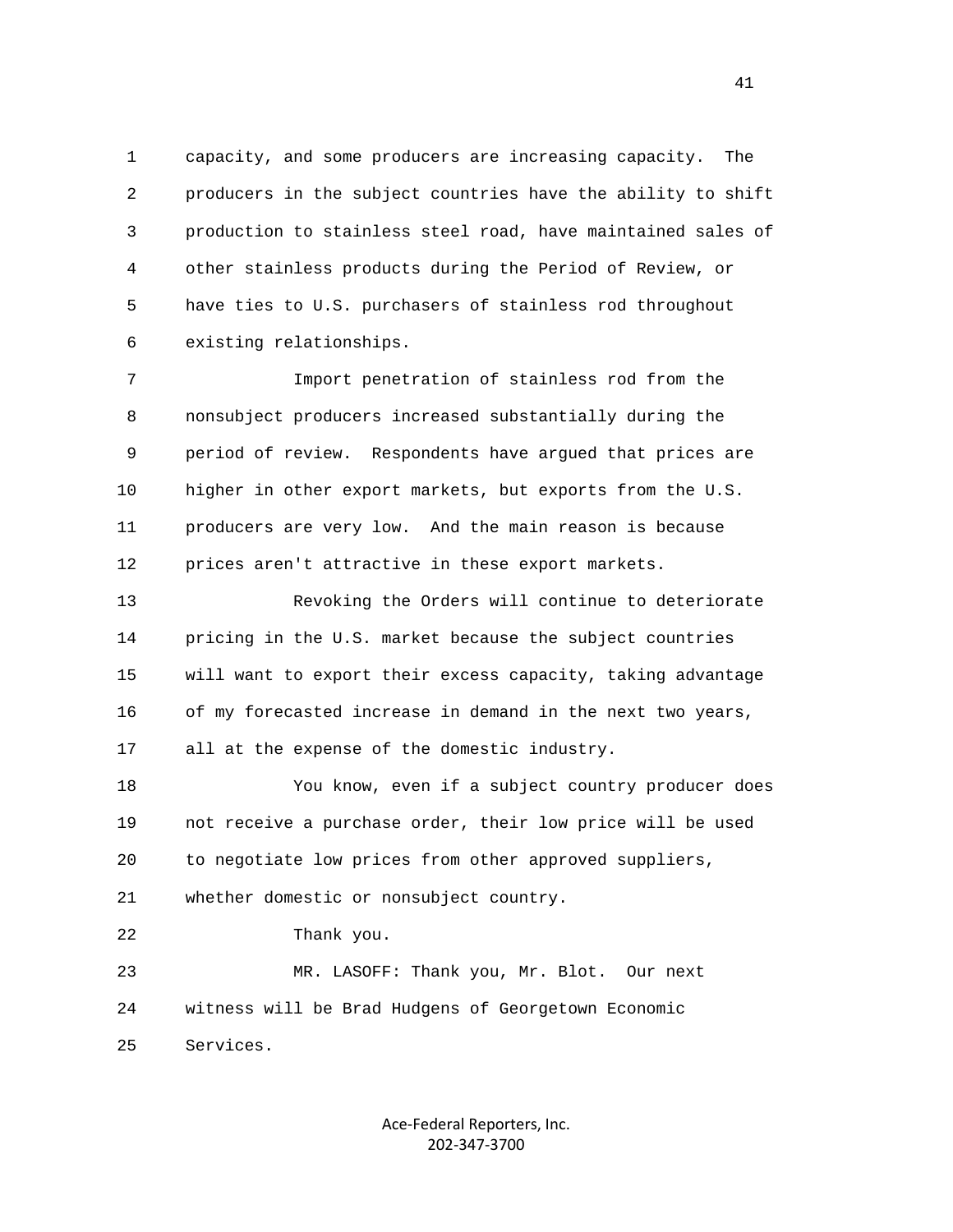1 STATEMENT OF BRAD HUDGENS 2 MR. HUDGENS: Good morning. I am Brad Hudgens of 3 Georgetown Economic Services. This morning I would like to 4 summarize the likely impact of the revocation of the Orders 5 under this review would have on the domestic industry 6 producing stainless rod. 7 Given that most of the data in the Commission's 8 record are confidential, I am limited to what I can say 9 publicly. I have prepared confidential handouts 10 highlighting some of the key evidence int his case. I will 11 discuss what I can publicly on these slides and ask that you 12 refer to the slides and to our prehearing briefs for more 13 specifics. 14 (Slides are being shown.) 15 In terms of the likely volume of imports that 16 would enter the U.S. market if the Orders are revoked, the 17 producers in Italy, Japan, Korea, Spain, and Taiwan each 18 have maintained substantial production capacity. 19 As the Commission is aware, only three subject 20 producers responded to the Commission's questionnaire in 21 this review. As a result, we have had to rely on 22 independent market research to account for the 23 non-responding producers' data. The methodology we used 24 for estimating the capacity of the non-responding producers 25 is presented in our prehearing brief.

> Ace‐Federal Reporters, Inc. 202‐347‐3700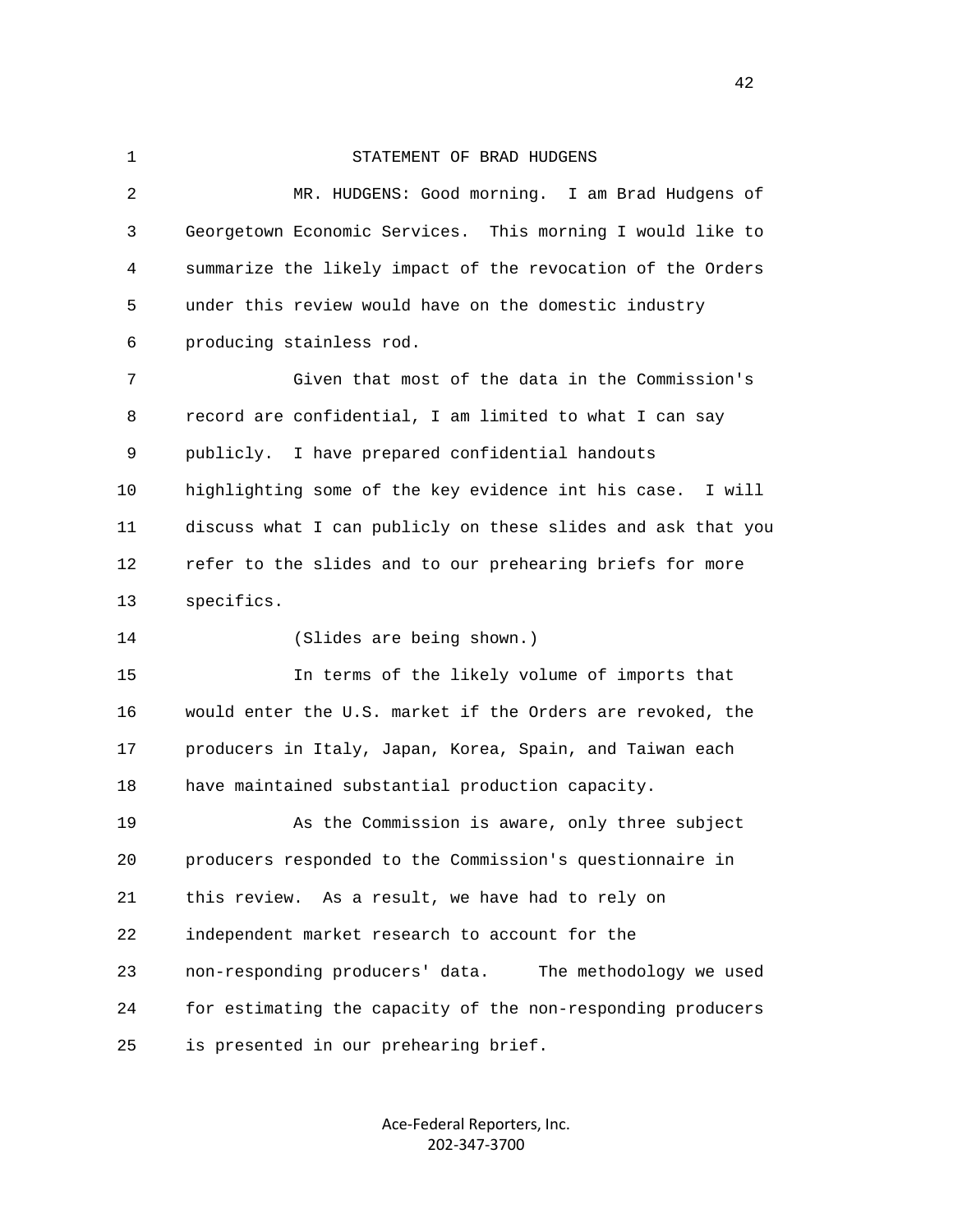1 As shown in slide one, the subject producers 2 substantially increased capacity since the time the Orders 3 were imposed. The subject producers are among the largest 4 stainless rod producers in the world, with many of these 5 producers maintaining production levels that are in excess 6 of U.S. consumption.

 7 Slide two demonstrates that the capacity to 8 produce stainless rod in the subject countries is 9 substantial compared to apparent U.S. consumption. This 10 increase in subject producers' capacity is significant, 11 particularly given that apparent U.S. consumption of 12 stainless rod declined significantly since the original 13 investigation.

 14 Please now refer to slide three. This graph 15 shows the decrease in apparent U.S. consumption since the 16 imposition of the Orders. The subject producers have a 17 substantial volume of unused stainless rod capacity.

 18 As you can see in slide four, even with the 19 majority of the subject producers not responding to the 20 Commission's request for information in this review, the 21 Commission Staff Report indicates that the unused capacity 22 of just the three responding subject producers is 23 significant compared to the U.S. producers' commercial 24 shipments in this market.

25 These producers are export oriented and, based on

Ace‐Federal Reporters, Inc. 202‐347‐3700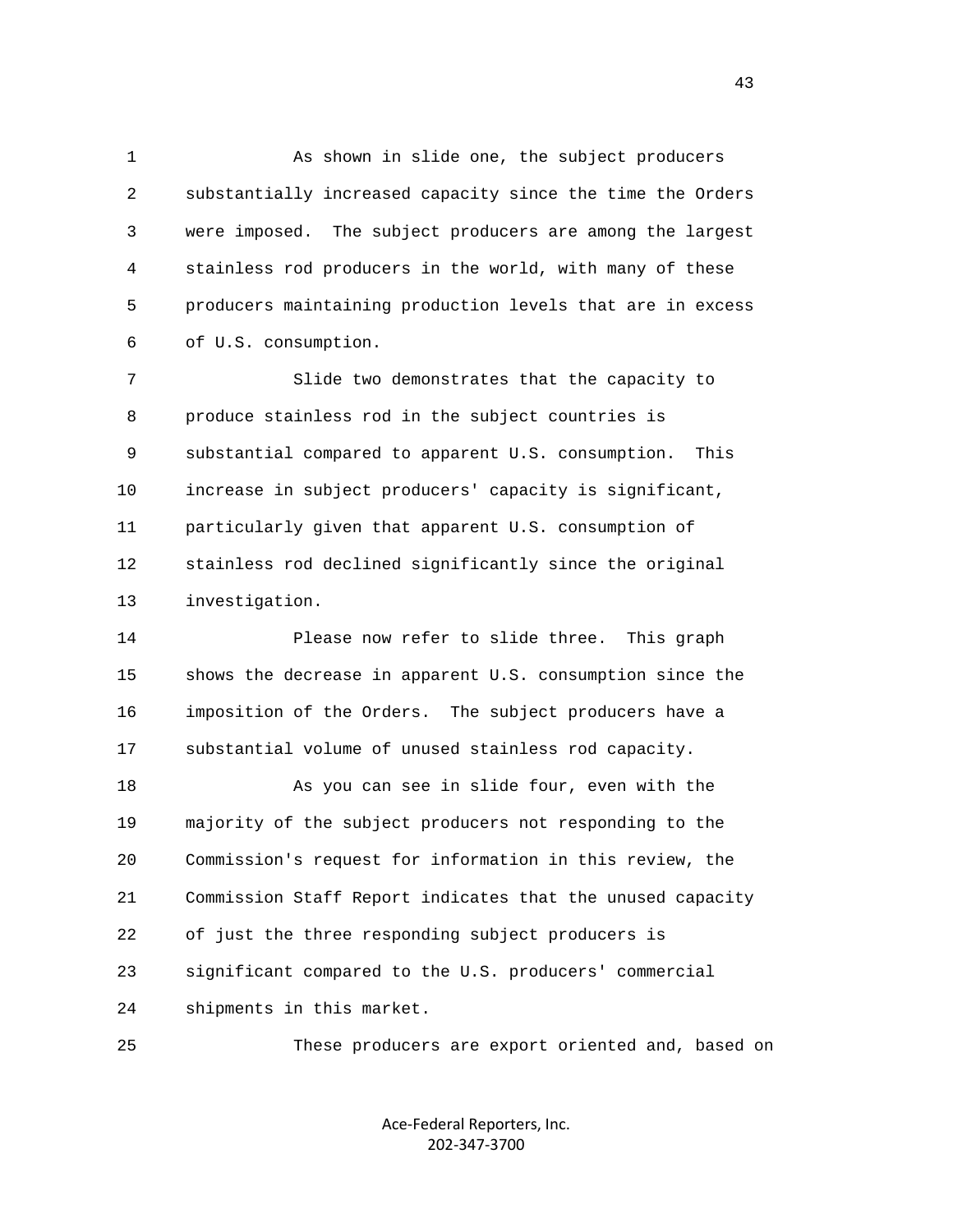1 past history, they would use their excess capacity to export 2 to the United States. In fact, the Commission Staff Report 3 indicates that the subject producers have the ability to 4 respond to changes in demand with moderate to large changes 5 in quantity of shipments to the U.S. market.

 6 The export statistics indicate that all of the 7 subject countries continue to export substantial volumes of 8 stainless rod. Further, many of these producers have 9 historically been dependent on China as a target for their 10 exports. As China has increased its own capacity, however, 11 subject producers' exports to China have been displaced, 12 forcing them to seek out new markets.

 13 China is also competing with the subject 14 producers for sales in their own home markets and is also 15 targeting the U.S. market with increasing exports.

 16 The U.S. market will not only be attractive to 17 the subject producers generally as an outlet for excess 18 production, the United States will also be an attractive 19 market based on relative pricing levels.

 20 Pricing data based on Global Trade Atlas 21 statistics and U.S. producers' questionnaires show that 22 prices for stainless rod are higher in the United States 23 than in both Europe and Asia.

 24 As shown in slide five, U.S. prices were 25 consistently higher than the subject producers' other major

> Ace‐Federal Reporters, Inc. 202‐347‐3700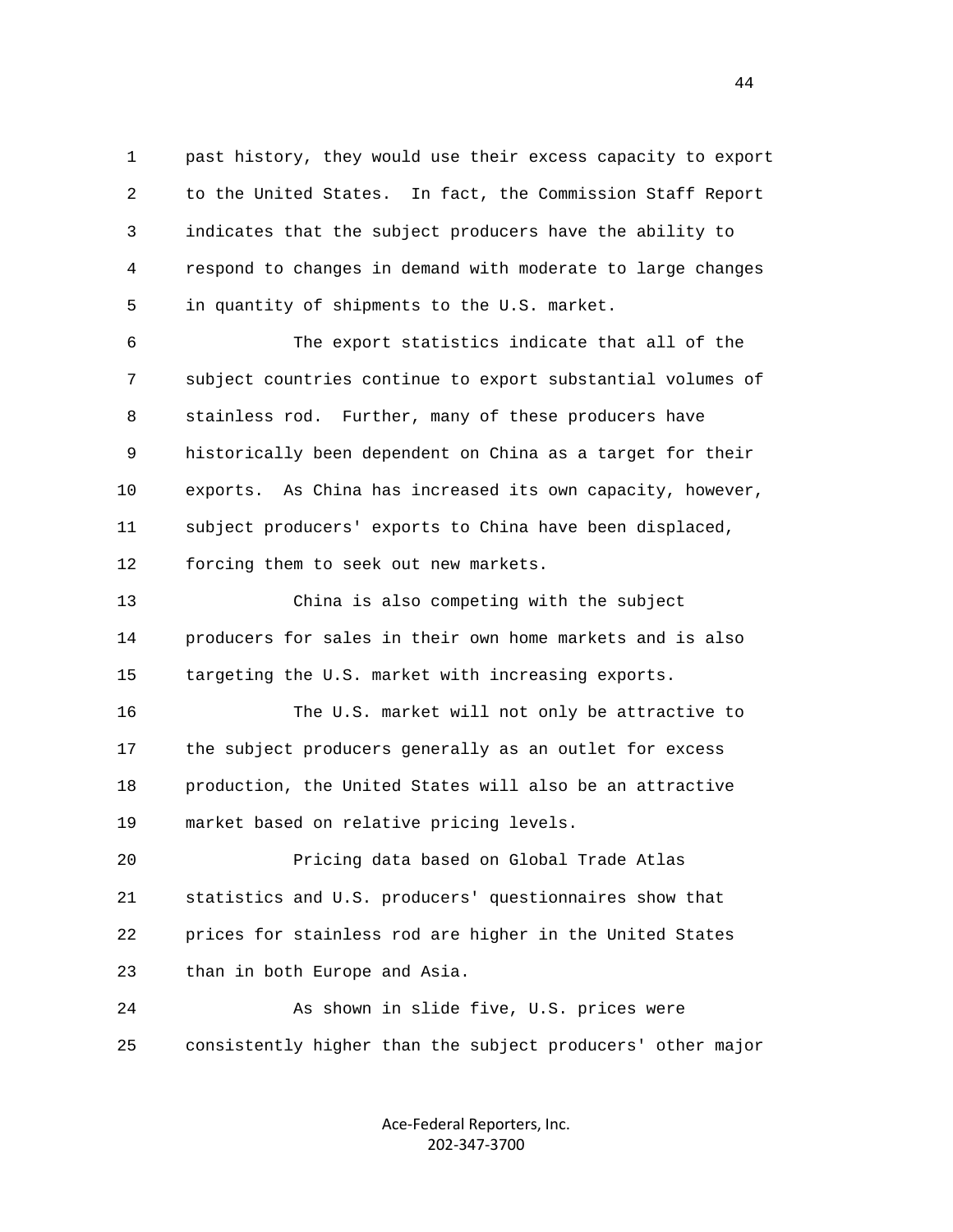1 export markets that were identified in their questionnaire 2 responses. These data are consistent with the data 3 submitted in those questionnaire responses.

 4 The questionnaire responses of importers and 5 purchasers confirmed that the United States is an attractive 6 market for the subject imports. These questionnaire 7 responses indicated that stainless rod customers would 8 likely increase their purchases from Italy, Japan, Korea, 9 Spain and Taiwan in the event of the revocation of the 10 Antidumping Orders.

 11 As you see in slide six, a major importer 12 indicated that revocation of the Orders would create an 13 over-supply of stainless rod in the U.S. market.

 14 Slide seven shows that purchasers' responses to 15 the question about what would be the effect of the 16 revocation of the Orders on the U.S. market. The purchasers 17 overwhelmingly indicated that there would probably be an 18 increase in the volume of stainless rod, and that prices 19 would likely drop.

 20 One purchaser stated that the subject producers 21 would likely resume dumping stainless rod in the U.S. 22 market; while another purchaser stated that these imports 23 would create, quote, "downward price pressure," end quote, 24 on the entire U.S. market.

25 Respondents argue that transportation costs would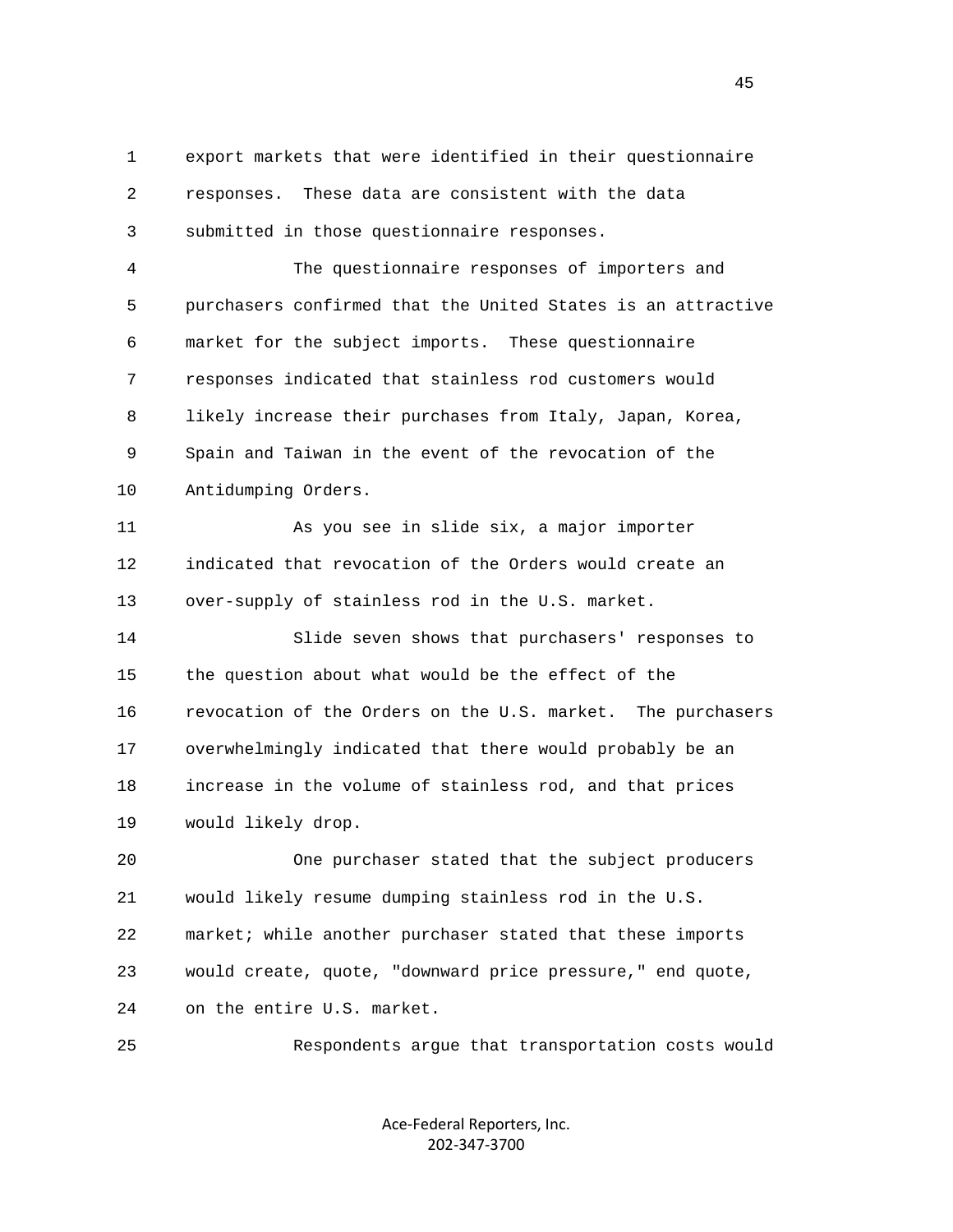1 be an impediment to shipping to the U.S. market. But the 2 Commission's record demonstrates that the transportation 3 costs did not preclude these producers from shipping large 4 quantities of stainless rod in the original investigation, 5 nor have transportation costs precluded these producers from 6 shipping large quantities to other export markets.

 7 The fact that nonsubject imports of stainless rod 8 have increased during the current period demonstrates that 9 transportation costs are not an impediment to shipping in 10 the U.S. market.

 11 The subject imports would likely enter the U.S. 12 market at low and injurious prices, as they did before the 13 Orders were imposed. In the original investigations, the 14 Commission found that imports from the subject countries 15 under-sold the U.S. product in the vast majority of price 16 comparisons.

 17 Neither Cogne nor any of the Japanese producers 18 have ever requested an administrative review to prove that 19 they have not dumped stainless rod in the U.S. market.

 20 Commerce has found dumping is likely to continue 21 by all of the subject producers. The Commission's record 22 presents no price comparisons in this Sunset review. This 23 fact demonstrates that the Orders have been effective in 24 maintaining some price discipline.

25 Cogne and Olarra argue that NAS is a price leader

Ace‐Federal Reporters, Inc. 202‐347‐3700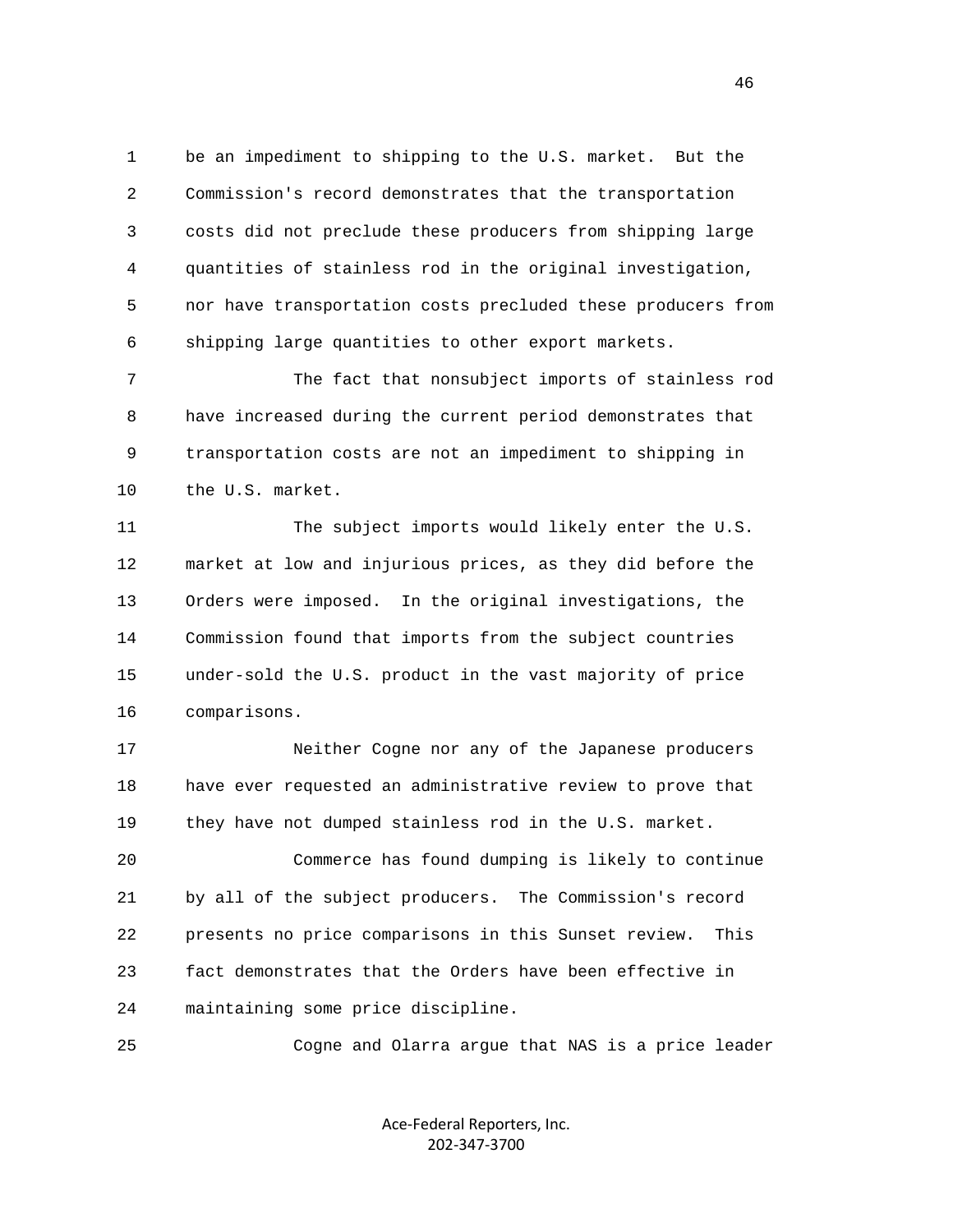1 in this industry, thereby driving the price of stainless rod 2 and forcing its competitors to meet its prices or leave the 3 market. This is not the case.

 4 As Mr. Romans has just testified, NAS has been 5 forced to lower prices to meet import prices. NAS's pricing 6 strategy has been in reaction to the low-priced imports from 7 nonsubject imports, rather than any reflection of price 8 leadership.

 9 Indeed, one purchaser indicated that NAS, quote, 10 "reacts to import pressures," end quote. The Commission 11 Staff Report shows evidence to support this. The U.S. 12 producers lost market share to nonsubject imports at the 13 same time that U.S. producers experienced declining U.S. 14 prices and profits.

 15 The Commission Staff Report indicates that U.S. 16 producers' prices declined further than cost, thereby 17 demonstrating that U.S. producers experienced some price 18 depression due to the loss of market share.

 19 In this Sunset Review, the Commission is 20 presented with an industry that is vulnerable to more severe 21 injury if the Orders are revoked on imports from the subject 22 countries.

 23 Despite some improvements earlier in the Period 24 of Review, the condition of the industry deteriorated in 25 2005, primarily due to declining demand conditions combined

> Ace‐Federal Reporters, Inc. 202‐347‐3700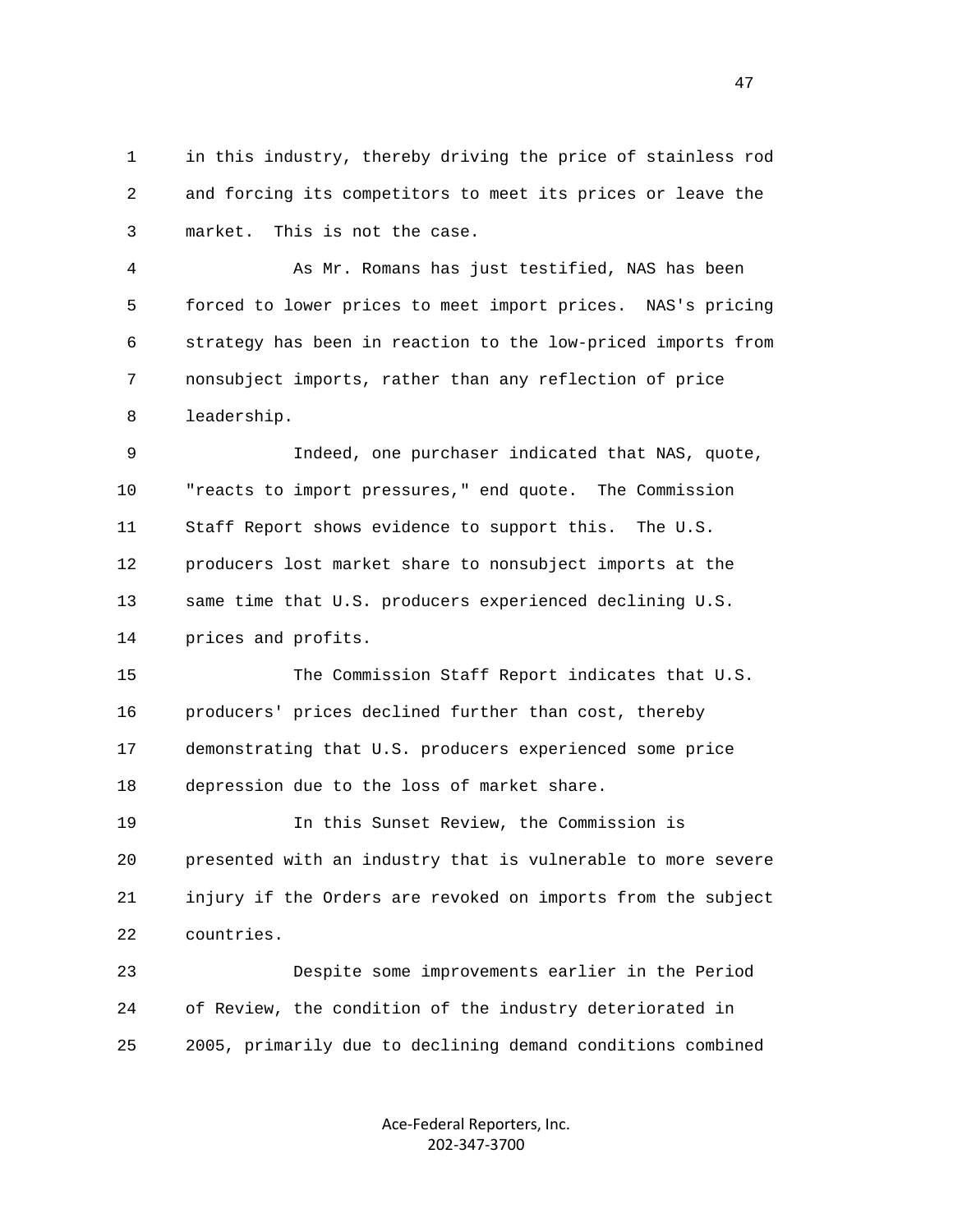1 with a surge in imports from China.

| 2            | As you see in slides eight and nine, the record              |
|--------------|--------------------------------------------------------------|
| $\mathsf{3}$ | demonstrates that the domestic stainless rod industry has    |
| 4            | experienced declines in virtually every trade and financial  |
| 5            | factor during the Period of Review.                          |
| 6            | If imports from Italy, Japan, Korea, Spain, and              |
| 7            | Taiwan are permitted to resume selling dumped, low-priced    |
| 8            | imports once again, the already fragile condition of this    |
| 9            | industry will deteriorate even further.                      |
| 10           | Additional production curtailments, employment               |
| 11           | reductions, and financial deterioration will only intensify. |
| 12           | To prevent recurrent injury from these imports to this       |
| 13           | vulnerable industry, an affirmative determination is         |
| 14           | warranted in this case.                                      |
| 15           | MR. LASOFF: I thank you, Mr. Hudgens.<br>Мy                  |
| 16           | colleague, Grace Kim, will conclude the testimony this       |
| 17           | morning addressing the legal question of cumulation.         |
| 18           | STATEMENT OF GRACE W. KIM                                    |
| 19           | MS. KIM: Good morning. My name is Grace Kim of               |
| 20           | Kelley, Drye & Warren. I will conclude our panel's           |
| 21           | testimony this morning by addressing the issue of            |
| 22           | cumulation.                                                  |
| 23           | The Commission has cumulated subject imports from            |
| 24           | all five countries in the prior sunset reviews, as well as   |
| 25           | in the original investigation. It should exercise its        |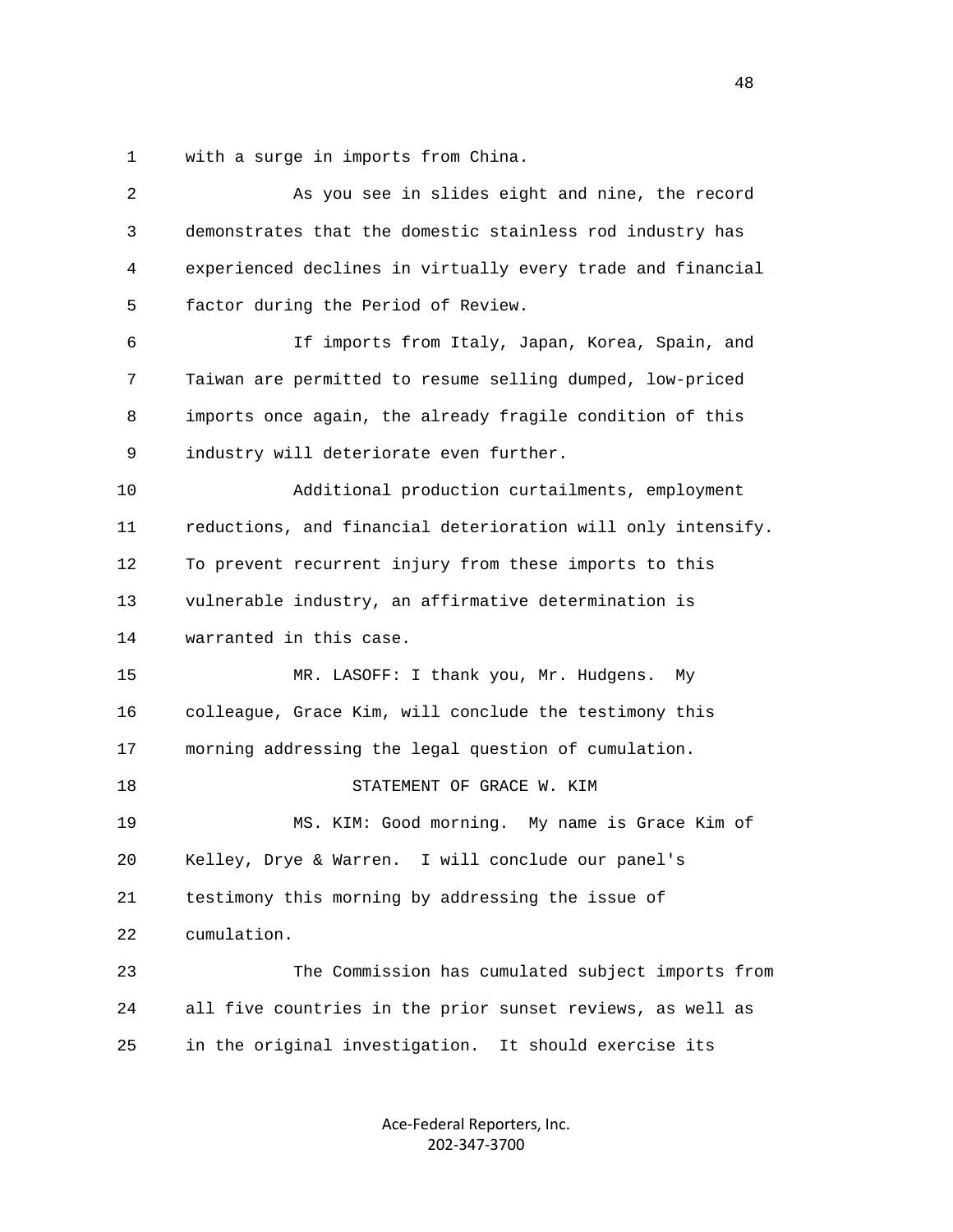1 discretion to do the same in this review.

 2 All of the statutory factors are again satisfied 3 here, and nothing has changed with respect to the conditions 4 of competition or the likely overlap of imports from each 5 subject country to justify decumulating any of the subject 6 countries.

 7 In addition, the record does not support a 8 finding that imports from any subject country will have no 9 discernible adverse impact on the domestic industry if the 10 Orders are revoked. Rather, the available information 11 continues to demonstrate that imports from each of the 12 subject countries will likely increase in volume at low 13 prices.

 14 All subject countries have increased their 15 capacity since the original investigation. They remain 16 highly export oriented and they continue to maintain 17 significant excess capacity as they did in the prior 18 reviews.

 19 This excess capacity gives the subject producers 20 the ability and the incentive to export significant volumes 21 of stainless rod to the U.S. market, just as they did 22 pre-Order.

 23 Given that the U.S. market is much smaller than 24 it was during the original investigation, it would not take 25 much import volume from subject countries to capture a

> Ace‐Federal Reporters, Inc. 202‐347‐3700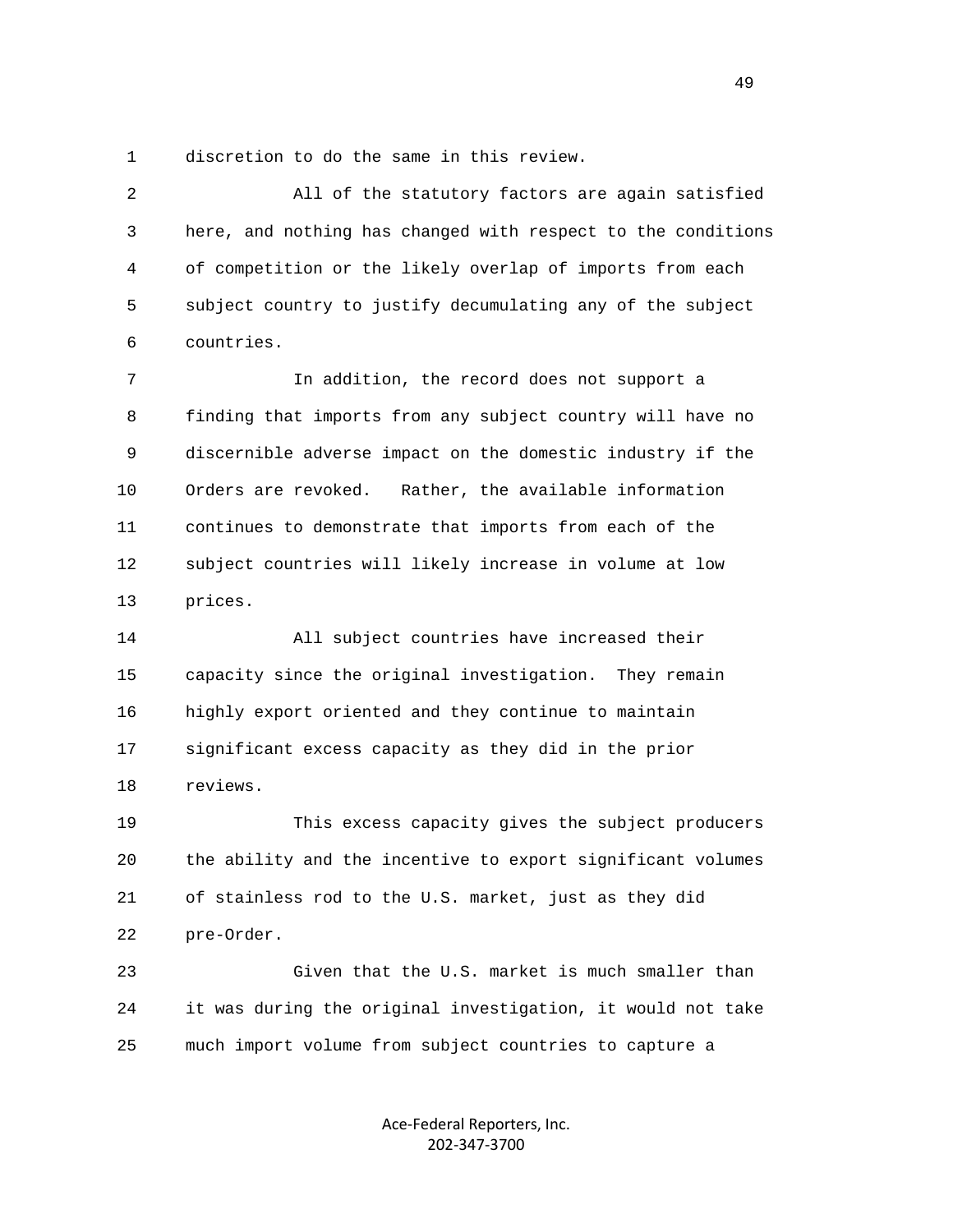1 significant share of the market from U.S. producers, and to 2 cause a discernible adverse impact on the domestic industry. 3 Moreover, despite respondents' claims, increased 4 subject imports are likely, given the attractiveness of the 5 U.S. market.

 6 As we heard from the testimonies this morning, 7 U.S. prices are generally higher in the United States than 8 in other export markets. There is a limited number of 9 purchasers of wire rod in the U.S. market, and their 10 identities are already known to subject producers.

 11 In addition, because stainless rod is primarily 12 sold in the spot market, the qualification process is 13 relatively short, and therefore subject producers can easily 14 resume shipping large volumes of stainless rod to the U.S. 15 market.

 16 The U.S. market is also attractive because 17 subject producers have an established U.S. sales network in 18 place, or have existing relationships to help facilitate 19 their sales of stainless wire rod.

 20 In fact, as Mr. Blot testified, Cogne recently 21 enhanced its U.S. network by hiring key sales personnel from 22 U.S. producers. In addition, as China's capacity continues 23 to increase and their exports continue to expand across the 24 world, all subject producers are coming under pressure to 25 find new export markets.

> Ace‐Federal Reporters, Inc. 202‐347‐3700

 $50<sub>50</sub>$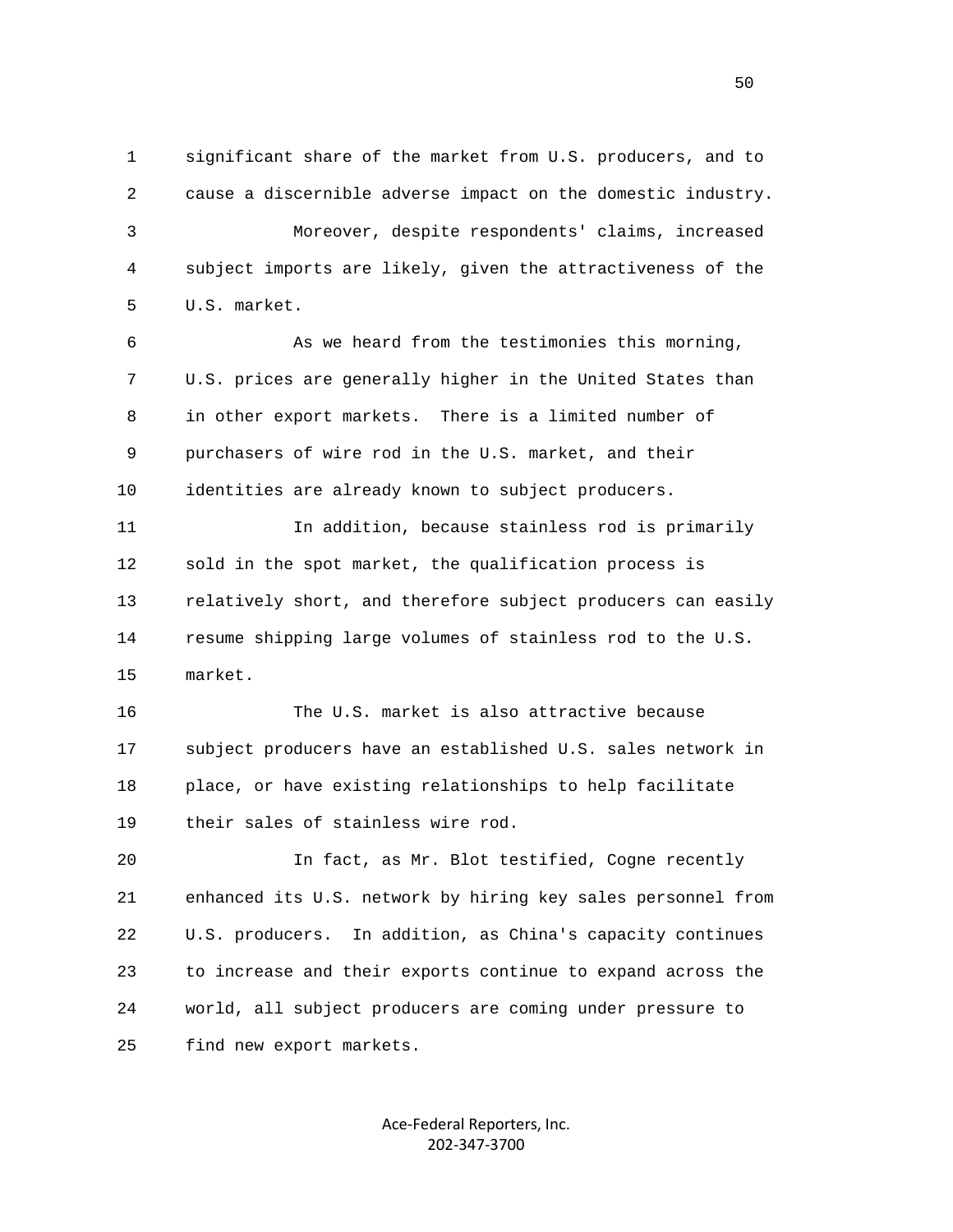1 As a result, subject producers have an interest 2 in diverting their export from China and other markets to 3 the more attractive U.S. market.

 4 Turning to the next statutory criterion for 5 cumulation, the record also demonstrates the likelihood of 6 competition among subject imports and between subject 7 imports and the domestic product based on the fungible 8 nature of stainless wire rod and the consistent statements 9 by purchasers that price is the key factor in determining 10 sales.

 11 In addition, subject imports on the domestic 12 product are sold to the same channels of distribution, 13 mainly to end-users, and there is no indication that the 14 likely geographic overlap and simultaneous market presence 15 found in the original investigation would change if 16 revocation occurred.

 17 Finally, the record also demonstrates that 18 imports from all subject countries would compete under the 19 same conditions of competition for the following reasons: 20 All subject countries have increased capacity, as 21 well as excess capacity to produce stainless rod. 22 All subject countries compete for sales of an 23 interchangeable product on the basis of price. 24 All subject countries are highly export oriented

25 and can easily shift their exports from other markets to the

Ace‐Federal Reporters, Inc. 202‐347‐3700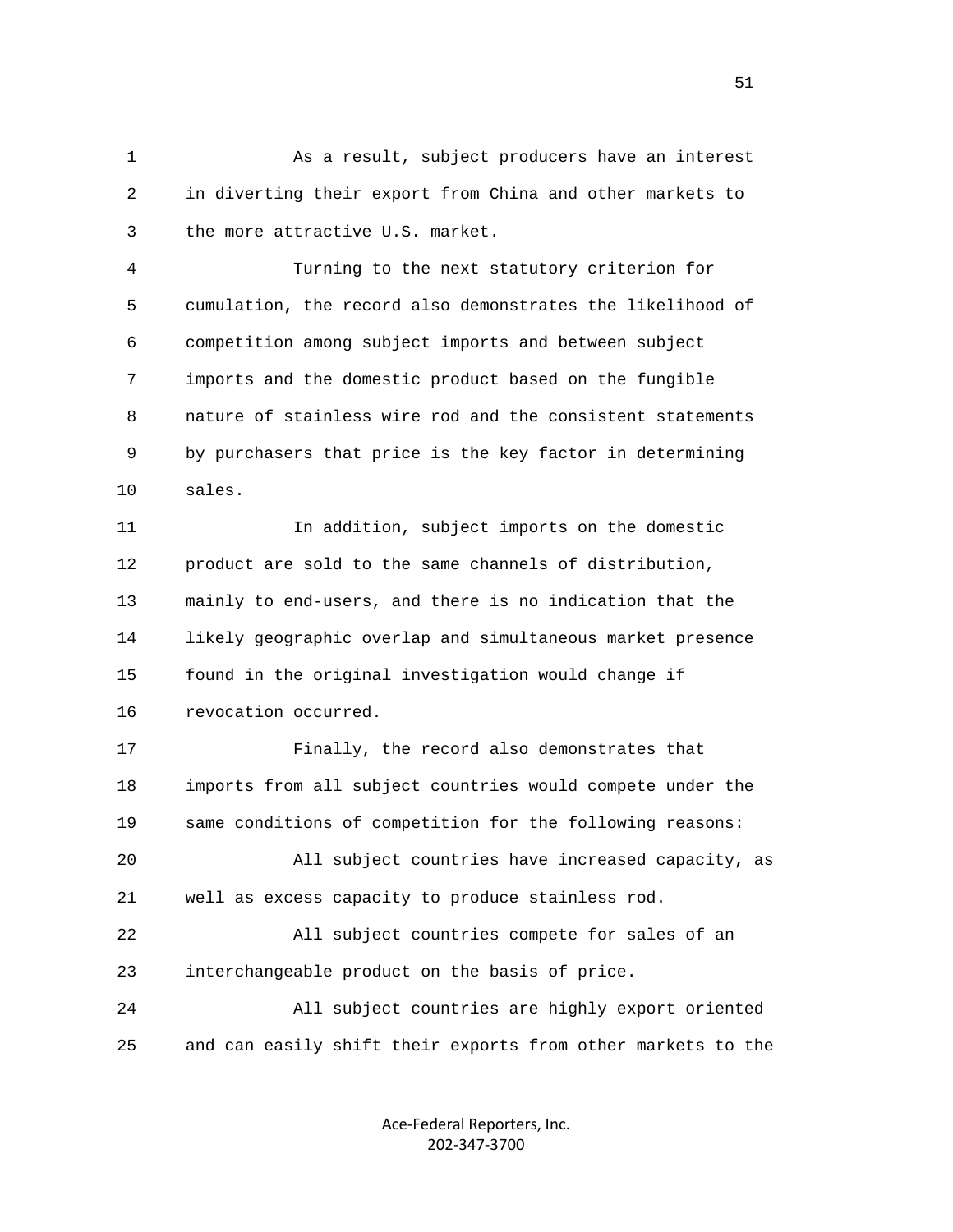1 United States.

 2 And all subject countries have a history of 3 gaining U.S. market share by significantly undercutting U.S. 4 prices.

 5 Accordingly, the common conditions of competition 6 of each of the subject countries will have a collective, 7 devastating effect on the U.S. industry and strongly warrant 8 cumulation in this review.

 9 Cogne, however, argues that Italy should not be 10 cumulated with the other subject countries, but it relies on 11 essentially the same arguments it made for decumulation in 12 the last review. Specifically, it again argues that imports 13 from Italy were the only subject country whose imports 14 declined over the original Period of Investigation.

 15 Subject imports were absent during the current 16 review period. Cogne is focused on other export markets 17 like the EU, Switzerland, and China. And it argues that its 18 internal consumption and home market shipments have 19 increased over the Period of Review. And finally, it claims 20 that its exports to its nearby customers, or to its 21 subsidiaries should not be treated as evidence of export 22 orientation.

 23 But all these arguments, however, were present 24 during the prior reviews and the Commission found that they 25 did not justify decumulating Italy from the other subject

> Ace‐Federal Reporters, Inc. 202‐347‐3700

 $\sim$  52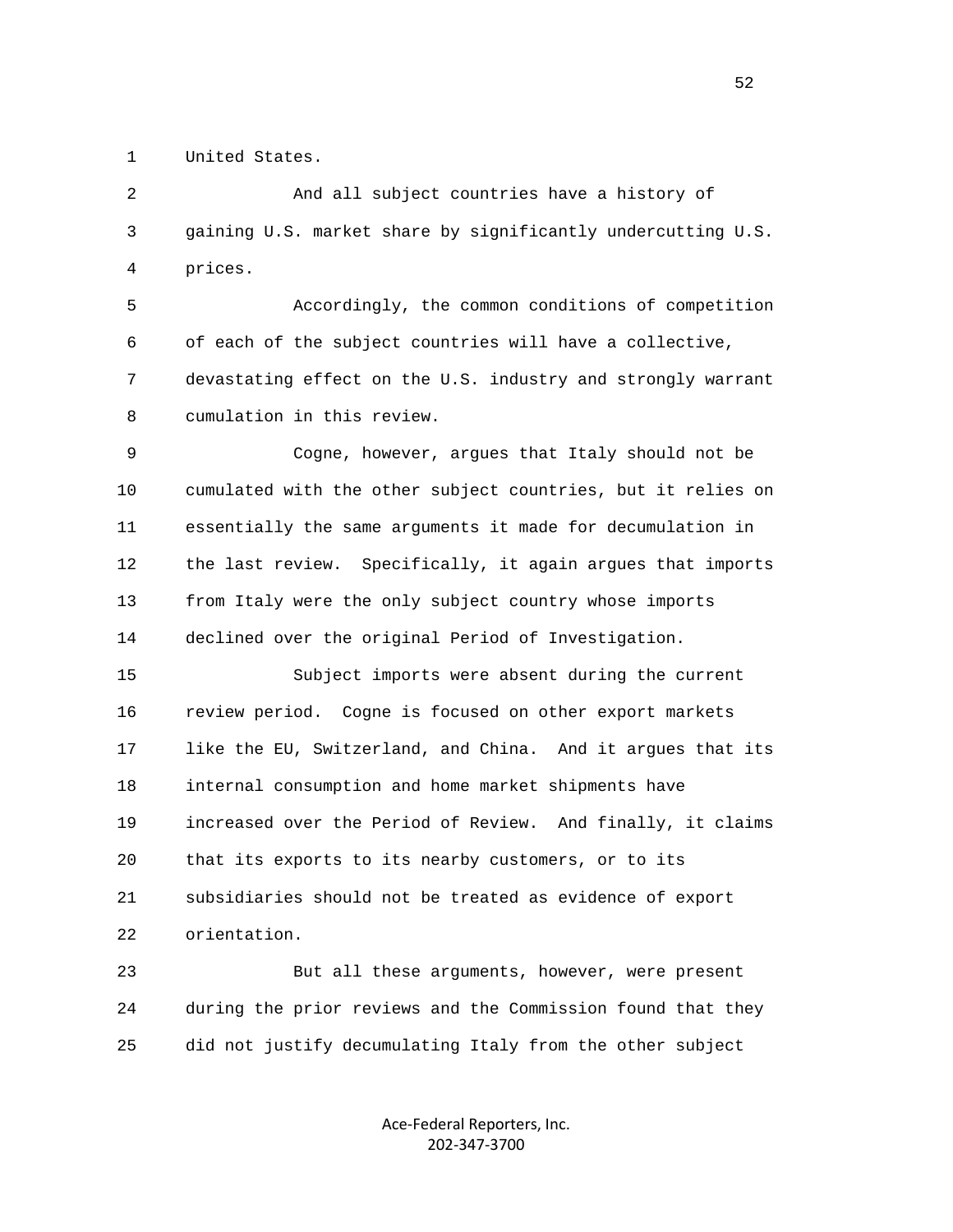1 countries.

 2 The only new argument raised by Cogne in this 3 review is that its capacity utilization deviates sharply 4 from the aggregate capacity utilization trends for the 5 subject countries as a whole, as well as the levels reported 6 by Korean producer Zhang Yu'an.

 7 This argument is also not compelling. Regardless 8 of any difference in the capacity utilization trends among 9 the subject countries that might exist, the fact remains 10 that Italy, like other subject countries, have significant 11 unused capacity available, and therefore Cogne has the 12 ability and the motivation to resume exporting to the United 13 States if the Orders are revoked.

 14 Olarra also claims that Spain should not be 15 cumulated with the other subject countries, largely based on 16 the affiliation with NAS. As detailed in our prehearing 17 brief, the data regarding the Spanish industry, however, 18 indicates that there is likely to be a discernible adverse 19 impact on the domestic industry upon revocation of the 20 Order.

 21 And the remaining arguments raised by Olarra in 22 its brief were all previously considered by the Commission 23 in the prior reviews, and the Commission did not find them 24 sufficient for decumulating Spain from the other subject 25 countries.

> Ace‐Federal Reporters, Inc. 202‐347‐3700

 $\sim$  53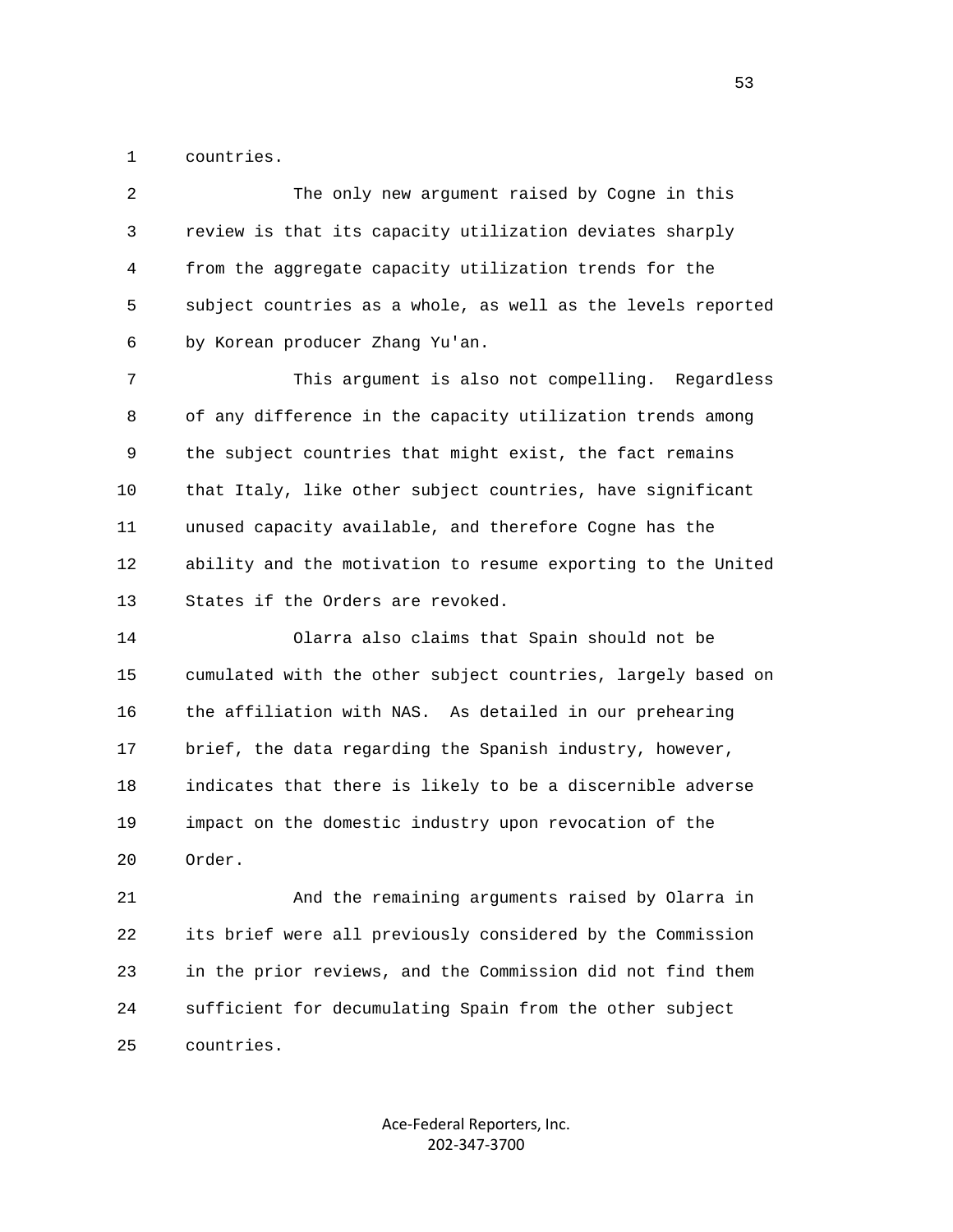1 Lastly, while Zhang Yu'an did not address the 2 cumulation issue in its brief, the record evidence continues 3 to demonstrate that subject imports from Korea will also 4 have a discernible adverse impact on the domestic industry 5 if the Orders are revoked, particularly given their 6 significant excess capacity, their high export orientation, 7 their prior underselling behavior, and their established 8 U.S. sales network.

 9 In summary, the Commission should exercise its 10 discretion to cumulate all subject imports in this review 11 consistent with its prior determinations. Here the record 12 evidence again does not demonstrate that imports from any 13 subject country will have no discernible adverse impact on 14 the domestic industry. And nothing has changed since the 15 last Sunset Review with respect to the relevant conditions 16 of competition, or the likely degree of overlap among the 17 domestic like product and subject imports.

 18 That concludes the testimony of the Domestic 19 Industry and we would be pleased to answer any of your 20 questions.

21 MR. LASOFF: Thank you, Ms. Kim.

 22 Madam Chairman, Members of the Commission, that 23 concludes the affirmative testimony this morning. We 24 welcome your questions.

25 CHAIRMAN BROADBENT: Thank you, Mr. Lasoff. I

Ace‐Federal Reporters, Inc. 202‐347‐3700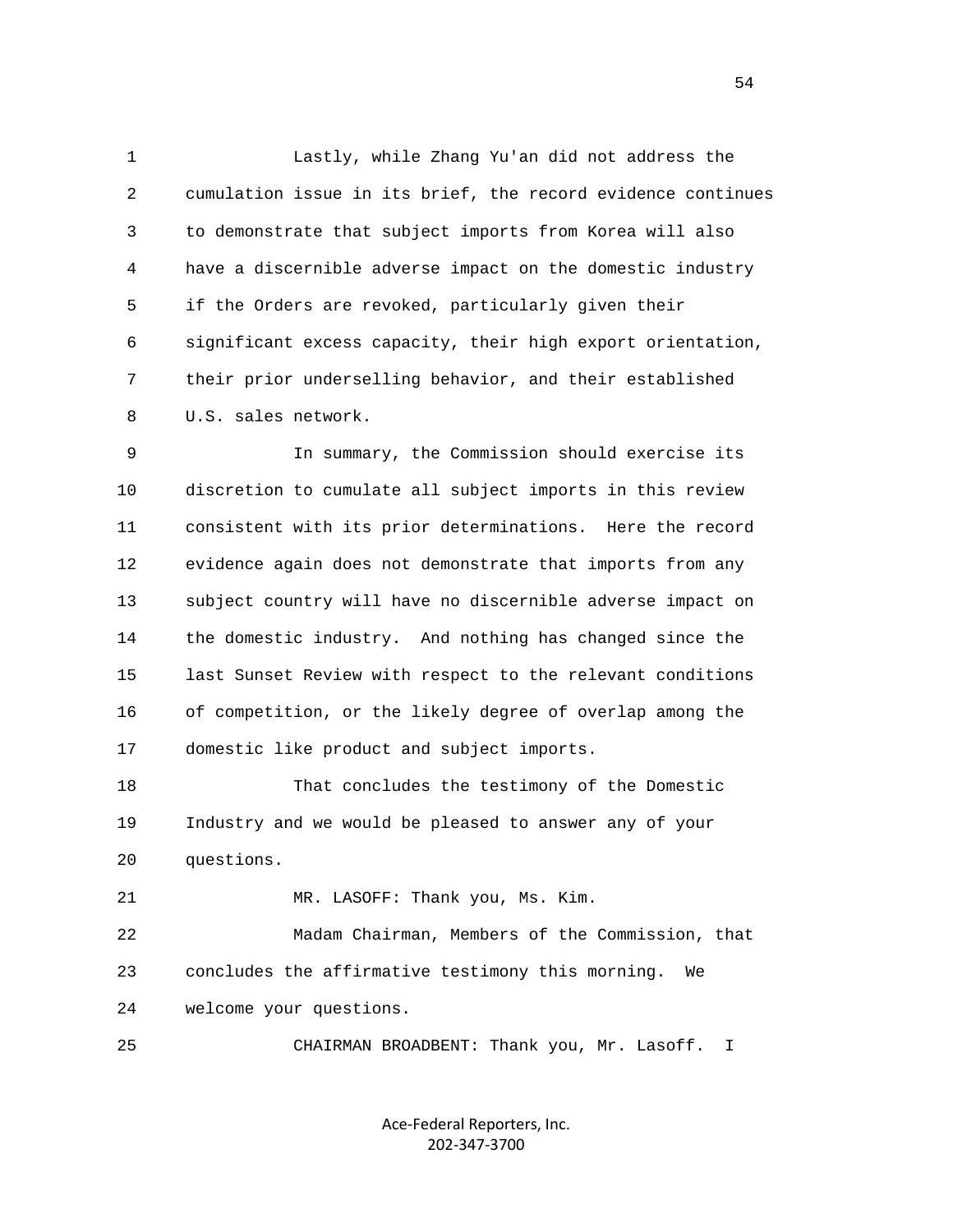1 want to thank the witnesses for coming and taking time out 2 from your businesses to be with us today. 3 We will begin our questioning with Commissioner 4 Williamson. 5 COMMISSIONER WILLIAMSON: Thank you, Madam 6 Chairman. I too want to thank all of the witnesses for 7 coming today and presenting your testimony. It is very 8 helpful to have complete representation. 9 I want to begin with a series of questions for 10 Mr. Wellock of Carpenter. Can you describe the--I'm sorry, 11 from NAS, Mr. Romans. I'll come to Mr. Wellock later. 12 Can you describe the relationship between NAS and 13 Roldan in Spain? 14 MR. ROMANS: We are sister companies. We are both 15 owned by Acerinox. 16 COMMISSIONER WILLIAMSON: And Acerinox is located 17 where? 18 MR. ROMANS: Spain, Madrid. 19 COMMISSIONER WILLIAMSON: So why would--given that 20 relationship, why would Roldan ship to the United States at 21 injurious volumes or prices? 22 MR. ROMANS: Well, I-- 23 COMMISSIONER WILLIAMSON: Sisterly love, and all 24 that? 25 MR. ROMANS: --I've been in this business with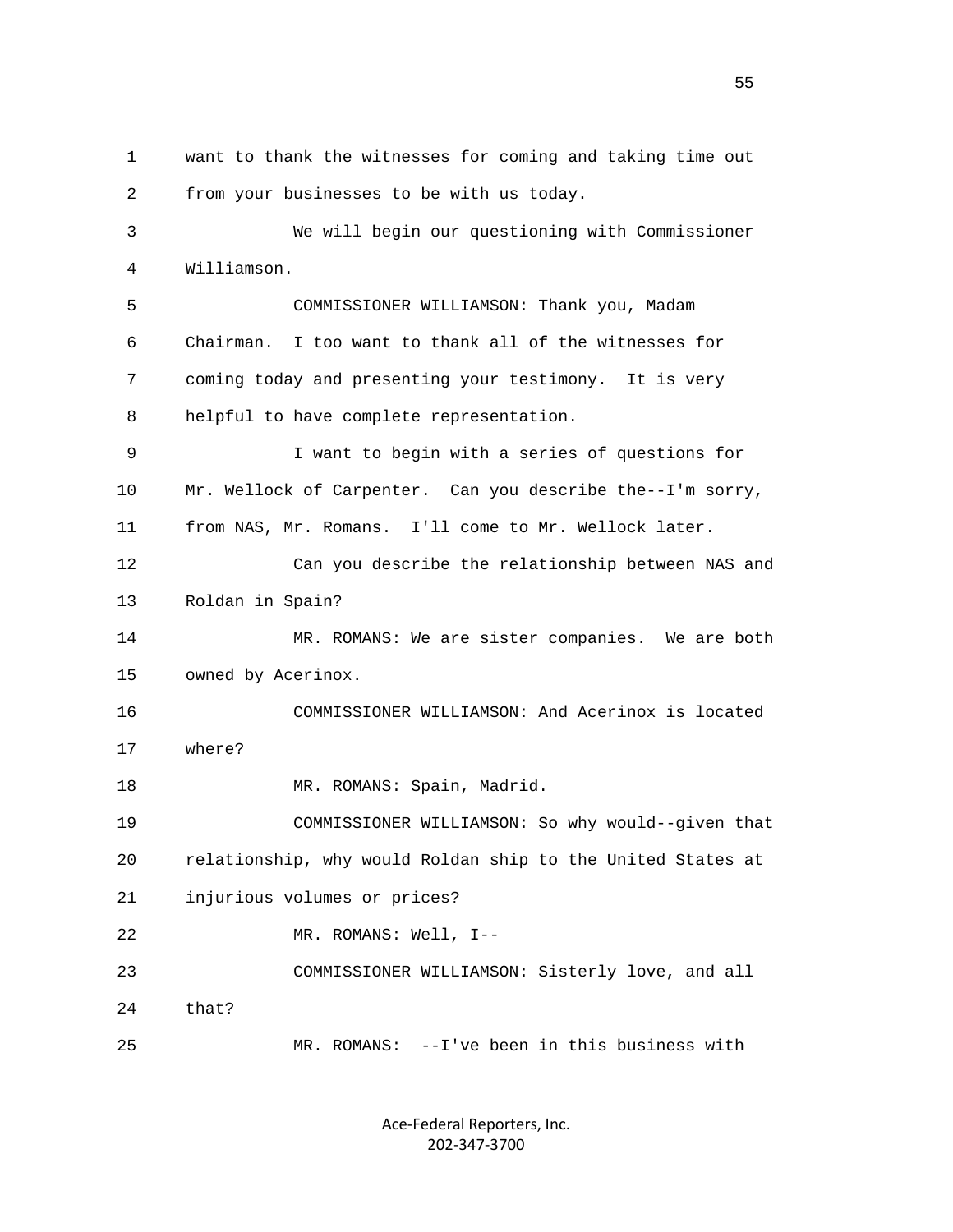1 NAS since 2003 on the long products' side of things. And 2 since 2003, we have not seen Roldan into this market in the 3 U.S. So, you know, we do work at separate entities. So, 4 other than that, I can't say anything more. 5 COMMISSIONER WILLIAMSON: Okay. If there's 6 something additional you can say post-hearing, we would 7 appreciate it because we've had this with other 8 relationships around the world. 9 MR. ROMANS: I understand. 10 COMMISSIONER WILLIAMSON: Also, do you know why 11 Roldan did not submit a questionnaire response? And did you 12 attempt to get one from them? 13 MR. ROMANS: I don't know. 14 COMMISSIONER WILLIAMSON: Okay. Thank you. I was 15 just curious, as I said, this sisterly love, how far does it 16 go. Okay, thank you. 17 Okay, Mr. Wellock, can you--do you sell to some 18 of the same purchasers as NAS and the importers? 19 MR. WELLOCK: Yes, we can. 20 COMMISSIONER WILLIAMSON: Okay. And I was 21 wondering if you can say now, or post-hearing, how do you 22 determine what share of production goes to internal 23 consumption as opposed to selling in the open market? 24 MR. WELLOCK: It's a function of looking at the 25 business environment and where the opportunities are. As we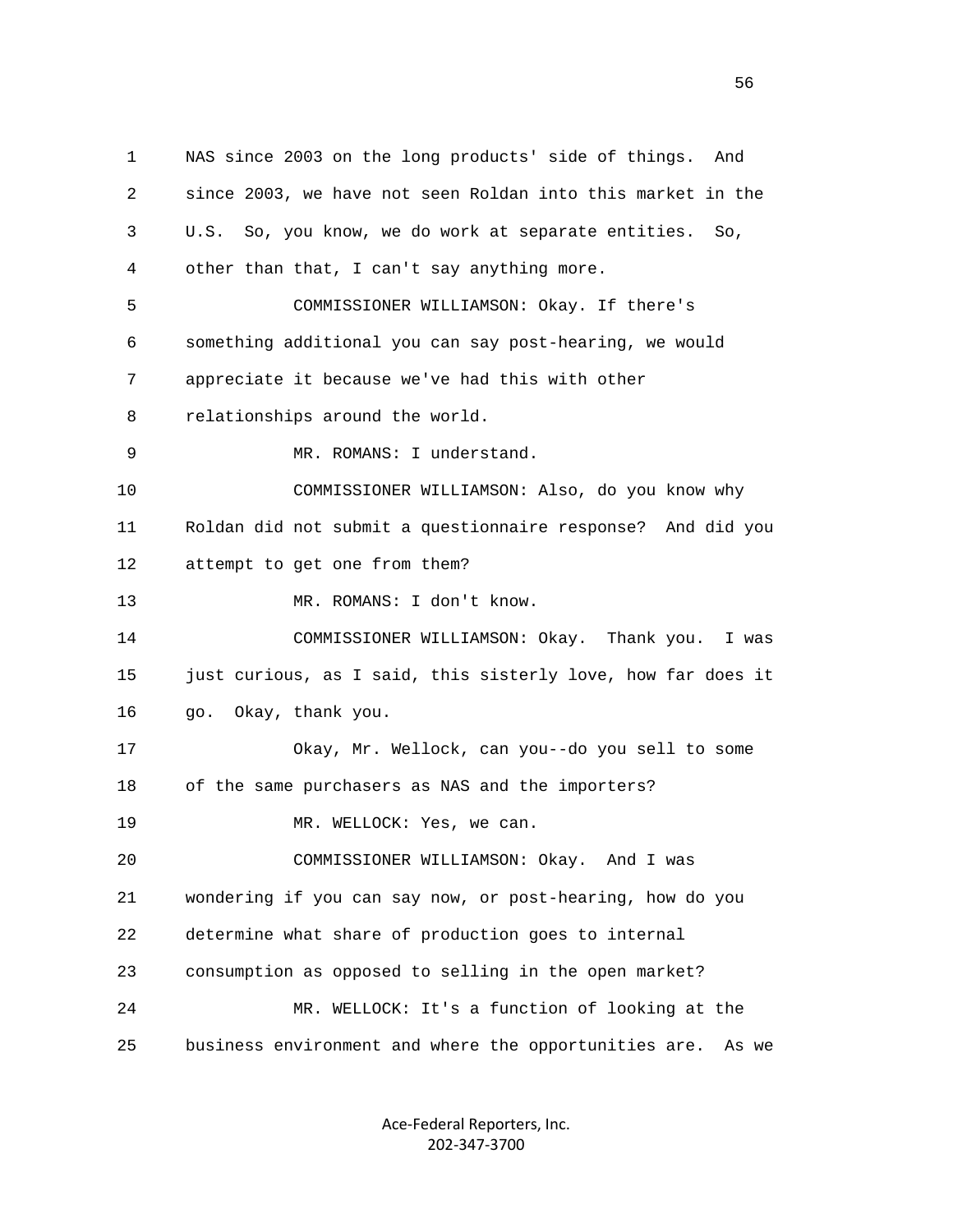1 pointed out in our testimony, you know, there is the 2 flexibility of moving production around. We are all 3 integrated mills, and an intermediary step in making our 4 long products is making rod. From there, you can sell the 5 rod, or you can use it to process into wire or to stainless 6 bar. And we have customers of all three products. 7 So that's how we would decide how we would move 8 production from one level to the other. 9 COMMISSIONER WILLIAMSON: Okay. And as part of 10 that as to whether or not you would use it internal 11 consumption, or go externally, or selling to external 12 customers? 13 MR. WELLOCK: The internal consumption part of it 14 would be as it gets transformed from rod into wire, or into 15 bar. So think of it as kind of a continuous integrated 16 process. We can stop the process at rod level, and then 17 sell from there. Or we can process it down further into 18 bar. 19 COMMISSIONER WILLIAMSON: Okay. And are wire rod 20 prices part of this decision-making process? And in what 21 way? 22 MR. WELLOCK: Yes, wire rod process would be part 23 of the process, the decision process, for sure, as we would 24 look for opportunities for satisfying customer demand out 25 there. We would look at pricing for wire rod, yes.

> Ace‐Federal Reporters, Inc. 202‐347‐3700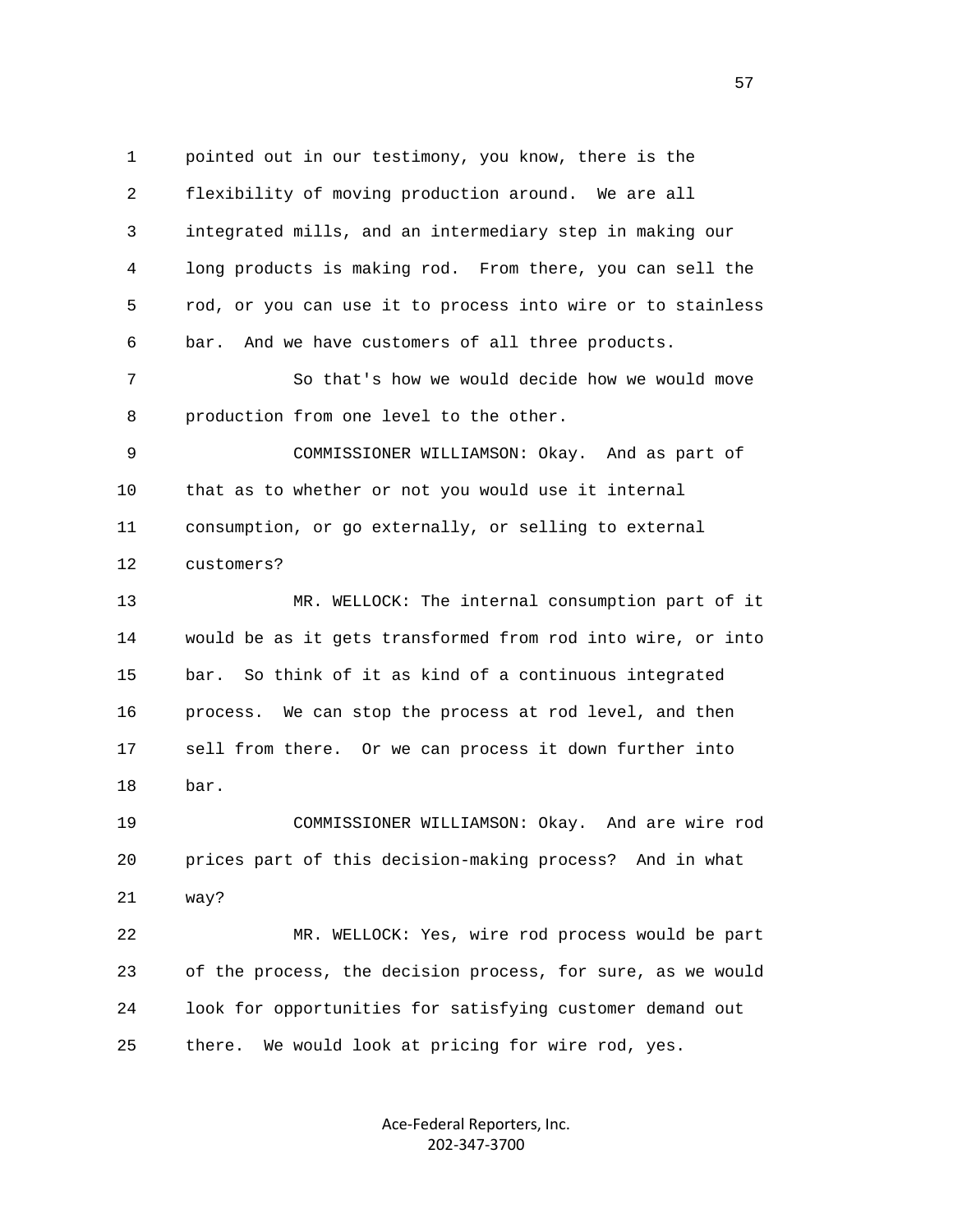1 MR. LASOFF: Commissioner--

 2 COMMISSIONER WILLIAMSON: Mr. Lasoff? 3 MR. LASOFF: --Williamson, just to add one 4 additional point, and one of the themes that I hope we've 5 been able to pass on. You know, notwithstanding sort of the 6 integrated nature of the industry, note the capacity 7 utilization of the industry and the fact of the matter is, 8 as capital intensive companies they want to maximize their 9 use of their facilities. And therefore, you know, we are 10 concerned about the merchant market. 11 And of course that's the main focus of this 12 investigation. And so, you know, a company like Carpenter, 13 it doesn't necessarily become a decision, well, we're going 14 to produce this and take this off the line and produce rod. 15 It is an attempt to maximize--and I think all the companies 16 would say that--that the goal is to maximize their capacity 17 utilization. And that means taking advantage of all of the 18 opportunities in the commercial market.

 19 COMMISSIONER WILLIAMSON: Okay. Thank you for 20 that.

 21 Also, Mr. Carpenter, I was wondering if you 22 could--you made the statement that the commercial market is 23 crucial to you, and I was wondering if there was anything 24 you might be able to provide post-hearing to further 25 substantiate that statement.

> Ace‐Federal Reporters, Inc. 202‐347‐3700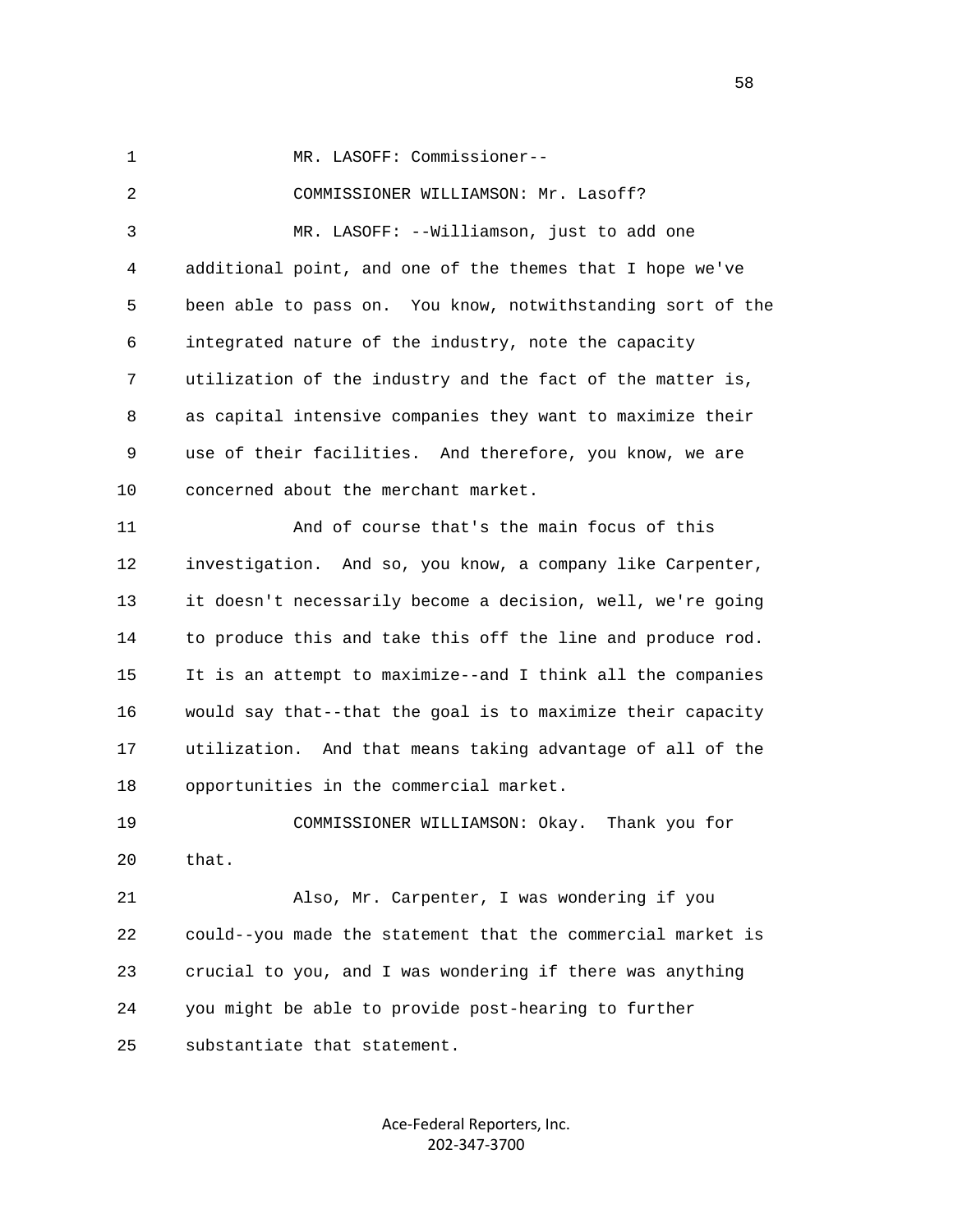1 MR. WELLOCK: We would certainly be glad to do 2 that. 3 COMMISSIONER WILLIAMSON: Good. Thank you.

 4 Okay, what should we make of the low dumping 5 margins and low volume of imports from Spain? Does this 6 indicate likely behavior if the Orders for Spain are 7 revoked?

 8 MR. LASOFF: I think it's difficult to make an 9 assessment at this particular point in time. One of the 10 factors related to these Orders, that they have been very 11 effective, regardless of what the margins are. They have 12 elected not to ship to the United States. They always have 13 the opportunity to ship a small order to the United States, 14 attempt an administrative review, attempt to eliminate those 15 margins, but the fact of the matter is even with certain low 16 margins in a particular situation, under Order there's 17 always that vulnerability for assessments.

 18 So, again, they have elected not to ship to this 19 market regardless of the dumping margins, which means that 20 they have made an assessment, in our view, that if they were 21 to ship they probably couldn't compete without dumping.

 22 MS. KIM: Commissioner Williamson, just to add 23 to that point. You saw the Korean producers attempt to 24 regain a presence in the U.S. market and you know, with that 25 risk, they did have a lower margin initially and then they

> Ace‐Federal Reporters, Inc. 202‐347‐3700

 $\sim$  59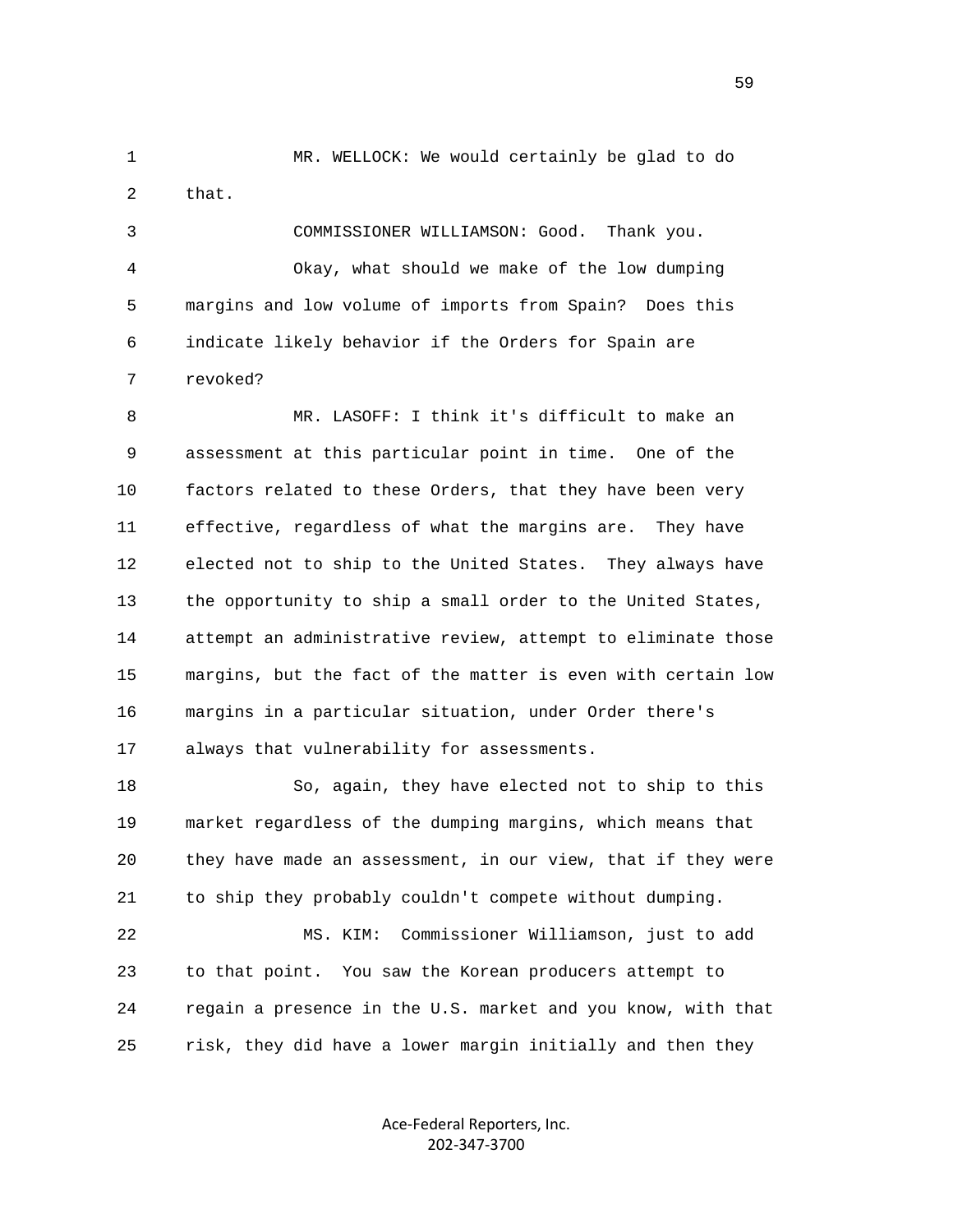1 were found to have been dumping at a much, much higher 2 dumping rate, and then they disappeared. So I think, you 3 know, it's a lesson for subject producers, you know, of that 4 inherent risk and they don't want to take that.

 5 COMMISSIONER WILLIAMSON: Okay. As opposed to 6 saying they got other markets that keep them fully occupied? 7 MS. KIM: Right, I think until they are excluded 8 from the order, you know, that they may elect not to, you 9 know, re-enter the U.S. market. And you've got subject 10 producers that were initially covered and then they got 11 excluded and they are in the market today.

 12 MR. LASOFF: Our historic experience going back, 13 some of these orders were revoked for reasons, not 14 necessarily related to a Commission determination, these 15 were related to margin calculations, as a result of the WTO 16 determination of zeroing. So a particular producer, say for 17 example, from Sweden, was deemed retroactively to have a 18 zero margin. As soon as the order was revoked against them, 19 they have now become a formidable presence in certain 20 segments of the market. So it isn't -- again, we tend to 21 look at this as, you know, our margins preclusive or are 22 they not effective? We tend to view this as an anti-dumping 23 duty order, the nature of our system is such that regardless 24 of whether there's a low margin or a high margin, there is 25 discipline in the marketplace and the importer and foreign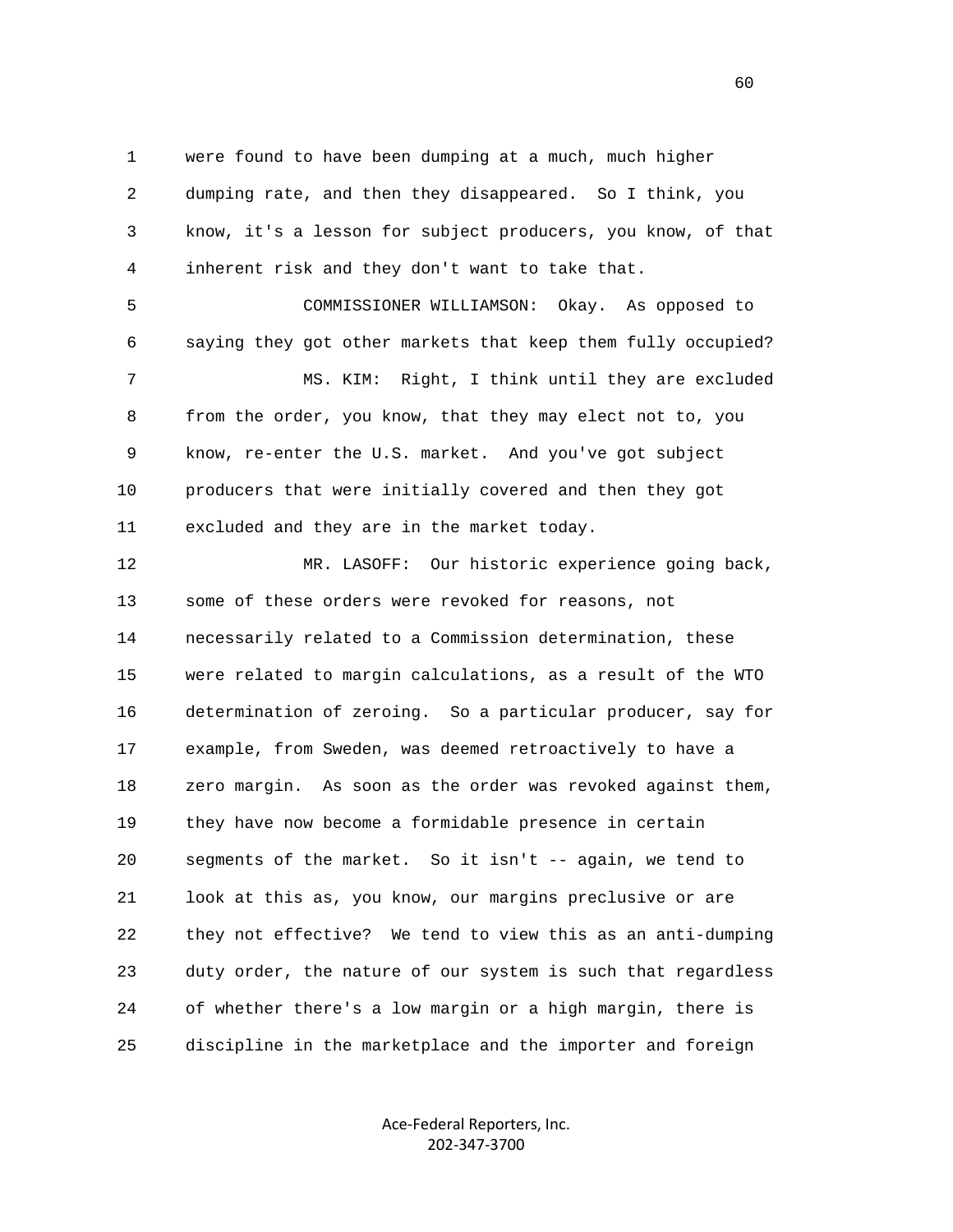1 producer must make a decision -- Do I want to expose myself 2 to dumping liability, even if it's a low margin, because 3 under our prospective system, they would be assessed a 4 higher dumping margin during administrative review period. 5 COMMISSIONER WILLIAMSON: Okay. I was about to 6 ask -- most of the complaints I've heard have been about 7 China and their impact on the market. All right, if any of 8 these other folks who have gotten off been a problem? 9 Because I haven't heard anybody mention that. If you want 10 to illustrate that post-hearing, that would be fine. 11 MR. LASOFF: With respect to China? 12 COMMISSIONER WILLIAMSON: Well, no. You've 13 talked a lot about China. What I haven't heard is anybody 14 complain about producers who are subject who have now gotten 15 out because of low margins or something like that. 16 MR. LASOFF: Mr. Romans can talk about that 17 right now. 18 MR. ROMANS: For instance, in Taiwan, you've got 19 Huasheng and it caused us a lot of issues in the 20 marketplace. They set the price and a lot of our customers 21 that we have to compete with quite a bit, as we said, Sweden 22 has become an issue for us in the marketplace. We starting 23 to see them out there, too, so yes, we do see that in the 24 marketplace.

25 COMMISSION WILLIAMSON: Okay.

Ace‐Federal Reporters, Inc. 202‐347‐3700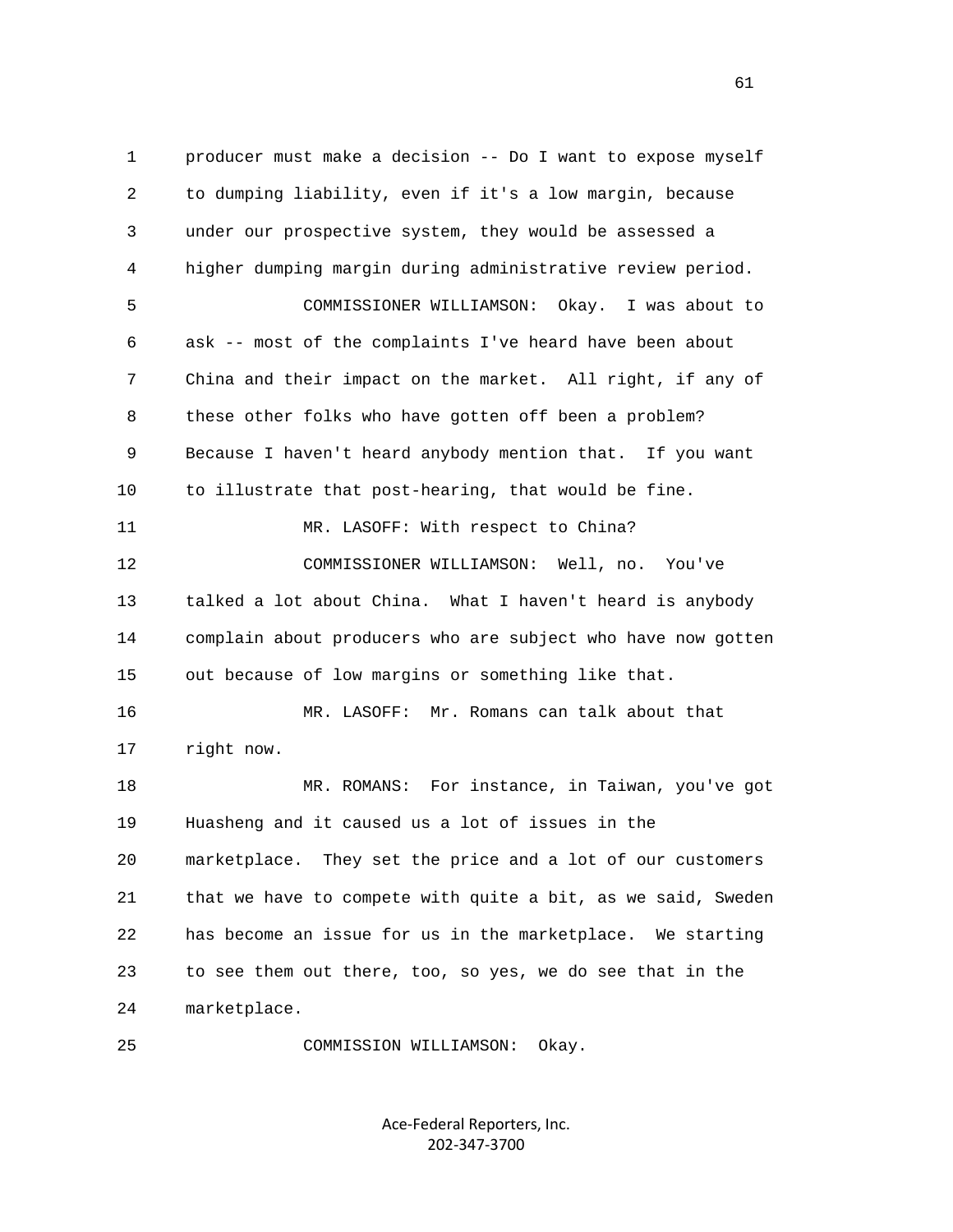1 MR. LASOFF: We'll be happy to address that in 2 more detail in post-hearing, Commissioner Williamson in 3 terms of some of these non-subject producers who have become 4 an issue.

 5 MR. ZIMMER: Commissioner Williamson, I'd like 6 to add that as well. This is Chris Zimmer. We've 7 experienced that when the orders from France were revoked. 8 We did see them re-enter into the marketplace for a number 9 of large pieces of business and we're forced to either 10 reduce our prices to meet their entry into the marketplace 11 or, in some cases, lost business altogether, so we saw 12 discipline when the orders were in place, but when they were 13 revoked, they returned immediately to the marketplace. So 14 France would be a very close experience for us.

 15 MR. LASOFF: One of our arguments is that the 16 non-subject imports contribute in the Sunset context to the 17 vulnerability of this industry, and to be taken into account 18 as you evaluate the likely impact of the subject imports. 19 And clearly there is -- that China, in and of itself, is a 20 new development and we say that that goes to the question of 21 the vulnerability of these companies. As you assess the 22 statutory factors with respect to the subject imports. 23 COMMISSIONER WILLIAMSON: Okay. Thank you for

24 those answers.

25 CHAIRMAN BROADBENT: Mr. Johanson.

Ace‐Federal Reporters, Inc. 202‐347‐3700

 $\sim$  62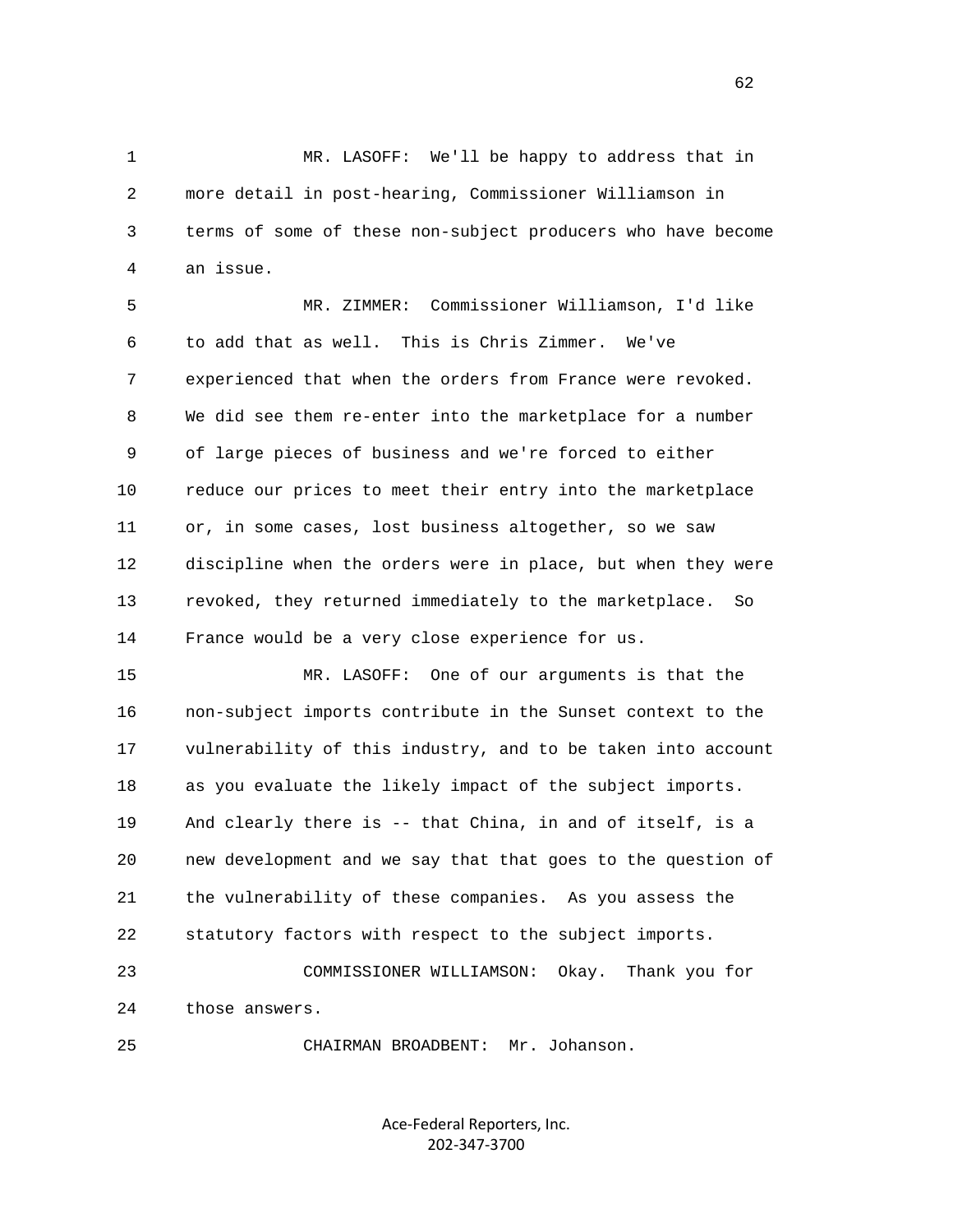1 COMMISSIONER JOHANSON: Thank you, Commissioner 2 Broadbent, and I would like to thank all of you for 3 appearing here today. On Pages 18 to 19 of its prehearing 4 brief, Cogne argues that the Commission should view the 5 experience of the other Italian producer, Valbruna, as a 6 test case for the likely effect of the revocation on Cogne. 7 Could you please respond to this contention? 8 MR. WELLOCK: We see Valbruna a little bit in 9 the marketplace. I'm not sure if you want any more color 10 than that, but we see them in the marketplace. 11 COMMISSIONER JOHANSON: OKAY. I think that they 12 contend that it would not have much of an impact, that 13 perhaps Valbruna is here, but hasn't had a deleterious 14 effect on the industry? 15 MR. ZIMMER: I'd like to add to that. We do see 16 them quite a bit. They have warehouse and sales positions 17 --a pretty strong sales organization here in the U.S., so 18 they've successfully grown their position on bar and forging 19 products, so our expectation is that we would see them on 20 wire rod products just the same. 21 MR. BLOT: Commissioner, I have seen the -- this 22 is Ed Blot -- I have seen them, you know, in the marketplace 23 from the same point of what, you know, customers tell me. 24 They've had a steady presence since they were excluded from

25 the order from whenever that was, I forgot the year that

Ace‐Federal Reporters, Inc. 202‐347‐3700

 $\sim$  63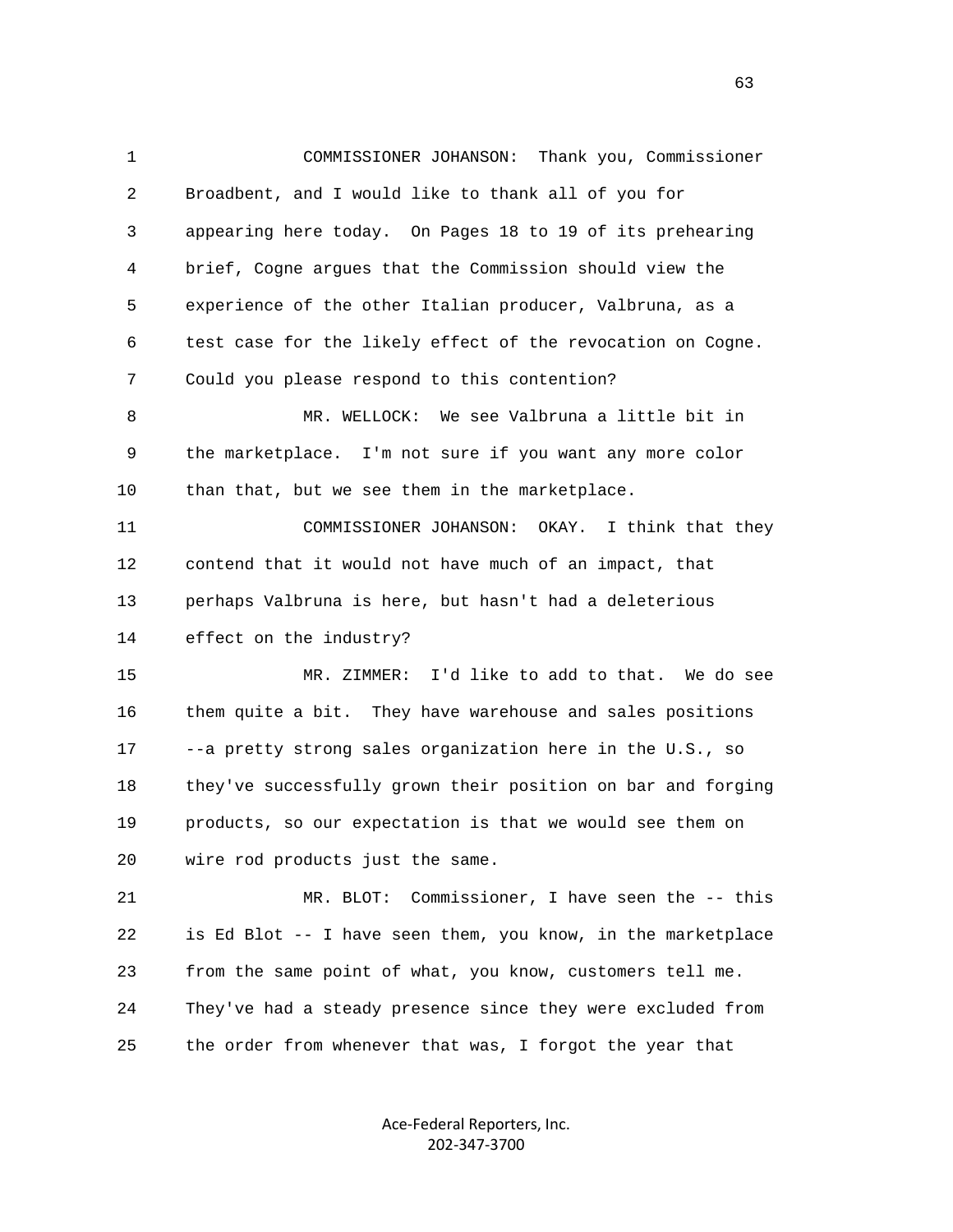1 was. But if you look at it, you'll see that their imports 2 from Italy during this whole period of review and during the 3 previous period of review. So they've been around, and they 4 have really expanded, of course, into the bar products. 5 Whether they continue further expanding into the rod product 6 or not, you know, we'll have to wait and see. But they 7 certainly have increased, I think, in terms of their imports 8 into the U.S.

 9 COMMISSIONER JOHANSON: All right. Thanks for 10 your responses. I'd like to move on to the issue of Korea 11 and this pertains to cumulation. The Korean respondent 12 points out that in March 2015, Changwon was acquired by the 13 SeAH group, and that the new corporation, SeAH CSS generated 14 a new business plan, a copy of which is produced in its 15 foreign producer questionnaire response. It contends that 16 the U.S. market does not feature in its business plan and 17 that it will instead focus on selling higher quality, high 18 value products in the domestic markets and other growing 19 Asian markets. Could you all please respond to this? And I 20 understand that this is, at least partly BPI, so feel free 21 to do so in your post hearing brief as well.

 22 MR. BLOT: I'd like to respond to that if I can, 23 Commission Johanson. I mentioned in my testimony -- just to 24 kind of go over it -- the biggest stainless wire producer in 25 the world is a company called Koswire, which is located in

> Ace‐Federal Reporters, Inc. 202‐347‐3700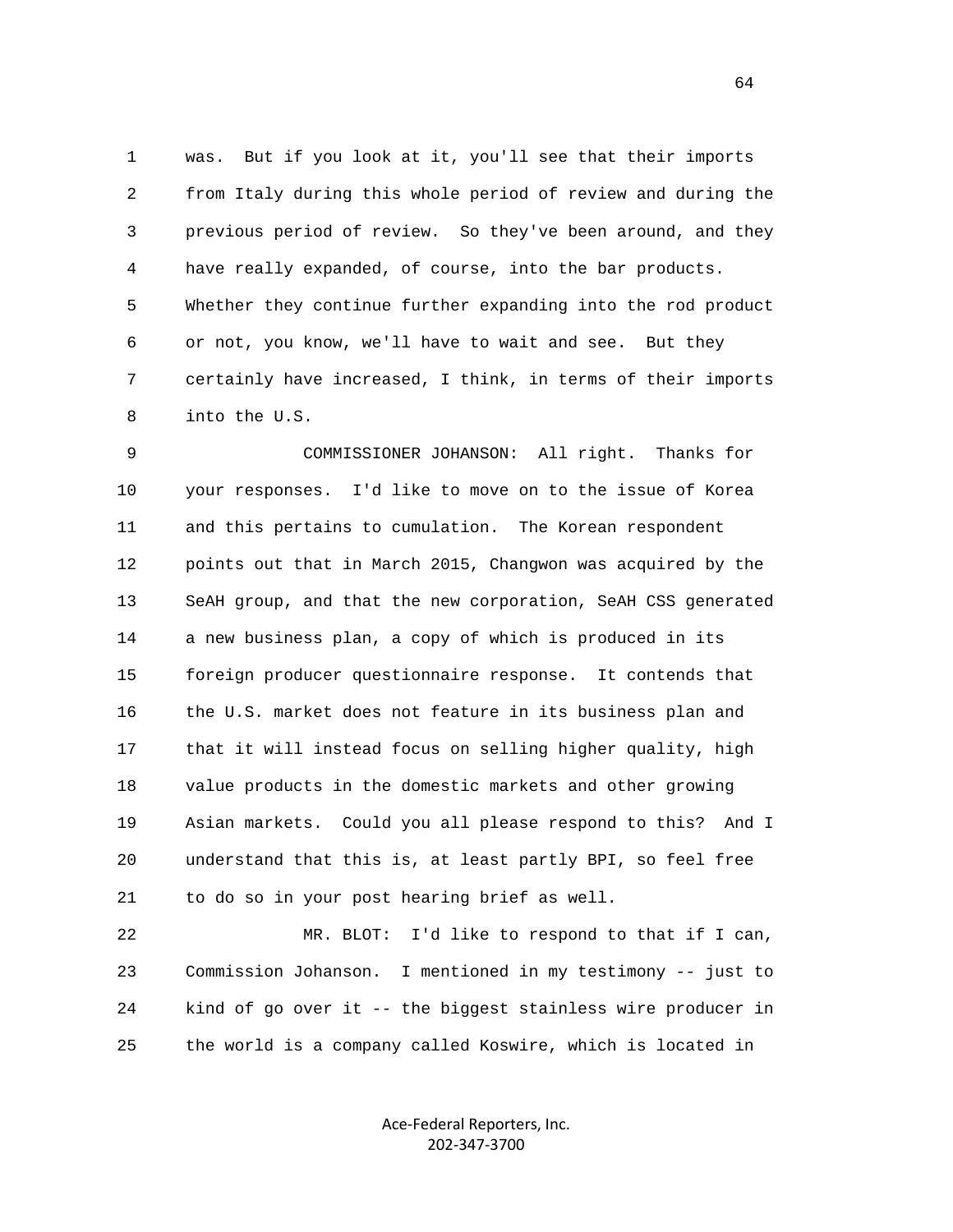1 Korea. And a beautiful relationship that they have with 2 SeAH Changwon's, whether regard to the old ownership or the 3 new ownership, they are still shipping product to that 4 particular company, have an excellent relationship and 5 there's no question in my mind that if the orders are 6 revoked, they will then go ahead and start shipping the U.S. 7 company, Koswire in Norcross, Georgia, and start shipping 8 that. Makes a whole lot of sense because of the overall 9 relationship they have. And Koswire, you know they talk 10 about whether they have commodity or whether they have 11 specialty type of stuff. They do everything, and so 12 therefore, they're going to want to have that material 13 coming in from their current supplier in Korea, having it 14 come on into the U.S. That's what they did, you know, 15 before the order situation was there. They were shipping it 16 in, then when the orders, you know, the administrative 17 reviews went up the high numbers, then they pulled back. 18 Now you can say there's a new ownership. We don't know what 19 the heck they're going to do as far as, you know, down the 20 road. I know what they're saying, at least what I could 21 read at a public hearing of the brief, what they're saying 22 that the direction's going to be, but we will not really 23 know that until a few years down the road. But we do know 24 they're still supplying material to Koswire in Korea. They 25 haven't stopped doing that. They're still a major supplier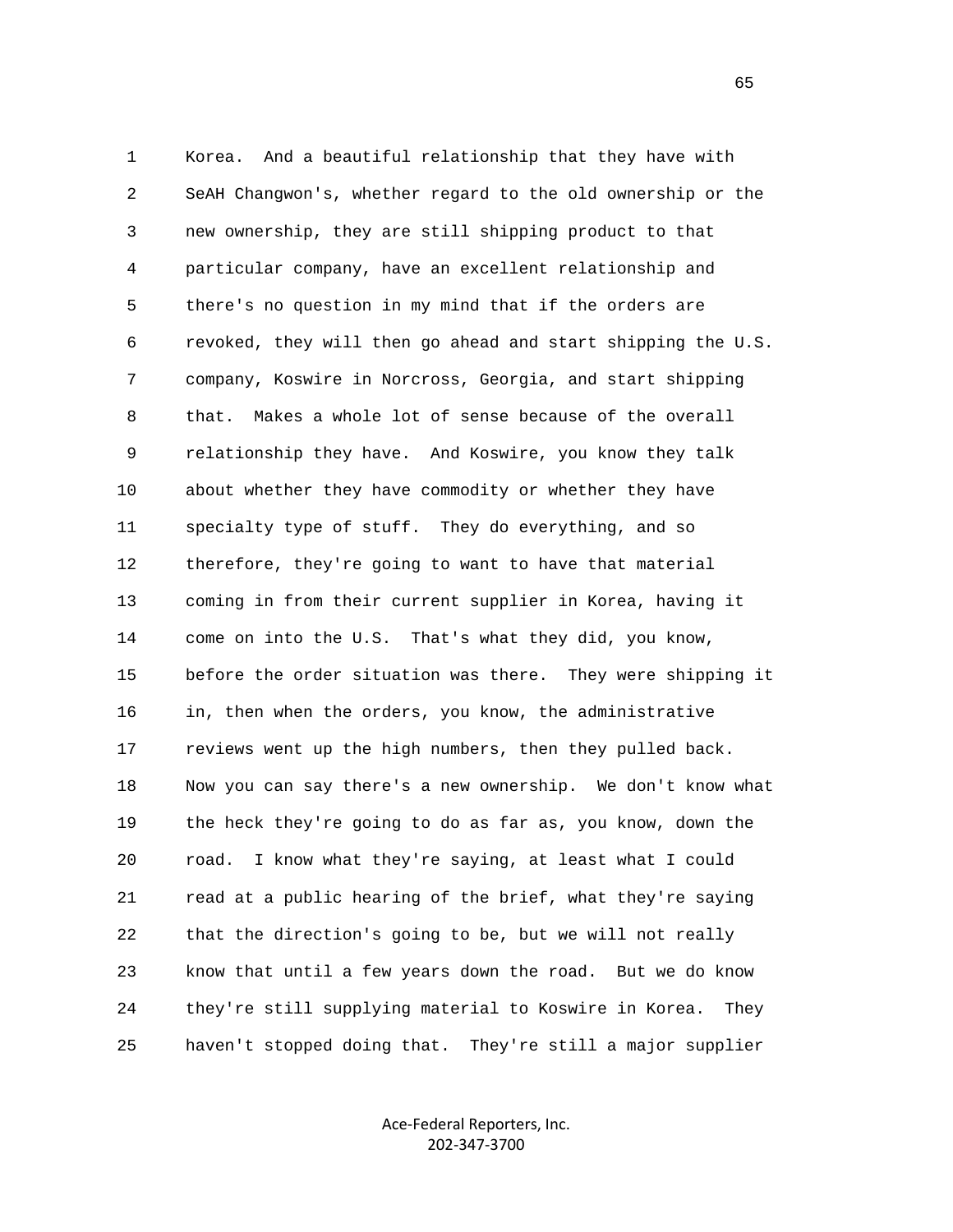1 there and they will therefore ship that product into the 2 U.S. affiliate of Koswire, in my opinion.

 3 MS. KIM: Commissioner Johanson, just to add to 4 that. I mean the business plan -- I just wanted to point 5 out that that business plan was implemented when the order 6 is already in place. So I think if the order were to be 7 revoked and given the excess capacity that exists in Korea 8 and all of the other factors that we outlined in our brief 9 and will do so again in our post hearing, but I think they 10 have an incentive to ship to the United States, and I think 11 that they would likely update their business plan to do so.

 12 COMMISSIONER JOHANSON: Thanks, Ms. Kim. And 13 you might be in a position to answer this, since we're 14 talking about the same subject accumulation, which you, of 15 course, spoke on today. One issue that did jump out at me 16 when looking at the Korean brief, was that they mentioned 17 transportation cost being a factor in shipping to U.S. But 18 that doesn't always seem to be that big of an issue.

 19 MS. KIM: I really don't think that's an issue 20 as well. The Commission has actually rejected that argument 21 in the prior reviews. You know, the transportation cost is 22 not an impediment to the non-subject producers such as 23 Huasheng in Taiwan. They're still shipping here in large 24 volumes. And it wasn't an impediment during the original 25 investigation. So for those reasons, I really don't think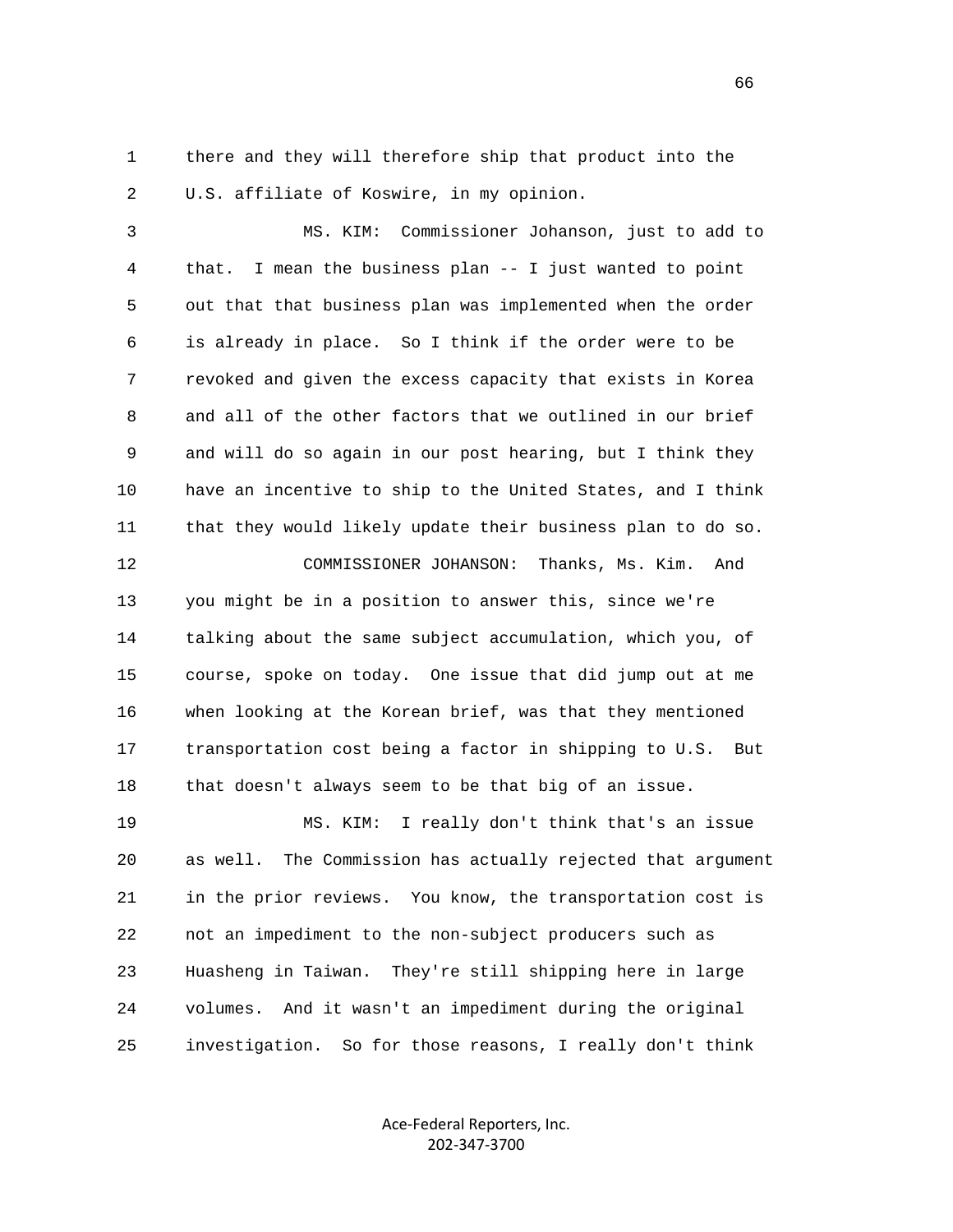1 that's a compelling argument.

| 2  | COMMISSIONER JOHANSON: All right, thanks.                    |
|----|--------------------------------------------------------------|
| 3  | Also, Cogne states that it sells the majority of its         |
| 4  | stainless steel wire rod shipments to the Italian market in  |
| 5  | the form of commercial shipments or internal consumption, to |
| 6  | other customers within the European union, to customers in   |
| 7  | Switzerland, which are located close to its production       |
| 8  | facility, and also to Cogne's bar-making subsidiary in       |
| 9  | How should this factor into our discretionary<br>China.      |
| 10 | cumulation analysis?                                         |
| 11 | MS. KIM:<br>Those same arguments were made in the            |
| 12 | prior review and I think what you need to -- what the        |
| 13 | Commission should focus on, is the excess capacity that      |
| 14 | exists in Italy. That Cogne's export orientation and the     |
| 15 | fact that they have a U.S. sales network in place and as     |
| 16 | you've heard, they've enhanced that sales network. So I      |
| 17 | think all of these factors indicate that they are likely to  |
| 18 | resume shipping to the U.S. market.                          |
| 19 | COMMISSIONER JOHANSON: Do you have further                   |
| 20 | information on the hiring of the two or three people?        |
| 21 | MS. KIM: I think -- Mr. Blot?                                |
| 22 | MR. LASOFF: We do have that information and --               |
| 23 | COMMISSIONER JOHANSON: Was that in the                       |
| 24 | Appendix, or did I not see that?                             |
| 25 | MR. LASOFF: It was not in our prehearing brief.              |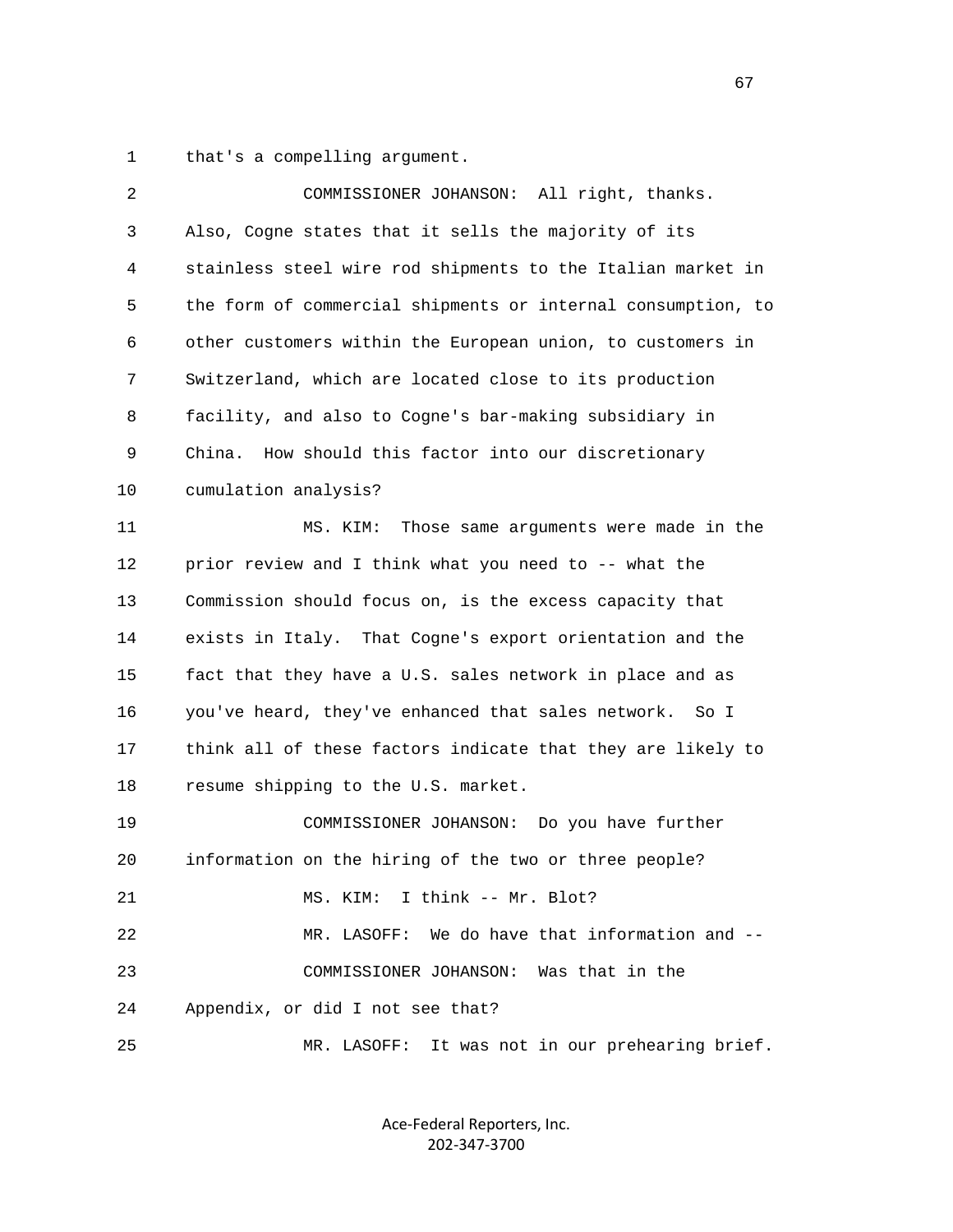1 COMMISSIONER JOHANSON: Okay.

 2 MR. LASOFF: It's a very recent development, but 3 we will address it in the post hearing brief. I think it's 4 probably more appropriate to address it in that context than 5 rather talk about that publicly. 6 COMMISSIONER JOHANSON: OK, that's fine. I 7 appreciate you all presenting that to us later. But then 8 again, Ms. Kim, you spoke of the export orientation of 9 Cogne. However, most of its sales are in a relatively small 10 area within the European union and Switzerland. So is it 11 really correct to say that it has an export orientation if 12 it's shipping largely locally? 13 MS. KIM: It's still an export. 14 COMMISSIONER JOHANSON: Okay. 15 MS. KIM: And, you know, that could be the same 16 argument with U.S. shipping to Canada or something. You 17 know, I think it's the same argument. An export is an 18 export. 19 COMMISSIONER JOHANSON: Okay. I understand. 20 MR. BLOT: Commissioner, just a comment. And I 21 know this is on the stainless rod that your specific 22 question was, but they are shipping and have been shipping, 23 you know the last few years a lot more of the stainless 24 products into the U.S. So if they're not export oriented, 25 I'm sure that the domestic stainless bar producers and the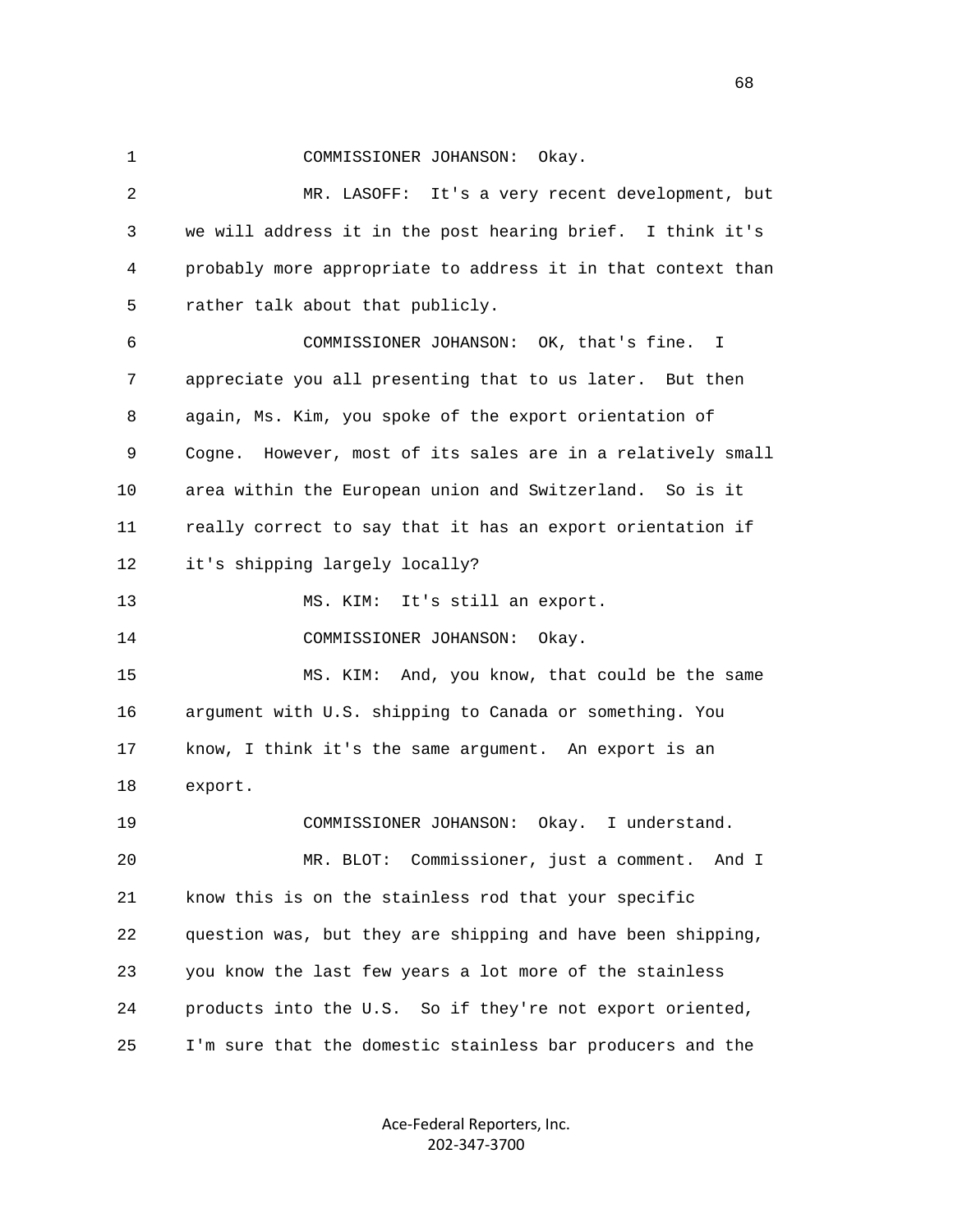1 domestic stainless billet producers wish they would live 2 with that statement in those particular products. Because 3 those particular products are growing in terms of their 4 imports into the U.S. According to my independent analysis. 5 MS. KIM: Commission Johanson. Just another 6 point. I know that Cogne has argued that we should look 7 at Valbruna as a test case, but I think now the scenario is, 8 you should look at Cogne itself in the stainless bar case. 9 When that order was revoked, they came quickly back into the 10 U.S. -- 11 COMMISSIONER JOHANSON: And what year was that 12 again, please? 13 MS. KIM: The stainless steel bar? 14 COMMISSIONER JOHANSON: Yes. 15 MS. KIM: When that order was revoked? 16 COMMISSIONER JOHANSON: When was that revoked? 17 DO you know the year for that? 18 MS. KIM: 2007, I believe? 19 COMMISSIONER JOHANSON: OK. 20 MR. BLOT: Revoked in 2008. 21 MS. KIM: 2008. 22 COMMISSIONER JOHANSON: OK. And how quickly did 23 they re-enter the market? 24 MS. KIM: Within a year. 25 COMMISSIONER JOHANSON: OK.

> Ace‐Federal Reporters, Inc. 202‐347‐3700

 $\sim$  69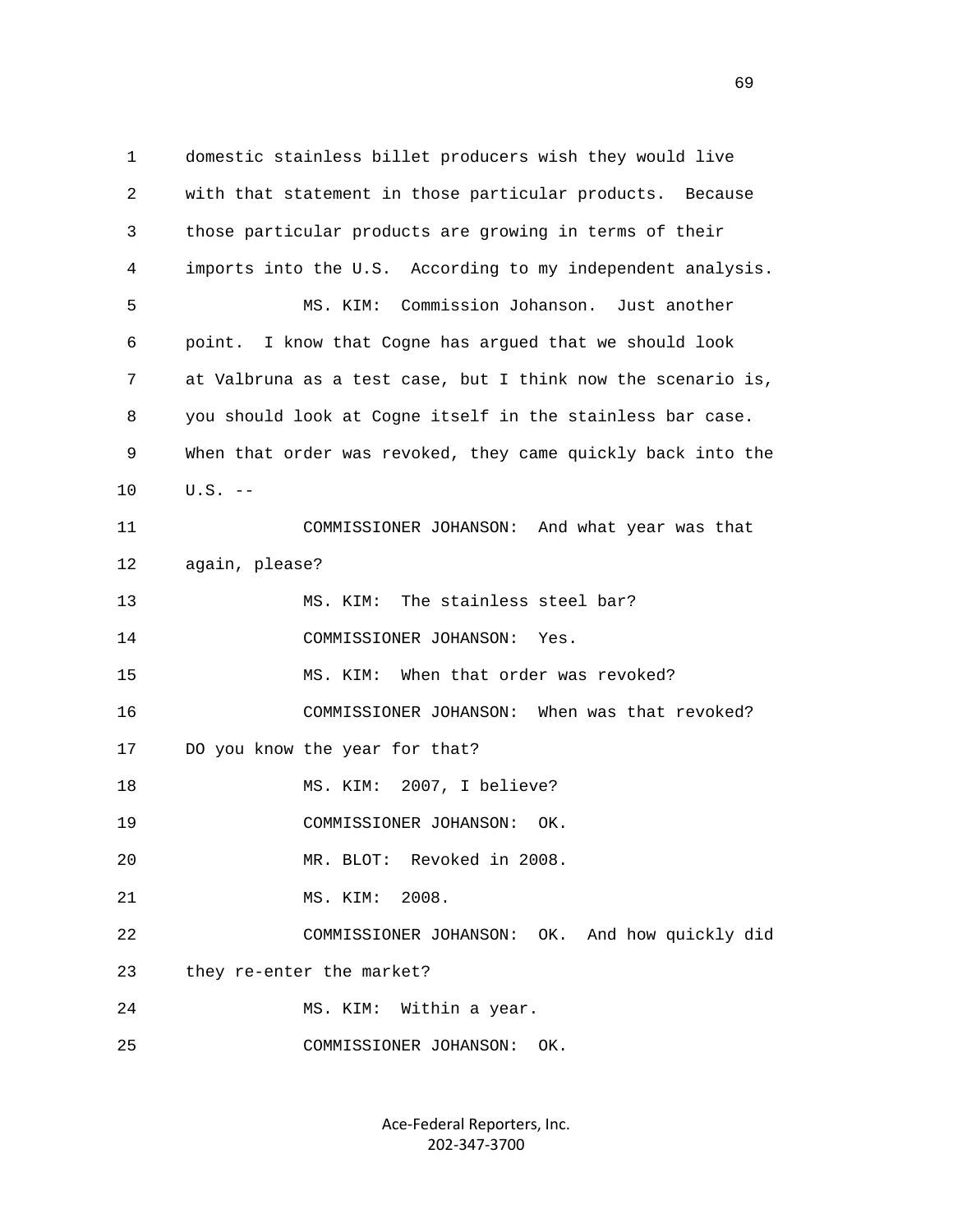1 MS. KIM: And the Commission has indicated that 2 in its determination, the prior review. 3 COMMISSIONER JOHANSON: OK. 4 MS. KIM: That it didn't take that long. And as 5 you've heard Mr. Blot testify, I mean the qualification 6 process is just very, very short. 7 COMMISSIONER JOHANSON: Mm-hmm. OK. Well, 8 thanks for your responses. My time is about to expire, so 9 I'll let Commissioner Schmidtlein take over. 10 CHAIRMAN BROADBENT: Commissioner Schmidtlein. 11 COMMISSIONER SCHMIDTLEIN: Thank you, and 12 welcome to all the witnesses. I want to start with a 13 question about the chart on Page 3 of your brief, and I 14 think, Mr. Hudgens, you referred to this in your 15 confidential slides. And this is the chart on subject 16 producer's capacity. So my questions is having to do with 17 the 1998 figures. 18 MR. HUDGENS: Right. 19 COMMISSIONER SCHMIDTLEIN: Oh, I'm sorry. The 20 companies that are included in each of those country's 21 figures -- are those -- I guess my question is, weren't 22 there other companies in some of those countries in 1998? 23 So for instance, in Italy, Cogne was not the only Italian 24 producer in 1998? I know they are now, in terms of being 25 subject. But weren't there other subject producers in 1998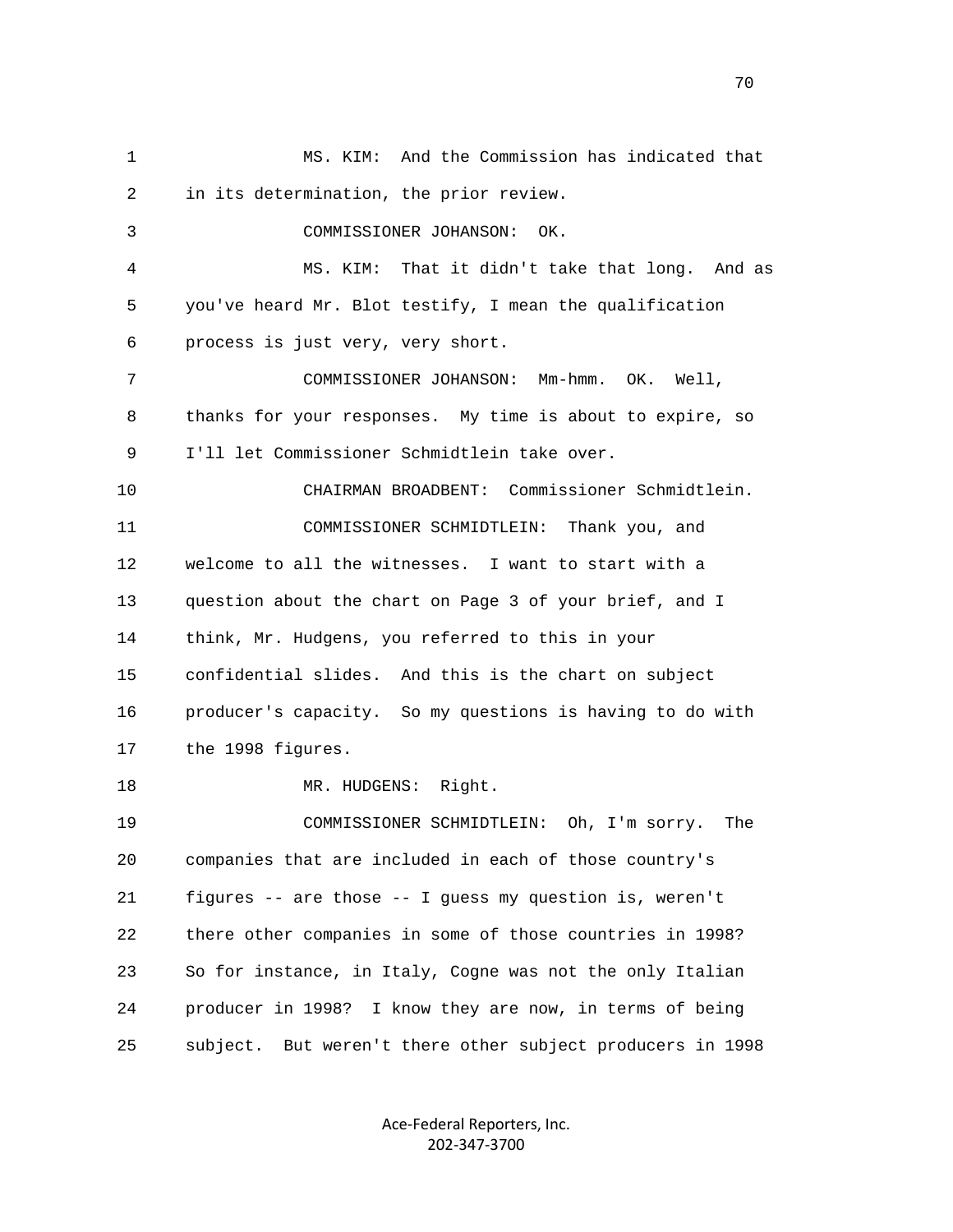1 in Italy? I'm sorry if this question is not that clear. 2 MR. HUDGENS: Right. So there -- yes, there 3 were -- a small, another small Italian producer, yes. 4 COMMISSIONER SCHMIDTLEIN: OK. So and is that 5 true for some of the other countries you've listed? In 6 other words, are the total numbers there that you've 7 reflected for 1998 the actual capacity that existed for each 8 of those countries in 1998? Or are they the companies that 9 exist now and you've gone back and looked at what their '98 10 numbers were? 11 MR. HUDGENS: So the Japan numbers is exactly as 12 it's stated in the staff report in the investigation. The 13 same is true -- for Korea, there -- you're right. For Korea 14 -- so for Korea and -- your question leads to -- there was 15 another additional producer in Korea and another additional 16 producer in Italy. 17 COMMISSIONER SCHMIDTLEIN: In Italy? OK. 18 MR. HUDGENS: And Taiwan, Walsin has been the 19 only non -- Huasheng is no longer subject to that order, so 20 we did not include that. 21 COMMISSIONER SCHMIDTLEIN: Right. But they were 22 back then? 23 MR. HUDGENS: From the original investigation -- 24 they were included in the original investigation. 25 COMMISSIONER SCHMIDTLEIN: Right. So can you

> Ace‐Federal Reporters, Inc. 202‐347‐3700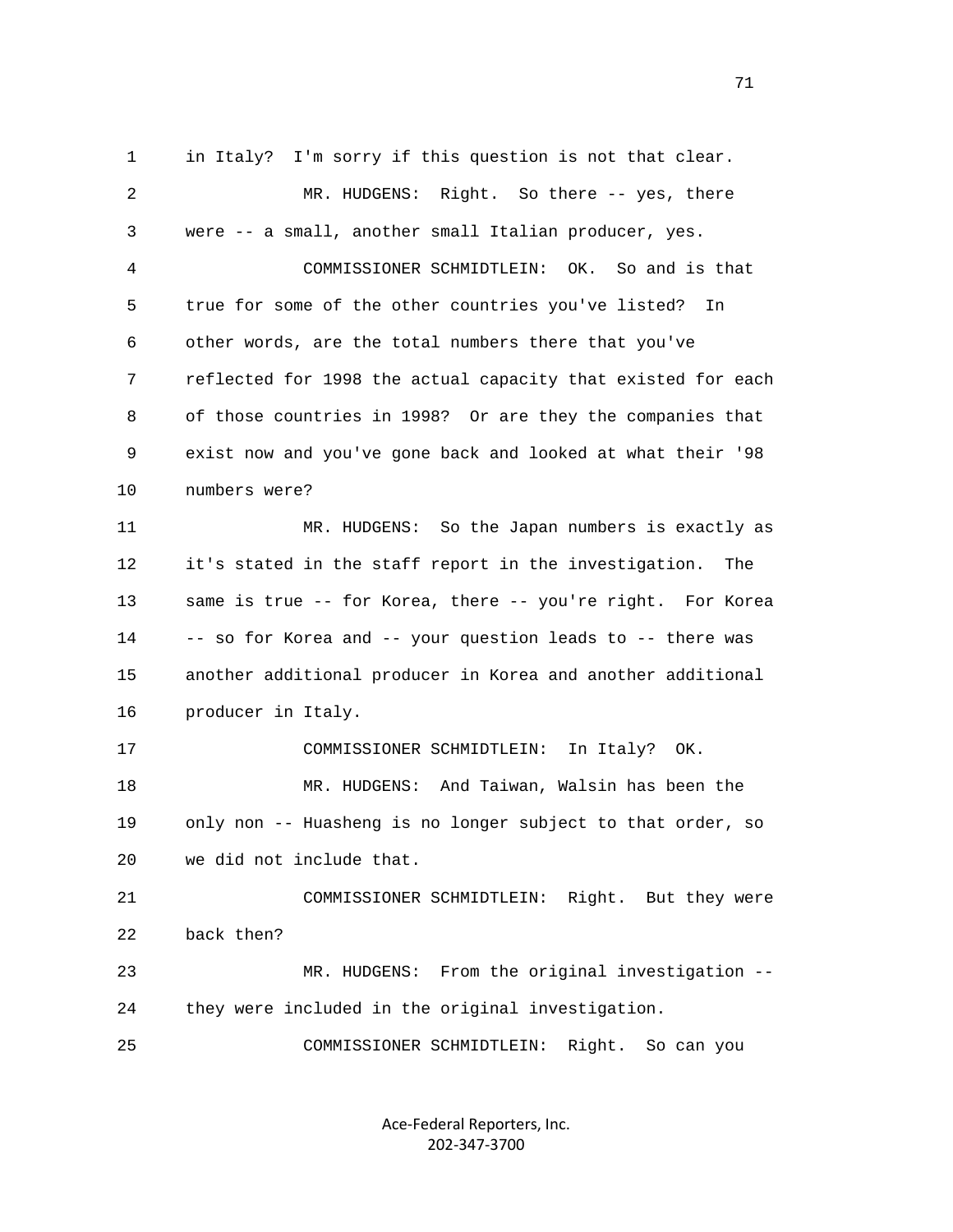1 reproduce this chart in post-hearing with those numbers so 2 we can see, you know, what was the actual capacity in those 3 countries for subject producers in '98 versus what the 4 actual capacity is now in 2015. I think that would be very 5 helpful.

 6 MR. HUDGENS: Yes, we'd be happy to. 7 COMMISSION SCHMIDTLEIN: OK. So, I want to 8 focus on, I guess, stain in Italy, since those are who we 9 have here today. And I know Mr. Romans -- Commissioner 10 Williamson started with a question for you about the 11 relationship between NAS and Boldon and so I just wanted to 12 follow up on that and ask you and the petitioners to follow 13 up in post-hearing, because I'd like to understand what the 14 relationship is in terms of any coordination with regard to 15 sales in the United States. So, even if Mr. Romans doesn't 16 know from his personal knowledge, I assume somebody at the 17 company knows if there is a relationship there and if there 18 is any coordination. And otherwise, is it your position 19 that it was a coincidence that when NAS started producing 20 stainless steel rod in 2003 that Boldon's exports to the 21 United States disappeared?

 22 MR. LASOFF: We will address that in the 23 post-hearing brief. And we will address that with NAS and 24 their affiliate and get that answer. Similar questions were 25 asked five years ago and it's a sensitive issue. Sometimes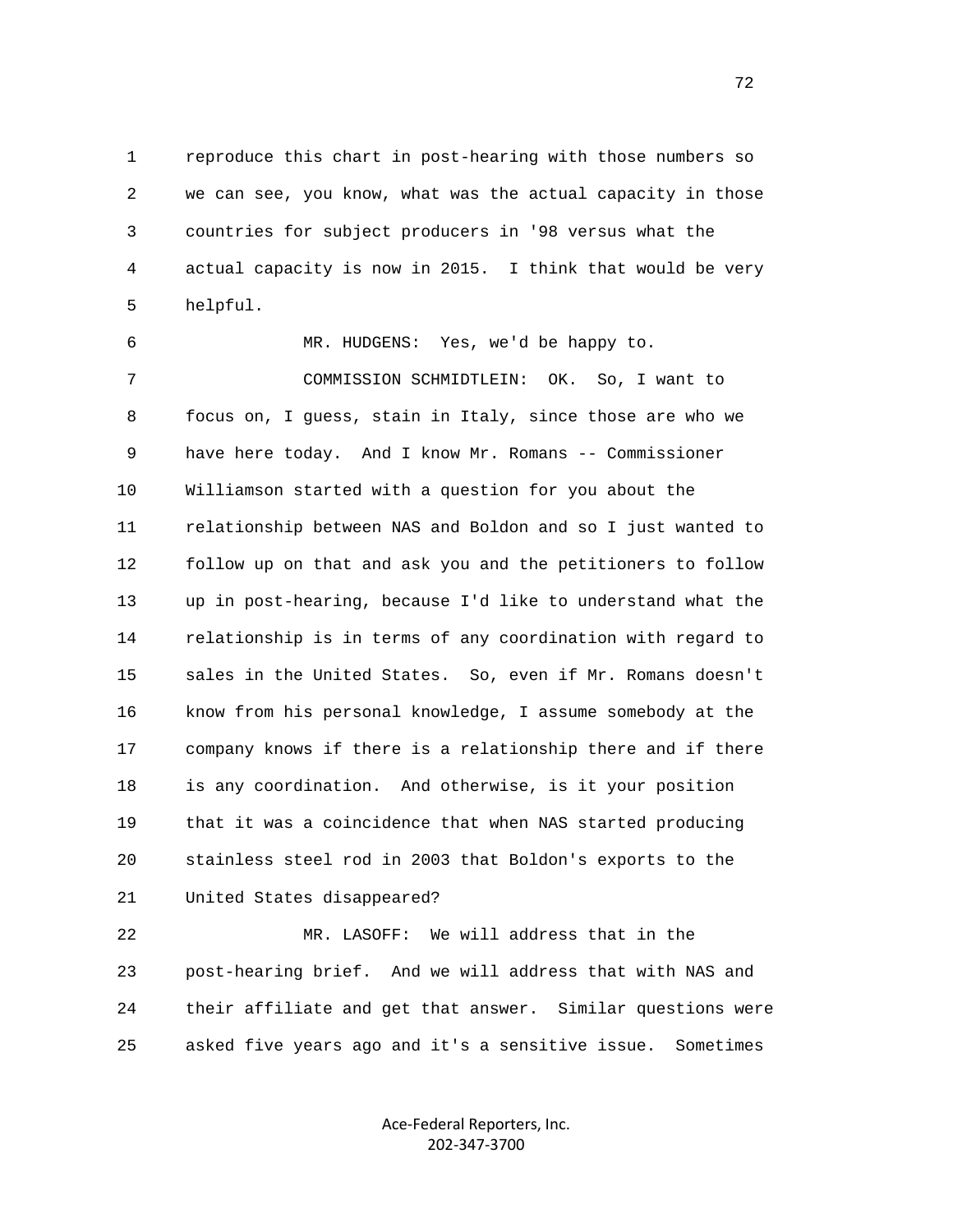1 the politics between companies can bear in some of these 2 things, but we will get a good solid answer so that there 3 will be an understanding of what -- 4 COMMISSIONER SCHMIDTLEIN: OK. 5 MR. HUDGENS: -- the relative relationships are 6 with respect to -- particularly the commercial issue of 7 selling into the United States. 8 COMMISSIONER SCHMIDTLEIN: Right, and I assume 9 it's your all's position that -- and correct me if I'm 10 wrong, I guess, but -- that it's possible that Boldon would 11 sell into the United States at prices that would undercut 12 NAS? 13 MR. LASOFF: I think that is a question we'll 14 also address in the post-hearing briefs, but the answer of 15 the matter is these producers, the producers other than NAS, 16 you know, have the position that all five countries should 17 be cumulated, that there would be a discernable impact from 18 Spain and we will address that question in terms of the 19 other companies as well. Because it is a little bit of an 20 unusual situation, although we're seeing more and more of it 21 in trade cases. 22 COMMISSIONER SCHMIDTLEIN: We definitely are. 23 We've had this come up more and more -- 24 MR. LASOFF: It's a complicated issue. 25 COMMISSIONER SCHMIDTLEIN: Right.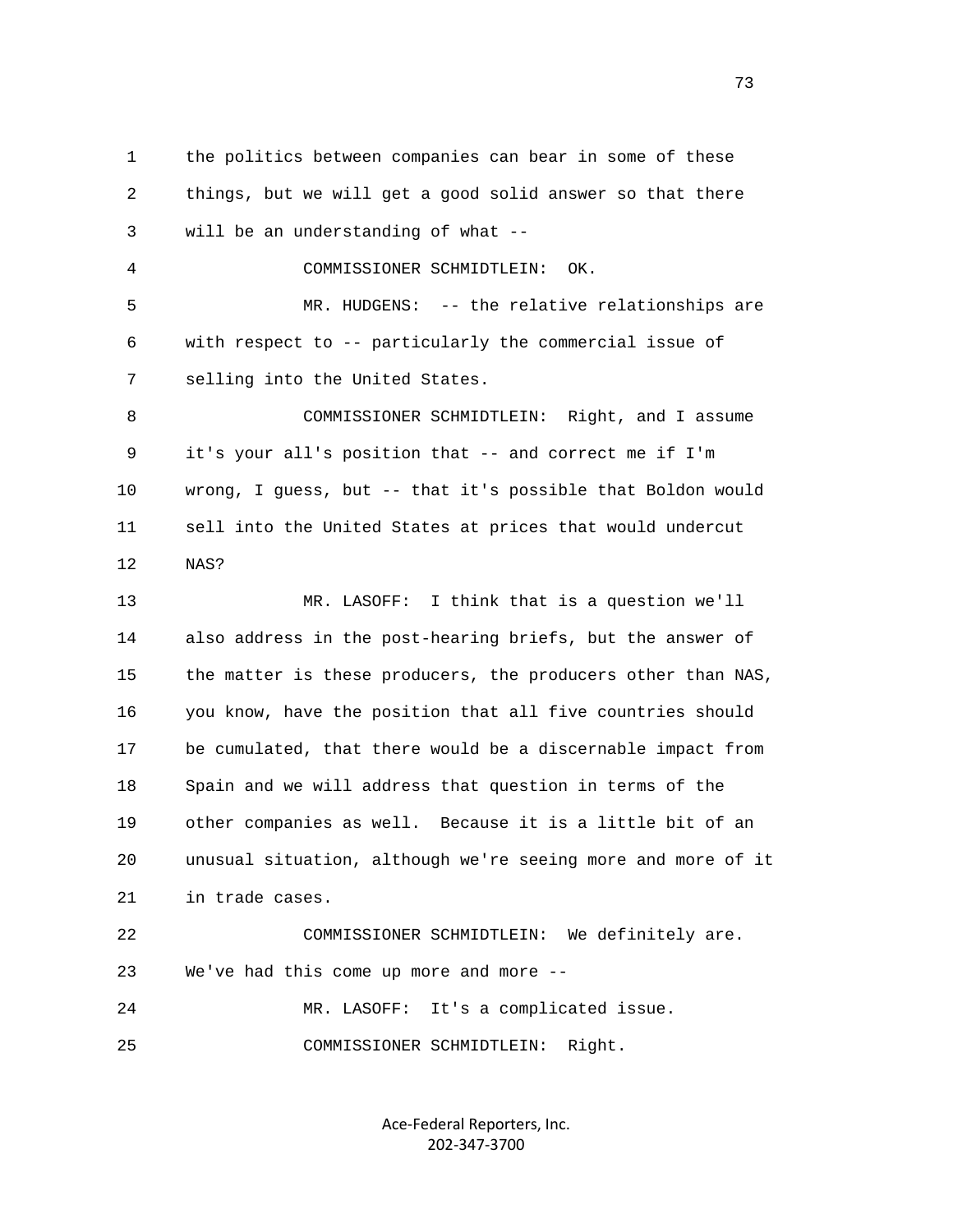1 MR. LASOFF: You'll have a reduced global 2 producer, with six facilities at a subject to the case, but 3 they're also sitting at the petitioners' table. So we 4 understand the issue and we will do our best to try to 5 convey -- at least in this particular situation -- what that 6 relation is and how it may impact on the commercial market. 7 COMMISSIONER SCHMIDTLEIN: OK. All right. And 8 then the other producer in Spain, Olarra, who maintains that 9 right now it services, let's call it two fairly distinct 10 markets. In your all's brief, you characterized them as 11 highly export-oriented and so my question for you and I 12 guess this could also probably be better done in 13 post-hearing, but if you have anything to say right now that 14 could be helpful, is -- why should we think that their 15 pattern would change? In terms of who they're selling to 16 right now? In other words, why should we think that they're 17 going to divert and come to the United States? Recognizing 18 that in the second Sunset review, they had not provided a 19 questionnaire, right? So now we have information from them 20 about what's been going on over the past five years. 21 MR. LASOFF: We will address that in the 22 post-hearing as well, but let me throw a little history out

23 there.

 24 COMMISSIONER SCHMIDTLEIN: OK. 25 MR. LASOFF: As it is obviously something that

> Ace‐Federal Reporters, Inc. 202‐347‐3700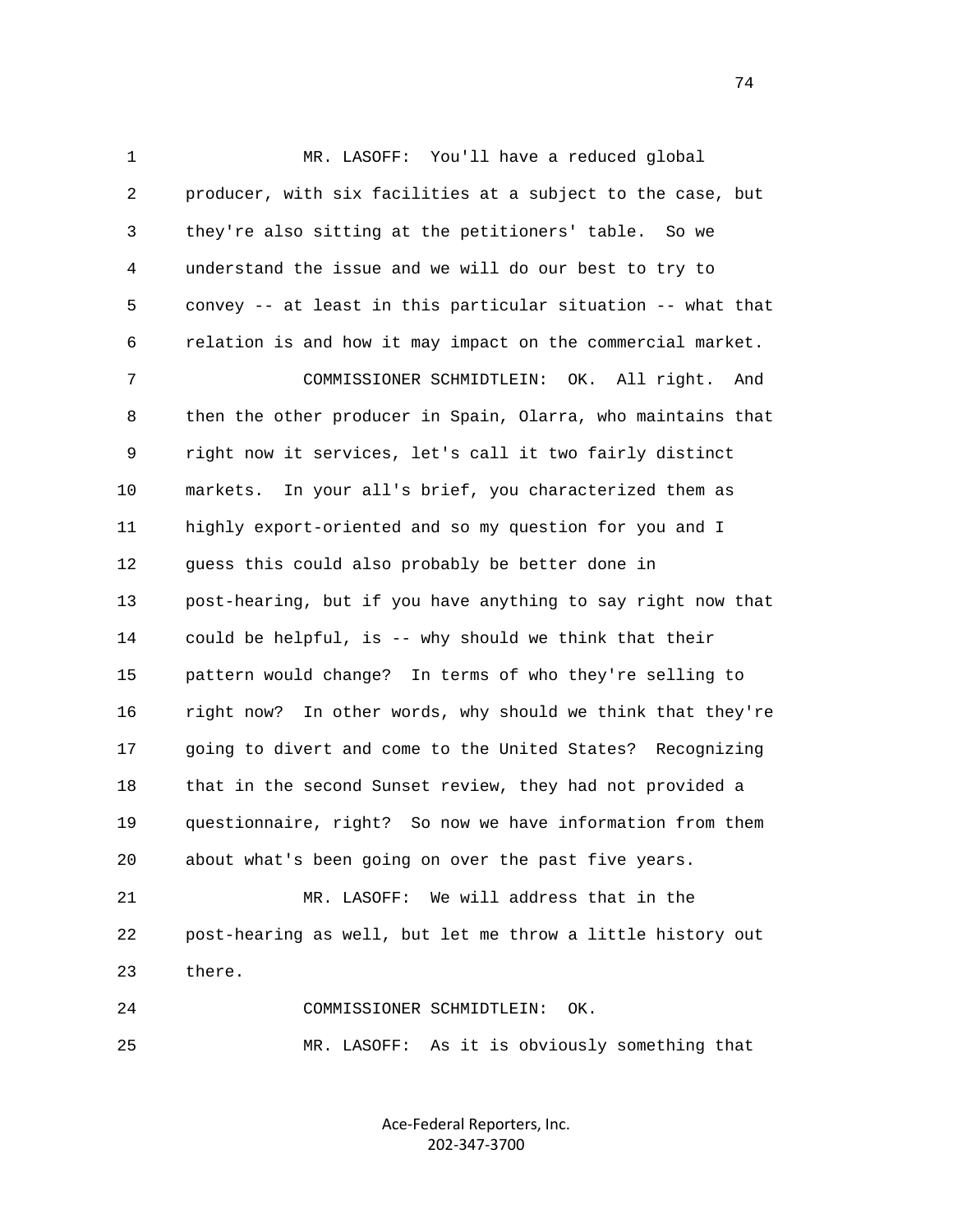1 the Commission will rely upon on Sunset reviews and I hope 2 that -- I'm dating myself a little bit in terms of how many 3 years I've been doing this. 1982 I was a first-year 4 associate and there was escape clause release on stainless 5 long products. The first surrogate imports in 1982 after 6 that release was suspended was from Spain and a CVD case was 7 brought against stainless steel wire rod from Spain. 8 Olarra was the only producer at that particular time, so 9 historically -- there was clearly a history -- granted, it's 10 old like I am, but it does go back thirty-three years. They 11 were the target of the first stainless case that was brought 12 in the 1980s by this industry on stainless steel wire rod. 13 So there was clearly -- there is a history here. 14 Fast-forward ten years with the expiration of the VRAs and 15 again, we bring a case -- I think this was even about the 16 time that Earl Dye was coming on board. At that time, we 17 were still concerned about Olarra, the history in this 18 market. So that's long history, more than the Commission 19 typically goes back -- 20 COMMISSIONER SCHMIDTLEIN: Right. 21 MR. LASOFF: -- on some of these cases. 22 COMMISSIONER SCHMIDTLEIN: Right. 23 MR. LASOFF: But you know, you have the benefit 24 of an old guy here. You know who goes back to that. So we 25 are concerned about that. We, you know, we look at their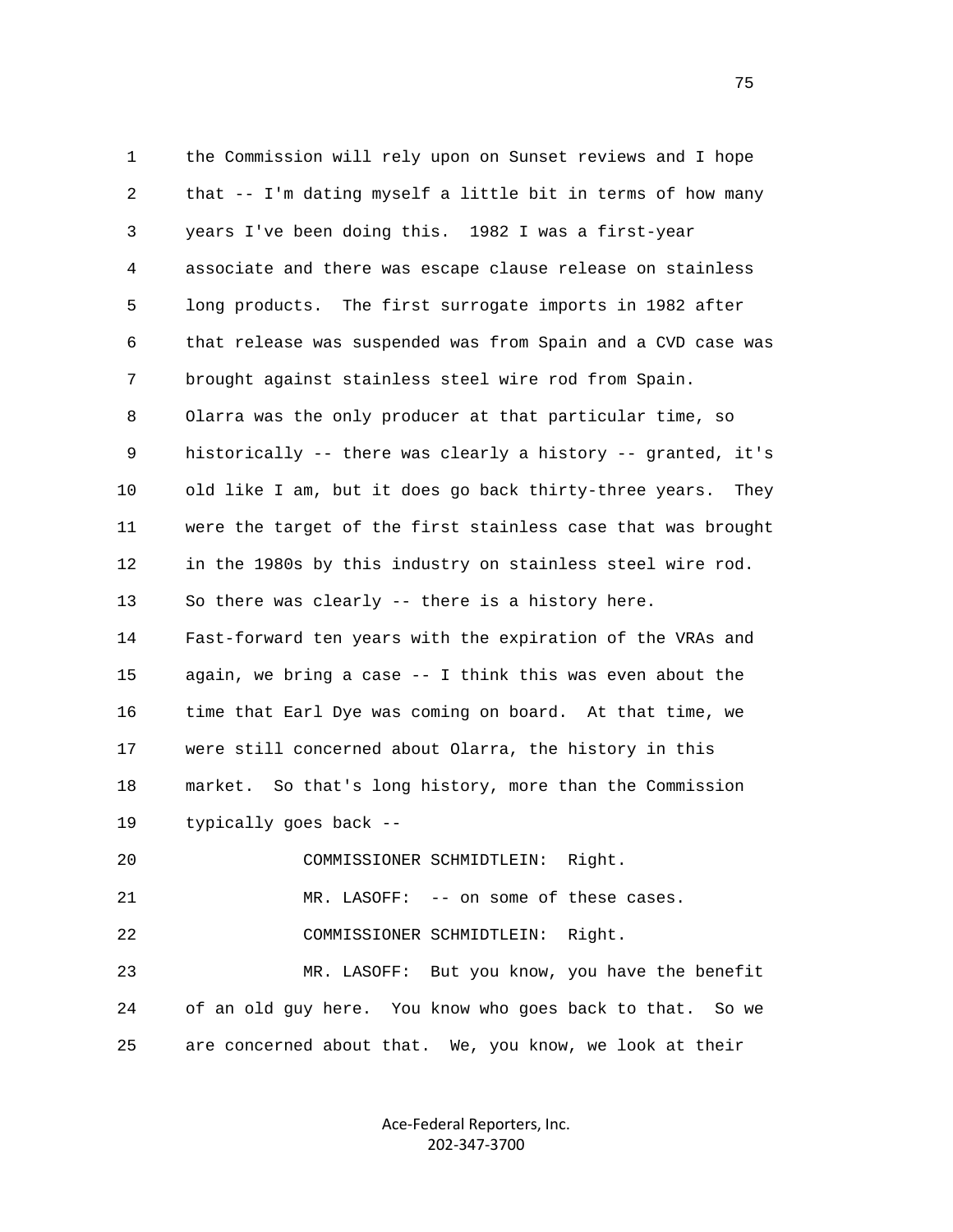1 capacity when we don't know what their actual plans are 2 other than what's made in their briefs. We look at their 3 export orientation. We look at their export data. We try 4 to get information from sources in Spain regarding what 5 their capacities are and we try to fill the record. That's 6 what we tried to do the last time. We try to fill the 7 record with data that we obtained in the course, you know, 8 of our research on that.

 9 COMMISSIONER SCHMIDTLEIN: Thank you. I 10 appreciate that. Right now, it just looks -- you know, 11 they've got two pretty distinct channels here that they're 12 selling to, and so my question for you all is, what evidence 13 do you have that that's going to change? Why should we 14 conclude that that is going to change if the order's lifted? 15 MR. LASOFF: And we understand that that is the 16 challenge in these cases -- 17 COMMISSIONER SCHMIDTLEIN: Yep. 18 MR. LASOFF: -- in many instances. And we will 19 do our best to, you know, to provide that and the Commission 20 will assess it accordingly. 21 COMMISSIONER SCHMIDTLEIN: OK. OK. And then, 22 with regard to Italy, and Ms. Kim, you all -- I think you 23 just discussed with Commissioner Johanson the excess 24 capacity point, and so I guess, just for my own

25 clarification, it's you all's position that we should look

Ace‐Federal Reporters, Inc. 202‐347‐3700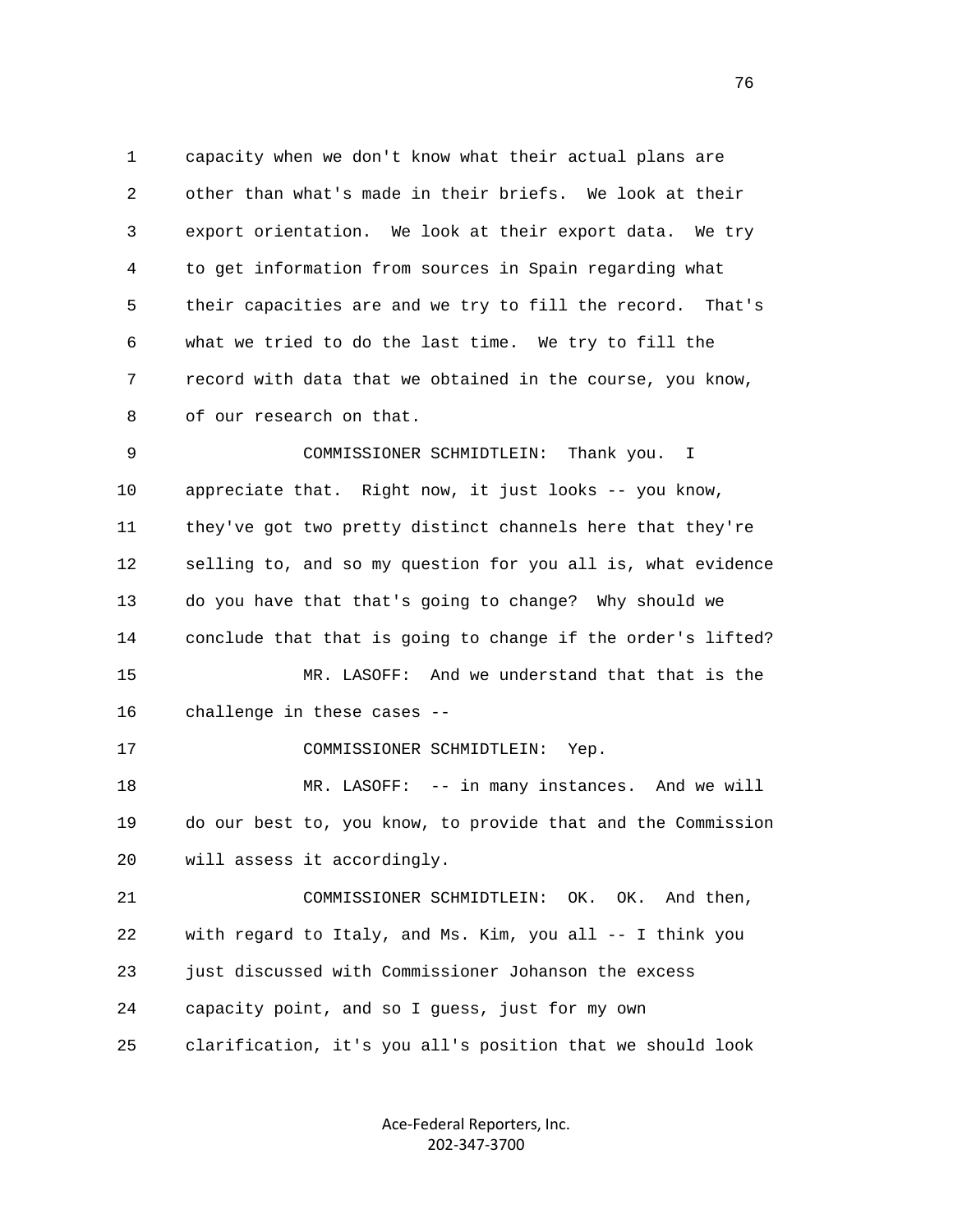1 at the excess capacity obviously, and the trend in whether 2 their capacity utilization is going up and down. Right? 3 MS. KIM: Mm-hmm. 4 COMMISSIONER SCHMIDTLEIN: OK. 5 MS. KIM: I think that's their argument. That 6 they're arguing that their -- the trend in their capacity 7 utilization over the period is different from the other 8 producers, right? But the fact is, they have excess 9 capacity and I think that's the more important -- 10 COMMISSIONER SCHMIDTLEIN: OK. So this is what 11 I'm trying to get at. So you agree, we should be looking at 12 their trend. This is something that Commission does, but in 13 your all's argument is, they still have excess capacity? 14 MS. KIM: Yes. 15 COMMISSIONER SCHMIDTLEIN: And because of that, 16 we should conclude that they're going to send that here? 17 MS. KIM: Right. With all of the other factors 18 that the Commission has relied on in the past, you know, 19 this is a price sensitive market, you know, highly 20 interchangeable product, U.S. market is attractive because 21 of the higher prices. For all of those reasons and 22 particularly because they have excess capacity and they're 23 export-oriented. That they are likely to ship here. 24 COMMISSIONER SCHMIDTLEIN: OK. 25 MR. HUDGENS: Could I make one point here?

> Ace‐Federal Reporters, Inc. 202‐347‐3700

na na matsay na matsay na matsay na matsay na matsay na matsay na matsay na matsay na matsay na matsay na mats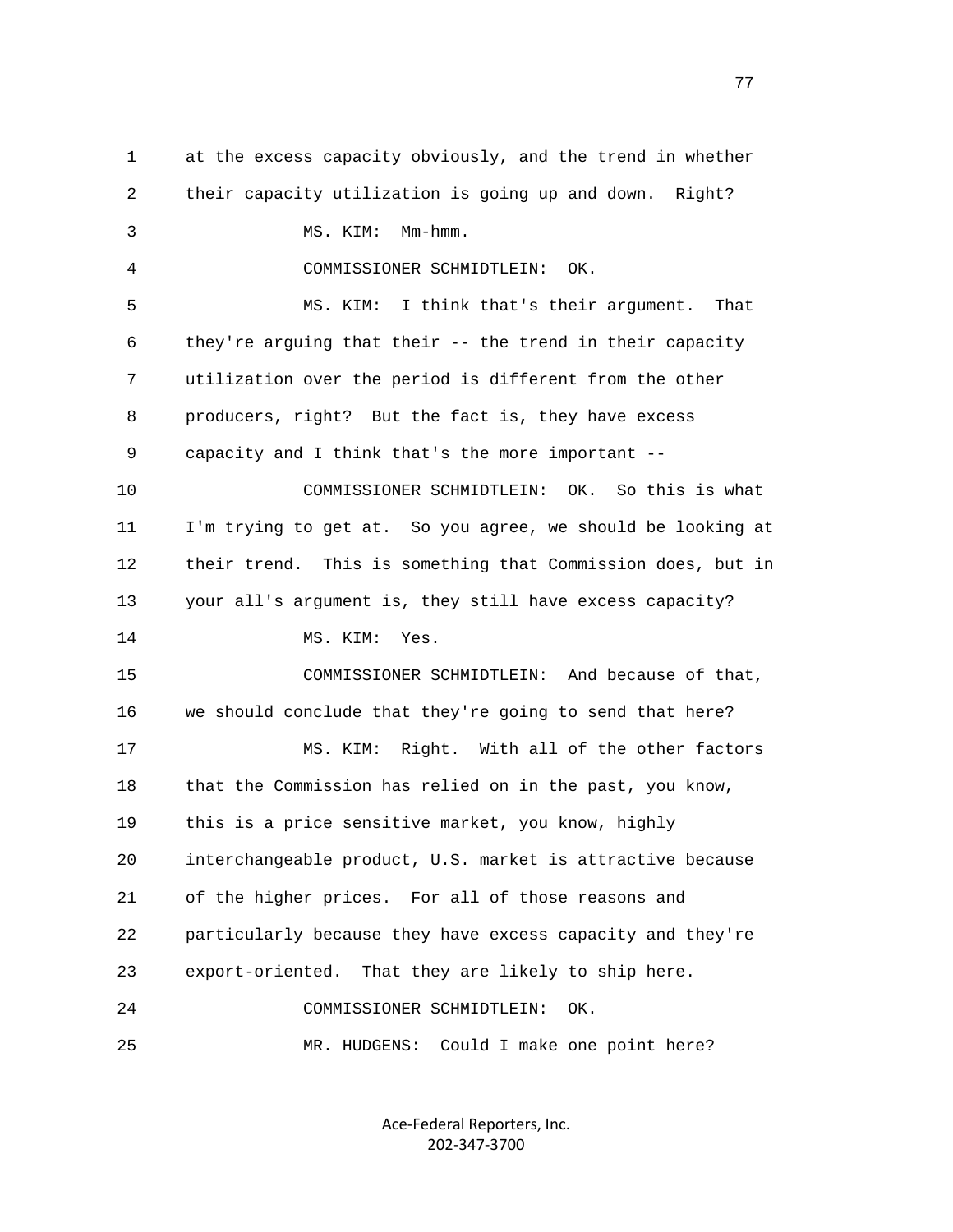1 COMMISSIONER SCHMIDTLEIN: Mr. Hudgens, yeah. 2 MR. HUDGENS: So just in stainless steel wire 3 rod, most of the stainless steel wire rod producers, both in 4 the U.S. and the subject countries are also stainless steel 5 bar producers, so there is some allocation in determining 6 what reported capacity is, so it's -- and it's also reported 7 capacity's based on what the demand is and what consumption 8 is. So that is something that is fluid and can change 9 quickly if there's further demand for that product. So 10 just because a producer is operating on high capacity 11 utilization doesn't mean that it would require major 12 investments to increase that capacity. Sometimes it's just 13 an allocation and/or sometimes the capacity is based on a 14 constraint that's in the anneal and pickling lines, which 15 would be a minor investment to increase that capacity 16 substantially. 17 COMMISSIONER SCHMIDTLEIN: OK. And I'm sorry. 18 Let me just -- I was going to ask this in the next round,

 19 but you actually just segued into my question, which is -- 20 but isn't bar a higher value product? So why would they be 21 incentivized to shift production from rod to bar?

 22 MR. HUDGENS: Well, in many instances, even 23 though bar's a higher value product, does not mean it's a 24 higher, more profitable product. So we've done analysis 25 recently on all of the long products and there is no

> Ace‐Federal Reporters, Inc. 202‐347‐3700

n and the state of the state of the state of the state of the state of the state of the state of the state of the state of the state of the state of the state of the state of the state of the state of the state of the stat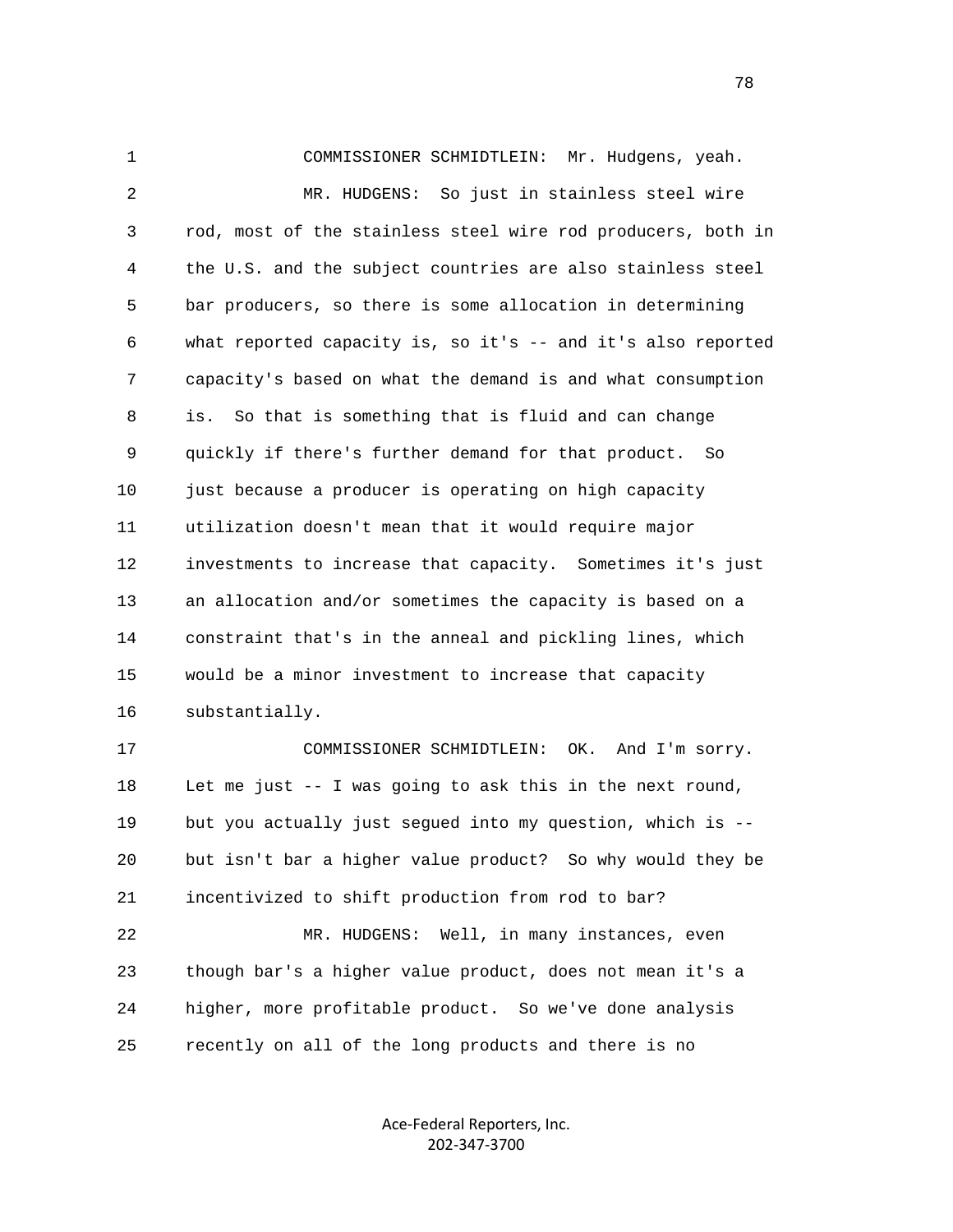1 correlation to profitability to the further downstream

 2 products in wire and bar. So it doesn't mean that they are 3 more profitable than the rod industry.

 4 COMMISSIONER SCHMIDTLEIN: All right, thank you. 5 Sorry. I went over.

 6 CHAIRMAN BROADBENT: Mr. Hudgens, following up 7 on that a little bit -- if you're saying that the capacity 8 can change depending on what the market demand is, how does 9 U.S. excess capacity compare to excess capacity in Italy and 10 Spain, for example?

11 MR. HUDGENS: Well, to my point earlier that from 12 the questionnaire responses, it indicates that most of the 13 producers, both in the subject countries and in the U.S. 14 have indicated that their constraint on capacity is not at 15 the hot-rolling or the steelmaking capacity. It's more at 16 the annealing or pickling line, or it was based more on a 17 reported capacity that was allocated between bar and rod.

 18 So it's a number that is more fluid than 19 absolute, and so in our prep session yesterday, the 20 producers indicated that if the demand were to warrant it, 21 they could increase capacity very quickly here in the United 22 States, that the capacity really right now is more of a 23 function on what the consumption is versus what their true 24 capacity would be if there was an increase in consumption. 25 CHAIRMAN BROADBENT: Okay. So how do we compare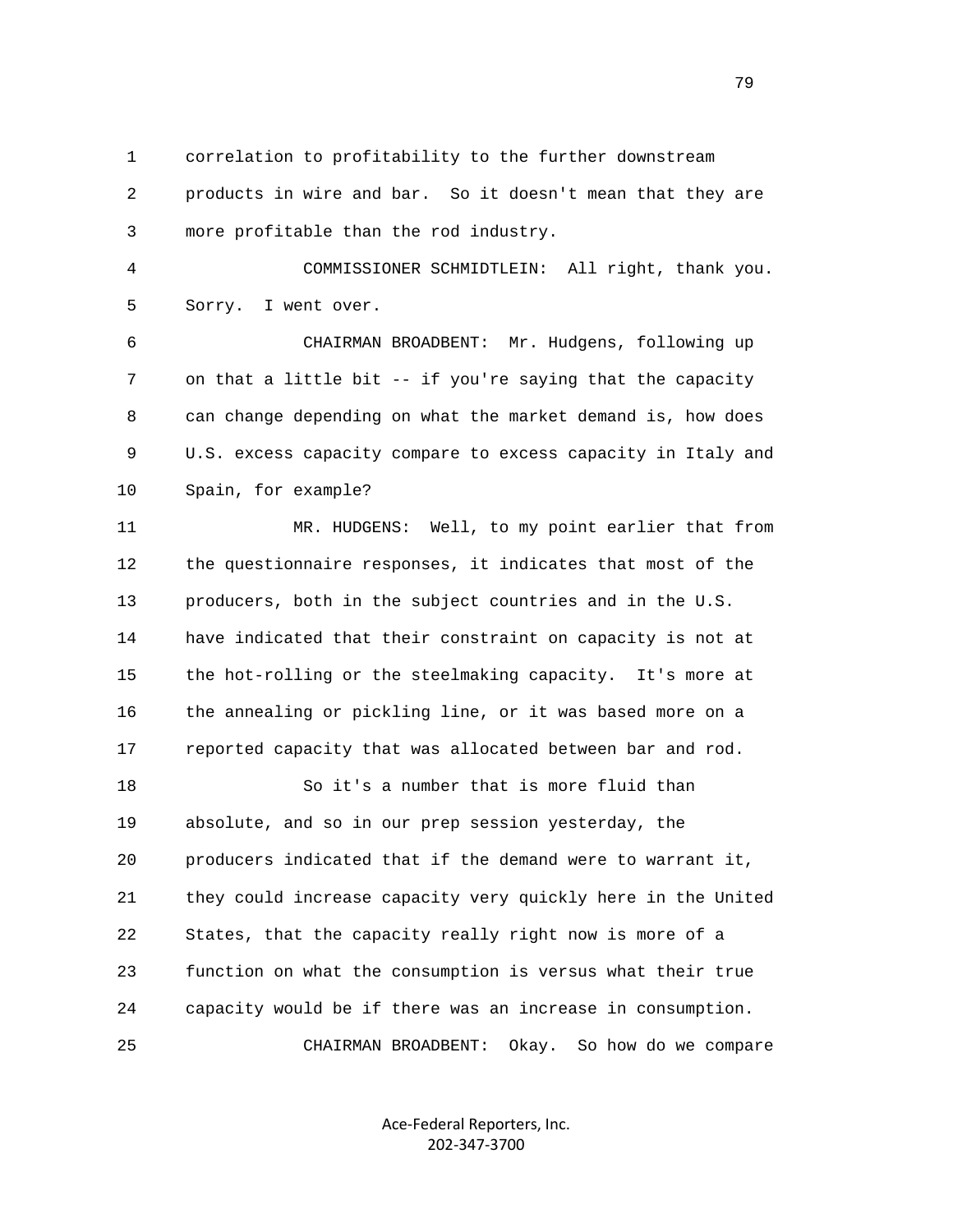1 excess capacity in the domestic market versus in the

2 Respondent's market?

3 MR. HUDGENS: So --

 4 CHAIRMAN BROADBENT: I mean do we just assume -- 5 I mean if it's, you know, I got your point, but I'm just 6 wondering whether we can really rely on the capacity numbers 7 if it's so fluid.

 8 MR. HUDGENS: So what the subject producers 9 reported was a capacity, a number that still in all of those 10 countries allow them to export substantial quantities to the 11 United States, compared to what they shipped in the original 12 investigation. With demand and consumption smaller in the 13 current review than it was in the original investigation, 14 they would even be at a higher market share level than 15 before.

16 So even with existing capacity figures that they 17 have reported, the potential volume and more importantly the 18 potential market share would be substantial and more 19 significant than in the original investigations.

 20 CHAIRMAN BROADBENT: Okay. But you can get -- 21 compare apples to apples in terms of capacity, like what 22 percent of excess capacity we have in the domestic industry 23 versus excess capacity in Spain or Italy or just as a point 24 of comparison?

25 MR. HUDGENS: Well, you want to help me out

Ace‐Federal Reporters, Inc. 202‐347‐3700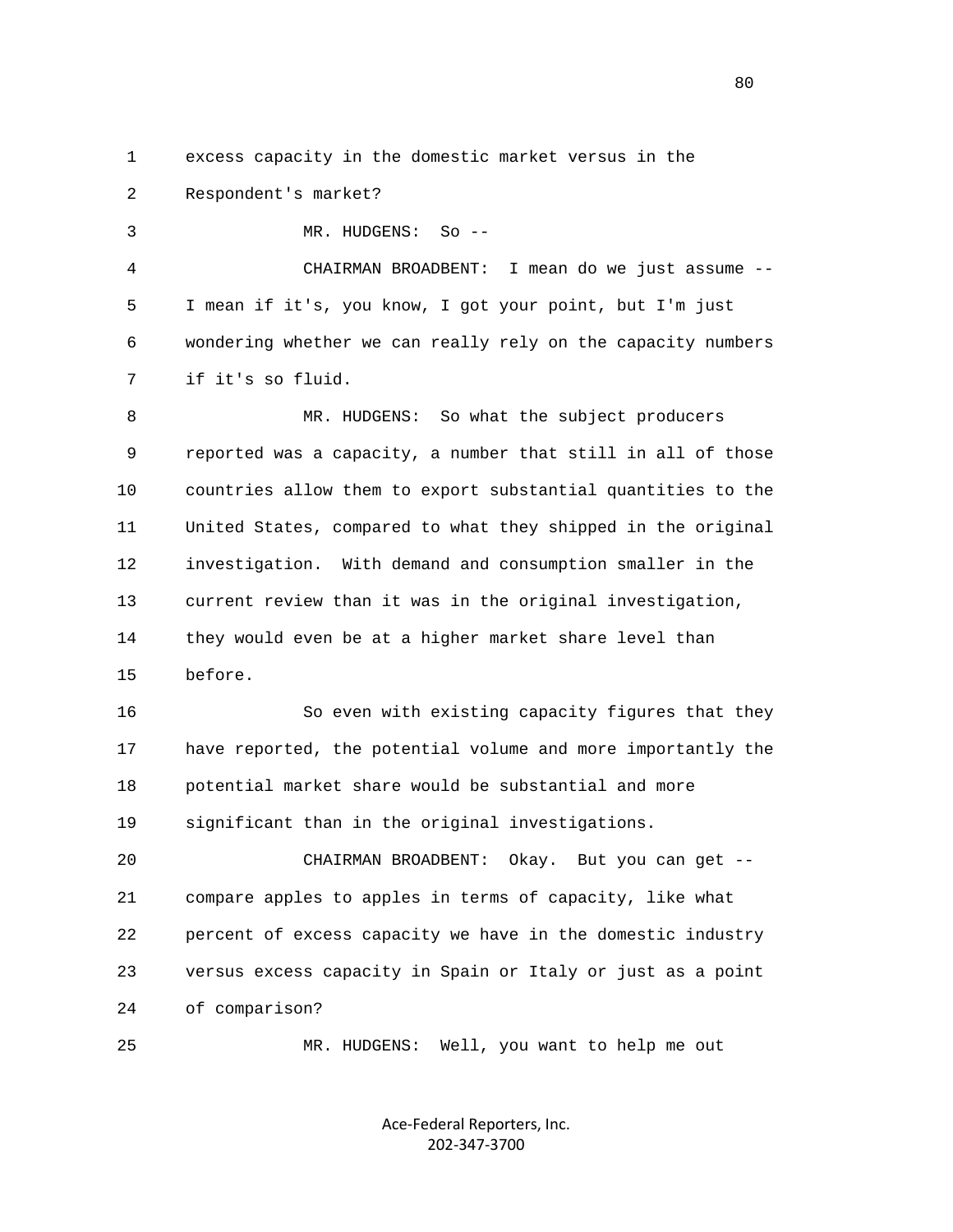1 here? So do you ^^^^ well, I think the report does that, 2 you know. So this -- maybe I'm not getting the question. 3 CHAIRMAN BROADBENT: Yeah. I'm just asking you 4 to kind of summarize it, how you look at it and think about 5 it because, you know. 6 MR. HUDGENS: Clearly in the U.S., the capacity 7 utilization dropped significantly over the period because 8 there was a significant shift in market share toward the 9 non-subject imports. So there is excess capacity in the 10 U.S., but that's mainly because they would have been hit

 11 with a flood of imports from China and the non-subject 12 imports.

 13 So and -- so and that shows that the market is 14 still very attractive to imports, and the relative pricing, 15 the importers have indicated that the relative pricing in 16 the U.S. is high. So there's definitely -- the U.S. is a 17 large open market that would be very attractive to those 18 producers.

 19 CHAIRMAN BROADBENT: Okay, thank you. Let's 20 see. Mr. Lasoff, how would you distinguish sort of whether 21 it is disciplining the return of the Respondent's imports or 22 they're disinterested? How do you know how that order is 23 operating?

 24 MR. LASOFF: I think historically the Commission 25 looks at what the trend is. They see that prior to the

> Ace‐Federal Reporters, Inc. 202‐347‐3700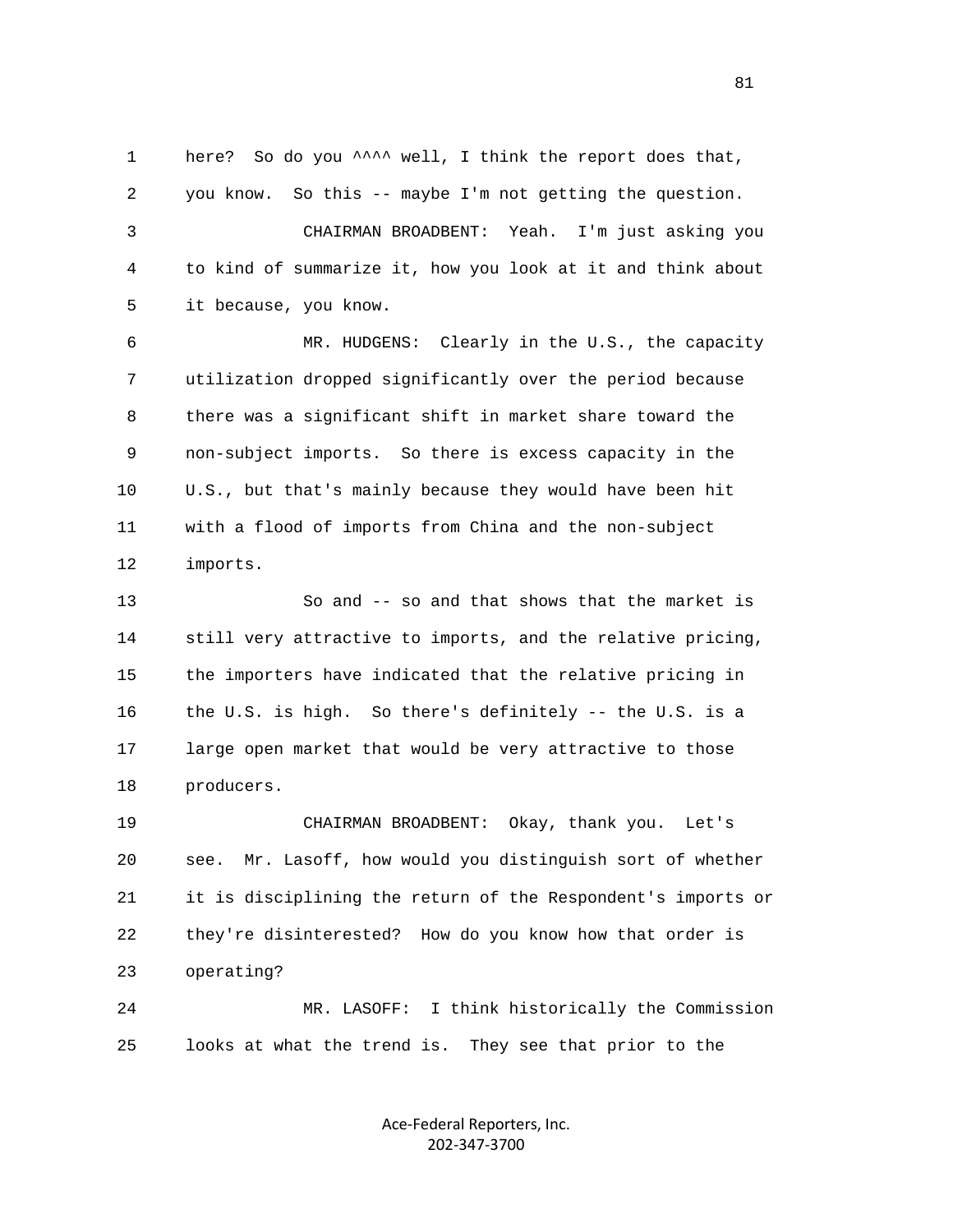1 issuance of the order there was a great interest in the 2 marketplace.

 3 CHAIRMAN BROADBENT: Eighteen years ago. 4 MR. LASOFF: Yes, 18 years ago. But 5 nevertheless the order has been there. It has created a 6 structure whereby they can continue to export into the 7 United States. They have elected not to because in our 8 view, notwithstanding their export orientations, their high 9 capacity, they have assessed the situation as one where 10 they have simply calculated that they're not able to export 11 into this market without triggering dumping liabilities. 12 I mean this is the way the anti-dumping duty 13 order is intended to work. I think again, the points we're 14 making, we can't see the motivations. 15 CHAIRMAN BROADBENT: Not directly, no 16 MR. LASOFF: But so we have to look at the other 17 factors, and we see they have the export orientation, that 18 they pursue markets globally. We see the fact that they 19 have the excess capacity. We see, we look at the history 20 and we look at how quickly they have increased, they 21 increased their imports during the period of the original 22 investigation. 23 All of these factors seem to go, the question is

 24 that there is discipline there, and at this particular point 25 in time they believe that they cannot enter into this market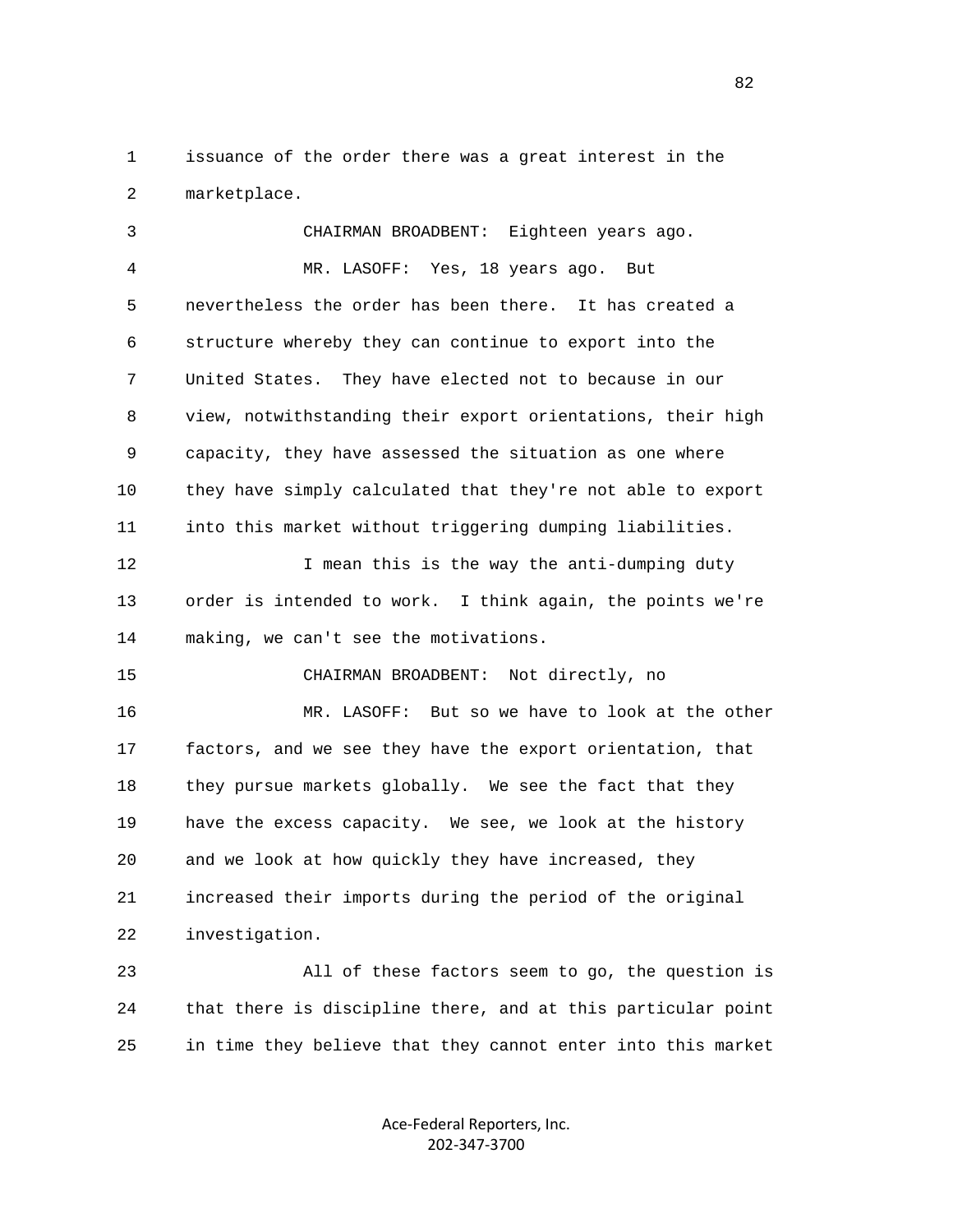1 without triggering the dumping liability. The other thing, 2 the other point is, and it's one that we've repeated, the 3 nature of this particular market, the fact that most of the 4 products are sold on a short-term basis, there are very, 5 very few barriers to entry.

 6 So and then we look at some of the others in the 7 industry who were taken off the order, and we see how they 8 have retreated, you know, back into the marketplace. So 9 looking at all the factors, you know, we come to the 10 conclusion that they would take advantage of the situation. 11 As I said, it's a little hard to say well, does 12 this reflect disinterest or discipline, you know. We would 13 maintain this is discipline.

 14 CHAIRMAN BROADBENT: And then would you say that 15 all the Respondents are basically equally interested in 16 shipping here? Can you differentiate among all these 17 Respondents and who would be the most interested in getting 18 into this market?

 19 MR. LASOFF: I think much of law gives you, the 20 Commission, the opportunity to assess the facts that you 21 have with respect to that.

 22 CHAIRMAN BROADBENT: Right. No, I'm asking you. 23 Yeah.

 24 MR. LASOFF: With respect to that, we view them 25 all as potential threats in connection with this particular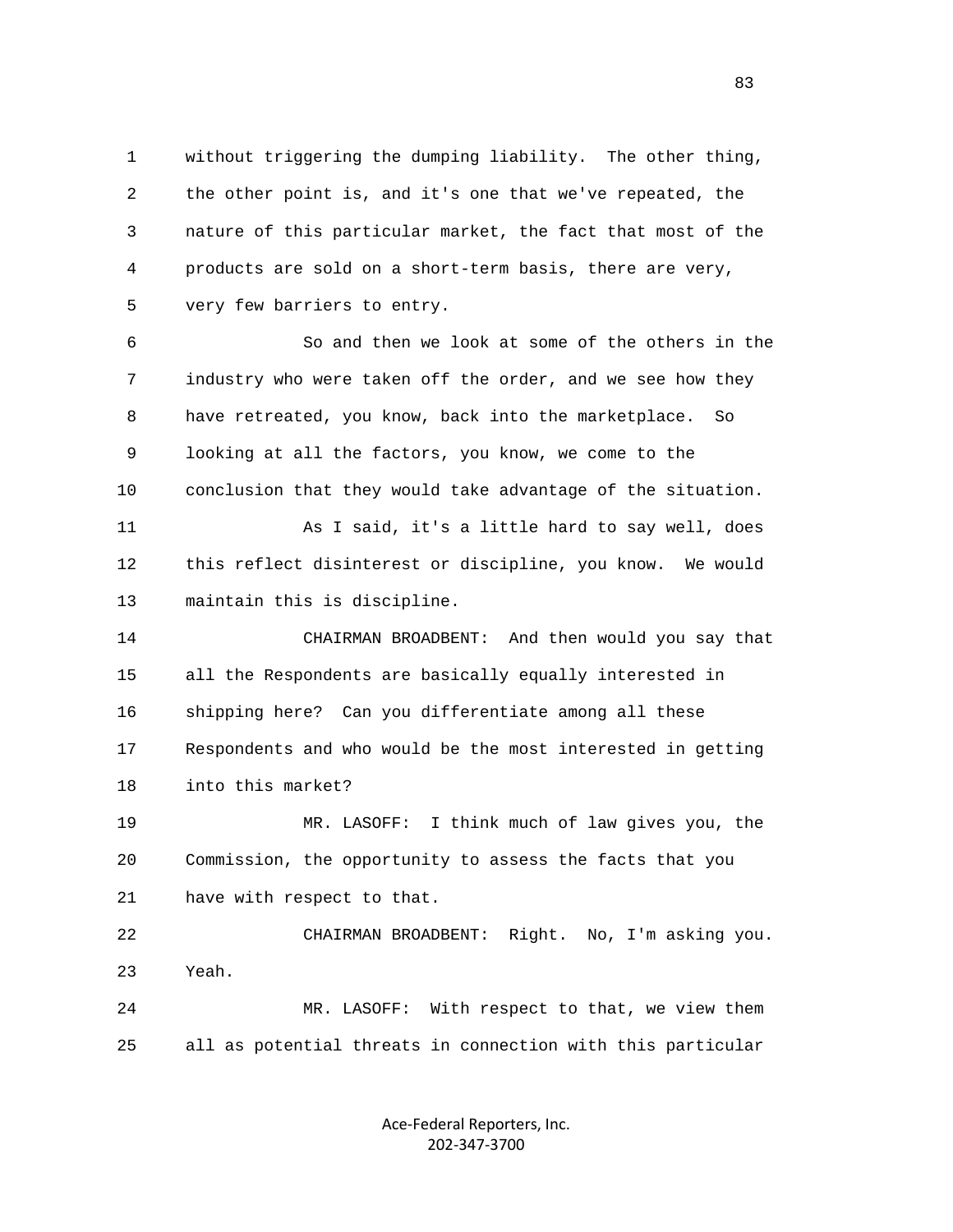1 market, because we look at it as based on the factors that 2 I've just talked about.

 3 The ease of entry into this market, the export 4 orientation of all of these producers, the fact that they 5 have been here over and over again, and have been able to 6 ramp up their shipments here at short notice. We think of 7 all of these factors to distinguish --

 8 CHAIRMAN BROADBENT: Well, you wouldn't see one 9 of the responding countries or companies as more of a threat 10 than the other? They're all equally --

 11 MR. LASOFF: I think and it's sort of a 12 question.

 13 CHAIRMAN BROADBENT: Again, how do we 14 distinguish?

 15 MR. LASOFF: Well, I think that's a question for 16 the industry folks to respond to, the commercial people from 17 the companies. They will all have -- they're all in --

18 they're in different markets.

 19 CHAIRMAN BROADBENT: Sure. That would be great. 20 Mr. Wellock, yeah.

 21 MR. WELLOCK: One thing to add to Larry's 22 comment is the fact that we are all integrated steel mills, 23 you know, the domestic industry here as well as the 24 competitors from afar.

25 We have big, large assets that we need to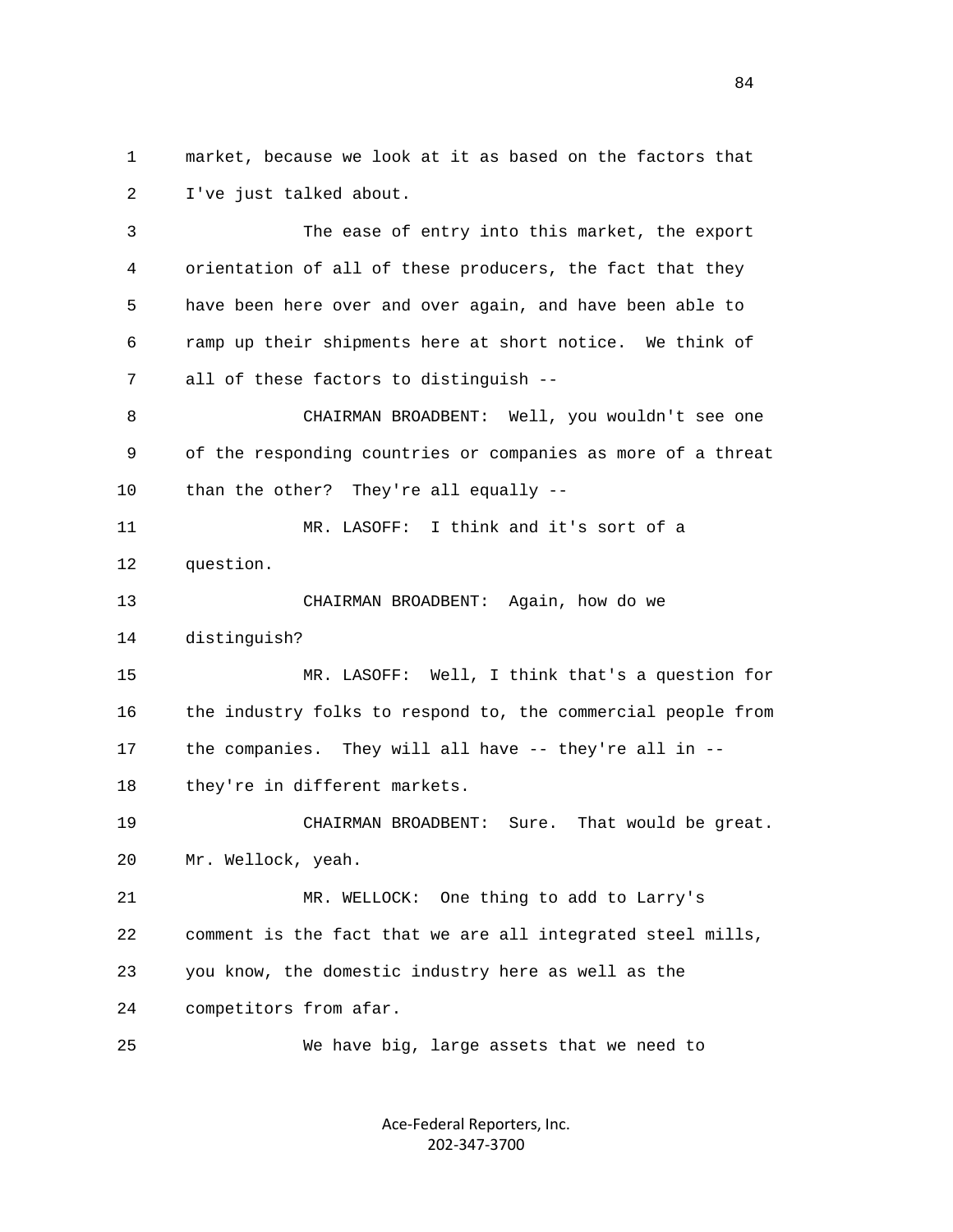1 utilize. If the U.S. market becomes another opportunity to 2 channel product, it allows their asset utilization to 3 increase. We all want to do that. We can't add little 4 incremental portions of capacity. 5 When you add capacity, you add it in big chunks. 6 If a market opens up, it allows them to have better asset 7 utilization. We would all want that. 8 CHAIRMAN BROADBENT: Right. But that doesn't 9 help me distinguish between the Respondents in this case. 10 MR. WELLOCK: And my point there would be I 11 would see no difference in any of the respondents because 12 they all have large assets, just like all of us sitting at 13 the table here that we want to utilize and they need to 14 utilize. For all of them, if the marketplace in the U.S. 15 opens up, it allows them to have another opportunity to sell 16 the material that they're producing. 17 CHAIRMAN BROADBENT: Okay. 18 MR. ZIMMER: I'm sorry. 19 CHAIRMAN BROADBENT: Sure, yeah. 20 MR. ZIMMER: Just one other point that I would 21 make is that, you know, the subject producers are very large 22 producers. They maintain production levels that are well in 23 excess of U.S. consumption. So they're not -- these aren't 24 small, you know, niche producers. They're all very, very 25 large producers with volumes that, you know, way -- they're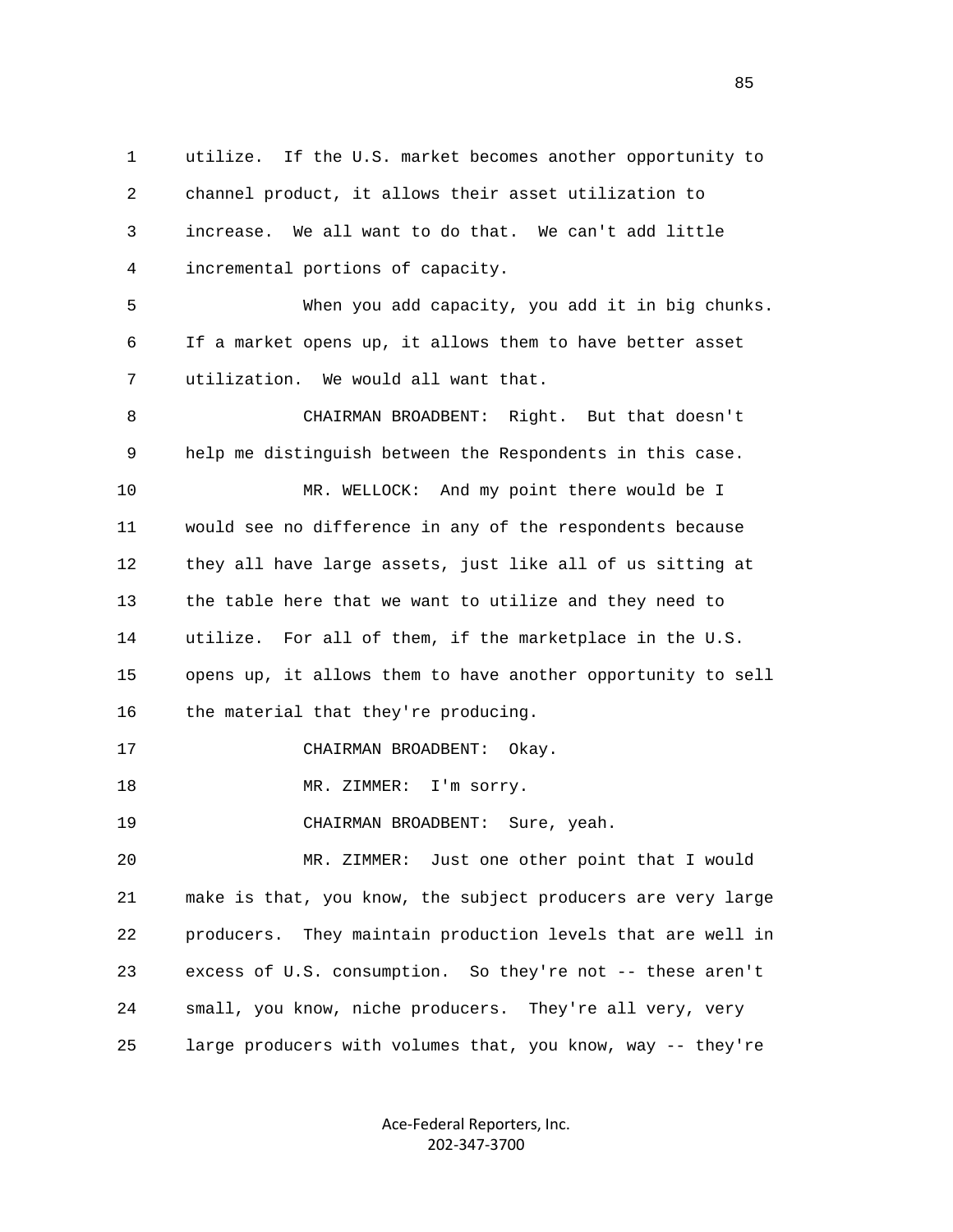1 way larger than U.S. consumption in many respects.

| $\overline{2}$ | Okay. Mr. Lasoff, you<br>CHAIRMAN BROADBENT:                  |
|----------------|---------------------------------------------------------------|
| 3              | mentioned that France, I think it was you that mentioned      |
| 4              | that France would be an example of what would happen if the   |
| 5              | orders are revoked, that I think if you look at Table 4-16    |
| 6              | on page 423 of the staff report, exports to the United        |
| 7              | States from France are dwarfed by exports to Italy and        |
| 8              | Germany.                                                      |
| 9              | Doesn't this support the Respondents' position                |
| 10             | from Italy and Spain that they are interested and focused on  |
| 11             | the EU markets?<br>I'm just looking at the 2015 exports from  |
| 12             | France, where the order came off earlier.                     |
| 13             | MR. LASOFF:<br>Again, I think we have to evaluate             |
| 14             | each country in terms of the markets they're targeting.       |
| 15             | France tends to target the higher end of the continuum of     |
| 16             | products, and while their volumes may not reflect perhaps     |
| 17             | some of the commodity products that are sold by others, you   |
| 18             | know, we rely on what our clients say are the problems.<br>Ι. |
| 19             | think it was Chris who mentioned France, and let him address  |
| 20             | that directly.                                                |
| 21             | CHAIRMAN BROADBENT: Yeah. Excuse me, I didn't                 |
| 22             | remember.<br>Yes, Chris.                                      |
| 23             | Yeah. Our experience was that once<br>MR. ZIMMER:             |
| 24             | the orders were revoked, that they were originally found      |
| 25             | guilty on, they did come back into the market in a much more  |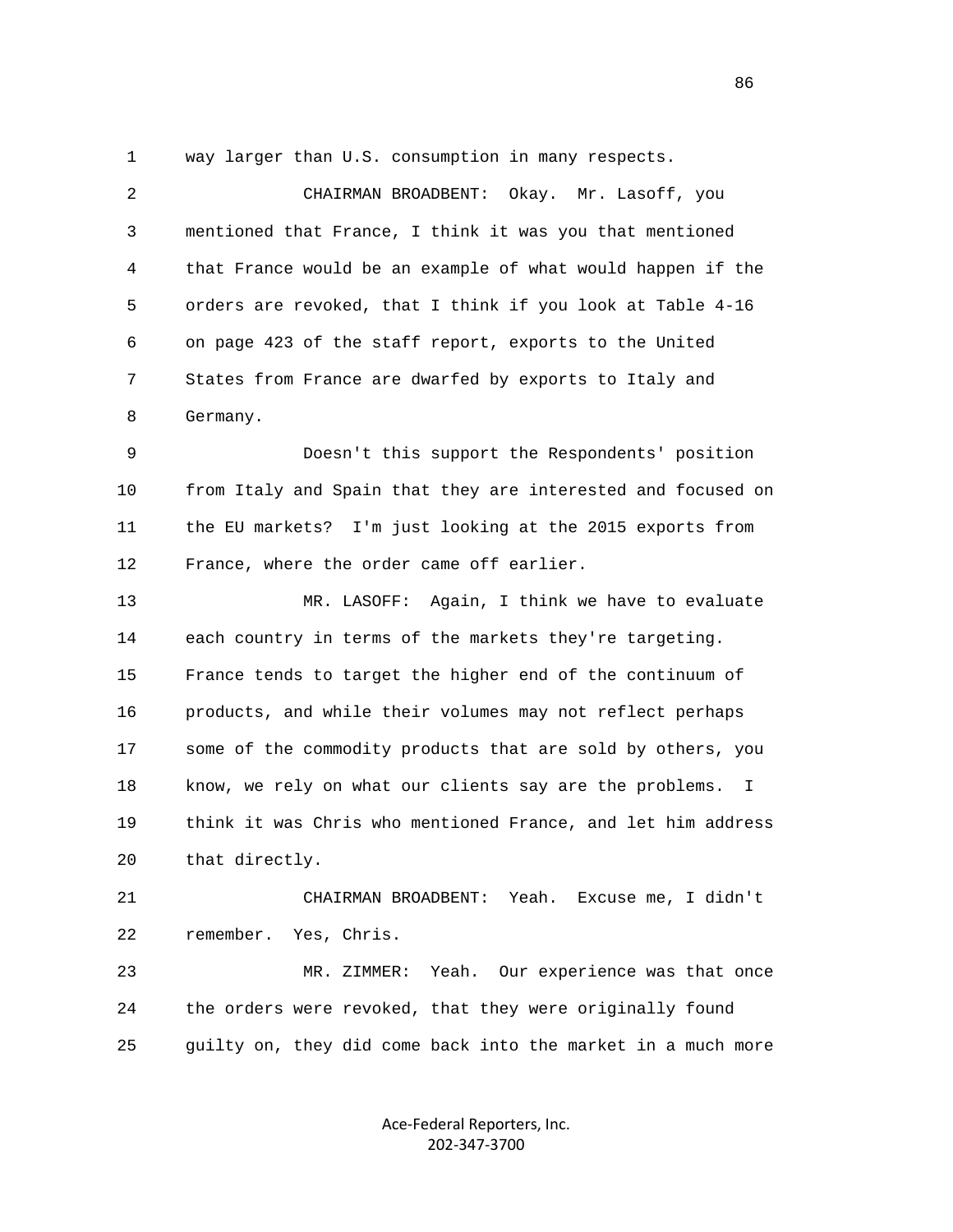1 meaningful way. It did mean lost business -- 2 CHAIRMAN BROADBENT: In the U.S. market? 3 MR. ZIMMER: In the U.S. market. 4 CHAIRMAN BROADBENT: So the 5,000 short tons in 5 2015? 6 MR. ZIMMER: Yes. 7 CHAIRMAN BROADBENT: Okay. 8 MR. HUDGENS: All right. So they're the, you 9 know, the fourth largest source of imports in wire rod in 10 2015, and they are increasing over the period. 11 CHAIRMAN BROADBENT: Okay. 12 MR. ZIMMER: And there was also the impact of 13 pricing pressure as well that resulted in lost revenues, as 14 we needed to respond to their competitive lower prices as 15 well too. 16 CHAIRMAN BROADBENT: Okay. That lapsed my time. 17 Commissioner Williamson. 18 COMMISSIONER WILLIAMSON: Thank you. Okay. Mr. 19 Romans, Commissioner Schmidtlein already asked for 20 post-hearing some additional information about Roldan and 21 this corporate relationship and how it operates. So I was 22 wondering if you could put in a couple of other things to 23 include when you respond to that, not only where do they -- 24 about the decisions, how Roldan sells to the U.S., but also 25 how does the corporate relationship affect how they sell

> Ace‐Federal Reporters, Inc. 202‐347‐3700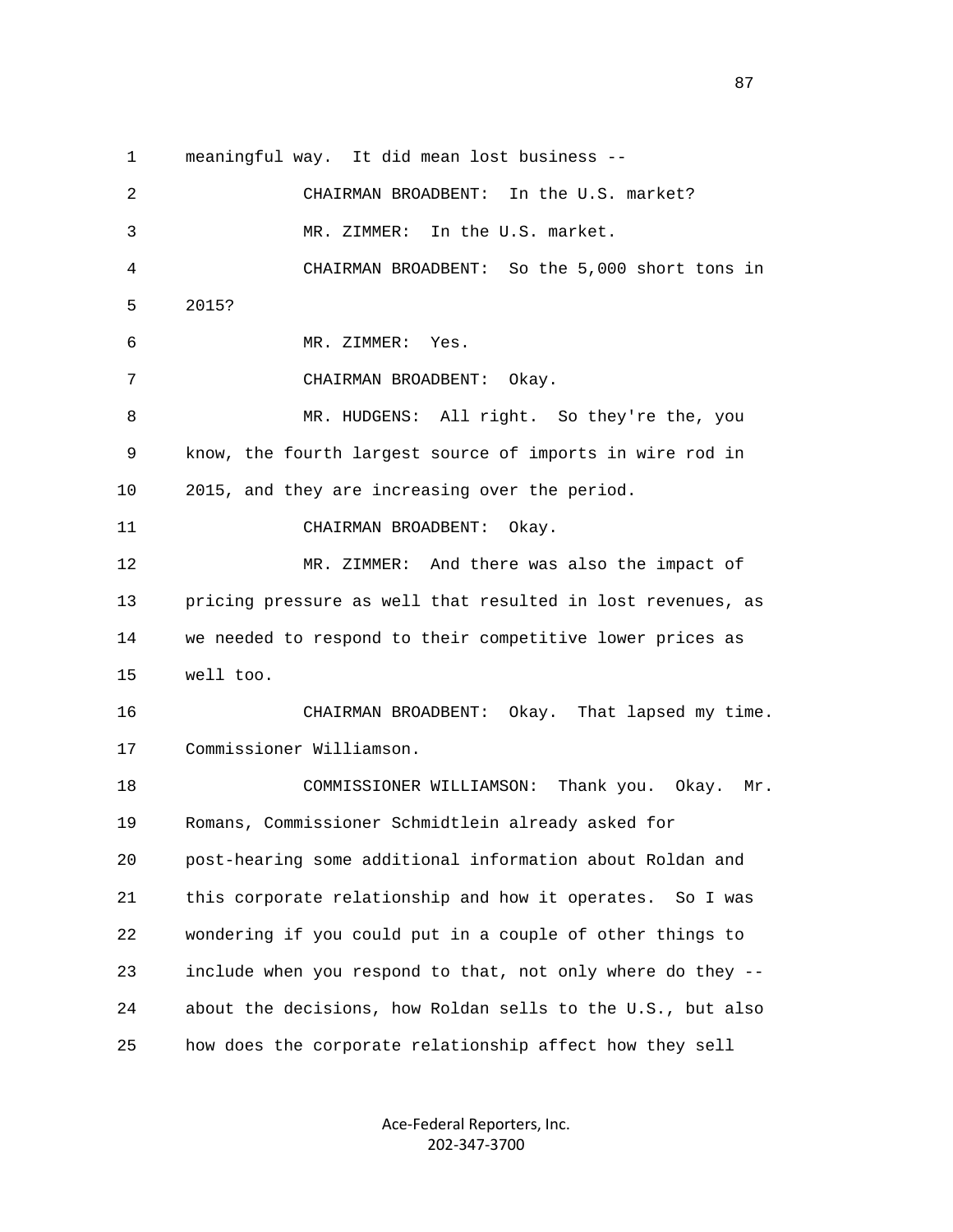1 elsewhere too.

| 2  | And I guess does Arceneaux have some control                 |
|----|--------------------------------------------------------------|
| 3  | over their decisions on where they sell, both in the U.S.    |
| 4  | and elsewhere, and also what control Arceneaux exercises     |
| 5  | over Onassis decision-making.                                |
| 6  | MR. ROMANS: Okay. We'll attempt to do that.                  |
| 7  | COMMISSIONER WILLIAMSON: To have a different                 |
| 8  | complete package.                                            |
| 9  | MR. ROMANS: All right, thank you.                            |
| 10 | COMMISSIONER WILLIAMSON: Okay, thanks. So Mr.                |
| 11 | Carpenter, the Respondents have contended -- oh I'm sorry,   |
| 12 | Mr. Wellock, sorry. Respondents have contended their maybe   |
| 13 | underestimates capacity utilization. Can you respond to      |
| 14 | this either now or post-hearing?                             |
| 15 | MR. WELLOCK: I believe that our capacity is                  |
| 16 | accurately reflected, so I'm not quite sure how else to      |
| 17 | answer it.                                                   |
| 18 | MR. HUDGENS: So Commissioner Williamson,                     |
| 19 | Carpenter was verified in this proceeding and capacity was a |
| 20 | factor that was verified. So these numbers reflect the data  |
| 21 | as a result of the verification.                             |
| 22 | COMMISSIONER WILLIAMSON: Okay, thank you.                    |
| 23 | While I have you Mr. Hudgens, your I guess Slide 5 on page   |
| 24 | six, I know it's confidential, but I was just kind of        |
| 25 | curious, and I know there's data in the brief about prices   |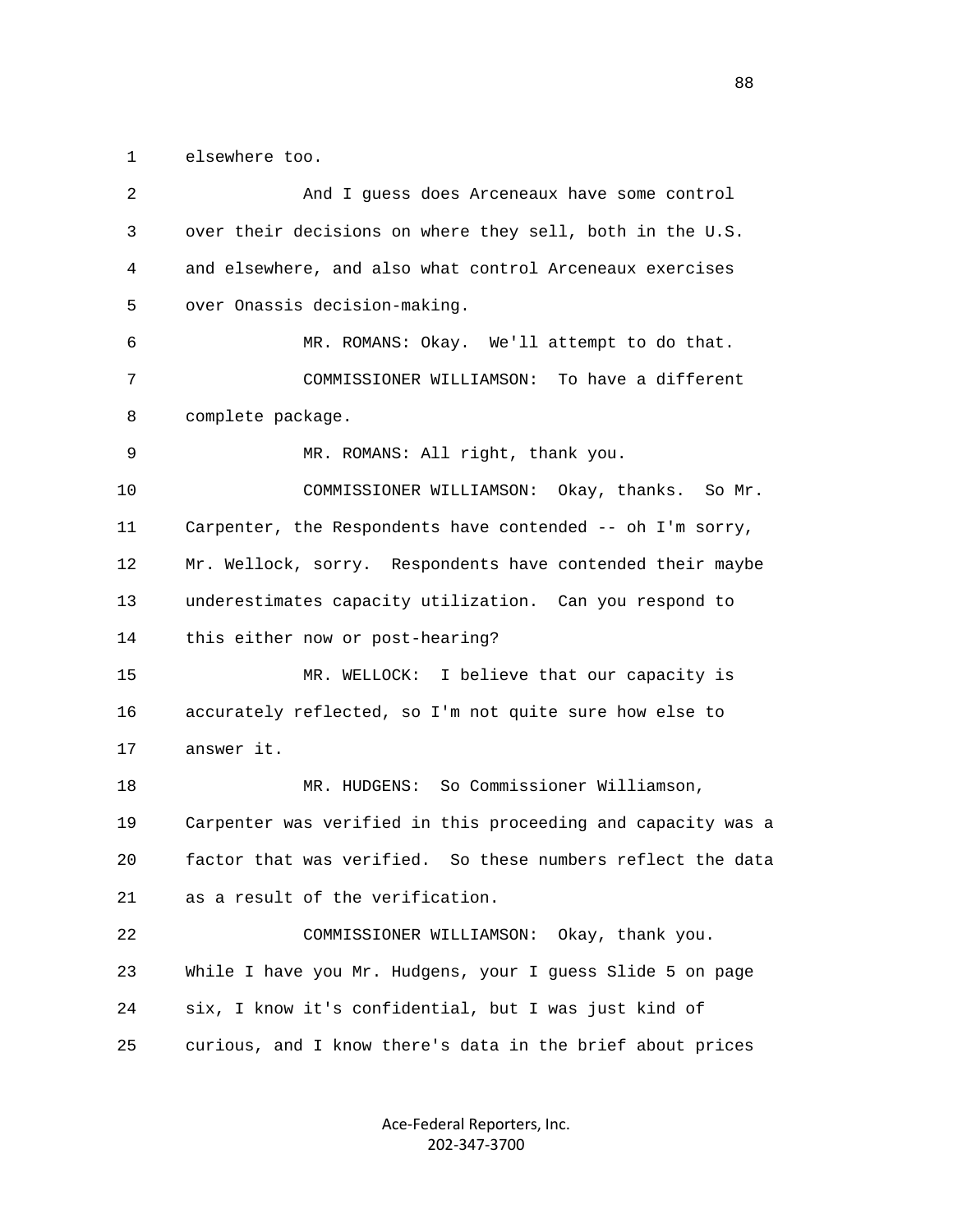1 in Europe. This is sort of showing that -- you're trying to 2 show me that the U.S. prices are higher; it's a more 3 attractive market.

4 MR. HUDGENS: Right.

 5 COMMISSIONER WILLIAMSON: And I just noticed, 6 you know, colored charts are always nice because they're 7 very vivid. But I don't see any color that represents 8 Europe, Western Europe or any of those markets here. So I 9 don't know whether you want to say something now or 10 post-hearing or want to give us a chart that has a nice 11 color for those too?

 12 MR. HUDGENS: So I chose those just so that 13 there would be multiple bars, just because those were the 14 markets that were most identified in the export, the foreign 15 producer questionnaires as export markets. So that if you 16 look on page three of our brief, I have included the 17 European countries in those tables, and they show the same 18 trends as that graph does, that the U.S. is consistently 19 higher.

 20 COMMISSIONER WILLIAMSON: Okay. That's what I 21 was wondering about, because I was taking a quick look at 22 that.

 23 MR. HUDGENS: Yeah. So if you look at page 24 three of our brief.

25 COMMISSIONER WILLIAMSON: Yeah, no. I have it.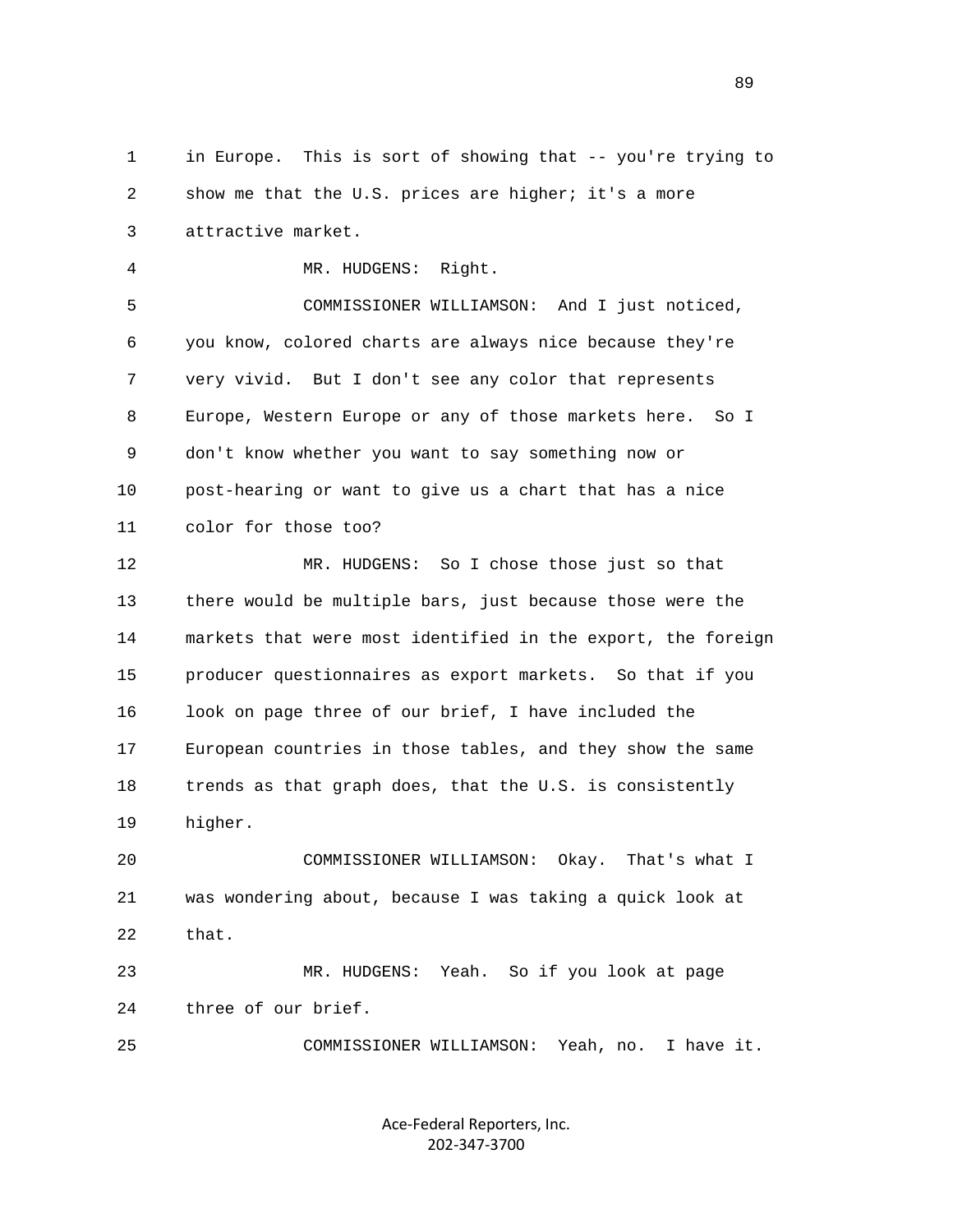1 We were looking at it before I asked the question.

 2 MR. HUDGENS: Okay, all right, all right. 3 COMMISSIONER WILLIAMSON: Okay. But it just 4 wasn't quite as clear, and I did like the colored charts. 5 MR. HUDGENS: Okay. 6 COMMISSIONER WILLIAMSON: Okay, thank you. Ms. 7 Kim, I was just wondering. You've made a lot of the fact 8 that okay, we rejected a bunch of arguments in the last 9 review, and but I was just wondering, five years later, you 10 know, markets do change. Maybe some arguments that -- and 11 do arguments have more validity of they're made five years 12 later? 13 MS. KIM: I think if you look at the record that 14 exists today, the same factors that supported cumulation of 15 all countries still holds today. I mean you've got again, 16 the excess capacity and the export orientation. The data 17 all support that as well. 18 COMMISSIONER WILLIAMSON: But you've also got 19 major other suppliers into the U.S. market and potential 20 threats, and relative to those, when I should think about, 21 what's the problem coming -- what's going to be the problem 22 going forward? 23 MS. KIM: Well that just makes the industry more 24 vulnerable with the non-subject imports here. It indicates 25 that when a subject producer is under the U.S. market,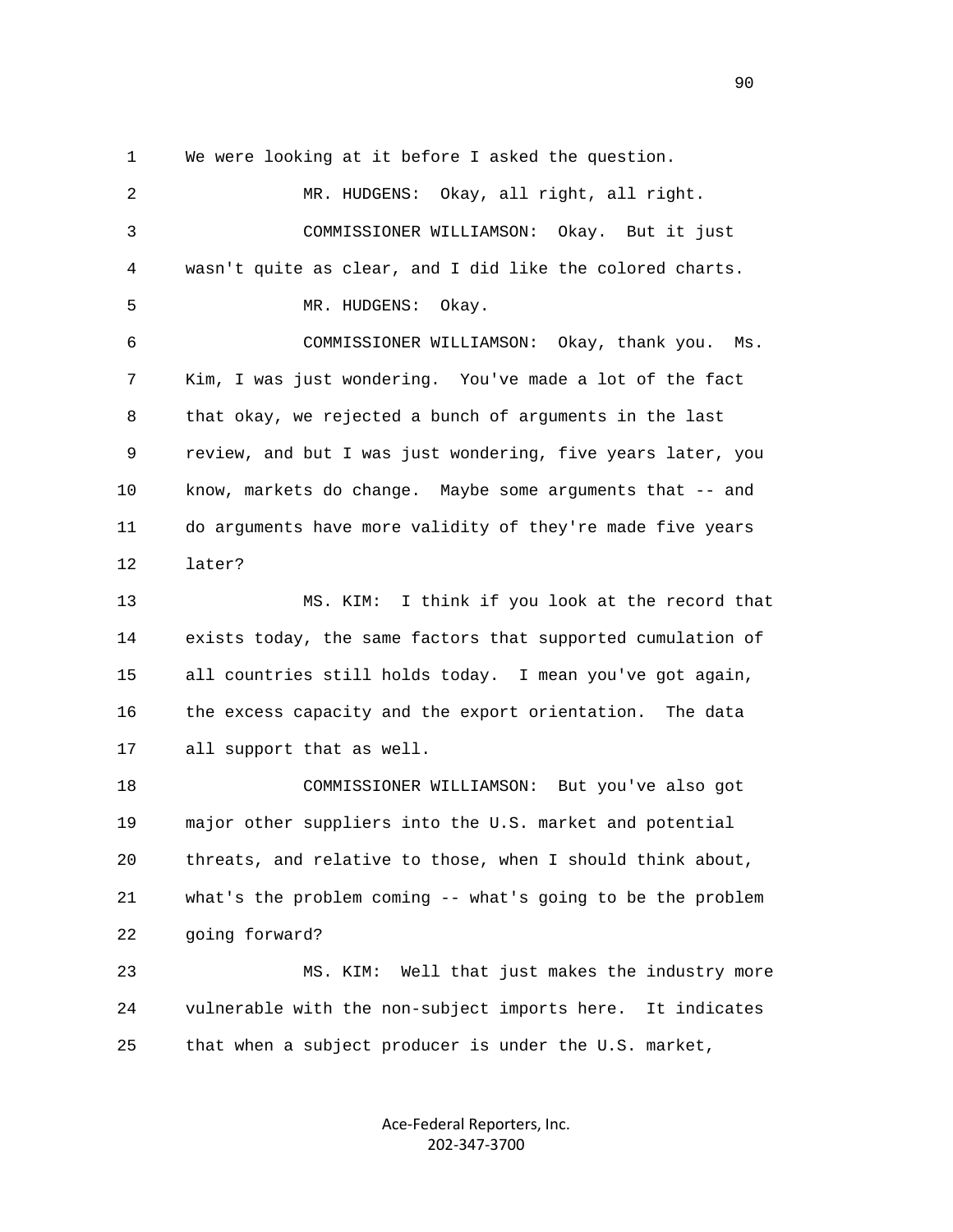1 they're going to have to price their prices low to reenter.  $2$  So  $-$ 

 3 COMMISSIONER WILLIAMSON: No, okay. I was just 4 wondering, because it just struck me that -- 5 MR. LASOFF: Commissioner Williamson? 6 COMMISSIONER WILLIAMSON: Yes. 7 MR. LASOFF: Actually this is a point that I was 8 actually considering making in rebuttal, but I think there's 9 this implication that was actually in the introductory 10 statement by respondents that, well this order is 18 years 11 old. Nothing has changed, and therefore, you know, it's 12 outlived its usefulness. 13 First of all, I take issue with the implication 14 that there is somehow a different legal standard in a 15 situation where an order, it might be in the third review 16 period rather than the first review period, and there is 17 nothing in the statute and the Commission has never 18 recognized an additional burden resulting from a later 19 review period.

 20 I think what we've tried to do is each case 21 stands on its own or falls on its own. You look at the 22 facts in the particular situation. Some of it is the same, 23 that the nature of the product, the price sensitivity of the 24 product is all the same. But you also look at differences, 25 and if there were no differences, then probably there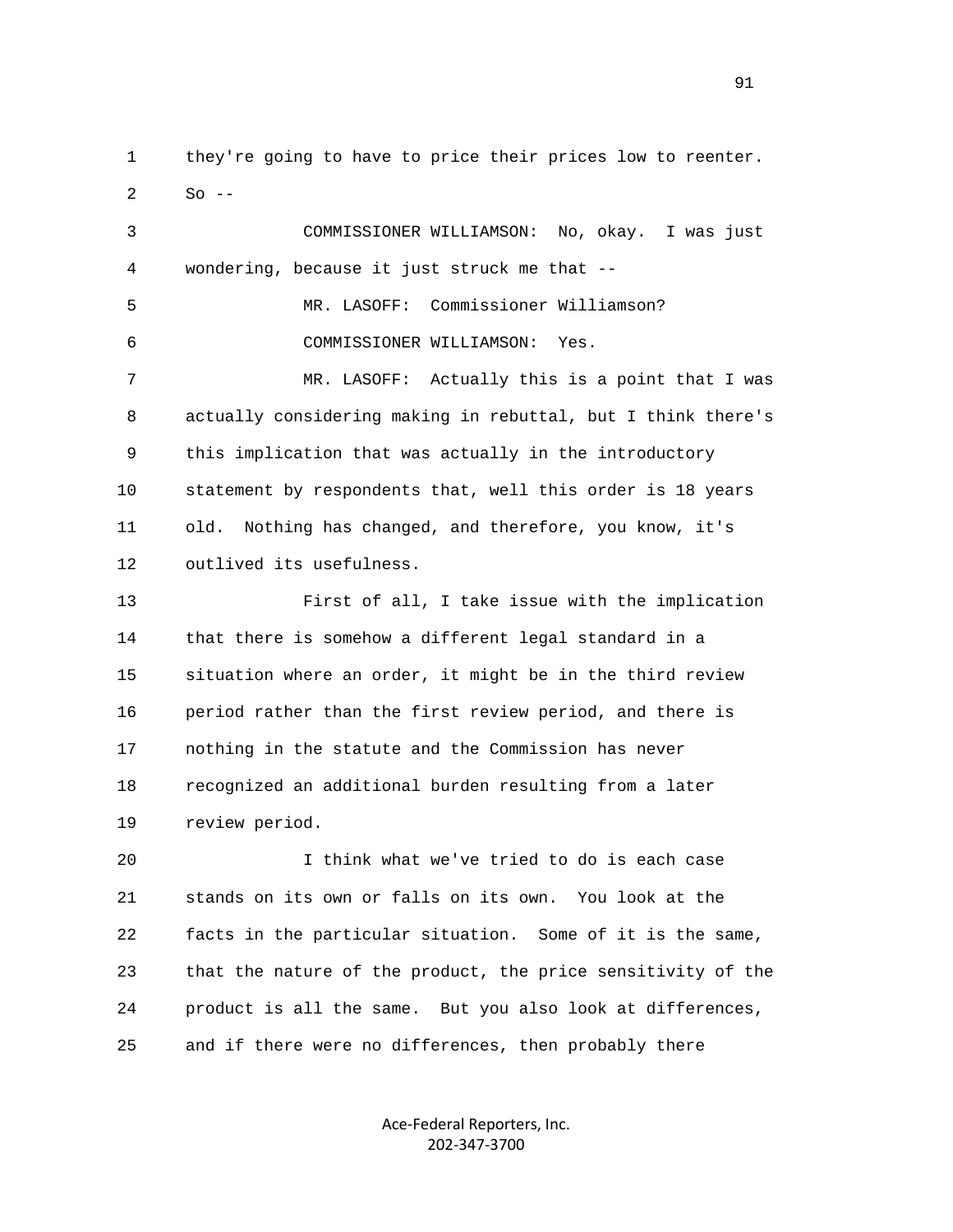1 wouldn't be a sunset process.

| 2  | There are differences. China is a new factor in              |
|----|--------------------------------------------------------------|
| 3  | the marketplace. That goes to the issue of vulnerability in  |
| 4  | So there are always different factors that have to<br>there. |
| 5  | be played to. We're not trying to suggest that you made      |
| 6  | this decision five years ago; you have to make the same      |
| 7  | decision, the same.                                          |
| 8  | On the contrary, we have to make the case, just              |
| 9  | as we did five years ago, in the context of the facts and    |
| 10 | the record that you have before us. But there is no --       |
| 11 | there is no legal burden, additional legal burden associated |
| 12 | with that, and I think that's where sometimes these          |
| 13 | discussions go, as you get to these later review periods.    |
| 14 | COMMISSIONER WILLIAMSON: Okay.<br>I wasn't around            |
| 15 | in '82 doing trade policy like you were, and I don't         |
| 16 | discount age. So that wasn't my issue. It's just a           |
| 17 | question in a dynamic world, how much change has there been  |
| 18 | in the last five years? But let's not ^^^^ we can talk       |
| 19 | about that later.                                            |
| 20 | I was also -- Mr. Blot, you made some statements             |
| 21 | about what you thought were going to be demand in the near   |
| 22 | term, and I had trouble really understanding them, you know, |
| 23 | what's going to happen in the next year or two. So I wonder  |
| 24 | if you would go over that again.                             |
| 25 | I'll try to do that. Yeah, well the<br>MR. BLOT:             |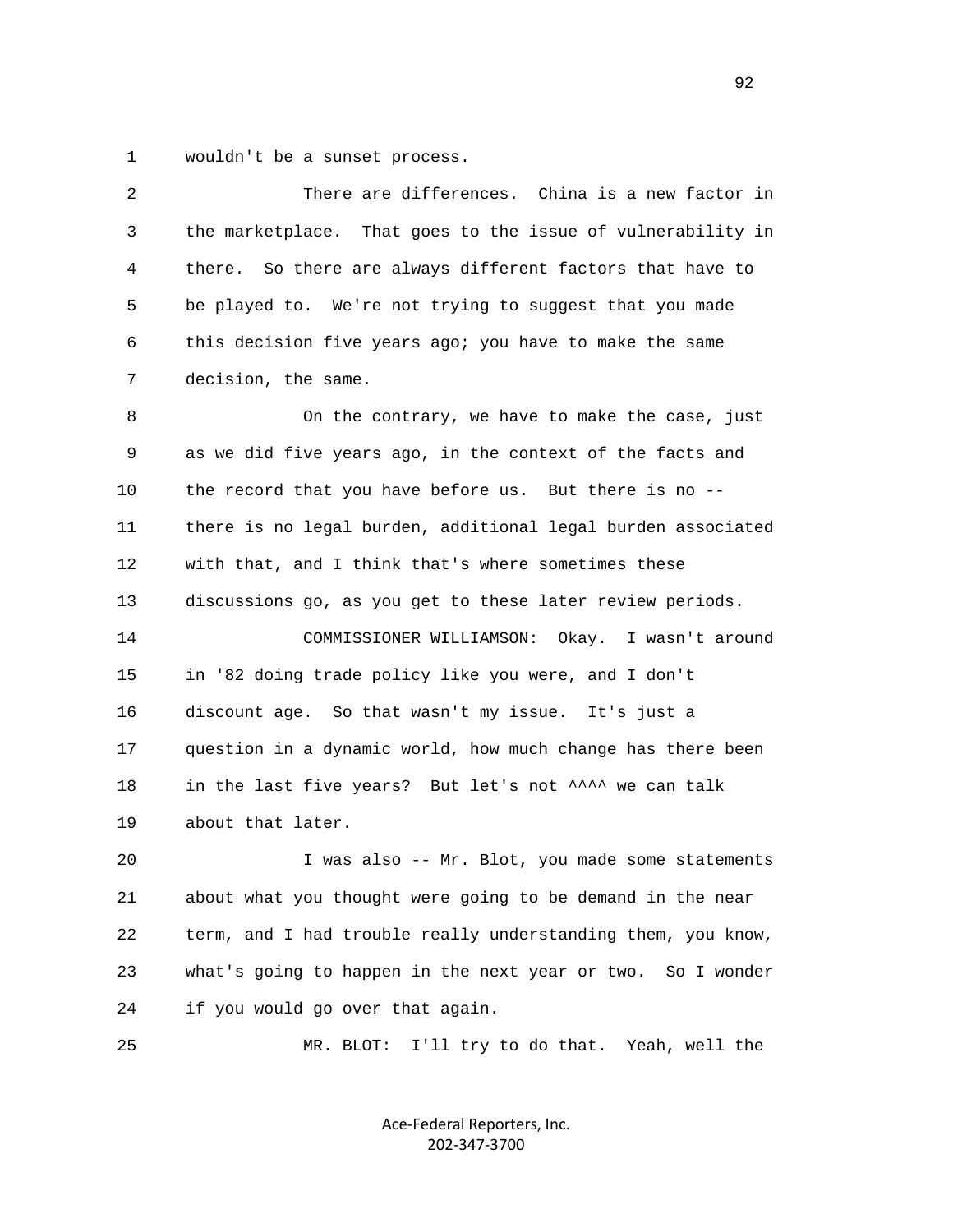1 demand this year I'm saying is going to be down compared to 2 last year, and the reason I'm saying it's going to be down 3 is because there's still destocking occurring, you know. 4 We've got markets that are down, you know, that are using  $5$  the  $-$ 

 6 COMMISSIONER WILLIAMSON: Yeah. Very much aware 7 of that.

 8 MR. BLOT: Okay, but the destocking issue is a 9 big thing in this particular market. You'll see it go up in 10 a strong market, because people are trying to get ahead of 11 themselves and stock that, and when things start go south, 12 then they're sitting there with the inventory and their 13 customers or their customers' customers are, you know, 14 buying less.

 15 So that destocking is a key thing that's 16 happening this year, to drive the market down, all right. 17 The reason, the other reason is that the purchasers right 18 now are seeing raw material costs at very, very low levels. 19 So what they won't to do is even buy anything more than the 20 current requirement that they absolutely need. They don't 21 want to start to restock, even if they think the market's 22 picking up, because they're figuring then well, you know, 23 the prices could be getting lower again on the raw material 24 costs.

25 COMMISSIONER WILLIAMSON: Oh, they're down, so

Ace‐Federal Reporters, Inc. 202‐347‐3700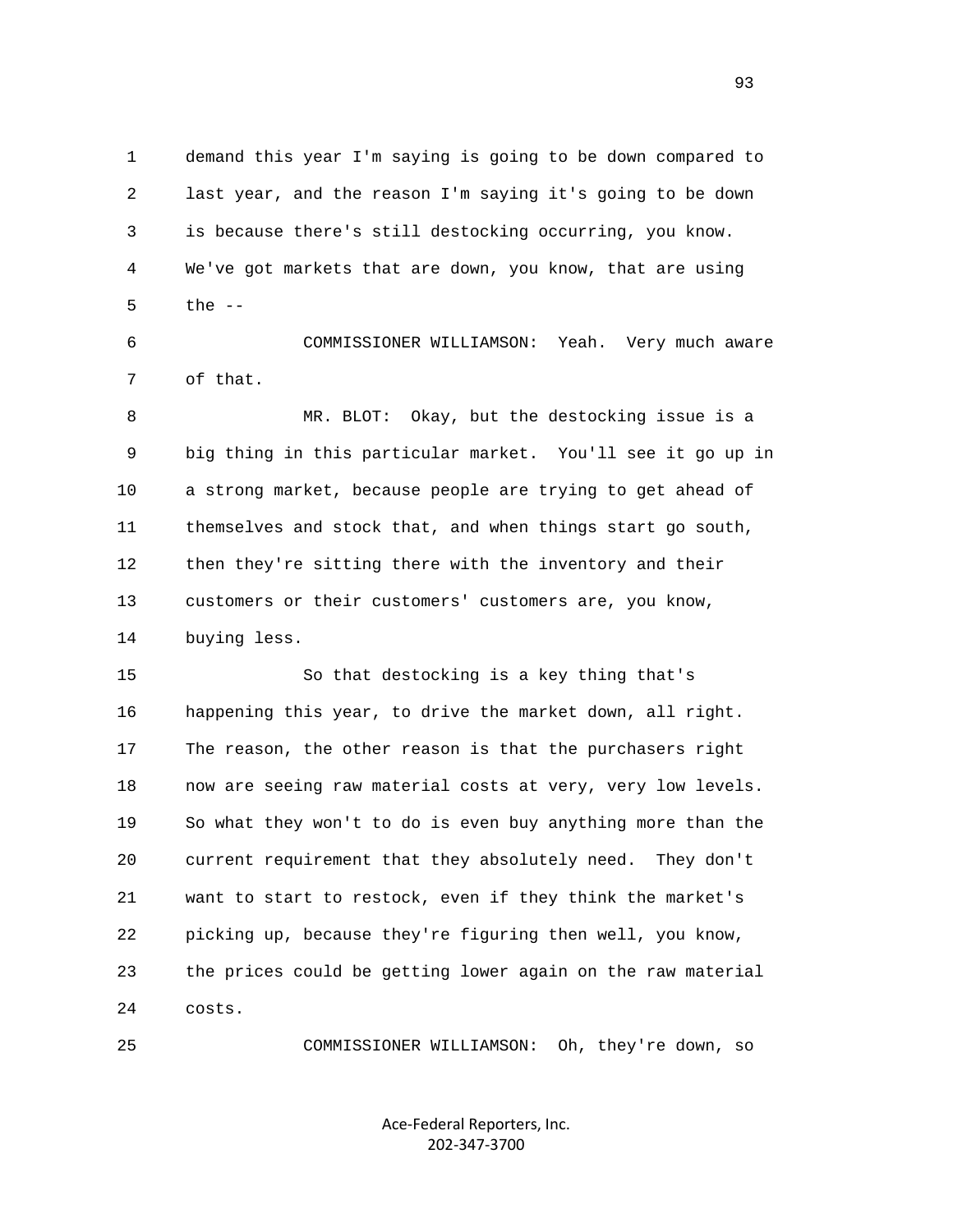1 they expect maybe they're going to keep them down?

 2 MR. BLOT: Well, they don't know. That's the 3 concern on that, you know what I mean? The last thing they 4 want to do is bring something in at higher prices, and then 5 have the market be in the lower area and they have to give 6 away some of that particular, you know, margin because they 7 ended up with material at a higher price. 8 So they're cautious about, you know, about 9 ordering material that way. But then we get to the next two 10 years, when I analyzed the market and I don't have 11 sophisticated pressure curves. I'm in the market every day. 12 If it's not on the phone, I'm in person, you know what I 13 mean? I know the suppliers, you know. I know some of the 14 offshore producers, I know all the domestic suppliers, I 15 know all their customers, major ones anyway.

 16 So I keep in contact with them along with the 17 end users. Then what I look at is what's happening with 18 those end use markets. I don't try to forecast where the 19 automotive market's going. I take that forecast and looked 20 at that, and I know how much -- I believe I know how much 21 steel may be going into the automotive market, right, or 22 going into the energy market.

 23 I try to monitor that. I then try to see are 24 there changes. Are there products that are shifting from 25 carbon steel or aluminum into stainless or vice-versa, make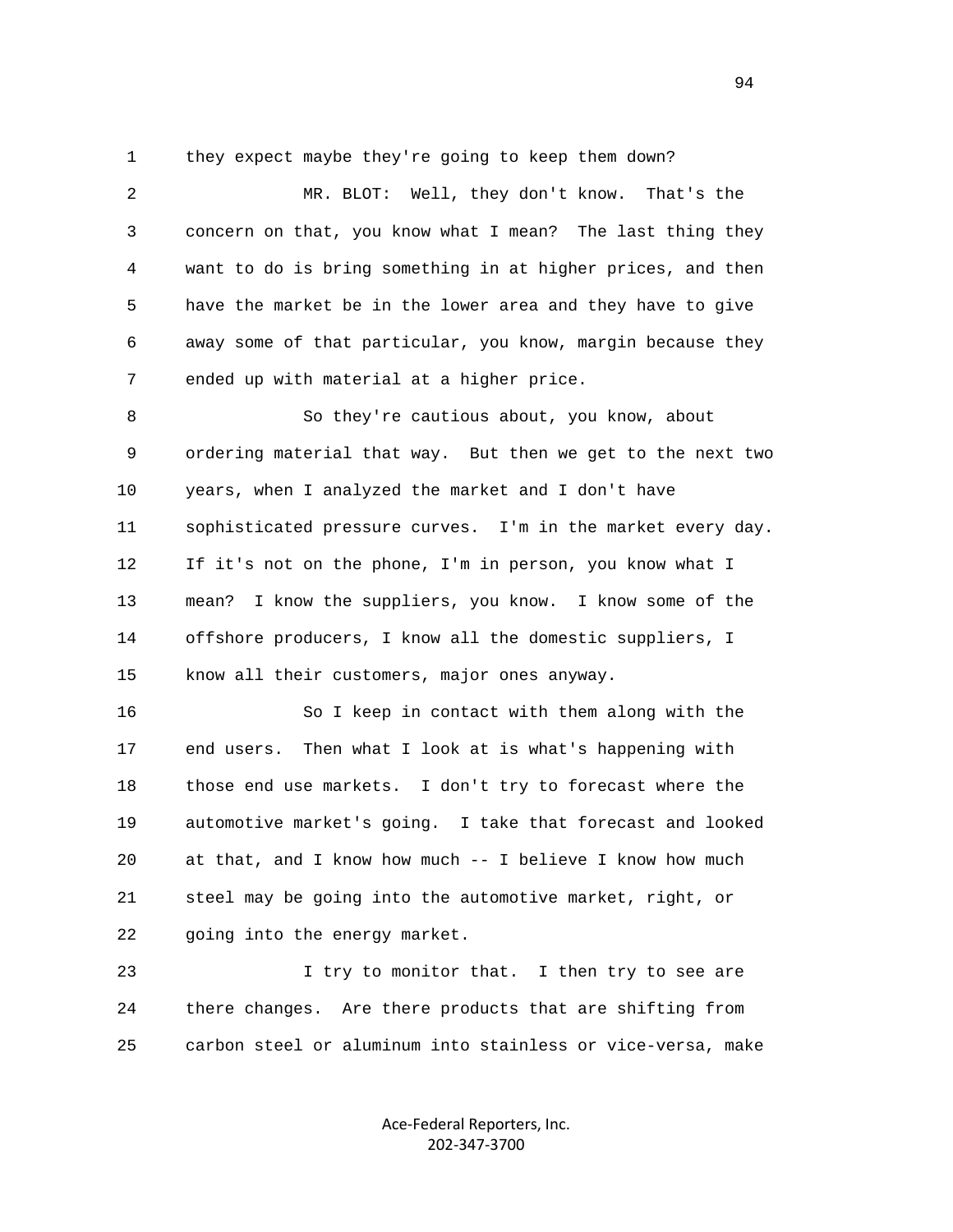1 some rough calculations that way, and then come up with a 2 basic estimate of where I believe the market will be going. 3 I have to take into consideration the destocking or 4 restocking. All these things go into play.

 5 I don't think, you know, I guess I also 6 forecast, you know. The next day I'm going to have another 7 forecast. But I've been pretty consistent, and if you're 8 looking at track record, in my forecasting when I've given a 9 forecast to the Commission on various products, you'll see 10 that my trend has been pretty good and my numbers have been 11 really, fairly accurate as far as where things are going.

 12 So the track record is that way. We'll find out 13 two or three years down the road whether the market's going 14 to grow more than GDP. But I believe it will. So I want 15 the domestic producers to have the opportunity to get that.

 16 COMMISSIONER WILLIAMSON: Okay, thank you. Just 17 briefly, you noted that this market is -- that this industry 18 tends to I guess sell with short-term contracts. Is there 19 any particular reason for that?

 20 MR. BLOT: If your question is why is it more on 21 a spot market basis than an LTA that you hear about in many 22 other areas --

 23 COMMISSIONER WILLIAMSON: Yes, that's the 24 question.

25 MR. BLOT: It's just the nature of these

Ace‐Federal Reporters, Inc. 202‐347‐3700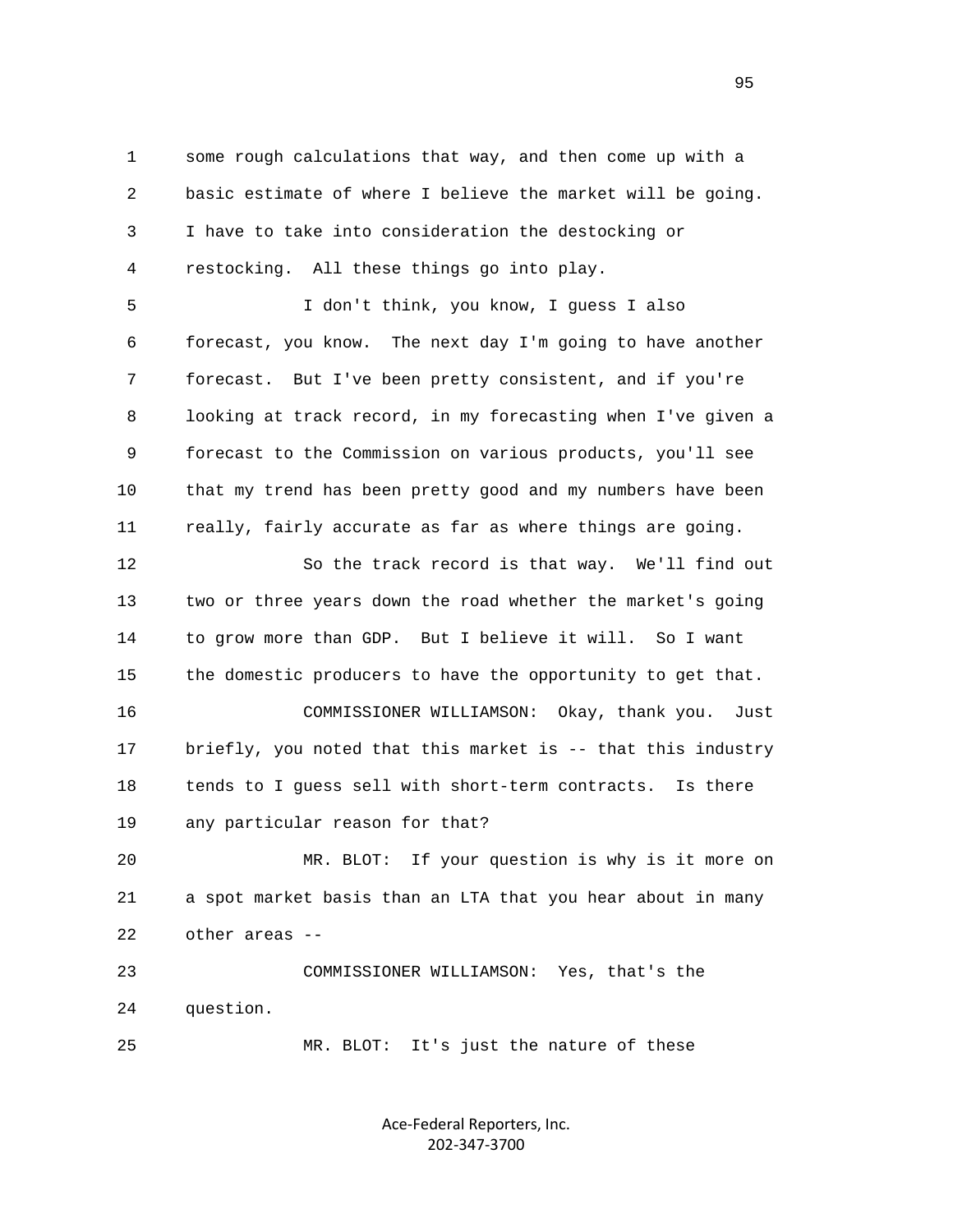1 particular, you know, the products as such and where they're 2 going and with their customer base. Again rod, being an 3 intermediate product, is being sold to probably three major 4 markets, people who are drawing it into wire. So now what 5 are those wire customers telling those, you know, telling 6 the buyer companies? In other words, what is the energy 7 company telling the wire producers?

 8 The same thing with people making bar. You 9 know, bar is not the finished product. Bar is going into, 10 you know, an application. The same thing with a fastener, 11 you know, where are the fasteners going and the fastener 12 manufacturers have to look at well, you know, what are their 13 demands and who are their competitors because they have both 14 offshore and domestic competitors.

 15 So what happens is there's not a real good 16 communication going on to be able to say, put together a 17 long term agreement as such. So it ends up being where it 18 is, what I call a spot market basis or, you know, next day, 19 and again very easy to get into that particular market 20 because of the fact that it's a very fungible product. 21 COMMISSIONER WILLIAMSON: It's sort of a safer 22 way to go? 23 MR. BLOT: I'm sorry?

 24 COMMISSIONER WILLIAMSON: It's sort of a safer 25 way to go when you --

> Ace‐Federal Reporters, Inc. 202‐347‐3700

<u>96</u>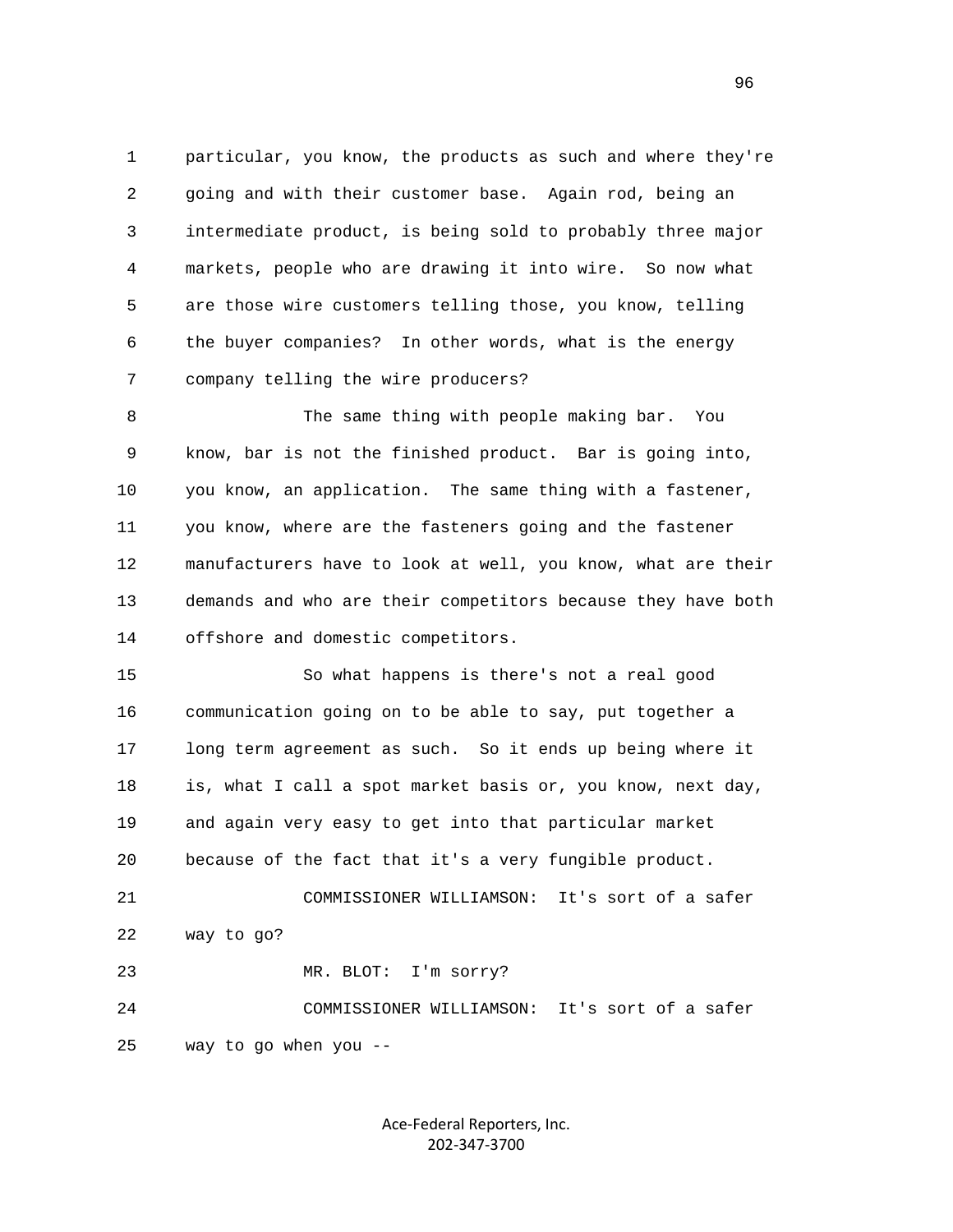1 MR. BLOT: That's the way we look at it, yeah. 2 From the standpoint of the purchaser, right, because if you 3 have a long-term agreement, both parties have got a 4 commitment that way. The worse thing that can happen, we've 5 seen that in other markets. Look at the aircraft company 6 and they're trying to, you know, build all the new aircraft 7 and what happened with titanium, you know. 8 We hear about that. They've made these 9 long-term agreements and then there were delays in 10 production, and now what do you do with those? There was 11 either take or pays, I mean they're back and forth and, you 12 know, it doesn't always work out well. LT has looked good, 13 it may have looked good for some of the financial industry, 14 but it doesn't always work out that way. So this particular 15 market prefers to work it on the spot basis, in my opinion. 16 COMMISSIONER WILLIAMSON: Okay. Thank you very 17 much for that explanation. 18 CHAIRMAN BROADBENT: Commissioner Johanson. 19 COMMISSIONER JOHANSON: Thank you Chairman 20 Broadbent. I'd like to talk about Olarra for a second, the 21 Spanish company, because you all noted that Cogne has an 22 existing sales network in the United States, or at least you 23 contend they could get one going pretty quickly. 24 But with regard to Olarra, to the extent that 25 subject imports are virtually non-existent in the U.S.

> Ace‐Federal Reporters, Inc. 202‐347‐3700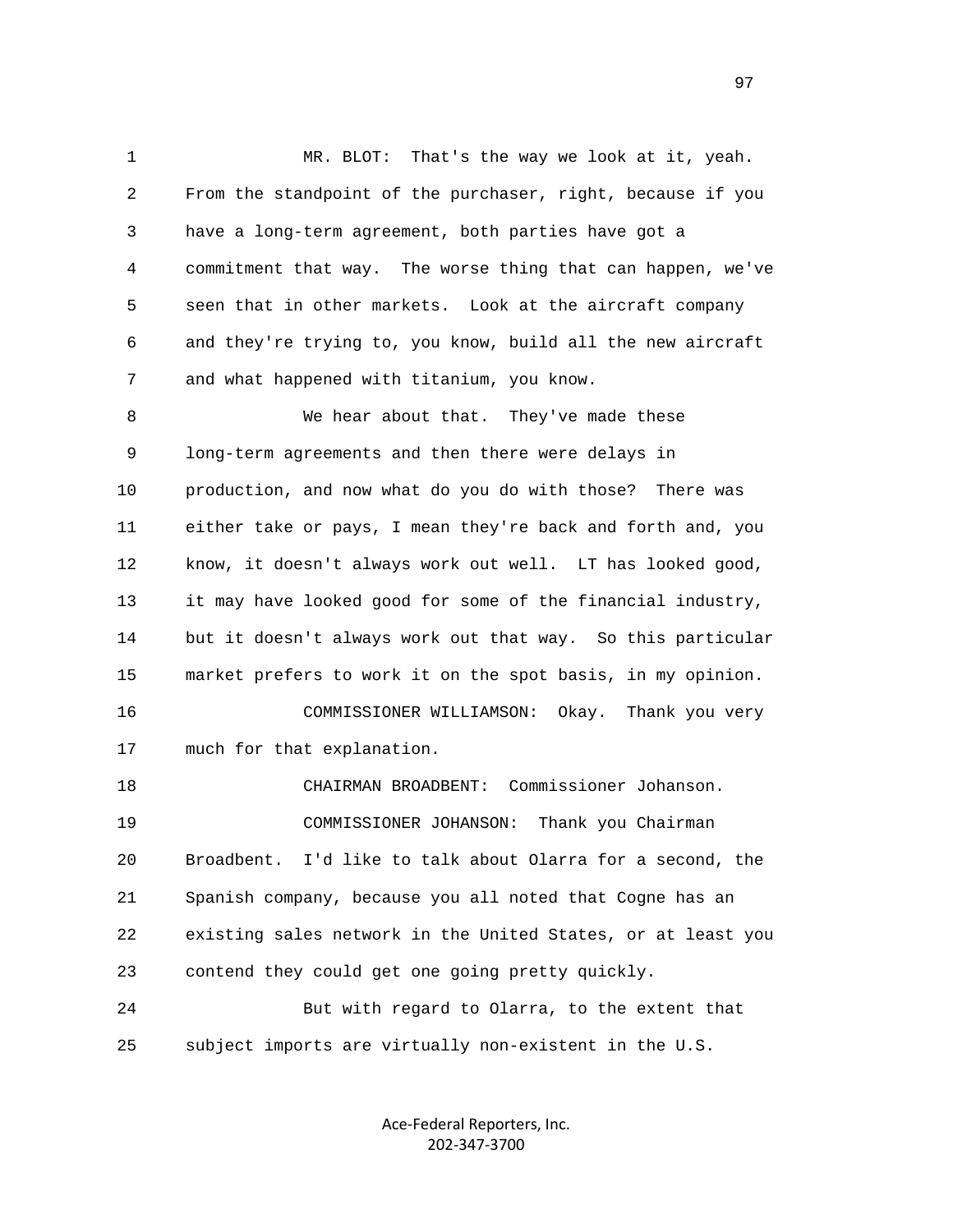1 market with the orders currently in place, how important is 2 it for them or any other potential supplier to have an 3 existing customer base and distribution network here in the 4 United States, to compete and to build market share in this 5 market?

 6 MR. BLOT: Well, Commissioner, in the case of 7 Olarra they have an affiliate relationship with a company 8 called Rodacciai in Italy. And Rodacciai set up several 9 years ago a distribution network here in the U.S. which they 10 call Roda Specialty Steel. And so they're already networked 11 with that. They're selling a lot of stainless steel bar 12 here in the United States.

 13 COMMISSIONER JOHANSON: Rodacciai, or Olarra? 14 MR. BLOT: No. It's from Roda--it's not OR bar, to 15 the best of my knowledge. It is just strictly Rodacciai 16 bar. But because of that affiliation that they have, you 17 know, and the part ownership that they have through that-- 18 and I forget what the percentage is--it would seem to me 19 that it's a very likely way for them to go.

 20 In other words, they're not like us. It's a 21 whole new entry for them. They've got to find a network to 22 be able to do this. There is an existing network with a 23 partner they already have between Italy and Spain to use 24 that partnership here in the U.S. to be able to go forward 25 into the marketplace.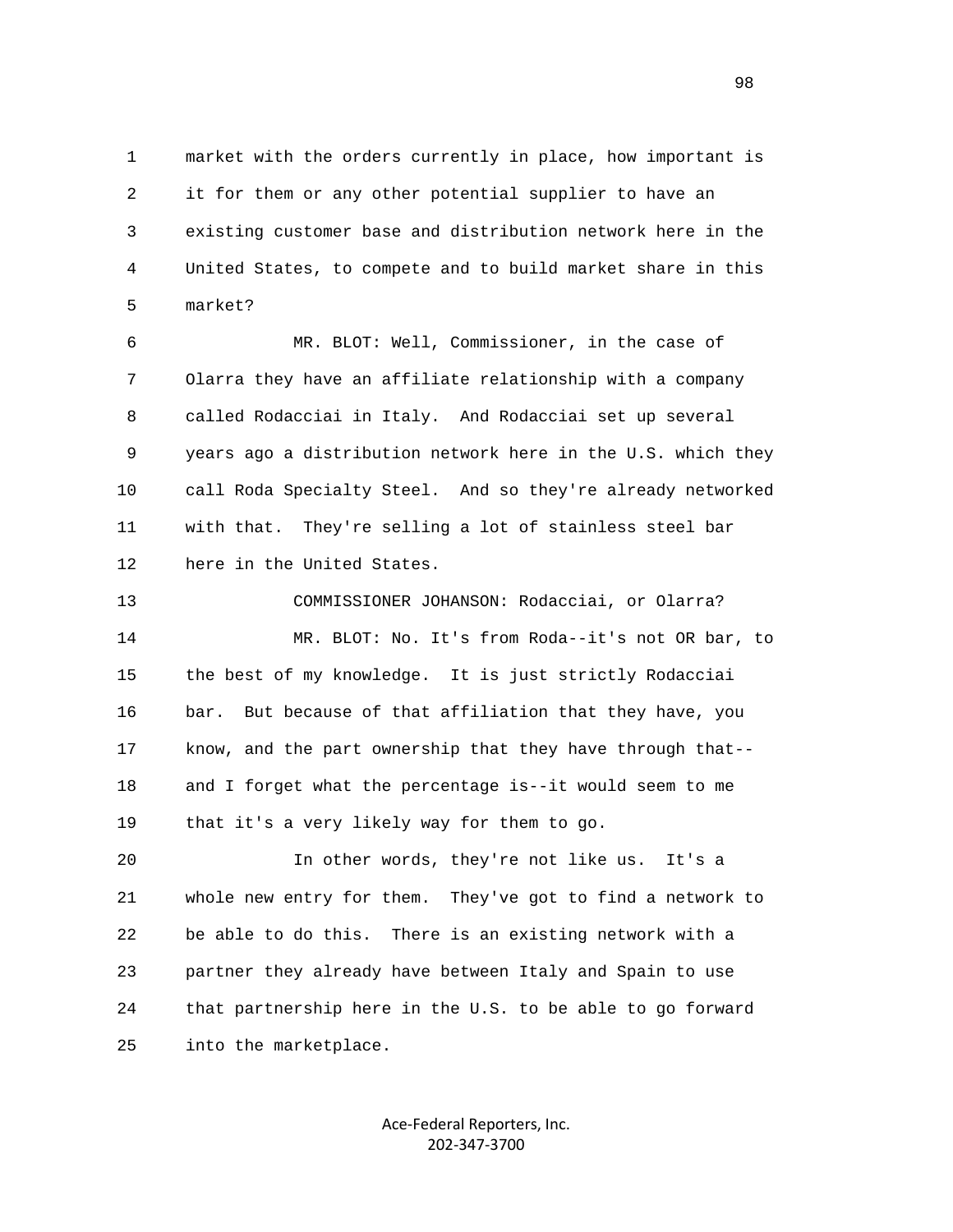1 They would still have to go, in all fairness, 2 through a prequalification process because of their -- so I 3 would put them in that area; where some of these other 4 producers who have already been prequalified, you know, 5 before, they could immediately come in. 6 In the case of Olarra, they would have to go with 7 a trial order. You know, that would be placed. That would 8 be shipped maybe in about four to six weeks. That would be 9 evaluated, and then production orders would start. It's not 10 a long process to get the approval. 11 And because Roda Specialty Steel has the 12 connections and they know the people in the U.S. market, 13 they've got the door open for them, you know. So that's the 14 way I believe they'll go to market, and that's what they 15 will do. 16 COMMISSIONER JOHANSON: I don't recall--maybe I'm 17 wrong in this--but reading about this affiliation between 18 Rodacciai and Olarra in your prehearing brief. Is it 19 mentioned there? 20 MS. KIM: No, that--we did not include that in our 21 brief. 22 COMMISSIONER JOHANSON: Okay. Could you all maybe 23 give some type of documentation to the extent that it's 24 publicly available? 25 MS. KIM: Yes, we will do so.

> Ace‐Federal Reporters, Inc. 202‐347‐3700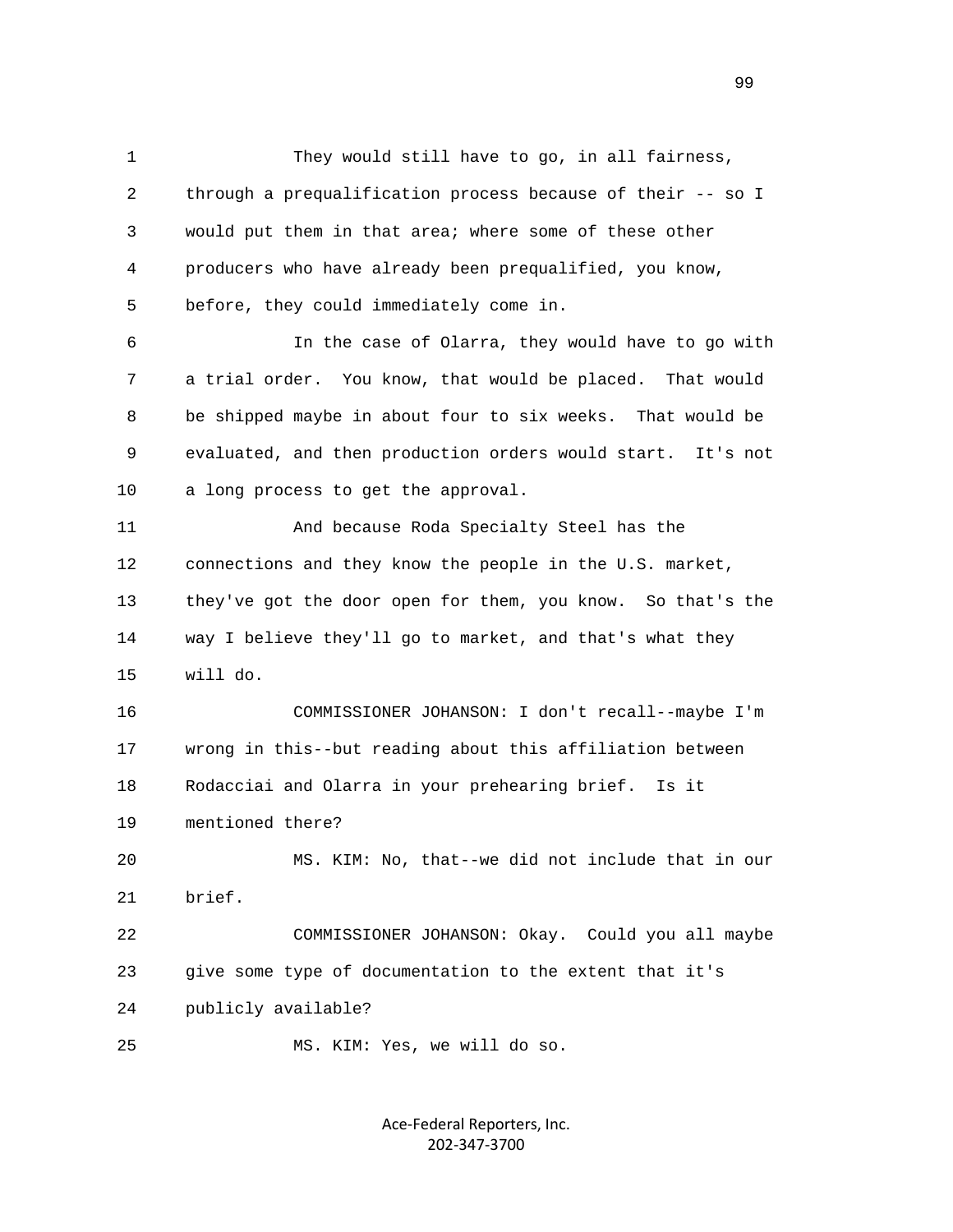1 COMMISSIONER JOHANSON: That would be helpful. 2 Because I'm curious as to the extent of their affiliation, 3 if it's just all on paper or if they actually have much 4 experience in working together on this type of matter. 5 And Rodacciai, pardon my ignorance on this, but 6 are they shipping steel wire rod to the U.S. market? I 7 guess they wouldn't be-- 8 MR. BLOT: No. They're on the order. They're not 9 shipping rod into the U.S. market. And, you know, they are 10 shipping, but they're using--they are producing rod 11 internally and making bar, which they sell in Italy and 12 other parts of Europe. But also they're selling a lot of 13 that bar into the United States using this Roda Specialty-- 14 Roda Specialty Steel affiliate network here in the U.S. 15 So they are selling bar made from rod in the U.S. 16 COMMISSIONER JOHANSON: Um-hmm. Okay-- 17 MR. BLOT: They're not selling rod itself, to the 18 best of my knowledge. And the repot shows that. You know, 19 there have not been any imports from these subject countries 20 during the Period of Review. 21 COMMISSIONER JOHANSON: Um-hmm, um-hmm, okay.

 22 Okay, yeah, if you could expand on this some in your 23 post-hearing brief. Because of course it seems to me, and 24 you all probably agree with this, the big issue in this 25 investigation, or in the Sunset is the issue of cumulation.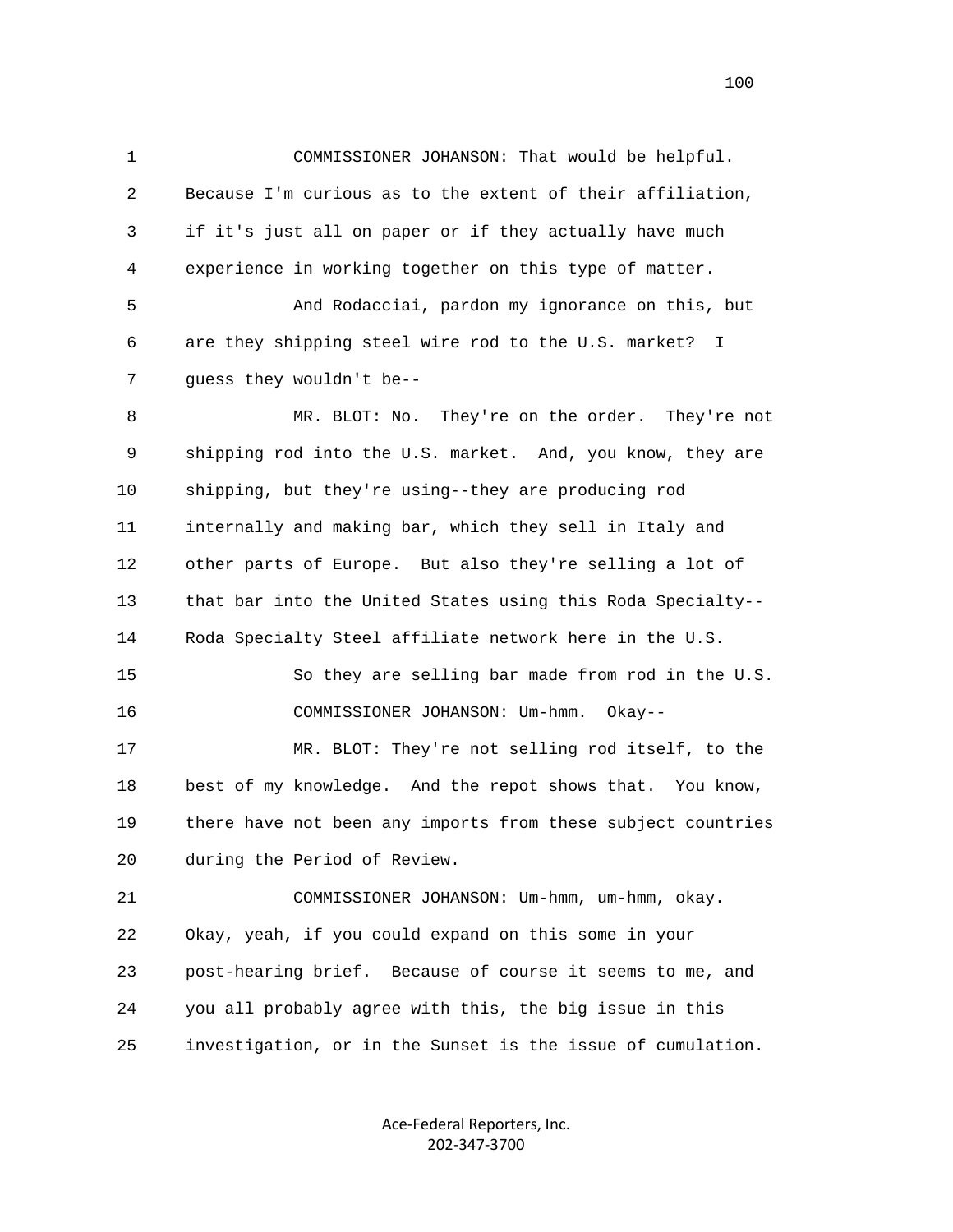1 And you have two, well, three countries advocating to be 2 decumulated--Spain, Italy, and Korea.

 3 So, anyway, if you could do that, that would be 4 appreciated.

 5 MS. KIM: Okay, Commissioner Johanson, I think you 6 could also ask Olarra's counsel, who is present today. They 7 did submit a scope ruling request at the Department of 8 Commerce when they started shipping their stainless steel 9 wire rod from Olarra to Rodacciai. There is a scope ruling 10 request that indicates what the relationship is. But I'm 11 sure Olarra's counsel would be able to answer that questions 12 today, too.

 13 COMMISSIONER JOHANSON: Okay. Thanks a lot. And 14 you all had pointed out that even with the Orders in effect, 15 subject imports have continued to under-sell the prices of 16 U.S. produced steel wire rod.

 17 Why is this the case? Is that just because 18 there's so little coming in? Or what is the factor here? 19 Mr. Hudgens?

 20 MR. HUDGENS: I think our argument is that the 21 nonsubject--

 22 COMMISSIONER JOHANSON: I'm sorry. The 23 nonsubject? 24 MR. HUDGENS: Yes. So I don't think we've made 25 the--did not make any argument--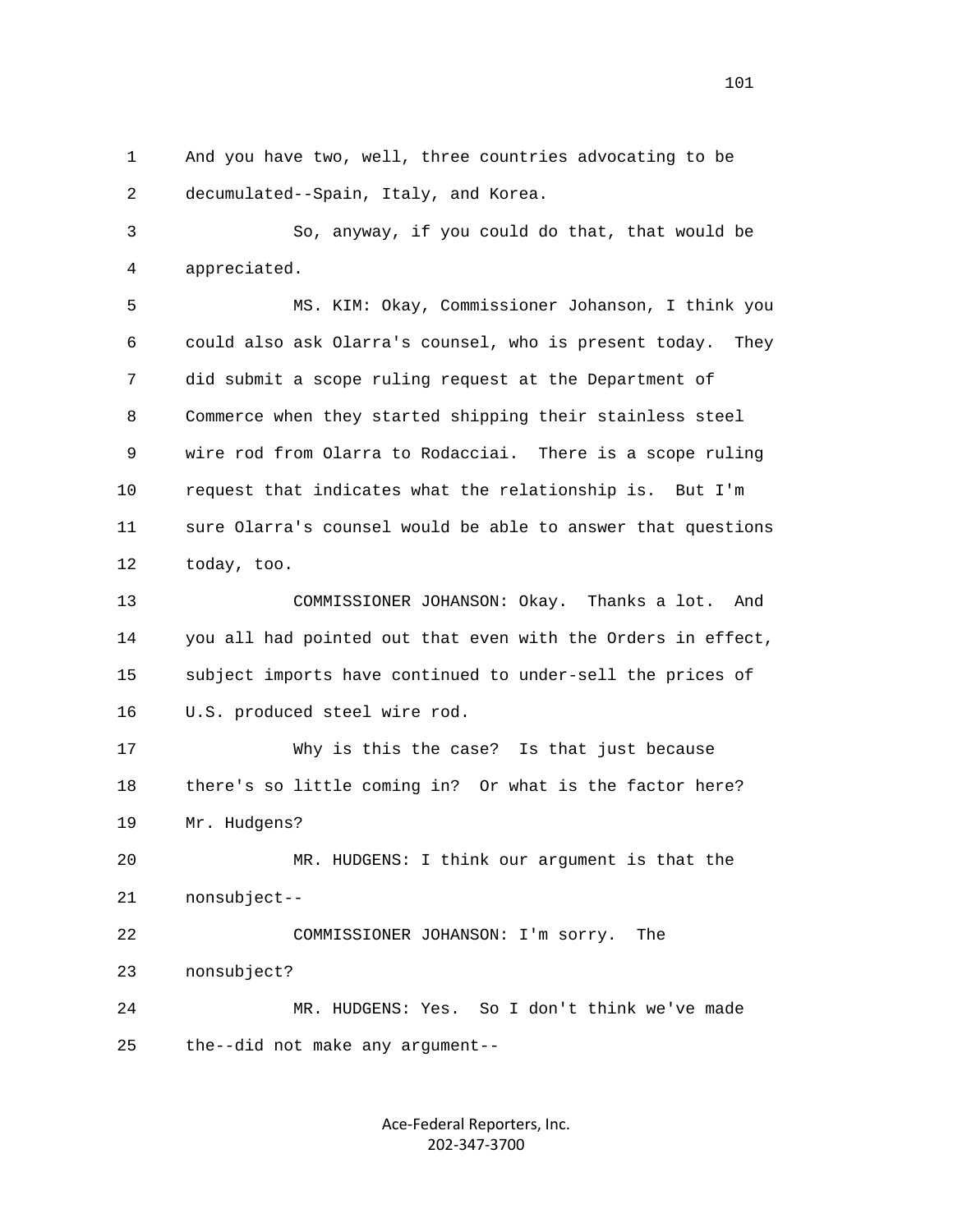1 COMMISSIONER JOHANSON: Okay. My apologies. 2 Okay. I'll check on that. 3 Alright, and I have a question regarding NAS, 4 which I believe Mr. Romans? Is that correct? 5 MR. ROMANS: Yes, sir. 6 COMMISSIONER JOHANSON: Purchasers in the 7 reviews referred to NAS as a price leader in the U.S. 8 market. Do you agree with that? And how should this factor 9 into our price analysis in these reviews? 10 MR. ROMANS: How NAS looks at the pricing in the 11 market is we think the leader in the pricing is the imports. 12 You know, the nonsubject imports are a big issue for us 13 right now. We think if the duties are revoked that the 14 subject importers would be the same way. 15 But, you know, 2015, if you look, you'll see the 16 numbers, and we lost sales. We lost revenue in 2015 because 17 we were not able to go to some of the prices that were 18 coming into the U.S. 19 So, you know, as far as the pricing goes, we do 20 do a lot of studies, a lot of work with what we see as the 21 import number coming into the U.S. They are the dominant 22 player in our market as the imports. So we have to be there 23 to sell. We've got a--we do have a rather large facility. 24 We need to run a lot of product through it. But we think 25 the pricing is set by the imports.

> Ace‐Federal Reporters, Inc. 202‐347‐3700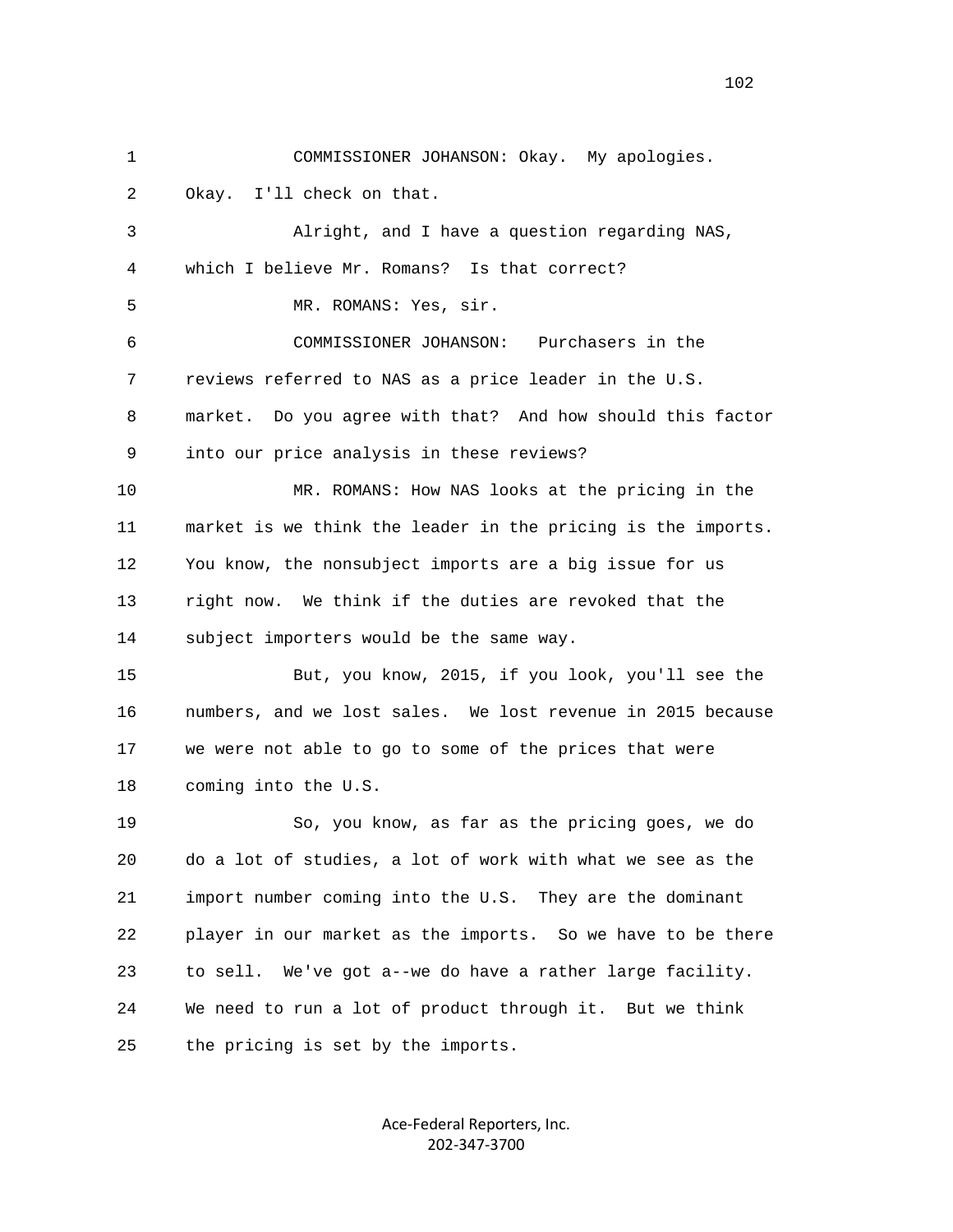1 COMMISSIONER JOHANSON: With the large volume 2 coming in from nonsubject countries, I'm curious as to how 3 much revoking the Order on let's say Italy and Spain would 4 actually impact the U.S. market. 5 MR. ROMANS: Well I think-- 6 COMMISSIONER JOHANSON: There are some other major 7 players out there, very big players out there in the U.S. 8 market. 9 MR. ROMANS: Yes, sir. I'm sorry. There is some 10 very big players out there. But I think there's a lot of 11 excess capacity with the subject importers. I think the 12 U.S. market is very attractive. I don't see no reason why 13 they would not want to get back into it. It's an easy 14 market to have access to. It's an easy market to send 15 product into. 16 So my opinion would be that they would come in 17 and try to lower the pricing to buy their way back into this 18 market. 19 MR. HUDGENS; I might add that in the case of 20 stainless steel bar those nonsubject producers are still 21 prevalent in the bar market, and Cogne Steel is a major 22 exporter to the U.S. currently. 23 COMMISSIONER JOHANSON: And that isn't the product 24 which was under Order which was lifted. Is that correct? 25 MR. HUDGENS: That was under Order, yes.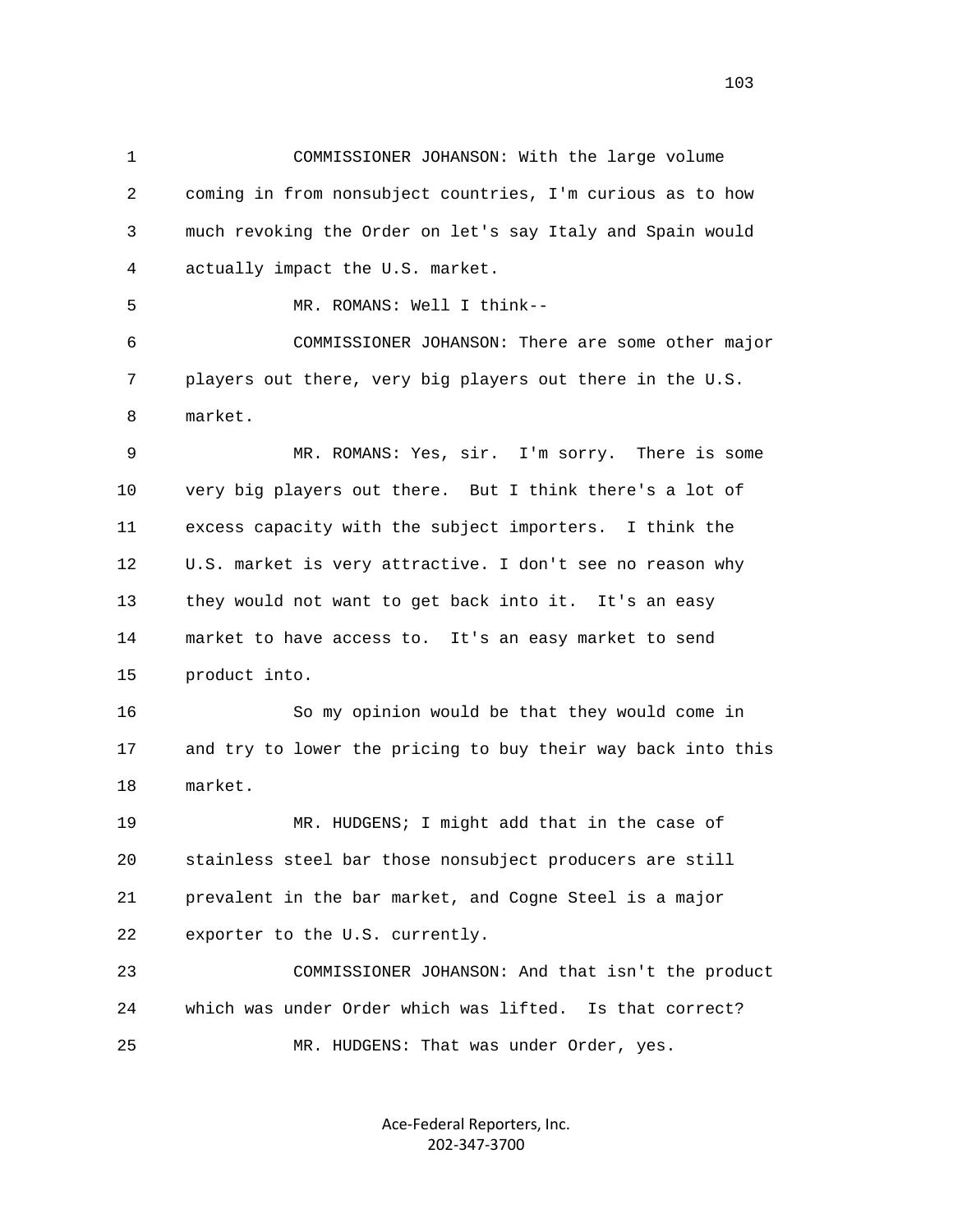1 COMMISSIONER JOHANSON: Okay. Alright, thanks to 2 both of you.

 3 And, Mr. Wellock, I've got a question for you. 4 You mentioned the capital-intensive nature of the stainless 5 steel wire rod industry. Is it--and you also note this in 6 your prehearing brief regarding the Japanese industry and 7 how in Japan they have to run their mills at the highest 8 capacity. Could you explain a little bit further as to why 9 this--as to whether this is any more capital intensive than 10 most steel products we see?

 11 MR. WELLOCK: The comment about the capital 12 intensive industry for all the integrated mills was for the 13 whole mill. Inclusive of that would be, or part of that is 14 the intermediary product being stainless steel wire rod.

 15 As relates to the asset utilization part of it, 16 is we have these large assets and the goal would be to 17 generate as much revenue as possible. I think that's a fair 18 assessment, that everybody, all the steel producers in the 19 room here, would agree with.

 20 The opportunity to sell wire rod is one of those 21 opportunities to generate revenue. One question, one 22 comment dealt with the profitability of bar versus stainless 23 steel wire rod. And one of the comments there would be that 24 there's a concept called "profit velocity" relating to 25 stainless steel wire rod that you can produce wire rod very

> Ace‐Federal Reporters, Inc. 202‐347‐3700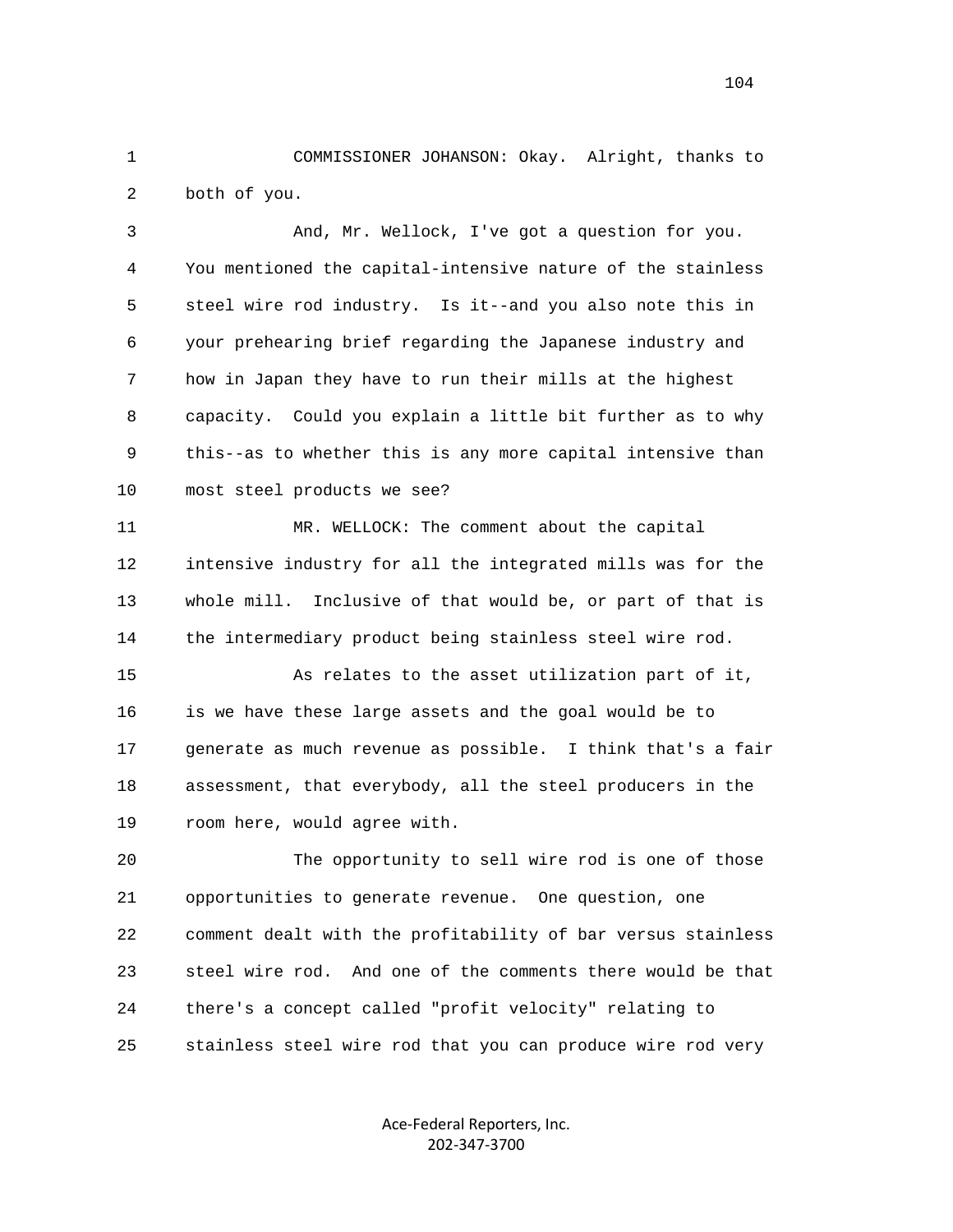1 quickly. You can get it out the door. So the returns that 2 you get for producing wire rod allows the asset utilization 3 to increase. So it's important for all of us to want to 4 utilize those assets.

 5 COMMISSIONER JOHANSON: Why can you have a higher 6 turnover in steel wire rod? I don't know much about the 7 industry.

 8 MR. WELLOCK: It's because it's actually the, the, 9 we'll call it, a, a--the first step, or the second step in 10 the manufacturing process prior to producing downstream 11 product such as wire, or bar products. So you actually 12 produce wire rod prior to producing wire or bar. So you 13 produce it first, and if you stop the manufacturing process 14 there you can produce more.

 15 COMMISSIONER JOHANSON: Okay. Thanks for your 16 response. And I have just one more question for you. What 17 role do domestic preferences play for purchasers in the U.S. 18 market? So in your experience, how big a role is Buy 19 America, or Buy American in the stainless steel wire rod 20 market?

 21 MR. LASOFF: Commissioner Johanson, the specialty 22 steel industry has--there's a domestic sourcing requirement 23 for the Department of Defense. That's the only specific 24 preference that exists right now. It requires that any 25 purchasers of certain weapon systems, vehicles, military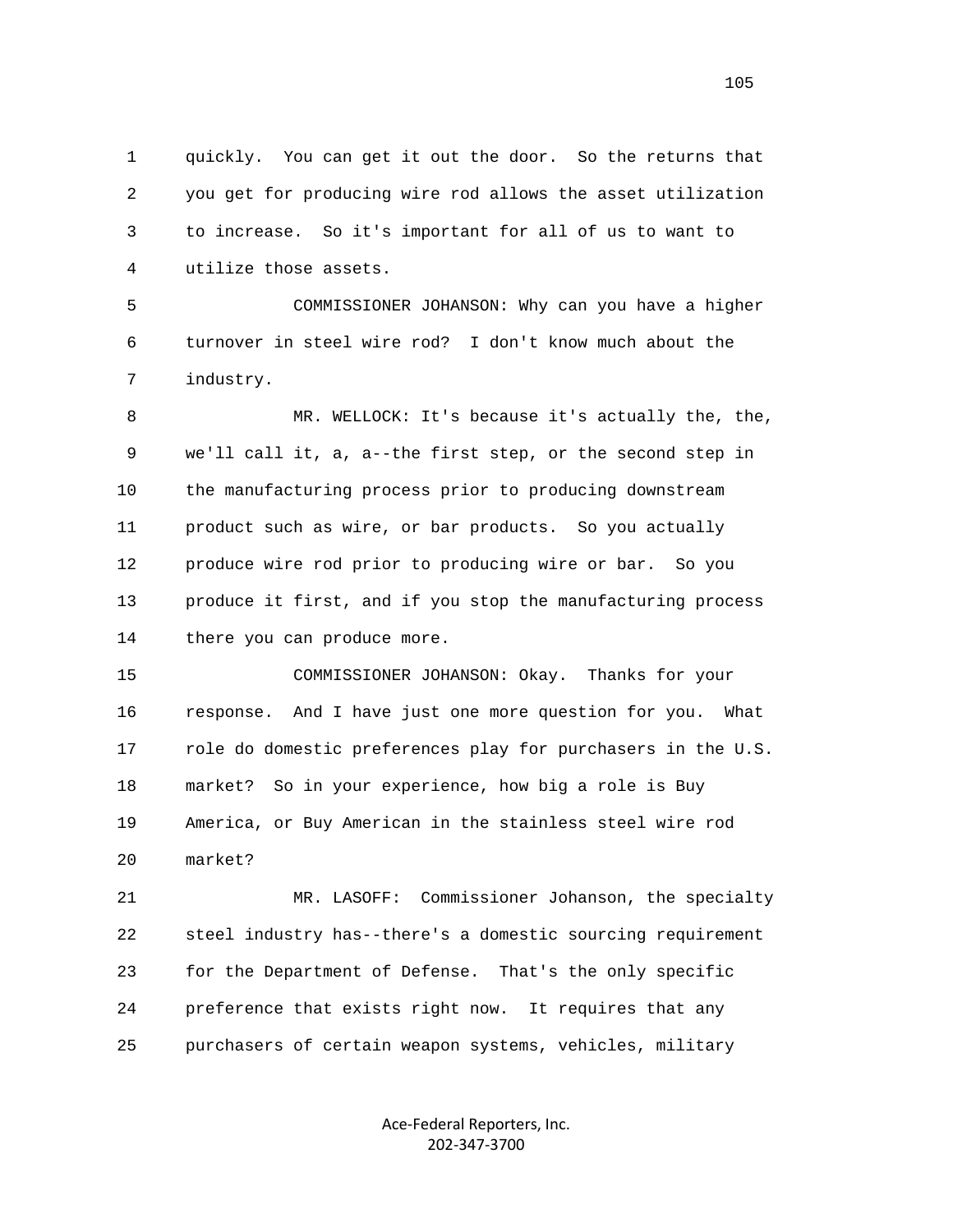1 aircraft, be melted and produced in the United States.

| $\overline{2}$ | And that has been in place since 1993. With                    |
|----------------|----------------------------------------------------------------|
| 3              | respect to this particular product, however, there are very,   |
| 4              | very minimal, minimal defense utilizations. There may be an    |
| 5              | occasion where a customer may say this manufacturing           |
| 6              | fastener that may go into a particular aerospace program,      |
| 7              | and at that particular point the requirement might play, but   |
| 8              | with respect to stainless wire rod, as compared to some of     |
| 9              | the other products that Mr. Wellock's company makes like       |
| 10             | Titanium and Super Alloys, this preference really is           |
| 11             | negligible at best.                                            |
| 12             | And I don't know if you have had experience with               |
| 13             | customers who have come to you and said, you know, we want     |
| 14             | you to be dequalified or--                                     |
| 15             | MR. ROMANS: We have very little. In the wire rod               |
| 16             | industry there's very little of that.                          |
| 17             | MR. WELLOCK: The other comment there would be,                 |
| 18             | because we talked about the spot purchasing nature of this     |
| 19             | material, and price is really the differentiation factor       |
| 20             | If all of our prices were equal, my opinion is that<br>here.   |
| 21             | the domestic users and consumers of wire rod would rather      |
| 22             | purchase from domestic suppliers of wire rod because their     |
| 23             | inventory turns would be better.<br>They wouldn't have to have |
| 24             | all the inventory in place. Our responsiveness is right        |
| 25             | there because we're located--we're co-located with them.       |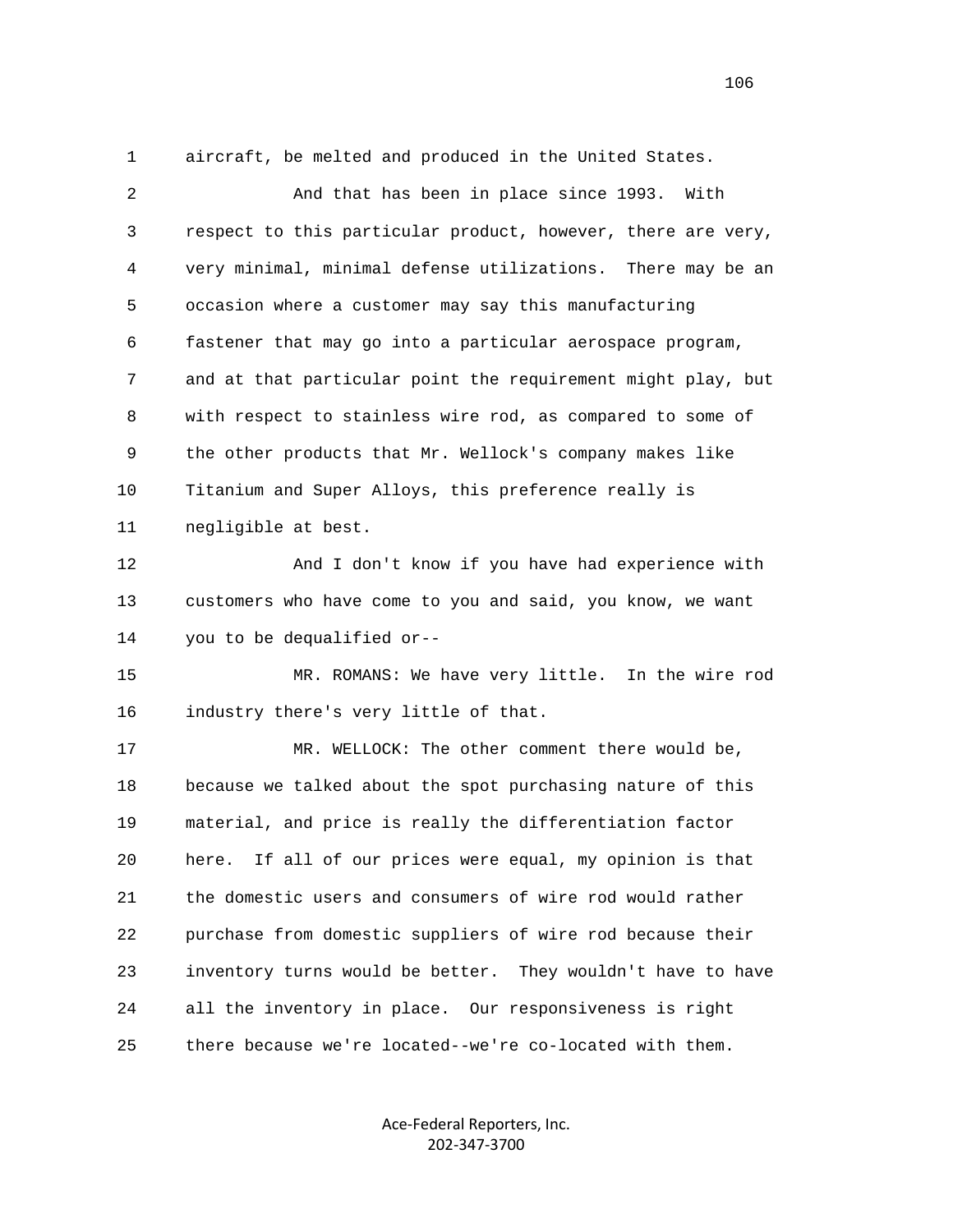1 And the transportation time in terms of delivery would be 2 much shorter than sourcing from foreign producers. 3 MR. LASOFF: One other aspect of that, just to 4 note that under the Specialty Metals Amendment, which was 5 what I was referring to, European producers, including Italy 6 and Spain, are qualifying countries. This is part of the 7 NATO Interoperability. So in that particular situation, 8 there is no preference, as well. So really it is of really 9 no significance in this analysis. 10 COMMISSIONER JOHANSON: How about Spain? Do you 11 know? 12 MR. LASOFF: Spain is eligible as a NATO country. 13 It's eligible to supply U.S. defense needs. 14 COMMISSIONER JOHANSON: And I know I've gone over 15 my time, but I'm going to ask one more questions. 16 Commissioner Schmidtlein, thank you. 17 How about during the entire period of review? 18 Were there "Buy America" provisions in effect then which 19 have gone away? I'm thinking about the stimulus legislation 20 in 2010 or 2009, something like that. 21 MR. LASOFF: Again, very minimal amounts. Most of 22 that had to do with infrastructure. You don't see stainless 23 rod as a major factor in infrastructure, much actually to 24 the frustration of some of these companies because most of 25 the, most of the municipalities go for low-cost. They don't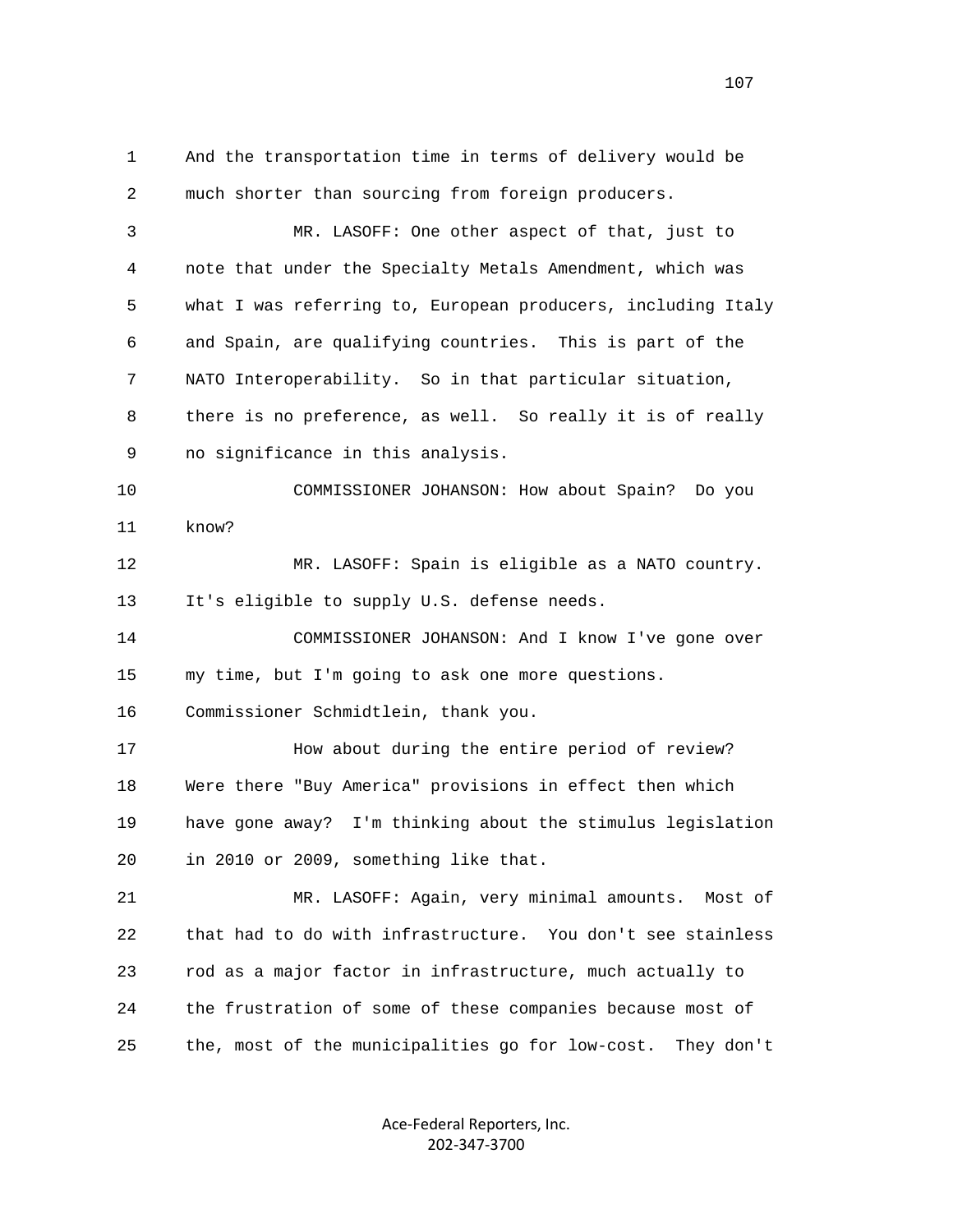1 take into account life cycle accounting, which would say 2 it's better to buy something that's going to last for 30 3 years than something that's going to rust in 5 and you're 4 going to have to replace it.

 5 Unfortunately, the municipalities don't work that 6 way. So to that extent, those particular provisions-- 7 there's also steel, domestic steel provisions under the 8 Federal Transit Authority, the Federal Highway 9 Administration. Again, these are not markets that impact 10 stainless steel wire rod. You don't see municipalities 11 buying stainless steel wire rod to build bridges. We talked 12 a little bit about this with stainless rebar, for example, 13 and wished we could get into those and take advantage of 14 those Buy America provisions. But we have not been able to 15 do it. The only real preference that exists is the one on 16 the Defense side, and that's a national security provision. 17 COMMISSIONER JOHANSON: Alright-- 18 MR. ROMANS: If I also might add, in the purchaser 19 questionnaires they reported their Buy America sales or 20 purchases, and it was less than 5 percent was a Buy America 21 that was required by law. So it's total sales. 22 COMMISSIONER JOHANSON: Okay. Thanks for pointing

 23 that out. I've gone well over my time. I thank you for 24 your responses.

25 CHAIRMAN BROADBENT: Commissioner Schmidtlein.

Ace‐Federal Reporters, Inc. 202‐347‐3700

108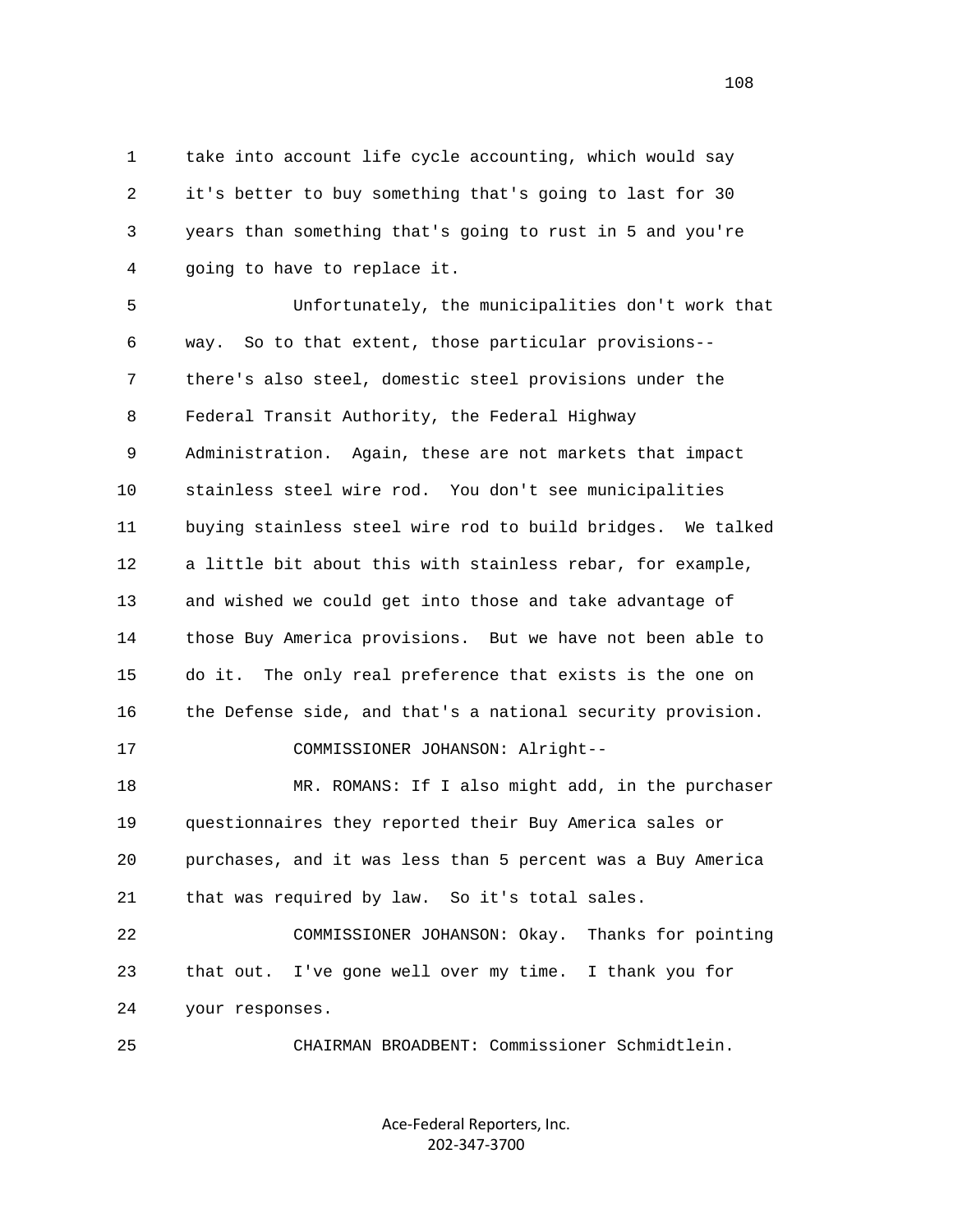1 COMMISSIONER SCHMIDTLEIN: Okay. Thank you. 2 So I wanted to follow up with just a few general 3 questions for the industry witnesses. Can someone talk 4 about what is driving the declining demand in the U.S. 5 market? 6 Mr. Blot? 7 MR. BLOT: The declining demand this year, in 8 2016, as it was in last year, is really--started with the-- 9 this year it's a continuation of destocking. Alright? In 10 other words, in 2014 everything was going up. And I think 11 your confidential information, which I'm not entitled to, 12 but will show you, because I do my independent work, showed 13 that 2014 was a very strong market. 14 2015 came down. 2015 came down because of 15 several reasons. One of them is what happened with the oil 16 prices. So it dropped the market demand in the energy 17 market. And then it had a corollary with capital spending. 18 Because a lot of people said, well wait a minute. We're 19 supplying material into the energy market. We're going to 20 spend less if I'm going to build some equipment. Therefore 21 they weren't using some things. 22 At the same time, we saw some of the downstream 23 products like wire and fasteners. Those imports started to 24 continue to go up. So some of the customers who were using 25 rod to make wire were having fiercer competition from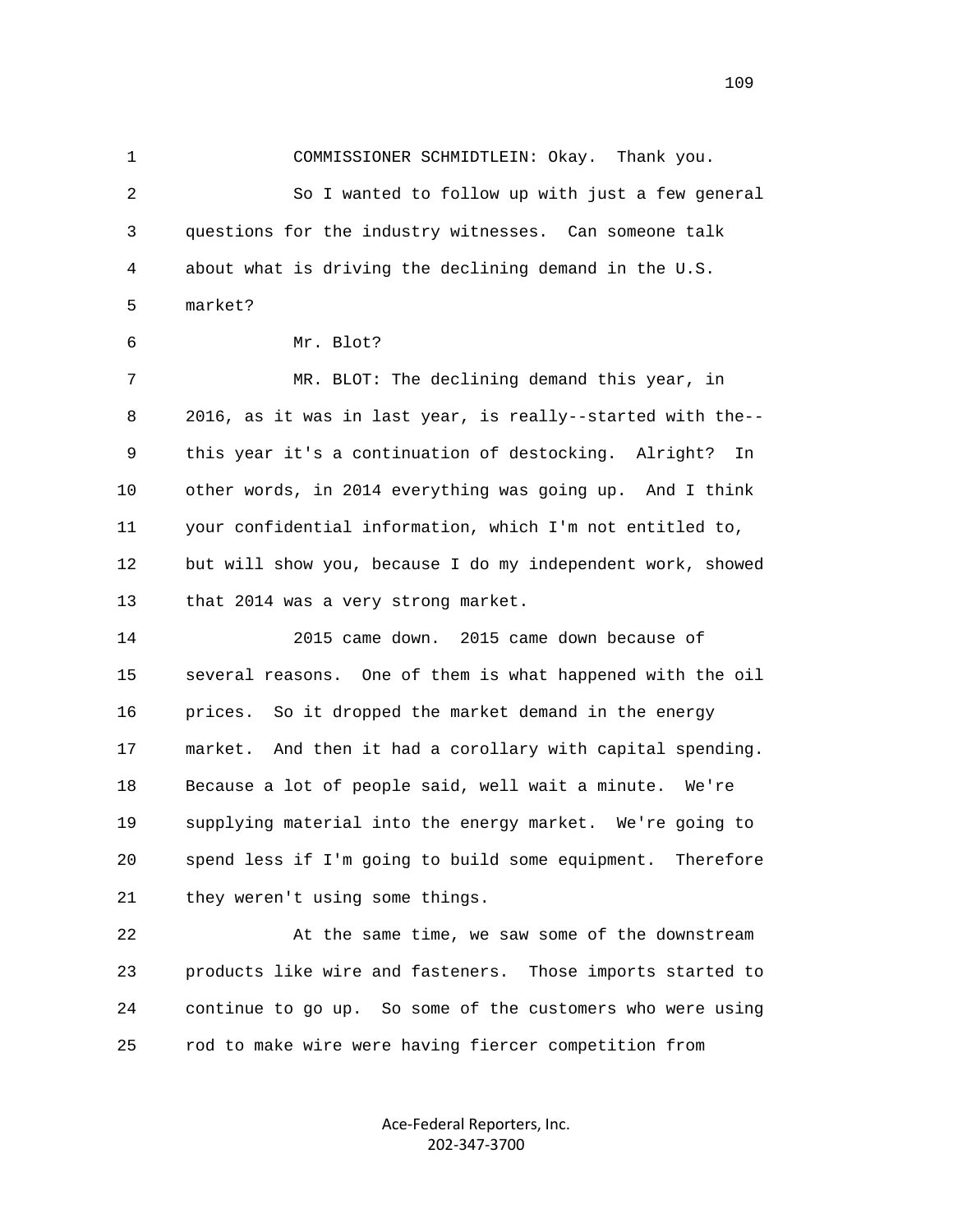1 offshore. So they were slowing down in terms of what they 2 were buying.

 3 So a lot of these effects were going on in both 4 2015, continuing on this year. And then what I'm saying is 5 that next year, 2017 and 2018, is when we will see, you 6 know, a return. But right now we've just got some key 7 markets that are down because of the destocking. And we 8 also have some key markets that are also down because of the 9 fact that raw material costs are still at some low levels. 10 And the question is, by the customers, is it going to get 11 lower or it is going to get higher? And I-- 12 COMMISSIONER SCHMIDTLEIN: And is this true-- 13 MR. BLOT: --I'm sorry. 14 COMMISSIONER SCHMIDTLEIN: Go ahead. 15 MR. BLOT: I was going to say, the beginning of 16 2015 when the price of nickel which is an ingredient in 17 stainless steel was around \$6 a pound, I was telling people 18 I don't think it can get much lower than that. And, boom, 19 what did it do? It hit below \$4 a pound. So why would we 20 think it can't go any lower? We've seen it lower 21 historically, so it's not like it can't get there. 22 So that's what the customers are saying, and 23 they're saying they're going to be very cautious. So they

25 need to be able to, you know, satisfy the markets for this

Ace‐Federal Reporters, Inc. 202‐347‐3700

24 don't want to be ordering anything more than they absolutely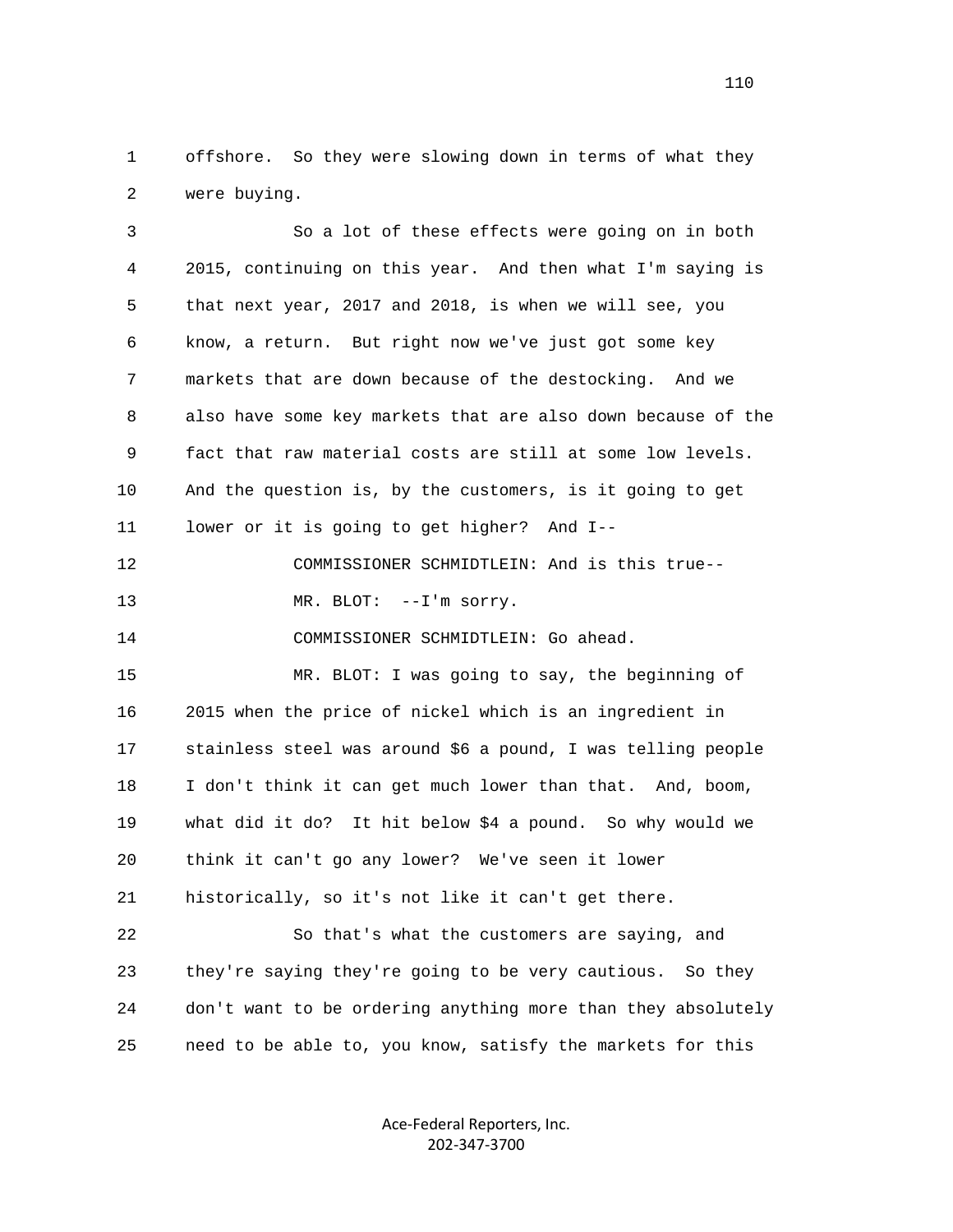1 year.

| 2  | And as the markets improve next year, and                    |
|----|--------------------------------------------------------------|
| 3  | hopefully as raw material costs stabilize a little more and  |
| 4  | maybe start to move up a little bit, then there will be a    |
| 5  | little bit more buying and even a little bit more            |
| 6  | restocking. So that's in my numbers as to why the market     |
| 7  | will be a little bit better next year, a combination of      |
| 8  | markets improvement and a little bit more restocking over    |
| 9  | where they are today.                                        |
| 10 | COMMISSIONER SCHMIDTLEIN: And is that true for               |
| 11 | global markets, as well? I assume you're talking about the   |
| 12 | U.S. market, specifically?                                   |
| 13 | MR. BLOT: I am specifically talking about the                |
| 14 | U.S. market. But that analogy is going on, you know, in      |
| 15 | some of the other countries, as such. They are faced with    |
| 16 | the same situation. Their markets may be different, you      |
| 17 | know, for stainless wire rod than what it is for the U.S.    |
| 18 | markets, but they're saying the same thing.                  |
| 19 | Energy is affecting Europe as well as it is here.            |
| 20 | So their markets are, you know, are down. So, you know,      |
| 21 | what they're looking at, capacity, looking at the            |
| 22 | information they supply, which I guess was through last      |
| 23 | year, but their capacity utilization obviously at the end of |
| 24 | this year is going to be less because the markets are going  |
| 25 | to be down.                                                  |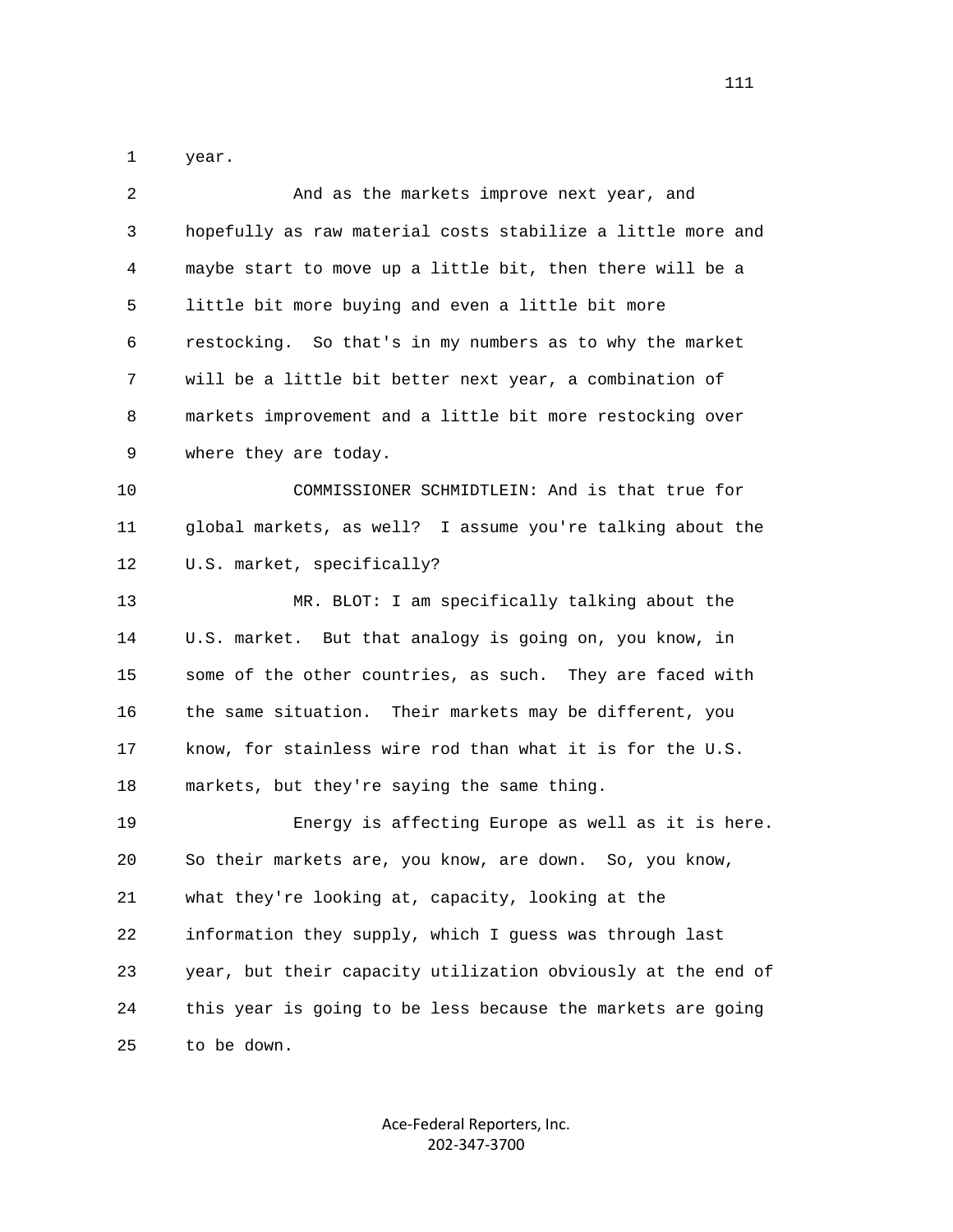1 COMMISSIONER SCHMIDTLEIN: Um-hmm. And is there 2 any difference in terms of the trend that you see for higher 3 value stainless steel rod versus the commodity level rod? 4 Do they generally follow the same--respond to the same 5 forces, follow the same trends?

 6 MR. BLOT: Oh, yes, as far as the markets 7 themselves go. A market doesn't use just one grade of 8 stainless steel. It uses a number of different grades. The 9 more critical application may have what somebody calls a 10 "specialty" you know, a more specialty grade. That 11 definition varies based on producers. So even among our 12 domestic producers here, what they may call "commodity" and 13 "specialty" may vary amongst themselves because of, you 14 know, the way they make it because of their customer base 15 and so forth.

 16 But however you define it, if you look at a 17 particular market that's using, you know, a number of 18 different grades, and a number of different sizes or such 19 going in, then some of those may be for more critical 20 specialized type of applications, and some may be for less 21 critical. And they would call one specialty and one 22 commodity. 23 COMMISSIONER SCHMIDTLEIN: Um-hmm. But they're

24 all sold--

25 MR. BLOT: They would all go. If the energy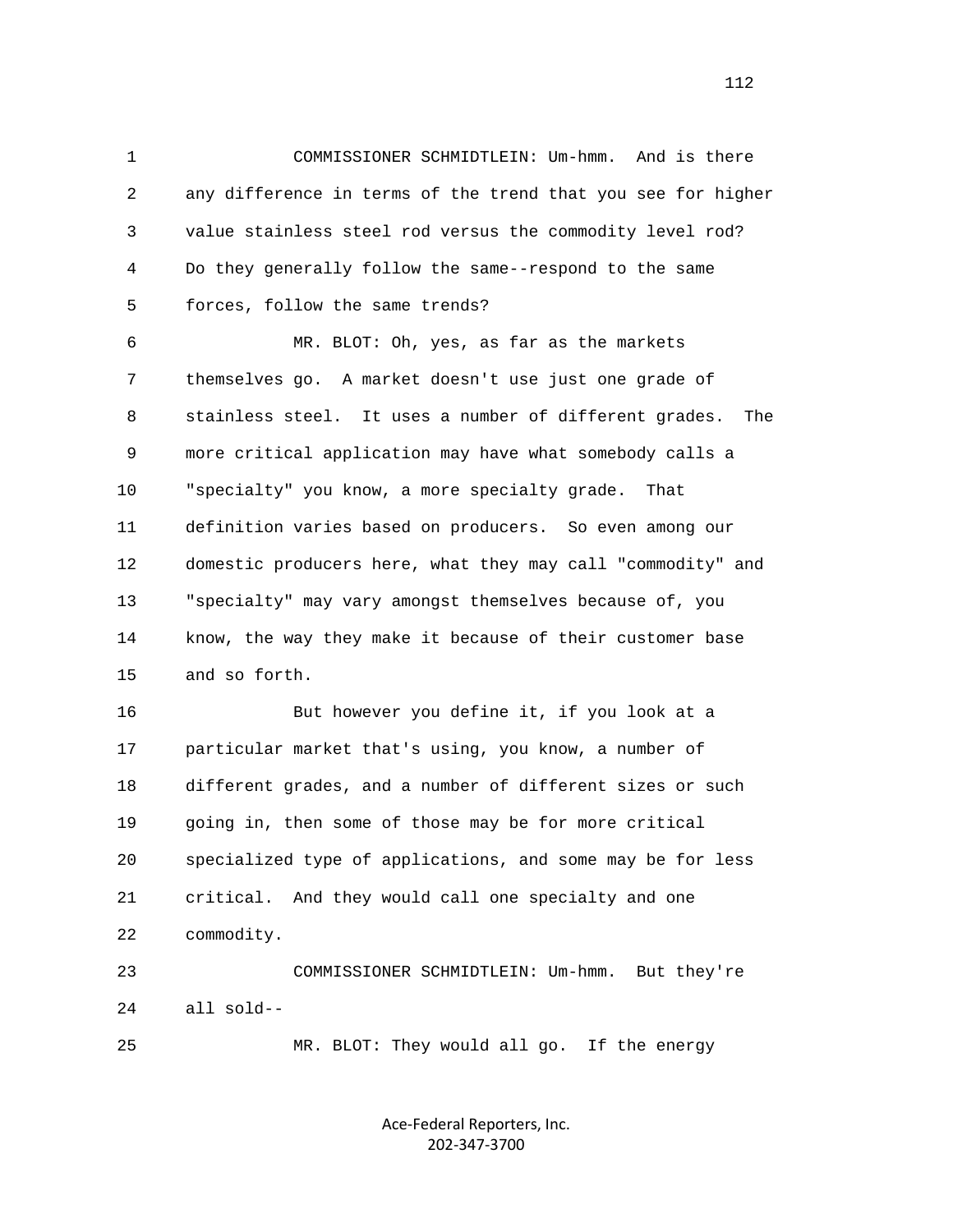1 market's going up or down, they're all going to go up or 2 down. 3 COMMISSIONER SCHMIDTLEIN: They'll all go up or 4 down. 5 MR. BLOT: Right. 6 COMMISSIONER SCHMIDTLEIN: And is there any 7 difference between how those different grades are sold in 8 terms of spot market and short-term sales versus long term? 9 They're all sold mostly spot market, or short term? 10 MR. BLOT: I'll let the industry people answer 11 this, and maybe if they've got some specifics, but what I 12 understand from talking about the marketplace the answer is 13 no. They still fall into the spot market situation. 14 MR. ZIMMER: Yeah, I can speak to that. Our 15 experience with stainless rod, both the commodity and the 16 specialty, it's all about price. The barriers to entry are 17 very small. Availability, there's plenty of capacity. So 18 at the end of the day we're competing on price. 19 COMMISSIONER SCHMIDTLEIN: Okay. 20 Mr. Blot, you sort of got into this a little bit 21 I think with the competition from imports, but when you look 22 at the pricing data in our Staff Report we do see some price 23 declines, especially in 2015. And so can someone speak to 24 that? Is that all related to the declining demand and raw 25 material costs? Or is it imports? Or is it something else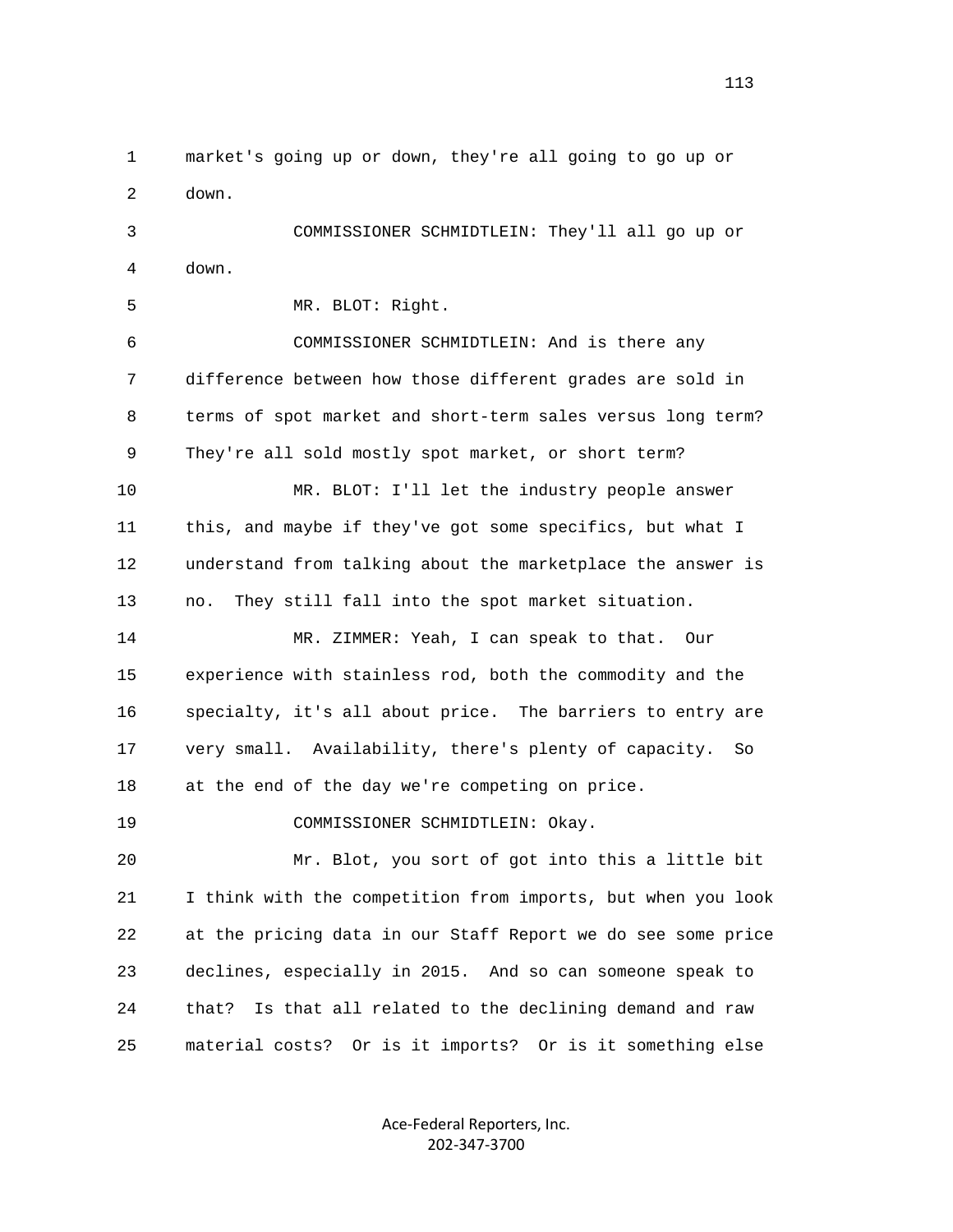1 that's going on? What is your all's view on why prices are 2 going down, especially in 2015?

 3 MR. BLOT: I think rather than me trying to do it 4 on a general basis, it may be better if each of the 5 producers maybe comment on how they see that.

6 COMMISSIONER SCHMIDTLEIN: Sure.

 7 MR. ZIMMER: I'll speak to that. First to kind of 8 outline the pricing structure. The major component is what 9 we call our base price. And then there's a raw material 10 surcharge. Those two together come up with a net price.

 11 So Ed talked about the environment we're in where 12 commodity prices are dropping. That is reflected in the raw 13 material surcharges. That is a cost pass-through. So a 14 portion of the lower pricing today is coming from lower 15 commodities. But the vast majority of the decline is 16 actually on that base price side. That is where we 17 recapture our costs, our overhead, and the margins that we 18 make.

 19 Because of the environment we're in, we're seeing 20 much more international import pressure. Imports are at 21 record levels right now because those international 22 capacities are looking for a home. And it's been our 23 experience the U.S. market is the most attractive. 24 Universal, we don't have much of an export 25 market. The international markets are extremely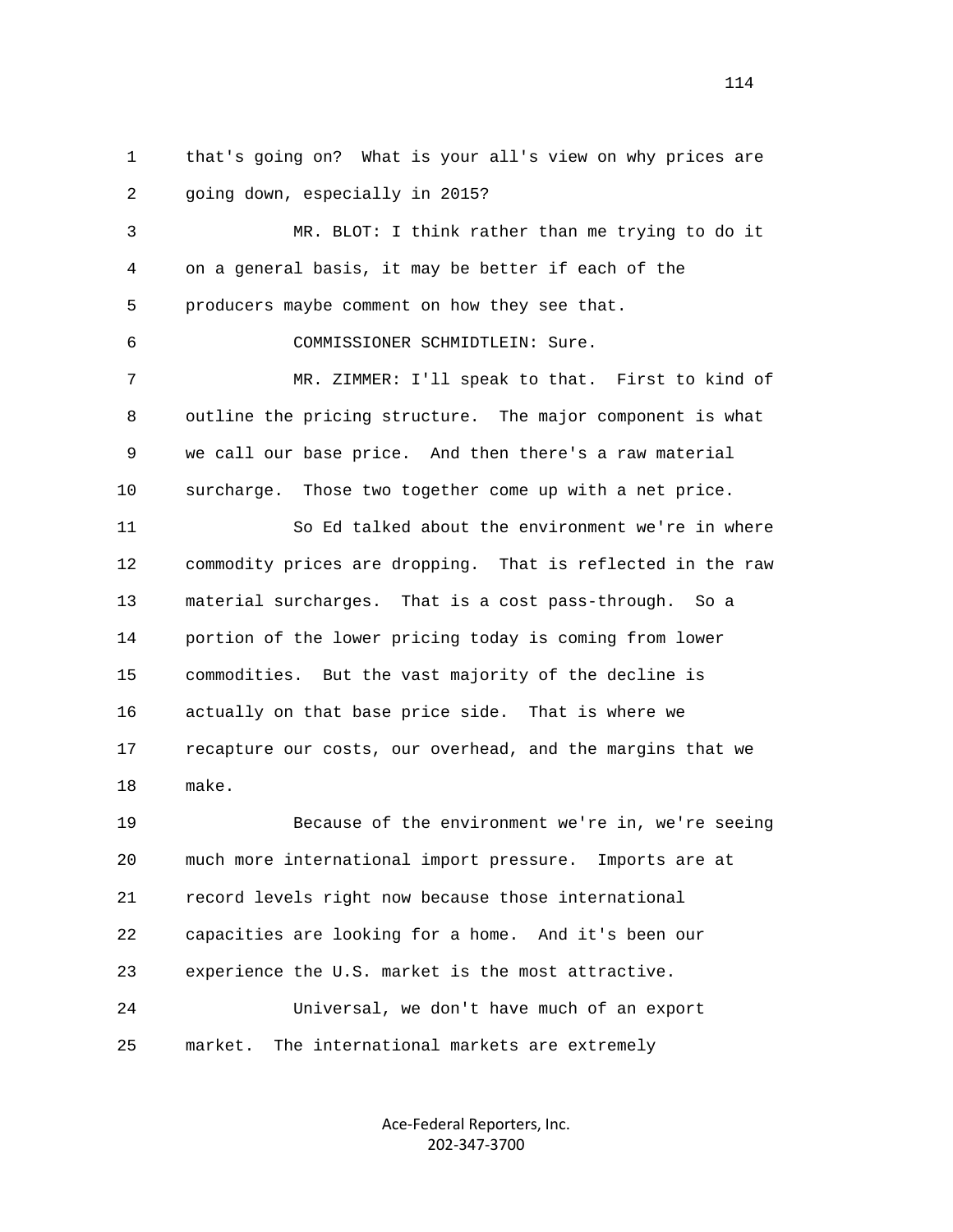1 competitive. This is one of the richest markets in the 2 world. So we're able to compete here but not 3 internationally. 4 That being said, we've seen more and more 5 competition come into this market. And it has put 6 significant pressure on what we call the base price 7 component of our pricing. 8 So prices have come down. Some of that is 9 commodities, but the majority of it has been the competitive 10 environment that we've seen in '15. 11 COMMISSIONER SCHMIDTLEIN: Okay. Mr. Rolmans? 12 MR. ROMANS: From NAS I would say the same thing. 13 You know, the raw materials surcharges, they are what they 14 are. They're going to fluctuate. But in 2015, the market 15 was so competitive the consumption was going down. So there 16 was less pie there for everybody to grab. So we have seen a 17 definite decrease in the base prices in 2015 because they 18 had to get more aggressive to get the same market share or 19 more. 20 COMMISSIONER SCHMIDTLEIN: Um-hmm. 21 MR. HUDGENS: I might just add, the staff report 22 also supports that. They do a unit cost, a unit net sales 23 value versus unit cost analysis. You would see that prices 24 are declining more than cost over the period. Thereby, the 25 U.S. producers have had a decline in operating income over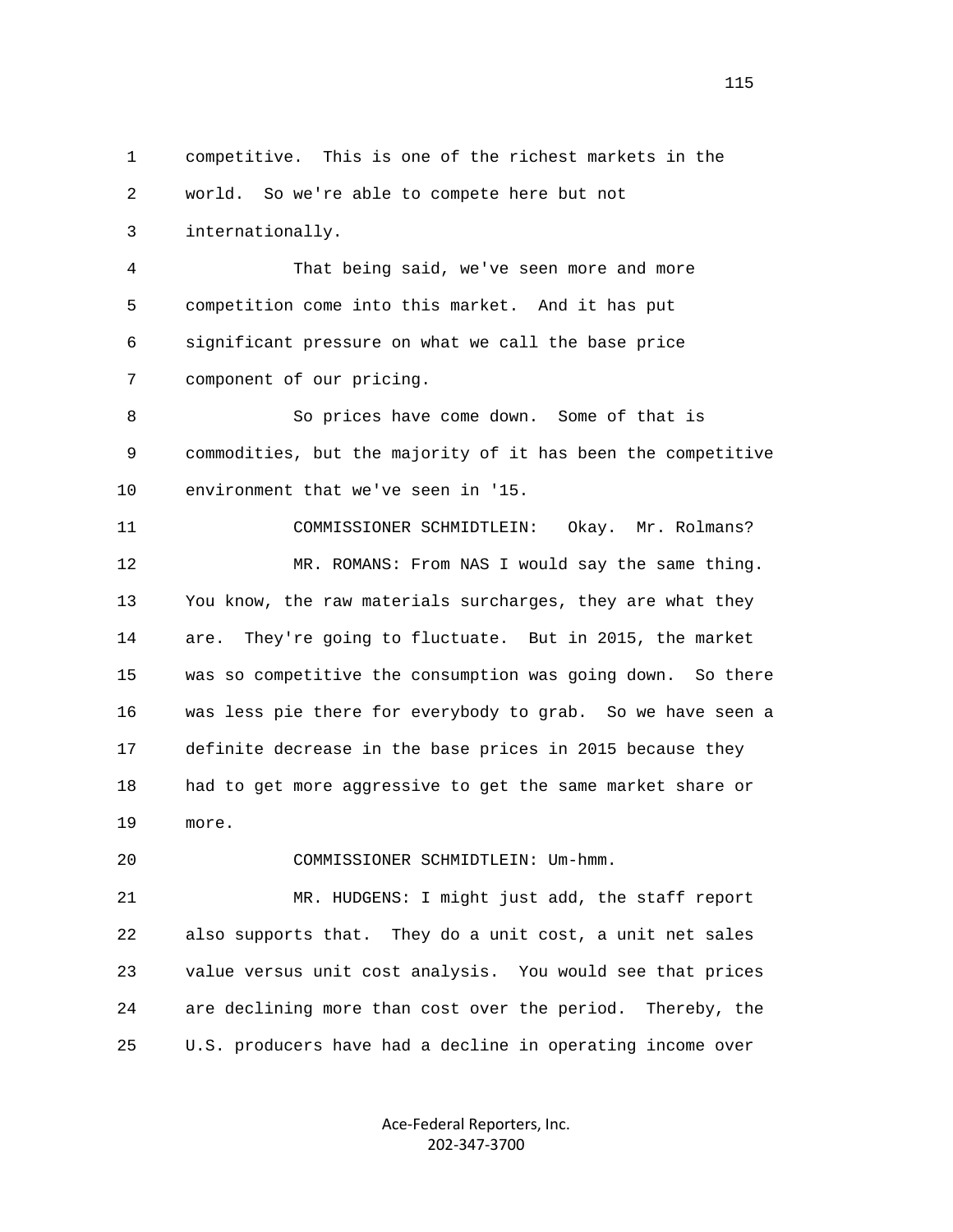1 the period because of that.

| $\overline{2}$ | COMMISSIONER SCHMIDTLEIN: Okay. So one last                  |
|----------------|--------------------------------------------------------------|
| 3              | question I had here has to do with some information reported |
| 4              | in the Staff Report.                                         |
| 5              | When you look at the Staff Report in terms of                |
| 6              | what purchasers reported at table, or at page, I guess,      |
| 7              | roman numeral ii-20, only 3 of 13 purchasers reported that   |
| 8              | they had changed suppliers since 2013.                       |
| 9              | And then when you look at the fact that there is             |
| 10             | an increased volume of nonsubject imports, can you tell me   |
| 11             | how you all would interpret that? Should we interpret that   |
| 12             | to mean that purchasers are committed to their--is it        |
| 13             | existing suppliers that are less likely to change?           |
| 14             | MR. ZIMMER: If I could--                                     |
| 15             | COMMISSIONER SCHMIDTLEIN: Sure.                              |
| 16             | MR. ZIMMER: --maybe I'll speak to that. So the               |
| 17             | impacts that we've seen--and again I'll come back on our     |
| 18             | example with France, which happens to be one of our biggest  |
| 19             | import competitors--we did see them back into the            |
| 20             | marketplace. The aggressive pricing that they brought to     |
| 21             | the marketplace in some cases cost us business, where        |
| 22             | customers moved business away, but in a lot of cases there   |
| 23             | was a need for us to respond on pricing.                     |
| 24             | So we did retain the business, but it was at a               |
| 25             | much tighter margin than we normally had been at before they |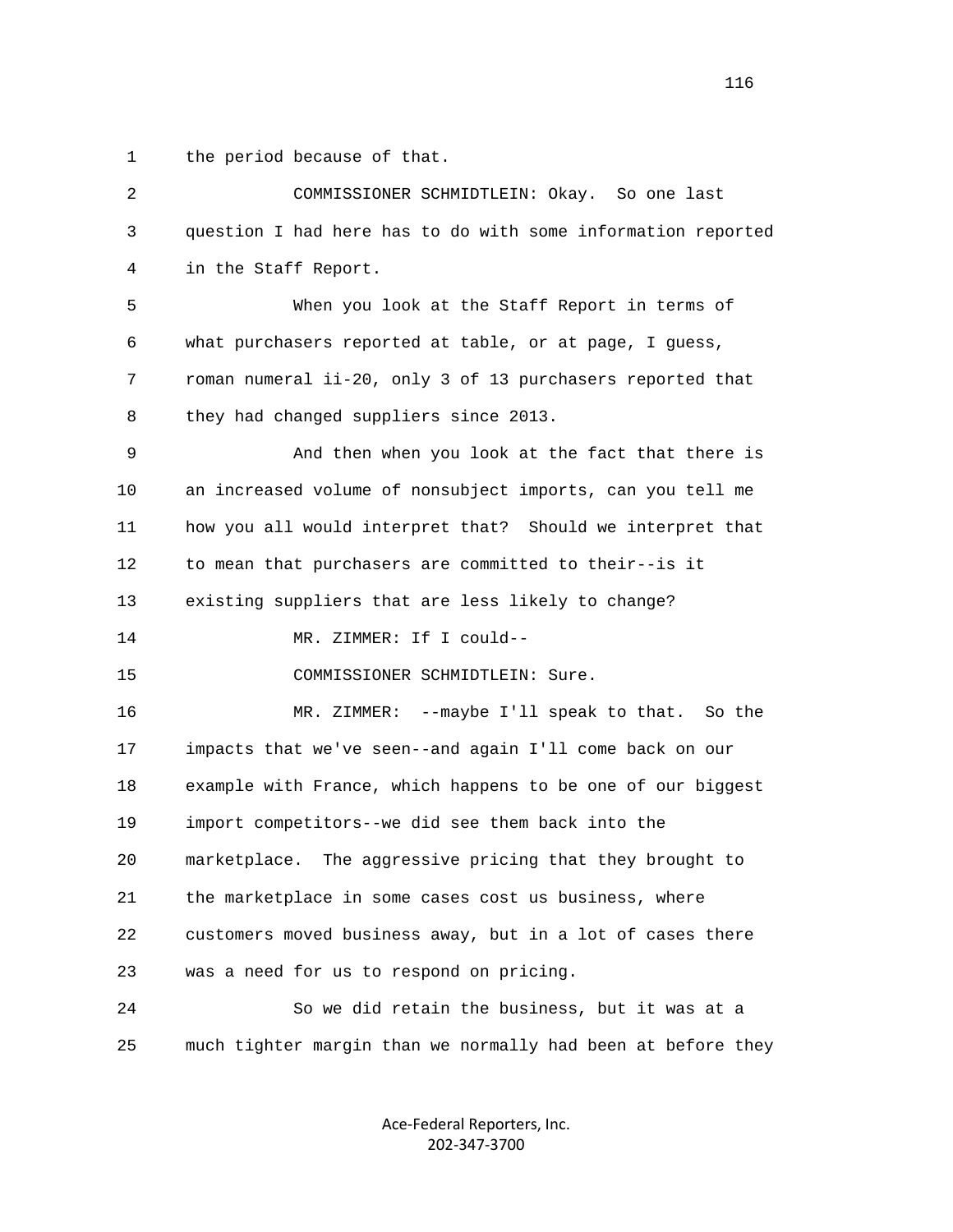1 were out of the market with the orders.

| 2  | COMMISSIONER SCHMIDTLEIN:<br>So you would<br>I see.          |
|----|--------------------------------------------------------------|
| 3  | say it doesn't reflect any kind of commitment? It's just a   |
| 4  | matter of who's bot the best price?                          |
| 5  | MR. ZIMMER: Right. And in a lot of cases we may              |
| 6  | be able to retain the business, but for sure there's margin  |
| 7  | compression as we need to compete on some of those           |
| 8  | aggressive prices coming in. Sometimes the business is lost  |
| 9  | and we're going to chase unprofitable business. But in a     |
| 10 | lot of cases it's just a compression on those margins that   |
| 11 | we have.                                                     |
| 12 | COMMISSIONER SCHMIDTLEIN: Okay. Would anyone                 |
| 13 | else like to comment on that?<br>No?                         |
| 14 | MR. WELLOCK: No, I echo what Chris said, for                 |
| 15 | sure.                                                        |
| 16 | COMMISSIONER SCHMIDTLEIN: Okay. Alright.                     |
| 17 | Alright, thank you very much.                                |
| 18 | I don't have any other questions.                            |
| 19 | CHAIRMAN BROADBENT: Mr. Lasoff, during the                   |
| 20 | previous reviews there was a Tolling Agreement between, and  |
| 21 | I can't pronounce this, Outokumpu and Allegheny              |
| 22 | Technologies. Do any of your witnesses know is this          |
| 23 | agreement is still in place, and if Allegheny Technologies   |
| 24 | also produces stainless steel wire rod from its own use--for |
| 25 | its own use, in addition to this Tolling Agreement with      |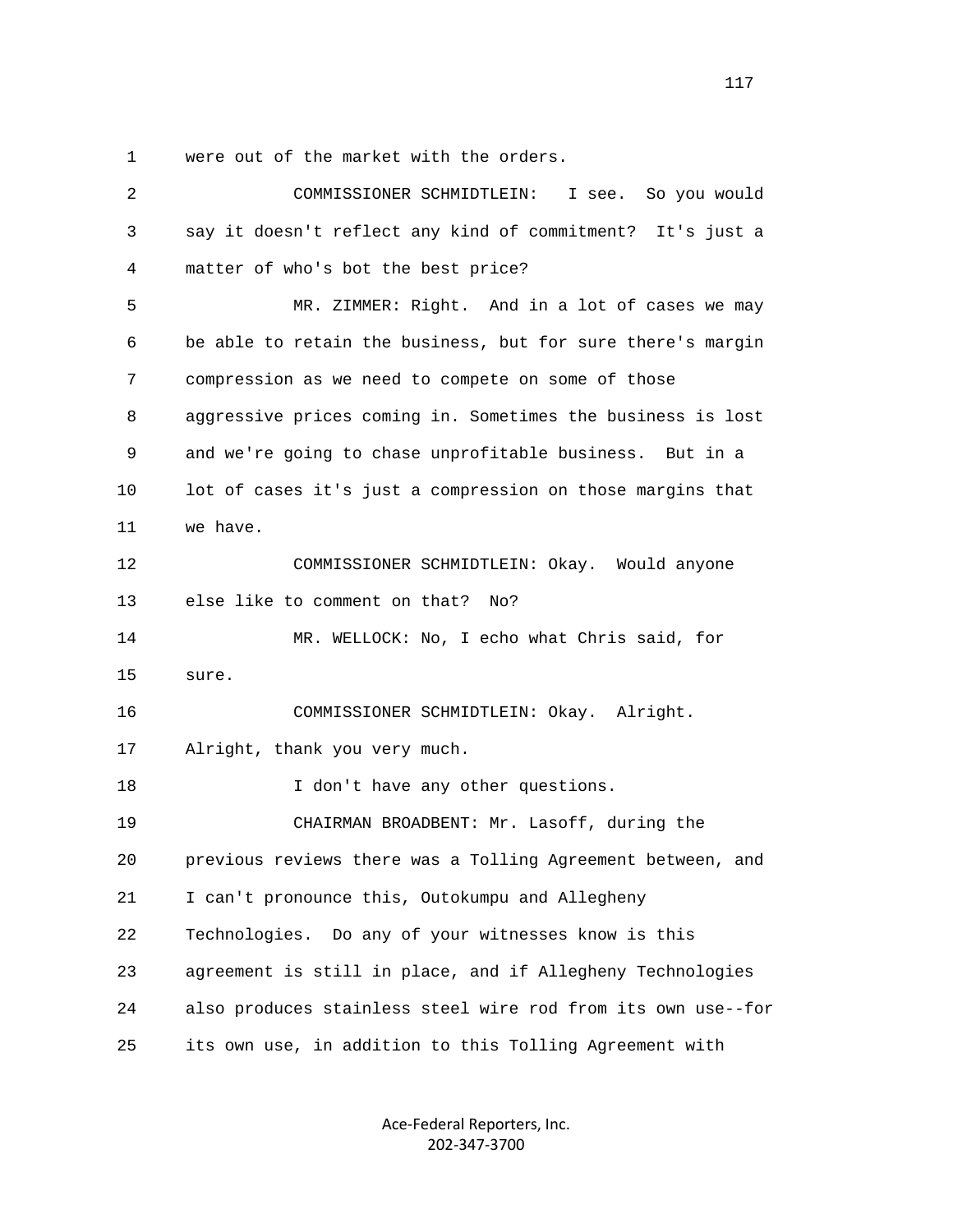1 Outokumpu?

| 2  | MR. BLOT: A tough name to say--                               |
|----|---------------------------------------------------------------|
| 3  | CHAIRMAN BROADBENT: Yes. It doesn't roll off                  |
| 4  | your tongue.                                                  |
| 5  | MR. BLOT: Ou-to-kum-pu is how I think they say                |
| 6  | Anyway, the agreement--and I don't recall the exact<br>it.    |
| 7  | year, it was a 20-year agreement between ATI and between--    |
| 8  | CHAIRMAN BROADBENT: 20 years?                                 |
| 9  | MR. BLOT: Outokumpu. That agreement is still in               |
| 10 | effect. And so rod comes in from the UK to go to that mill-   |
| 11 | -excuse me, rod comes in from the UK that is then processed   |
| 12 | by Outokumpu. It does not go through that mill. Billets       |
| 13 | come in from the UK that's then rolled into rod on that       |
| 14 | mill.                                                         |
| 15 | Let me restate that because--                                 |
| 16 | CHAIRMAN BROADBENT: Yes, I'm not sure I got that.             |
| 17 | MR. BLOT: Alright. So Outokumpu melts stainless               |
| 18 | steel billets in the UK. They ship the billets to South       |
| 19 | Carolina to the ATI mill. They roll those billets into rod.   |
| 20 | And then that rod is further produced by Outokumpu into       |
| 21 | stainless steel bar. So it's a total internal consumption.    |
| 22 | In addition to that, though, you'll see rod                   |
| 23 | imports from the UK. And that's what I was trying to make     |
| 24 | the distinction.<br>There are rod imports from the UK.<br>Two |
| 25 | things happen.                                                |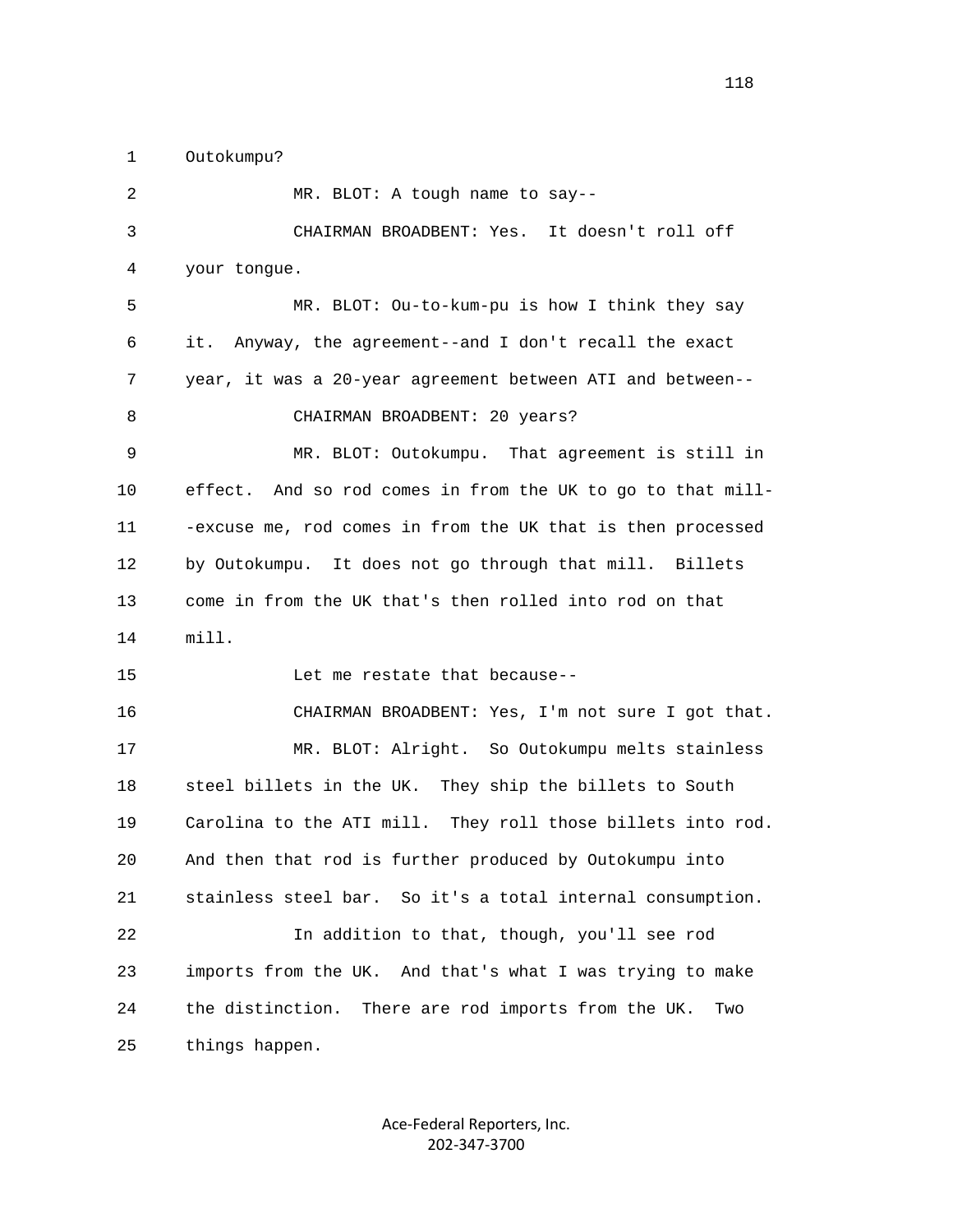1 One is there are some grades, or some sizes at 2 that mill that the ATI mill is not able to produce. So they 3 bring in rod, Outokumpu does, brings in rod and they make 4 small bar out of it. But they also bring in rod to sell 5 into the commercial, as commercial sale into the U.S. 6 market. 7 I don't know the specific percentages of the two, 8 but it's significant on both ends. It's not a little bit of 9 one and a lot of the other. So the rod that comes in from 10 the UK is consumed internally into bar, and it's also sold 11 externally as commercial sales to compete against these 12 producers right here. 13 CHAIRMAN BROADBENT: Okay, so Outokumpu and 14 Allegheny Technologies, are they significant producers of 15 stainless steel wire rod? 16 MR. BLOT: Of stainless steel rod?

17 CHAIRMAN BROADBENT: Yes.

 18 MR. BLOT: No. ATI--ATI is not in the stainless 19 long products business. Okay? That mill in Richburg, South 20 Carolina, produces nickel-based alloys and titanium. And so 21 what Outokumpu did, because they said, look, we can put 22 money in this. We'll sign a long-term agreement. We can 23 make that mill more efficient and be able to have more cost 24 absorption by running stainless steel through it. Because 25 that mill was nowheres near capacity with nickel alloys and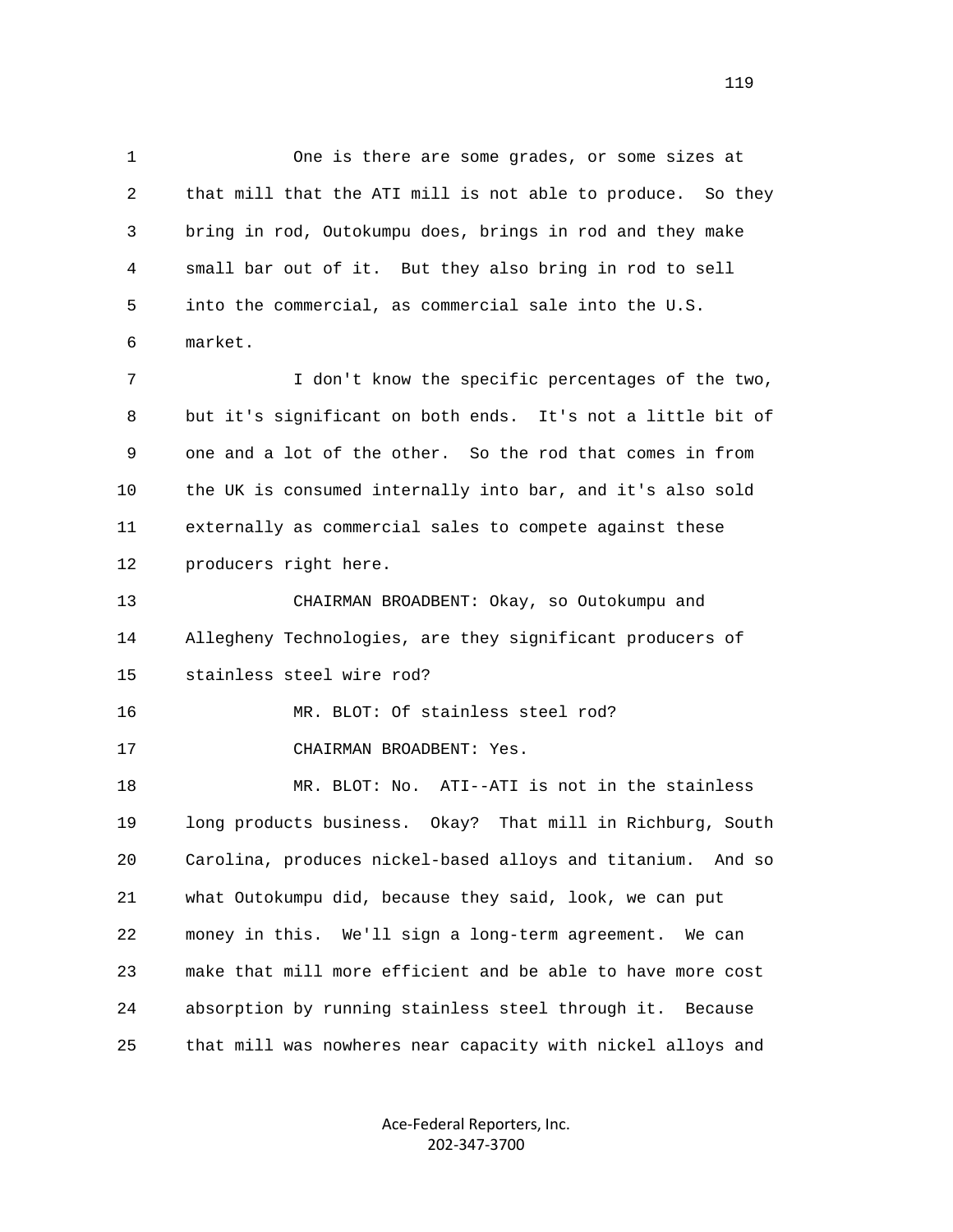1 titanium.

| 2  | You heard Mr. Wellock talk about how you want to             |
|----|--------------------------------------------------------------|
| 3  | be able to try to get as much capacity utilization as you    |
| 4  | can for the different products that you manufacture. So      |
| 5  | that's why that thing was put together. Outokumpu was        |
| 6  | looking at putting their own rolling mill in and decided     |
| 7  | against that because of the cost, and decided to go ahead    |
| 8  | and take this approach with ATI.                             |
| 9  | So ATI is not in th e stainless long products                |
| 10 | business. ATI is. ATI--or Outokumpu is. Outokumpu sells a    |
| 11 | lot of stainless steel bar in the United States. And that's  |
| 12 | produced by material that comes in from the UK, mostly as    |
| 13 | billet, to be rolled into bar, or rolled into rod to make    |
| 14 | bar. And as I say, a little bit of that rod that comes in    |
| 15 | goes to commercial sales of rod in the market here.          |
| 16 | CHAIRMAN BROADBENT: Okay. Good.                              |
| 17 | Ms. Kim, how has the process of sort of                      |
| 18 | economically integrating the European Union over the lift of |
| 19 | this agreement, has it changed the export behavior of Italy  |
| 20 | and Spain in this product? And would it make it any less     |
| 21 | likely that they would return to the U.S. market?            |
| 22 | MS. KIM: I think the fact that, you know, the                |
| 23 | change in the EU member countries, Italy still exports to    |
| 24 | the same--is very export oriented. So the fact that--        |
| 25 | CHAIRMAN BROADBENT: To Europe?                               |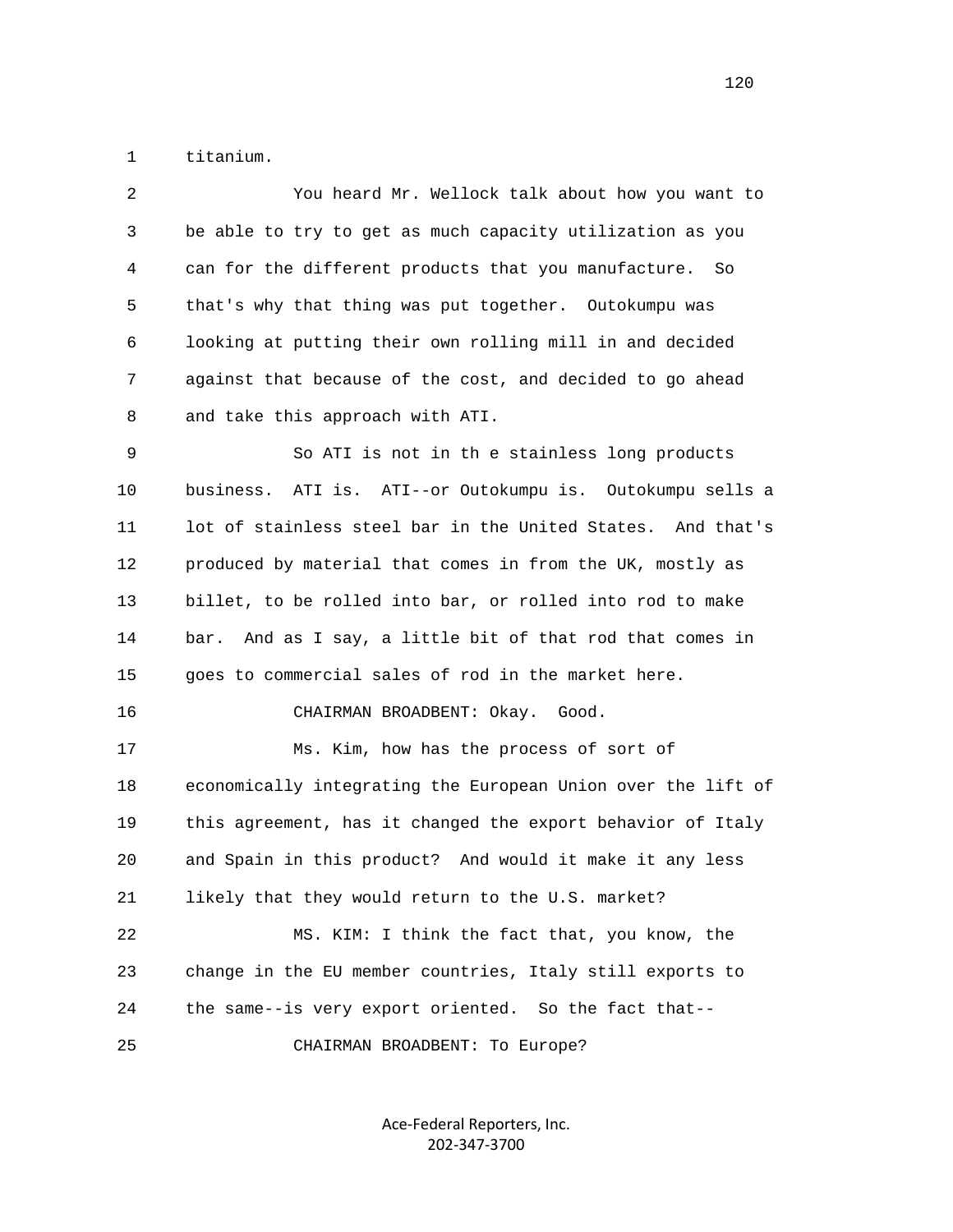1 MR. HUDGENS: Cogne's major export market is not 2 an EU country. So the EU would not have had an impact. 3 CHAIRMAN BROADBENT: Okay. As we know, Spain and 4 Italy have been--Commissioners in the past have dissented 5 with regard to those Orders, with decumulation arguments in 6 prior reviews. Why do you think those two countries have 7 taken--gotten the most attention for possible decumulation, 8 albeit in a dissent? 9 MR. LASOFF: First off, they've appeared. 10 CHAIRMAN BROADBENT: What? 11 MR. LASOFF: First off, they've appeared before 12 the Commission. And therefore they did present 13 argumentation regarding what their plans were. We submitted 14 information to try--to rebut, you know, some of the 15 contentions, particularly with respect to their designs on 16 the U.S. market. 17 But the bottom line is, why they've brought 18 attention is they have appeared before this Commission, as 19 opposed to simply, you know, not submitting questionnaires. 20 So obviously the Commission has a responsibility, as it 21 would with any party that appears before them, would 22 evaluate those factors and assess it in terms of the debate. 23 But that's why there's been attention. It's the 24 fact that they come to the Commission and present a 25 questionnaire. Other producers, including substantial

> Ace‐Federal Reporters, Inc. 202‐347‐3700

121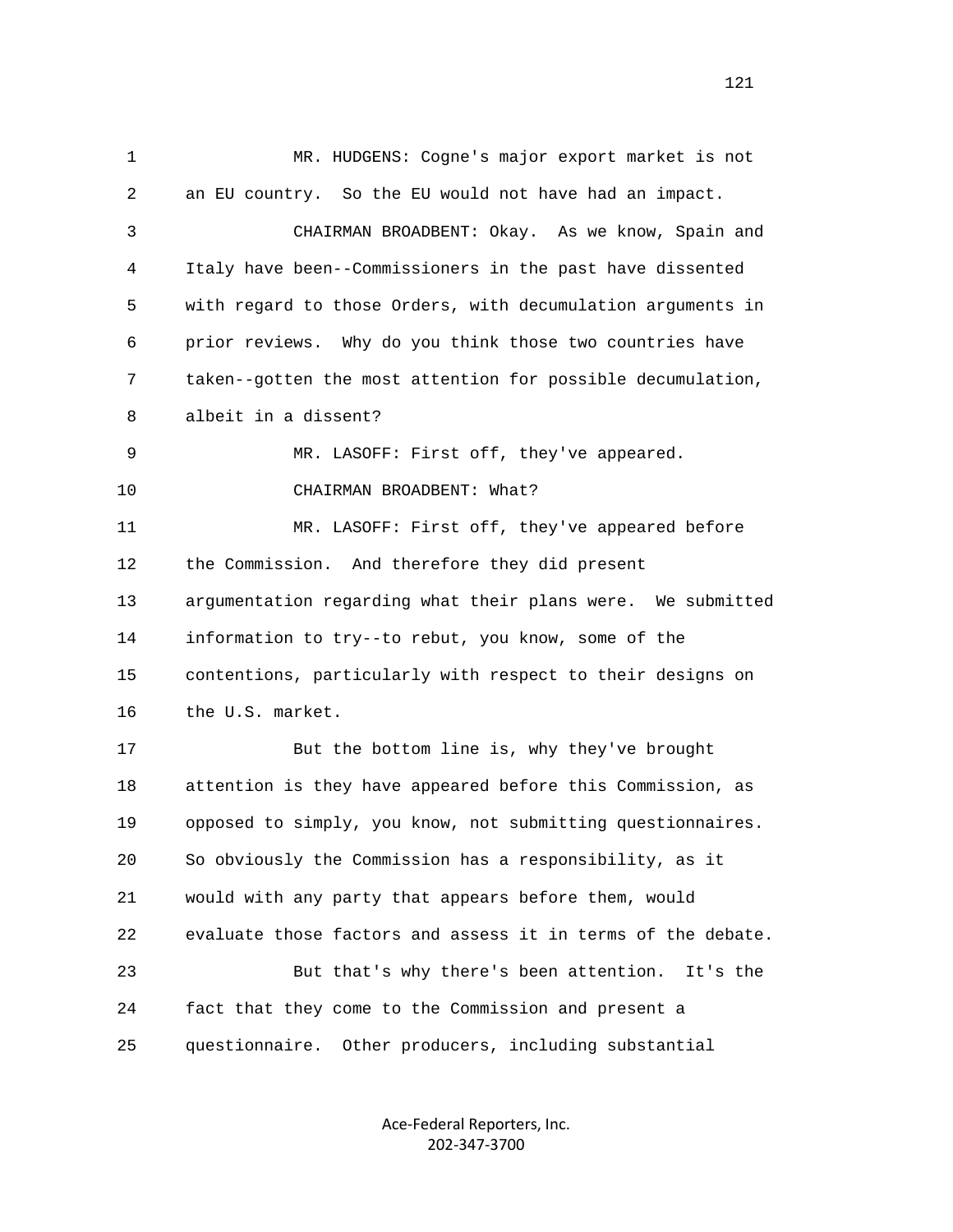1 producers, have not. So this is why they've had attention. 2 They've presented arguments to you and the Commissioners 3 have assessed that. 4 CHAIRMAN BROADBENT: Okay. Alright. Well, I 5 think that pretty much wraps up our questions for this 6 panel. Does the staff have any questions? 7 MR. RUGGLES: Fred Ruggles, Office of 8 Investigations. Staff has no questions at this time. 9 CHAIRMAN BROADBENT: Okay. I think it's time for 10 a lunch break. I wanted to make sure that I asked whether 11 those in opposition to continuation of these Orders have any 12 questions for the panel? 13 (No response.) 14 CHAIRMAN BROADBENT: Okay. In that case, it's 15 time for a lunch break. We will resume here at, I think 16 we're going to go until two o'clock. The hearing room is 17 not secure, so please return here at two o'clock and don't 18 leave confidential business information out. 19 And again I want to thank all the witnesses for 20 coming today. 21 (Whereupon, at 12:30 p.m., Wednesday, May 18, 22 2016, the hearing was recessed, to reconvene at 2:00 o'clock 23 p.m., this same day.) 24 25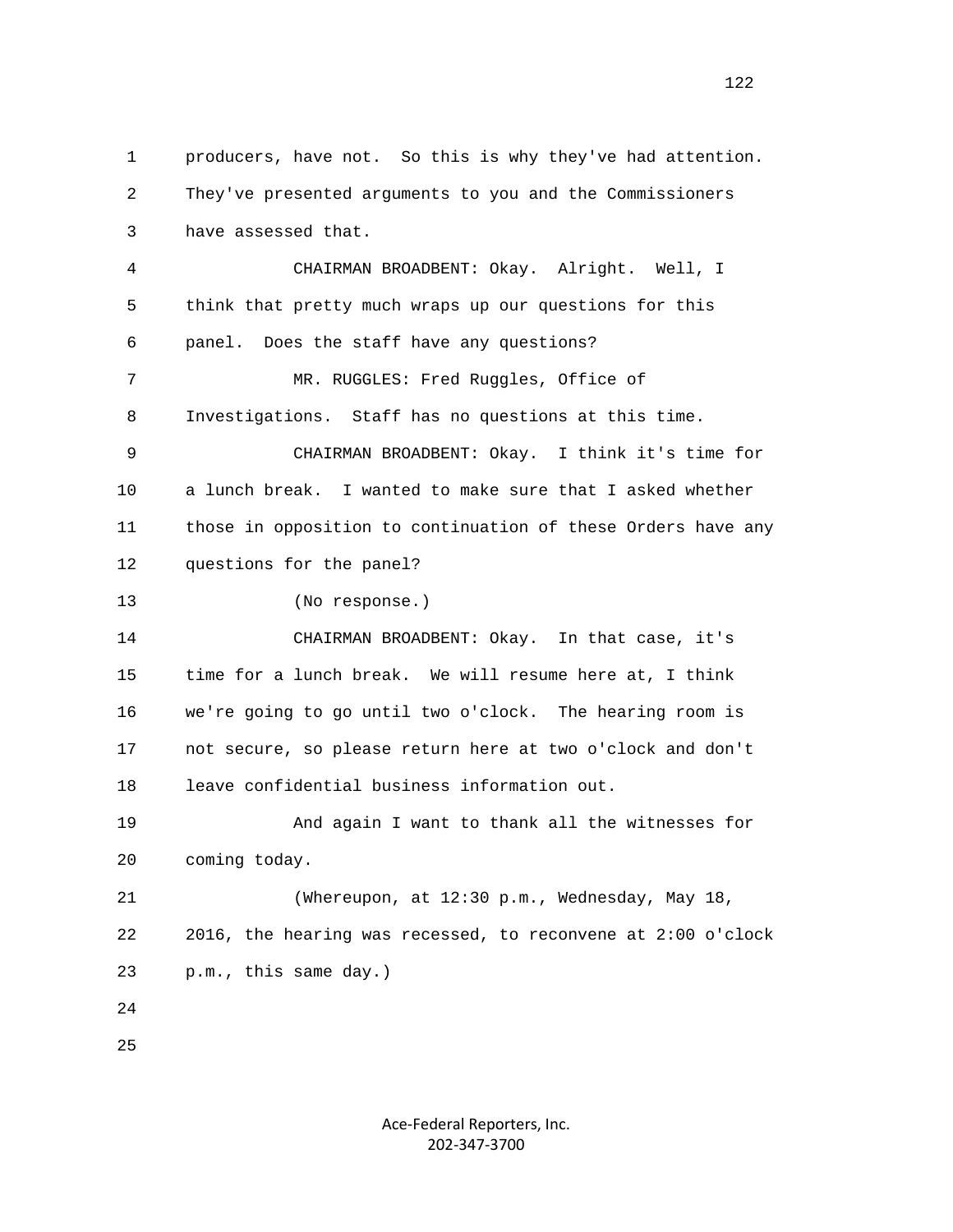1 A F T E R N O O N S E S S I O N 2 (2:01 p.m.) 3 MR. BISHOP: Will the room please come to order? 4 CHAIRMAN BROADBENT: Thank you, Mr. Secretary. I 5 want to welcome the afternoon panel to the ITC. I would 6 like to again remind all witnesses to speak clearly into the 7 microphone and state your name for the record so that our 8 court reporter can see who is talking. 9 You may begin when you're ready. 10 MR. HEFFNER: Thank you, Chairman Broadbent. 11 Doug Heffner from Drinker, Biddle on behalf of Cogne and 12 Olarra. I have with me today Mr. Jean Paul Betemps and 13 Richard Ferrin of Drinker Biddle. Jean Paul is with Cogne, 14 USA. 15 We'd like to start off the presentation by having 16 Jean Paul give his opening remarks. 17 STATEMENT OF JEAN PAUL BETEMPS 18 MR. BETEMPS: Good afternoon, ladies and 19 gentlemen. My name is Jean Paul Betemps and I'm the chief 20 executive officer of Cogne Specialty Steel located in 21 Fairfield, New Jersey, a small organization of six people, 22 with three salesmen cover the entire country. 23 Cogne USA sells a variety of products 24 manufactured by its parent, Cogne Acciai Speciali or Cogne 25 in Italy. These include stainless steel bars, valve steel,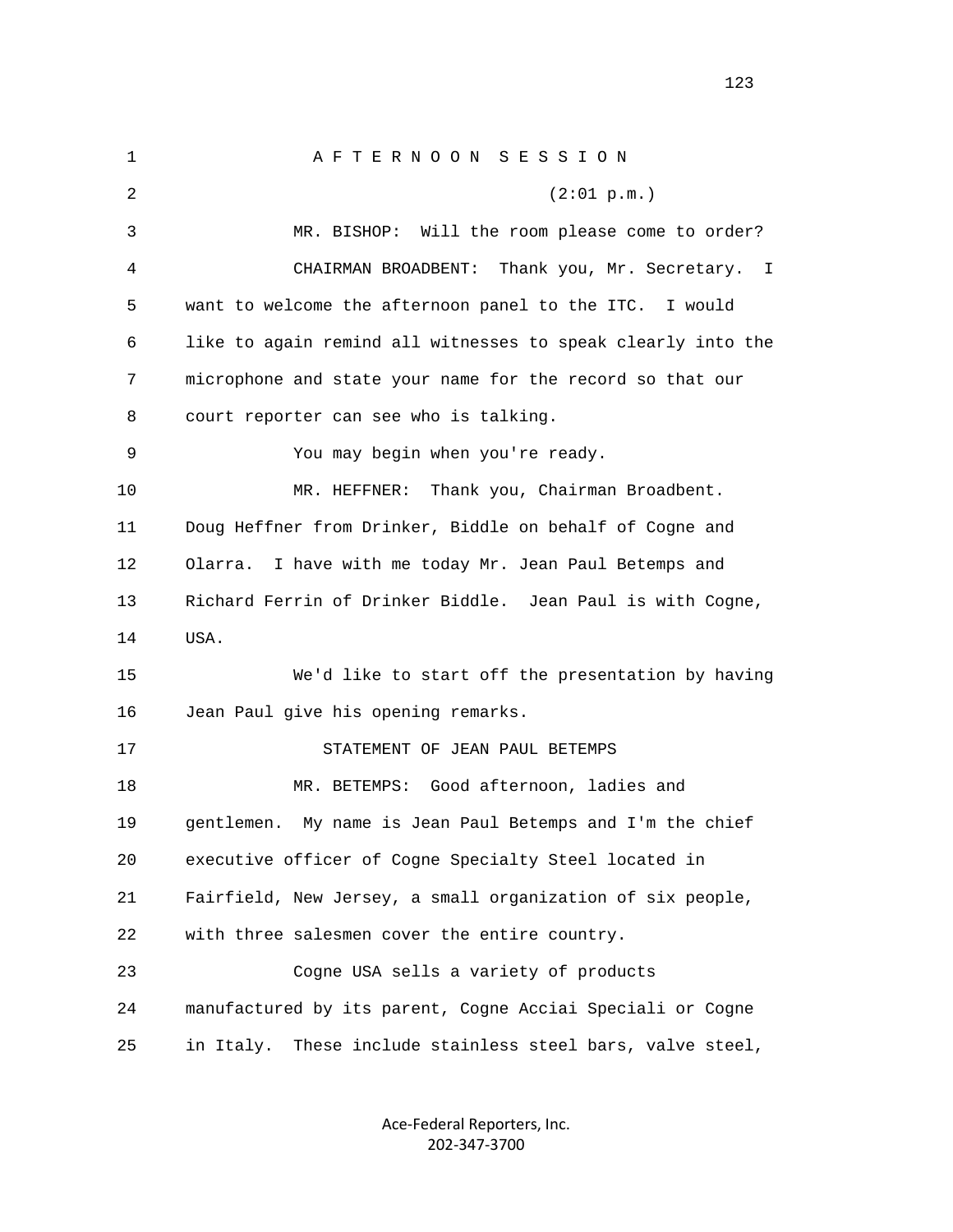1 tool steel and atomized powders.

| 2  | One product line that Cogne makes that Cogne USA             |
|----|--------------------------------------------------------------|
| 3  | does not currently sell is stainless steel wire rod. Cogne   |
| 4  | has not shipped any stainless steel wire into the United     |
| 5  | States since 1998 with the exception of a small quantity in  |
| 6  | Cogne has no specific plan to sell stainless steel<br>2003.  |
| 7  | wire now with or without the antidumping duty order.         |
| 8  | However Cogne would like to have the opportunity to respond  |
| 9  | if there are particular niches that are not being served by  |
| 10 | the U.S. mills.                                              |
| 11 | While it is true that Cogne stopped shipping                 |
| 12 | stainless steel wire in 1998 as a result of the antidumping  |
| 13 | duty order, much has changed since then with its business    |
| 14 | strategy. The largest portion of Cogne shipments of          |
| 15 | stainless steel wire rod, is to a long-term customer located |
| 16 | in Switzerland at downstream facilities located about 100    |
| 17 | miles away from Cogne. It is important to keep in mind that  |
| 18 | Cogne is located in Aosta Italy which is in the extreme      |
| 19 | northwest corner of Italy, just on the Italian side of       |
| 20 | Monte Bianco, really close to the border of Switzerland and  |
| 21 | France.                                                      |
| 22 | As a result these Swiss customers are located                |
| 23 | closer to the Cogne mill in our Aosta than are nearly all of |
| 24 | Cogne Italian customers. Switzerland is part of the          |
| 25 | European Free Trade Association. As such Switzerland and     |
|    |                                                              |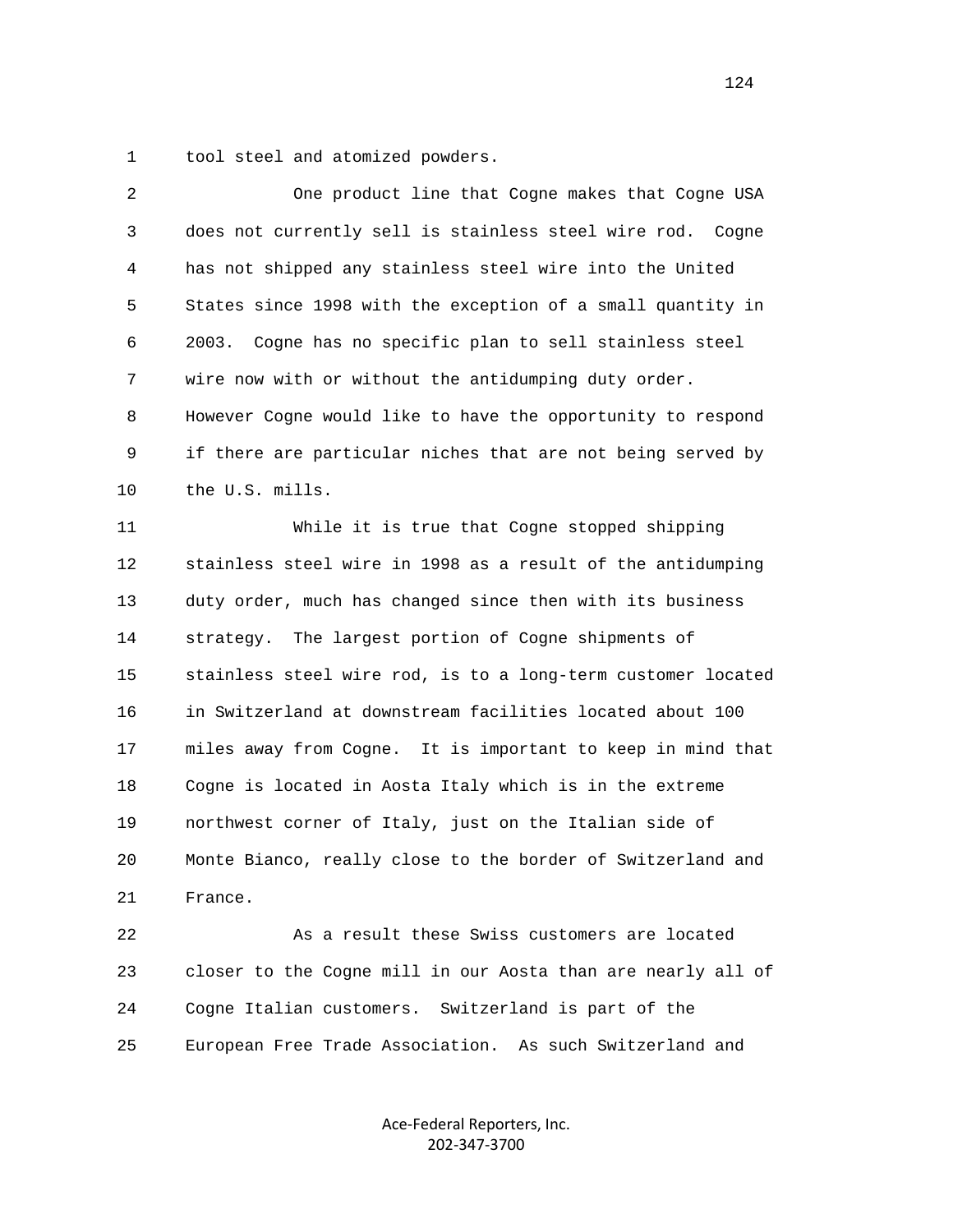1 the European Union have a free trade zone for the sale of 2 industrial goods. These shipments appear in your statistics 3 as "exports" to "other countries," but does not mean that 4 Cogne is export oriented. To the contrary, this saves our 5 factory local market to sales for Cogne.

 6 Furthermore, Cogne has a long-term supply 7 agreement with these Swiss customers in which Cogne must 8 guarantee more than the majority of their total yearly 9 consumption. The packages that Cogne sells to these 10 companies have been very stable over time and Cogne simply 11 has no incentive to shift this phase into the U.S. market if 12 antidumping duty order is revoked.

 13 The next biggest share of Cogne's shipments of 14 stainless steel wire rope goes to its customers within the 15 European Union. The European Union is an integrated market 16 and Cogne views the European Union market as basically the 17 same as its own Italian market. We do not believe that if 18 Cogne stays within the European Union there should be 19 considered evidence of so-called export orientation of 20 Cogne.

 21 Finally, a significant share of Cogne shipments 22 went to Dong Guan Cogne Steel Products a current subsidiary 23 located in China established in 2005. Yes, these are 24 exports. However, these still are not like commercial sale 25 exports. Dong Won Cogne does not resell the stainless steel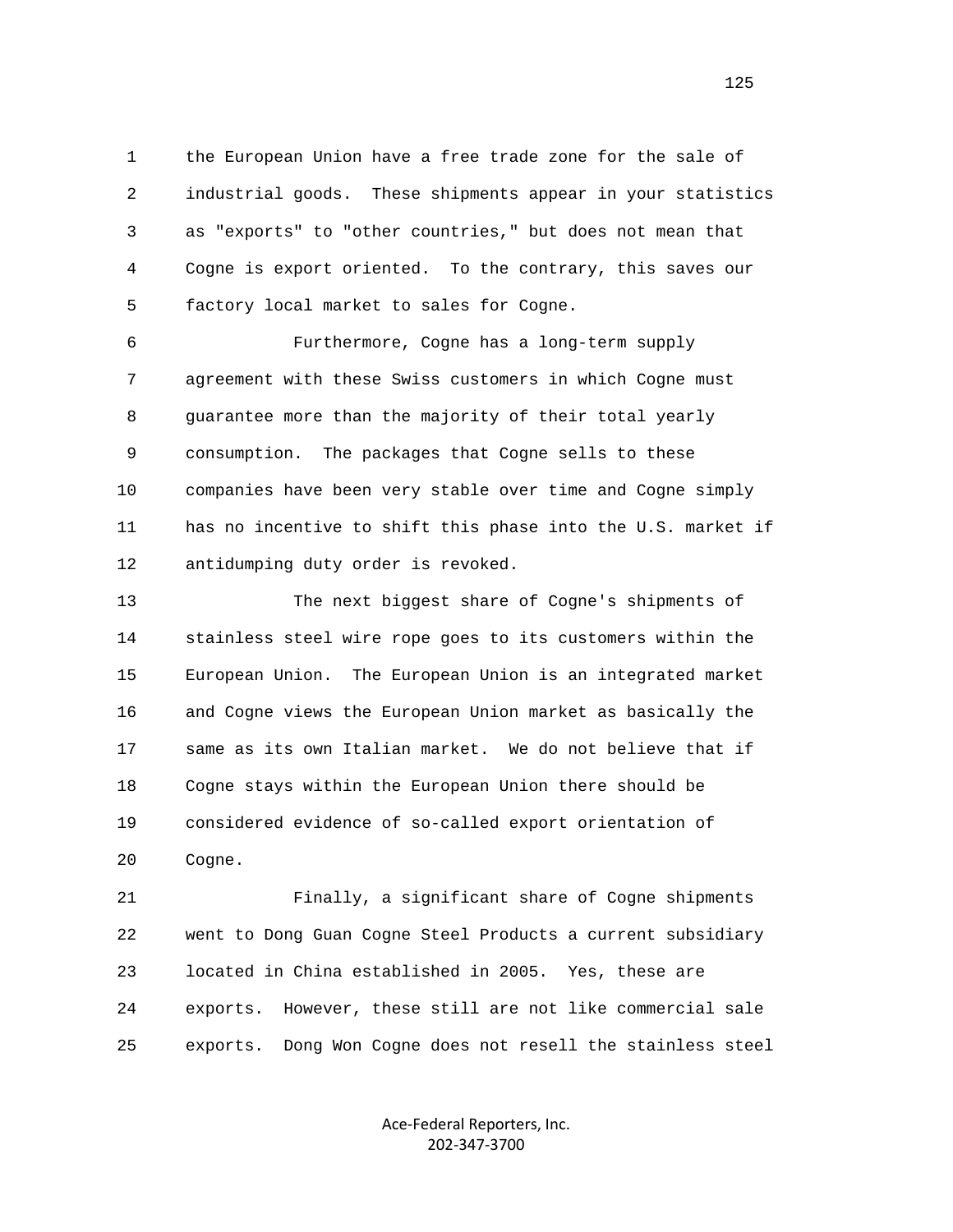1 wire rod it gets from Cogne. Instead the Dong Guan Cogne 2 consumes all of that stainless steel wire rod to make 3 cold-rolled bars. This is important downstream market for 4 Cogne and Cogne will not and cannot cut off its affiliated 5 Chinese bar producer to shift sales of stainless steel wire 6 rod even if the antidumping duty order on Italy is revoked.

 7 I just want to emphasize that Cogne does not sell 8 any commodity grade to China. After taking into account 9 what Cogne sales to Switzerland, to its Italian and other 10 European Union customers and its shipments to its bar making 11 plant in China Cogne adds up very little stainless steel 12 wire rod to sell -- that it sell as well. The exact numbers 13 are in the foreign producer questionnaire response by Cogne. 14 And we ask the Commission to consider those numbers 15 carefully before accepting on face value petitioners' 16 generalization that Cogne is "export oriented."

 17 If Cogne were to reenter the U.S. market, it 18 would be only for small volume, specialty product that the 19 U.S. mill cannot or will not sell. Contrary to the 20 petitioner's allegation, Cogne will not capture a 21 significant share of the U.S. stainless steel wire market if 22 the order is revoked.

 23 I understand that petitioners also have question 24 of the capacity figures by Cogne in the sunset review. 25 However, my understanding is that Cogne has significantly

> Ace‐Federal Reporters, Inc. 202‐347‐3700

126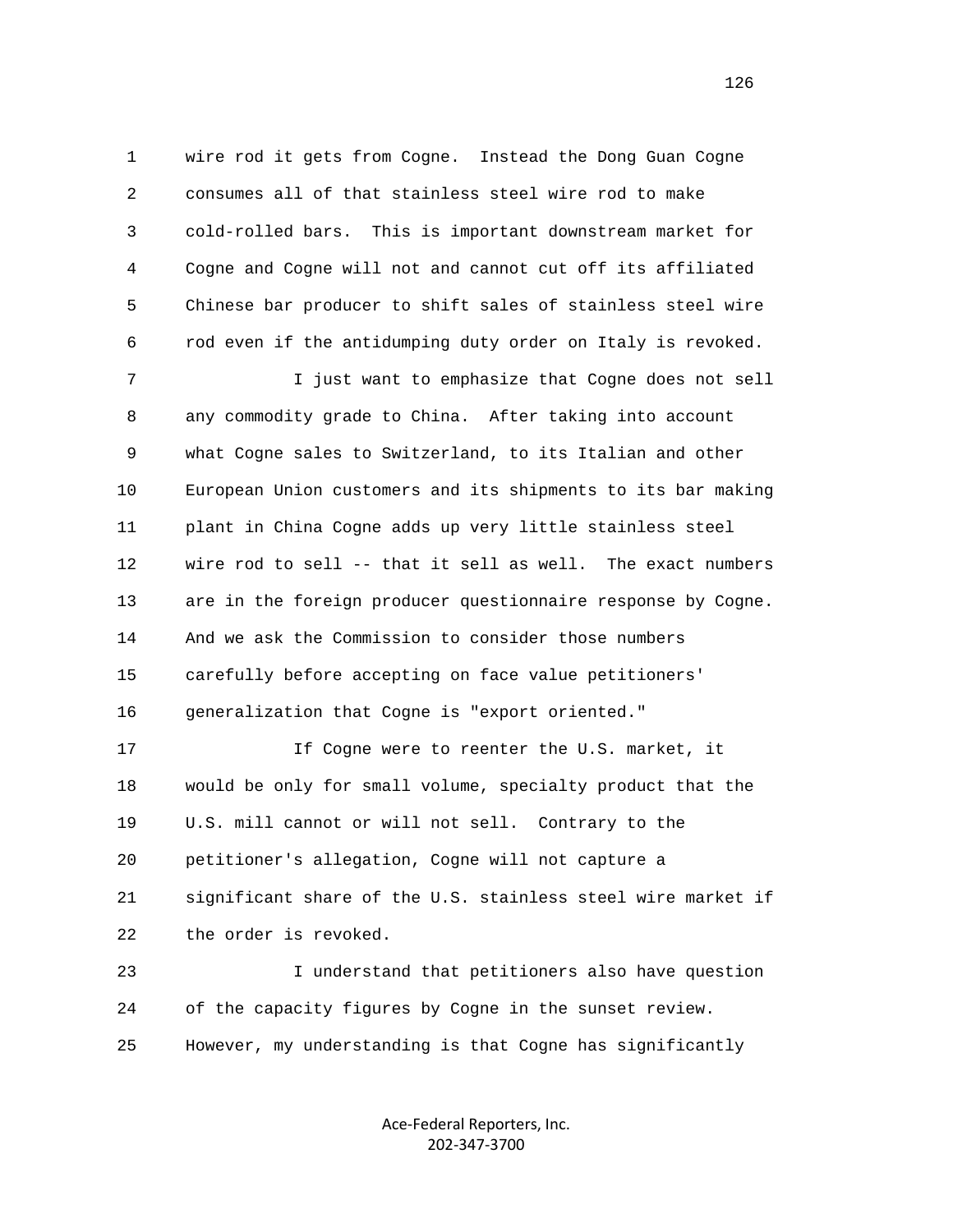1 and permanently reduced its workforce and this capacity 2 calculation is based on its normal working condition with 3 the permanently reduced workforce.

 4 After the financial crisis Cogne underwent a 5 workforce reorganization that reduced its workforce by 6 approximately 10 percent and they reduced the number of 7 shifts that it can employ. In Italy it is not easy to 8 dismiss workers and the views concerning a labor force 9 dismissals and reduction are very onerous for employers. 10 Given that Cogne completed its workforce reduction 11 organization. It is not going to hire new workers if 12 antidumping duty order is revoked. Thus, its capacity is 13 not going to change from the capacity that it has reported 14 in its questionnaire response.

 15 Cogne would be more than willing to provide that 16 Commission with any information on its workforce reduction 17 reorganization in its post-hearing brief.

 18 Nevertheless, what is clear from the data 19 provided from Cogne is that it is operating now at 20 dramatically higher capacity utilization than it did in 21 2009. Its capacity utilization increased throughout the 22 period of the current review, 2013 through 2015. As a 23 result if the order is revoked against Italy Cogne has just 24 a little ability to ship significant quantities of stainless 25 steel wire rod to the U.S. market even if it wanted to do so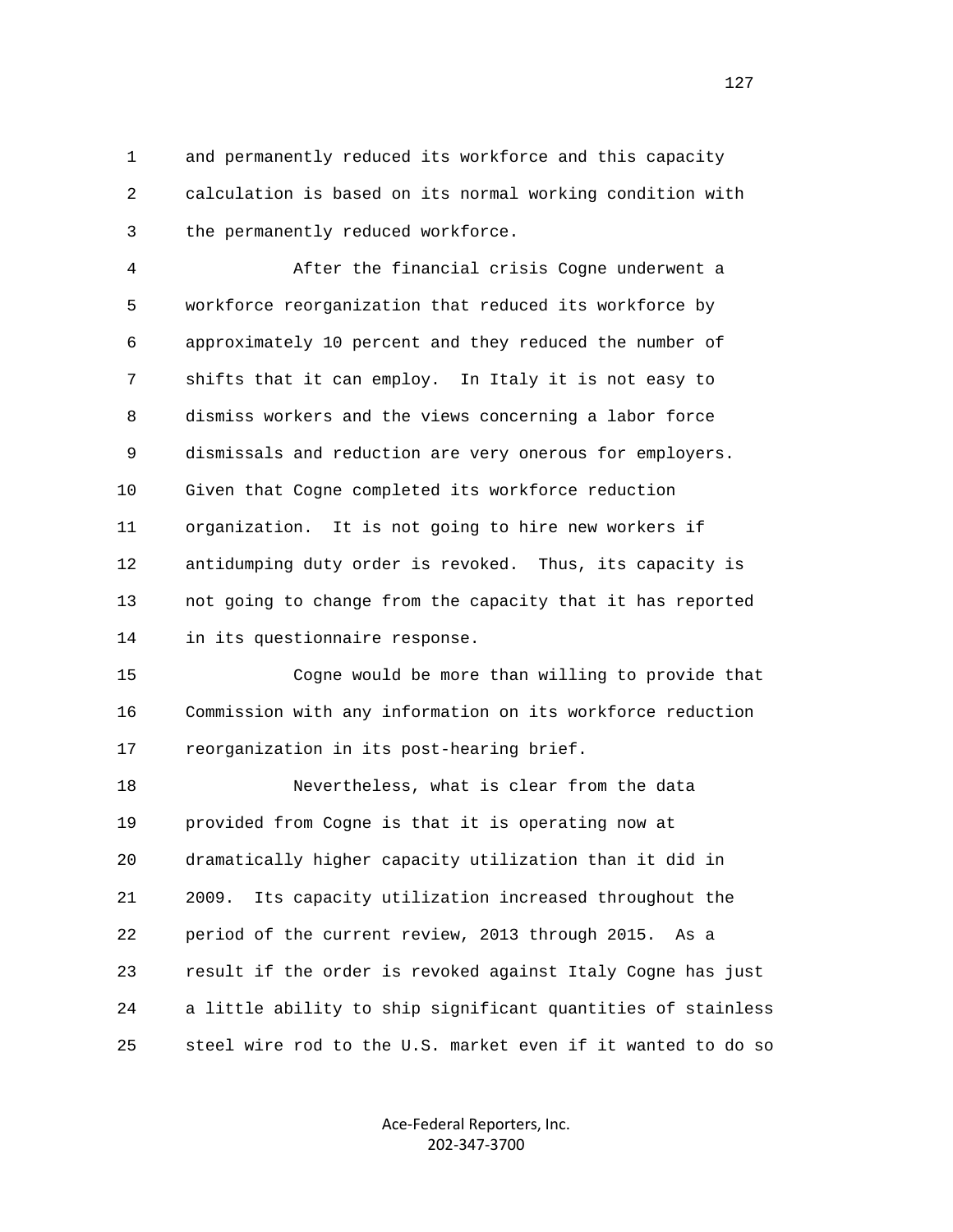1 which it does not.

| 2  | Thank you for the opportunity to testify and I                 |
|----|----------------------------------------------------------------|
| 3  | will be glad to answer any questions you have.                 |
| 4  | STATEMENT OF DOUGLAS J. HEFFNER                                |
| 5  | Doug Heffner again on behalf of<br>MR. HEFFNER:                |
| 6  | I'd just like to go over a couple things here. Cogne<br>Cogne. |
| 7  | believes that the Commission should not cumulate Italian       |
| 8  | imports with imports from other subject countries because      |
| 9  | Italian imports would be likely to compete under different     |
| 10 | conditions of competition in the U.S. market in the event      |
| 11 | that the orders are revoked. And in the last sunset review     |
| 12 | the Commissioners split equally on whether to cumulate         |
| 13 | Italian imports with imports from other subject countries.     |
| 14 | The three Commissioners that determined to                     |
| 15 | decumulate Italian imports cited the following factors.<br>And |
| 16 | these factors are still equally present today.                 |
| 17 | The preorder trends is the first thing.                        |
| 18 | "Preorder trends with regard to Italy still argue              |
| 19 | in favor of decumulating Italy. Italy was the only subject     |
| 20 | country whose imports actually decreased during the original   |
| 21 | period of investigation. Since that time, one of the major     |
| 22 | import sources, El Burna had the AD and CVD order revoked as   |
| 23 | Rodachi another Italian producer of stainless steel<br>to it.  |
| 24 | wire rod has never been present in the U.S. market.            |
| 25 | Rodachi is not present in any stainless steel                  |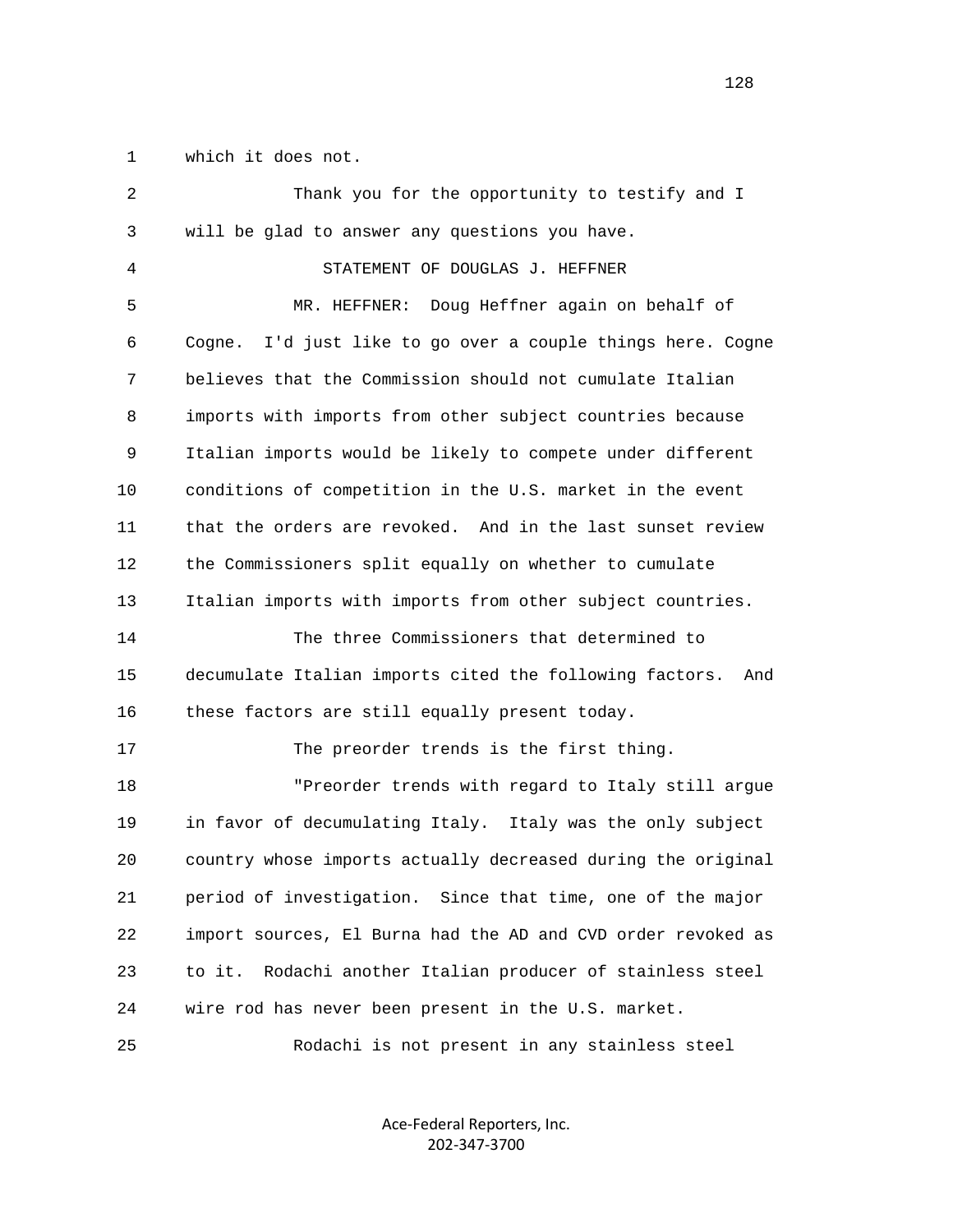1 wire rod market much less the U.S. market. Rodachi's 2 rolling mill is used only for internal consumption in the 3 production of stainless steel bars. And in fact Rodachi 4 does not have enough rolling capacity to meet the demand of 5 its own bar mills which is why Rodachi's affiliate Olarra 6 supplies roughly half of its output to Rodachi's bar mills. 7 It suffices to say that Rodachi will not export stainless 8 steel wire rod to the U.S. if the order is revoked.

 9 The only other producer is Cogne. Since the 10 order went into effect. Cogne has adjusted to the loss of 11 the U.S. market by selling stainless wire rod in Italy other 12 regional markets such as the EU and Switzerland and selling 13 niche products to its wholly-owned facility in China that 14 produce stainless steel bar.

 15 Now, obviously Cogne sells to the Italian market. 16 But concerning Swiss sales one thing that Jean Paul did not 17 emphasize was the fact -- he did say it was right over the 18 border, but they speak Italian there. It's right -- it's 19 100 miles from the plant, from Alisa plant. So they have a 20 supply agreement with two big Swiss customers. And Cogne 21 has to guarantee at least a significant amount of their 22 yearly consumption to those two customers. These two 23 companies are approximately 100 miles from Cogne's plant and 24 as you can see from Cogne's questionnaire response, the 25 quantities to these Swiss customers are very stable and I'll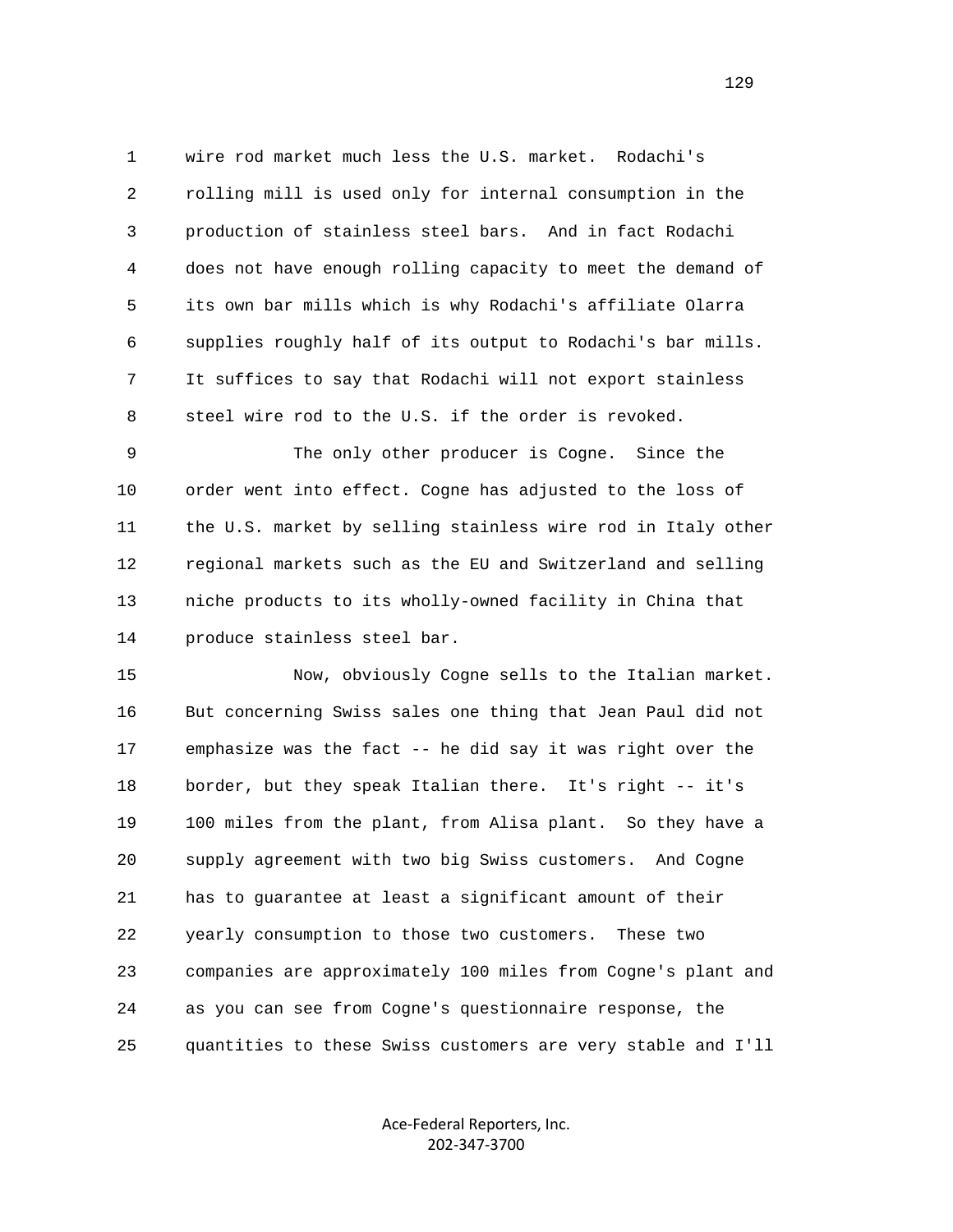1 point to page 14 of the questionnaire response, the foreign 2 producer questionnaire response under sales to all other 3 markets, those are to the Swiss customers. As you can see, 4 these are very, very stable sales.

 5 Not only are these Swiss customers located closer 6 than many of Cogne's Italian customers, but Cogne can ship 7 product duty-free to its Swiss customers. Through a 8 bilateral agreement with the EU Switzerland enjoys a free 9 trade area with the EU called the European Free Trade 10 Association. This means that shipments to Switzerland from 11 Cogne are treated as the same as shipments to Italian 12 customers or EU customers for that matter.

 13 In addition to its sales to customers in 14 Switzerland Cogne sells a significant amount of its sales to 15 other customers in the European Union. And I just want to 16 stop here and emphasize, I know Commissioner Williamson, you 17 were one of the Commissioners that didn't -- that cumulated 18 Italian imports before, in the last sunset review. What has 19 changed since then? Well, that's the thing, nothing has 20 changed since then. The fact is, you could look in the 21 first sunset review and you can say, huh, we don't know what 22 they're going to do. In the second sunset review you saw a 23 pattern, Switzerland, EU, China. You saw all those three 24 channels of sale. What has happened since? The same thing 25 has gone on. Those are the same customers that they're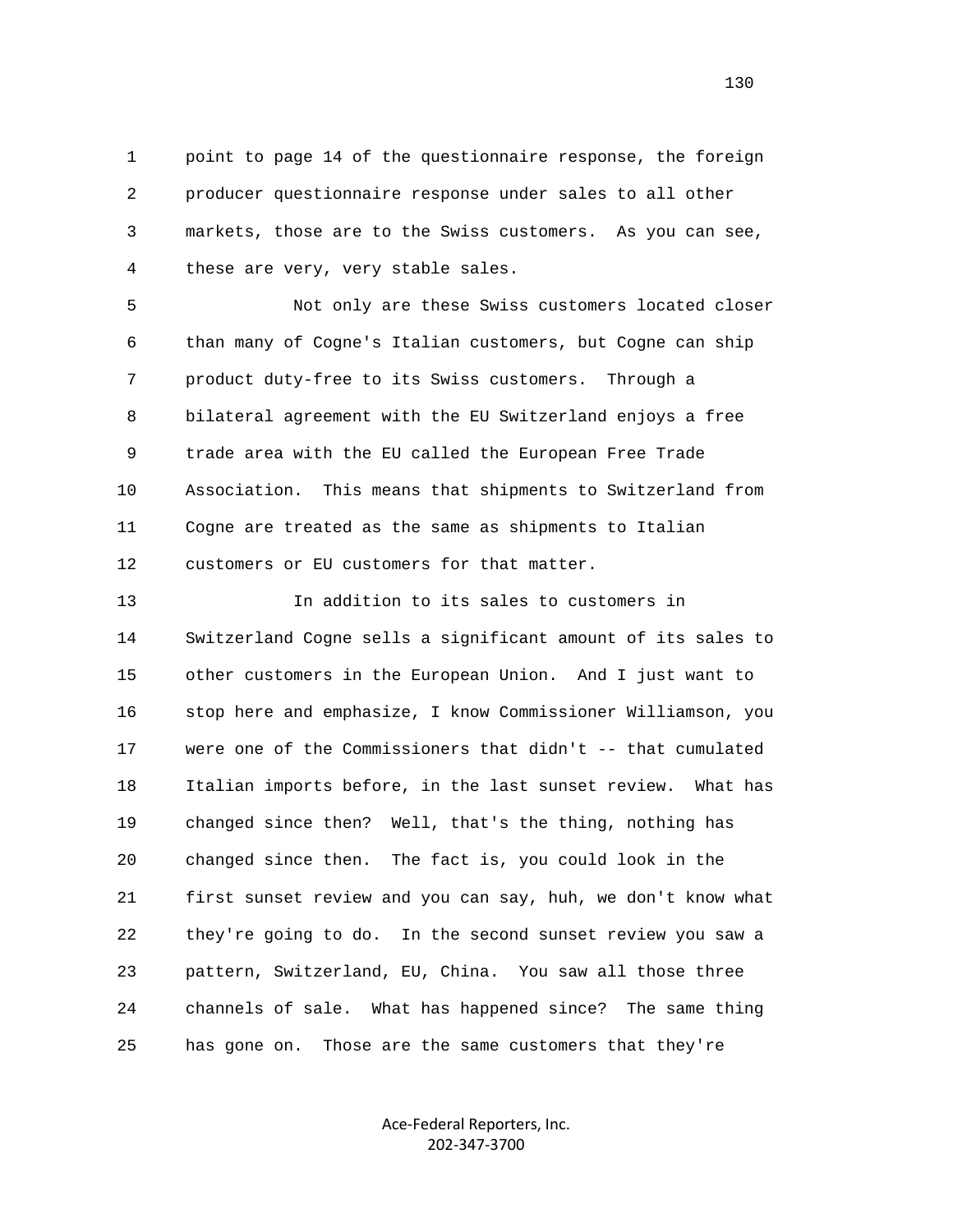1 selling to. So to us it's not export orientation, it's 2 selling to their normal regional markets for Switzerland and 3 for the EU and then for China we'll get into them in a 4 second. I want to emphasize something a little bit 5 different there too.

 6 So, given these regional markets, Cogne has 7 little incentive to abandon these customers in order to ship 8 a significant quantity of stainless steel wire rod to the 9 United States. Again these may be technically exports, 10 Cogne treats them as substantially being in their natural 11 sales area.

 12 So Cogne has exported stainless steel wire rod to 13 its facility in China. It recently enlarged that stainless 14 steel facility. We heard today that China is going through 15 a tough time, that sales are going to stop going there 16 because China is -- they're going to take over the market 17 essentially and you're not going to be able to sell there. 18 Well, I'd like to point out again, on page 14 of our 19 questionnaire response, under sales to Asia, our sales are 20 very consistent. In fact, they have increased over the 21 period of review to Dong Guan Cogne in China. They're not 22 decreasing. We sell a niche product there. You can't 23 compete with China on commodity products. That isn't what 24 we're doing. We're selling a stainless steel wire rod 25 that's a niche product that's made into a niche bar product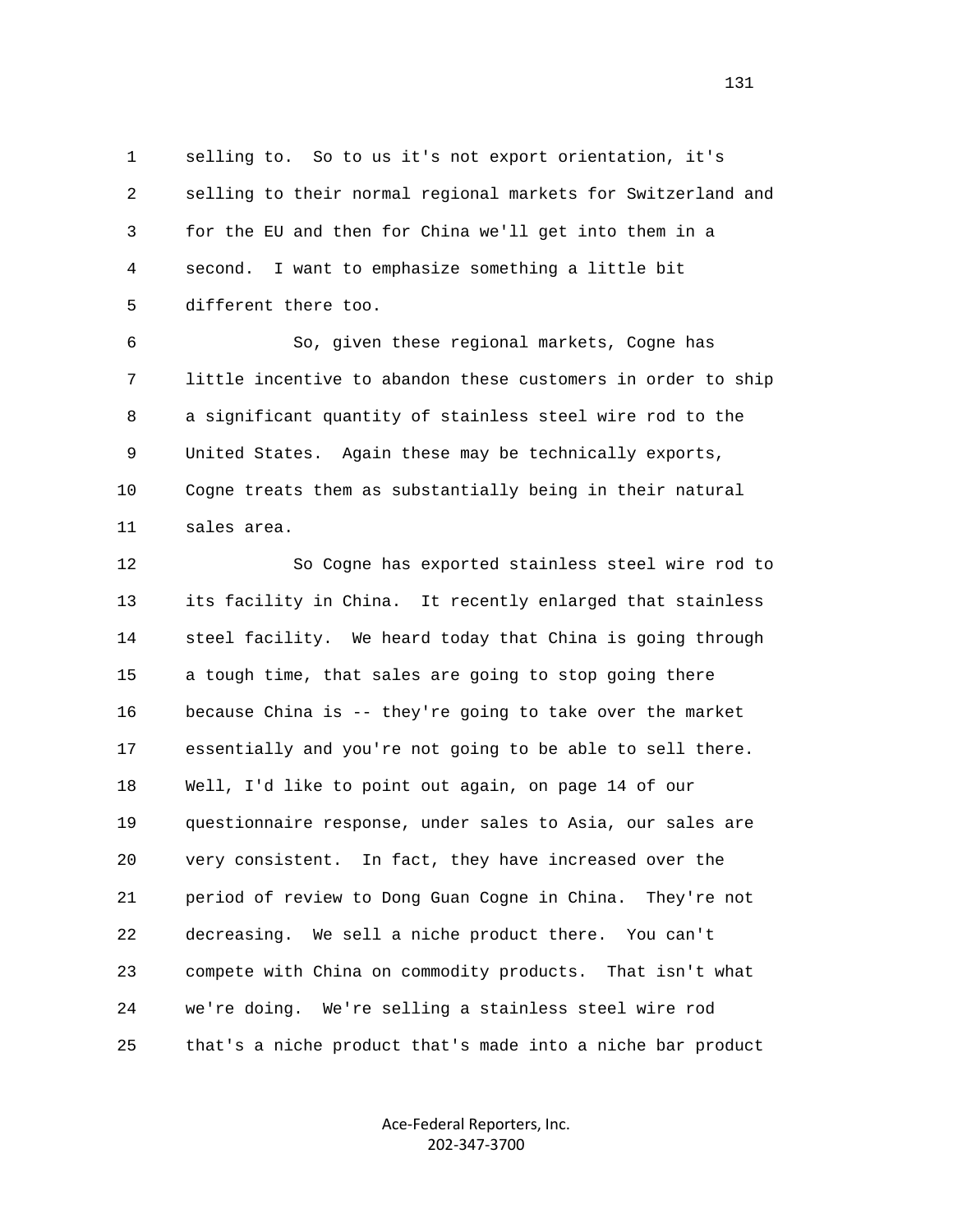1 that's being sold on the Chinese market.

 2 So given the existence of these established 3 markets and the lack of incentive to substantially increase 4 capacity to utilization above the high rates that are 5 already in existence, the Commission should conclude the 6 Cogne is unlikely to substantially increase production or 7 direct any significant additional volumes to the United 8 States if the order were revoked. Stainless steel wire rod 9 from Italy would not be significant in absolute terms or 10 relative to production or consumption in the United States 11 within a reasonably foreseeable time.

 12 Moreover, as Mr. Betemps stated, if Cogne were to 13 reenter the U.S. market, it would only do so as a niche 14 player and would not focus on commodity grades. Given that 15 Cogne is not likely to have a significant -- is not likely 16 to have significant excess capacity and that it has markets 17 that generally return better prices than do U.S. merchant 18 market, the record indicates that Cogne would not have 19 motivation to price its product aggressively in order to 20 compete in any significant quantities in a commodity market 21 here. It just isn't going to happen. As such, the 22 Commission should find that subject imports from Italy would 23 not undersell to a significant degree, lead to price 24 suppression or depression, or otherwise have significant 25 price effects within a reasonably foreseeable future if the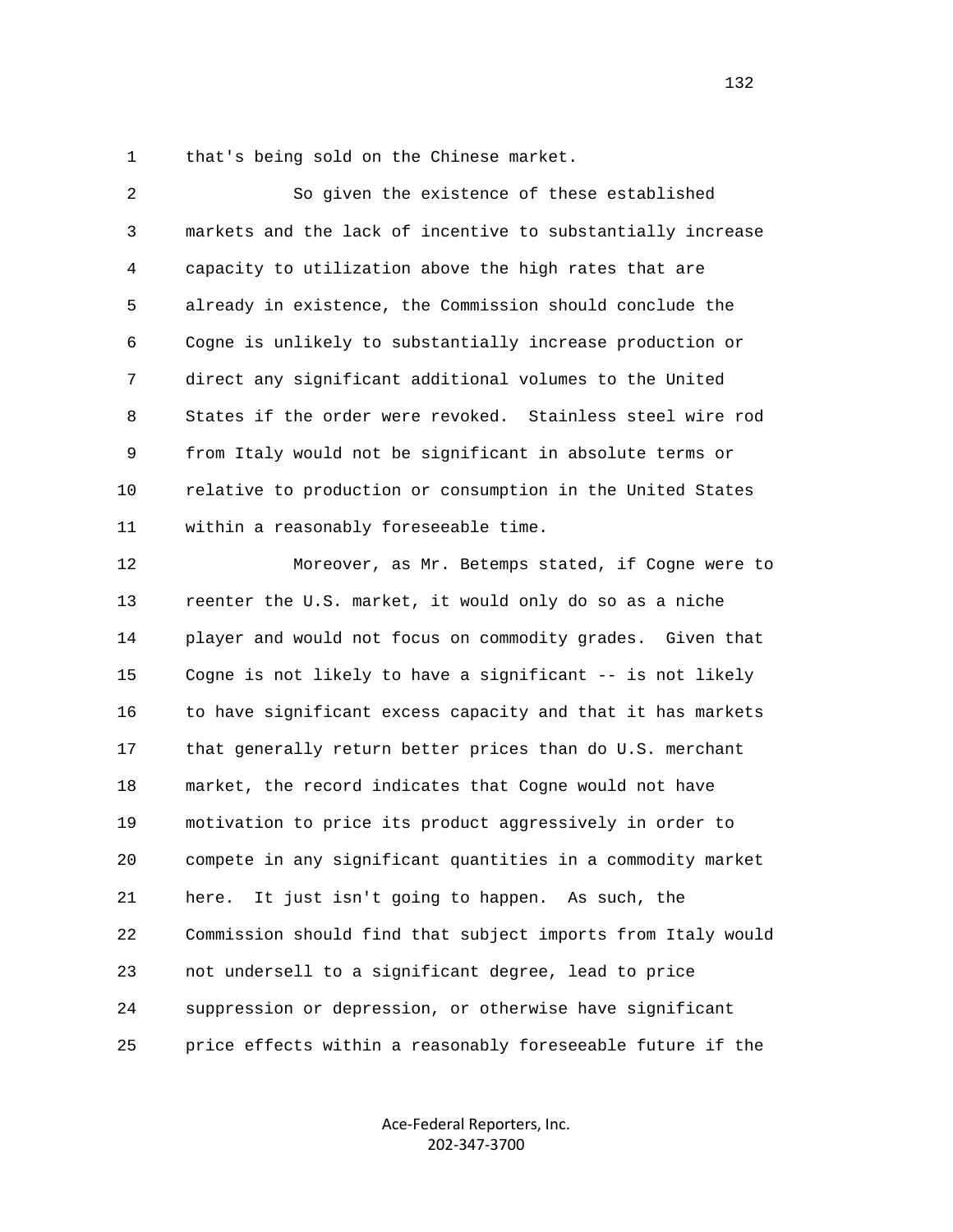1 order on imports from Italy were revoked.

| 2  | Finally, I would like to point out that the                   |
|----|---------------------------------------------------------------|
| 3  | Commission has a test case. As we said earlier, we believe    |
| 4  | it's Val Bruna. Look at their sales, what they have done.     |
| 5  | We believe that we would behave similarly. They are -- they   |
| 6  | have a minimal presence in the U.S. market despite the fact   |
| 7  | that the order was revoked to them. And I believe that we     |
| 8  | will do -- end up doing the same because our business         |
| 9  | strategy has changed, we're a niche market player. We         |
| 10 | believe that the Commission should not cumulate Italian       |
| 11 | imports with imports from other subject countries because     |
| 12 | Italian imports would compete differently in the U.S. market  |
| 13 | than imports from other subject countries. As such Cogne      |
| 14 | respectfully requests that the Commission revoke the order    |
| 15 | on stainless steel wire rod from Italy.                       |
| 16 | I will now turn it over to Mr. Ferrin to discuss              |
| 17 | imports from Spain or lack thereof, I should say.             |
| 18 | OPENING REMARKS OF RICHARD P. FERRIN                          |
| 19 | Good afternoon.<br>I am Richard Ferrin<br>MR. FERRIN:         |
| 20 | appearing on behalf of our client Olarra in the sunset        |
| 21 | Olarra has not previously participated actively in<br>review. |
| 22 | the Commission's proceedings aside from submitting a          |
| 23 | questionnaire response in the original 1998 investigation.    |
| 24 | As explained in the staff report from the 1998                |
| 25 | investigation, the industry in Spain was dominated by one     |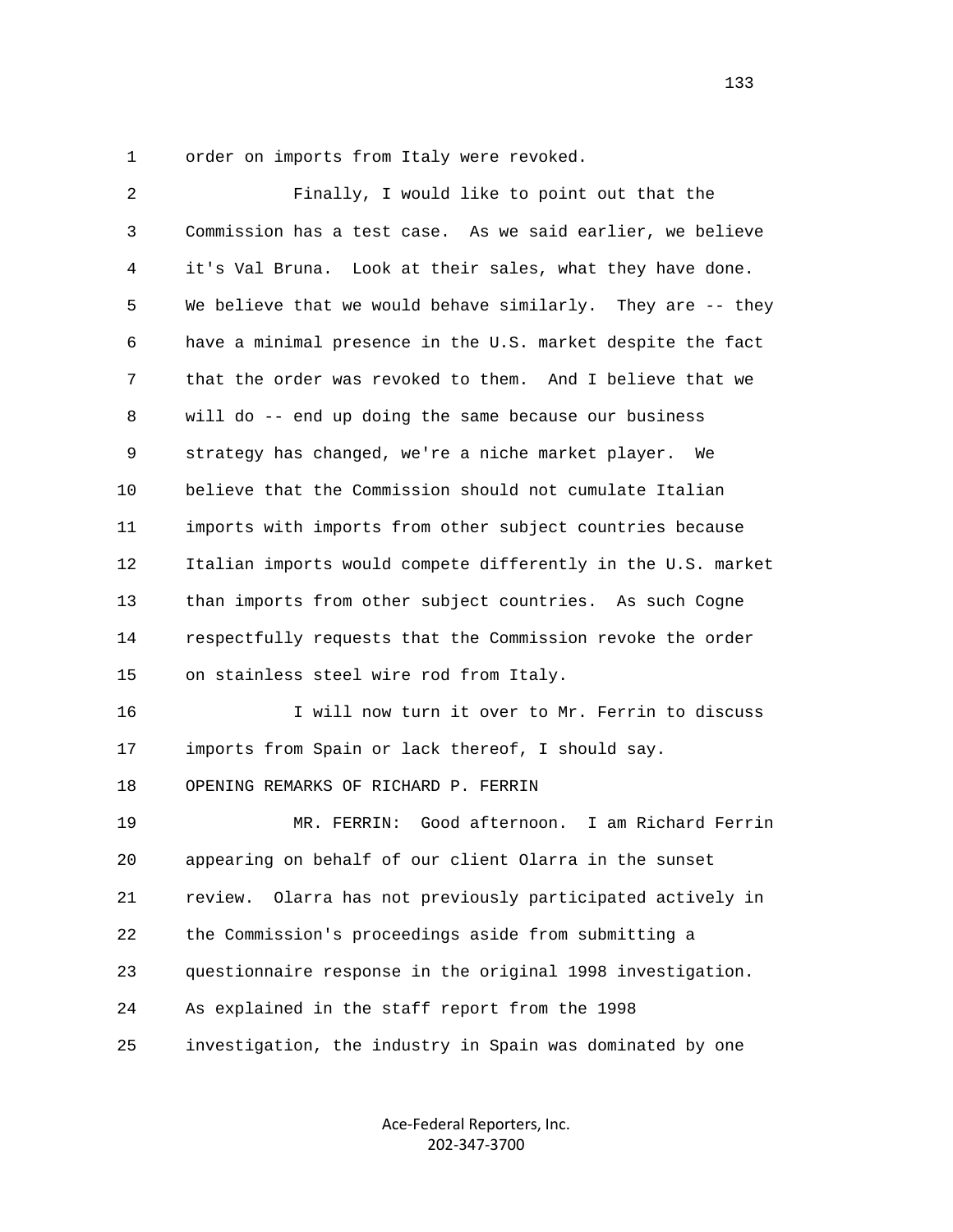1 producer, Roldan, which is a subsidiary of Arceneaux. The 2 proportion of exports to the U.S. market from Roldan 3 compared to Olarra is cited in the confidential version of 4 the staff report from the 1998 investigation. Also in the 5 original investigation are the six countries for which the 6 Commission made an affirmative determination, the quantities 7 from Spain were by far the lowest.

8 As for the dumping margins, the Department of 9 Commerce investigated only Roldan in the original 10 investigation. The dumping margin was originally -- for 11 Roldan was originally 4.73 percent and then later was 12 revised to 2.71 percent as a result of a WTO decision.

 13 Since 2012 the cash deposit rate for Roldan has 14 been zero. The Department of Commerce has never 15 investigated Olarra in a dumping proceeding, so Olarra has 16 always been subject to the all others cash deposit rate 17 which is now 2.71 percent.

 18 So what has changed since then? For Olarra the 19 biggest change was that during the original investigation 20 Rodachi owned about 30 percent of Olarra whereas now Olarra 21 is a wholly-owned subsidiary of Rodachi. Also, the 22 extremely small quantities of stainless steel wire rod that 23 Olarra shipped to the United States during the original 24 investigation ceased in 1998. Olarra has not shipped 25 stainless steel wire rod to the United States since 1998.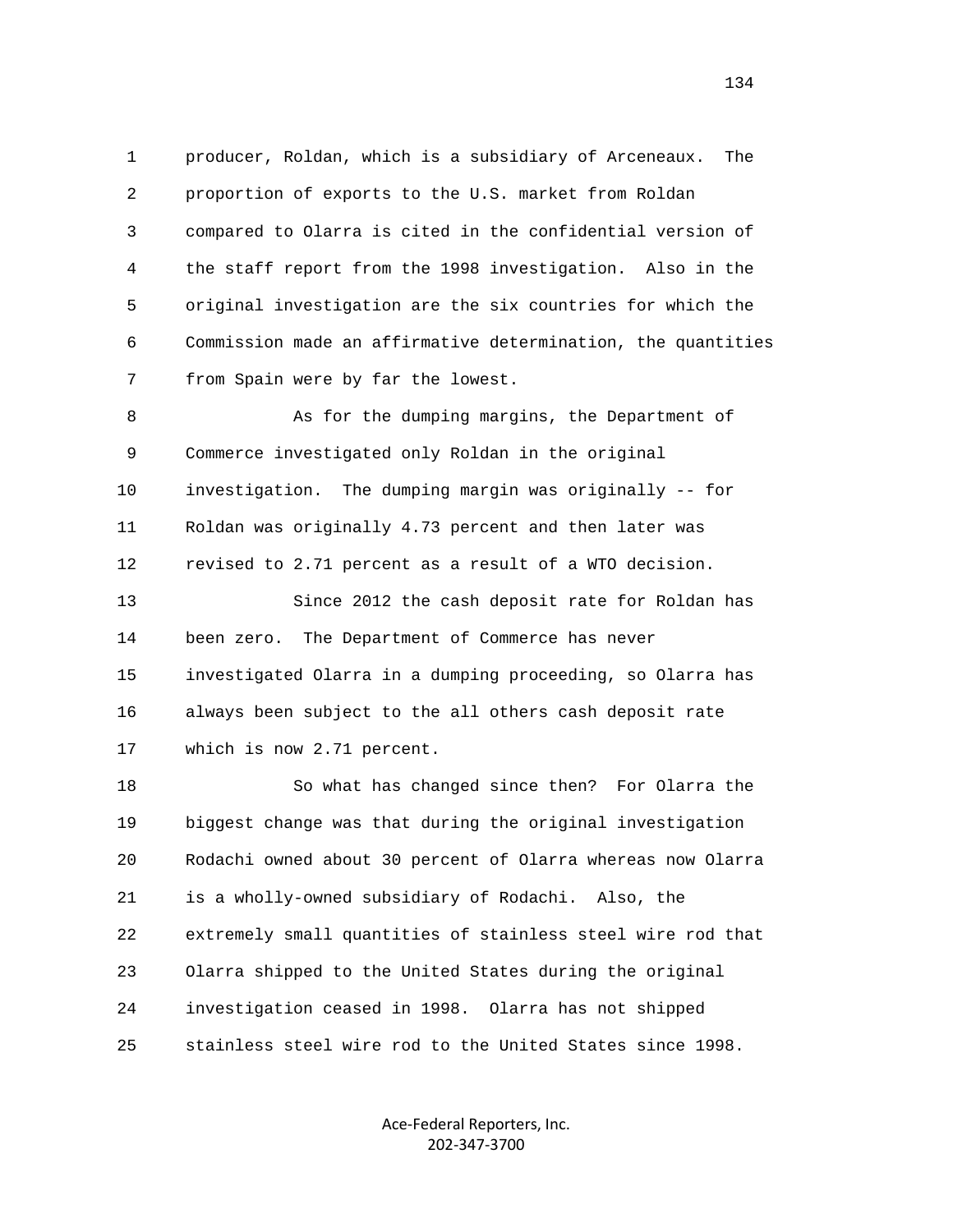1 The most important change for the stainless steel 2 wire rod from Spain was the Ceranox creation of NAS in 2003. 3 As noted in the dissenting opinions in the second sunset 4 review, the volume of subject imports from Spanish producer 5 Roldan did not change significantly after the imports were 6 imposed and remained close to preorder levels through 2003. 7 That was a different pattern than all the rest of the 8 countries. 9 After 2003, however, imports from Roldan 10 virtually disappeared from the U.S. market after the startup 11 of NAS in July of 2003. 12 The Commission should keep in mind that at the 13 time of the NAS startup Roldan was subject to a cash deposit 14 rate of 0.80 percent, although that was later changed to 15 zero. So there's a lot of strong circumstantial evidence 16 that Roldan simply lost any interest in the U.S. market 17 after its affiliate NAS began full production. 18 Olarra urges the Commission to decumulate imports 19 from Spain from imports from the other subject countries

 20 because Spanish producers would compete in the U.S. market 21 under fundamentally different conditions of competition than 22 imports from any of the other subject countries. Certainly 23 Roldan would compete under different conditions of 24 competition since Roldan's parent Aceronox owns the dominant 25 U.S. producer, North American Stainless. Roldan has given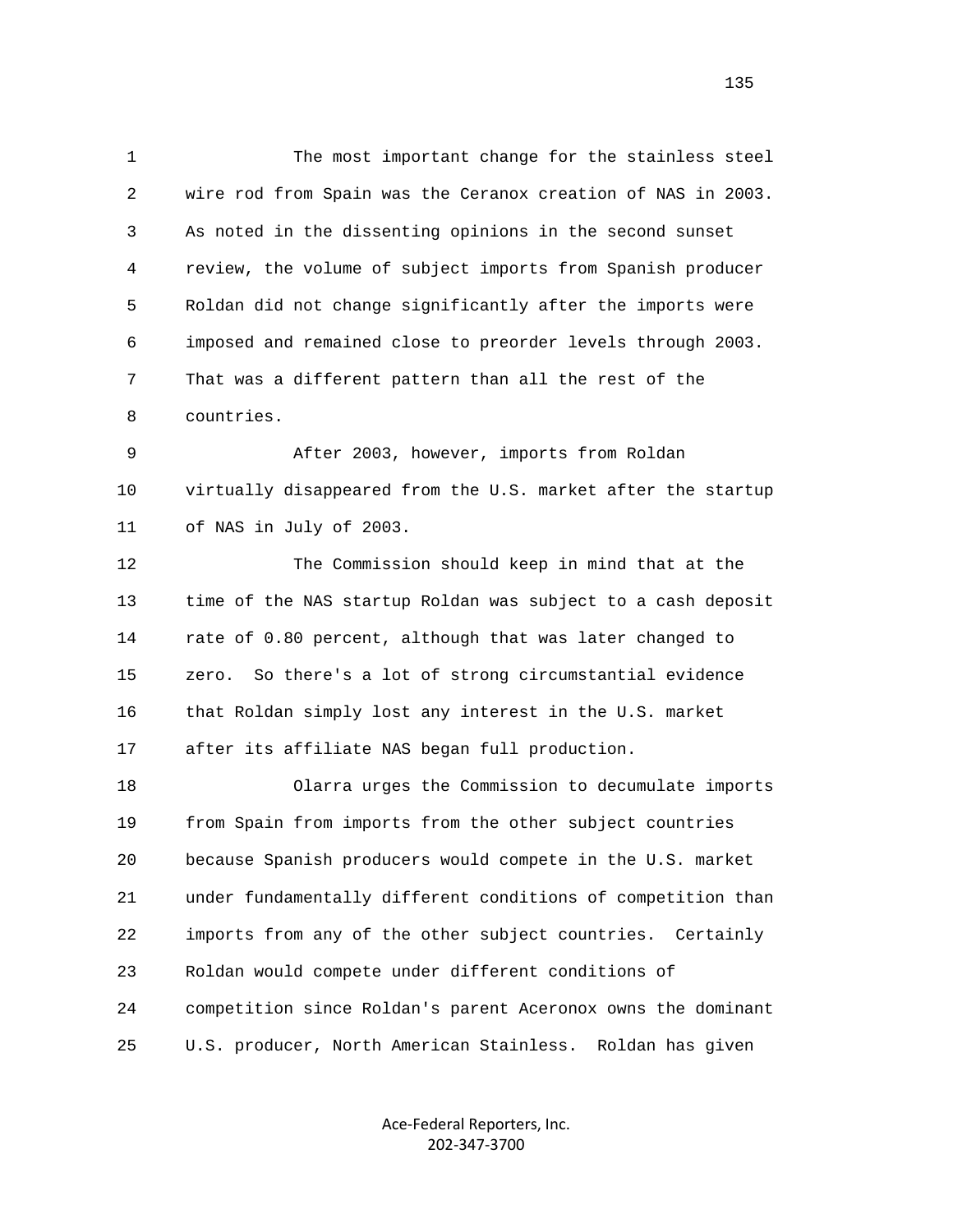1 no indication that it is interested in competing in the 2 U.S. market itself even though its current antidumping duty 3 cash deposit rate is zero. Even if Roldan were somehow to 4 decide to compete if the order were revoked, it is clear 5 that it would compete on a different footing than other 6 subject imports, again, because it's affiliated with a 7 dominant U.S. supplier.

 8 Our client, Olarra, which is the other Spanish 9 producer also would compete under different conditions of 10 competition. Olarra currently produced stainless steel 11 wire rod only for internal consumption or for consumption by 12 its affiliates in Italy. Olarra's shipments to unaffiliated 13 wire rod customers are minimal. Olarra simply does not need 14 the U.S. market or any commercial stainless steel market -- 15 wire rod market, for that matter.

 16 As a result, even if Olarra were to reverse 17 course and decide to somehow sell into the U.S. market if 18 the order were revoked, it would compete under different 19 conditions of competition than other subject imports, all of 20 which depend to some significant extent on sales into the 21 commercial stainless steel wire rod market.

 22 And, again, I emphasize, Olarra has no plans 23 whatsoever, as far as I am aware, of selling a single pound 24 of stainless steel bar into the U.S. market.

25 Now, in their prehearing brief, petitioners argue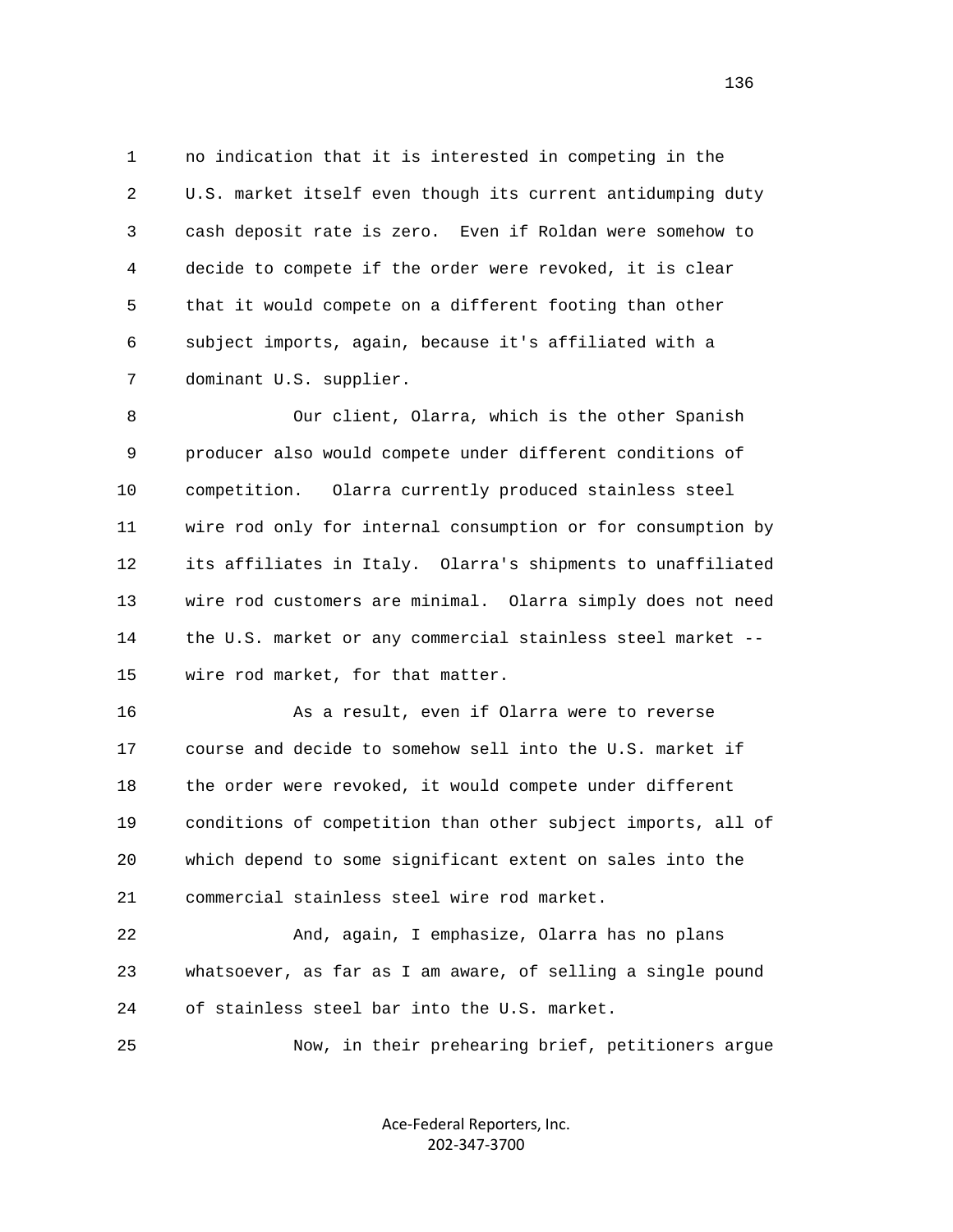1 the Commission should apply adverse inferences because 2 Roldan didn't submit a questionnaire response in this 3 review. From Olarra's point of view, however, if the 4 Commission decides to take action against Roldan because it 5 didn't submit a questionnaire response, it shouldn't 6 penalize Olarra by making adverse assumptions about likely 7 volumes of stainless steel wire rod from Spain.

 8 If the Commission is inclined to apply pressure 9 to Roldan to submit data, it should do so instead through 10 its affiliate NAS.

 11 As for the future, Olarra has no intention of 12 shipping stainless steel wire rod to the U.S. with or 13 without the dumping order. Without getting into the exact 14 numbers which are Olarra's proprietary data, Olarra has 15 authorized as to provide a very general overview of its 16 shipment pattern. Approximately one half of Olarra's 17 production of stainless steel wire rod is internally 18 consumed for the production of stainless steel bar. Almost 19 all of the rest is shipped to Olarra's affiliates in Italy, 20 Rodachi and Novachi both of which make stainless steel bar 21 from the wire rod. Olarra's shipments to the Spanish home 22 market are extremely small and Olarra's exports of stainless 23 steel wire rod other than to its affiliates in Italy are 24 virtually non-existent. These percentages have been stable 25 throughout the period of review.

> Ace‐Federal Reporters, Inc. 202‐347‐3700

137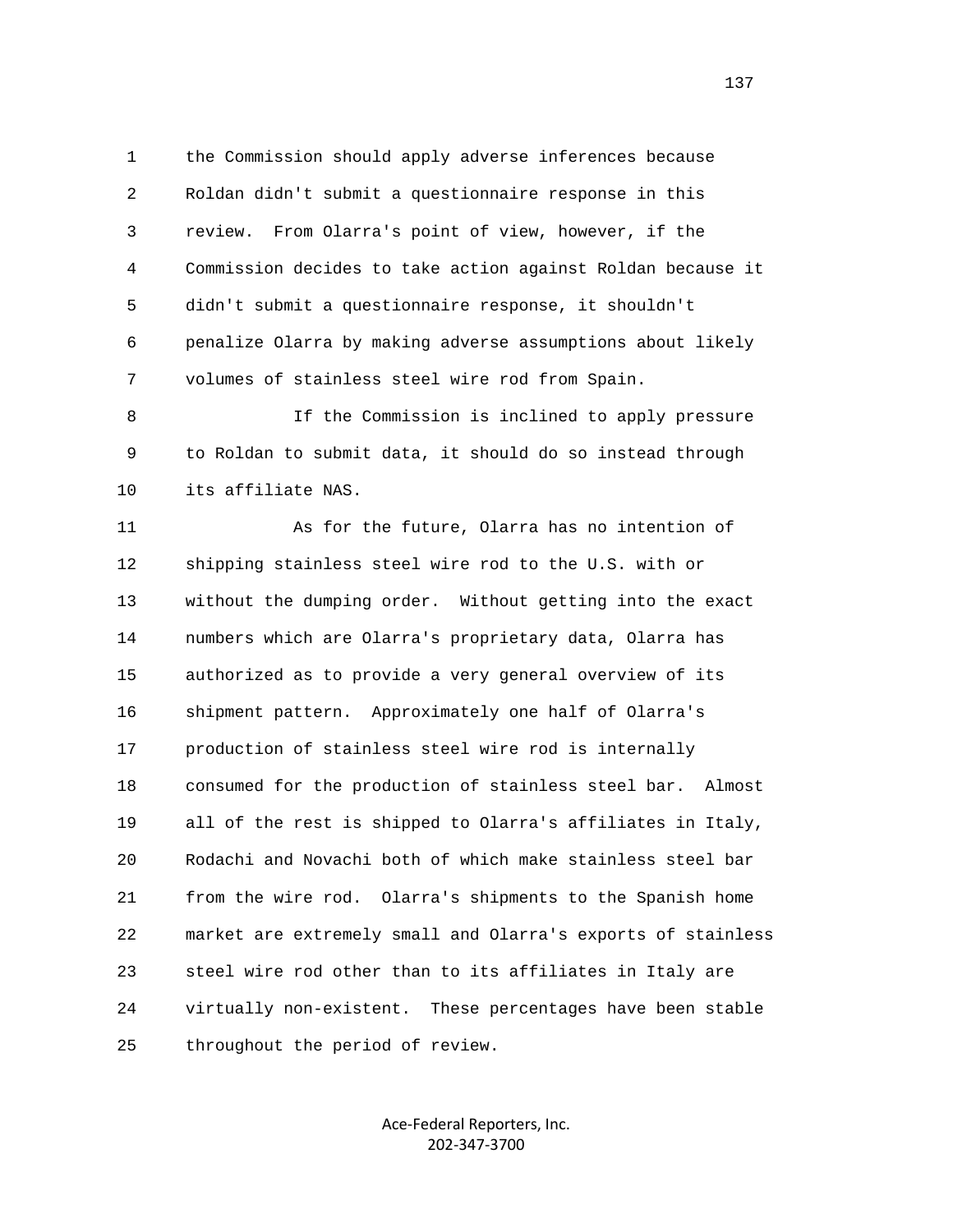1 In preparing for this hearing, Olarra informed us 2 that it sells very little into the Spanish market because 3 the Spanish market is dominated by Roldan. According to 4 Olarra, the main end users of stainless steel wire rod in 5 Spain are all related to the Aceronox group. As a result, 6 the Spanish home market is essentially a captive market for 7 Roldan.

8 In short, Olarra simply has no interest in 9 competing for any significant commercial sales of stainless 10 steel wire rod since nearly every coil it produces is 11 internally consumed in Spain or by its affiliates in Italy. 12 There is no credible argument that Olarra is export 13 oriented. Olarra has no plans whatsoever to ship stainless 14 steel wire rod into the U.S. market even if the order is 15 revoked. But Olarra does not believe that it serves any 16 useful purpose to be subject to an antidumping duty order 17 given that it was never a major player in the U.S. market 18 and the circumstances that gave rise to the order have 19 changed. The only other Spanish producer, Roldan, has no 20 incentive to resume shipments to the U.S. market because it 21 would be competing against its own affiliate, NAS.

 22 Certainly dumping duty rates have not been a 23 deterrent to Roldan reentering the market. So it makes 24 logical sense to conclude the revocation of the antidumping 25 duty order on imports from Spain are not likely to lead to

> Ace‐Federal Reporters, Inc. 202‐347‐3700

138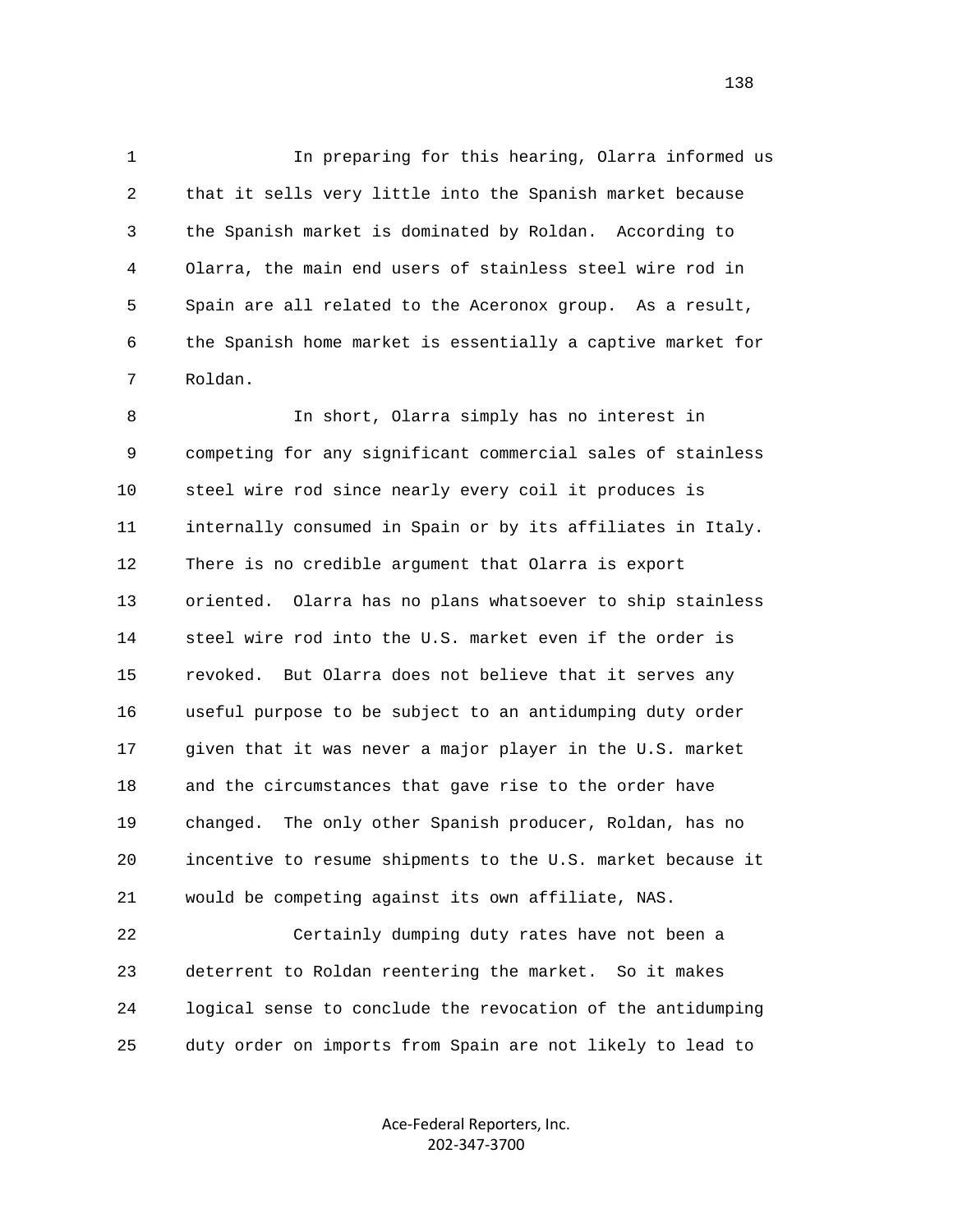1 recurrence of material injury to the U.S. industry. 2 Thank you. 3 MR. HEFFNER: Thank you. That concludes our 4 direct presentation. 5 CHAIRMAN BROADBENT: Thank you very much for your 6 testimony. 7 Could you go back again over the argument for is 8 it Cogne? How do you pronounce that? Con-ya? 9 MR. HEFFNER: Con-yeah. 10 CHAIRMAN BROADBENT: Cogne, okay. Whether or not 11 Valbruna's performance would be indicative of how Cogne 12 would react? 13 MR. HEFFNER: Well our feeling is Valbruna has a 14 zero dumping margin, or they've been revoked, so they have 15 free access to the U.S. market. 16 Have they really taken advantage of that? From 17 what I've seen in the confidential report it's been very 18 minimal, very minimal. And to us that's where we would be, 19 too. We would be minimal. We would be serving a niche 20 market. 21 CHAIRMAN BROADBENT: Okay. Actually, I didn't see 22 this. Commissioner Johanson, I think I skipped in front of 23 you by mistake, although I do apologize. I can yield now 24 and you go and I'll pick it up later. 25 COMMISSIONER JOHANSON: Okay. Thanks. That's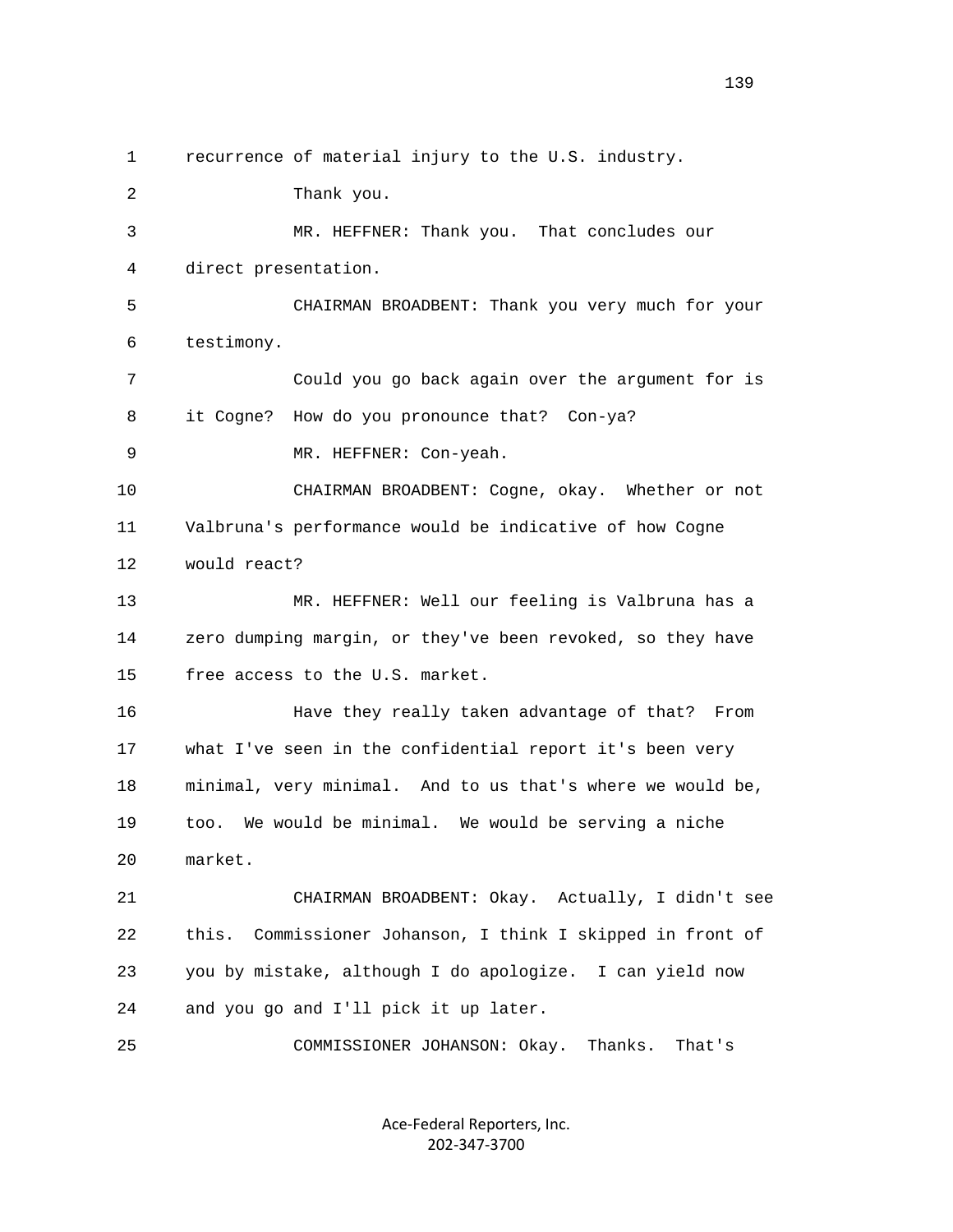1 fine with me. Thank you, Chairman Broadbent, and thanks to 2 all of you for appearing here today.

 3 And actually I will continue with that question 4 from somewhat of a different angle, in that I asked a 5 similar question this morning of the Petitioners regarding 6 Valbruna, and I said that the Respondents had stated that 7 that would help their case, the fact that Valbruna--the 8 issues concerning Valbruna following it being removed from 9 the Order.

 10 However, they had a different take on it. They 11 thought that it would help their case. What are they getting 12 wrong, In your mind?

 13 MR. HEFFNER: I think what they're getting wrong 14 is that they're saying if you have any presence in the U.S. 15 market you are somehow going to harm them. That is not the 16 standard. It's whether there's going to be a significant 17 increase in imports that would result in recurrence of 18 material injury or threat thereof.

 19 I don't see that. The fact that there's a 20 minimal amount of imports coming in, that just shows that 21 there is not going to be a significant recurrence of imports 22 that would lead to material injury.

 23 COMMISSIONER JOHANSON: And again, my apologies 24 but there's a lot going on in this case. They have zero 25 duties at Commerce? Is that what the issue is?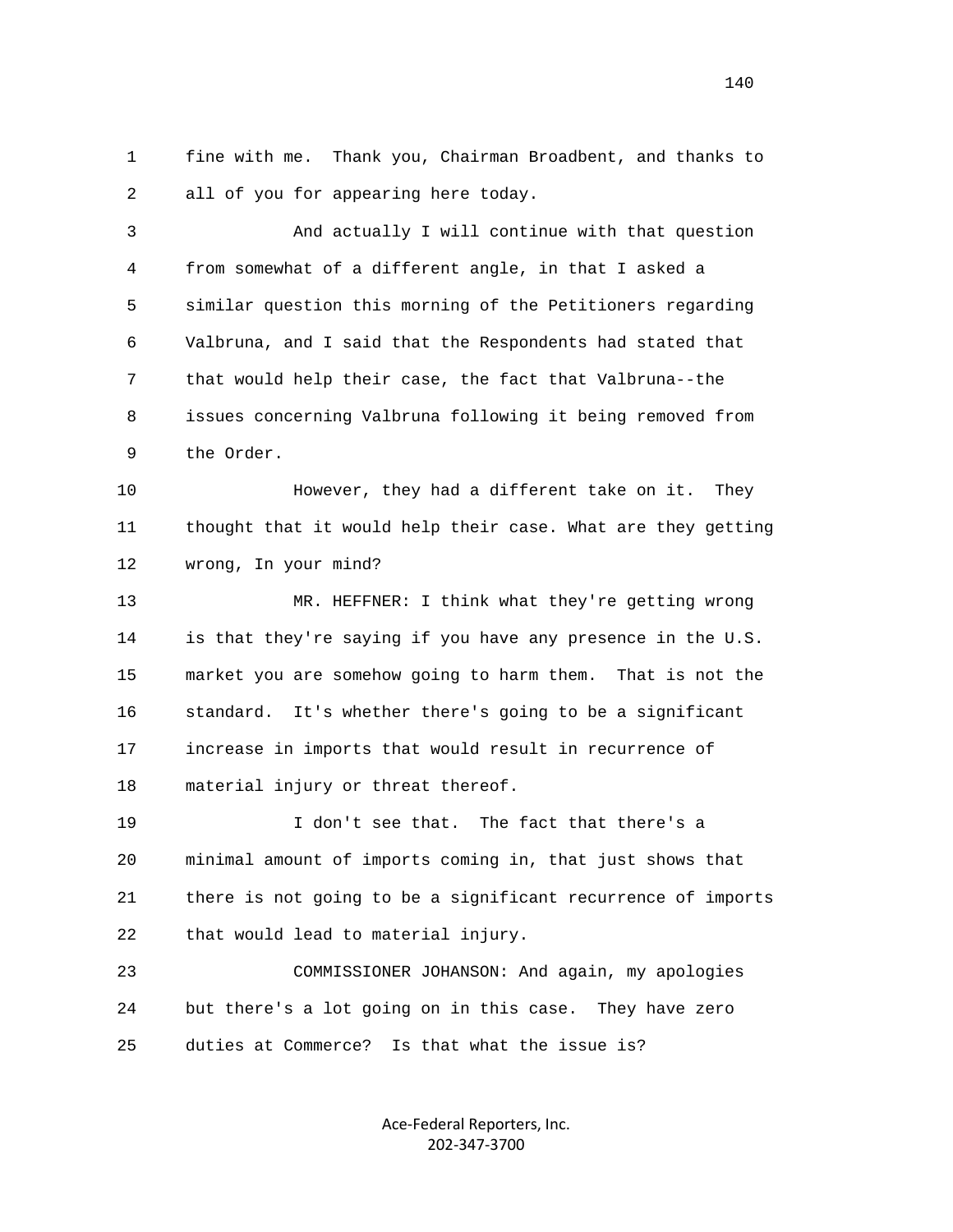1 MR. HEFFNER: They've been revoked-- 2 COMMISSIONER JOHANSON: They've been revoked-- 3 MR. HEFFNER: The orders have been revoked as to 4 them, both the antidumping and the countervailing duty 5 order. 6 COMMISSIONER JOHANSON: Okay, so they are no 7 longer under the disciplining effect of potentially being-- 8 having the duties imposed? 9 MR. HEFFNER: Exactly. Right. 10 COMMISSIONER JOHANSON: Okay. To the extent you 11 can--I was a little surprised at the answer this morning. 12 It might have merit; I don't know. But feel free to respond 13 further on this in the post-hearing brief, if you wouldn't 14 mind. 15 MR. HEFFNER; Will do. 16 COMMISSIONER JOHANSON: Okay. Thank you. 17 Also, the domestic industry stated that we should 18 look to Cogne itself in the stainless steel bar context as a 19 good test case for the likely interest in U.S. stainless 20 steel wire rod market in the event of revocation. Because, 21 they contend, revocation of that Order on Italy in the 2008 22 reviews resulted in Cogne returning to the U.S. market 23 within one year. 24 Could you please comment on this argument of the 25 Petitioners?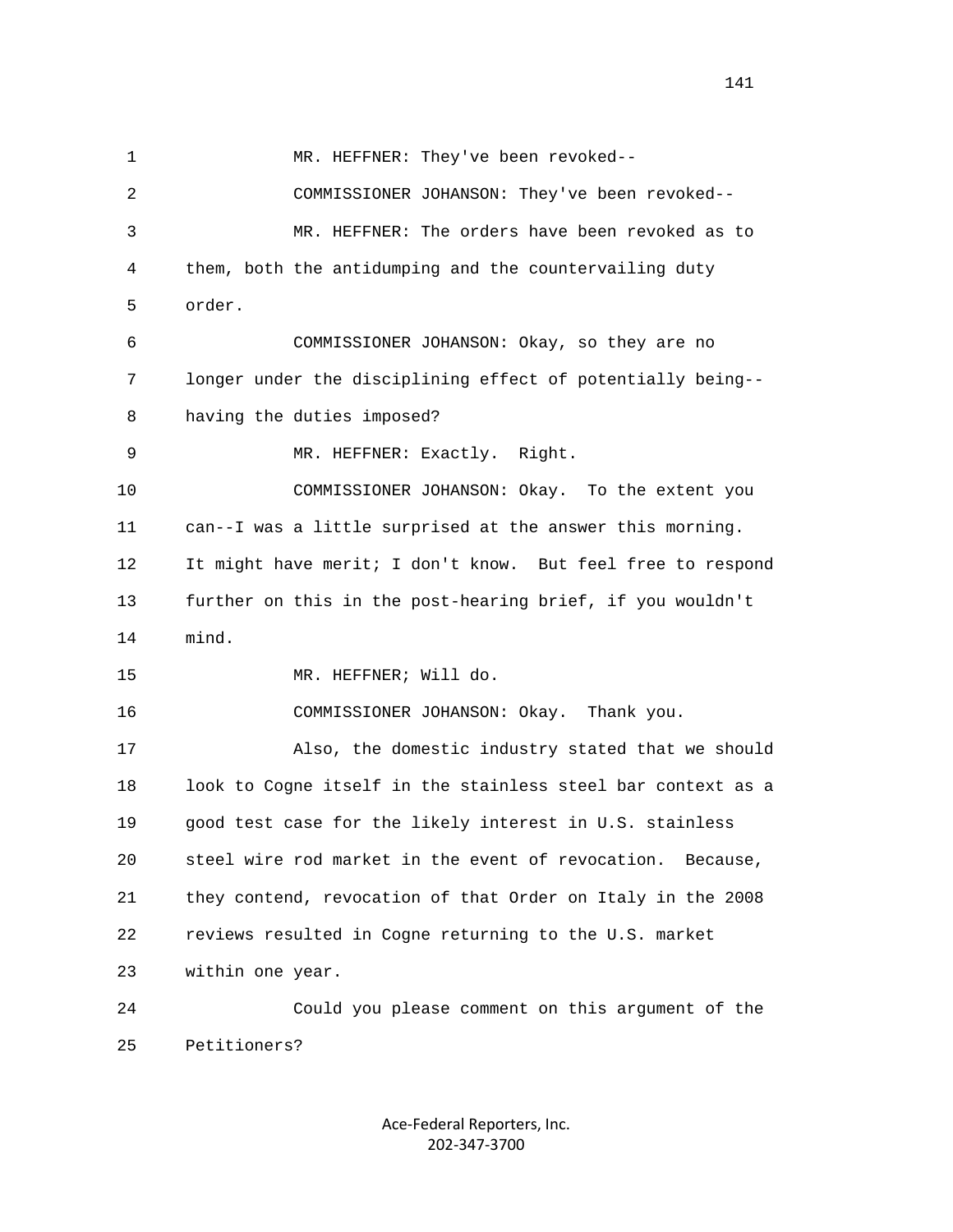1 MR. HEFFNER: We'll be glad to put any kind of 2 confidential information on that in the post-hearing brief. 3 But what I would like, it kind of goes along the same way 4 here. If Mr. Betemps can talk about--they talked at length 5 about the salesman that they hired. Would you like to hear 6 about that? 7 COMMISSIONER JOHANSON: Yeah, I actually kind of 8 would. I asked for further information from the Petitioners 9 this morning, so it would be good to hear from you all on 10 that issue. 11 MR. HEFFNER: Sure. But we will give you the 12 other information confidentially in s post-hearing brief. 13 COMMISSIONER JOHANSON: Okay. 14 MR. BETEMPS: Yes. I would like to clarify a 15 couple of points. Yes, we hired two gentlemen from two 16 important companies, U.S. mill. We hired a guy during 17 December 2013. This guy was focused on a kind of market we 18 can find in Texas area. 19 COMMISSIONER JOHANSON: I'm sorry? The Texas 20 area? 21 MR. BETEMPS: Texas. 22 COMMISSIONER JOHANSON: Okay. 23 MR. BETEMPS: He lives in Texas, so he's focused 24 there. He was focused on this kind of market, in particular 25 on, let me say, big weights and big rounds, big dimension.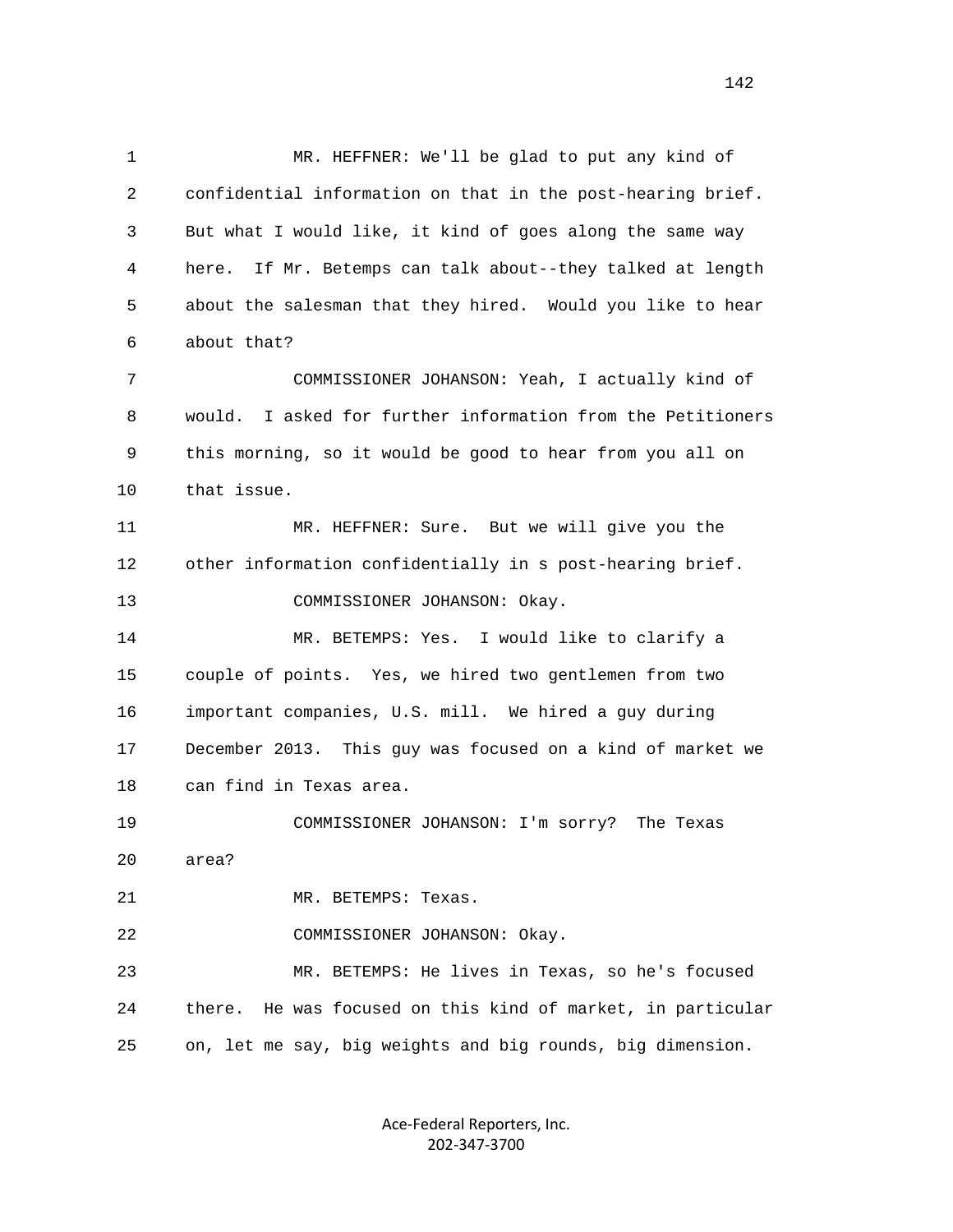1 Anyway, this guy left Cogne, with Cogne after 14 2 months and we did not replaced this placement.

 3 The other one we just hired in January. The 4 reason is very easy. We already had a salesman that covered 5 the portion of the country, in particular the Midwest, but 6 in September of 2015 he died for cancer.

 7 And so we decided to hire a new person who could 8 continue to take care about the small number of customer we 9 have in that area. That person was unemployed. So--and he 10 was working before for a distribution company, not for a 11 melting shop or a producer.

12 Then for sure we want to hire, when it's 13 possible, people that have a deep knowledge on the market. 14 Because what is very important is not to make mistake on the 15 market. And what I mean is a price mistake, or other kind 16 of mistake like that. So the approach to the market must be 17 very serious. And you can do that only for good 18 professional people. And so this is what we try to hire 19 every time, to respect the competitors and the U.S. 20 producer, first of all.

 21 COMMISSIONER JOHANSON: So you state that your 22 sales staff has grown only marginally?

 23 MR. BETEMPS: As I said before, we are just three 24 salesmen. I can tell you that one is dedicated to our 25 product that is very niche. It's a fine wire, very, very

> Ace‐Federal Reporters, Inc. 202‐347‐3700

143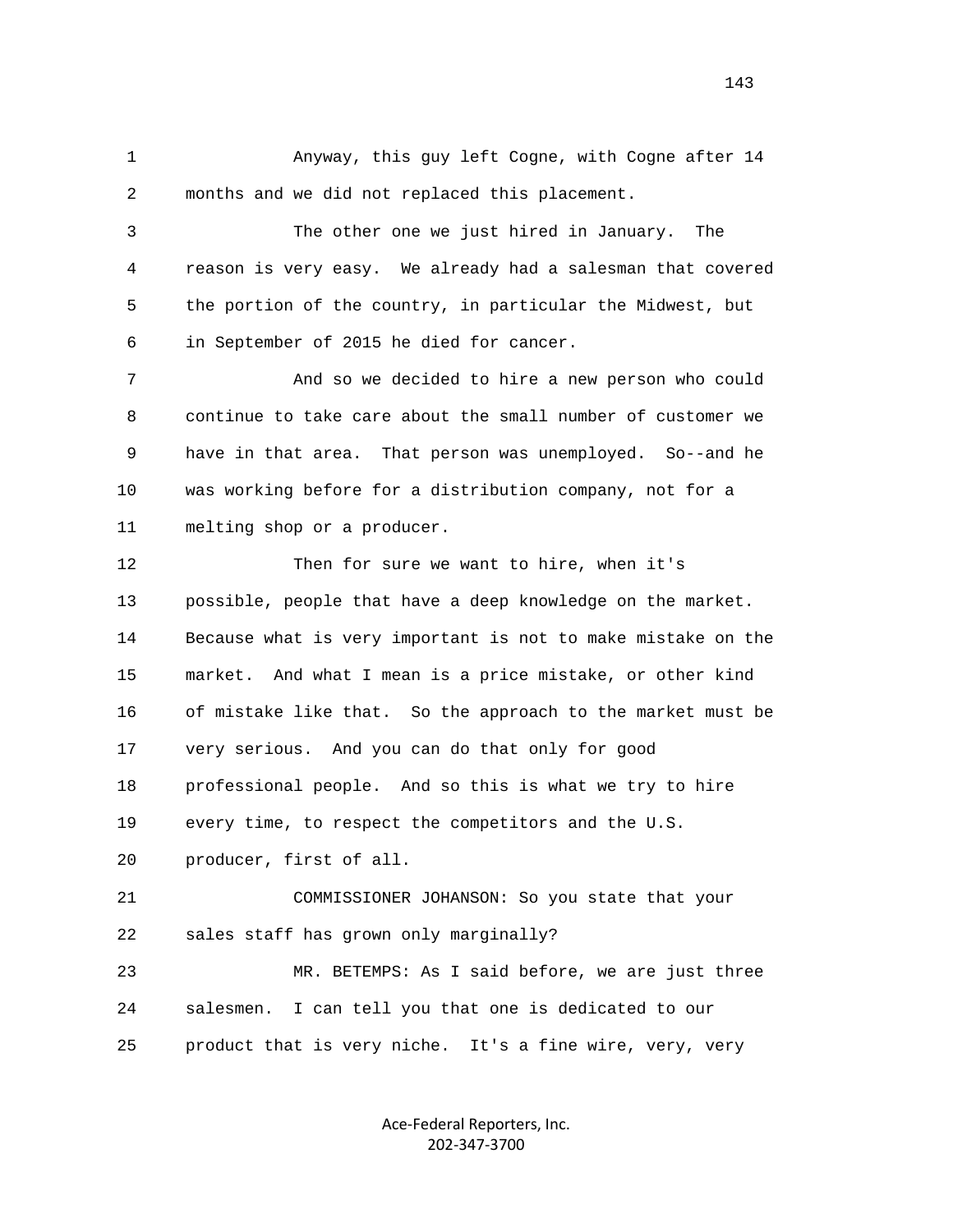1 small. And the other two are dedicated to the round bar 2 business.

 3 And no one is making any kind of a question to 4 customer to receive any inquiry concerning wire rod. And I 5 am with Cogne since 1997, but I am here in charge since one 6 year and a half, since March of last year. And believe me 7 or not, I never received one inquiry for stainless steel 8 wire rod. That means that the perception of Cogne in this 9 market is very--does not exist. I mean, they do not think 10 that we do that.

 11 We are very clear also now on that website. We 12 don't have the wire rod mentioned. And that means that we 13 probably lost, I'm sure we lost 100 percent what we did 20 14 years ago. Okay? And everything has changed now, and I 15 think if we have the possibility to restart, that would be 16 very difficult because in the meantime newcomers are here. 17 The West mill are very likely, but so I don't believe that 18 Cogne can re-enter into this market in a easy way.

 19 And first of all, we are--and I want to underline 20 again, we are not interested in any kind of commodity 21 business. Commodity is a kind of grade that we can perform 22 to cover the enormous fixed cost that a country like Italy 23 imposed to a company like Cogne. And so we sell this kind 24 of material just in our country, not on the contrary going 25 to sell overseas commodities adding the freight cost. This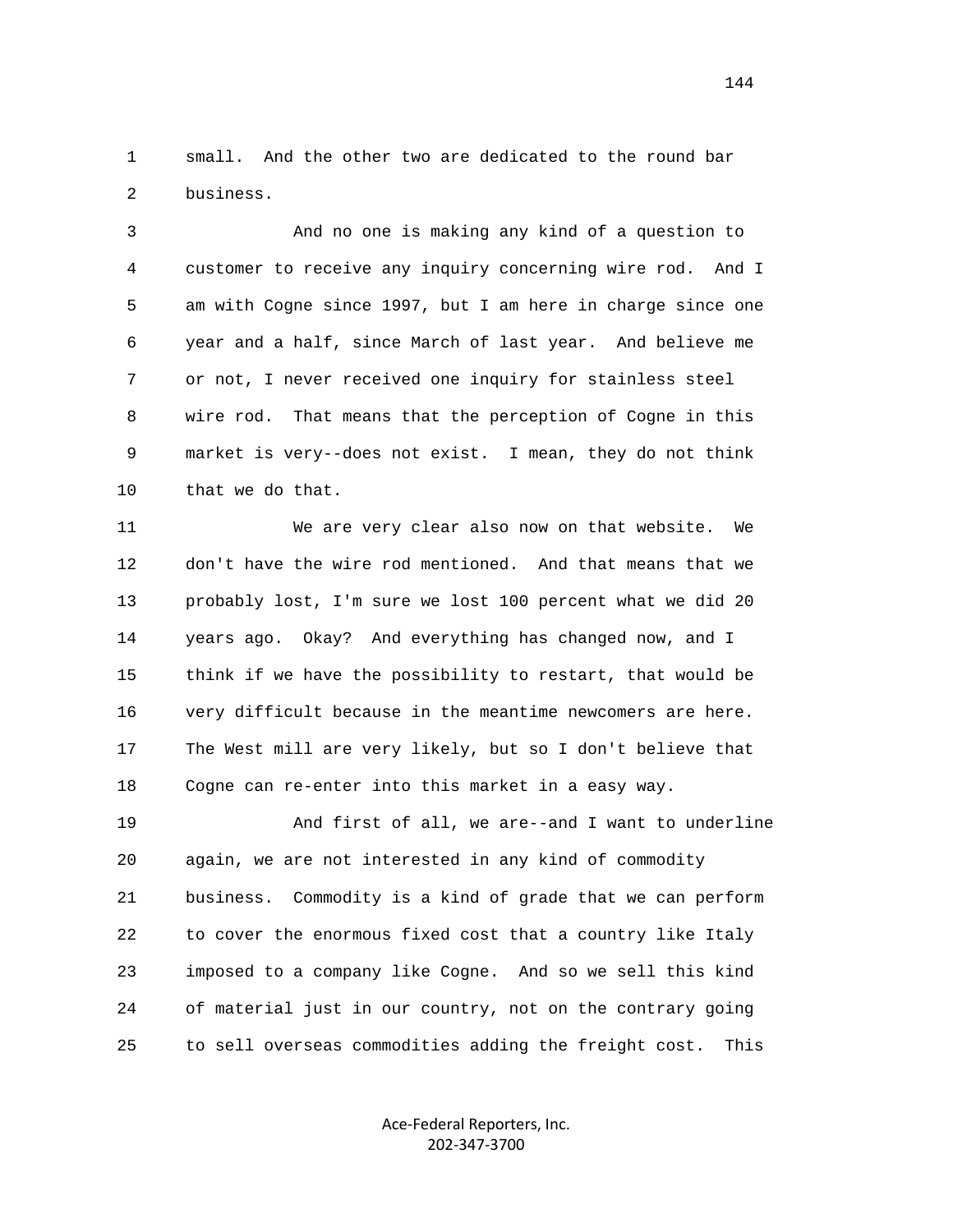1 become no sense because the profitability is zero.

| 2  | Cogne is looking for high value product and                    |
|----|----------------------------------------------------------------|
| 3  | commodity is not one of them. So I believe that the            |
| 4  | research of niche would be very difficult, and that this       |
| 5  | take a lot of time.                                            |
| 6  | COMMISSIONER JOHANSON: Alright. Thanks for your                |
| 7  | My time is about to expire, so I will come back in<br>answers. |
| 8  | a second round with some more questions. Thank you.            |
| 9  | CHAIRMAN BROADBENT: Commissioner Schmidtlein?                  |
| 10 | COMMISSIONER SCHMIDTLEIN: Alright. Thank you.                  |
| 11 | Mr. Ferrin, I wanted to start with Spain. And in               |
| 12 | particular can you clarify, are you arguing that there would   |
| 13 | be no discernible adverse impact if we decumulated Spain, or   |
| 14 | a reason to decumulate?                                        |
| 15 | MR. FERRIN: Well, we are mindful of what the                   |
| 16 | Commission has said, not just the three that voted             |
| 17 | affirmative, I guess it was four that voted affirmative        |
| 18 | overall, but actually all six of the Commissioners the last    |
| 19 | time around, the way they look at discernible adverse impact   |
| 20 | seems to make that very difficult to demonstrate.              |
| 21 | But whether you look at it in terms of no                      |
| 22 | discernible adverse impact or making a discretionary           |
| 23 | decision to decumulate based on differing conditions of        |
| 24 | competition, the reasons would be pretty much the same.        |
| 25 | In other words, our argument is not based on no                |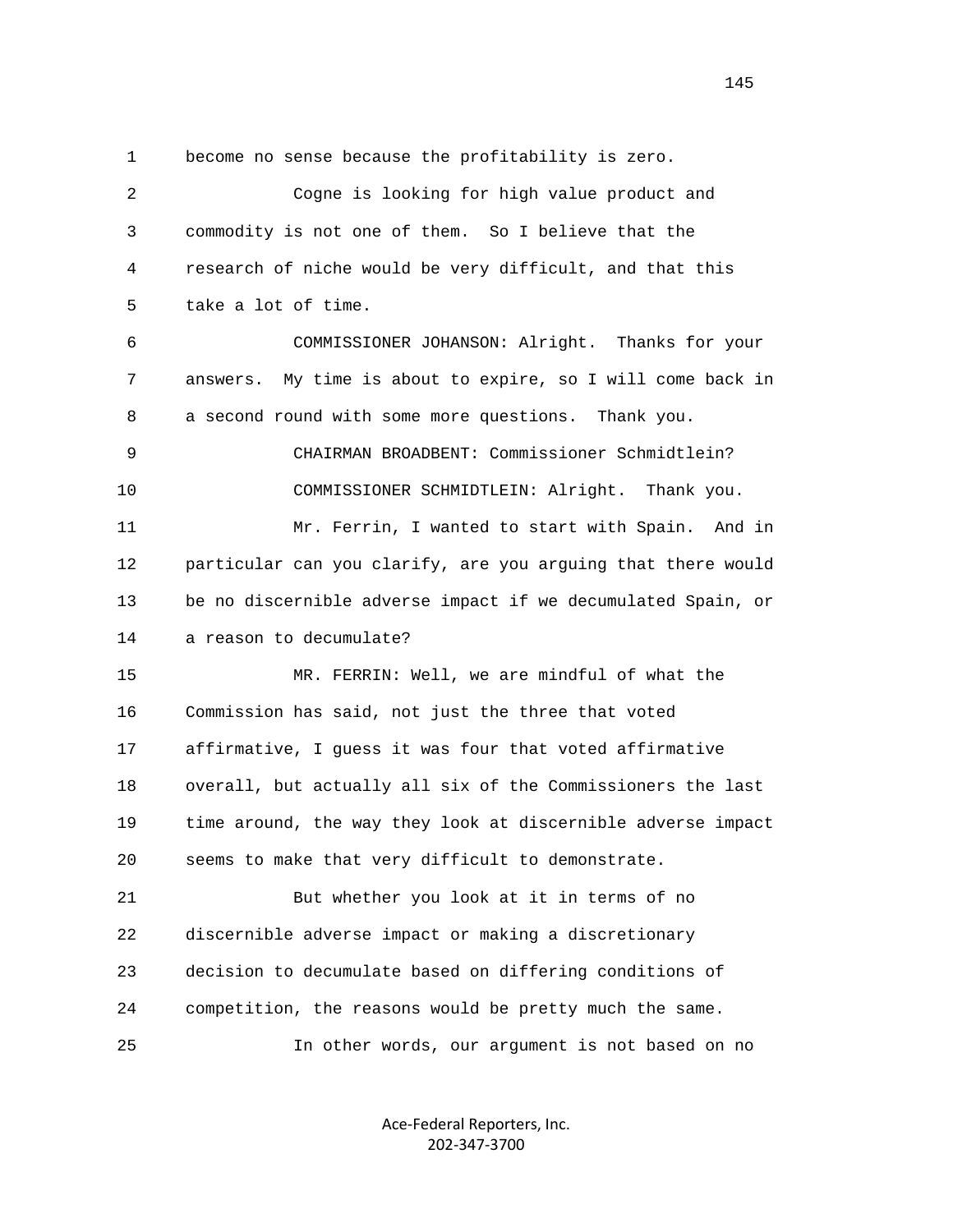1 discernible adverse impact, but the same arguments that we 2 make on differing conditions of competition I think would be 3 equally applicable to a no discernible adverse impact 4 argument. It's just we're looking at the reality of what 5 the Commission has said in the past about what a company has 6 to do to show no discernible adverse impact.

 7 COMMISSIONER SCHMIDTLEIN: And can you remind me 8 what that is that you have in mind about what the Commission 9 has said in the past?

 10 MR. FERRIN: Well they just said that there's--you 11 know, you've got two big companies in Spain, and, you know, 12 they've got excess--at that time, they believed that they 13 had excess capacity. They didn't have any information from 14 them.

 15 And so they thought that they couldn't say that 16 there was absolutely no possibility there was going to be a 17 single bar coming in from Spain. But of course they didn't 18 have anybody advocating for them at that time, either.

 19 Again, it seems to me that as a commercial, 20 practical reality, you're not going to see--you're not just 21 going to see small amounts coming in from Spain. You're 22 probably--you're likely to see nothing coming in from Spain 23 if this Order is revoked.

 24 Because Roldan has no incentive to ship to the 25 U.S. market and compete with NAS. If they had an incentive,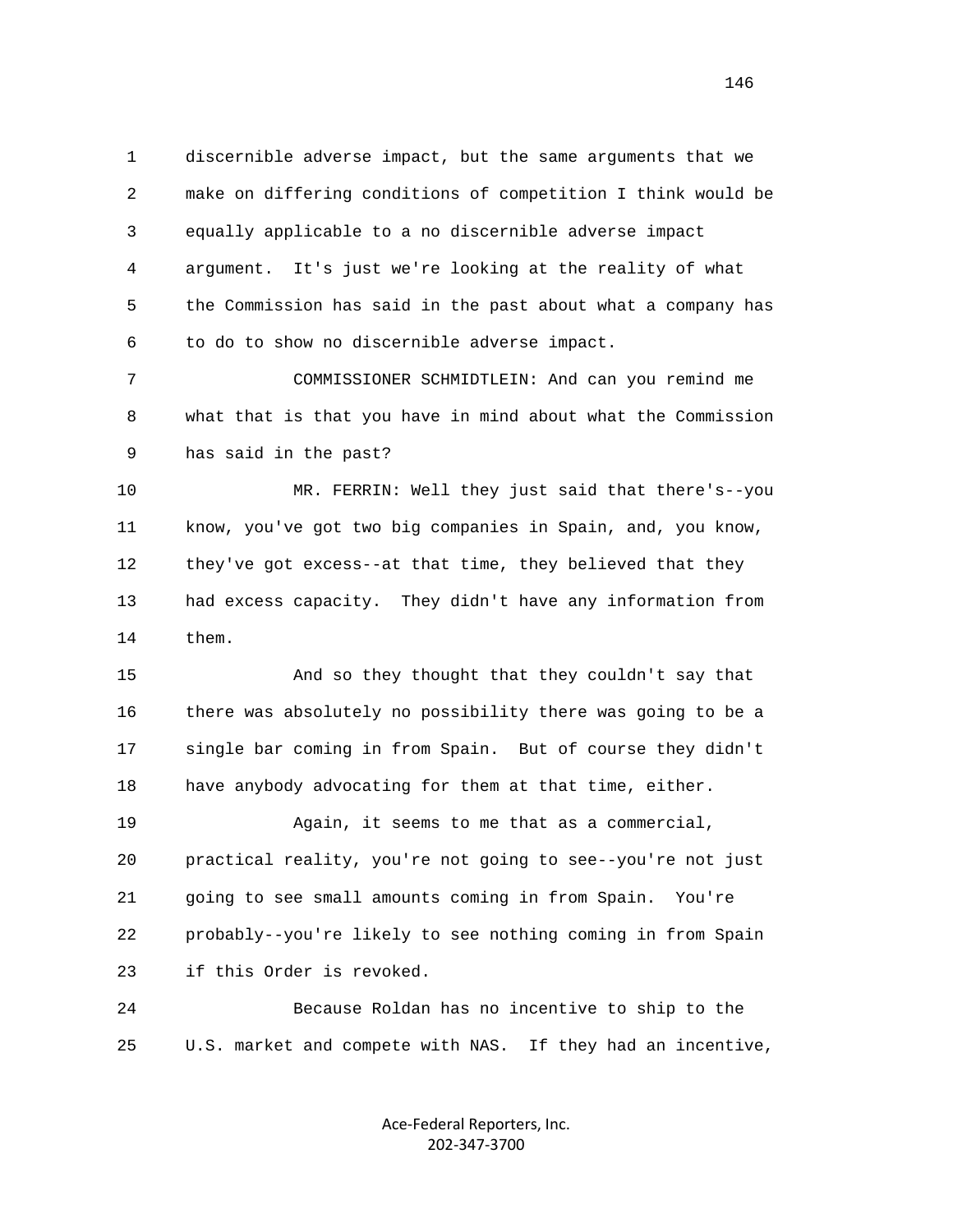1 they certainly could have done so. Olarra is the other 2 producer, and they have no incentive, either, because they 3 either consume it internally or they sell it to their 4 affiliates who consume it internally to make bar. And 5 that's it.

 6 COMMISSIONER SCHMIDTLEIN: Is that--are the sales 7 to their affiliates in Italy pursuant to long-term 8 contracts?

 9 MR. FERRIN: I would have to check with them what 10 the terms are. I don't know if they're written or not, but 11 keep in mind that this is--my understanding is this is why 12 the original investment was made by Mr. Roda in the first 13 place. And it eventually changed from a 30 percent stake to 14 a full ownership stake.

 15 They have a rolling mill in Seron, but the 16 rolling mill in Seron doesn't come close to meeting their 17 needs for wire rod to manufacture bar from. And so they 18 invested in Olarra. And they--certainly Rodacciai has an 19 incentive to have a long-term, stable source of supply of 20 stainless steel wire rod so that they can make their 21 high-quality bar products in Italy. And that is certainly 22 the case.

 23 But whether or not that is pursuant to a formal 24 agreement, I would have to check with the client.

25 COMMISSIONER SCHMIDTLEIN: Okay. Well if there's

Ace‐Federal Reporters, Inc. 202‐347‐3700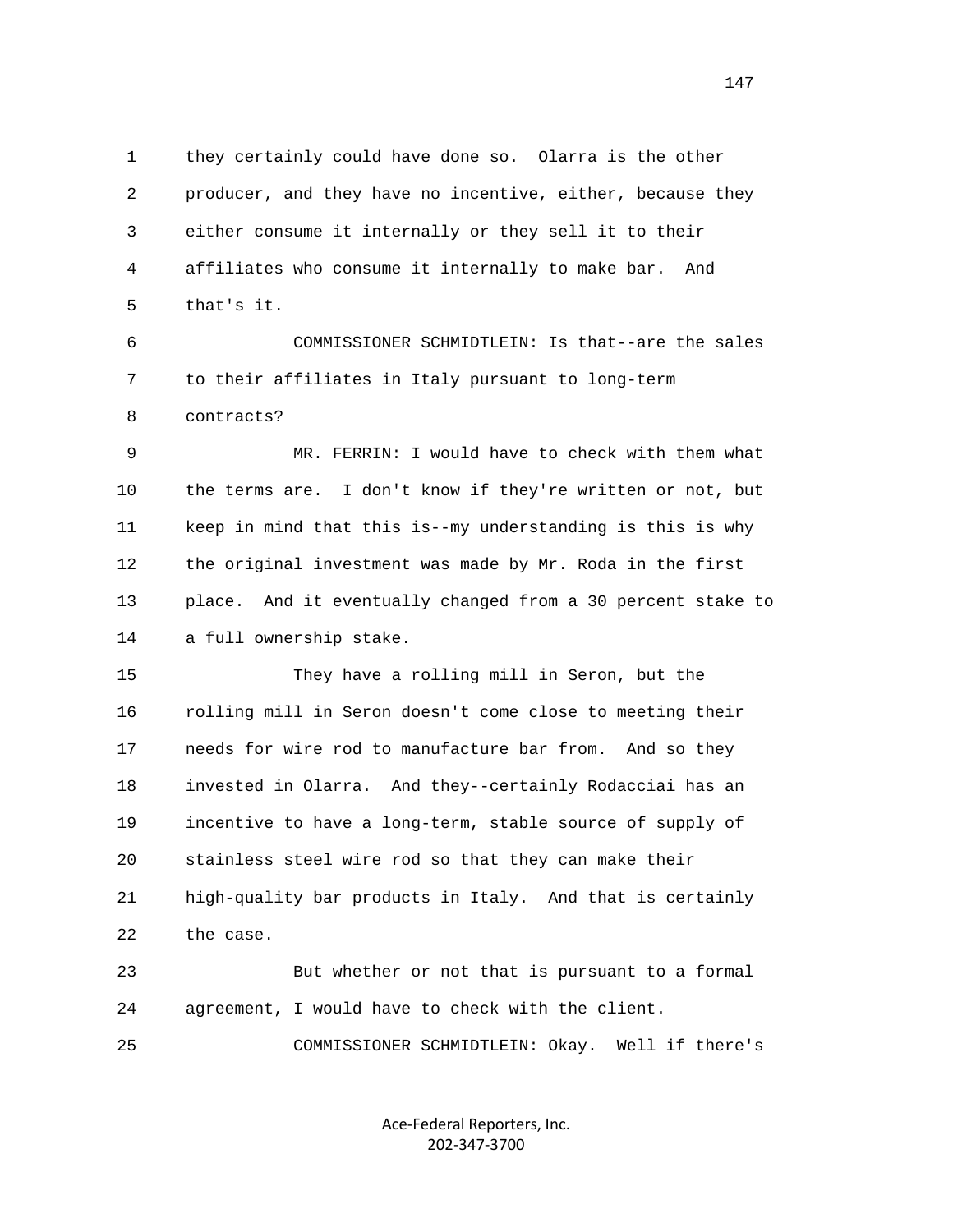1 anything you can put on the record with regard to if there 2 is a long-term contract, and inputting that contract on the 3 record, or if there is some sort of corporate business plan, 4 or strategic plan, or anything else that documents what 5 you're saying, which is that they're going to continue to 6 supply this amount to their affiliates in Italy, that would 7 obviously be very helpful.

 8 MR. FERRIN: I'll be glad to check with our 9 clients.

 10 COMMISSIONER SCHMIDTLEIN: Okay. Mr. Betemps, 11 let me turn to Italy. In your testimony you mention that 12 you would like to have the opportunity to respond if there 13 were particular niches in the U.S. market that were not 14 being served by U.S. mills.

 15 Can you elaborate on that, on what you have in 16 mind?

 17 MR. BETEMPS: Well, sure. So we think that the 18 only market we can approach, as I said before, should be the 19 market of some special grade. We think that Cogne must have 20 the possibility to supply the global customers that are in 21 Europe, like in Asia, maybe they have some facility here, 22 okay? And so supplying these customers are generally 23 customers involved in a niche, in a particular market. 24 And so our intention is to follow these customers

25 because we are in their approved vendor list. And if they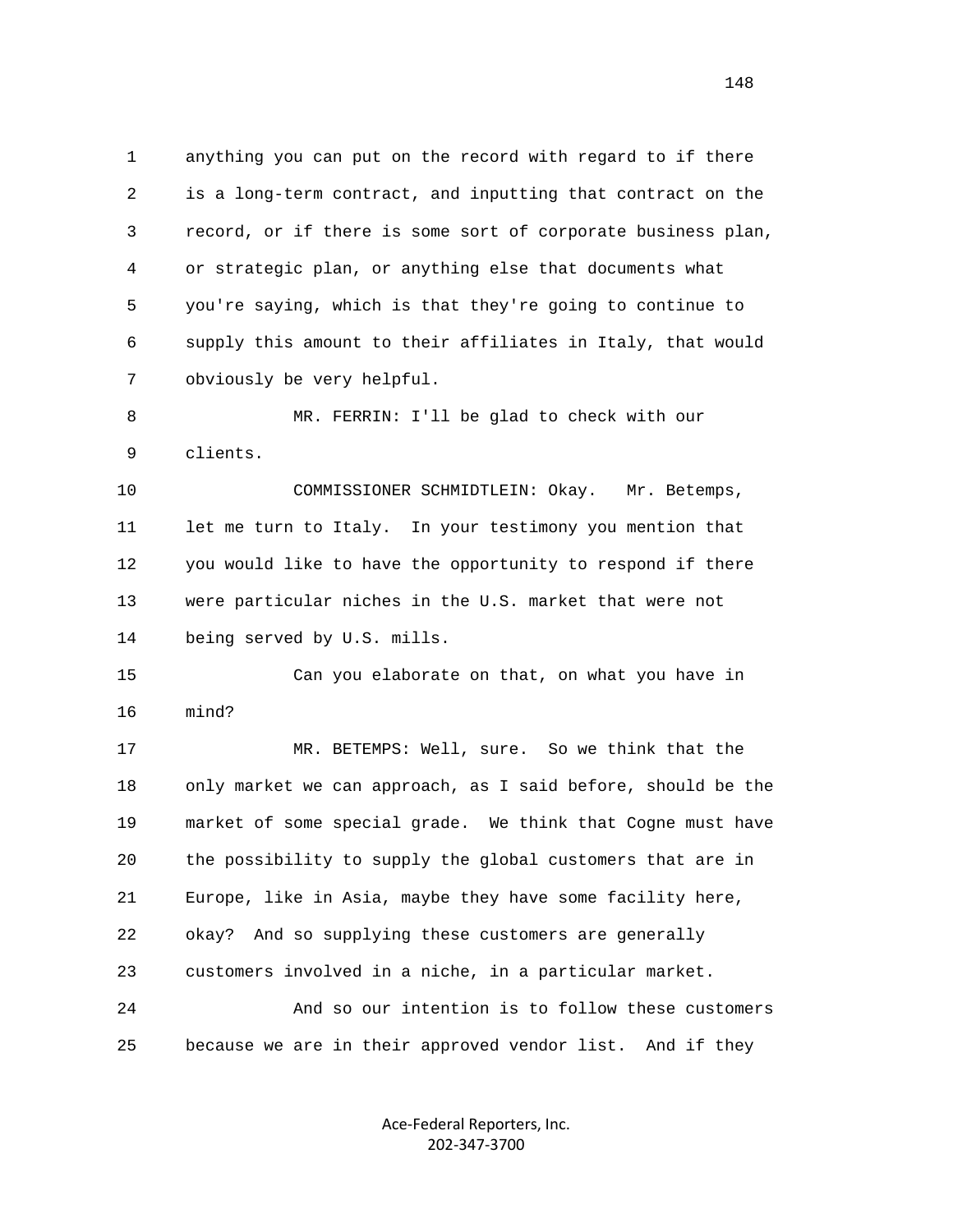1 have a plant here in the U.S., and if they would like to run 2 with our raw material, this would be our strategy.

 3 I mean, so just following the existing customers. 4 They already have our material in their data sheet, in their 5 approved vendor list. Also, as I said before, Cogne is 6 looking for high profitability business. And so the niche 7 is profitability business, it seems to be.

 8 So Cogne is going to have the--make a research, 9 if we could approach this market only on this kind of 10 special grades that Cogne produces. Cogne is well equipped, 11 not like the most important U.S. mill, but for sure Cogne 12 sees many years moving its production from commodities to 13 special grades.

 14 In the past, very recent, in 10 years ago, we did 15 also engineering steel for example, and we decided to stop 16 totally this kind of production and moving just to the 17 stainless 100 percent.

 18 Then the other step would be moving a little bit 19 from general stainless commodity, going deeply on the 20 niches.

 21 COMMISSIONER SCHMIDTLEIN: Okay. So I don't want 22 to get into your business proprietary information, but if 23 you could in the post-hearing elaborate on who those 24 customers are, and any more specifics on the types of 25 specialty products that you have in mind, I think that would

> Ace‐Federal Reporters, Inc. 202‐347‐3700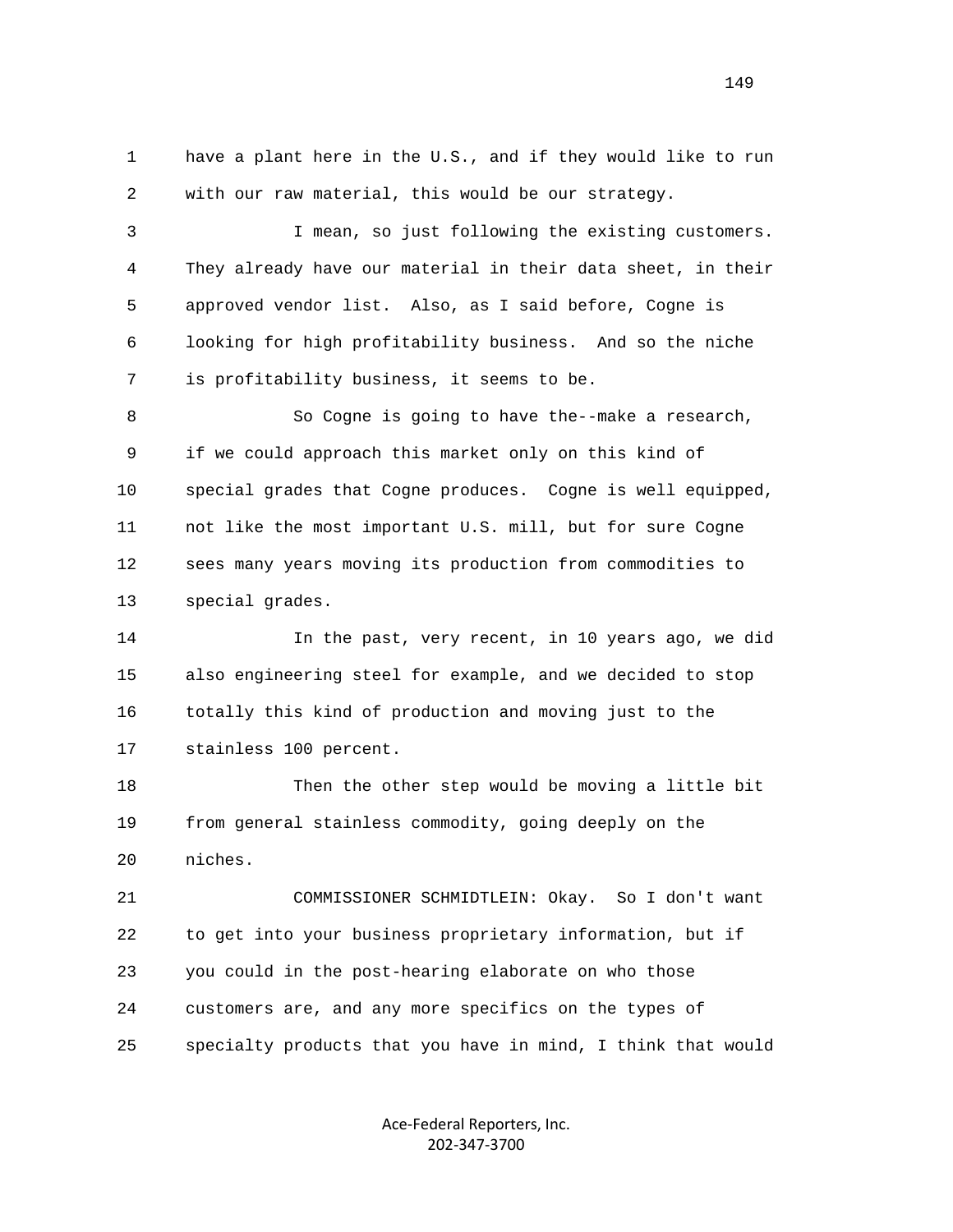1 be helpful.

2 MR. BETEMPS: For sure. 3 COMMISSIONER SCHMIDTLEIN: And whether or not 4 those customers currently have plants in the U.S. and, you 5 know, what the prospects you think are for Cogne being able 6 to follow up with them. 7 MR. BETEMPS: Sure. 8 COMMISSIONER SCHMIDTLEIN: In your testimony you 9 also mentioned that Cogne has a long-term supply agreement 10 with your Swiss customers currently? 11 MR. BETEMPS: Yes. 12 COMMISSIONER SCHMIDTLEIN: Would it be possible 13 for you to supply that for the record, copies of those 14 contracts? 15 MR. BETEMPS: I think so. 16 COMMISSIONER SCHMIDTLEIN: I mean of course they 17 would be protected. 18 MR. BETEMPS: Just a couple of words about this 19 important slice of the cake for Cogne. These customers are 20 Cogne customers since 30 years. When Internet does not 21 exist, when the only opportunity was talking at the phone, 22 so no emails, just phone. 23 The guys, they worked there in these companies, 24 the 50 percent they live in Como area, so Como Lake is quite 25 popular also here in the United States. So they live there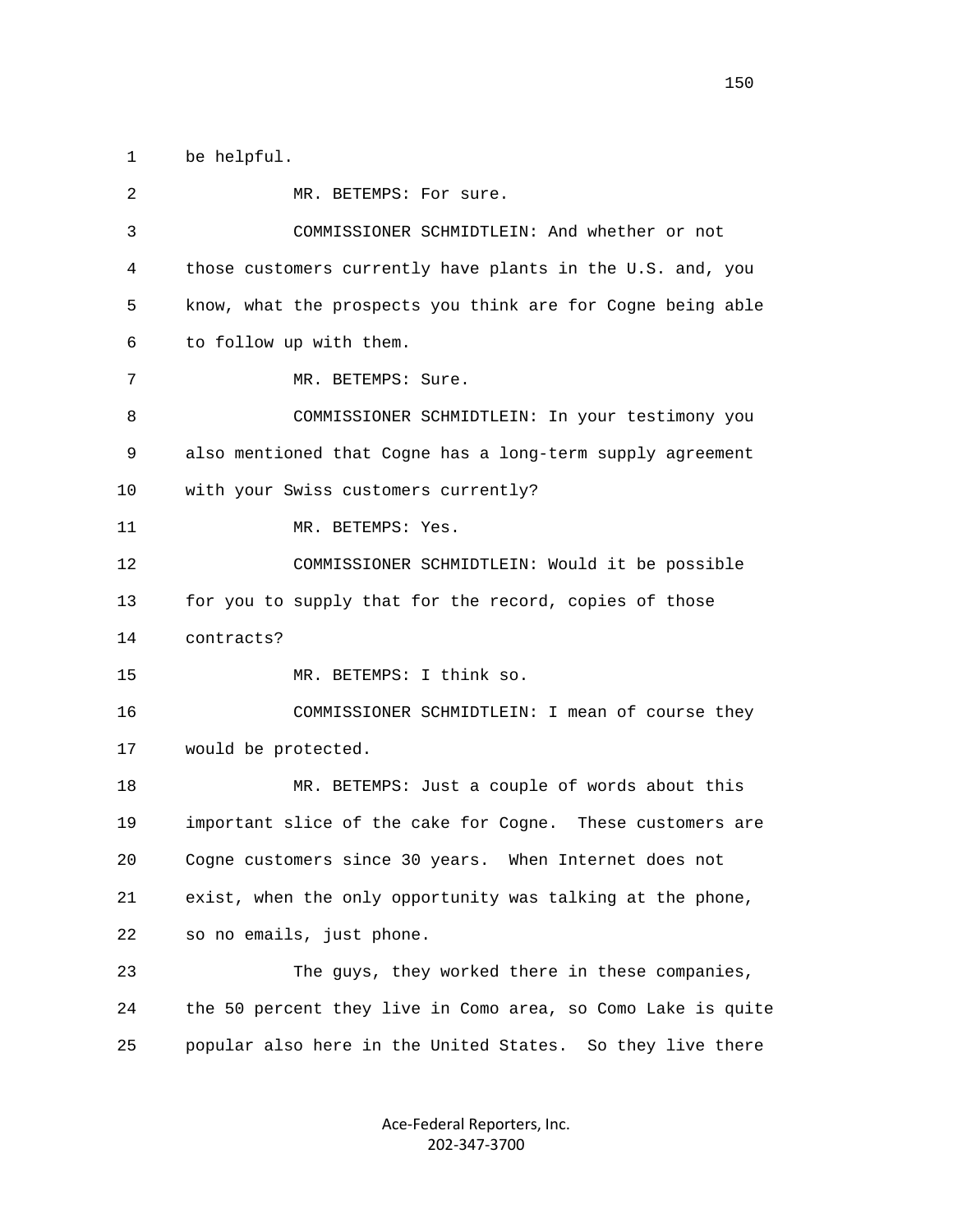1 and they drive in the morning, in 50 minutes they are in 2 Switzerland. Okay? So we were very lucky to approach these 3 guys, these companies, because they speak Italian 100 4 percent, but they also speak German. So they can export 5 their goods for sure, but for us we have to sell it was very 6 easy to communicate. 7 This helped us so much. So we created a very 8 important relationship with them. Believe me or not, but 9 it's closer going to Switzerland than to Venice where we 10 live. And Venice is in the northeast. So it's really a 11 local area for us. 12 When I raise up, I can go skiing in Switzerland 13 in half an hour. So Cogne is there. 14 COMMISSIONER SCHMIDTLEIN: You are very fortunate. 15 MR. BETEMPS: Now I live in New Jersey. 16 (Laughter.) 17 COMMISSIONER SCHMIDTLEIN: I'm sure there are 18 benefits to that, too. 19 (Laughter.) 20 COMMISSIONER SCHMIDTLEIN: Alright, well my time 21 is up. So thank you very much. 22 CHAIRMAN BROADBENT: Thank you. Let's see. 23 Mr. Heffner, has Cogne ever sought an 24 administrative review of the Order on SSWR from Italy? 25 CHAIRMAN BROADBENT: How come?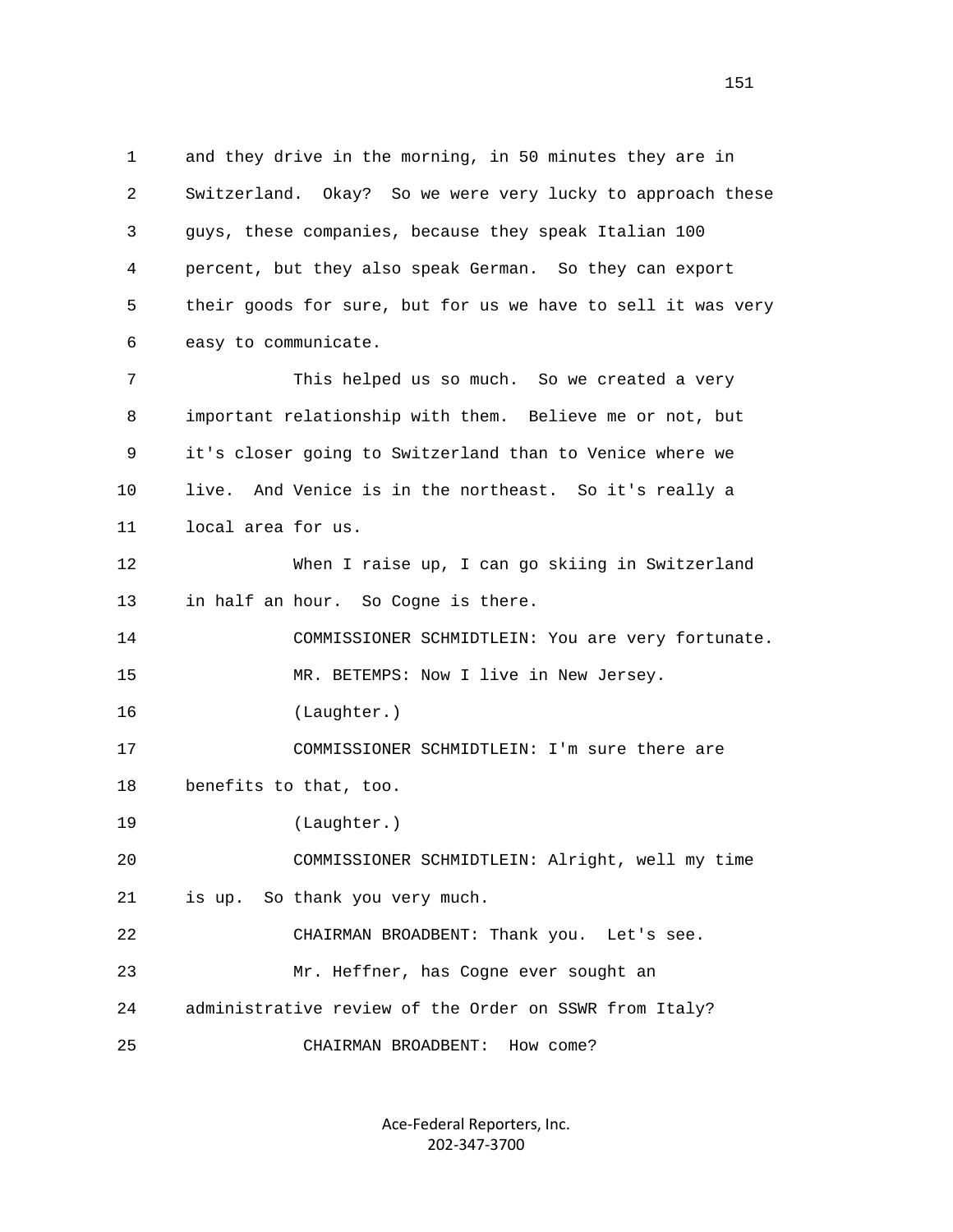1 MR. HEFFNER: When I went over there to talk to 2 them about it, explained how all the details -- they said 3 it's not worth it, we're happy with what we're doing. I 4 tried. 5 CHAIRMAN BROADBENT: Okay. Cogne is just one 6 producer of SSWR in Italy. What would stop other producers 7 from shipping a significant volume into the U.S.? 8 MR. HEFFNER: Well, as Mr. Ferrin said, 9 Rodacciai is the other producer and Rodacciai, they 10 internally consume all of their product. In fact, it's on 11 their website. They consume all their product and make it 12 into stainless steel bar. So it wouldn't stop them. It's 13 just not their business model. It's already on their 14 website what they do, and that's their business model. 15 Valbruna's out of the order. 16 CHAIRMAN BROADBENT: Is there any other major 17 producers there? 18 MR. HEFFNER: Not that I know of. 19 MR. FERRIN: Excuse me. Richard Ferrin. There 20 is, of course, Valbruna, but Valbruna's outside of the 21 order. 22 CHAIRMAN BROADBENT: Understood. Okay. All 23 right. This is for Olarra, Mr. Ferrin. Given the dominance 24 of rolled-on in the Spanish production of SSWR, absent their 25 data, how can the Commission deduce that there is no

> Ace‐Federal Reporters, Inc. 202‐347‐3700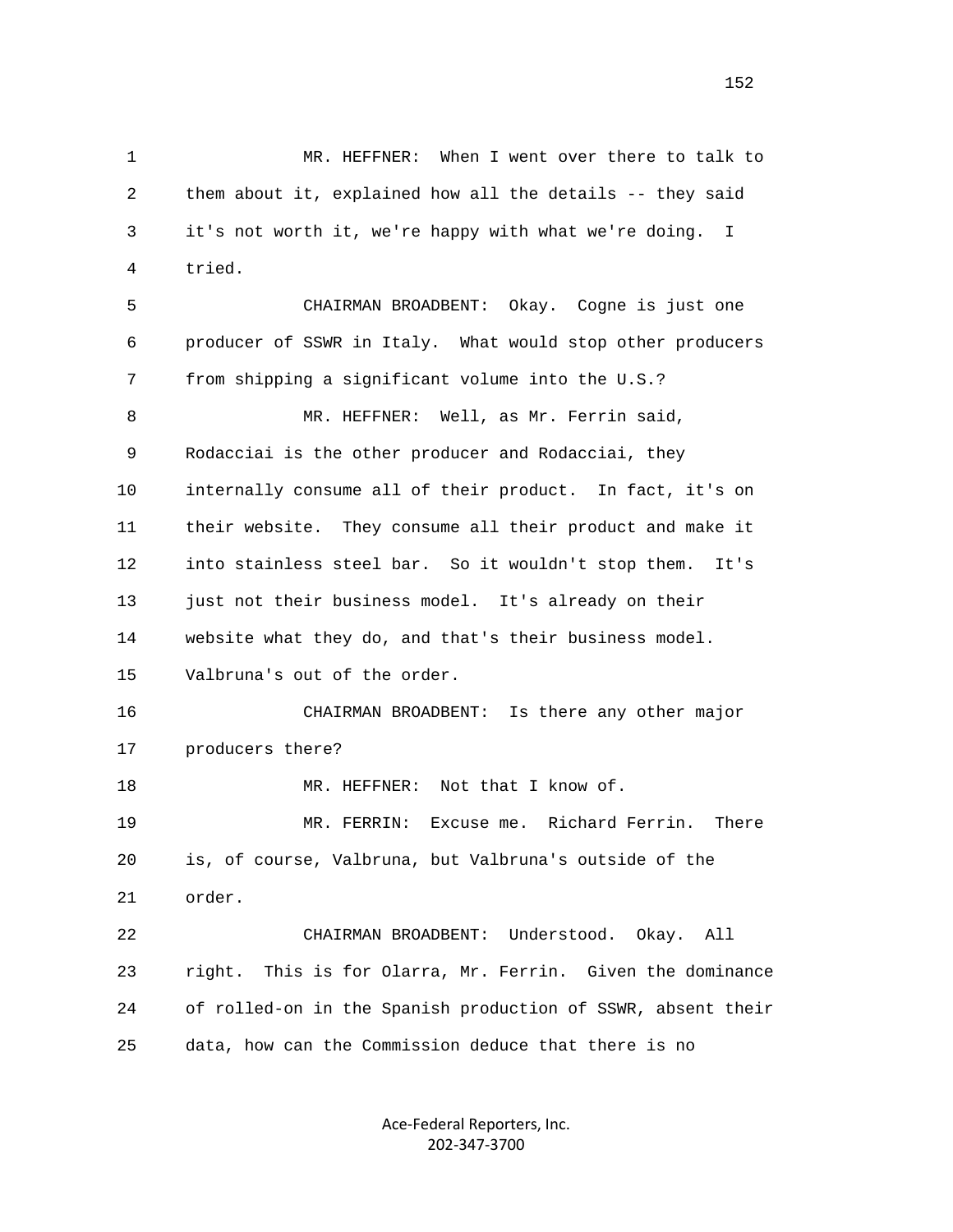1 likelihood of volumes re-entering? Why aren't they filling 2 out the forms?

 3 MR. FERRIN: I can't speak for Roldan as to why 4 they're not filling out the forms. You're probably best to 5 ask the gentleman from North American Stainless on that. 6 CHAIRMAN BROADBENT: He didn't seem to know. 7 MR. FERRIN: I can speculate in my speculation 8 which seems certainly logical to me is, they don't want to 9 bother, because they don't care about the U.S. market. 10 They've already got the U.S. market through North America 11 Stainless, so if I were at Roldan, I wouldn't bother. 12 CHAIRMAN BROADBENT: Okay. All right. Mr. 13 Heffner, given that there's a lot of overcapacity issues 14 right now in China in this product, why isn't there a threat 15 of some of this product coming to the U.S. just because the 16 Chinese are putting so much pressure on the global market? 17 MR. HEFFNER: I'm glad you asked that. If you 18 look at our questionnaire response first -- we sell -- it's 19 on Page 14. You see our quantities are very stable. Why? 20 Why are our quantities stable or even increasing? Well, the 21 reason is that we sell a niche product to them. We're not 22 going to compete with the Chinese on a commodity product. 23 We sell niche products to our subsidiary there and Jean Paul 24 can talk more about that, but that's their business model. 25 They're selling a niche product that the Chinese need that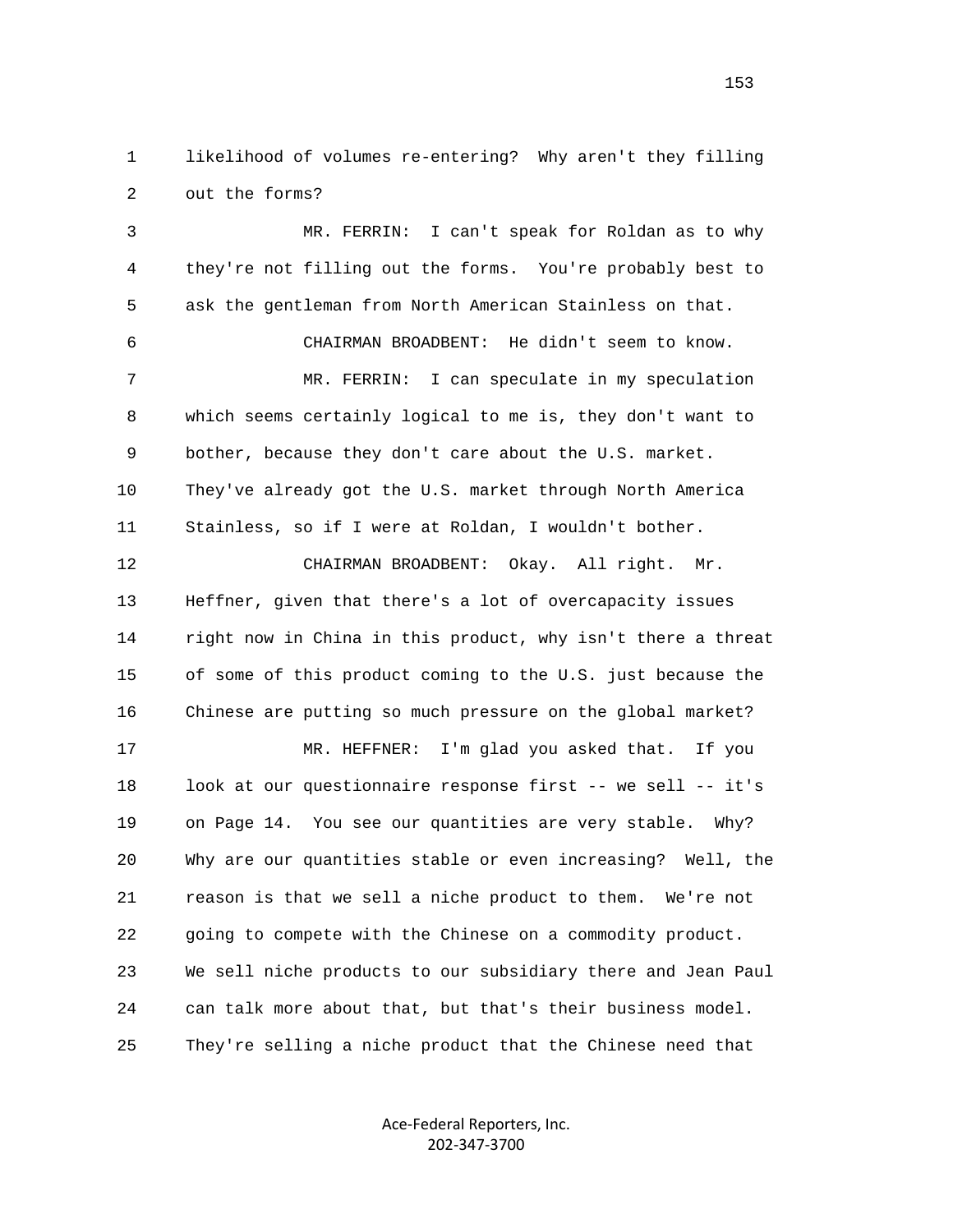1 they don't make. And it was made into bar and that bar is 2 not being made by Chinese companies, so if you'd like to 3 elaborate, elaborate, that's permissible.

 4 MR. BETEMPS: The intention to approach the 5 Chinese or for this market was cross specialties and because 6 you cannot, I mean sell commodities to Chinese. They do a 7 lot of commodities and they can dispatch commodities in two, 8 three weeks and they have a huge amount of commodity grades 9 in their inventory. So it's like trying to sell ice to the 10 Eskimos. So for us, is not business we want to pursue.

 11 Then we have promulgation there of our 12 production, and the kind of companies that we consider our 13 partner and not only customers, involve only in niche of 14 special grades. We can say how to model after a electronic 15 and so these kind of grades in stainless are not 16 commodities, so we can say that Cogne had a very sharp 17 strategy when they decided to enter in the Chinese market. 18 And then the material we produce there is not exported then 19 back to Europe or to other countries. Ninety-nine percent 20 rests in the Asian market.

 21 CHAIRMAN BROADBENT: Okay. Mr. Ferrin, is it 22 your contention that the U.S. market is no longer attractive 23 for Olarra or that, given the absence from the U.S. market, 24 it will take a long time for them to re-establish business 25 connections in the U.S. market while they're competing with

> Ace‐Federal Reporters, Inc. 202‐347‐3700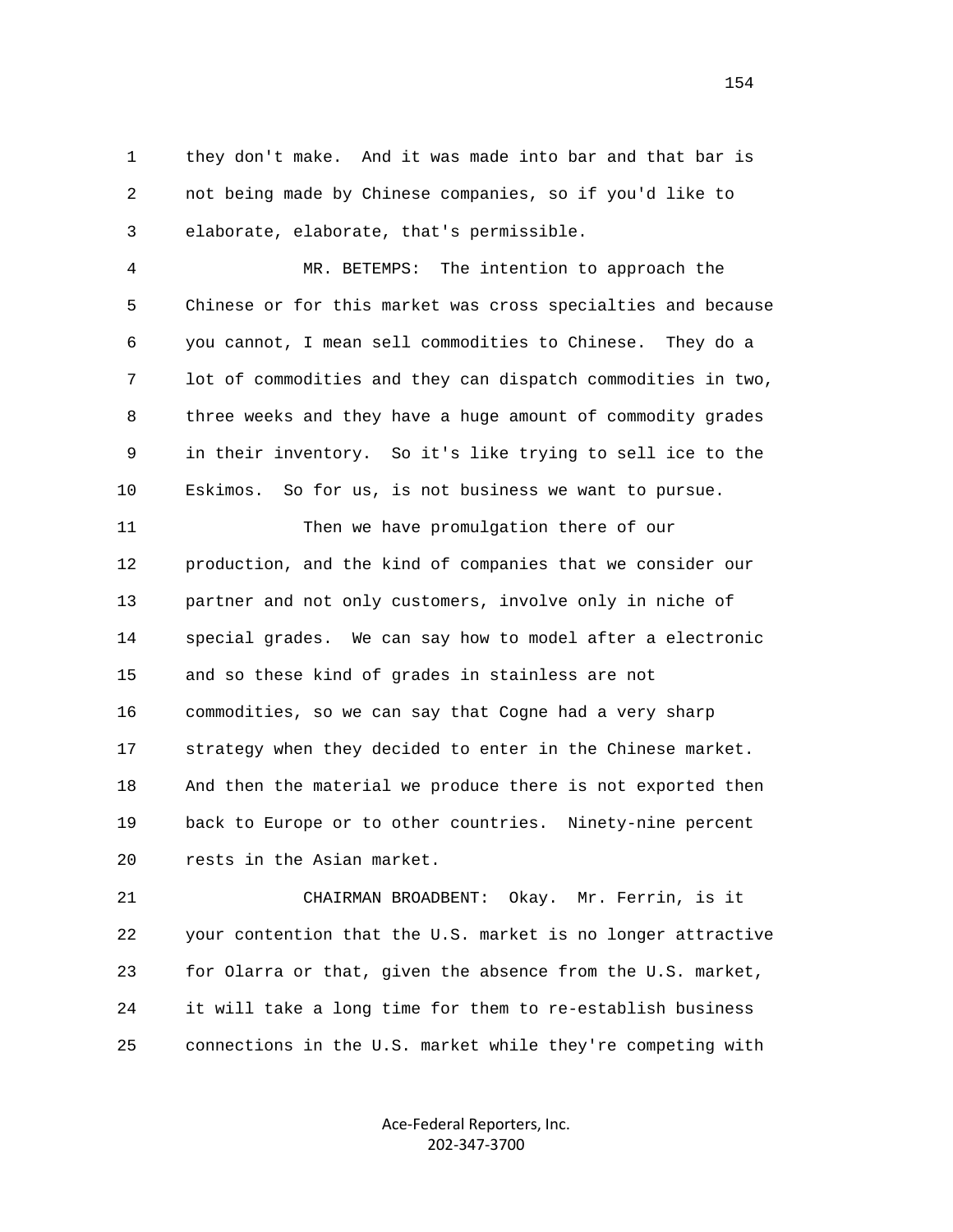1 the domestic producers and non-subjects?

| 2  | I don't think the U.S. market has<br>MR. FERRIN:             |
|----|--------------------------------------------------------------|
| 3  | ever been attractive for Olarra. Again, if you go back to    |
| 4  | the original investigation and you look at the proportions   |
| 5  | coming from Roldan versus Olarra, it's confidential, but     |
| 6  | that'll give you an indication of where the Spanish exports  |
| 7  | to the U.S. market were coming from. They were very small    |
| 8  | from Olarra in the first place. And at that time, Olarra     |
| 9  | had, according to the original investigation report, Olarra  |
| 10 | was thirty percent owned by the Roda family.                 |
| 11 | They're now fully owned by the Roda family.<br>The           |
| 12 | point being that the main utility, I think, Rodacciai's      |
| 13 | point of view is that Olarra is a good source of raw         |
| 14 | material for making their stainless steel bars in Italy,     |
| 15 | finishing them in Italy. And so the U.S. has really never    |
| 16 | been in the picture for that. They sold tiny amounts during  |
| 17 | the original investigation.                                  |
| 18 | Again, the exact amounts, I'm not precisely sure             |
| 19 | because we don't have their questionnaire from 1998, but you |
| 20 | can calculate it based on -- you can make a backhand         |
| 21 | calculation just using the ITC staff report from the         |
| 22 | original investigation. It was very small then, so I don't   |
| 23 | think it was ever important to Olarra. Certainly not         |
| 24 | important now.                                               |
|    |                                                              |

25 CHAIRMAN BROADBENT: Okay. In the last five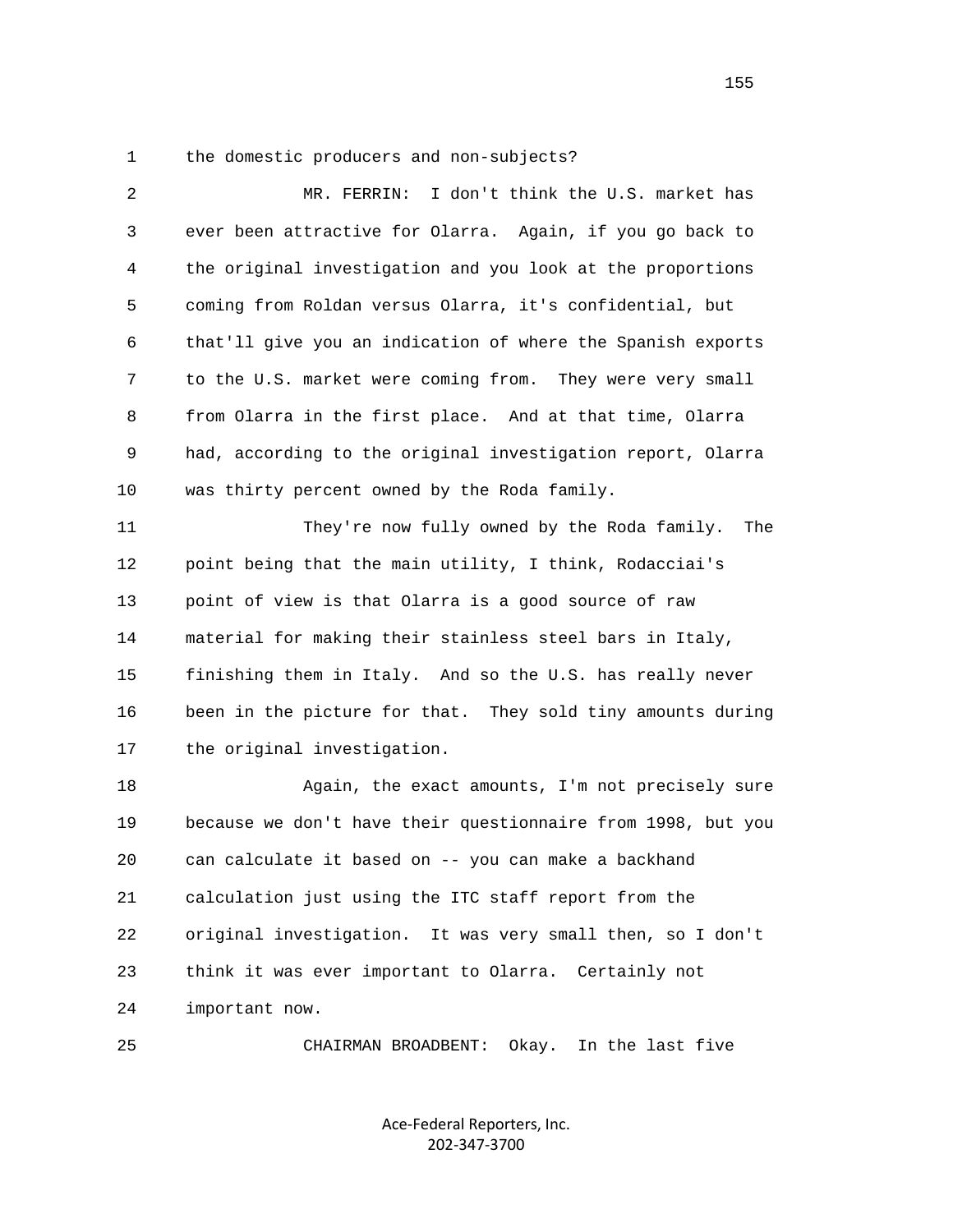1 year review, I wonder if you could sort of speak to the 2 descent and that opinion related to Italy and to Spain which 3 you all are covering. What new information do we have, if 4 you could summarize it. Why is it different and why would 5 the idea of decumulating these countries be more likely to 6 prevail now?

 7 MR. HEFFNER: Doug Heffner for Cogne. There's 8 two reasons. Number one, I would say that before there was 9 -- and you weren't sure what was going on, whether they were 10 really export-oriented or not. You have another five years 11 now that shows that they have not gone out and gotten new 12 markets anywhere. The pattern is the same, so instead of a 13 pattern of export-orientism, basically what you have is a 14 pattern of regionalism. They're selling to a regional 15 market, so I think with another five years under your belt, 16 you see exactly what the pattern is there, number one.

 17 Number two, I would say that what happened 18 before is the majority of the Commission, or the three 19 Commissioners ended up really concentrating on the fact that 20 that time that Cogne had very low capacity utilization, it 21 was during the height of the financial crisis at that point. 22 And if you recall at that point, we had provided the 23 information to show that our book was full going forward, 24 that we had change and that we were going to be -- our 25 capacity utilization was going to be much better going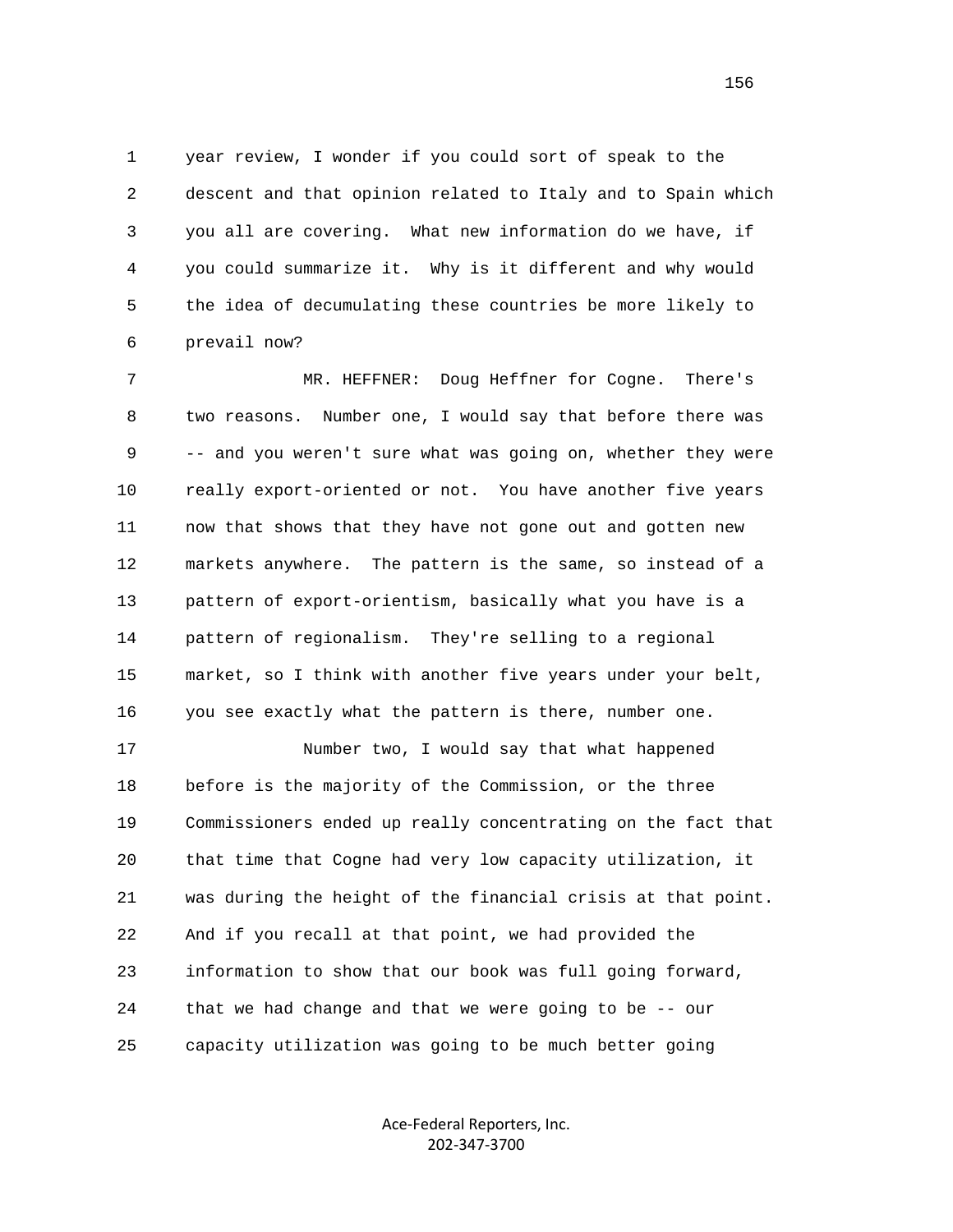1 forward.

 2 Now you have, over the next five years, you see 3 that, in fact, we have been very -- we've had a high 4 capacity utilization. So it's much different than before, 5 so I think from that perspective, those are the two real key 6 issues here that differentiate this time from the last 7 Sunset review.

 8 MR. FERRIN: And if I could answer for Spain, 9 obviously the last Sunset review, Olarra didn't even bother 10 to put in a questionnaire response. This time, they have. 11 We convinced them to come forward this time and participate 12 and explain where they are in the market. And where they 13 are in the market is a very simple, and it's a very stable 14 story. Half of it they consume internally to make bars. 15 The other half of it, they ship to their affiliates to make 16 bars. End of story.

 17 CHAIRMAN BROADBENT: Commissioner Williamson. 18 COMMISSIONER WILLIAMSON: Thank you. Also thank 19 the witnesses for coming today. I think with Commissioner 20 Schmidtlein's question about the relationship between Cogne 21 and the Swiss company and it's the general question of 22 pricing for stainless steel in Europe. This morning I think 23 the petitioners were talking about -- they had a chart which 24 we didn't see, but it didn't have the European pricing, so I 25 was curious about European pricing for stainless steel and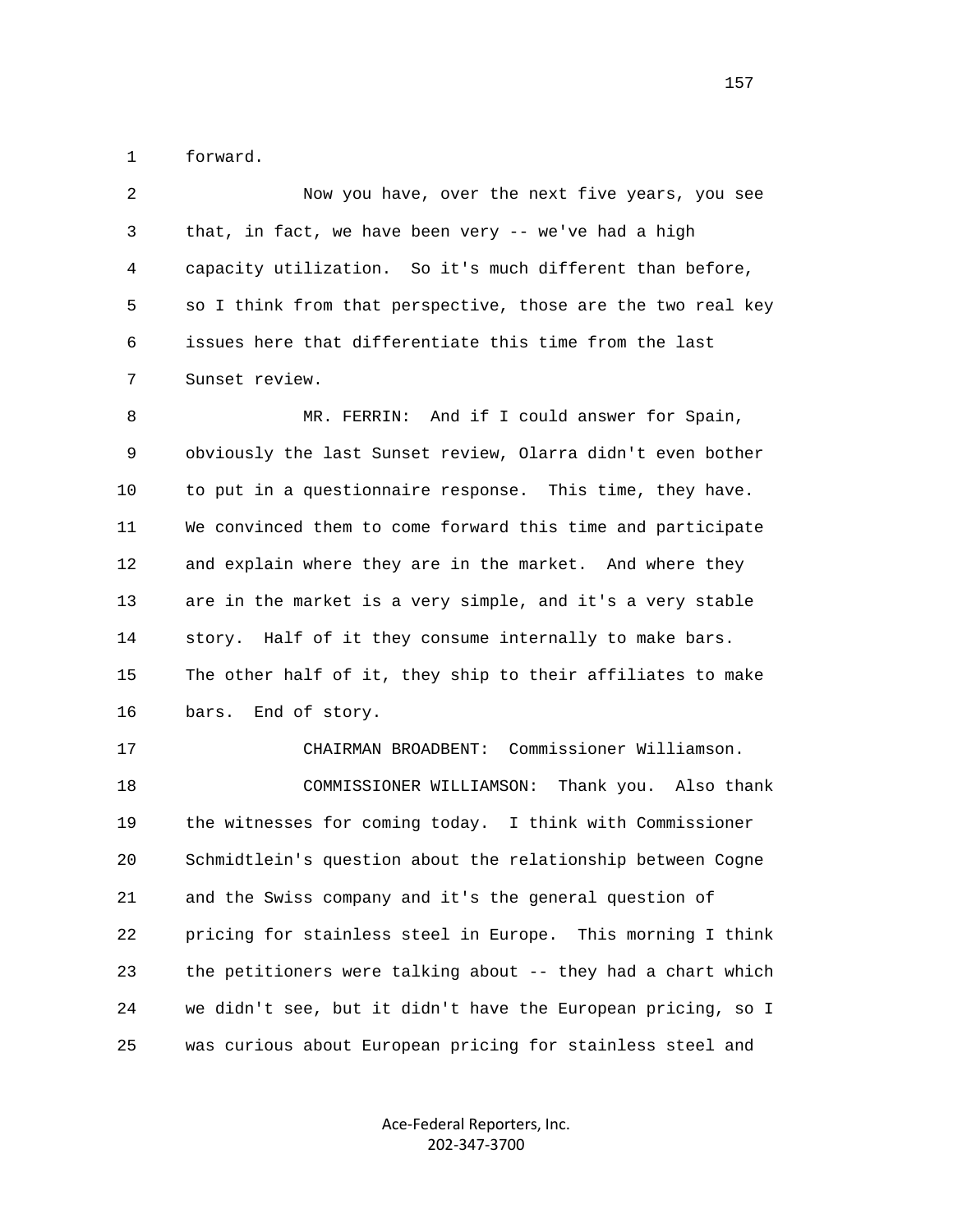1 also, if it's not a confidential, the contract, the prices 2 for your sales to the Swiss companies. Are those in Swiss 3 francs? 4 Since, as far as I know, that is been steadily 5 appreciation gets everybody's. But if it's confidential, 6 you don't have to answer it now. 7 MR. BETEMPS: I can tell you this for sure. We 8 have a kind of long-term agreement and this is confidential. 9 COMMISSIONER WILLIAMSON: Okay. 10 MR. HEFFNER: His question was whether you sell 11 in Swiss francs to these two customers or -- 12 MR. BETEMPS: We invoice in Euro. 13 MR HEFFNER: In Euro? 14 MR. BETEMPS: Yeah, in Euro. 15 COMMISSIONER WILLIAMSON: Okay. I was just 16 curious because -- 17 MR. BETEMPS: It's easy, it's the only way. 18 COMMISSIONER WILLIAMSON: Okay, got it. Another 19 question about this. You were talking about Tocino and how 20 nice the Italian part of Switzerland is. I was just 21 curious, going up towards Geneva, through Mont Blanc, how 22 do you ship the goods from there to your Swiss customers? 23 The only reason I'm asking is because I once drove from 24 Torin with a brand-new car through Valais. 25 MR. BETEMPS: You can go through Geneva, but the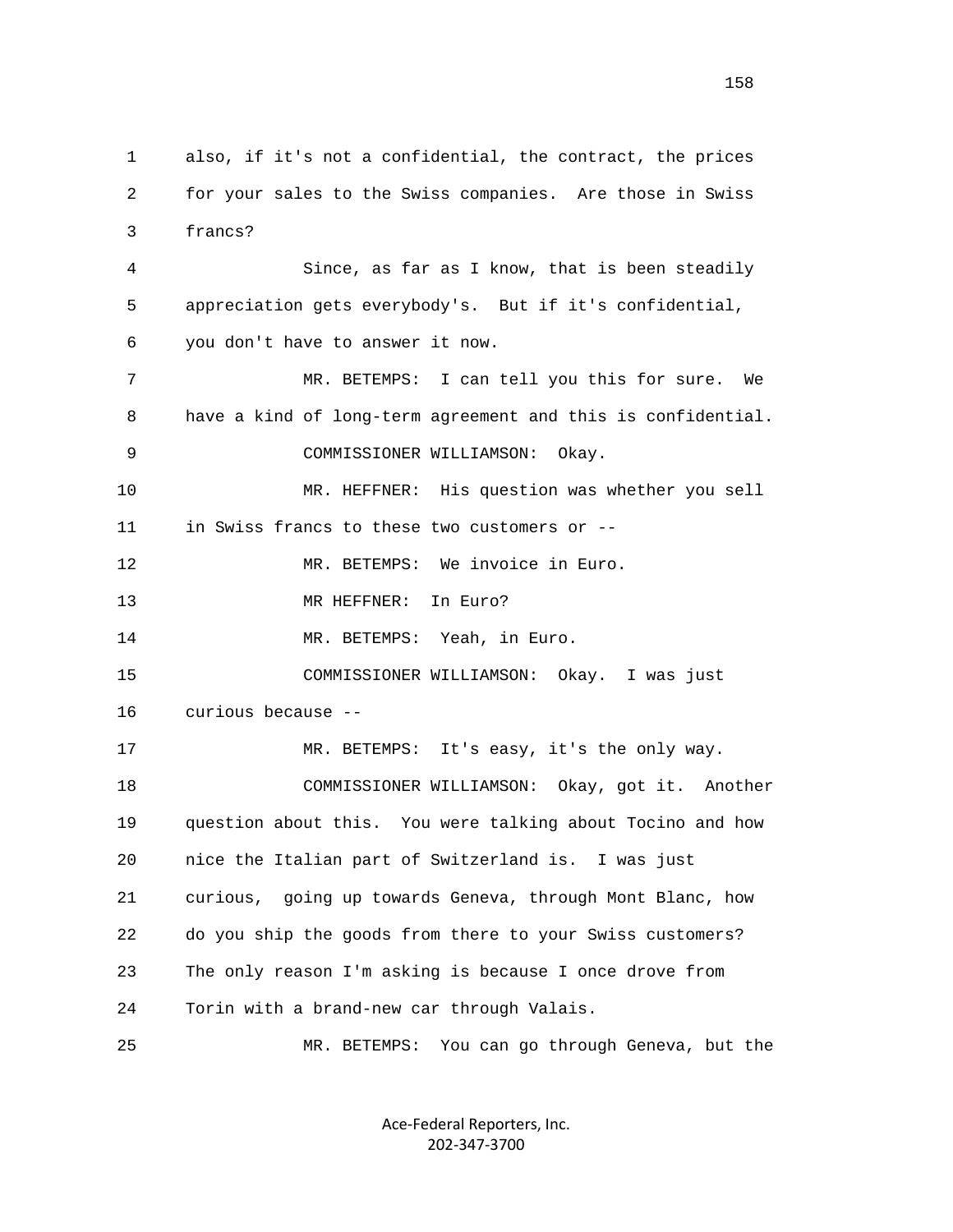1 point is that there is the Mont Blanc tunnel. 2 COMMISSIONER WILLIAMSON: Okay. 3 MR. BETEMPS: Is it easier to go through Milano 4 and from Milano, you go direction to Como and then Como 5 there is the border without any -- 6 COMMISSIONER WILLIAMSON: Going down the 7 southern side of the -- 8 MR. BETEMPS: Yes, it's very easy. 9 COMMISSIONER WILLIAMSON: I was just curious 10 about that. 11 MR. BETEMPS: I'm sorry, we do not pay that fee 12 for the Tuna that is very important to us, our truck. 13 COMMISSIONER WILLIAMSON: Okay, no thank you. I 14 was just wondering about that. Do you export any other, as 15 far as -- do you have any exports to China or elsewhere in 16 Asia besides the shipments to your Chinese affiliate? 17 MR. BETEMPS: Can you -- 18 COMMISSIONER WILLIAMSON: Do you have any 19 exports to Asia or to elsewhere in Asia, other than those 20 that you export to the Chinese affiliate that we're talking 21 about? 22 MR. BETEMPS: We have other, one branch in Korea 23 and so in South Korea and we have a small depot there and so 24 we export some small quantities of bars into that area. 25 COMMISSIONER WILLIAMSON: Is this in a niche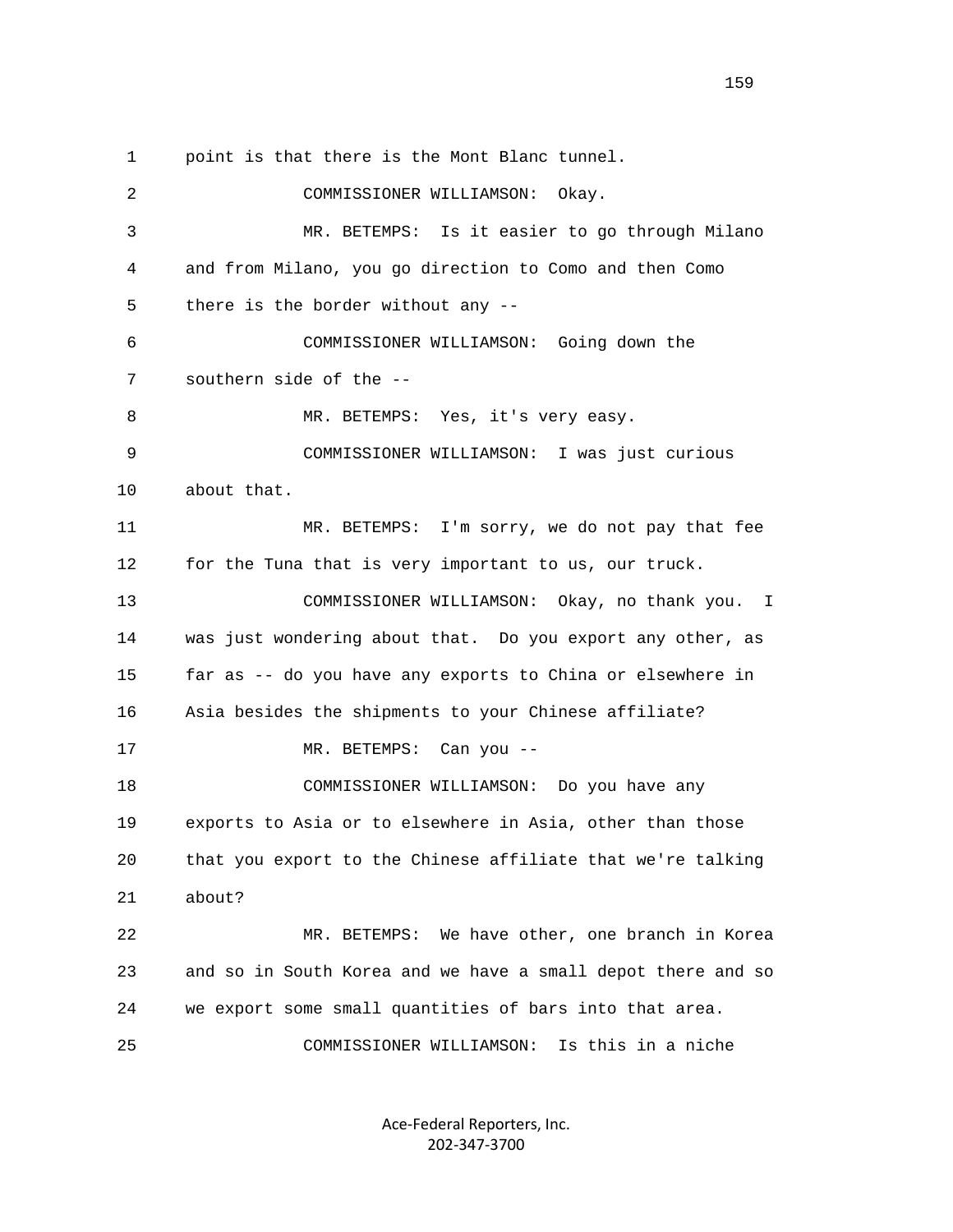1 market again?

 2 MR. BETEMPS: I really don't know that kind of 3 market. I'm sorry. 4 COMMISSIONER WILLIAMSON: Okay. Thank you. 5 MR. BETEMPS: I know just bars and not where at. 6 COMMISSIONER WILLIAMSON: Let's see. Again, but 7 what about the price? I think we were talking about the 8 pricing in general in Europe for stainless steel rod, 9 compared to the pricing in the U.S. or pricing in Asia. 10 Does anyone want to comment on that? Doesn't stainless 11 steel -- it's more used in Europe than in the U.S. in 12 general for a wider range of things, is that a fair 13 characterization? I think I once heard that once, long time 14 ago. 15 MR. BETEMPS: You mean about -- let me say that 16 for sure it's, for us, it's more attractive, the Chinese 17 market for the kind of product we do there. And so we 18 prefer absolutely that kind of market for profitability. 19 MR. HEFFNER: He was also asking, what is the 20 relative pricing level? For Europe versus the U.S. for 21 stainless steel wire rod. 22 MR. BETEMPS: We don't know that. Because we 23 are out of the market this past twenty years, so I cannot 24 help you in this answer. 25 COMMISSIONER WILLIAMSON: Mr. Ferrin, do you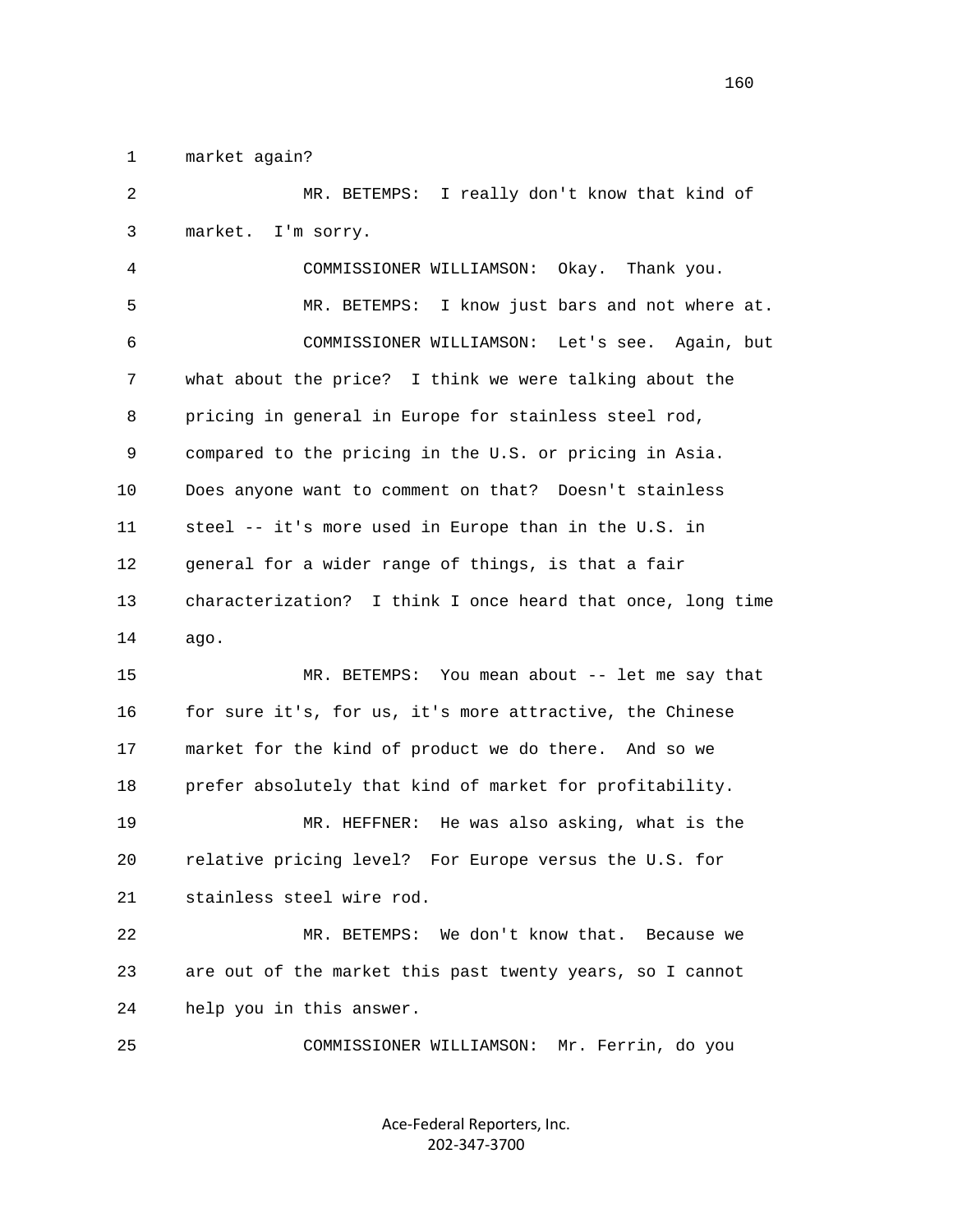1 have any indication of this?

 2 MR. FERRIN: You know, we were looking for 3 information on this. It's very difficult to get good 4 reliable information on specifically on stainless steel wire 5 rod because, you know, globally so much of that tends to go 6 among affiliated parties, get sold downstream to affiliated 7 parties. I'm a little hesitant to make comparisons with 8 other stainless steel products, but I will tell you this. I 9 was looking through the Acerinox reports in preparation for 10 this hearing and they have for the Acerinox presentation for 11 First Quarter of 2016, there's a chart there that lists AISI 12 3L4 for the U.S. market, European markets and Asian 13 markets. I think that is probably cold-rolled stainless 14 steel sheet, so you know, it's not wire rod, but that being 15 said, the chart that I saw actually showed slightly higher 16 prices in Europe than they are in the United States. 17 Now, again, we have to take this all with a 18 grain of salt because that's stainless sheet and strip, not 19 wire rod, but nevertheless, a lot of these prices tend to be 20 fairly similar for stainless products, because so much of 21 it's driven by, you know, nickel prices, that sort of thing. 22 MR. HEFFNER: Or at least the trends, and if you 23 want, we can supply that in post conference, if you'd like. 24 COMMISSIONER WILLIAMSON: Okay, yeah, if you 25 have any information on it that may be relevant as to --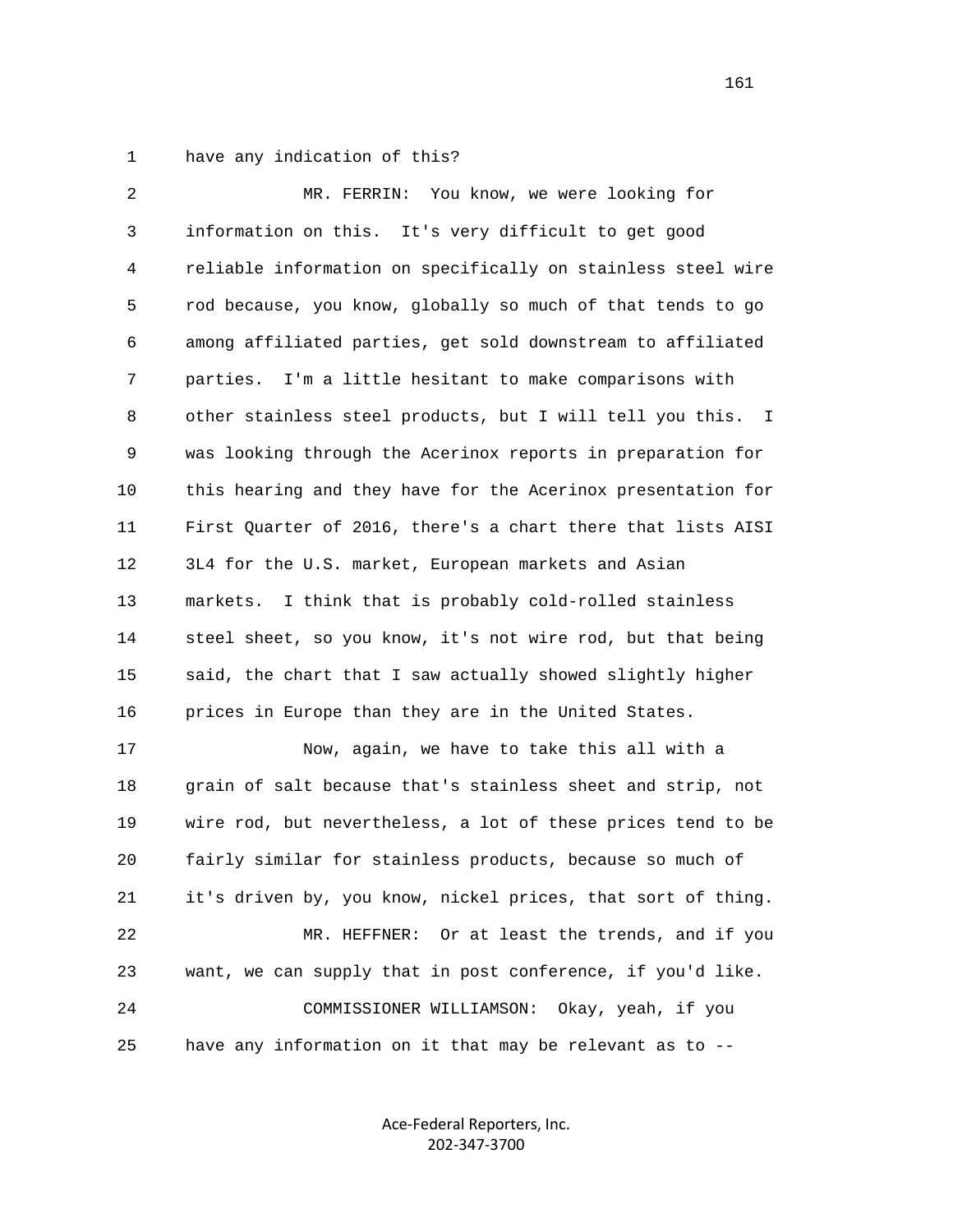1 MR. HEFFNER: Okay.

 2 COMMISSIONER WILLIAMSON: -- what would happen 3 if the orders came off. 4 MR. HEFFNER: Very good. 5 COMMISSIONER WILLIAMSON: Okay, thank you. You 6 may have already said this, if so little interest in the 7 U.S. market, why are you here today? We often ask this 8 question, so -- 9 MR. FERRIN: Yes, this is Richard Ferrin. It 10 was actually mentioned earlier this morning about a customs 11 matter involving Olarra and Rodacciai. That's essentially 12 how we became involved with Olarra, because we've had a 13 relationship with Rodacciai for a long time. 14 I can -- obviously I can't tell you, I can't get 15 into our confidential client communications, but I can tell 16 you this. It was not a case of Olarra coming to us and 17 saying, 'Oh, there's a Sunset review on stainless steel wire 18 rod. We want to get involved with this.' 19 It involved a fair amount of persuasion the 20 other way around, as in, you know, 'Doesn't it make sense, 21 since this comes up once only every five years, even if 22 you're not interested in selling, to at least make your case 23 to get the market open, so that if things change in the 24 future, you have that opportunity to examine.' 25 Now, going back again to what happened in this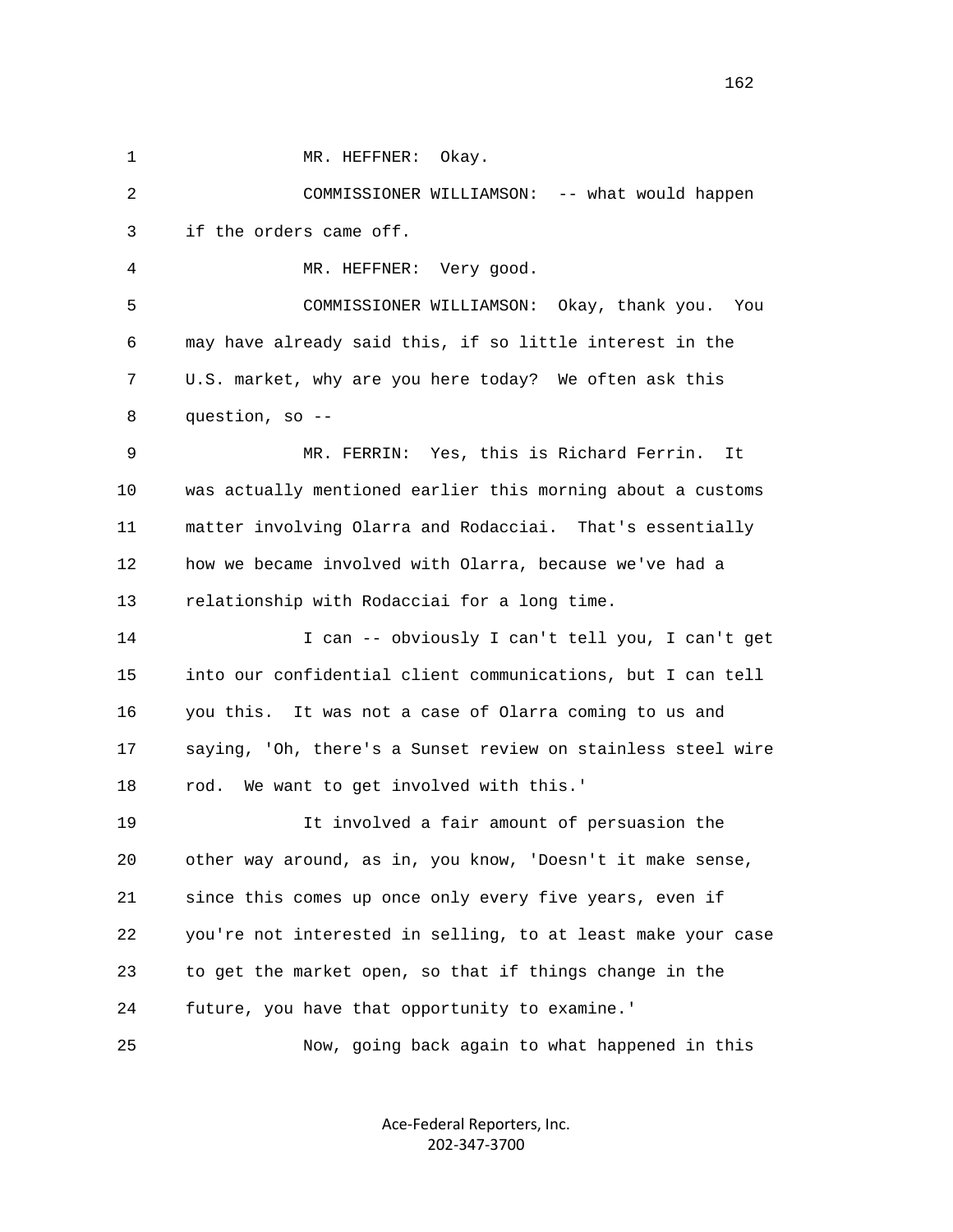1 customs matter -- essentially there we had a situation where 2 -- and it's all the documents in the Commerce Department, 3 but there was stainless steel wire rod coming from Olarra in 4 Spain, being shipped to Rodacciai in Italy and Rodacciai was 5 converting it into stainless steel bar.

 6 And customs sent an inquiry saying, you know, 7 questioning whether or not that was properly marked as a 8 product of Italy and asking whether or not, perhaps it 9 should be subject to anti-dumping duties under either 10 stainless steel wire rod from Spain or stainless steel bar 11 from Spain. And so we got involved to try to get that all 12 cleared up. And it was in fact cleared up that it's in fact 13 a product of Italy because of all the finished operations 14 that occur in Italy. But that's how we got started in all 15 this.

 16 COMMISSIONER WILLIAMSON: Thank you. 17 MR. HEFFNER: In other words, he was an

18 ambulance chaser.

 19 COMMISSIONER WILLIAMSON: Good marketing. 20 MR. DETEMPS: I think that the wealth of the 21 company is when this company can use a hundred percent the 22 potential of its production in every count. In a 23 globalization world. So this the reason we are here today. 24 So we are here, but we know that probably in the past we did 25 not make the right things. I am talking about twenty years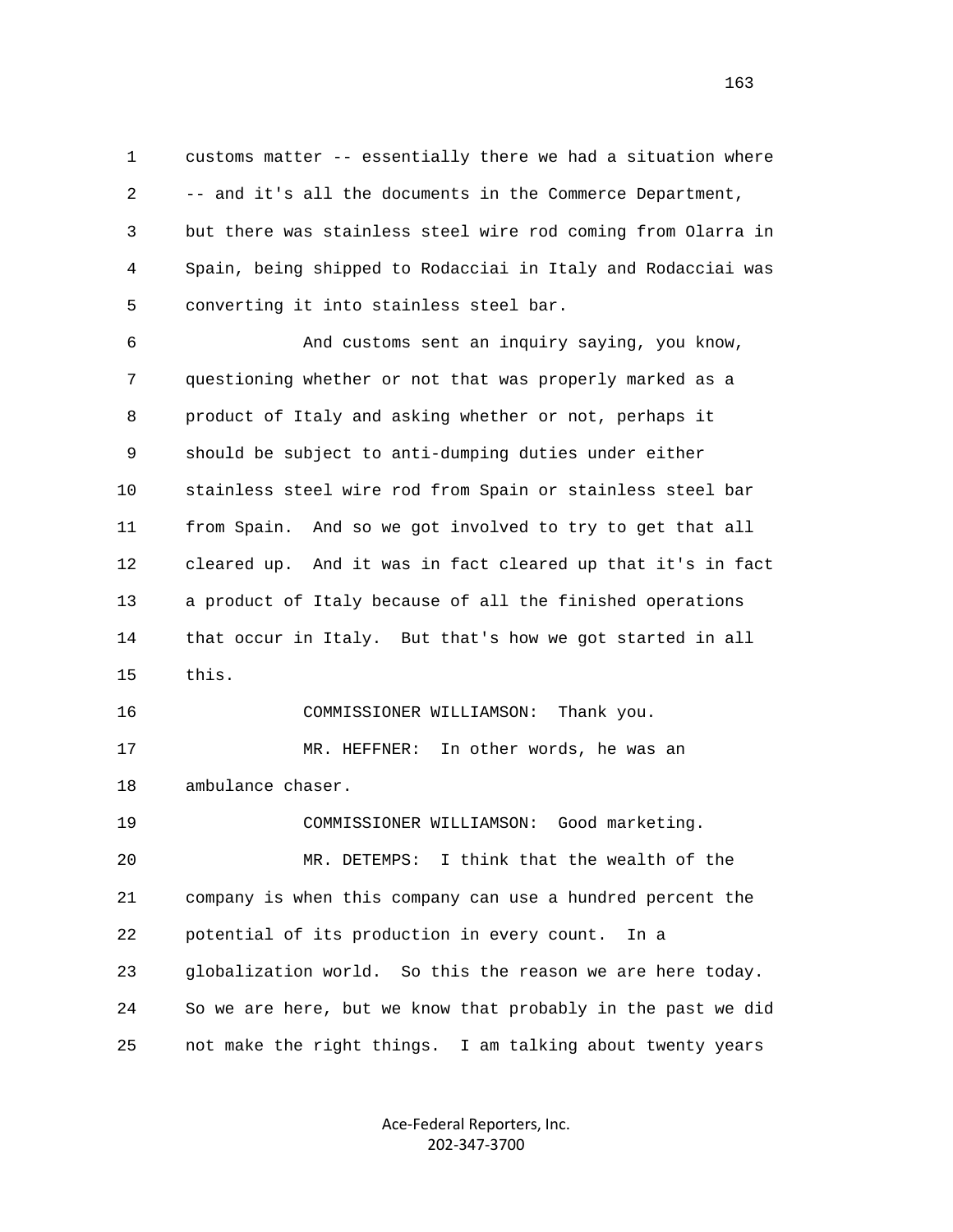1 ago. Now our company improved so much and knows very well 2 how to move. And how to create the right business. And we 3 think that a small portion of this business should be here 4 in the United States.

 5 COMMISSIONER WILLIAMSON: Thank you very much 6 for those answers.

 7 CHAIRMAN BROADBENT: Commissioner Schmidtlein. 8 COMMISSIONER SCHMIDTLEIN: It's actually -- 9 CHAIRMAN BROADBENT: I don't know what's wrong 10 with me this afternoon. I got all goofed up.

 11 COMMISSIONER JOHANSON: That's no problem. Do 12 you all believe that suppliers' certification could present 13 any significant limit on entering into the U.S. market of 14 increased volumes of subject imports from Italy or Spain in 15 the event of revocation of the anti-dumping orders? And 16 what evidence can you point to that supports that supplier 17 certification would impede your ability to re-enter the U.S. 18 market and gain market share? If that is indeed the case. 19 MR. HEFFNER: Can I repeat it? 20 COMMISSIONER JOHANSON: Yes, certainly. 21 MR. HEFFNER: What Commissioner Johanson is 22 asking is, is supplier certification, in other words, when 23 you go out and have to get your products certified by the 24 supplier, is that an impediment to you getting back into the 25 U.S. market and if so, how long -- something along those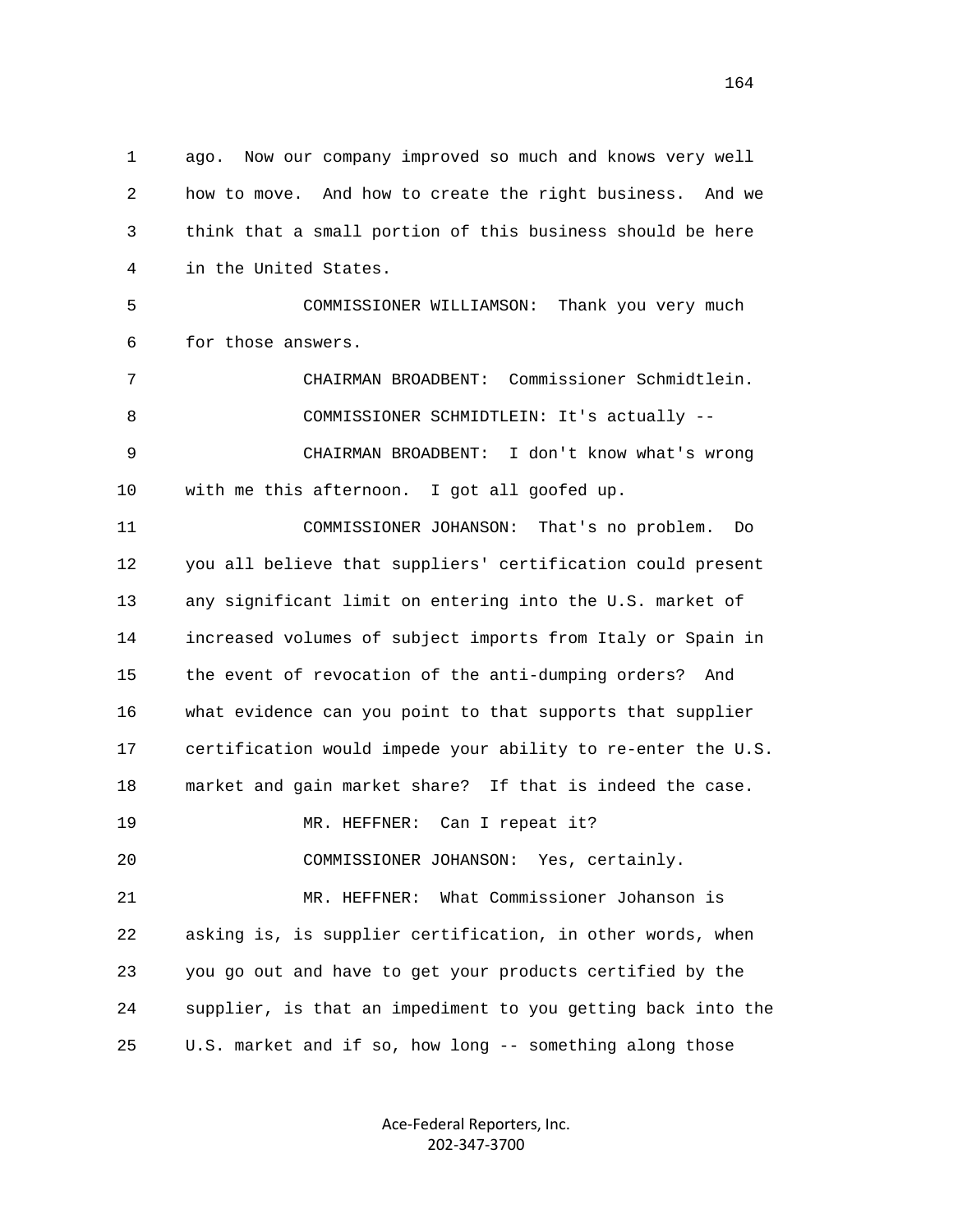1 lines, is that what you were asking?

 2 COMMISSIONER JOHANSON: That's exactly what I 3 was looking for. 4 MR. HEFFNER: Supplier certification? 5 MR. DETEMPS: I'm sorry. I cannot do this. I 6 cannot answer to this question. I prefer to give you more 7 details in the post hearing brief. 8 COMMISSIONER JOHANSON: All right, that's fine. 9 And Mr. Ferrin, would you like to add something? 10 MR. FERRIN: Yes, from the standpoint of Olarra, 11 I can't speak to specifically to Olarra's certification, but 12 what I do know is this. Olarra does not sell wire rod to 13 unaffiliated customers at all. As again, they internally 14 consume it as bar, and of course, they're certified in bar, 15 they're international certifications. But they do sell 16 their wire rod to Rodacciai and Rodacciai is certified in 17 bar. And Rodacciai does sell some in the United States of 18 its bar, and in fact, they mentioned this morning that Mr. 19 Blot, I believe it was, was talking about the network 20 through Roda's specialty steel in the U.S. 21 If you look on their website, you'll see what 22 they're selling. What they're selling is bar, so the point

 23 is, is it's an entirely different ball game for Olarra to 24 get involved in trying to get certification because right 25 now, to the best of my knowledge, they've never gone through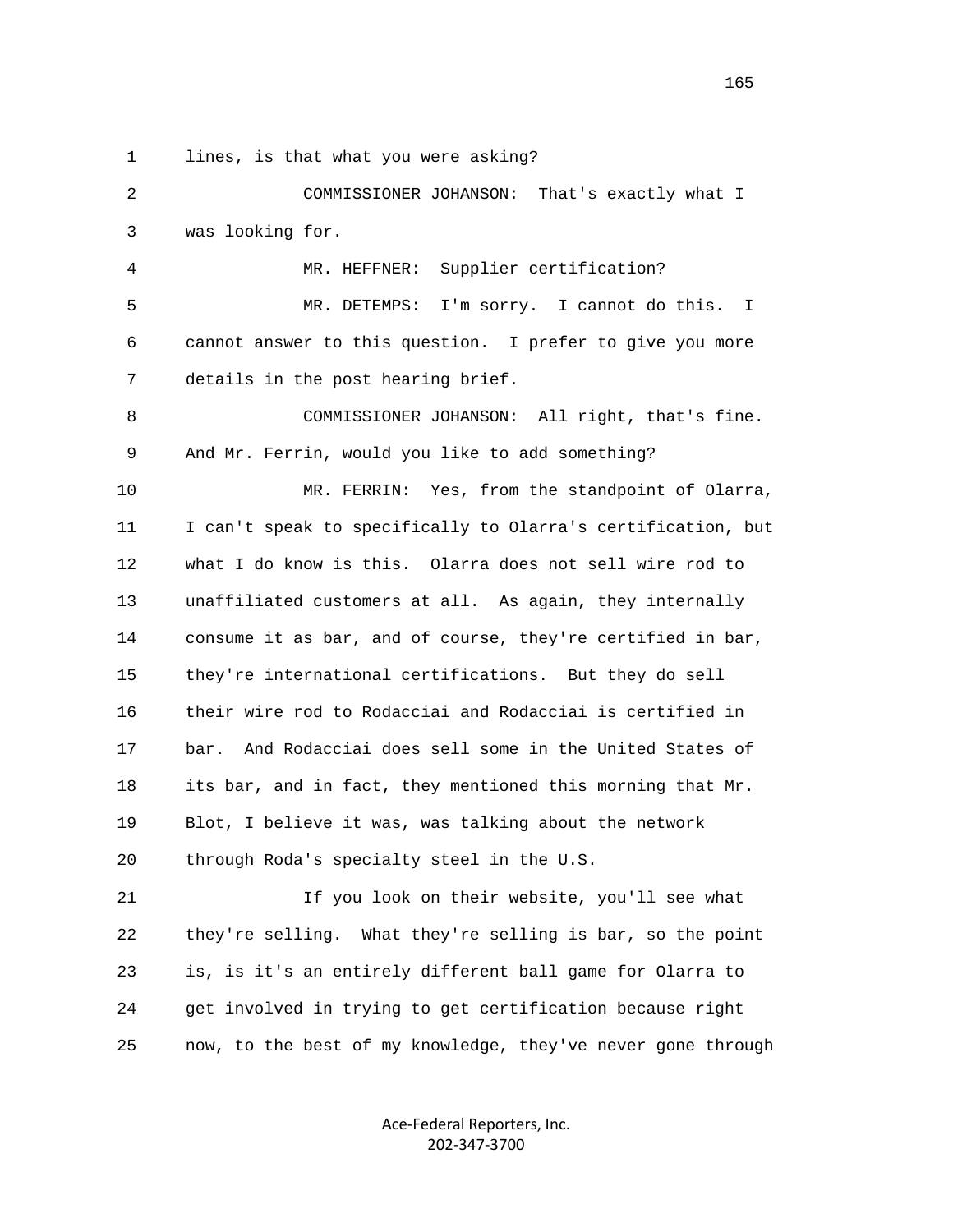1 a certification process for the wire rod itself. Bar yes, 2 but not for wire rod. Because they don't sell wire rod in 3 the open market. 4 COMMISSIONER JOHANSON: Okay, that could be done 5 though. 6 MR. FERRIN: Granted. It certainly could be 7 done, but it would be -- I think it would be very difficult 8 for them to sit here and tell you how long it would take 9 them to get certified in the U.S. market because this is for 10 a market on something they simply haven't done before. They 11 certainly haven't done it since 1998. 12 COMMISSIONER JOHANSON: All right, I understand. 13 Yes, Mr. Heffner? 14 MR. HEFFNER: I was going to say for Cogne, 15 we'll talk to the Italian parring and get that information 16 for you on supplier certification. 17 COMMISSIONER JOHANSON: Okay, thank you, Mr. 18 Heffner. The prehearing staff report indicates that for 19 U.S. producers, stainless steel wire rod is primarily 20 produced to order. This is the staff report Page 216. Is 21 this true for Italian and Spanish industries as well? And 22 what are the ordinary lead times for your products? 23 MR. BETEMPS: Okay only about Loarra? 24 COMMISSIONER JOHANSON: Yes. 25 MR. BETEMPS: I think we have to consider at

> Ace‐Federal Reporters, Inc. 202‐347‐3700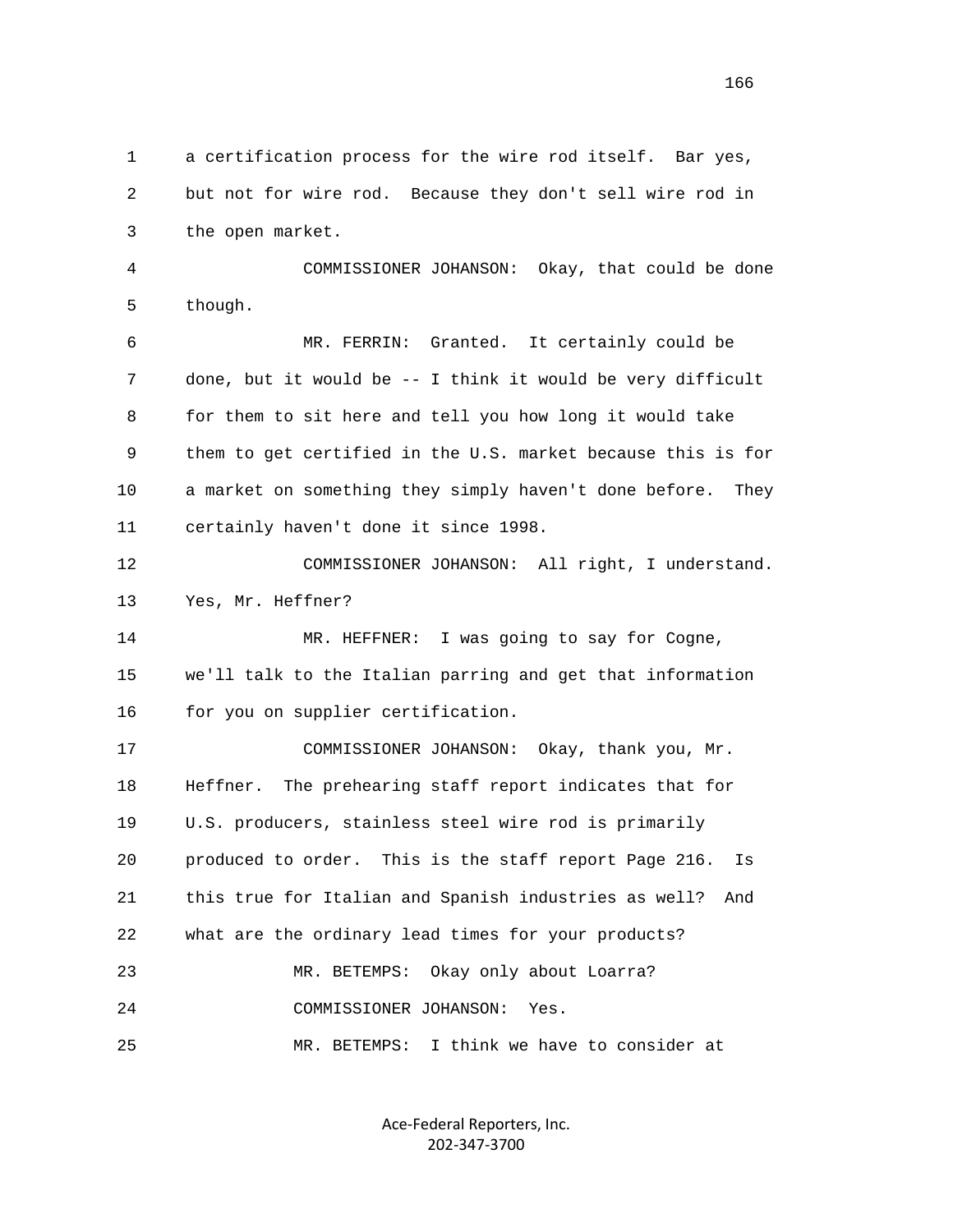1 least 60 days so I think that in this moment competing with 2 the U.S. France -- it's impossible I mean because they have 3 stock and they can release material from new production 4 between two to three weeks.

 5 I want to advertise these raw materials -- let me 6 say that this is semi-product okay so it is very fast 7 production so here in the U.S. we probably can supply also 8 some specific treated material a maximum of four weeks. So 9 we always have to consider one month more for the freight, 10 for the transit time.

 11 MR. HEFFNER: I think Commissioner Johanson also 12 asked whether you produce to order, do you produce to order 13 most of the time?

 14 MR. BETEMPS: Absolutely. We do not make any 15 kind of stock we just make material, produce material based 16 on the order.

 17 COMMISSIONER JOHANSON: Thank you Mr. Betemps. 18 Mr. Ferrin?

 19 MR. FERRIN: Yes I think we had mentioned in our 20 -- Olarra's questionnaire response they don't keep 21 inventories, everything is produced to order. So as far as 22 the lead times I would be glad to check with Olarra and ask 23 them what the lead times are, I'm not sure what those are. 24 COMMISSIONER JOHANSON: Alright thank you Mr. 25 Ferrin.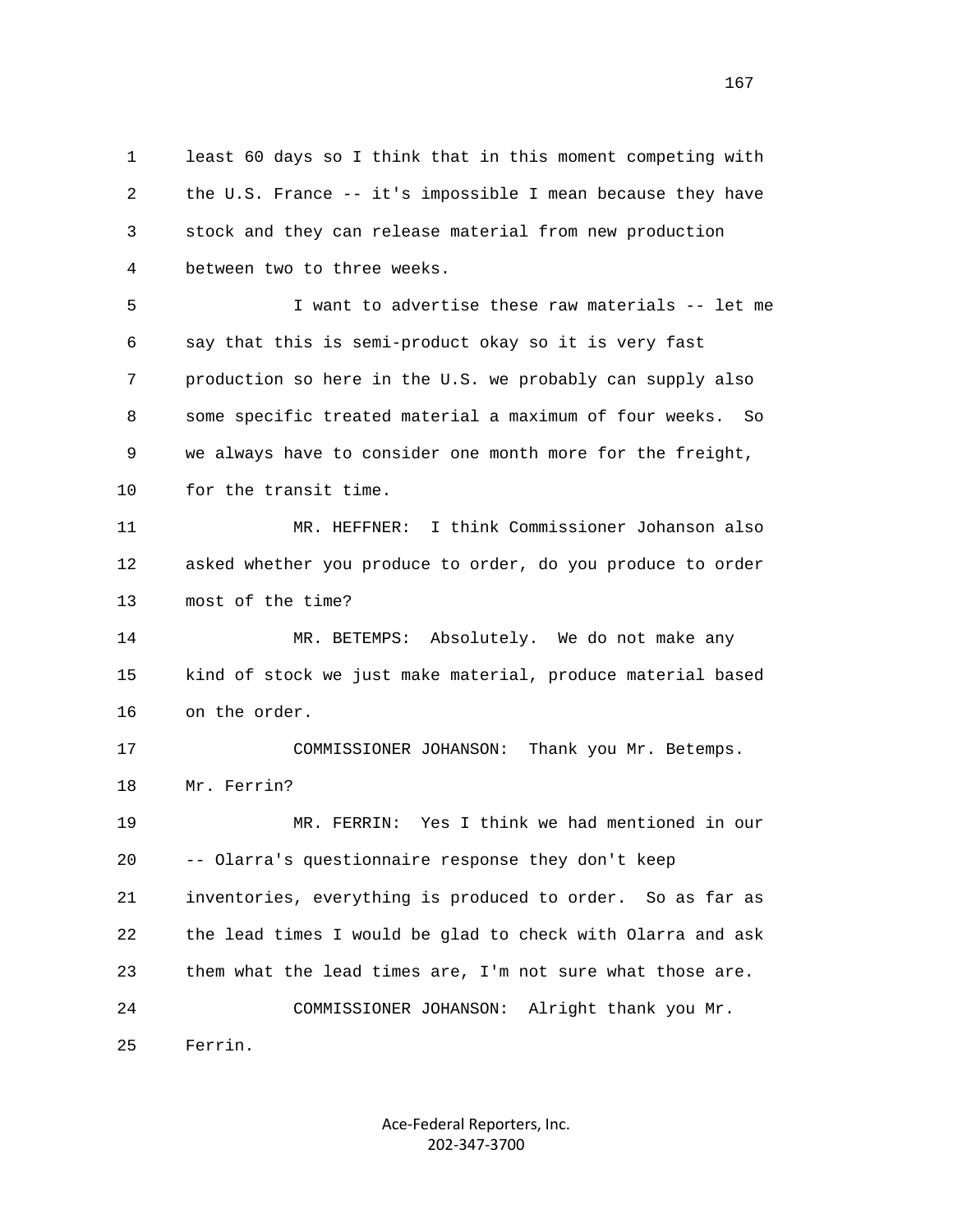1 MR. BETEMPS: May I adjust that one thing? 2 COMMISSIONER JOHANSON: Yes. 3 MR. BETEMPS: This morning someone talked about 4 the fact that we have two warehouses, one in New Jersey and 5 one in Texas. These are public warehouse, we do not own any 6 kind of building okay so this is just to demonstrate our 7 very -- let me say, little approach to this market, okay. 8 COMMISSIONER JOHANSON: Okay. 9 MR. BETEMPS: And we are not going in the future 10 if we will have the possibility to stock any kind of wire 11 rod. 12 COMMISSIONER JOHANSON: Alright thanks for your 13 responses there. 14 Mr. Ferrin, the domestic energy panel this morning suggests 15 that a large relationship with the Italian producer 16 Rodacciai will facilitate Olarra's ability to enter the U.S. 17 market in significant quantities as Rodacciai's existing 18 distribution network in the U.S. market has an existing 19 network in the U.S. market for stainless steel bar. 20 What is the relationship between Olarra and 21 Rodacciai and what do you make of this argument that this 22 relationship tends to support a finding that Olarra's is 23 participating in the stainless steel wire rod market in the 24 event that it -- that it could re-enter the market in the 25 event of revocation of the order?

> Ace‐Federal Reporters, Inc. 202‐347‐3700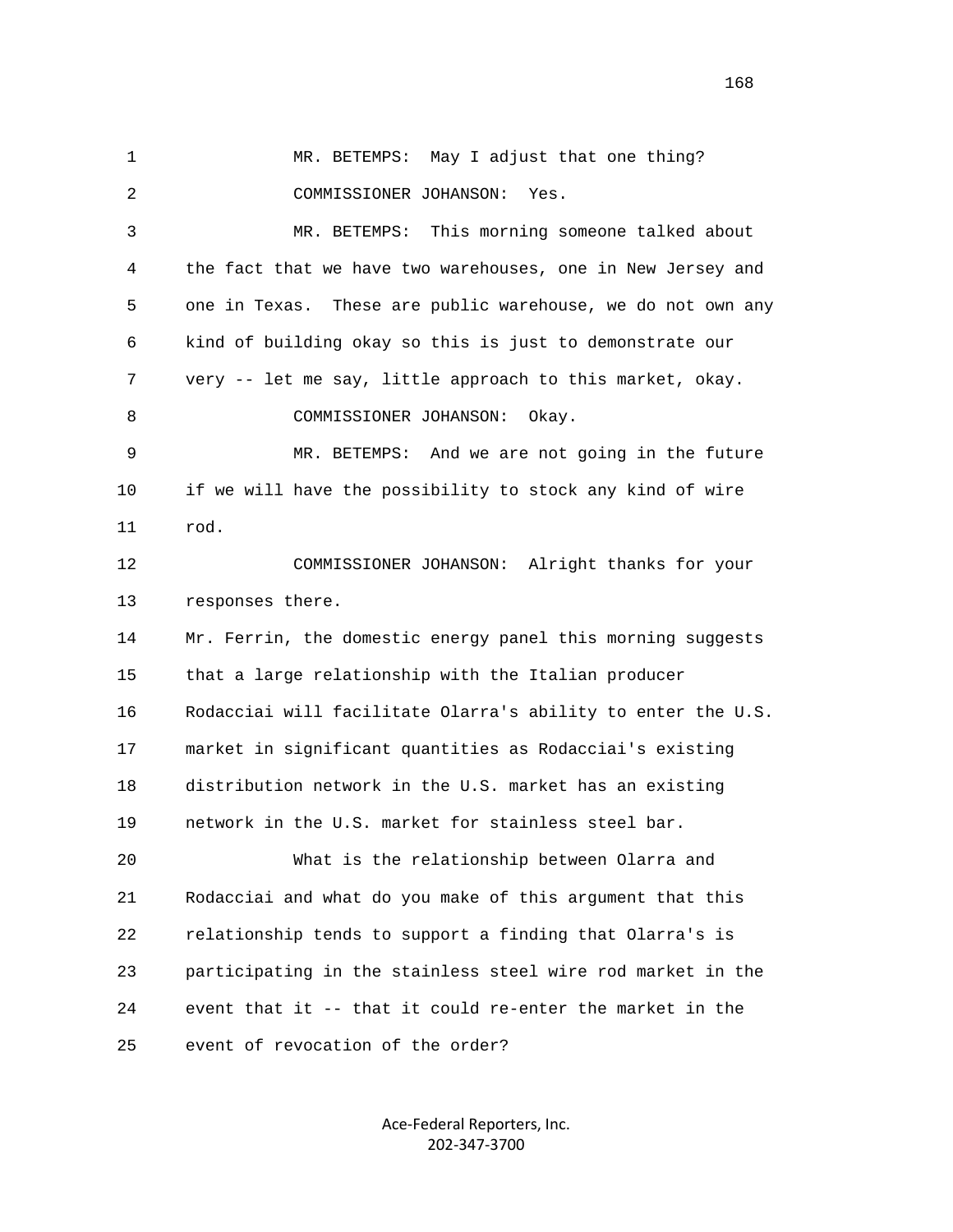1 MR. FERRIN: Commissioner Olarra is now 100% 2 owned wholly owned, subsidiary of Rodacciai. As far as 3 participation in the U.S. market as I mentioned previously 4 Roda Specialty Steel exists in the United States for selling 5 their stainless steel bars but they don't sell stainless 6 steel wire rod in the U.S. market.

 7 So maybe the downstream product will get to the 8 U.S. market but I think it is a bit of a stretch to argue 9 that Olarra if they were to have an interest in selling, 10 making commercial sales of stainless steel wire rod that 11 they could somehow easily do so through Roda Specialty Steel 12 because the Roda Specialty Steel because Roda Specialty 13 Steel exists and it sells bars in the U.S. market, it 14 doesn't sell wire rod in the market because Rodacciai 15 itseslf is not in the business of supplying stainless steel 16 wire rod, they are a bar producer.

 17 COMMISSIONER JOHANSON: Okay thank you for your 18 response. That being said you do have folks here in the 19 U.S. from your parent company who do develop the U.S.

 21 MR. FERRIN: They develop the U.S. market for 22 stainless steel bar not stainless steel wire rod.

20 market?

 23 COMMISSIONER JOHANSON: Okay, alright thank you 24 for response. Also you all have noted that your view that 25 the domestic industry is currently in a healthy condition,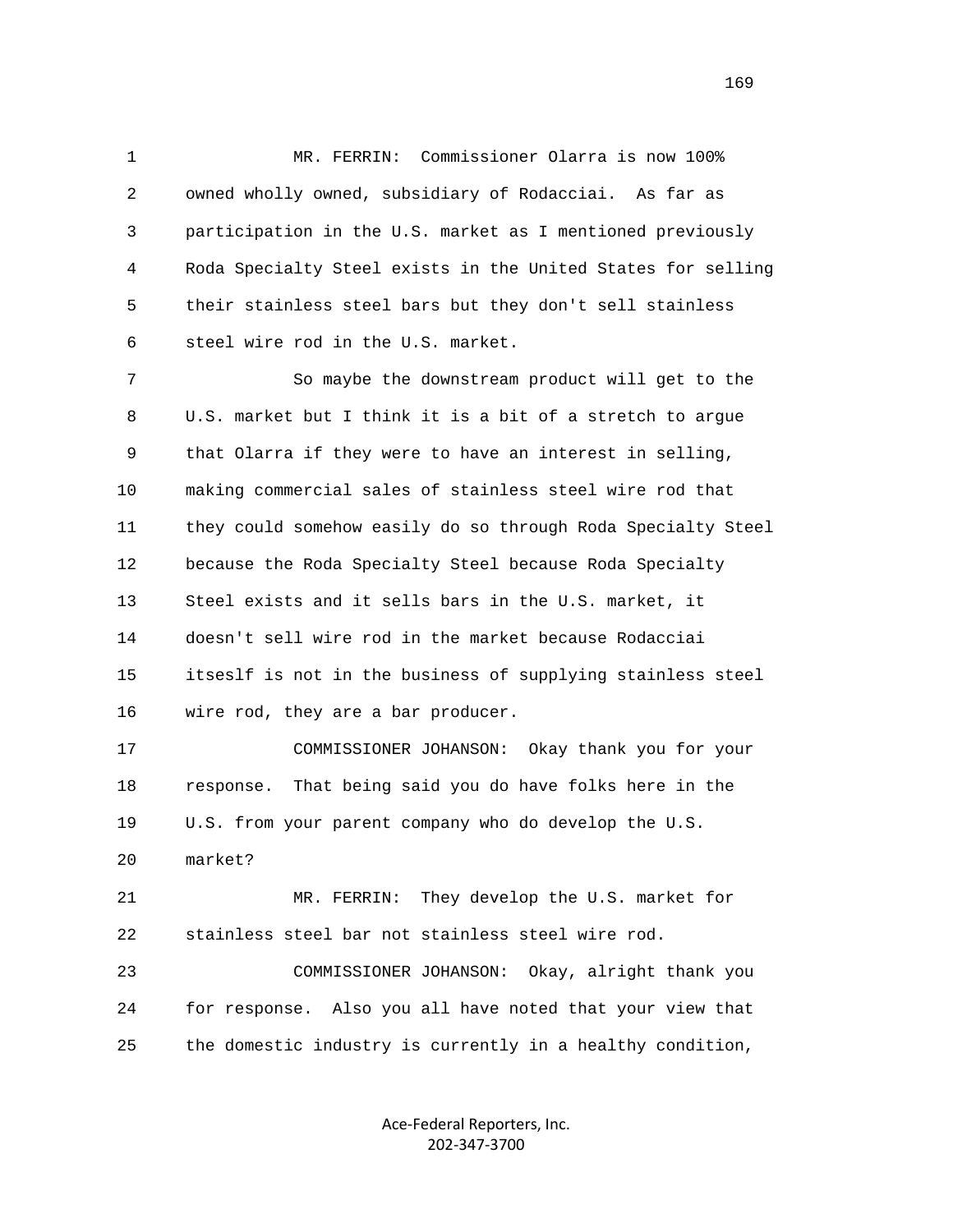1 how do you square this assessment of the industry's 2 condition with the recent performance data in the staff 3 report which appears to confirm that the industry is 4 declining in both trade and in its finance rendition over 5 the recent years.

 6 MR. FERRIN: A lot of this would depend upon 7 which year you are comparing it against. Without getting 8 the specifics and this data is confidential. You get one 9 pattern if you compare 2013 to 2015. You get a different 10 pattern if you compare 2009 to 2015 so it depends on you 11 know, what your base period is.

 12 And you know this industry goes through business 13 cycles like everybody else does and certainly however, 14 whatever condition the industry is in now, one thing that I 15 think everyone will agree on is that it is certainly doing 16 better now than it was in 2009 which was the last full year 17 of the last Sunset Review.

 18 You know, and I would also add certainly if you 19 are looking in terms of the profitability of the U.S. 20 industry there's a table in the pre-hearing staff report 21 that makes comparisons to the original period of 22 investigation, the first Sunset Review and the second Sunset 23 Review and now and you look at the profitability and again I 24 can't go into details but you can look at that and draw one 25 set of conclusions about what it's relative vulnerability is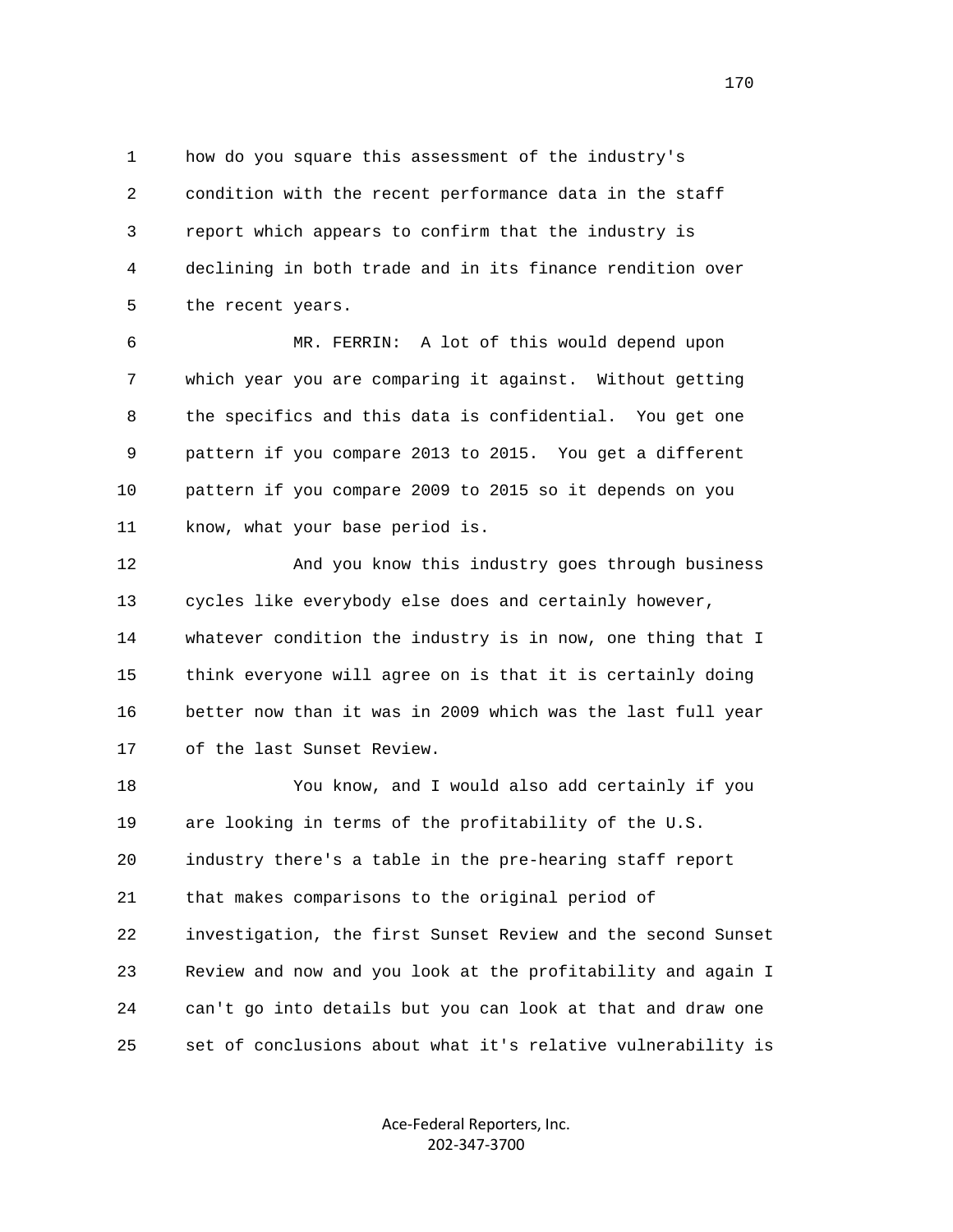1 of the U.S. industry now compared to then.

 2 COMMISSIONER JOHANSON: Alright thanks for your 3 responses, the red light is on so I had better stop here, 4 thank you.

 5 CHAIRMAN BROADBENT: Commissioner Schmidtlein? 6 COMMISSIONER SCHMIDTLEIN: Okay thank you. Mr. 7 Betemps the other areas that Cogne sells to or other 8 customers are in other EU countries according to your 9 testimony and then the affiliate in China and so I will ask 10 you the same question that I asked I guess with regard to 11 the Swiss. Are these -- and you had answered it that there 12 are long-term contracts for the Swiss.

 13 Can you say whether you sell to these other 14 countries pursuant to the customers in these other countries 15 pursuant to long-term contracts? And if you can, can you 16 put those on the record in the post-hearing?

 17 MR. BETEMPS: Yes. We do not perform any kind of 18 spot business with customers. We only have a -- we consider 19 always customers partner and we can say that we have with 20 everyone long-term agreement or let me say longer latitude. 21 Okay if we don't have long-term agreement we base it on 22 contract then okay. We have a long relationship with these 23 European customers okay so this is our way.

 24 COMMISSIONER SCHMIDTLEIN: And with the Chinese 25 affiliate?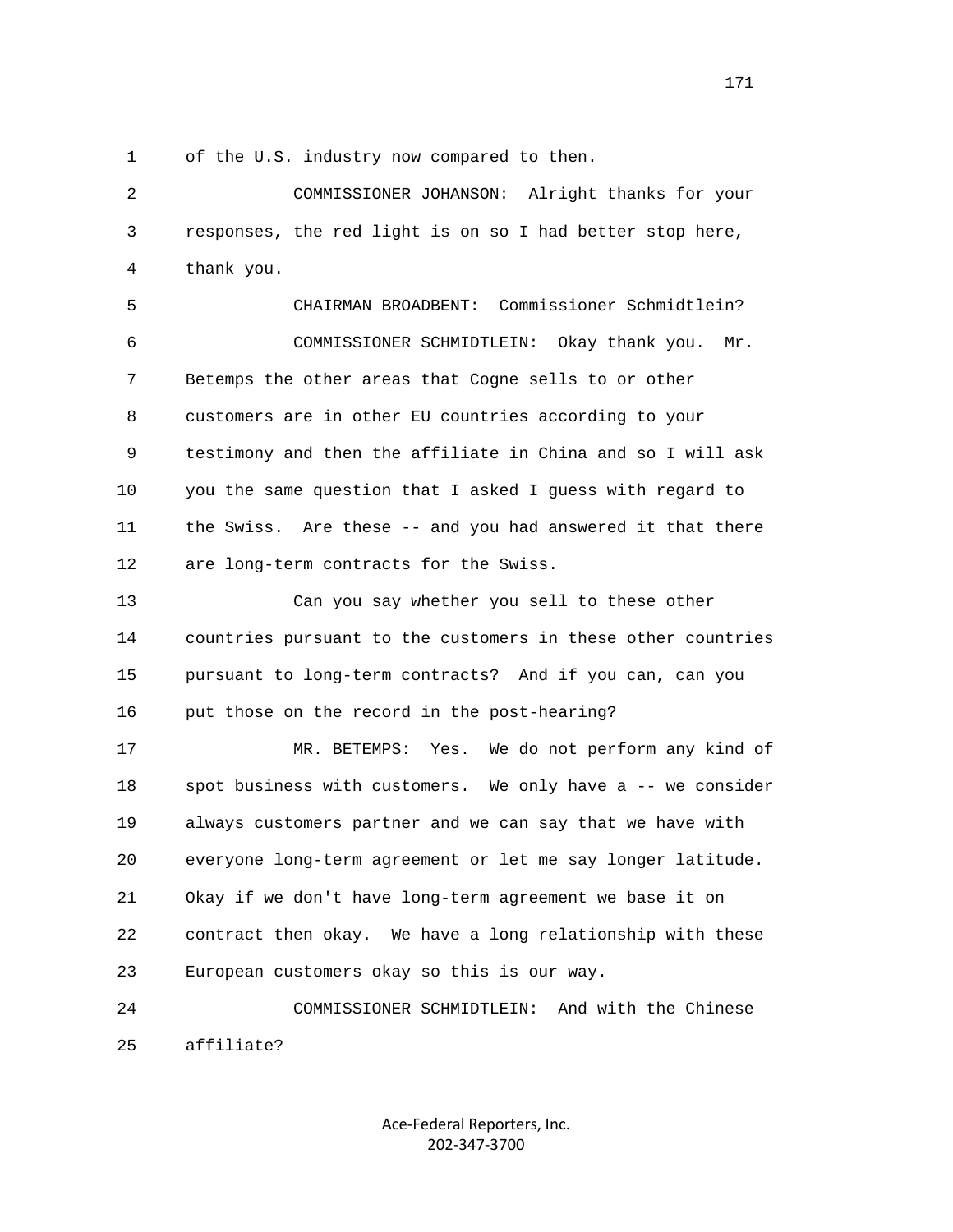1 MR. BETEMPS: The Chinese is different because 2 Chinese is a promulgation of our production and so what we 3 dispatch there is a raw material that is totally machined 4 and let me say they are going to modify completely, the raw 5 material we supply. So is different because is our 6 promulgation and we supply a kind of final product so it is 7 different than in Europe but we supply just the raw material 8 and we have no control on the downstream of the process. 9 COMMISSIONER SCHMIDTLEIN: But they are separate 10 companies? 11 MR. BETEMPS: Absolutely because Chinese is 12 Cogne, China Dong Guan, is Cogne branch. In Europe we have 13 branches for distribution but they just focus on bars. We 14 supply some customer that fundamental -- not for 15 distribution just direct. 16 COMMISSIONER SCHMIDTLEIN: Okay I'm sorry I'm 17 just now following you. Go ahead Mr. Heffner. 18 MR. HEFFNER: Yes I think what Commissioner 19 Schmidtlein is asking is do you have a long-term agreement, 20 sales agreement between Cogne Italy and Dunglon Cogne? 21 MR. BETEMPS: For sure because it is our process, 22 so yes. 23 COMMISSIONER SCHMIDTLEIN: Okay. 24 MR. FERRIN: We'll provide that post-hearing. 25 MR. BETEMPS: I don't know the details but this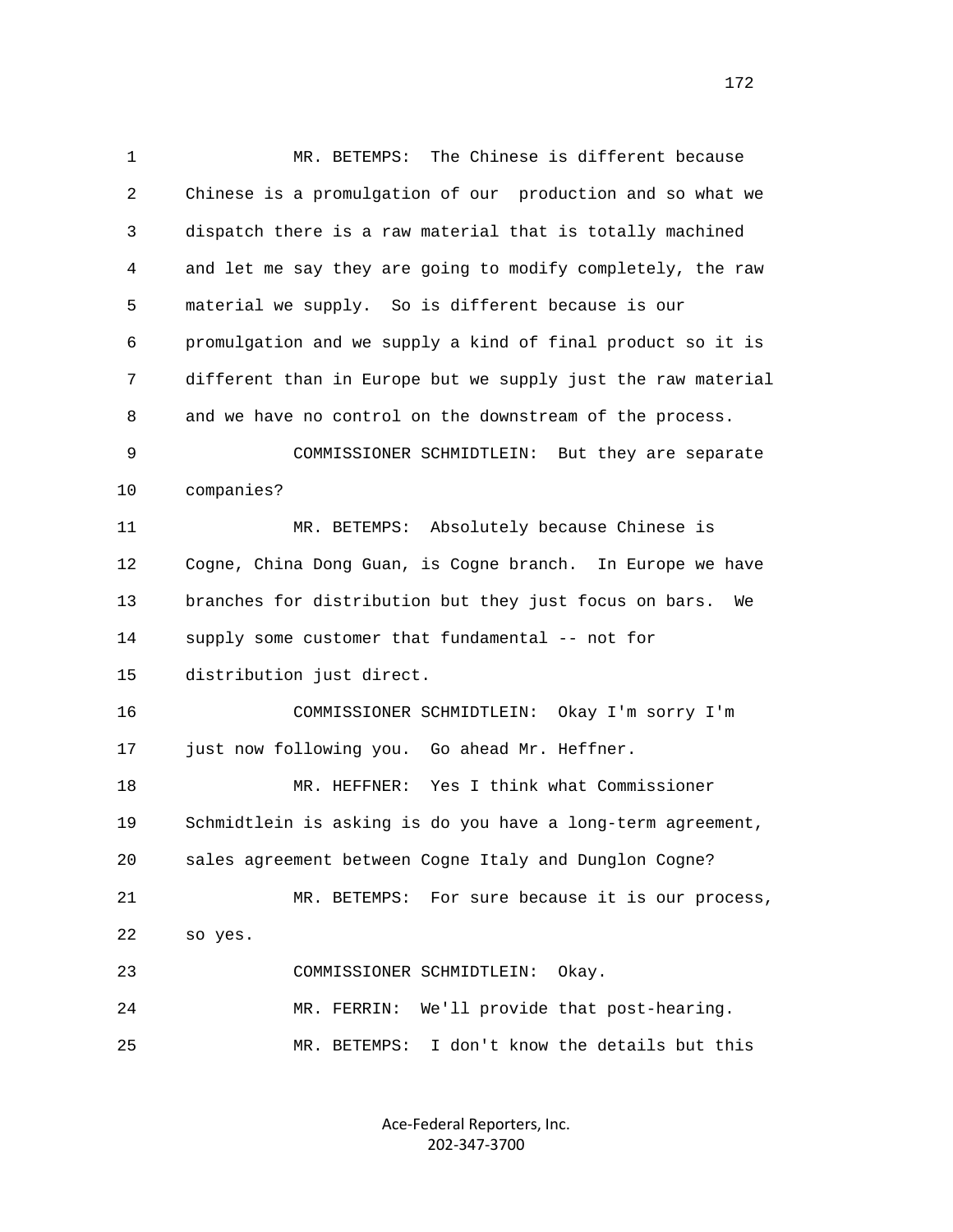1 is for sure we have all kinds of long-term agreements, yes. 2 COMMISSIONER SCHMIDTLEIN: Okay and just for 3 clarification earlier when you were talking about production 4 in China of wire, stainless steel wire and I thought I heard 5 you say -- correct me if I am wrong, that the Chinese do not 6 produce? 7 MR. BETEMPS: They produce. 8 COMMISSOINER SCHMIDTLEIN; Let me finish they do 9 not produce what Conge Italy produces that you are producing 10 a specialty product that no one in China is producing that 11 type of supply? 12 MR. BETEMPS: Let me correct that, maybe there 13 are competitors of this kind of material in China but what 14 we supply in China is a product that is not a commodity it 15 is just a material for specific customers that our branch in 16 China machine and make an efficient product for the Asian 17 market. 18 That's all. Probably there are other competitors 19 of Cogne there for sure but it is a niche so there are 20 competitors on niche, we are talking about a very small

 21 percentage of the stainless steel consumption of China maybe 22 more than 90% is commodity.

 23 COMMISSIONER SCHMIDTLEIN: Okay thank you for 24 that. I also noted in your brief that at least in 2015 you 25 had a certain level of excess capacity I guess from Cogne,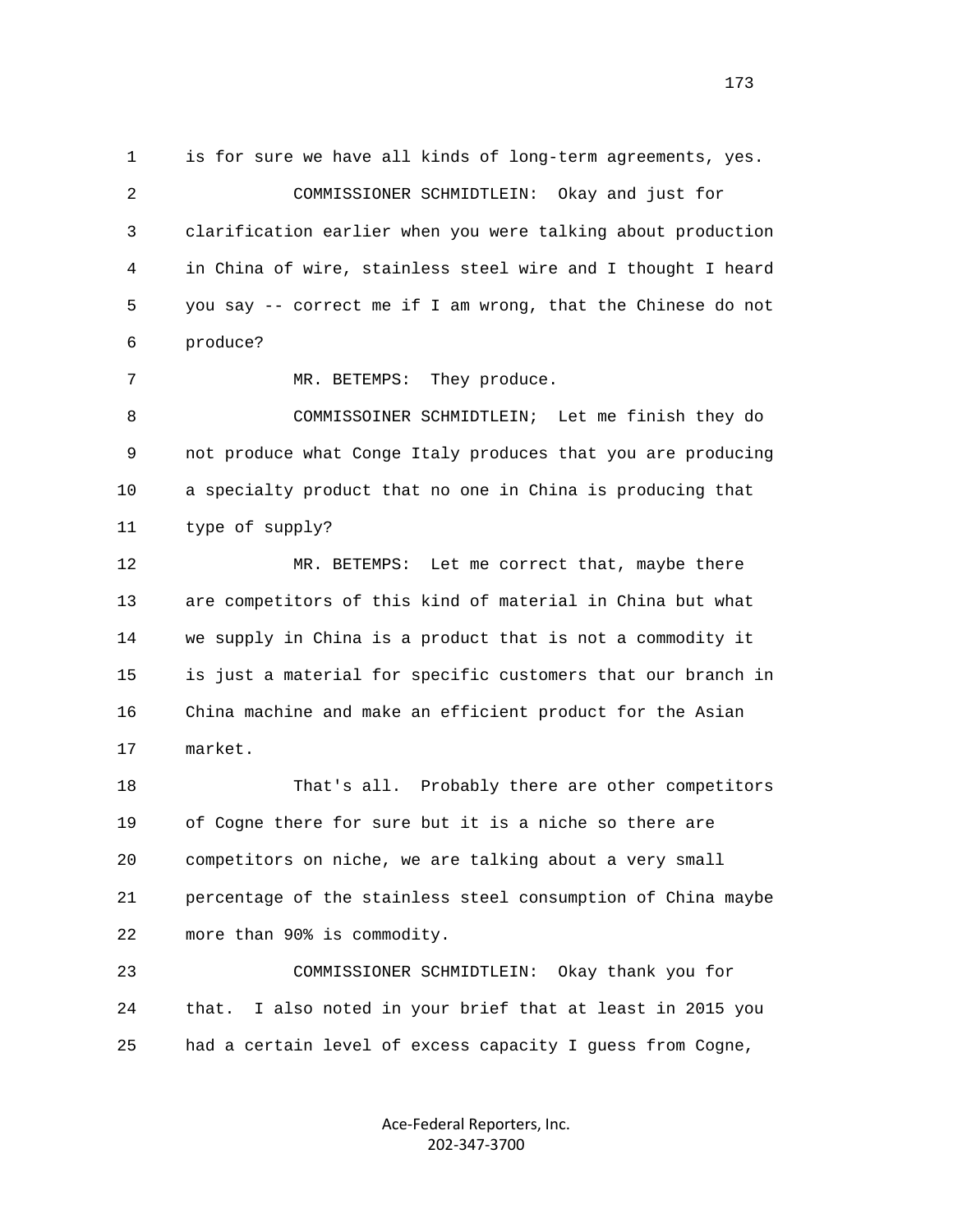1 Italy?

| $\overline{2}$ | MR. BETEMPS: Yes, I think that everyone so or so             |
|----------------|--------------------------------------------------------------|
| 3              | my back as a dream having the perfect mill can produce and   |
| 4              | achieve 100% of participation. This is -- let me say quite   |
| 5              | impossible. So it is correct we probably have a number       |
| 6              | around 9,000 tons but we do not think absolutely that we are |
| 7              | going to use these over capacity to approach the U.S.        |
| 8              | market.                                                      |

 9 First of all because we have to take into 10 consideration a lot of inefficiency can happen in our long 11 process we have in our company. So the possibility to have 12 a lot of deviation on the material and the scrap, the 13 material -- so we never achieve the target, the top of the 14 capacity.

 15 Also when we had a very good year, I'm talking 16 about like everyone 2006 - 2007 the capacity of the mill was 17 never reached for many reasons, many technical okay. Then 18 also Italy sometimes is complicated for social and political 19 -- we have sometimes some shutdown okay and when we have a 20 shutdown we lose just maybe a couple of days where we are 21 talking about only we are out.

 22 Just in a couple of days we lose something like 23 600 to 700,000 pounds in two days of production just for the 24 wire okay. So the ratio of the overage or over quantity 25 will be never achieved -- as I told you before maybe is a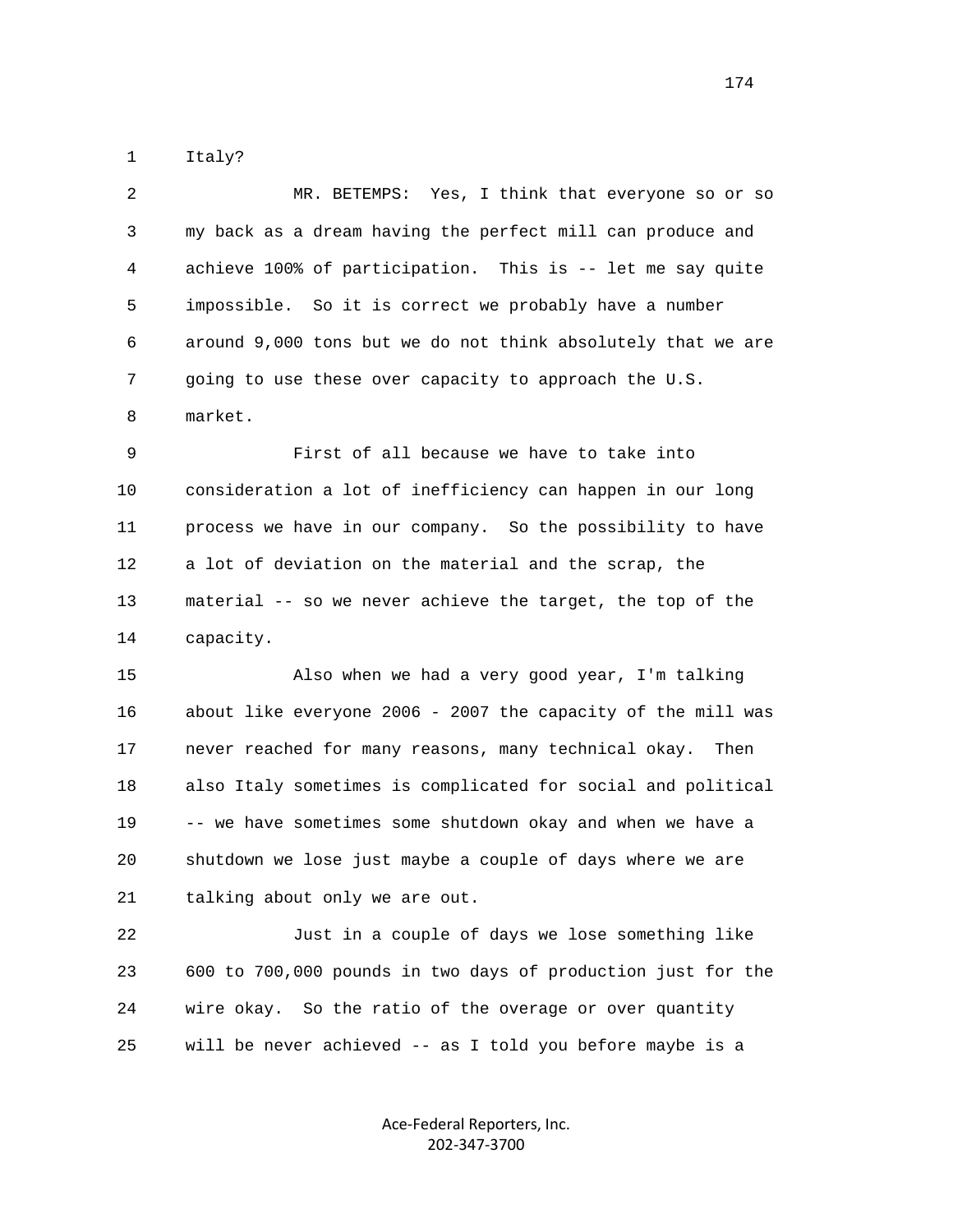1 dream of everyone, it is a dream of the owner but we have to 2 take into consideration also the customers that we still 3 have okay.

 4 And these customers if they have any kind of 5 important business that is increasing we want to fill first 6 of all our steady customers and so giving them the 7 possibility to account to Cogne to increase our production 8 only for them if this is possible and any way we don't think 9 it's not our intention to come back here in the U.S. because 10 we have this kind of over-production over space on our 11 shoulder -- that kind of room in production.

 12 We will never reach that number probably but also 13 due to other reasons like the kind of different grades we do 14 and the mixing -- so sometimes you have to take the decision 15 to make one grade instead of another.

 16 COMMISSIONER SCHMIDTLEIN: Yeah but I mean we are 17 talking about I mean you mentioned a number here and it 18 seems to be appreciably below 100 so but I know no one is 19 perfect and can reach 100 usually -- there seems to be a 20 little bit of room left there and so are you saying that 21 your company if you had been -- the duties had been revoked 22 in 2015 you would have not at all pursued any possibility of 23 sales in the U.S. to fill that capacity recognizing that you 24 were not going to achieve 100?

25 MR. BETEMPS: For sure a small volume -- I repeat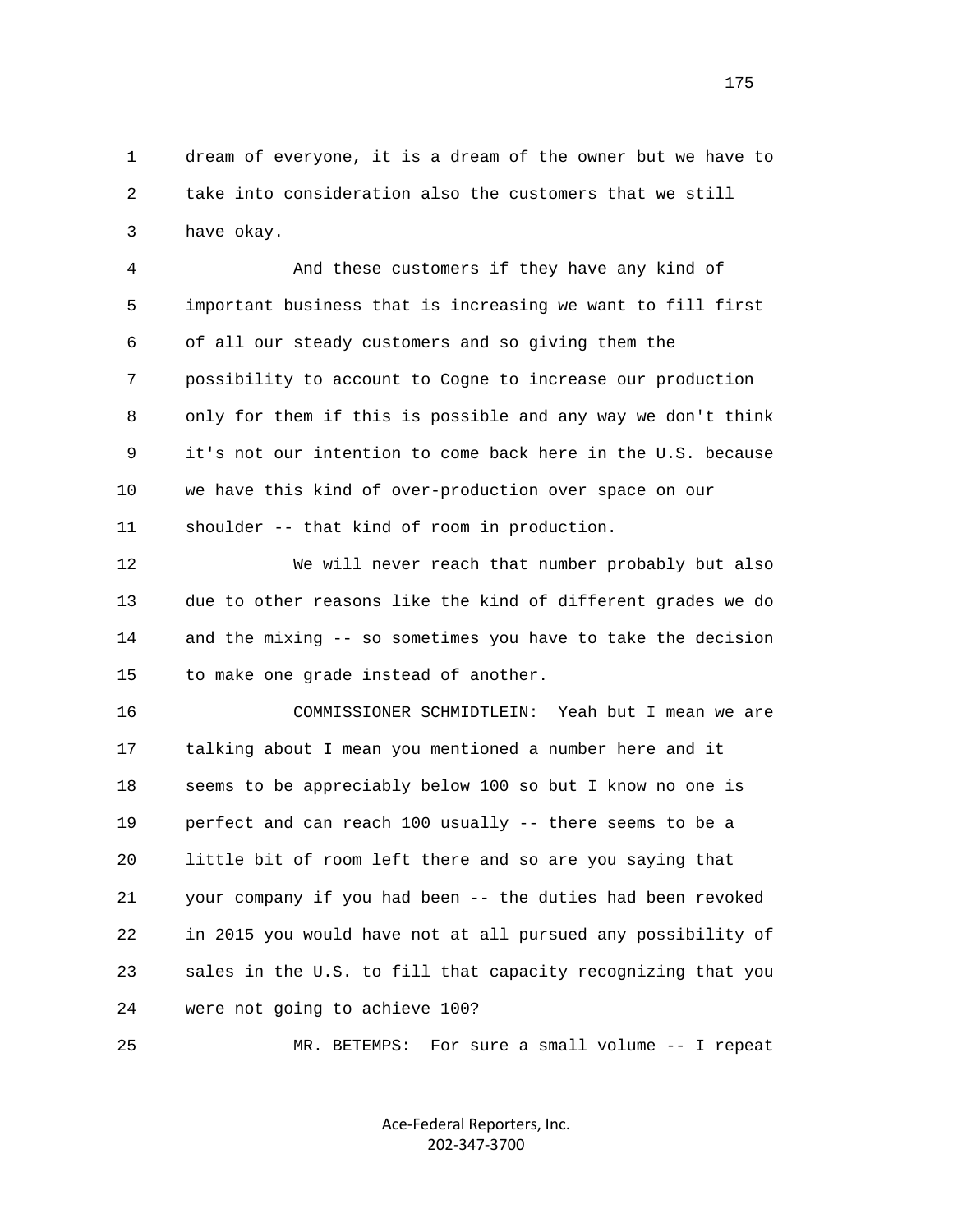1 small can be dedicated to this market. But due to many 2 reasons for intend the reasons we have tried a lot of times 3 because there is also a European market that will satisfy -- 4 COMMISSIONER SCHMIDTLEIN: But presumably that 5 was available to you in 2015 as well? 6 MR. BETEMPS: I don't think so anyway. So I 7 think -- 8 COMMISSIONER SCHMIDTLEIN: And what was that? 9 MR. BETEMPS: So it is the up and down of the 10 market so maybe here in the U.S. we can have a couple of 11 good years and a couple of years that are not good so we 12 cannot count on that. It's just the potential and we never 13 use this protection -- I don't think just because we have 14 the possibility to come back here in the U.S. that magically 15 we can start again the production and increase the volumes 16 to that number. 17 So the 100% we never reach it, we probably reach 18 the 85% but this is generally talking about the general 19 production of Cogne. 20 COMMISSIONER SCHMIDTLEIN: So where would you -- 21 if you want the opportunity to possibly supply the niche 22 markets here should the order be revoked where would you 23 divert then from if you generally don't like to produce 24 beyond 85% of capacity? 25 MR. HEFFER: Can I?

> Ace‐Federal Reporters, Inc. 202‐347‐3700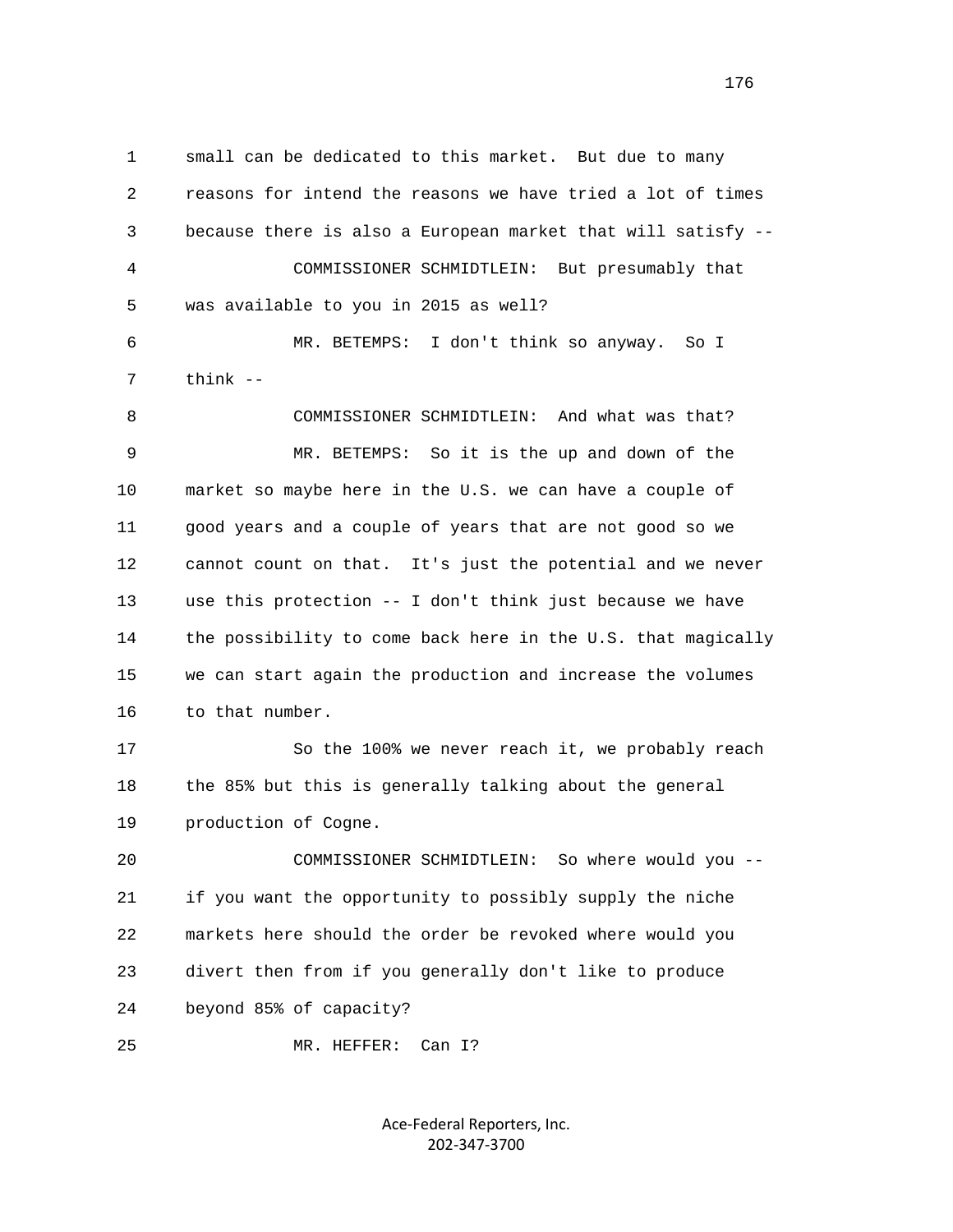1 COMMISSIONER SCHMIDTLEIN: Sure.

2 MR. HEFFER: Help you?

3 COMMISSIONER SCHMIDTLEIN: Yeah.

 4 MR. HEFFER: What the Commissioner asked is if 5 you can't use the difference here where would you divert 6 from to fulfill the niche products that you would sell to 7 the United States is what she was asking.

 8 COMMISSIONER SCHMIDTLEIN: Right because I 9 understood that what you were interested in is the 10 opportunity for that, you have a specialty product you might 11 want to sell into the U.S. but now I am hearing you say, "We 12 won't probably produce above 85% capacity," so I guess you 13 will have to divert from somewhere else.

 14 Either your EU customers or somewhere to possibly 15 if you see and find an opportunity here --

 16 MR. BETEMPS: We really don't know how much is 17 the volume we can spend here in the U.S. because we don't 18 know this market really. So the only potential market that 19 we see is that I told you before is regarding the global 20 customers and so the small percentage of this volume can be 21 dedicated to this kind of customers but I cannot give any 22 kind of a number of this over production we can make because 23 we have no plans to come back here in the U.S. market so we 24 are not really prepared so I really don't know.

25 COMMISSIONER SCHMIDTLEIN: Okay alright well my

Ace‐Federal Reporters, Inc. 202‐347‐3700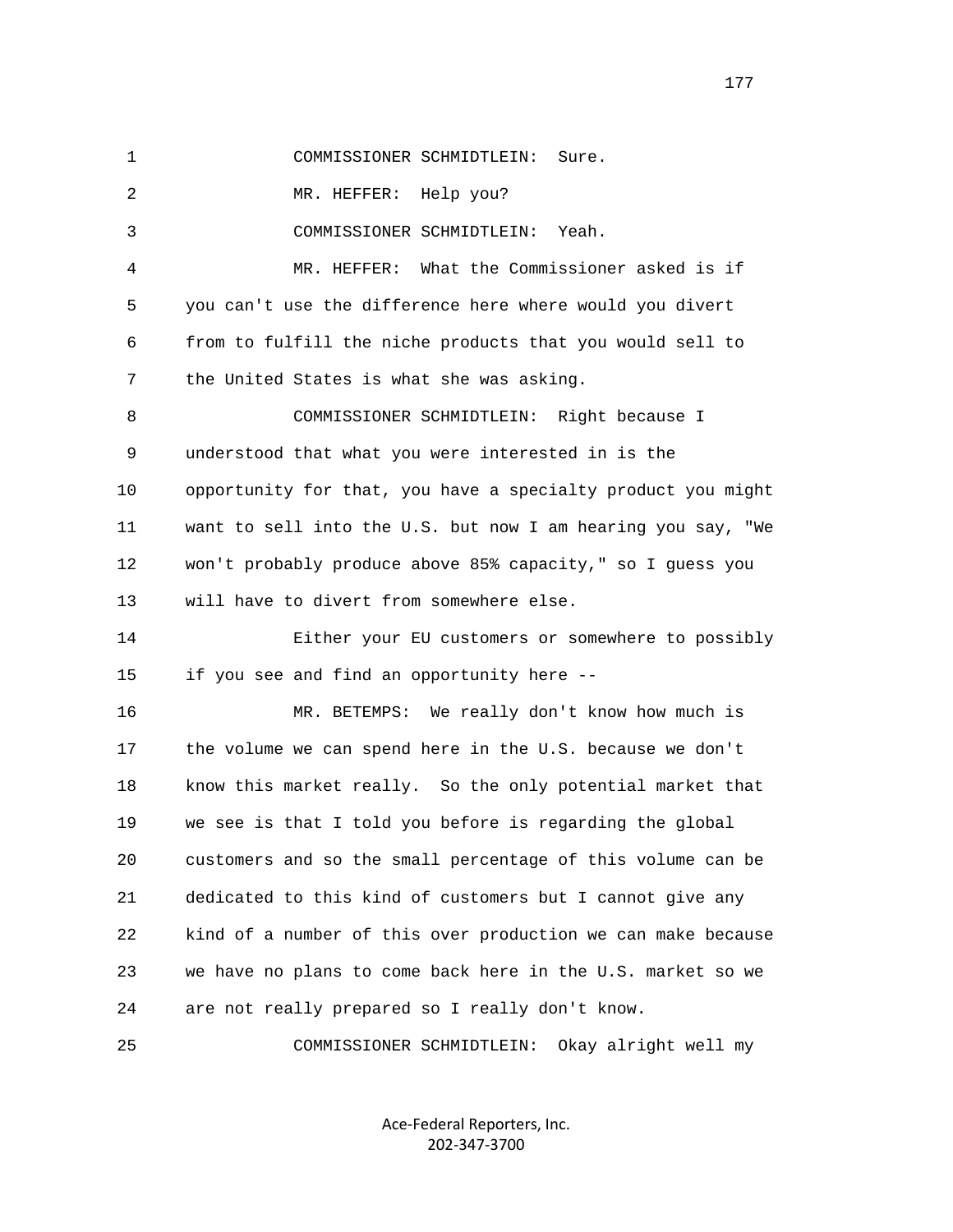1 time is up, thank you.

| 2  | Thank you.<br>MR. BETEMPS:                                     |
|----|----------------------------------------------------------------|
| 3  | CHAIRMAN BROADBENT: Let's see Mr. Ferrin and Mr.               |
| 4  | Heffner could you just sort of distinguish the arguments on    |
| 5  | decumulation between Spain and Italy? Could we afford to       |
| 6  | decumulate one and not the other, is it the same argument      |
| 7  | for both how would you make it?                                |
| 8  | MR. HEFFNER:<br>Do you want to go or do you want               |
| 9  | me?                                                            |
| 10 | MR. FERRIN: Well they could be -- in the last                  |
| 11 | Sunset Review for example I believe two of the Commissioners   |
| 12 | grouped Italy together with Spain, I think they had two or     |
| 13 | three different groupings of countries, that's one             |
| 14 | possibility. They could alternatively the Commission could     |
| 15 | do that again.                                                 |
| 16 | The Commission could if it chose look at Italy by              |
| 17 | itself and then look at Spain by itself. We think that they    |
| 18 | are both very distinctively different from the rest of the     |
| 19 | four countries involved for a variety of reasons but there     |
| 20 | are differences between the two of them.<br>The story that you |
| 21 | have heard today about Spain is somewhat different than the    |
| 22 | story for Italy.                                               |
| 23 | In both cases I think there is good                            |
| 24 | circumstantial evidence that you are not going to see          |
| 25 | substantial amounts coming back to the U.S. if the orders      |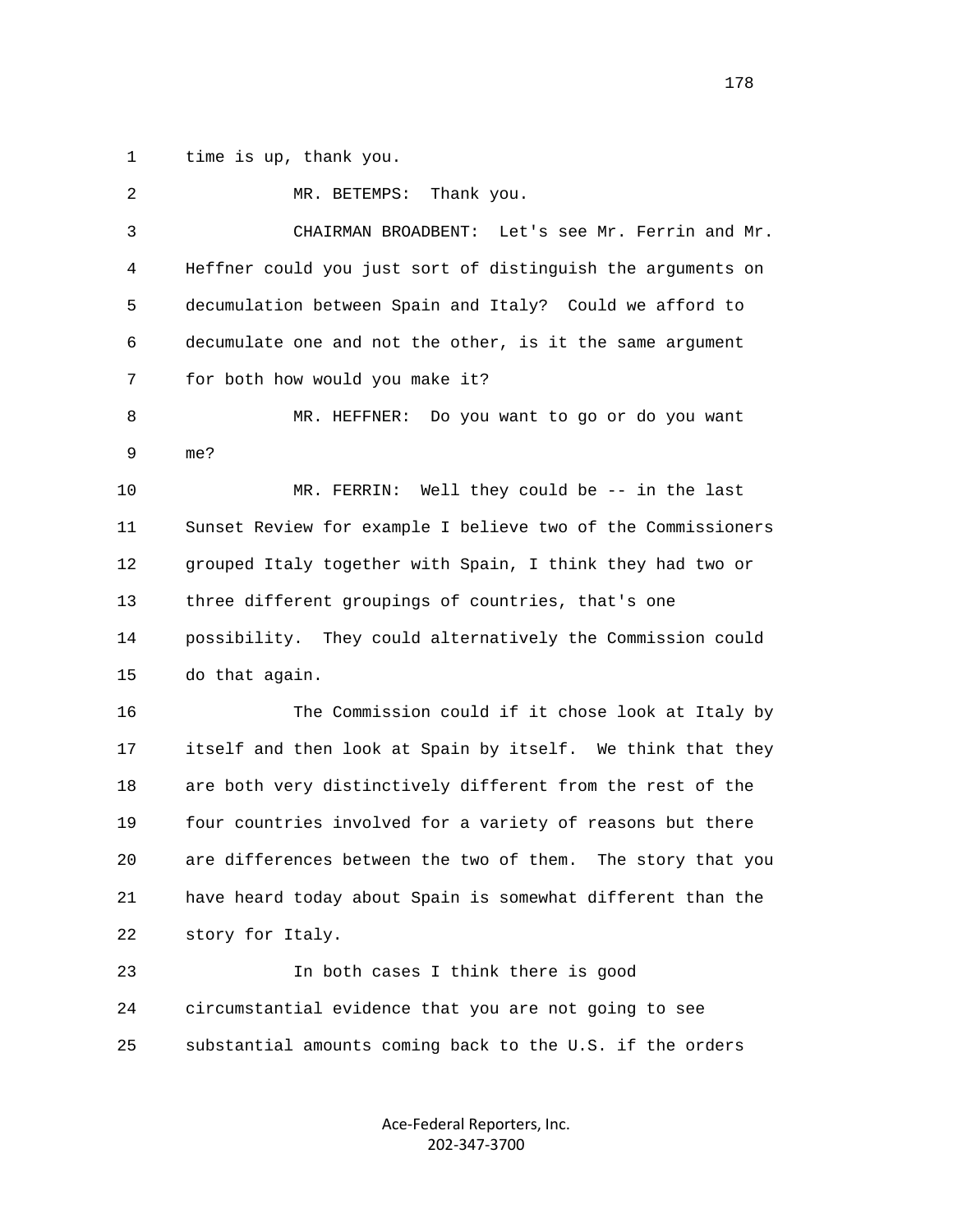1 are revoked for somewhat different reasons. For Italy it is 2 because they have a number of committed customers close to 3 them in Switzerland, close to them in the EU and their 4 affiliate in China that they are dedicated to. They have 5 been very stable for a number of years and there is no 6 reason for them to shift away from that.

 7 For Olarra it's quite simple they consume 8 internally, they consume half of their wire rod to make bar 9 and the other half they ship to their affiliate which 10 consumes it to make bar and that is for all intents and 11 purposes all they sell. I mean you look at the 12 questionnaire response you see a ton here a ton there, but 13 essentially you have practically nothing other than those 14 two sources and so that's the situation with Spain.

 15 Now if you want -- the Commission wants to 16 cumulate the two of them together or cumulate them both 17 individually that is up to the Commission on how you prefer 18 to view this. There's a lot of discretion the Commission 19 has but one thing is for sure I don't think that either one 20 of them belong in the same pot with Japan or Korea or Taiwan 21 for all the reasons that we explained.

 22 MR. HEFFNER: I would agree also. 23 CHAIRMAN BROADBENT: Okay Mr. Heffner how should 24 the Commission consider the behavior of the stainless steel 25 bar industry in Italy in connection with this case? And how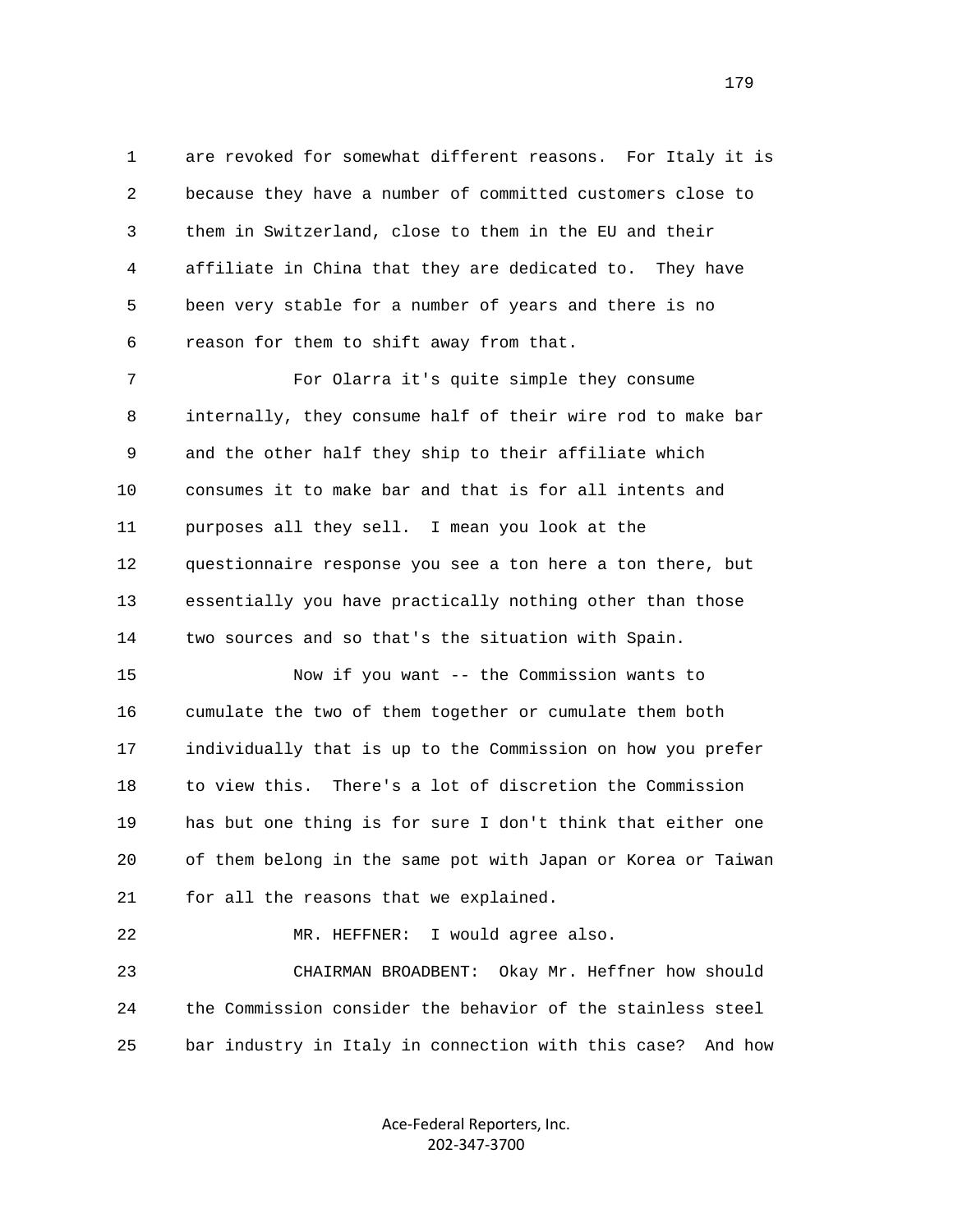1 and why is the wire rod industry going to behave differently 2 in Italy?

 3 MR. HEFFNER: Well to tell you the truth I did 4 not go back and look at the bar figures to see exactly what 5 happened after the revocation. We were talking about this 6 during the break, we are going to go back and look at it and 7 obviously we are going to address that in our post-hearing 8 brief.

 9 CHAIRMAN BROADBENT: Great, alright. I don't 10 have more questions, Commissioner Williamson?

 11 COMMISSIONER WILLIAMSON: Just one last request 12 and I guess this is post-hearing we were talking about Cogne 13 sales I guess there's some sales of wire rod to Korea, I 14 don't know if there are any other sales outside the company 15 in China and maybe there's some more details post-hearing on 16 that.

 17 MR. FERRIN: Mr. Williamson I believe that the 18 Korea sales that he was speaking to were of bar -- 19 COMMISSIONER WILLIAMSON: Bar not wire rod, okay, 20 they're bar so then actually other than the wire rod sales 21 to China, there are no other sales in the Asian -- 22 MR. BETEMPS: No, absolutely just the branch 23 where we have sold some bars but absolutely nowhere else. 24 COMMISSIONER WILLIAMSON: Alright then I guess 25 then there are no details to provide of other wire rod sales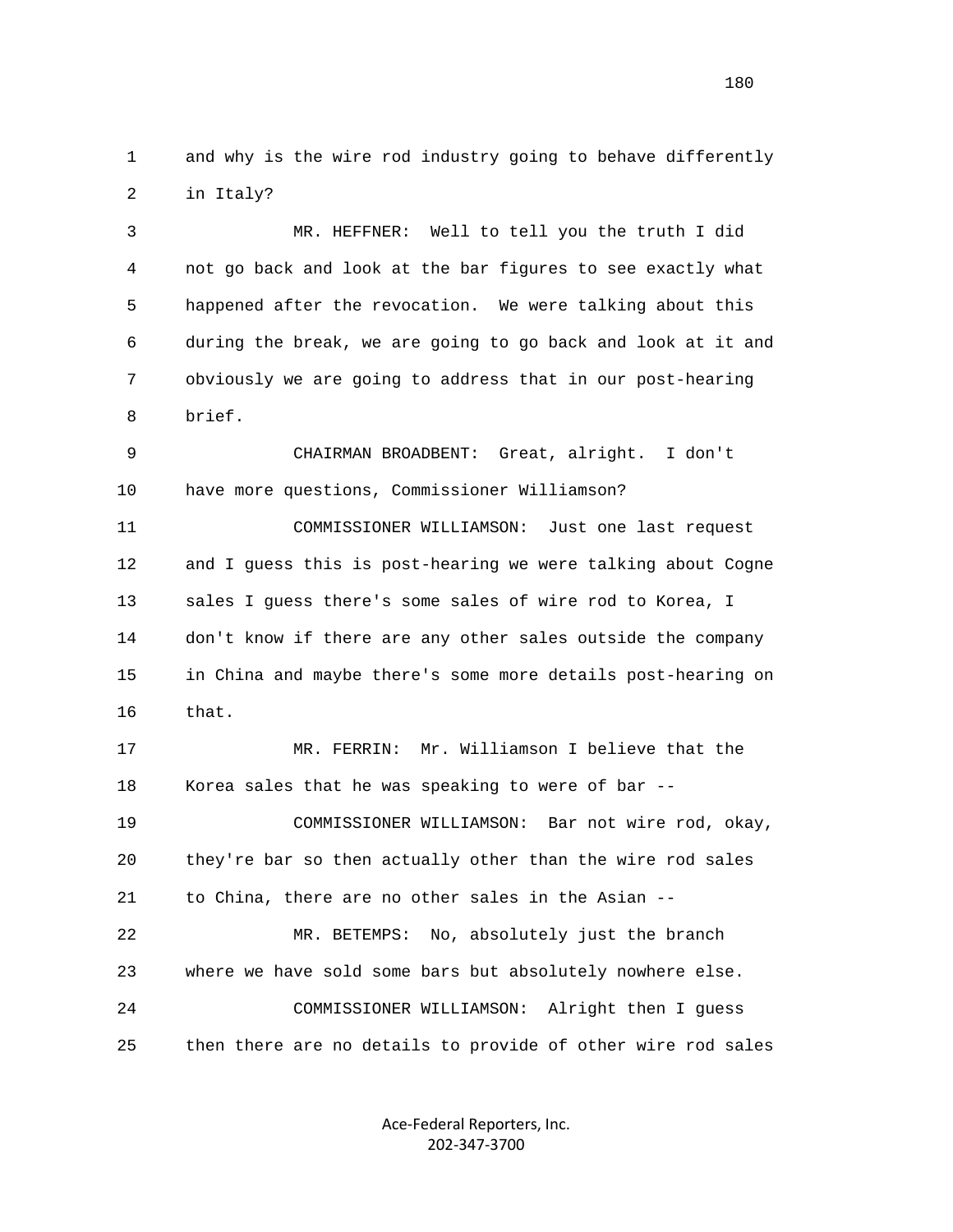1 but that was going to be my question, other than that I 2 would like to thank the witnesses for their testimony. 3 CHAIRMAN BROADBENT: Commissioner Schmidtlein? 4 COMMISSIONER SCHMIDTLEIN: Yes, I just had a 5 couple of follow-up questions for Mr. Betemps. In terms of 6 the sales people that Cogne has here in the U.S. can you go 7 over again what their knowledge is or what they were hired 8 to do? What product lines they focus on? 9 MR. BETEMPS: For sure. Cogne and they have to 10 sell the product that we can sell on this country so around 11 us, any size for sure and some small portion of seal that 12 France is anyway it is a production that is 0.3% of our 13 production. So mainly they are focusing on selling a brown 14 box for a different kind of application, machining or 15 forging. 16 COMMISSIONER SCHMIDTLEIN: I thought I heard you 17 say, at least one of them you recently hired maybe because 18 somebody who was working for you past? 19 MR. BETEMPS: Yes we had a guy last January. 20 COMMISSIONER SCHMIDTLEIN: Oh, okay and so none 21 of these salesmen have any knowledge the wire rod market 22 here in the U.S.? 23 MR. BETEMPS: Absolutely no. We never talk about 24 the possibility to hire someone that had knowledge in the 25 world because we are definitely out of this market, okay so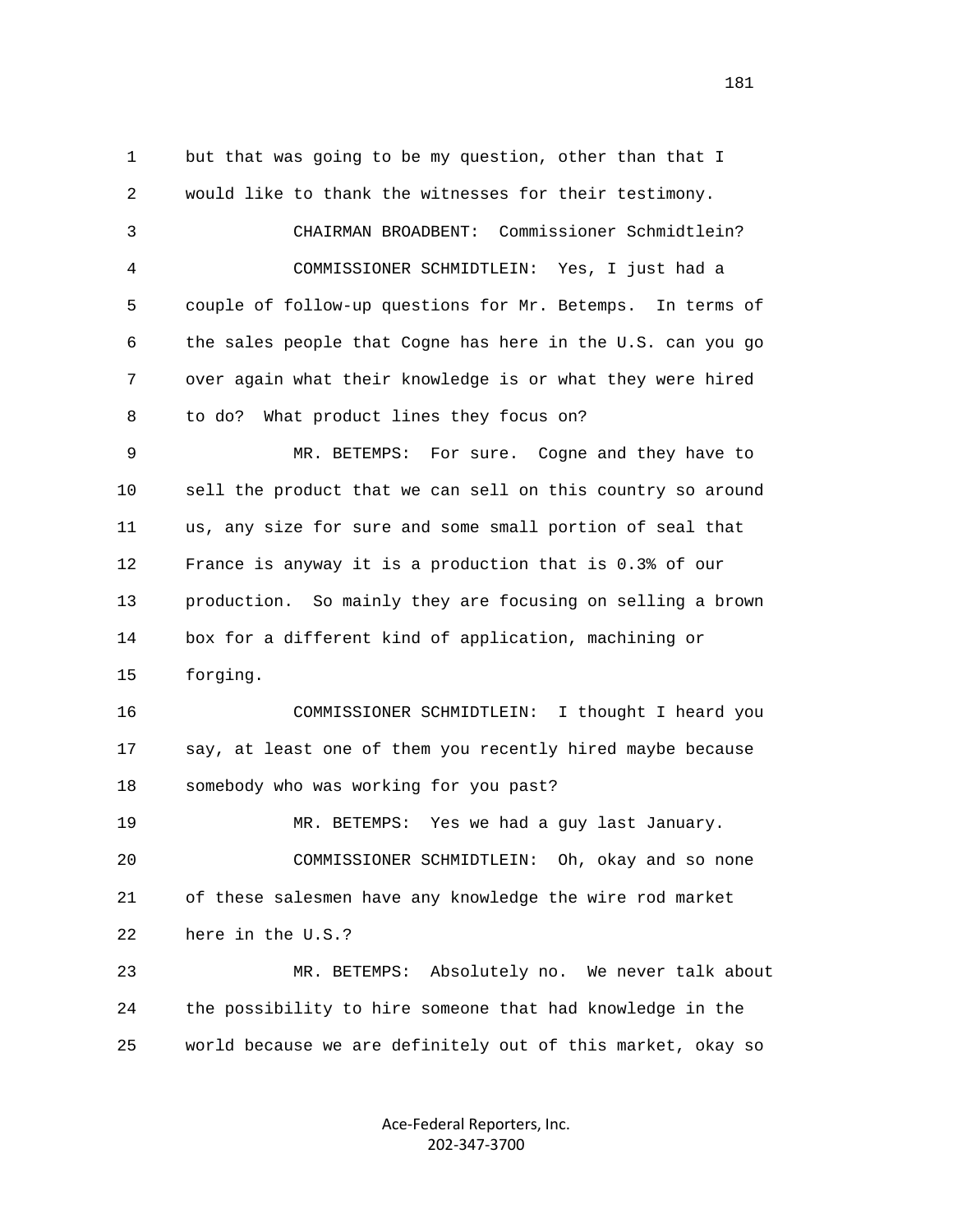1 France and the only market we can approach is the market 2 around us and around us I can also have the round bars and 3 so both the salesmen are involved in these. So we have no 4 Plan B and we have no intention to provide anyone else for 5 the world. 6 COMMISSIONER SCHMIDTLEIN: And I'm sorry I just 7 didn't quite understand like what -- are you saying round 8 bar? 9 MR. BETEMPS: Round bars yes. 10 COMMISSIONER SCHMIDTLEIN: Round bar, and is that 11 a downstream product of wire rod? 12 MR. BETEMPS: No, no, no, no. It can be also, 13 yes. 14 COMMISSIONER SCHMIDTLEIN: It can be. 15 MR. BETEMPS: Yes so in Cogne from the wire rod 16 this is consumption we use round bars. 17 COMMISSIONER SCHMIDTLEIN: Right. 18 MR. BETEMPS: Up to let me say kind of range of 19 size and then we use -- we don't use the weld we use the 20 angled so different kind of stunting material. 21 COMMISSIONER SCHMIDTLEIN: So you all -- and I 22 suppose the people that you have hired were they based in 23 the U.S. before you hired them? 24 MR. BETEMPS: Absolutely. 25 COMMISSIONER SCHMIDTLEIN: So you have hired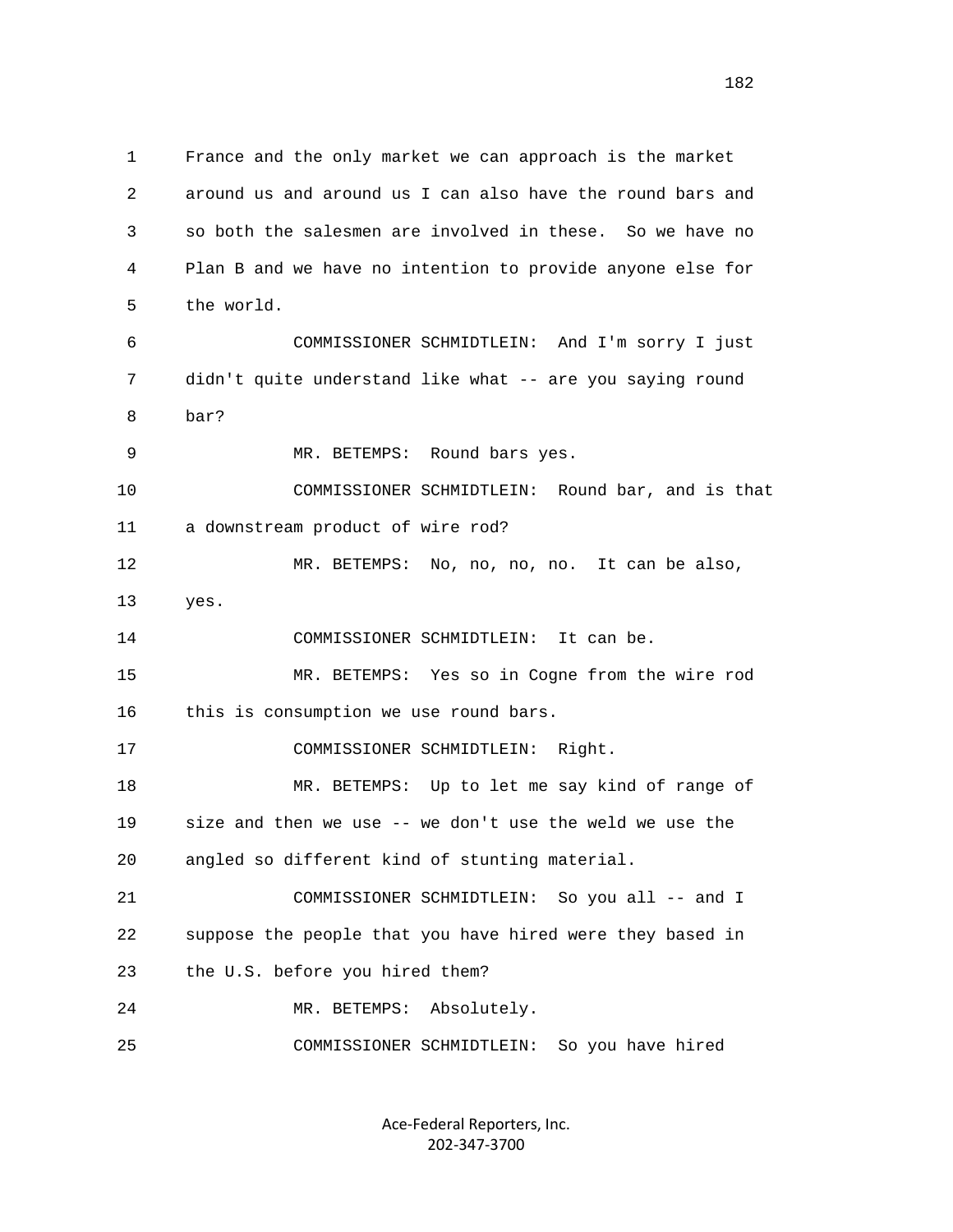1 people based in the U.S. who have no knowledge of a 2 downstream product and have no knowledge of the input 3 product? 4 MR. BETEMPS: They have knowledge how we produce 5 this material at the mill but they don't absolutely know the 6 end user market or the market of the world because we do not 7 hire them for that. 8 COMMISSIONER SCHMIDTLEIN: Okay. 9 MR. BETEMPS: So it was just as I told you before 10 because one guy passed away so we had to hire someone else 11 and we took four months to take our decision to hire someone 12 new but I think it was just because, in reality, because he 13 worked before in a couple of U.S. mills. 14 COMMISSIONER SCHMIDTLEIN: Okay. Given that you 15 are based here in the U.S. as well do you have any view as 16 to why there has been an increase in total imports here in 17 the U.S. of stainless steel wire rod? Sure? 18 MR. BETEMPS: Could you repeat the question. 19 COMMISSIONER SCHMIDTLEIN: My question? 20 MR. BETEMPS: Yes. 21 COMMISSIONER SCHMIDTLEIN: So there has been an 22 increase in total imports right over the POR of wire rod, 23 stainless steel. Do you have any view as to why that's is? 24 MR. BETEMPS: From Italy? 25 COMMISSIONER SCHMIDTLEIN: No, just total to the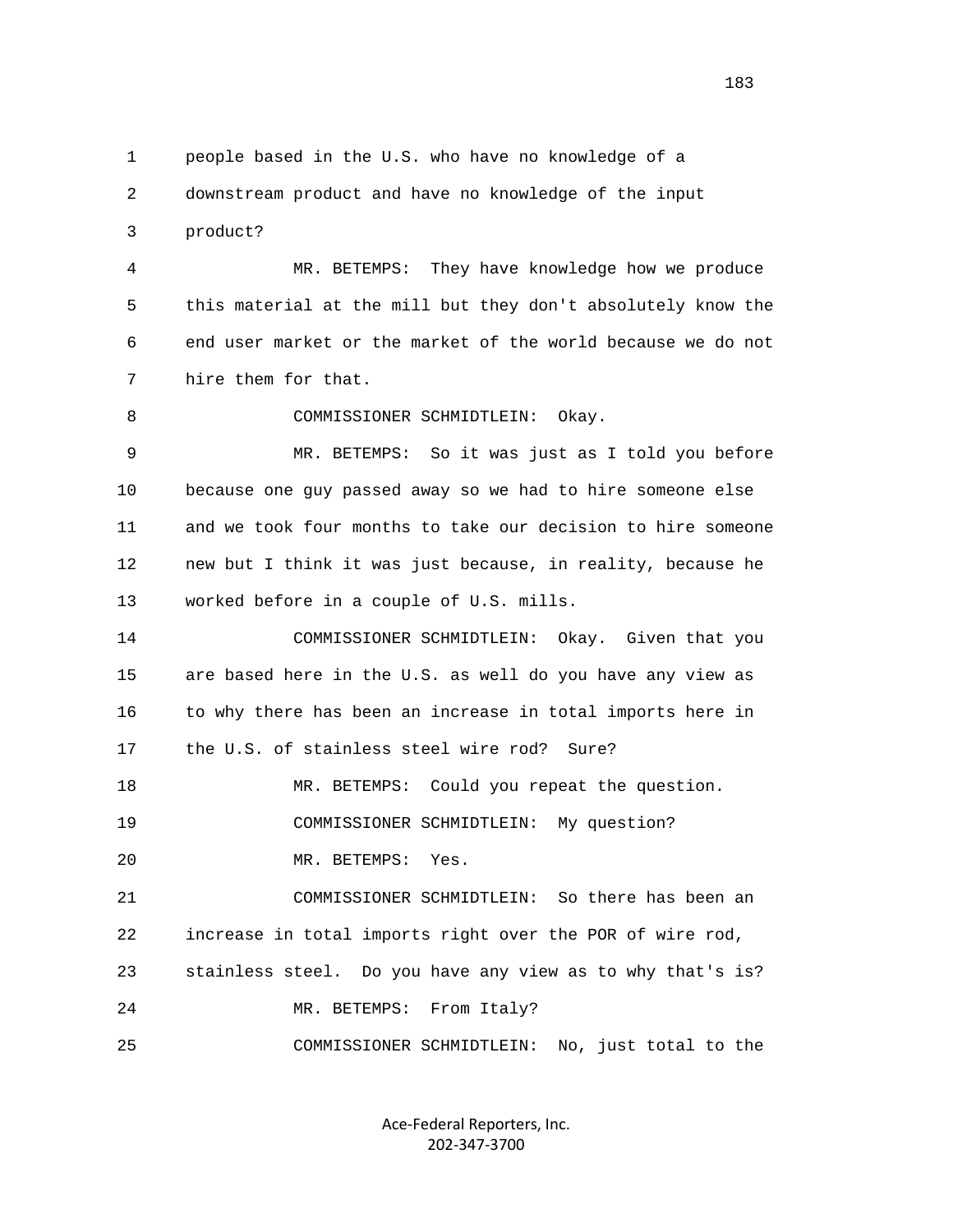1 U.S.? Why are we seeing increased imports in the United 2 States?

 3 MR. BETEMPS: We never, the problem we never took 4 care about that because we are not involved in this market 5 since really -- the only reason is that maybe in the past 6 maybe U.S. market was a very attractive and is very 7 attractive so only for this reason. A lot of newcomer as I 8 told you before made investments and they don't have a 9 domestic market.

 10 And when you don't have domestic markets you will 11 go looking for other kinds of markets so I think this is the 12 reason so they don't have a domestic one so they are going 13 to export.

 14 COMMISSIONER SCHMIDTLEIN: And is the U.S. market 15 attractive because the prices are higher here than other 16 parts of the world?

 17 MR. BETEMPS: I believe that it is -- the prices 18 for sure are interesting for every kind of market, not only 19 the stainless steel.

 20 COMMISSIONER SCHMIDTLEIN: Well let's focus on 21 stainless steel since that what we are --

 22 MR. BETEMPS: For sure they are but for that 23 reason we are looking for high profitability market so we 24 want to have the possibility to enter in this market only 25 when there will be the right margin for us. So I don't know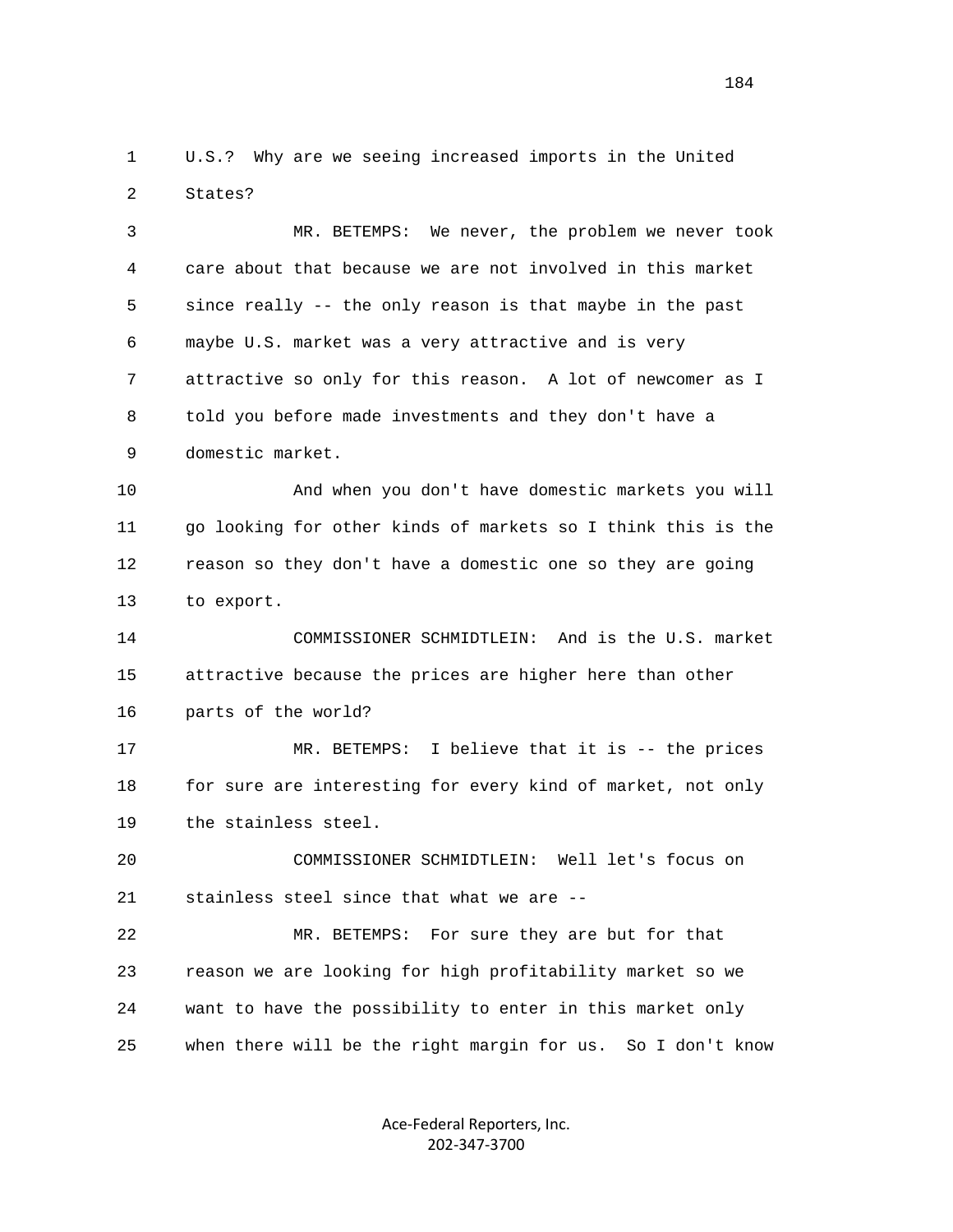1 about the other, I don't know what they do. I don't know if 2 they sell at the right price, what is important is what 3 Cogne will do if they can re-enter in this market. 4 COMMISSIONER SCHMIDTLEIN: If, and I guess that 5 would all come through Cogne USA right? The company that 6 you are CEO of? 7 MR. BETEMPS: Yes. 8 COMMISSIONER SCHMIDTLEIN: Yeah, and have you all 9 done any internal analysis of the U.S. market? 10 MR. BETEMPS: No, absolutely. 11 COMMISSIONER SCHMIDTLEIN: No absolutely. 12 MR. BETEMPS: No, I'm sorry. 13 COMMISSIONER SCHMIDTLEIN: The U.S. stainless 14 steel market potential here for Italian, for Cogne product, 15 you have not done any internal analysis looking at that? 16 MR. BETEMPS: No. 17 COMMISSIONER SCHMIDTLEIN: But you are here today 18 asking for the order to be revoked? 19 MR. BETEMPS: We -- as I told before we have no 20 plans to come back in the United States in an aggressive way 21 and I'm very, very honest okay. I am very candid when I say 22 that. So we are not thinking about coming back in this 23 country and making a kind of announcement or anything else 24 so we are very calm and we respect this market 100%. 25 COMMISSIONER SCHMIDTLEIN: Okay, alright I don't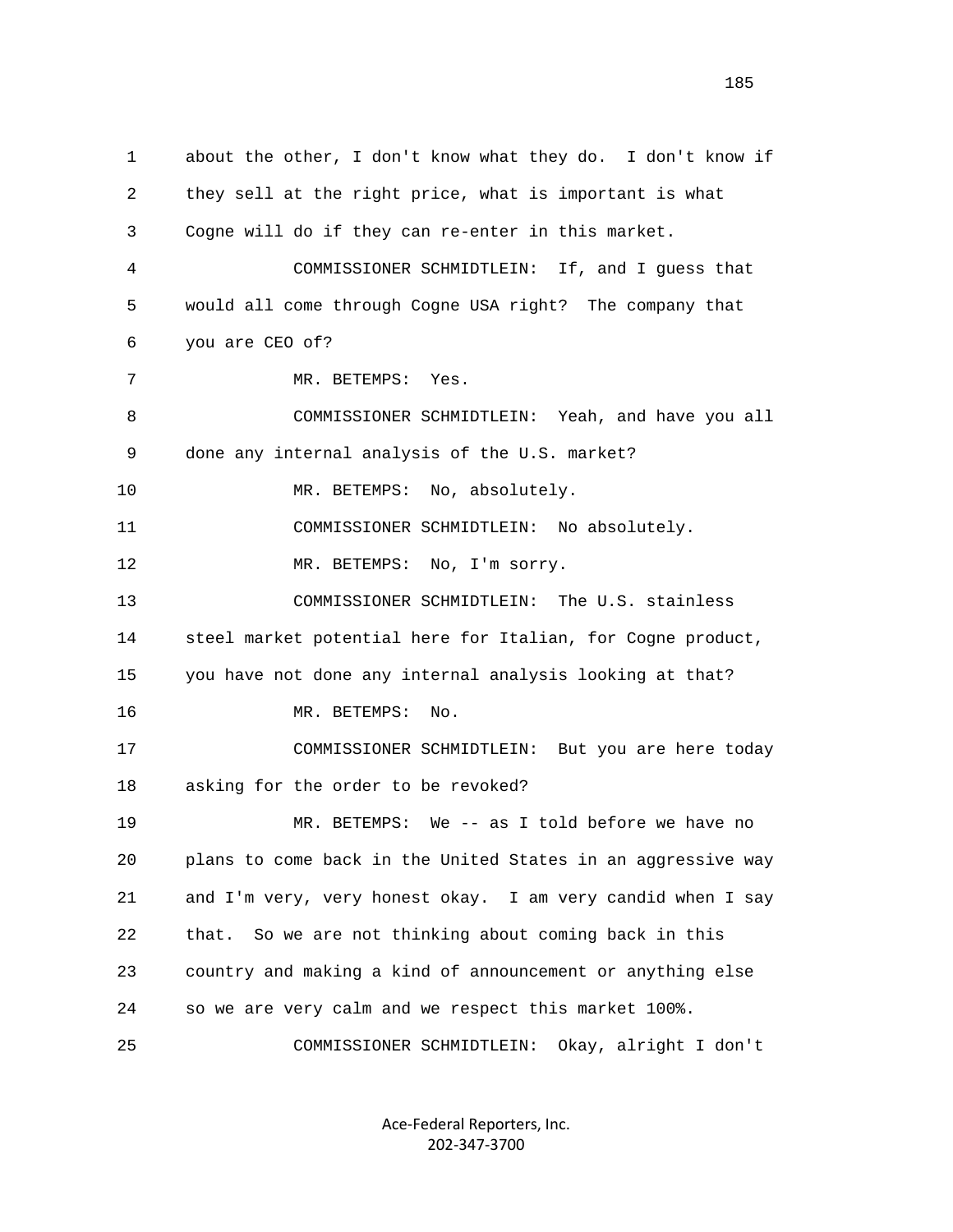1 have any further questions thank you.

 2 CHAIRMAN BROADBENT: Okay the Commissioners have 3 no further questions does the staff have any questions for 4 this panel? 5 MR. RUGGLES: Fred Ruggles, Office of 6 Investigations -- we have no questions at this time. 7 CHAIRMAN BROADBENT: Thank you. Do those in 8 support of continuation of these orders have any questions 9 for the panel? 10 MR. LASOFF: No questions Madame Chairman. 11 CHAIRMAN BROADBENT: Thank you in that case I 12 want to again thank the panel for their testimony and you 13 can be dismissed. 14 MR. LASOFF: Thank you. 15 CHAIRMAN BROADBENT: With that we will come to 16 closing statements and those in support of continuation of 17 the orders have 8 minutes from direct and 5 for closing for 18 a total of 13 minutes. And those in opposition to the 19 continuation of the orders have 35 from direct and 5 for 20 closing for a total of 40. As is our custom we will combine 21 those. 22 You absolutely do not need to use all of your 23 time. We will start with those in support of continuation 24 of the orders you may begin when you are ready. 25 CLOSING REMARKS OF LAURENCE J. LASOFF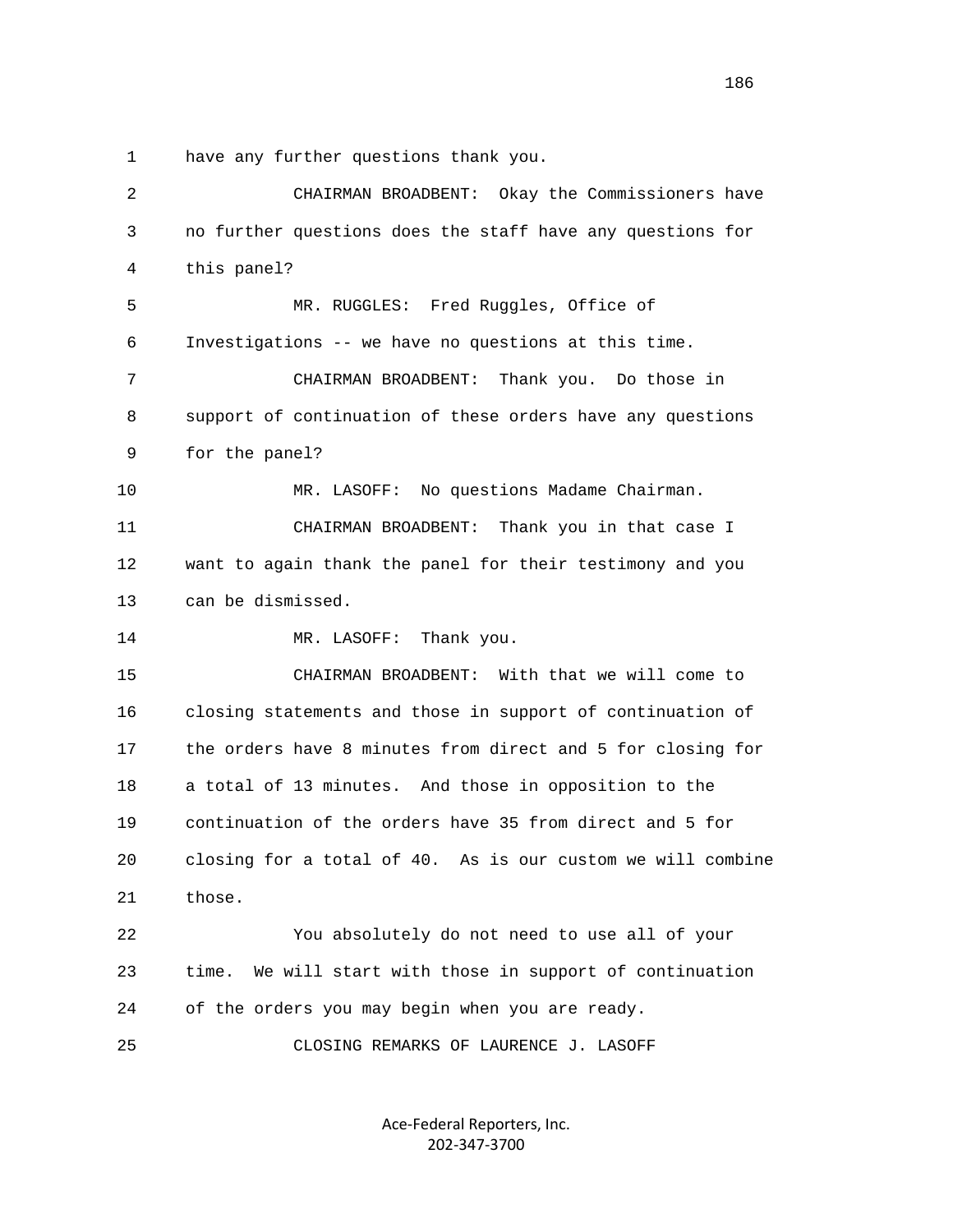1 MR. LASOFF: Thank you Madame Chairman. We will 2 not use all of our time. We want to thank the Commissioners 3 for your attention. I know this is a busy time for the 4 deluge of big steel cases and the domestic industry is 5 grateful that we can have your attention in a case that 6 perhaps does not have some of the cache of some of the other 7 cases including the two you will be hearing next week and 8 that you previously -- we don't have a dozen members of 9 Congress waiting in the backroom to testify.

 10 But we can assure you that the potential impact 11 of your decision will affect the companies here as 12 dramatically as your decisions of the cases you will hear 13 next week. Just a few points that I want to make one of 14 which I made this morning and I want to address it again. 15 It was raised initially again by Mr. Heffner regarding the 16 notion that these orders are 18 years old and that there 17 somehow should be some legal burden related to the fact that 18 they are old regardless of what the facts say and whether 19 there is a likelihood of a recurrence of injury, there has 20 to be a time limit after which these orders should be 21 revoked.

 22 As much as I enjoyed the situation hearing from 23 folks what they were doing, what their children were doing 24 18 years ago and what they are doing now, there really is no 25 additional legal burden that must be considered in these

> Ace‐Federal Reporters, Inc. 202‐347‐3700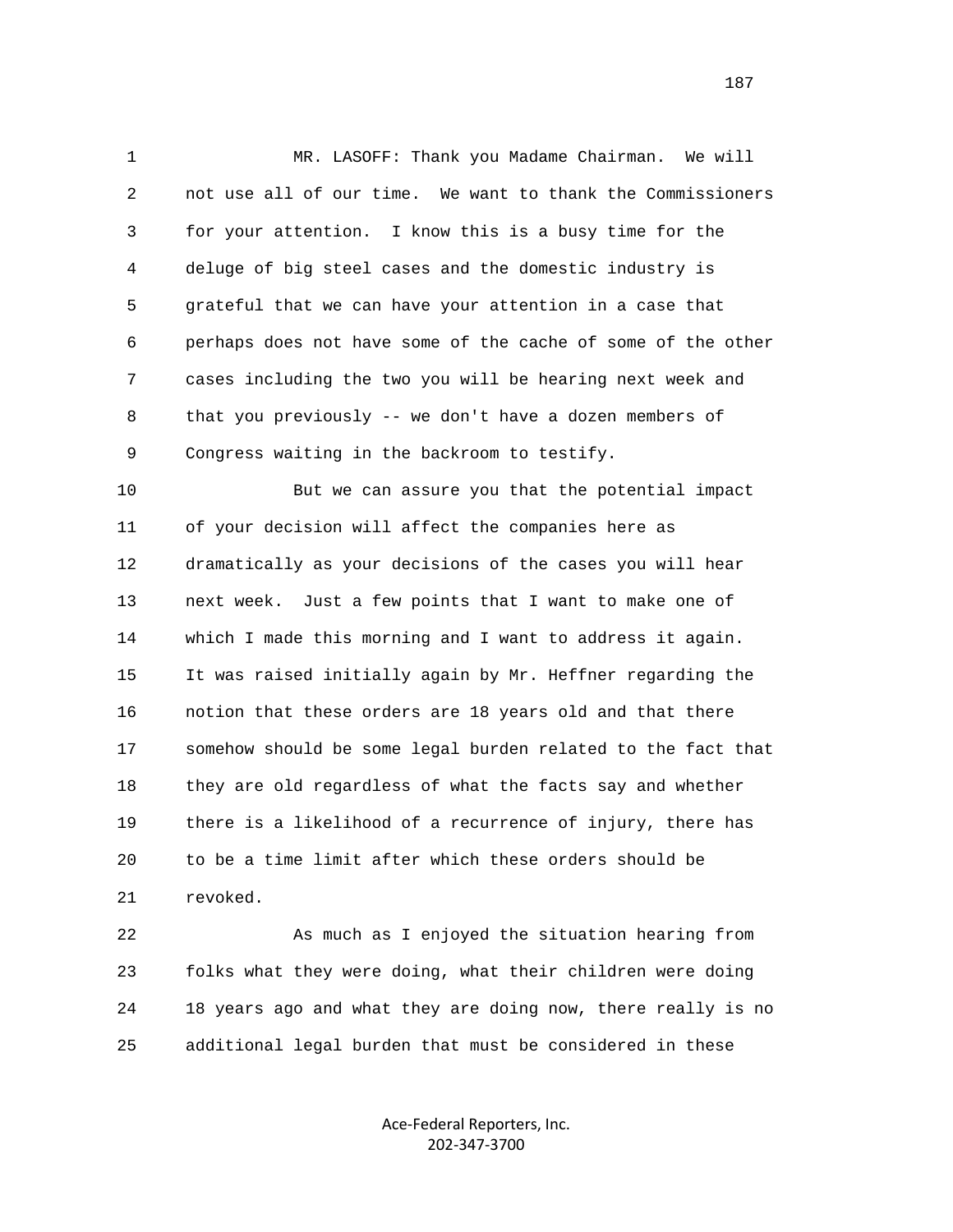1 circumstances. The Commission has never to my knowledge, 2 ever suggested such a high legal burden.

 3 There are industries that perpetually exist under 4 a cloud due to large volumes of excess capacity and the 5 Commission has continued orders for multiple decades. The 6 stainless wire rod industry is not the first before the 7 Commission in a third or fourth review period. What is 8 correct is that each case must be evaluated on the basis of 9 the facts accumulated in the record including some of the 10 past history and the proper legal standards must be applied.

 11 We would not expect the Commission to decide the 12 case any different than that.

 13 Second regarding the "similarities" of the 14 conditions of competition and the notion that nothing has 15 changed from five years ago -- we would beg to differ. 16 There was a little discussion this afternoon regarding the 17 comparison of the situation in the industry over the last 18 three years and then I believe Mr. Ferrin made the comment, 19 "Well but if you compare it from 2009 to 2015, or compare 20 2009 to 2015 taking those two snapshots then you are going 21 to see a healthier improved industry."

 22 Well you know I think historically the Commission 23 has looked at the trends and over the past three years the 24 financial indicators have in fact demonstrated a downward 25 trend. 2009 we did have very different conditions of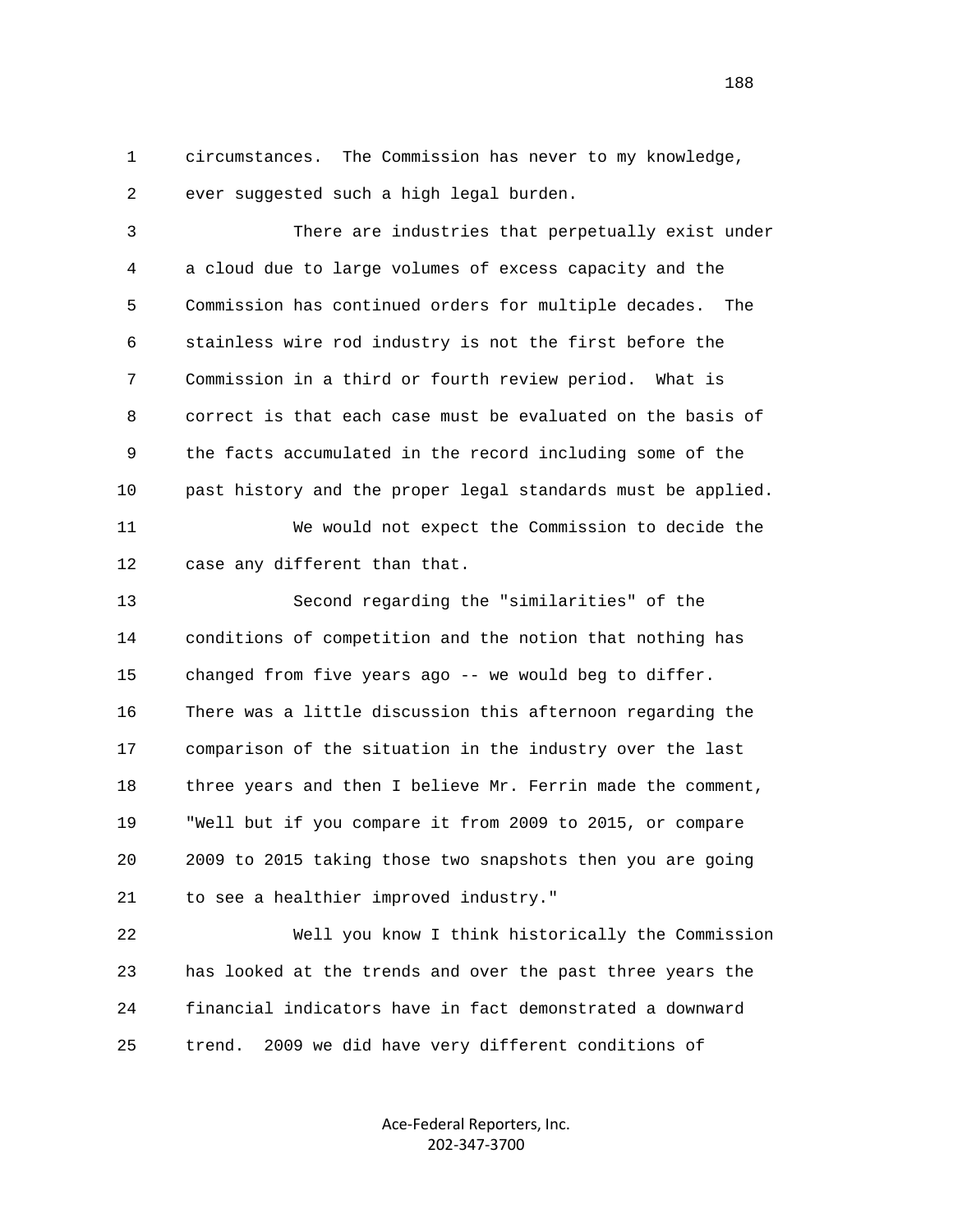1 competition. We were in a recession. There was no question 2 of that. As I indicated this morning any industry that 3 would have appeared before the Commission at that time would 4 have found themselves in a vulnerable condition.

 5 But the trends themselves as reflected in this 6 record, are clearly in a downturn and if you accept Mr. 7 Blot's analysis we will continue to move in that direction 8 in 2016. The other significant change in the conditions of 9 competition that you have to take into account and 10 particularly we actually take them into account in the 11 context of the vulnerability in the industry is China.

 12 China was not a factor in the last Sunset Review, 13 not it is a dominant producer. Its imports have increased 14 180% and given the arguments you have heard today its 15 imports have declined considerable as it has continued to 16 increase its capacity directly calling into question the 17 assertions today about being a potential export market for 18 the responding companies including both those that have 19 appeared today.

 20 The numbers clearly show the trade numbers and we 21 go out of our way to try to get that trade data through 22 global atlas and other sources that the Chinese market for 23 stainless steel wire rod imports is down. I think these are 24 persuasive evidence regarding the vulnerability of the 25 industry.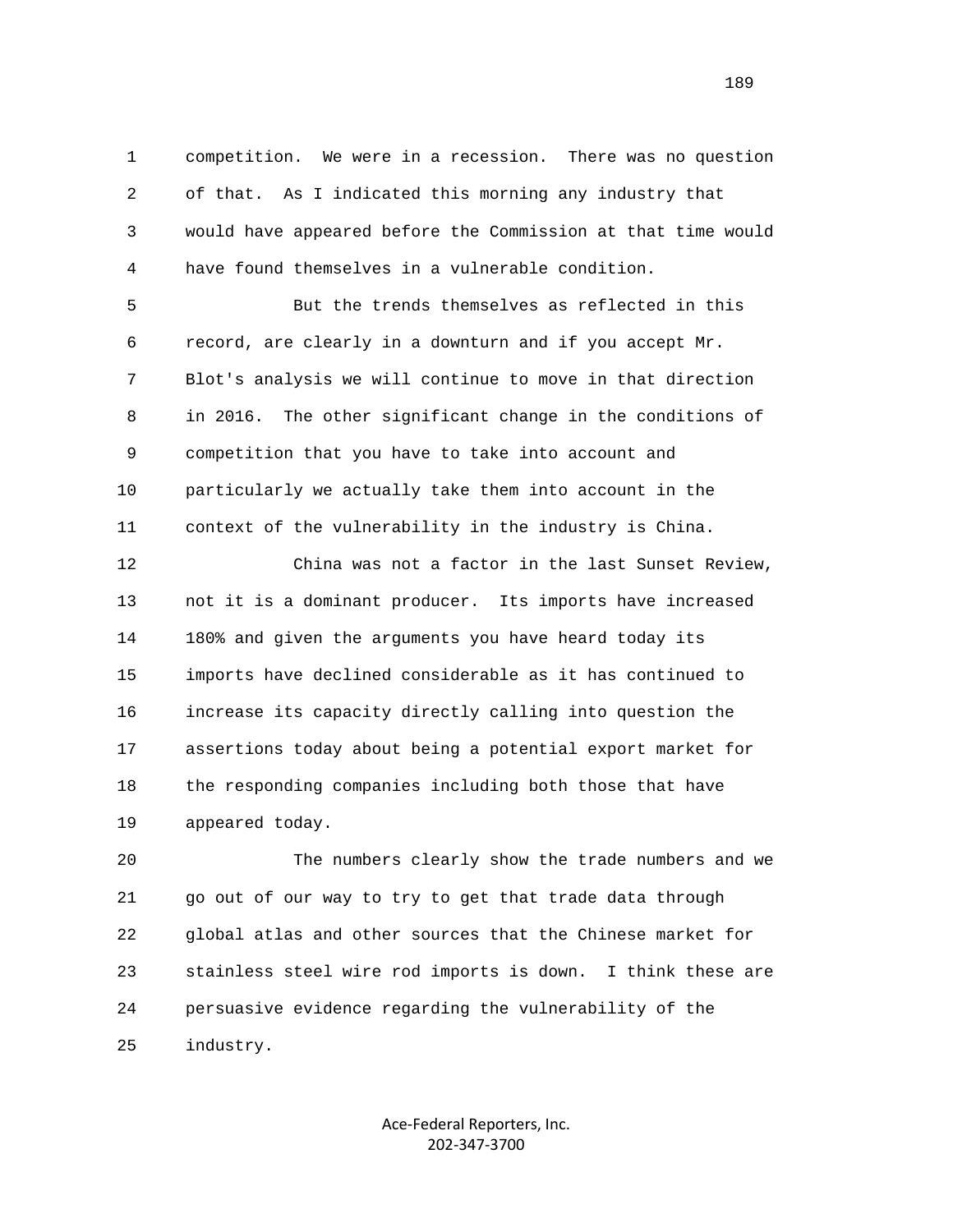1 And I will also go to the point that you clearly 2 do have a distinct record. There are other aspects of the 3 record that are different as well and we will point those 4 out in the brief. Regarding the presentations by the two 5 companies just a couple of very quick points -- regarding 6 the issue of the work force that Cogne has -- we take issue 7 with the notion that the work force that somebody who is 8 selling stainless bar products would not have any knowledge 9 of this marketplace.

 10 The way our understanding and knowledge of Cogne 11 this is a very broad product line. Mr. Betemps mentioned 12 stainless bar, he mentioned tool steel, he didn't mention 13 stainless billet which is the upstream product from 14 stainless bar so it's interesting -- it's almost like we 15 have a doughnut here, we know about we sell in the United 16 States stainless billet, we sell stainless bar but to assert 17 that we really have no knowledge about this -- the market 18 for stainless rod raises questions in our mind.

 19 We took great note and a couple of our producers 20 particularly those who said today that they had been driven 21 into the specialty markets, the niche markets -- certainly 22 to note of the statement that if we come back into this 23 market we are going to pursue the niche markets, the 24 specialty markets.

25 Well these are very critical markets to our

Ace‐Federal Reporters, Inc. 202‐347‐3700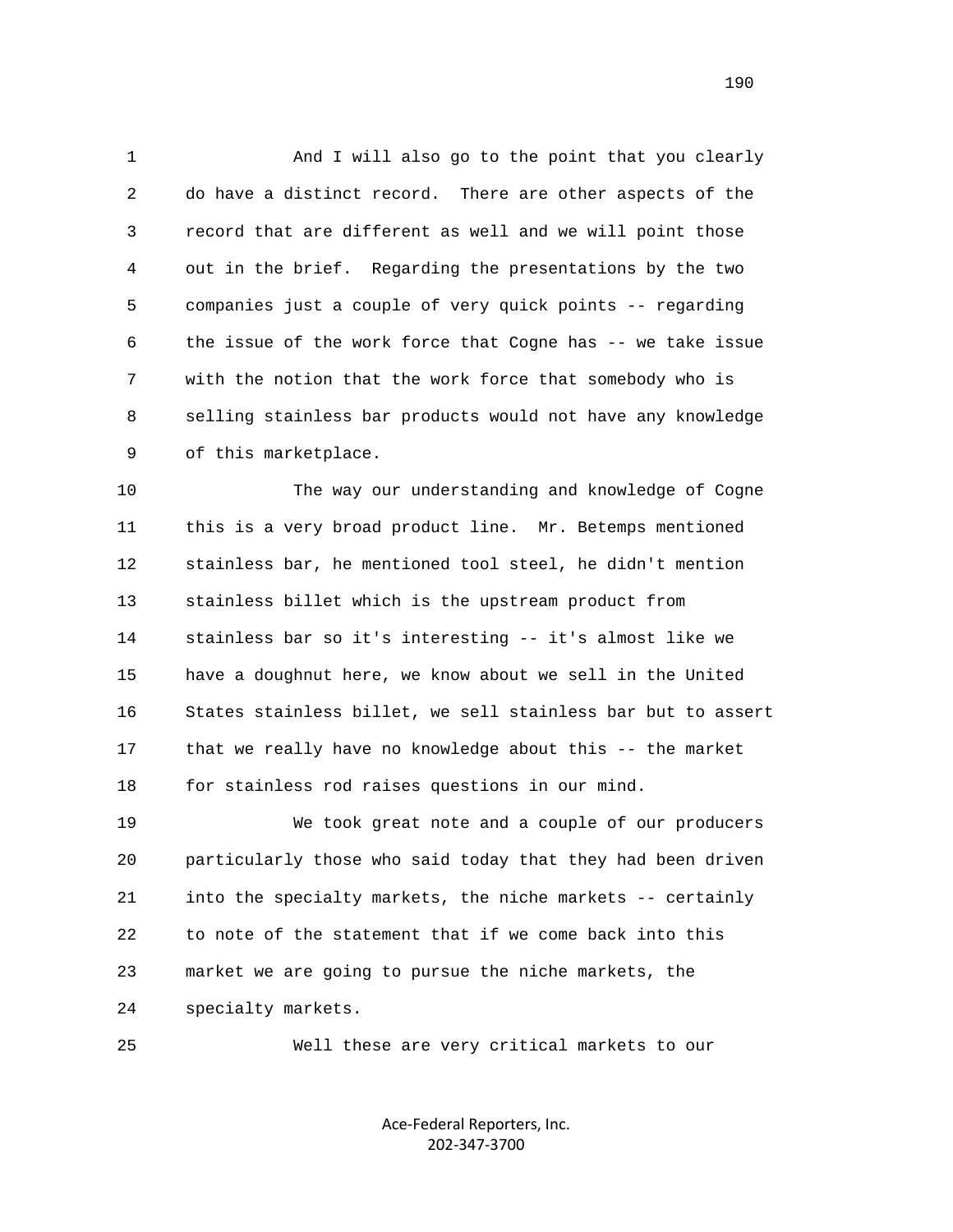1 domestic producers. To many of them they have been driven 2 into those markets by perhaps some of the developments on 3 the commodity side and some of those markets when you are 4 dealing with some of the specialty products you are not 5 dealing with an expensive product, these are significant 6 products for companies like Carpenter, companies like 7 Universal who are more and more moving into that market. 8 These are very, very significant.

 9 And so to be able to try to minimize the 10 potential impact by suggesting that well we are not really, 11 really concerned about this market we are only going to 12 pursue the niche market. There was a little direct 13 specifics on terms of where that was but I am sure the 14 companies that were sitting there from the domestic industry 15 were very interested and were listening very closely and to 16 where those intentions may lie.

 17 There were some questions raised about the 18 capacity issue and I raise -- in the affirmative testimony 19 the question of how capacity was being measured in this 20 particular situation and the comments and I think it caused 21 some confusion in our own minds regarding capacity based on 22 the reduction of the work force. It seemed to suggest that 23 rather than utilizing traditional methods of calculating 24 capacity and capacity utilization you were looking at it 25 from the standpoint, okay we reduced our work force and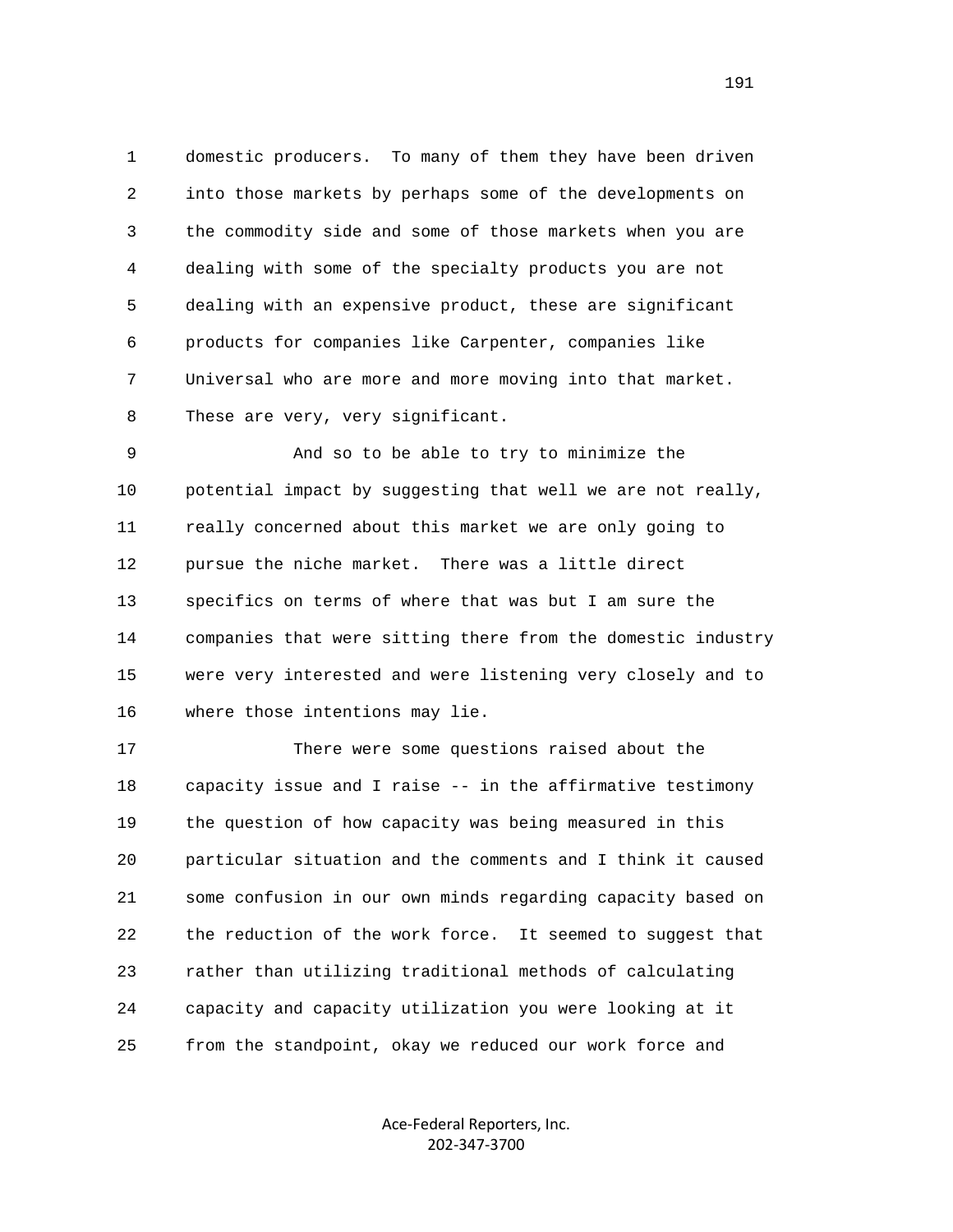1 rather than look at our equipment and the capabilities of 2 equipment, we will look at what our capabilities are with 3 the reduced work force.

 4 That's an issue and again because one of the key 5 arguments is the fact that they are at very high capacity 6 utilizations. We encourage and we will certainly review 7 this issue ourselves in the post-hearing brief you know how 8 in fact capacity is being measured in this particular 9 situation and is it as high as has been suggested.

 10 There was a reference about Bruno, there was one 11 fact that was not made about Bruno since the termination of 12 the stainless rod and the stainless bar orders. Bruno has 13 purchased a mill in the United States, Slater Steel is now 14 Valbruna Stainless, this is a mill with full capabilities 15 now in Fort Wayne.

 16 And again as in the case of NES Valbruna also is 17 a company that has shifted major elements of its operations 18 into the United States and so it isn't exactly a clear 19 template in terms of what would happen. Valbruna has a mill 20 here they are operating that mill here and they are a 21 significant player, mainly in the stainless bar market but 22 as has been said over and over again in this morning's 23 testimony and particularly Mr. Wellock, the fact of the 24 matter is when you look at this market, you look at the fact 25 that stainless rod is in fact an input material.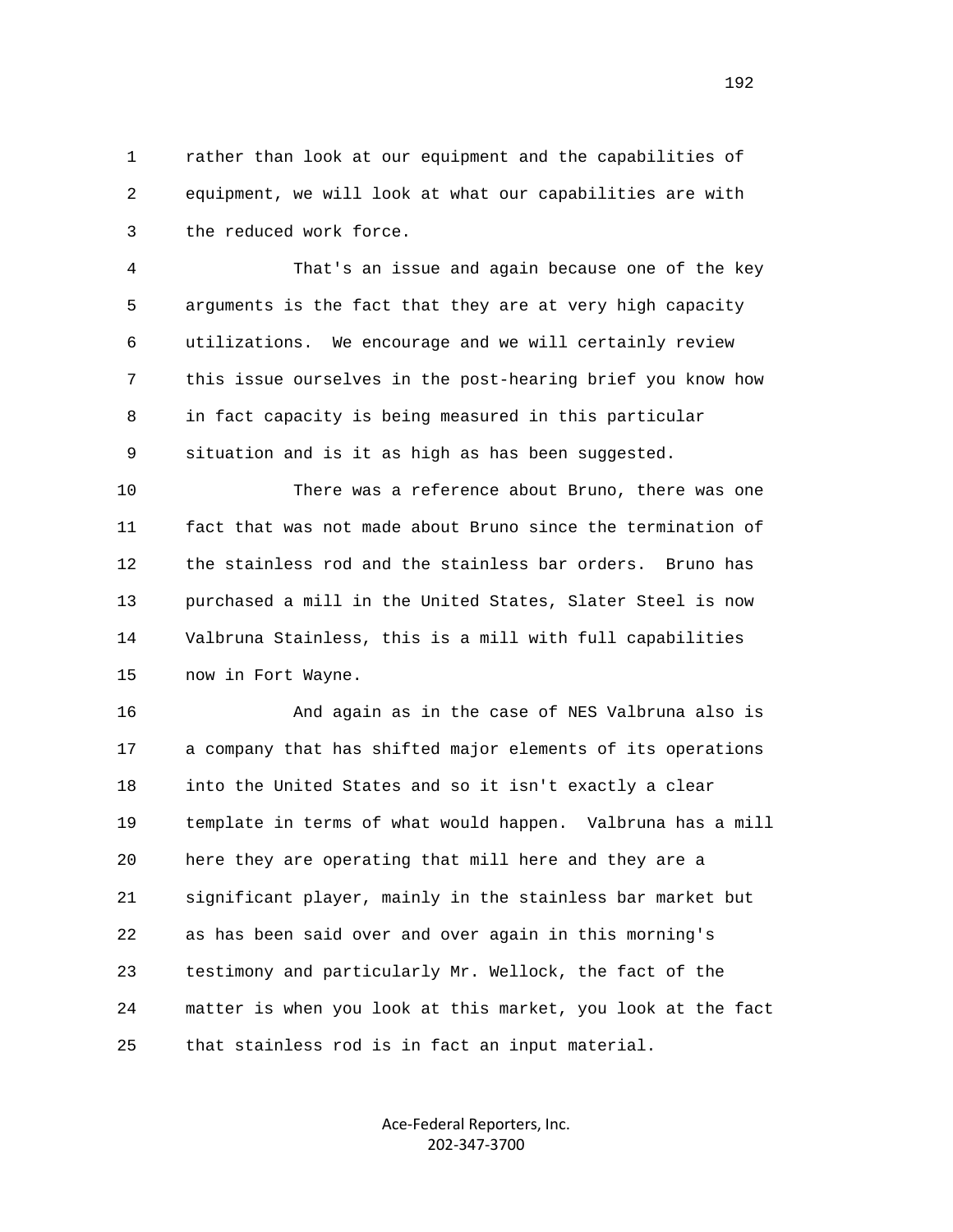1 It is used in the production of stainless bar, it 2 is used in the production of stainless rod, it maybe 3 stainless wire, it may be sold into the open market to wire 4 re-drawers, it may be sold in the open market to the 5 fastener manufacturers but it goes against the question as 6 to whether or not you know a company like Cogne can simply 7 state that, "Well we are interested in this product, we are 8 interested in this product, we have this sales force, we 9 have added to our sales force," -- in fact one of the people 10 who was at one point part of that sales force was a 11 significant wire rod marketer for one of the domestic 12 industries and knows the market.

 13 Finally with respect again to their intention 14 here -- my understanding from some of our clients is that 15 they do have warehouses here, I don't know what's in their 16 warehouses but they are large, speculative spots of material 17 in those warehouses.

 18 Just touching briefly on Olarra -- we learned 19 this afternoon different from what we testified this morning 20 when Mr. Blot noted that there was a 30% relationship 21 between Rodacciai and Olarra and we have learned now that 22 this is a 100% relationship so that goes to the question 23 what Mr. Blot said not only do they have the distribution 24 operation here but they now have 100% ownership interest in 25 the company.

> Ace‐Federal Reporters, Inc. 202‐347‐3700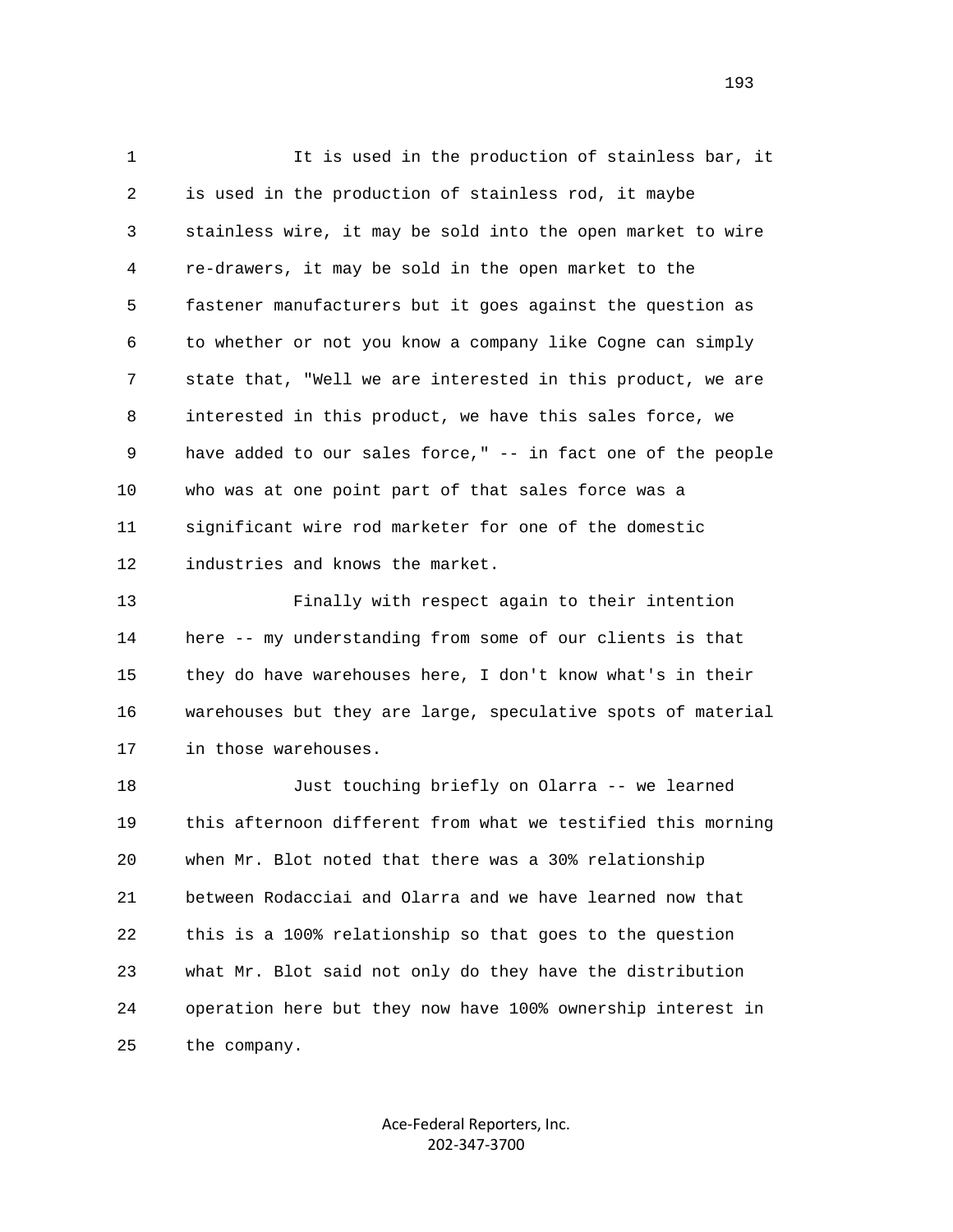1 So that in fact, you know enhances the argument 2 he has made. The second point I just want to make again 3 referring back to this morning and my old man comment about 4 being here in 1982 when the first stainless wire rod case 5 was filed, that case was against Spain, that case was only 6 against Olarra. Olarra was the major producer in that case, 7 they had a major presence in the United States market.

 8 We were able to demonstrate material injury in 9 that case and countervailing duties orders were imposed so 10 if you go back in history and then typically you know we 11 don't ask you to go back 33 years but again here is a 12 situation where you have a producer and the notion that they 13 have no knowledge of this particular market when in fact 14 there was a stainless wire rod case brought specifically 15 against them I think is something you have to take into 16 consideration.

 17 The last point that I want to make goes to the 18 issue of there was a question I believe Commissioner 19 Johanson's question about certification. We have contended 20 this morning that there are very few barriers to entry into 21 this market that really all a producer has to do is 22 demonstrate for example -- a wire rod producer has to 23 demonstrate to a re-drawer that they in fact can meet their 24 quality needs.

25 There is no "certification". To me that suggests

Ace‐Federal Reporters, Inc. 202‐347‐3700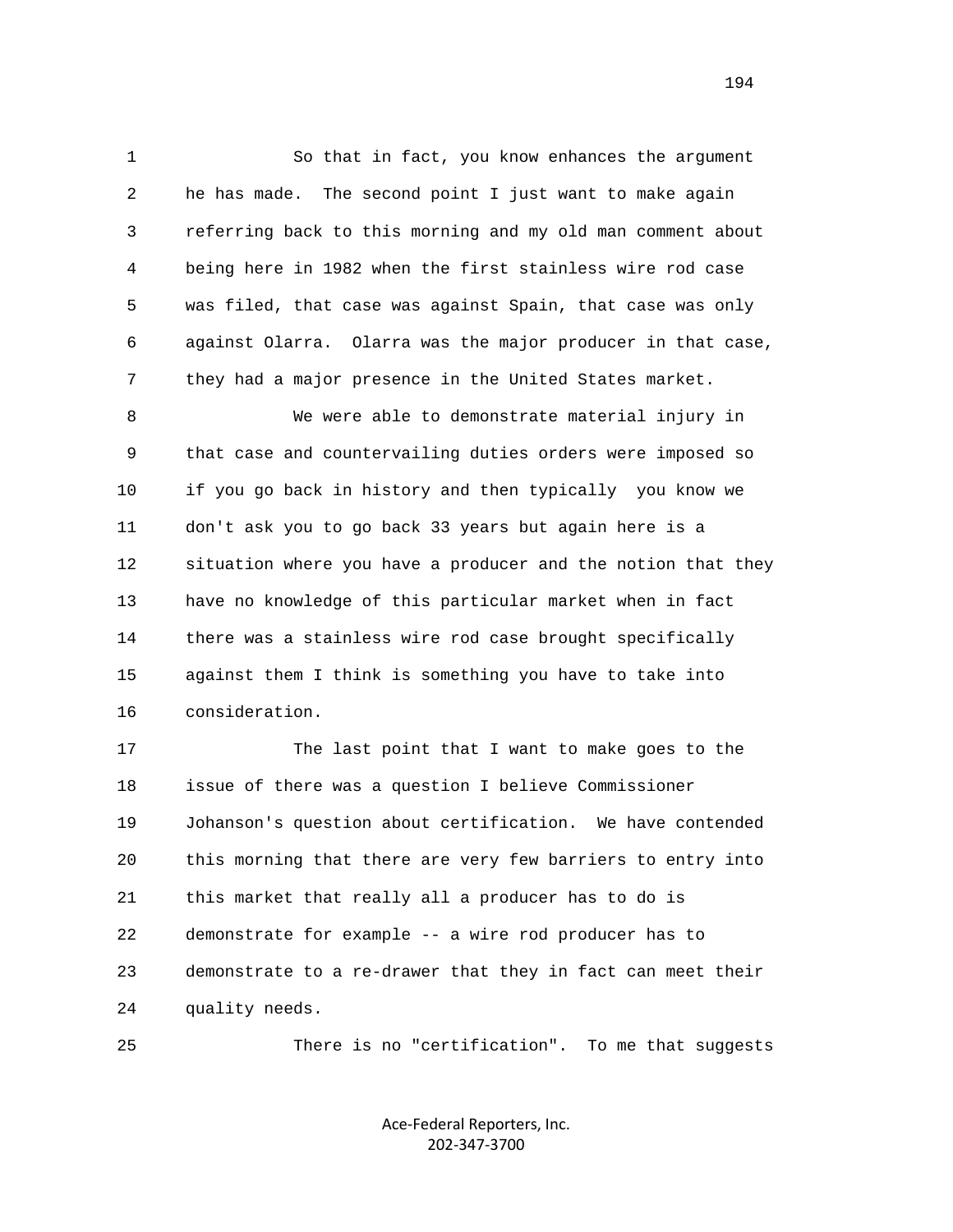1 something much more formal like an aerospace company 2 certifying a particular material could be used in a jet 3 engine. In this situation the way the market typically 4 works, wire rod producers will provide to the fastener 5 manufacturers samples, they will provide to the re-drawers 6 samples. They will test it and see if they qualify and then 7 they will sell.

 8 So I want to make the point clear that this isn't 9 truly certification, this is simply qualifying your product 10 to a particular downstream manufacturer and it is a process 11 that I am told may take no more than two months to do. So 12 again the barriers to entry are very, very quick and I think 13 that again goes to the question as you assessed the question 14 of discernable impact with respect to the two producers, 15 keep in mind again the ease of entry into the market place. 16 That concludes our presentation. Again thank you 17 to the Commission for their attention. 18 CLOSING REMARKS OF RICHARD P. FERRIN 19 MR. FERRIN: Hello again. This is Richard 20 Ferrin. Let me take Mr. Lasoff's points one by one. 21 His first point, his first argument is the Orders 22 may be 18 years old but there's no time limit on Orders. 23 There's no legal burden. 24 That's true. However, the relevance of what 25 happened in the original investigation is written into the

> Ace‐Federal Reporters, Inc. 202‐347‐3700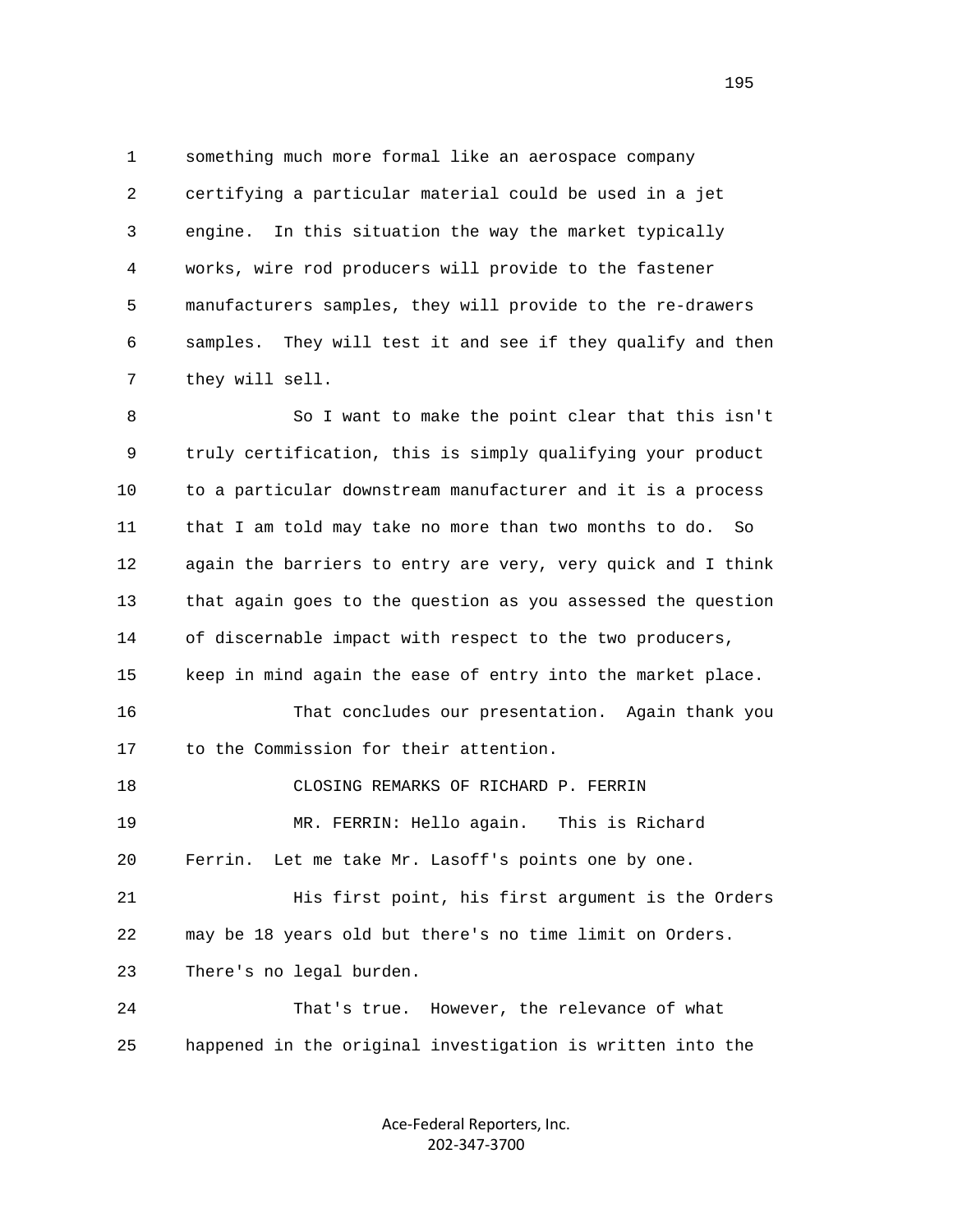1 statute that we're supposed to take that into account. But 2 how much weight the Commission gives to what occurred in the 3 original investigation can and should change over time.

 4 What happened in nineteen--what happened five 5 years ago is much more relevant to the Commission, should be 6 more relevant to the Commission than what happened 18 years 7 ago. As each one of these successive sunset reviews occur, 8 the relevance of what happened in the original 9 investigation, it seems to me, logically should be given

 10 less weight by the Commission. And there is nothing in the 11 statute that prohibits the Commission from doing so. It 12 simply makes sense.

 13 The second point. He says, well, that there's 14 been a change in the U.S. industry's condition over the last 15 three years, the deterioration. And he said that 2009 was a 16 Recession year, and any industry would have been vulnerable 17 at that time.

 18 That is all true, but the issue is is you've got 19 to look at what your reference point is. And ITC staff has 20 historically in the sunset reviews, when it is the second, 21 third, subsequent sunset reviews, they don't just look at 22 the last three years of the Period of Investigation. They 23 also use as a reference what happened the last sunset 24 review, the sunset review before that and, yes, even the 25 original investigation.

> Ace‐Federal Reporters, Inc. 202‐347‐3700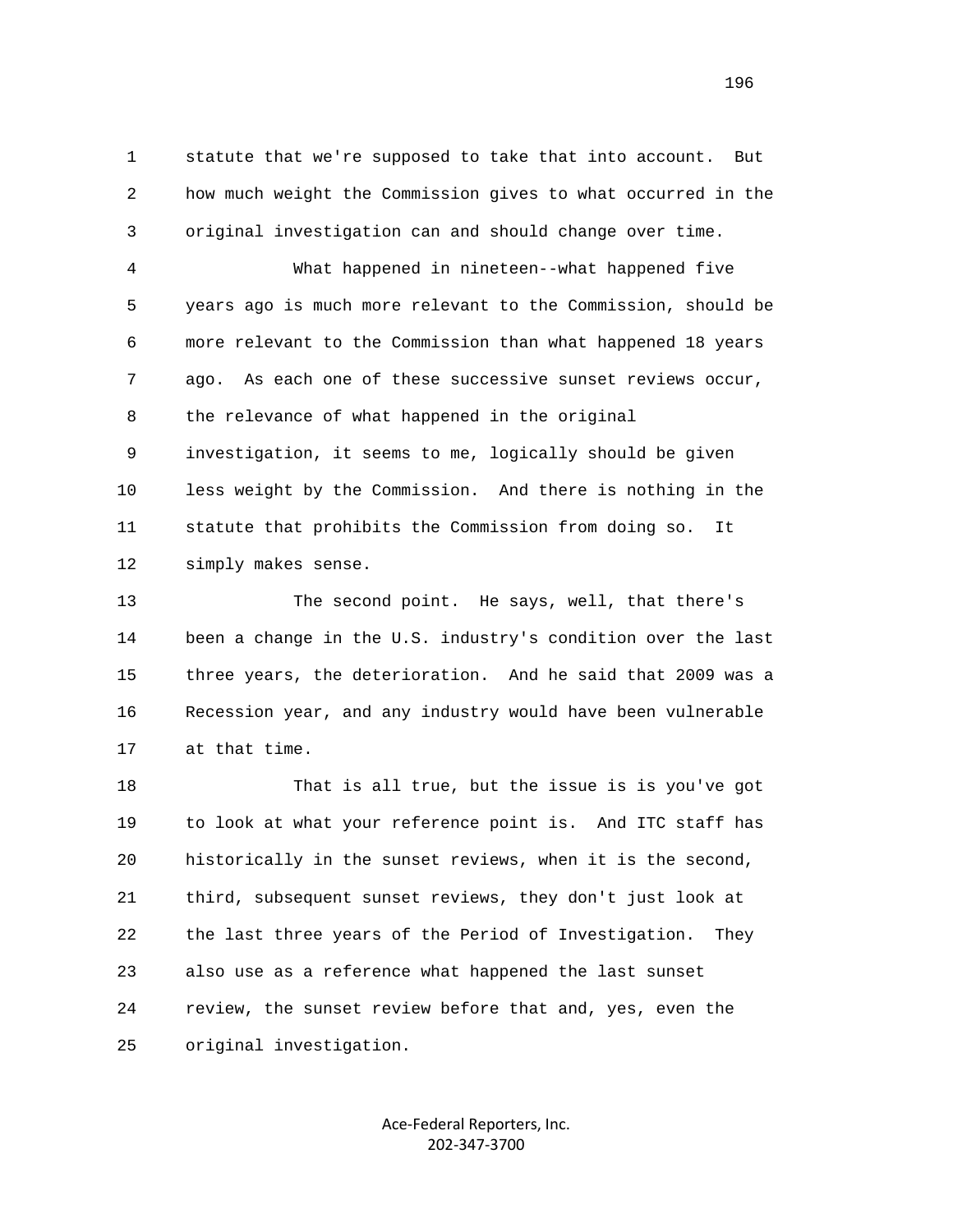1 So they are all good reference points. It is 2 something the Commission should take into account. And I 3 can tell you without getting into the details the U.S. 4 industry's profit situation now is much better than it was 5 in the original investigation done in the first sunset 6 review, or the second sunset review.

 7 It is simply better. And I would also say, being 8 familiar with a lot of different steel cases on a whole lot 9 of different steel products, certainly a lot of them are 10 going on right now. I can tell you this. My sense is that 11 this industry is certainly doing better financially than is, 12 say, the hot-rolled steel industry, the cold-rolled steel 13 industry, or many of these other industries that are before 14 the Commission right now.

 15 So I simply urge the Commission to put it all 16 into perspective.

 17 Third, Mr. Lasoff says, well, the difference now 18 is that China is now a big factor in the market. Okay, 19 fine. Then, Mr. Lasoff and North American Stainless, and 20 Carpenter, and Universal, should file a new dumping case 21 against China. This is not a good reason for them to 22 continue to keep an Order in effect that has really little 23 purpose left on Italy and Spain.

 24 His fourth point is, Mr. Lasoff says that he 25 takes issue with the notion that Cogne USA doesn't know

> Ace‐Federal Reporters, Inc. 202‐347‐3700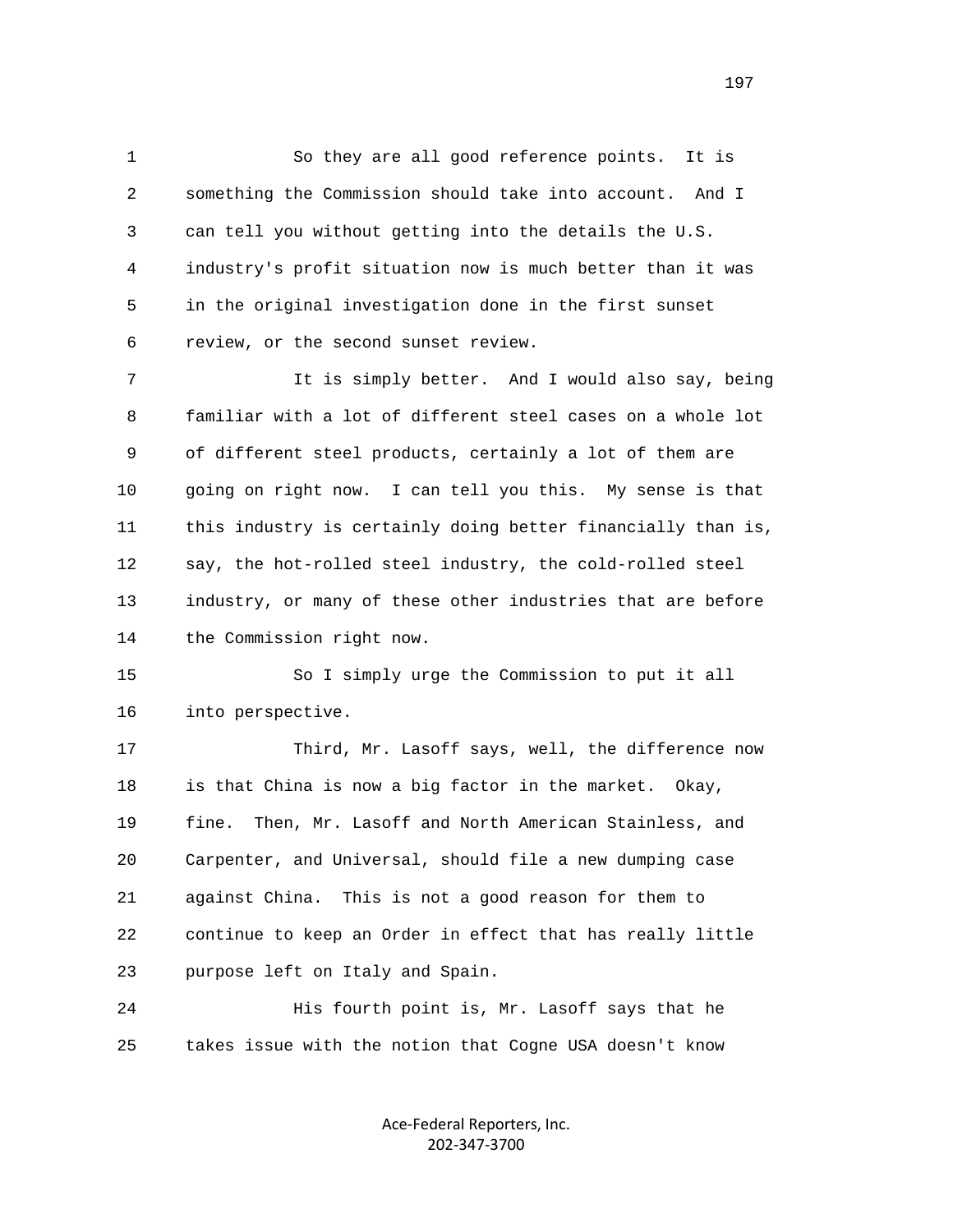1 anything about stainless steel wire rod. They sell billets 2 and bars.

 3 Well that is true. And we didn't say that Cogne 4 doesn't know anything about stainless steel wire rod. Of 5 course they know about stainless steel wire rod. But what 6 we don't know about are the U.S. consumers of stainless 7 steel wire rod. We're not talking to them right now. We 8 haven't talked to them in years.

 9 That's the whole point that we're making. That's 10 where the connection will take some time to develop.

 11 Mr. Lasoff says, number five, that niche markets 12 are important to some of the U.S. producers like Carpenter 13 and Universal, and that the niche market, if Cogne went into 14 niche markets that that would hurt them. But the point is, 15 keep in mind that we have said all along that Cogne has no 16 particular plans to re-enter the U.S. market. We simply 17 said that if it decided it would re-enter the U.S. market, 18 it would--if they did it at all, they would do so in very 19 small quantities in areas where the U.S. industry currently 20 doesn't make the product, or particular customer areas where 21 the U.S. industry is not particularly familiar with them. 22 We're not sure precisely who those may be at this 23 point, but that is who--those would be the logical 24 candidates, if they're interested in selling to anybody at

> Ace‐Federal Reporters, Inc. 202‐347‐3700

25 all.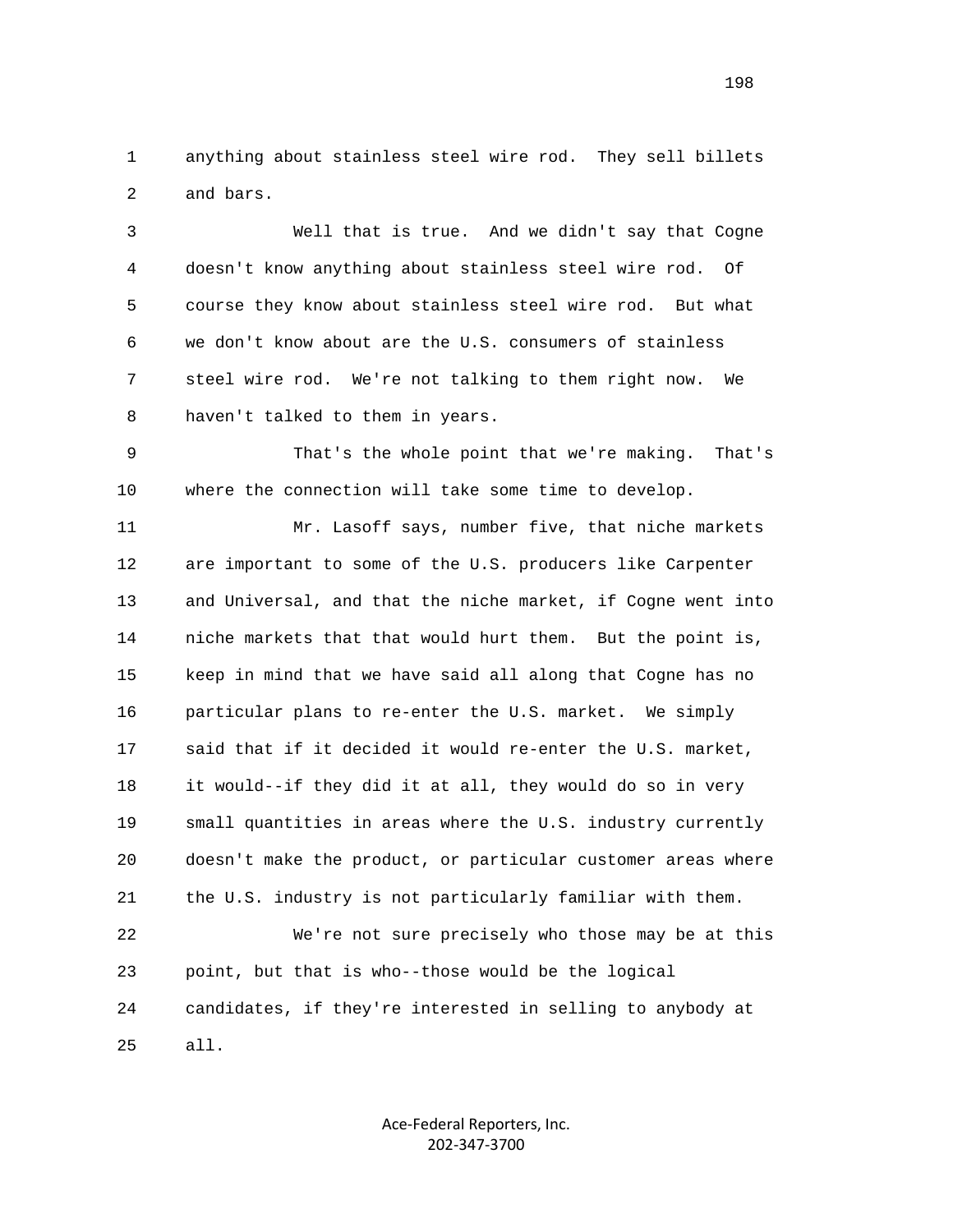1 Again, we haven't said that Cogne has any 2 specific plans to get back into the U.S. market; simply that 3 if it did so, it would do so in a very small way, in a very 4 targeted way, and in only those markets that would be highly 5 profitable to it.

 6 Mr. Lasoff says, number six, that he raises the 7 issue of how the capacity is measured and it shouldn't be 8 based on the workforce.

 9 I would like to direct the Commission's attention 10 to page 14 of Cogne's questionnaire. And at the bottom it 11 says exactly how it calculated capacity. We make capacity 12 calculations like the Commission wants us to do, which is 13 based on a certain fixed assumption of how many hours per 14 week it's operating. And that's certainly what we do.

 15 We have a certain number of shifts that we work 16 per week. That number was one figure in 2009, and it has 17 gone down since 2009 because of a permanent reduction in our 18 workforce. I would disagree vehemently with Mr. Lasoff. I 19 would think that the workforce has everything to do with 20 what the capacity is.

 21 It makes no sense to me, it seems to me, to 22 simply say, well, Cogne can grind out, you know, X number of 23 tons per hour, and so you multiply it by 24 hours since 24 there's 24 hours in a day, as if that's all there is to 25 calculating capacity. It simply doesn't make any sense.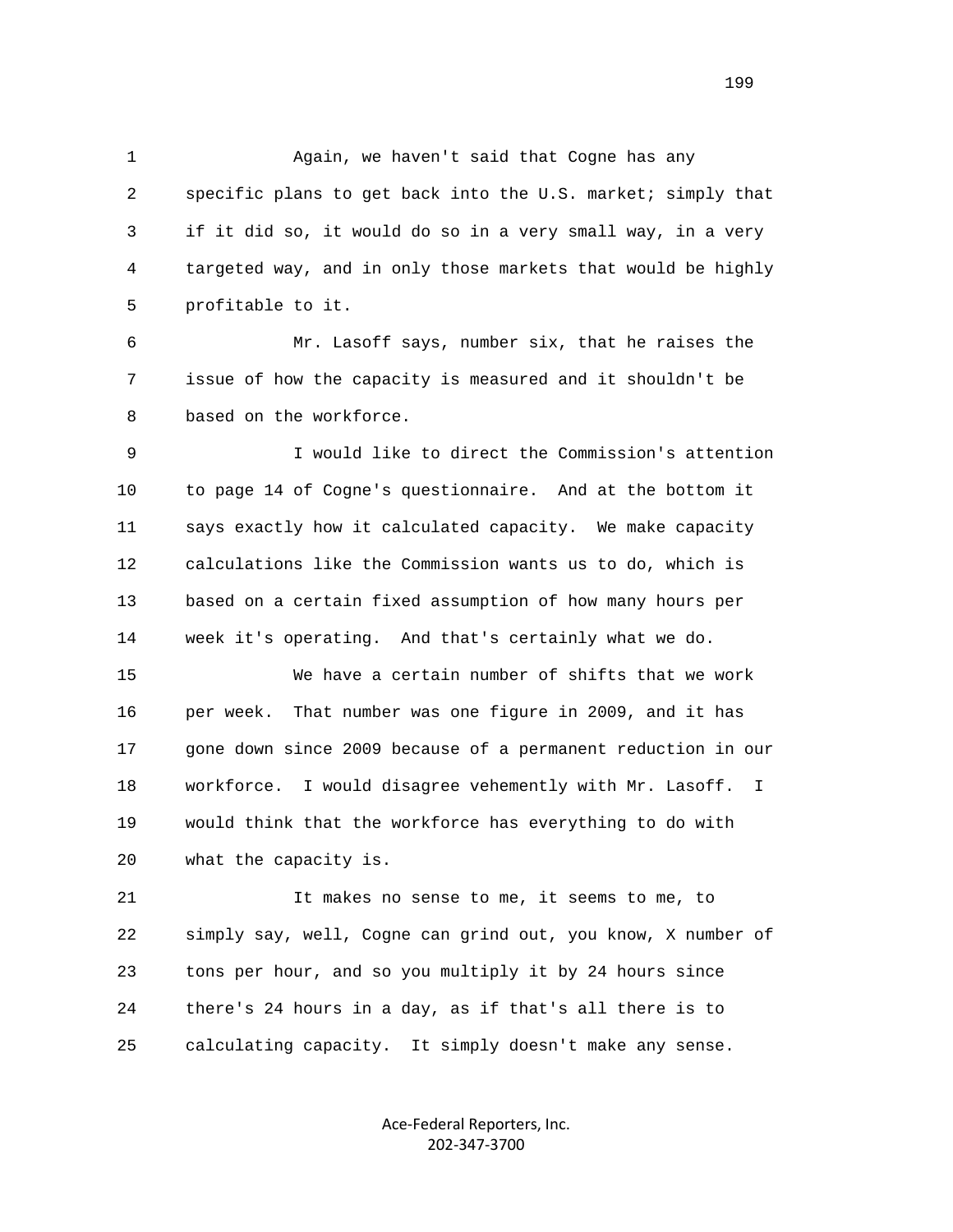1 Mr. Lasoff says, number seven, the reference to 2 Valbruna. He says, well, Valbruna is not a good example for 3 the reference point for what would happen with Cogne because 4 Valbruna shifted major operations to the United States.

 5 Well, yes, Valbruna shifted their major 6 operations to the United States. They bought Slater. But 7 that's in bar. Slater makes bar. Slater doesn't make wire 8 rod. So I think the analogy is just as valid as to what's 9 going to happen in terms of shipments of wire rod into the 10 United States for Cogne as it was for Valbruna. If there's 11 going to be any coming in at all, it's probably going to be 12 in small, modest amounts just like it was for Valbruna.

 13 And the fact that Valbruna has major operations 14 in the United States is irrelevant to that because those 15 operations are downstream operations. They're not stainless 16 steel wire rod operations.

 17 Next, Mr. Lasoff says that Roda has a 100 percent 18 ownership of Rodacciai--or that Rodacciai now owns 100 19 percent of Olarra and that that somehow enhances the ability 20 of Olarra.

 21 This I think misses the fundamental point. The 22 fundamental point is that Rodacciai is not a stainless steel 23 wire rod producer. They are a consumer of stainless steel 24 wire rod. They internally produce it, and they make bar. 25 They are a bar marker. They are not a stainless steel wire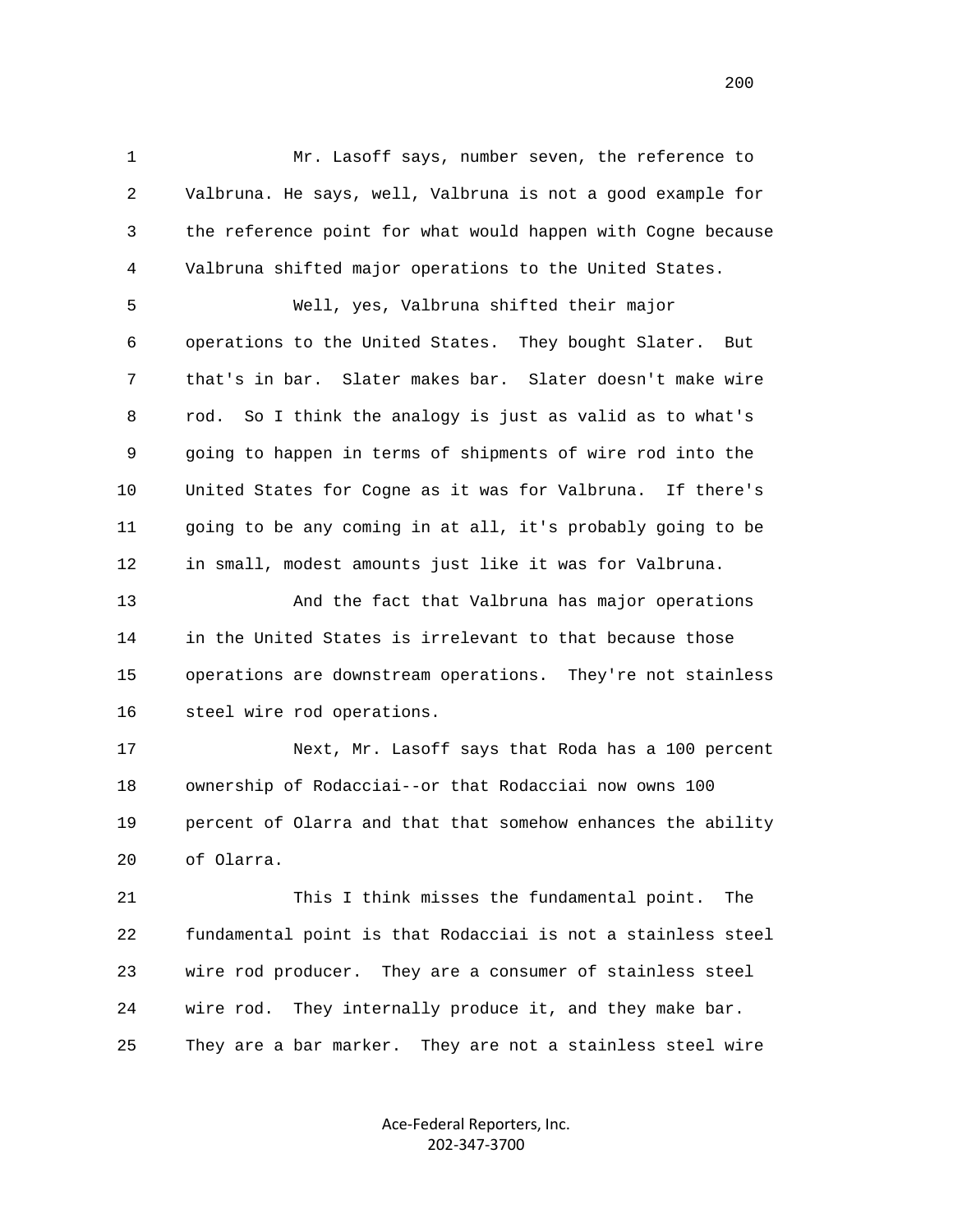1 rod maker. So the fact that Rodacciai owns 100 percent of 2 Olarra I don't think in any way suggests that this is going 3 to somehow allow or enhance the likelihood of Olarra getting 4 back into the U.S. market for stainless steel wire rod.

 5 Mr. Lasoff's last point had to do with a 1982 6 countervailing duty case brought against Olarra. This is a 7 good one.

 8 Well, I would say, respectfully, that a lot has 9 changed since then. My recollection is in the 1982 case--by 10 the way, I was not practicing law at the time--but what I 11 read from the 1982 case was at that time it was a 12 countervailing duty case because at that time Olarra was 13 owned by the Basque Government.

 14 Well that has changed since then. They are no 15 longer owned by the Basque Government. They are wholly 16 owned by Rodacciai. So the relevance of what happened in 17 1982 for Olarra as to what its position is today I think is 18 just, you know, there's just no relevance whatsoever.

 19 I simply don't believe that any of Mr. Lasoff's 20 point have much validity. The bottom line is that we've got 21 Cogne who has got dedicated markets, dedicated markets next 22 door in Switzerland, dedicated markets in the EU, dedicated 23 market with its downstream bar-making facility in China. 24 They have no incentive to change that.

25 As for Olarra, the situation is very simple.

Ace‐Federal Reporters, Inc. 202‐347‐3700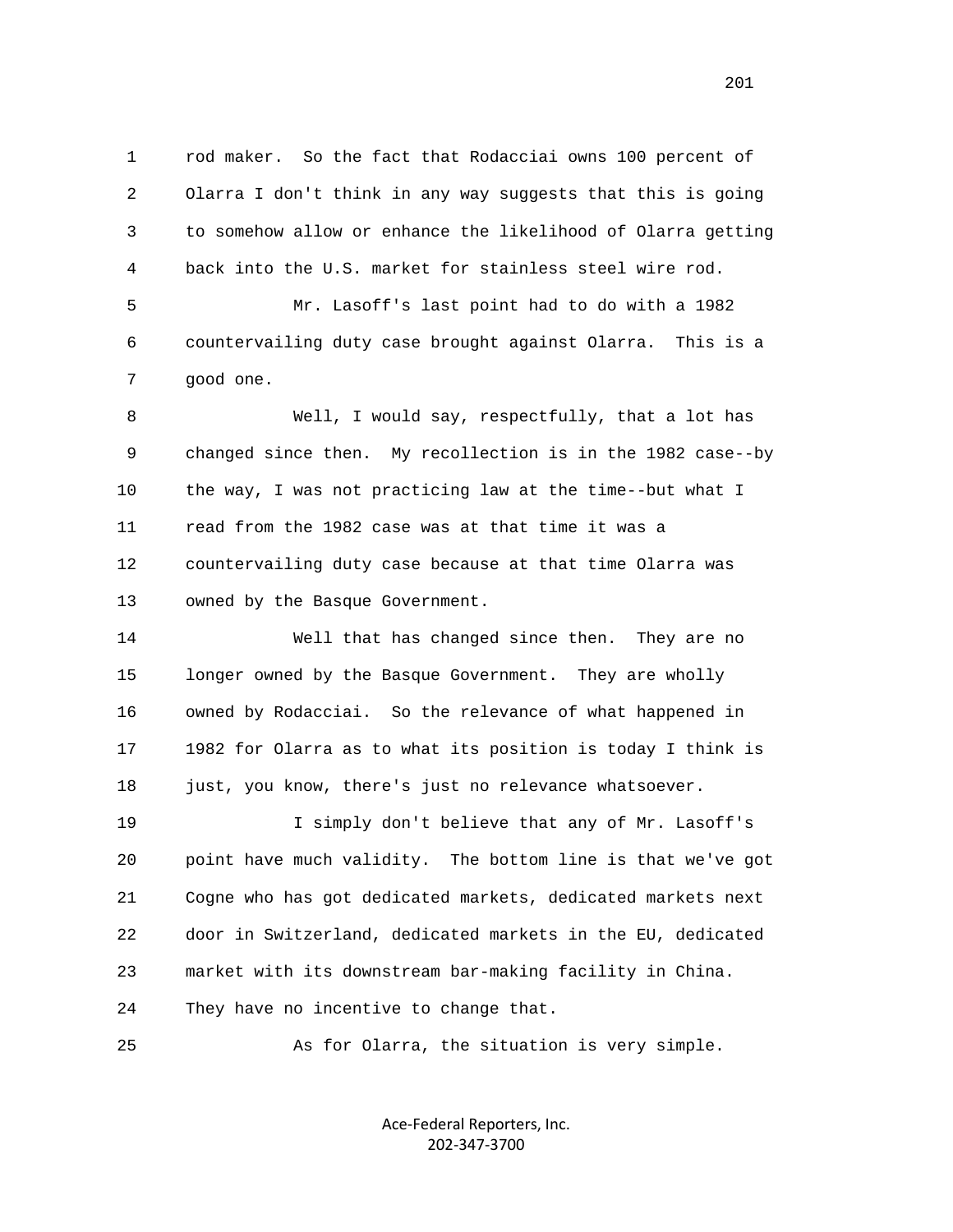1 They consume half of their wire rod to make bar. The other 2 half they ship to Rodacciai to make bar. And that's all 3 there is to it. They don't have any incentive to ship to 4 the U.S. market. 5 Finally, Roldan, the other Spanish producer, 6 doesn't have any incentive to ship to the U.S. market either 7 because they already own North American Stainless. So why 8 would they want to compete with themselves? 9 For all those reasons, we believe that you should 10 decumulate both Spain and Italy and make those 11 determinations. 12 CHAIRMAN BROADBENT: Thank you. 13 I want to express the Commission's appreciation 14 to everyone who participated in today's hearing. The 15 closing statement, post-hearing brief statements responsive 16 to the questions, and requests of the Commission, and 17 corrections to the transcript must be filed by May 27th, 18 2016. 19 Closing of the record and final release of data 20 to the parties will be on June 27th, 2016. Final comments 21 are due on June 29th. 22 And with that,. This hearing is adjourned. 23 (Whereupon, at 4:10 o'clock p.m., Wednesday, May 24 18, 2016, the hearing was adjourned.) 25